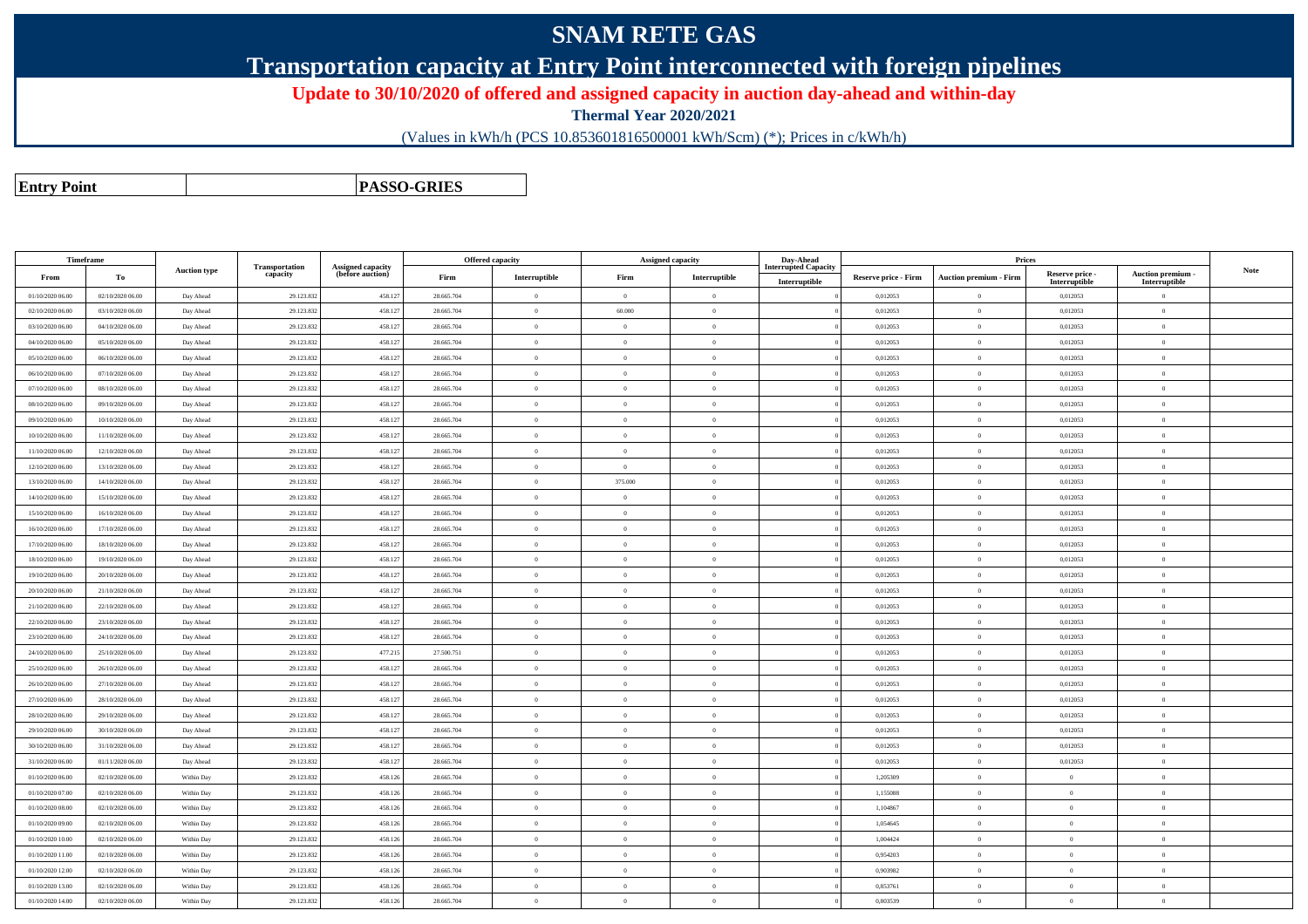| 01/10/2020 15:00 | 02/10/2020 06:00 | Within Day | 29.123.832 | 458.126   | 28.665.704 | $\bf{0}$       | 1.500.001      | $\overline{0}$ | 0,753318 | $\bf{0}$       | $\bf{0}$       | $\bf{0}$       |  |
|------------------|------------------|------------|------------|-----------|------------|----------------|----------------|----------------|----------|----------------|----------------|----------------|--|
| 01/10/2020 16:00 | 02/10/2020 06:00 | Within Day | 29.123.832 | 1.958.12  | 27.165.703 | $\overline{0}$ | $\overline{0}$ | $\Omega$       | 0.703097 | $\overline{0}$ | $\theta$       | $\theta$       |  |
| 01/10/2020 17:00 | 02/10/2020 06:00 | Within Day | 29.123.832 | 1.958.127 | 27.165.703 | $\overline{0}$ | 4.800.000      | $\overline{0}$ | 0,652876 | $\bf{0}$       | $\overline{0}$ | $\overline{0}$ |  |
| 01/10/2020 18:00 | 02/10/2020 06.00 | Within Day | 29.123.832 | 6.758.127 | 22.365.703 | $\bf{0}$       | $\overline{0}$ | $\overline{0}$ | 0,602655 | $\bf{0}$       | $\bf{0}$       | $\bf{0}$       |  |
| 01/10/2020 19:00 | 02/10/2020 06.00 | Within Day | 29.123.832 | 6.758.127 | 22.365.703 | $\bf{0}$       | $\mathbf{1}$   | $\overline{0}$ | 0,552433 | $\bf{0}$       | $\bf{0}$       | $\bf{0}$       |  |
| 01/10/2020 20:00 | 02/10/2020 06:00 | Within Day | 29.123.832 | 6.758.128 | 22.365.702 | $\overline{0}$ | $\overline{0}$ | $\overline{0}$ | 0,502212 | $\overline{0}$ | $\bf{0}$       | $\overline{0}$ |  |
| 01/10/2020 21:00 | 02/10/2020 06:00 | Within Day | 29.123.832 | 6.758.128 | 22.365.702 | $\bf{0}$       | $\overline{0}$ | $\overline{0}$ | 0,451991 | $\bf{0}$       | $\bf{0}$       | $\bf{0}$       |  |
| 01/10/2020 22.00 | 02/10/2020 06:00 | Within Day | 29.123.832 | 6.758.128 | 22.365.702 | $\overline{0}$ | $\overline{0}$ | $\overline{0}$ | 0,401770 | $\bf{0}$       | $\mathbf{0}$   | $\overline{0}$ |  |
| 01/10/2020 23:00 | 02/10/2020 06:00 | Within Day | 29.123.832 | 6.758.128 | 22.365.702 | $\overline{0}$ | $\overline{0}$ | $\overline{0}$ | 0,351548 | $\overline{0}$ | $\overline{0}$ | $\overline{0}$ |  |
| 02/10/2020 00:00 | 02/10/2020 06:00 | Within Day | 29.123.832 | 6.758.128 | 22.365.702 | $\bf{0}$       | $\overline{0}$ | $\Omega$       | 0,301327 | $\bf{0}$       | $\bf{0}$       | $\bf{0}$       |  |
| 02/10/2020 01:00 | 02/10/2020 06.00 | Within Day | 29.123.832 | 6.758.128 | 22.365.702 | $\bf{0}$       | $\overline{0}$ | $\overline{0}$ | 0,251106 | $\bf{0}$       | $\bf{0}$       | $\overline{0}$ |  |
| 02/10/2020 02.00 | 02/10/2020 06:00 | Within Day | 29.123.832 | 6.758.128 | 22.365.702 | $\overline{0}$ | $\overline{0}$ | $\overline{0}$ | 0,200885 | $\bf{0}$       | $\overline{0}$ | $\overline{0}$ |  |
| 02/10/2020 03:00 | 02/10/2020 06:00 | Within Day | 29.123.832 | 6.758.128 | 22.365.702 | $\bf{0}$       | $\overline{0}$ | $\overline{0}$ | 0,150664 | $\bf{0}$       | $\overline{0}$ | $\bf{0}$       |  |
| 02/10/2020 04:00 | 02/10/2020 06:00 | Within Day | 29.123.832 | 6.758.128 | 22.365.702 | $\bf{0}$       | $\overline{0}$ | $\overline{0}$ | 0,100442 | $\bf{0}$       | $\bf{0}$       | $\bf{0}$       |  |
| 02/10/2020 05:00 | 02/10/2020 06:00 | Within Day | 29.123.832 | 6.758.128 | 22.365.702 | $\overline{0}$ | $\overline{0}$ | $\overline{0}$ | 0,050221 | $\overline{0}$ | $\overline{0}$ | $\overline{0}$ |  |
| 02/10/2020 06:00 | 03/10/2020 06.00 | Within Day | 29.123.832 | 518.126   | 28.605.704 | $\bf{0}$       | $\overline{0}$ | $\Omega$       | 1,205309 | $\bf{0}$       | $\bf{0}$       | $\bf{0}$       |  |
| 02/10/2020 07.00 | 03/10/2020 06.00 | Within Day | 29.123.832 | 518.126   | 28.605.704 | $\,$ 0 $\,$    | $\overline{0}$ | $\overline{0}$ | 1,155088 | $\bf{0}$       | $\mathbf{0}$   | $\overline{0}$ |  |
| 02/10/2020 08:00 | 03/10/2020 06:00 | Within Day | 29.123.832 | 518.126   | 28.605.704 | $\overline{0}$ | $\overline{0}$ | $\overline{0}$ | 1,104867 | $\overline{0}$ | $\overline{0}$ | $\overline{0}$ |  |
| 02/10/2020 09:00 | 03/10/2020 06.00 | Within Day | 29.123.832 | 518.126   | 28.605.704 | $\bf{0}$       | $\overline{0}$ | $\Omega$       | 1,054645 | $\bf{0}$       | $\bf{0}$       | $\bf{0}$       |  |
| 02/10/2020 10:00 | 03/10/2020 06.00 | Within Day | 29.123.832 | 518.126   | 28.605.704 | $\bf{0}$       | $\overline{0}$ | $\overline{0}$ | 1,004424 | $\bf{0}$       | $\bf{0}$       | $\bf{0}$       |  |
| 02/10/2020 11:00 | 03/10/2020 06:00 | Within Day | 29.123.832 | 518.126   | 28.605.704 | $\overline{0}$ | $\overline{0}$ | $\overline{0}$ | 0,954203 | $\bf{0}$       | $\overline{0}$ | $\overline{0}$ |  |
| 02/10/2020 12:00 | 03/10/2020 06.00 | Within Day | 29.123.832 | 518.126   | 28.605.704 | $\bf{0}$       | $\overline{0}$ | $\overline{0}$ | 0,903982 | $\bf{0}$       | $\bf{0}$       | $\bf{0}$       |  |
| 02/10/2020 13:00 | 03/10/2020 06.00 | Within Day | 29.123.832 | 518.126   | 28.605.704 | $\bf{0}$       | $\overline{0}$ | $\overline{0}$ | 0,853761 | $\bf{0}$       | $\bf{0}$       | $\bf{0}$       |  |
| 02/10/2020 14:00 | 03/10/2020 06:00 | Within Day | 29.123.832 | 518.126   | 28.605.704 | $\overline{0}$ | $\overline{0}$ | $\overline{0}$ | 0,803539 | $\overline{0}$ | $\bf{0}$       | $\overline{0}$ |  |
| 02/10/2020 15:00 | 03/10/2020 06.00 | Within Day | 29.123.832 | 518.126   | 28.605.704 | $\bf{0}$       | $\overline{0}$ | $\overline{0}$ | 0,753318 | $\bf{0}$       | $\bf{0}$       | $\bf{0}$       |  |
| 02/10/2020 16:00 | 03/10/2020 06.00 | Within Day | 29.123.832 | 518.126   | 28.605.704 | $\,$ 0         | $\overline{0}$ | $\overline{0}$ | 0,703097 | $\bf{0}$       | $\mathbf{0}$   | $\overline{0}$ |  |
| 02/10/2020 17:00 | 03/10/2020 06:00 | Within Day | 29.123.832 | 518.126   | 28.605.704 | $\overline{0}$ | $\overline{0}$ | $\overline{0}$ | 0,652876 | $\overline{0}$ | $\overline{0}$ | $\overline{0}$ |  |
| 02/10/2020 18:00 | 03/10/2020 06:00 | Within Day | 29.123.832 | 518.126   | 28.605.704 | $\bf{0}$       | $\overline{0}$ | $\Omega$       | 0,602655 | $\bf{0}$       | $\bf{0}$       | $\bf{0}$       |  |
| 02/10/2020 19:00 | 03/10/2020 06.00 | Within Day | 29.123.832 | 518.126   | 28.605.704 | $\bf{0}$       | $\overline{0}$ | $\overline{0}$ | 0,552433 | $\bf{0}$       | $\bf{0}$       | $\bf{0}$       |  |
| 02/10/2020 20:00 | 03/10/2020 06:00 | Within Day | 29.123.832 | 518.126   | 28.605.704 | $\overline{0}$ | $\overline{0}$ | $\overline{0}$ | 0,502212 | $\bf{0}$       | $\overline{0}$ | $\overline{0}$ |  |
| 02/10/2020 21:00 | 03/10/2020 06:00 | Within Day | 29.123.832 | 518.126   | 28.605.704 | $\,$ 0         | $\overline{0}$ | $\overline{0}$ | 0,451991 | $\bf{0}$       | $\bf{0}$       | $\,$ 0         |  |
| 02/10/2020 22.00 | 03/10/2020 06.00 | Within Day | 29.123.832 | 518.126   | 28.605.704 | $\bf{0}$       | $\overline{0}$ | $\overline{0}$ | 0,401770 | $\bf{0}$       | $\bf{0}$       | $\bf{0}$       |  |
| 02/10/2020 23:00 | 03/10/2020 06:00 | Within Day | 29.123.832 | 518.126   | 28.605.704 | $\overline{0}$ | $\overline{0}$ | $\overline{0}$ | 0,351548 | $\overline{0}$ | $\overline{0}$ | $\overline{0}$ |  |
| 03/10/2020 00:00 | 03/10/2020 06:00 | Within Day | 29.123.832 | 518.126   | 28.605.704 | $\overline{0}$ | $\overline{0}$ | $\theta$       | 0,301327 | $\bf{0}$       | $\overline{0}$ | $\,$ 0         |  |
| 03/10/2020 01:00 | 03/10/2020 06.00 | Within Day | 29.123.832 | 518.126   | 28.605.704 | $\bf{0}$       | $\overline{0}$ | $\overline{0}$ | 0,251106 | $\mathbf{0}$   | $\bf{0}$       | $\bf{0}$       |  |
| 03/10/2020 02:00 | 03/10/2020 06:00 | Within Day | 29.123.832 | 518.126   | 28.605.704 | $\overline{0}$ | $\overline{0}$ | $\overline{0}$ | 0,200885 | $\bf{0}$       | $\overline{0}$ | $\overline{0}$ |  |
| 03/10/2020 03:00 | 03/10/2020 06:00 | Within Day | 29.123.832 | 518.126   | 28.605.704 | $\overline{0}$ | $\overline{0}$ | $\overline{0}$ | 0,150664 | $\bf{0}$       | $\overline{0}$ | $\,$ 0         |  |
| 03/10/2020 04:00 | 03/10/2020 06.00 | Within Day | 29.123.832 | 518.126   | 28.605.704 | $\bf{0}$       | $\overline{0}$ | $\overline{0}$ | 0.100442 | $\bf{0}$       | $\bf{0}$       | $\bf{0}$       |  |
| 03/10/2020 05:00 | 03/10/2020 06:00 | Within Day | 29.123.832 | 518.126   | 28.605.704 | $\overline{0}$ | $\overline{0}$ | $\overline{0}$ | 0,050221 | $\bf{0}$       | $\overline{0}$ | $\overline{0}$ |  |
| 03/10/2020 06:00 | 04/10/2020 06:00 | Within Day | 29.123.832 | 458.126   | 28.665.704 | $\,$ 0         | $\overline{0}$ | $\overline{0}$ | 1,205309 | $\bf{0}$       | $\bf{0}$       | $\,$ 0         |  |
| 03/10/2020 07:00 | 04/10/2020 06.00 | Within Day | 29.123.832 | 458.126   | 28.665.704 | $\bf{0}$       | $\,$ 0 $\,$    | $\overline{0}$ | 1,155088 | $\bf{0}$       | $\overline{0}$ | $\bf{0}$       |  |
| 03/10/2020 08:00 | 04/10/2020 06:00 | Within Day | 29.123.832 | 458.126   | 28.665.704 | $\overline{0}$ | $\overline{0}$ | $\overline{0}$ | 1,104867 | $\overline{0}$ | $\bf{0}$       | $\overline{0}$ |  |
| 03/10/2020 09:00 | 04/10/2020 06.00 | Within Day | 29.123.832 | 458.126   | 28.665.704 | $\overline{0}$ | $\overline{0}$ | $\overline{0}$ | 1,054645 | $\overline{0}$ | $\overline{0}$ | $\,$ 0         |  |
| 03/10/2020 10:00 | 04/10/2020 06.00 | Within Day | 29.123.832 | 458.126   | 28.665.704 | $\bf{0}$       | $\overline{0}$ | $\overline{0}$ | 1,004424 | $\bf{0}$       | $\bf{0}$       | $\mathbf{0}$   |  |
| 03/10/2020 11:00 | 04/10/2020 06:00 | Within Day | 29.123.832 | 458.126   | 28.665.704 | $\overline{0}$ | $\theta$       |                | 0,954203 | $\bf{0}$       | $\mathbf{0}$   | $\overline{0}$ |  |
| 03/10/2020 12:00 | 04/10/2020 06:00 | Within Day | 29.123.832 | 458.126   | 28.665.704 | $\,$ 0         | $\overline{0}$ | $\overline{0}$ | 0,903982 | $\bf{0}$       | $\bf{0}$       | $\,$ 0         |  |
| 03/10/2020 13.00 | 04/10/2020 06:00 | Within Day | 29.123.832 | 458.126   | 28.665.704 | $\bf{0}$       | $\overline{0}$ | $\overline{0}$ | 0.853761 | $\bf{0}$       | $\mathbf{0}$   | $\overline{0}$ |  |
| 03/10/2020 14:00 | 04/10/2020 06:00 | Within Day | 29.123.832 | 458.126   | 28.665.704 | $\mathbf{0}$   | $\overline{0}$ | $\overline{0}$ | 0,803539 | $\overline{0}$ | $\bf{0}$       | $\mathbf{0}$   |  |
| 03/10/2020 15:00 | 04/10/2020 06:00 | Within Day | 29.123.832 | 458.126   | 28.665.704 | $\,$ 0 $\,$    | $\overline{0}$ | $\overline{0}$ | 0,753318 | $\,$ 0 $\,$    | $\bf{0}$       | $\,0\,$        |  |
| 03/10/2020 16:00 | 04/10/2020 06.00 | Within Day | 29.123.832 | 458.126   | 28.665.704 | $\,$ 0 $\,$    | $\,$ 0 $\,$    | $\overline{0}$ | 0,703097 | $\bf{0}$       | $\overline{0}$ | $\overline{0}$ |  |
| 03/10/2020 17:00 | 04/10/2020 06:00 | Within Day | 29.123.832 | 458.126   | 28.665.704 | $\mathbf{0}$   | $\overline{0}$ | $\overline{0}$ | 0,652876 | $\overline{0}$ | $\bf{0}$       | $\mathbf{0}$   |  |
| 03/10/2020 18:00 | 04/10/2020 06:00 | Within Day | 29.123.832 | 458.126   | 28.665.704 | $\,$ 0 $\,$    | $\overline{0}$ | $\overline{0}$ | 0,602655 | $\bf{0}$       | $\overline{0}$ | $\,0\,$        |  |
| 03/10/2020 19:00 | 04/10/2020 06.00 | Within Day | 29.123.832 | 458.126   | 28.665.704 | $\bf{0}$       | $\overline{0}$ | $\overline{0}$ | 0,552433 | $\bf{0}$       | $\mathbf{0}$   | $\overline{0}$ |  |
| 03/10/2020 20:00 | 04/10/2020 06:00 | Within Day | 29.123.832 | 458.126   | 28.665.704 | $\mathbf{0}$   | $\overline{0}$ | $\overline{0}$ | 0,502212 | $\overline{0}$ | $\overline{0}$ | $\mathbf{0}$   |  |
| 03/10/2020 21:00 | 04/10/2020 06:00 | Within Day | 29.123.832 | 458.126   | 28.665.704 | $\,$ 0 $\,$    | $\overline{0}$ | $\overline{0}$ | 0,451991 | $\bf{0}$       | $\overline{0}$ | $\,0\,$        |  |
| 03/10/2020 22:00 | 04/10/2020 06.00 | Within Day | 29.123.832 | 458.126   | 28.665.704 | $\mathbf{0}$   | $\overline{0}$ | $\overline{0}$ | 0.401770 | $\bf{0}$       | $\bf{0}$       | $\overline{0}$ |  |
| 03/10/2020 23.00 | 04/10/2020 06:00 | Within Day | 29.123.832 | 458.126   | 28.665.704 | $\overline{0}$ | $\overline{0}$ | $\overline{0}$ | 0,351548 | $\bf{0}$       | $\overline{0}$ | $\overline{0}$ |  |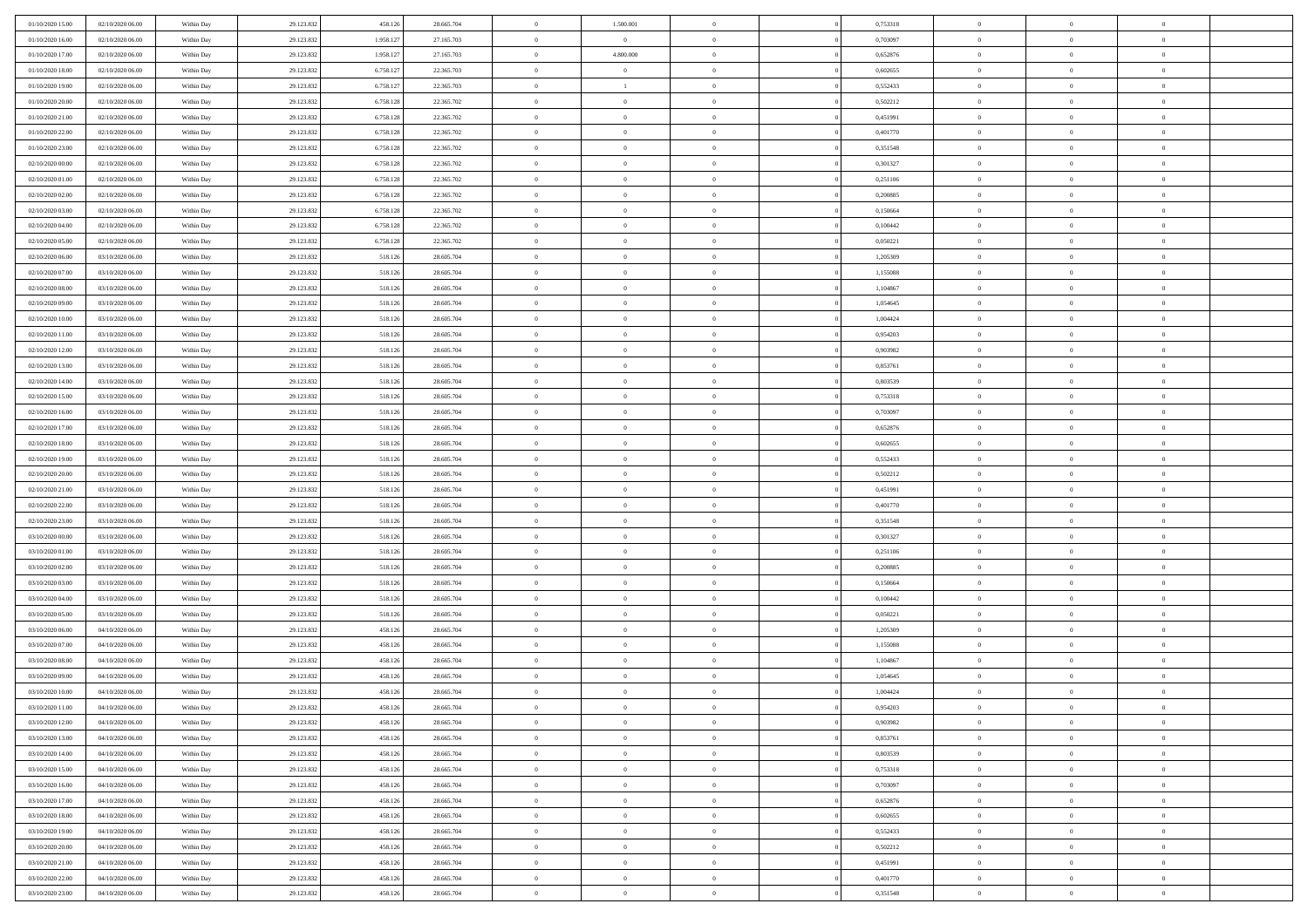| 04/10/2020 00:00 | 04/10/2020 06.00 | Within Day | 29.123.832 | 458.126 | 28.665.704 | $\,$ 0 $\,$    | $\overline{0}$ | $\overline{0}$ |          | 0,301327 | $\bf{0}$       | $\overline{0}$ | $\,0\,$        |  |
|------------------|------------------|------------|------------|---------|------------|----------------|----------------|----------------|----------|----------|----------------|----------------|----------------|--|
| 04/10/2020 01:00 | 04/10/2020 06.00 | Within Day | 29.123.832 | 458.126 | 28.665.704 | $\theta$       | $\overline{0}$ | $\mathbf{0}$   |          | 0,251106 | $\theta$       | $\overline{0}$ | $\theta$       |  |
| 04/10/2020 02:00 | 04/10/2020 06:00 | Within Dav | 29.123.832 | 458.126 | 28.665.704 | $\theta$       | $\overline{0}$ | $\overline{0}$ |          | 0,200885 | $\mathbf{0}$   | $\overline{0}$ | $\overline{0}$ |  |
| 04/10/2020 03:00 | 04/10/2020 06.00 | Within Day | 29.123.832 | 458.126 | 28.665.704 | $\,$ 0 $\,$    | $\overline{0}$ | $\overline{0}$ |          | 0,150664 | $\bf{0}$       | $\overline{0}$ | $\bf{0}$       |  |
| 04/10/2020 04:00 | 04/10/2020 06.00 | Within Day | 29.123.832 | 458.126 | 28.665.704 | $\bf{0}$       | $\overline{0}$ | $\mathbf{0}$   |          | 0,100442 | $\bf{0}$       | $\theta$       | $\,0\,$        |  |
| 04/10/2020 05:00 | 04/10/2020 06:00 | Within Dav | 29.123.832 | 458.126 | 28.665.704 | $\theta$       | $\overline{0}$ | $\mathbf{0}$   |          | 0,050221 | $\mathbf{0}$   | $\overline{0}$ | $\overline{0}$ |  |
| 04/10/2020 06:00 | 05/10/2020 06:00 | Within Day | 29.123.832 | 458.126 | 28.665.704 | $\,$ 0 $\,$    | $\overline{0}$ | $\overline{0}$ |          | 1,205309 | $\bf{0}$       | $\overline{0}$ | $\bf{0}$       |  |
| 04/10/2020 07.00 | 05/10/2020 06.00 | Within Day | 29.123.832 | 458.126 | 28.665.704 | $\overline{0}$ | $\overline{0}$ | $\mathbf{0}$   |          | 1,155088 | $\,$ 0 $\,$    | $\overline{0}$ | $\theta$       |  |
| 04/10/2020 08:00 | 05/10/2020 06:00 | Within Day | 29.123.832 | 458.126 | 28.665.704 | $\theta$       | $\overline{0}$ | $\mathbf{0}$   |          | 1,104867 | $\mathbf{0}$   | $\overline{0}$ | $\overline{0}$ |  |
| 04/10/2020 09:00 | 05/10/2020 06.00 | Within Day | 29.123.832 | 458.126 | 28.665.704 | $\,$ 0 $\,$    | $\overline{0}$ | $\Omega$       |          | 1,054645 | $\bf{0}$       | $\overline{0}$ | $\,0\,$        |  |
| 04/10/2020 11:00 | 05/10/2020 06.00 | Within Day | 29.123.832 | 458.126 | 28.665.704 | $\bf{0}$       | $\overline{0}$ | $\mathbf{0}$   |          | 0.954203 | $\bf{0}$       | $\mathbf{0}$   | $\theta$       |  |
| 04/10/2020 12:00 | 05/10/2020 06:00 | Within Dav | 29.123.832 | 458.126 | 28.665.704 | $\theta$       | $\overline{0}$ | $\overline{0}$ |          | 0,903982 | $\mathbf{0}$   | $\overline{0}$ | $\overline{0}$ |  |
| 04/10/2020 13:00 | 05/10/2020 06:00 | Within Day | 29.123.832 | 458.126 | 28.665.704 | $\,$ 0 $\,$    | $\overline{0}$ | $\overline{0}$ |          | 0,853761 | $\bf{0}$       | $\overline{0}$ | $\bf{0}$       |  |
| 04/10/2020 14:00 | 05/10/2020 06.00 | Within Day | 29.123.832 | 458.126 | 28.665.704 | $\bf{0}$       | $\overline{0}$ | $\mathbf{0}$   |          | 0,803539 | $\bf{0}$       | $\theta$       | $\,0\,$        |  |
| 04/10/2020 15:00 | 05/10/2020 06:00 | Within Dav | 29.123.832 | 458.126 | 28.665.704 | $\theta$       | $\overline{0}$ | $\mathbf{0}$   |          | 0,753318 | $\mathbf{0}$   | $\overline{0}$ | $\overline{0}$ |  |
| 04/10/2020 16:00 | 05/10/2020 06.00 | Within Day | 29.123.832 | 458.126 | 28.665.704 | $\,$ 0 $\,$    | $\overline{0}$ | $\overline{0}$ |          | 0,703097 | $\bf{0}$       | $\overline{0}$ | $\bf{0}$       |  |
| 04/10/2020 17.00 | 05/10/2020 06.00 | Within Day | 29.123.832 | 458.126 | 28.665.704 | $\,$ 0         | $\overline{0}$ | $\mathbf{0}$   |          | 0,652876 | $\bf{0}$       | $\overline{0}$ | $\theta$       |  |
| 04/10/2020 18:00 | 05/10/2020 06:00 | Within Day | 29.123.832 | 458.126 | 28.665.704 | $\theta$       | $\overline{0}$ | $\mathbf{0}$   |          | 0,602655 | $\mathbf{0}$   | $\overline{0}$ | $\overline{0}$ |  |
| 04/10/2020 19:00 | 05/10/2020 06:00 | Within Day | 29.123.832 | 458.126 | 28.665.704 | $\,$ 0 $\,$    | $\overline{0}$ | $\Omega$       |          | 0,552433 | $\bf{0}$       | $\overline{0}$ | $\,0\,$        |  |
| 04/10/2020 20:00 | 05/10/2020 06.00 | Within Day | 29.123.832 | 458.126 | 28.665.704 | $\bf{0}$       | $\overline{0}$ | $\mathbf{0}$   |          | 0,502212 | $\bf{0}$       | $\mathbf{0}$   | $\theta$       |  |
| 04/10/2020 21:00 | 05/10/2020 06:00 | Within Dav | 29.123.832 | 458.126 | 28.665.704 | $\theta$       | $\overline{0}$ | $\mathbf{0}$   |          | 0,451991 | $\mathbf{0}$   | $\overline{0}$ | $\overline{0}$ |  |
| 04/10/2020 22.00 | 05/10/2020 06.00 | Within Day | 29.123.832 | 458.126 | 28.665.704 | $\,$ 0 $\,$    | $\overline{0}$ | $\overline{0}$ |          | 0,401770 | $\bf{0}$       | $\overline{0}$ | $\bf{0}$       |  |
| 04/10/2020 23.00 | 05/10/2020 06.00 | Within Day | 29.123.832 | 458.126 | 28.665.704 | $\,$ 0         | $\overline{0}$ | $\mathbf{0}$   |          | 0,351548 | $\bf{0}$       | $\overline{0}$ | $\,0\,$        |  |
| 05/10/2020 00:00 | 05/10/2020 06:00 | Within Dav | 29.123.832 | 458.126 | 28.665.704 | $\theta$       | $\overline{0}$ | $\mathbf{0}$   |          | 0,301327 | $\mathbf{0}$   | $\overline{0}$ | $\overline{0}$ |  |
| 05/10/2020 01:00 | 05/10/2020 06:00 | Within Day | 29.123.832 | 458.126 | 28.665.704 | $\,$ 0 $\,$    | $\overline{0}$ | $\overline{0}$ |          | 0,251106 | $\bf{0}$       | $\overline{0}$ | $\bf{0}$       |  |
| 05/10/2020 02.00 | 05/10/2020 06.00 | Within Day | 29.123.832 | 458.126 | 28.665.704 | $\,$ 0         | $\overline{0}$ | $\mathbf{0}$   |          | 0,200885 | $\bf{0}$       | $\overline{0}$ | $\theta$       |  |
| 05/10/2020 03:00 | 05/10/2020 06:00 | Within Day | 29.123.832 | 458.126 | 28.665.704 | $\theta$       | $\overline{0}$ | $\overline{0}$ |          | 0,150664 | $\mathbf{0}$   | $\overline{0}$ | $\overline{0}$ |  |
| 05/10/2020 04:00 | 05/10/2020 06.00 | Within Day | 29.123.832 | 458.126 | 28.665.704 | $\,$ 0 $\,$    | $\overline{0}$ | $\Omega$       |          | 0,100442 | $\bf{0}$       | $\overline{0}$ | $\bf{0}$       |  |
| 05/10/2020 05:00 | 05/10/2020 06.00 | Within Day | 29.123.832 | 458.126 | 28.665.704 | $\bf{0}$       | $\overline{0}$ | $\mathbf{0}$   |          | 0,050221 | $\bf{0}$       | $\mathbf{0}$   | $\overline{0}$ |  |
| 05/10/2020 06:00 | 06/10/2020 06:00 | Within Dav | 29.123.832 | 458.126 | 28.665.704 | $\theta$       | $\overline{0}$ | $\overline{0}$ |          | 1,205309 | $\mathbf{0}$   | $\overline{0}$ | $\overline{0}$ |  |
| 05/10/2020 07:00 | 06/10/2020 06:00 | Within Day | 29.123.832 | 458.126 | 28.665.704 | $\,$ 0 $\,$    | $\overline{0}$ | $\overline{0}$ |          | 1,155088 | $\,$ 0         | $\overline{0}$ | $\,$ 0 $\,$    |  |
| 05/10/2020 08:00 | 06/10/2020 06:00 | Within Day | 29.123.832 | 458.126 | 28.665.704 | $\bf{0}$       | $\overline{0}$ | $\mathbf{0}$   |          | 1,104867 | $\bf{0}$       | $\mathbf{0}$   | $\bf{0}$       |  |
| 05/10/2020 09:00 | 06/10/2020 06:00 | Within Dav | 29.123.832 | 458.126 | 28.665.704 | $\theta$       | $\overline{0}$ | $\mathbf{0}$   |          | 1,054645 | $\mathbf{0}$   | $\overline{0}$ | $\overline{0}$ |  |
| 05/10/2020 10:00 | 06/10/2020 06:00 | Within Day | 29.123.832 | 458.126 | 28.665.704 | $\theta$       | $\overline{0}$ | $\overline{0}$ |          | 1,004424 | $\,$ 0         | $\overline{0}$ | $\theta$       |  |
| 05/10/2020 11:00 | 06/10/2020 06:00 | Within Day | 29.123.832 | 458.126 | 28.665.704 | $\bf{0}$       | $\overline{0}$ | $\mathbf{0}$   |          | 0,954203 | $\mathbf{0}$   | $\overline{0}$ | $\overline{0}$ |  |
| 05/10/2020 12:00 | 06/10/2020 06:00 | Within Day | 29.123.832 | 458.126 | 28.665.704 | $\theta$       | $\overline{0}$ | $\mathbf{0}$   |          | 0,903982 | $\mathbf{0}$   | $\overline{0}$ | $\overline{0}$ |  |
| 05/10/2020 13:00 | 06/10/2020 06:00 | Within Day | 29.123.832 | 458.126 | 28.665.704 | $\theta$       | $\overline{0}$ | $\overline{0}$ |          | 0,853761 | $\,$ 0         | $\overline{0}$ | $\theta$       |  |
| 05/10/2020 14:00 | 06/10/2020 06:00 | Within Day | 29.123.832 | 458.126 | 28.665.704 | $\bf{0}$       | $\overline{0}$ | $\mathbf{0}$   |          | 0,803539 | $\bf{0}$       | $\mathbf{0}$   | $\bf{0}$       |  |
| 05/10/2020 15:00 | 06/10/2020 06:00 | Within Day | 29.123.832 | 458.126 | 28.665.704 | $\theta$       | $\overline{0}$ | $\overline{0}$ |          | 0,753318 | $\mathbf{0}$   | $\overline{0}$ | $\overline{0}$ |  |
| 05/10/2020 16:00 | 06/10/2020 06:00 | Within Day | 29.123.832 | 458.126 | 28.665.704 | $\,$ 0 $\,$    | $\overline{0}$ | $\overline{0}$ |          | 0,703097 | $\,$ 0         | $\overline{0}$ | $\,$ 0 $\,$    |  |
| 05/10/2020 17:00 | 06/10/2020 06:00 | Within Day | 29.123.832 | 458.126 | 28.665.704 | $\,$ 0         | $\,$ 0 $\,$    | $\overline{0}$ |          | 0,652876 | $\,$ 0 $\,$    | $\overline{0}$ | $\bf{0}$       |  |
| 05/10/2020 18:00 | 06/10/2020 06:00 | Within Day | 29.123.832 | 458.126 | 28.665.704 | $\theta$       | $\overline{0}$ | $\mathbf{0}$   |          | 0,602655 | $\mathbf{0}$   | $\overline{0}$ | $\overline{0}$ |  |
| 05/10/2020 19:00 | 06/10/2020 06:00 | Within Day | 29.123.832 | 458.126 | 28.665.704 | $\overline{0}$ | $\overline{0}$ | $\overline{0}$ |          | 0,552433 | $\,$ 0         | $\overline{0}$ | $\theta$       |  |
| 05/10/2020 20:00 | 06/10/2020 06:00 | Within Day | 29.123.832 | 458.126 | 28.665.704 | $\bf{0}$       | $\,$ 0 $\,$    | $\mathbf{0}$   |          | 0,502212 | $\bf{0}$       | $\overline{0}$ | $\overline{0}$ |  |
| 05/10/2020 21:00 | 06/10/2020 06:00 | Within Day | 29.123.832 | 458.126 | 28.665.704 | $\overline{0}$ | $\theta$       |                |          | 0,451991 | $\overline{0}$ | $\theta$       | $\theta$       |  |
| 05/10/2020 22.00 | 06/10/2020 06:00 | Within Day | 29.123.832 | 458.126 | 28.665.704 | $\,$ 0 $\,$    | $\overline{0}$ | $\overline{0}$ |          | 0,401770 | $\,$ 0 $\,$    | $\bf{0}$       | $\theta$       |  |
| 05/10/2020 23.00 | 06/10/2020 06:00 | Within Day | 29.123.832 | 458.126 | 28.665.704 | $\overline{0}$ | $\overline{0}$ | $\mathbf{0}$   |          | 0,351548 | $\,$ 0 $\,$    | $\overline{0}$ | $\overline{0}$ |  |
| 06/10/2020 00:00 | 06/10/2020 06:00 | Within Day | 29.123.832 | 458.126 | 28.665.704 | $\overline{0}$ | $\overline{0}$ | $\overline{0}$ |          | 0,301327 | $\,$ 0 $\,$    | $\bf{0}$       | $\mathbf{0}$   |  |
| 06/10/2020 01:00 | 06/10/2020 06:00 | Within Day | 29.123.832 | 458.126 | 28.665.704 | $\,$ 0 $\,$    | $\overline{0}$ | $\overline{0}$ | $\theta$ | 0,251106 | $\,$ 0 $\,$    | $\bf{0}$       | $\,$ 0 $\,$    |  |
| 06/10/2020 02.00 | 06/10/2020 06:00 | Within Day | 29.123.832 | 458.126 | 28.665.704 | $\,$ 0 $\,$    | $\,$ 0 $\,$    | $\overline{0}$ |          | 0,200885 | $\,$ 0 $\,$    | $\overline{0}$ | $\overline{0}$ |  |
| 06/10/2020 03:00 | 06/10/2020 06:00 | Within Day | 29.123.832 | 458.126 | 28.665.704 | $\overline{0}$ | $\overline{0}$ | $\overline{0}$ |          | 0,150664 | $\mathbf{0}$   | $\overline{0}$ | $\mathbf{0}$   |  |
| 06/10/2020 04:00 | 06/10/2020 06:00 | Within Day | 29.123.832 | 458.126 | 28.665.704 | $\,$ 0 $\,$    | $\overline{0}$ | $\overline{0}$ |          | 0,100442 | $\,$ 0 $\,$    | $\overline{0}$ | $\,$ 0 $\,$    |  |
| 06/10/2020 05.00 | 06/10/2020 06:00 | Within Day | 29.123.832 | 458.126 | 28.665.704 | $\overline{0}$ | $\overline{0}$ | $\overline{0}$ |          | 0,050221 | $\mathbf{0}$   | $\overline{0}$ | $\overline{0}$ |  |
| 06/10/2020 06:00 | 07/10/2020 06:00 | Within Day | 29.123.832 | 458.126 | 28.665.704 | $\overline{0}$ | $\overline{0}$ | $\overline{0}$ |          | 1,205309 | $\mathbf{0}$   | $\overline{0}$ | $\mathbf{0}$   |  |
| 06/10/2020 07:00 | 07/10/2020 06:00 | Within Day | 29.123.832 | 458.126 | 28.665.704 | $\,$ 0 $\,$    | $\overline{0}$ | $\overline{0}$ |          | 1,155088 | $\,$ 0 $\,$    | $\mathbf{0}$   | $\,$ 0 $\,$    |  |
| 06/10/2020 08:00 | 07/10/2020 06.00 | Within Day | 29.123.832 | 458.126 | 28.665.704 | $\,$ 0 $\,$    | $\overline{0}$ | $\overline{0}$ |          | 1,104867 | $\bf{0}$       | $\overline{0}$ | $\overline{0}$ |  |
| 06/10/2020 09:00 | 07/10/2020 06:00 | Within Day | 29.123.832 | 458.126 | 28.665.704 | $\theta$       | $\overline{0}$ | $\overline{0}$ |          | 1,054645 | $\mathbf{0}$   | $\overline{0}$ | $\overline{0}$ |  |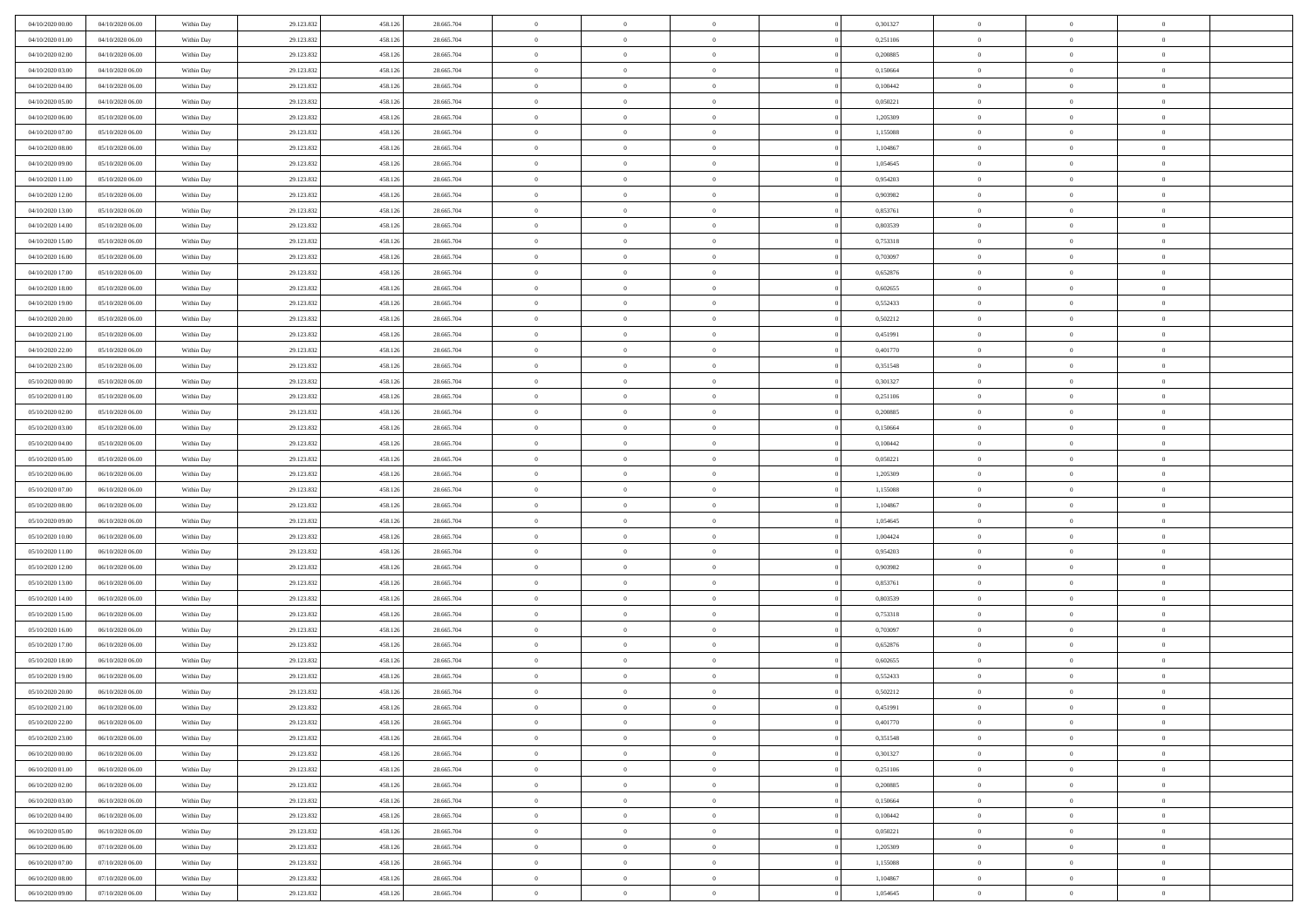| 06/10/2020 10:00 | 07/10/2020 06:00 | Within Day | 29.123.832 | 458.126 | 28.665.704 | $\,$ 0 $\,$    | $\overline{0}$ | $\overline{0}$ |          | 1,004424 | $\bf{0}$       | $\overline{0}$ | $\,0\,$        |  |
|------------------|------------------|------------|------------|---------|------------|----------------|----------------|----------------|----------|----------|----------------|----------------|----------------|--|
| 06/10/2020 11:00 | 07/10/2020 06.00 | Within Day | 29.123.832 | 458.126 | 28.665.704 | $\overline{0}$ | $\overline{0}$ | $\mathbf{0}$   |          | 0.954203 | $\theta$       | $\overline{0}$ | $\theta$       |  |
| 06/10/2020 12:00 | 07/10/2020 06:00 | Within Day | 29.123.832 | 458.126 | 28.665.704 | $\theta$       | $\overline{0}$ | $\overline{0}$ |          | 0,903982 | $\mathbf{0}$   | $\overline{0}$ | $\overline{0}$ |  |
| 06/10/2020 13:00 | 07/10/2020 06.00 | Within Day | 29.123.832 | 458.126 | 28.665.704 | $\,$ 0 $\,$    | $\overline{0}$ | $\overline{0}$ |          | 0,853761 | $\bf{0}$       | $\overline{0}$ | $\bf{0}$       |  |
| 06/10/2020 14:00 | 07/10/2020 06.00 | Within Day | 29.123.832 | 458.126 | 28.665.704 | $\bf{0}$       | $\overline{0}$ | $\mathbf{0}$   |          | 0,803539 | $\bf{0}$       | $\theta$       | $\,0\,$        |  |
| 06/10/2020 15:00 | 07/10/2020 06:00 | Within Day | 29.123.832 | 458.126 | 28.665.704 | $\theta$       | $\overline{0}$ | $\mathbf{0}$   |          | 0,753318 | $\mathbf{0}$   | $\overline{0}$ | $\overline{0}$ |  |
| 06/10/2020 16:00 | 07/10/2020 06.00 | Within Day | 29.123.832 | 458.126 | 28.665.704 | $\,$ 0 $\,$    | $\overline{0}$ | $\overline{0}$ |          | 0,703097 | $\bf{0}$       | $\overline{0}$ | $\bf{0}$       |  |
| 06/10/2020 17.00 | 07/10/2020 06.00 | Within Day | 29.123.832 | 458.126 | 28.665.704 | $\overline{0}$ | $\overline{0}$ | $\mathbf{0}$   |          | 0,652876 | $\,$ 0 $\,$    | $\overline{0}$ | $\theta$       |  |
| 06/10/2020 18:00 | 07/10/2020 06:00 | Within Day | 29.123.832 | 458.126 | 28.665.704 | $\theta$       | $\overline{0}$ | $\mathbf{0}$   |          | 0,602655 | $\mathbf{0}$   | $\overline{0}$ | $\overline{0}$ |  |
| 06/10/2020 19:00 | 07/10/2020 06.00 | Within Day | 29.123.832 | 458.126 | 28.665.704 | $\,$ 0 $\,$    | $\overline{0}$ | $\Omega$       |          | 0,552433 | $\bf{0}$       | $\overline{0}$ | $\,0\,$        |  |
| 06/10/2020 20:00 | 07/10/2020 06.00 | Within Day | 29.123.832 | 458.126 | 28.665.704 | $\bf{0}$       | $\overline{0}$ | $\mathbf{0}$   |          | 0,502212 | $\bf{0}$       | $\mathbf{0}$   | $\theta$       |  |
| 06/10/2020 21:00 | 07/10/2020 06:00 | Within Day | 29.123.832 | 458.126 | 28.665.704 | $\theta$       | $\overline{0}$ | $\overline{0}$ |          | 0,451991 | $\mathbf{0}$   | $\overline{0}$ | $\overline{0}$ |  |
| 06/10/2020 22.00 | 07/10/2020 06.00 | Within Day | 29.123.832 | 458.126 | 28.665.704 | $\,$ 0 $\,$    | $\overline{0}$ | $\overline{0}$ |          | 0,401770 | $\bf{0}$       | $\overline{0}$ | $\bf{0}$       |  |
| 06/10/2020 23.00 | 07/10/2020 06.00 | Within Day | 29.123.832 | 458.126 | 28.665.704 | $\bf{0}$       | $\overline{0}$ | $\mathbf{0}$   |          | 0,351548 | $\bf{0}$       | $\theta$       | $\,0\,$        |  |
| 07/10/2020 00:00 | 07/10/2020 06:00 | Within Day | 29.123.832 | 458.126 | 28.665.704 | $\theta$       | $\overline{0}$ | $\mathbf{0}$   |          | 0,301327 | $\mathbf{0}$   | $\overline{0}$ | $\overline{0}$ |  |
| 07/10/2020 01:00 | 07/10/2020 06.00 | Within Day | 29.123.832 | 458.126 | 28.665.704 | $\,$ 0 $\,$    | $\overline{0}$ | $\Omega$       |          | 0,251106 | $\bf{0}$       | $\overline{0}$ | $\bf{0}$       |  |
| 07/10/2020 02.00 | 07/10/2020 06.00 | Within Day | 29.123.832 | 458.126 | 28.665.704 | $\,$ 0         | $\overline{0}$ | $\mathbf{0}$   |          | 0,200885 | $\bf{0}$       | $\overline{0}$ | $\theta$       |  |
| 07/10/2020 03:00 | 07/10/2020 06:00 | Within Day | 29.123.832 | 458.126 | 28.665.704 | $\theta$       | $\overline{0}$ | $\mathbf{0}$   |          | 0,150664 | $\mathbf{0}$   | $\overline{0}$ | $\overline{0}$ |  |
| 07/10/2020 04:00 | 07/10/2020 06.00 | Within Day | 29.123.832 | 458.126 | 28.665.704 | $\,$ 0 $\,$    | $\overline{0}$ | $\Omega$       |          | 0,100442 | $\bf{0}$       | $\overline{0}$ | $\,0\,$        |  |
| 07/10/2020 05:00 | 07/10/2020 06.00 | Within Day | 29.123.832 | 458.126 | 28.665.704 | $\bf{0}$       | $\overline{0}$ | $\mathbf{0}$   |          | 0,050221 | $\bf{0}$       | $\mathbf{0}$   | $\overline{0}$ |  |
| 07/10/2020 06:00 | 08/10/2020 06:00 | Within Day | 29.123.832 | 458.126 | 28.665.704 | $\theta$       | $\overline{0}$ | $\mathbf{0}$   |          | 1,205309 | $\mathbf{0}$   | $\overline{0}$ | $\overline{0}$ |  |
| 07/10/2020 07.00 | 08/10/2020 06:00 | Within Day | 29.123.832 | 458.126 | 28.665.704 | $\,$ 0 $\,$    | $\overline{0}$ | $\overline{0}$ |          | 1,155088 | $\bf{0}$       | $\overline{0}$ | $\bf{0}$       |  |
| 07/10/2020 08:00 | 08/10/2020 06:00 | Within Day | 29.123.832 | 458.126 | 28.665.704 | $\,$ 0         | $\overline{0}$ | $\mathbf{0}$   |          | 1,104867 | $\bf{0}$       | $\overline{0}$ | $\,0\,$        |  |
| 07/10/2020 09:00 | 08/10/2020 06:00 | Within Day | 29.123.832 | 458.126 | 28.665.704 | $\theta$       | $\overline{0}$ | $\mathbf{0}$   |          | 1,054645 | $\mathbf{0}$   | $\overline{0}$ | $\overline{0}$ |  |
| 07/10/2020 10:00 | 08/10/2020 06:00 | Within Day | 29.123.832 | 458.126 | 28.665.704 | $\,$ 0 $\,$    | $\overline{0}$ | $\overline{0}$ |          | 1,004424 | $\bf{0}$       | $\overline{0}$ | $\bf{0}$       |  |
| 07/10/2020 11:00 | 08/10/2020 06:00 | Within Day | 29.123.832 | 458.126 | 28.665.704 | $\,$ 0         | $\overline{0}$ | $\mathbf{0}$   |          | 0,954203 | $\bf{0}$       | $\overline{0}$ | $\theta$       |  |
| 07/10/2020 12:00 | 08/10/2020 06:00 | Within Day | 29.123.832 | 458.126 | 28.665.704 | $\theta$       | $\overline{0}$ | $\mathbf{0}$   |          | 0,903982 | $\mathbf{0}$   | $\overline{0}$ | $\overline{0}$ |  |
| 07/10/2020 13:00 | 08/10/2020 06:00 | Within Day | 29.123.832 | 458.126 | 28.665.704 | $\,$ 0 $\,$    | $\overline{0}$ | $\Omega$       |          | 0,853761 | $\bf{0}$       | $\overline{0}$ | $\bf{0}$       |  |
| 07/10/2020 14:00 | 08/10/2020 06:00 | Within Day | 29.123.832 | 458.126 | 28.665.704 | $\bf{0}$       | $\overline{0}$ | $\mathbf{0}$   |          | 0.803539 | $\bf{0}$       | $\mathbf{0}$   | $\overline{0}$ |  |
| 07/10/2020 15:00 | 08/10/2020 06:00 | Within Day | 29.123.832 | 458.126 | 28.665.704 | $\theta$       | $\overline{0}$ | $\overline{0}$ |          | 0,753318 | $\mathbf{0}$   | $\overline{0}$ | $\overline{0}$ |  |
| 07/10/2020 16:00 | 08/10/2020 06:00 | Within Day | 29.123.832 | 458.126 | 28.665.704 | $\,$ 0 $\,$    | $\overline{0}$ | $\overline{0}$ |          | 0,703097 | $\,$ 0         | $\overline{0}$ | $\,$ 0 $\,$    |  |
| 07/10/2020 17.00 | 08/10/2020 06:00 | Within Day | 29.123.832 | 458.126 | 28.665.704 | $\bf{0}$       | $\overline{0}$ | $\mathbf{0}$   |          | 0,652876 | $\bf{0}$       | $\mathbf{0}$   | $\bf{0}$       |  |
| 07/10/2020 18:00 | 08/10/2020 06:00 | Within Day | 29.123.832 | 458.126 | 28.665.704 | $\theta$       | $\overline{0}$ | $\mathbf{0}$   |          | 0,602655 | $\mathbf{0}$   | $\overline{0}$ | $\overline{0}$ |  |
| 07/10/2020 19:00 | 08/10/2020 06:00 | Within Day | 29.123.832 | 458.126 | 28.665.704 | $\theta$       | $\overline{0}$ | $\overline{0}$ |          | 0,552433 | $\,$ 0         | $\overline{0}$ | $\theta$       |  |
| 07/10/2020 20:00 | 08/10/2020 06:00 | Within Day | 29.123.832 | 458.126 | 28.665.704 | $\bf{0}$       | $\overline{0}$ | $\mathbf{0}$   |          | 0,502212 | $\mathbf{0}$   | $\overline{0}$ | $\overline{0}$ |  |
| 07/10/2020 21:00 | 08/10/2020 06:00 | Within Day | 29.123.832 | 458.126 | 28.665.704 | $\theta$       | $\overline{0}$ | $\mathbf{0}$   |          | 0,451991 | $\mathbf{0}$   | $\overline{0}$ | $\overline{0}$ |  |
| 07/10/2020 22.00 | 08/10/2020 06:00 | Within Day | 29.123.832 | 458.126 | 28.665.704 | $\theta$       | $\overline{0}$ | $\overline{0}$ |          | 0,401770 | $\,$ 0         | $\overline{0}$ | $\theta$       |  |
| 07/10/2020 23.00 | 08/10/2020 06:00 | Within Day | 29.123.832 | 458.126 | 28.665.704 | $\bf{0}$       | $\overline{0}$ | $\mathbf{0}$   |          | 0,351548 | $\bf{0}$       | $\mathbf{0}$   | $\bf{0}$       |  |
| 08/10/2020 00:00 | 08/10/2020 06:00 | Within Day | 29.123.832 | 458.126 | 28.665.704 | $\theta$       | $\overline{0}$ | $\overline{0}$ |          | 0,301327 | $\mathbf{0}$   | $\overline{0}$ | $\overline{0}$ |  |
| 08/10/2020 01:00 | 08/10/2020 06:00 | Within Day | 29.123.832 | 458.126 | 28.665.704 | $\,$ 0 $\,$    | $\overline{0}$ | $\overline{0}$ |          | 0,251106 | $\,$ 0         | $\overline{0}$ | $\,$ 0 $\,$    |  |
| 08/10/2020 02:00 | 08/10/2020 06:00 | Within Day | 29.123.832 | 458.126 | 28.665.704 | $\,$ 0         | $\,$ 0 $\,$    | $\overline{0}$ |          | 0,200885 | $\,$ 0 $\,$    | $\overline{0}$ | $\bf{0}$       |  |
| 08/10/2020 03:00 | 08/10/2020 06:00 | Within Day | 29.123.832 | 458.126 | 28.665.704 | $\theta$       | $\overline{0}$ | $\mathbf{0}$   |          | 0,150664 | $\mathbf{0}$   | $\overline{0}$ | $\overline{0}$ |  |
| 08/10/2020 04:00 | 08/10/2020 06:00 | Within Day | 29.123.832 | 458.126 | 28.665.704 | $\overline{0}$ | $\overline{0}$ | $\overline{0}$ |          | 0,100442 | $\,$ 0         | $\overline{0}$ | $\theta$       |  |
| 08/10/2020 05:00 | 08/10/2020 06:00 | Within Day | 29.123.832 | 458.126 | 28.665.704 | $\bf{0}$       | $\overline{0}$ | $\mathbf{0}$   |          | 0,050221 | $\bf{0}$       | $\overline{0}$ | $\overline{0}$ |  |
| 08/10/2020 06:00 | 09/10/2020 06:00 | Within Day | 29.123.832 | 458.126 | 28.665.704 | $\overline{0}$ | $\theta$       |                |          | 1,205309 | $\overline{0}$ | $\theta$       | $\theta$       |  |
| 08/10/2020 07:00 | 09/10/2020 06:00 | Within Day | 29.123.832 | 458.126 | 28.665.704 | $\,$ 0 $\,$    | $\overline{0}$ | $\overline{0}$ |          | 1,155088 | $\,$ 0 $\,$    | $\bf{0}$       | $\theta$       |  |
| 08/10/2020 08:00 | 09/10/2020 06:00 | Within Day | 29.123.832 | 458.126 | 28.665.704 | $\bf{0}$       | $\,$ 0 $\,$    | $\overline{0}$ |          | 1,104867 | $\,$ 0 $\,$    | $\overline{0}$ | $\overline{0}$ |  |
| 08/10/2020 09:00 | 09/10/2020 06:00 | Within Day | 29.123.832 | 458.126 | 28.665.704 | $\mathbf{0}$   | $\overline{0}$ | $\overline{0}$ |          | 1,054645 | $\,$ 0 $\,$    | $\bf{0}$       | $\mathbf{0}$   |  |
| 08/10/2020 10:00 | 09/10/2020 06:00 | Within Day | 29.123.832 | 458.126 | 28.665.704 | $\,$ 0 $\,$    | $\overline{0}$ | $\overline{0}$ | $\theta$ | 1,004424 | $\,$ 0 $\,$    | $\bf{0}$       | $\,$ 0 $\,$    |  |
| 08/10/2020 11:00 | 09/10/2020 06.00 | Within Day | 29.123.832 | 458.126 | 28.665.704 | $\,$ 0 $\,$    | $\,$ 0 $\,$    | $\overline{0}$ |          | 0,954203 | $\,$ 0 $\,$    | $\overline{0}$ | $\overline{0}$ |  |
| 08/10/2020 12:00 | 09/10/2020 06:00 | Within Day | 29.123.832 | 458.126 | 28.665.704 | $\mathbf{0}$   | $\overline{0}$ | $\overline{0}$ |          | 0,903982 | $\mathbf{0}$   | $\overline{0}$ | $\overline{0}$ |  |
| 08/10/2020 13:00 | 09/10/2020 06:00 | Within Day | 29.123.832 | 458.126 | 28.665.704 | $\,$ 0 $\,$    | $\overline{0}$ | $\overline{0}$ |          | 0,853761 | $\,$ 0 $\,$    | $\mathbf{0}$   | $\,$ 0 $\,$    |  |
| 08/10/2020 14:00 | 09/10/2020 06.00 | Within Day | 29.123.832 | 458.126 | 28.665.704 | $\bf{0}$       | $\overline{0}$ | $\overline{0}$ |          | 0.803539 | $\mathbf{0}$   | $\overline{0}$ | $\overline{0}$ |  |
| 08/10/2020 15:00 | 09/10/2020 06:00 | Within Day | 29.123.832 | 458.126 | 28.665.704 | $\mathbf{0}$   | $\overline{0}$ | $\overline{0}$ |          | 0,753318 | $\mathbf{0}$   | $\bf{0}$       | $\overline{0}$ |  |
| 08/10/2020 16:00 | 09/10/2020 06:00 | Within Day | 29.123.832 | 458.126 | 28.665.704 | $\,$ 0 $\,$    | $\overline{0}$ | $\overline{0}$ |          | 0,703097 | $\,$ 0 $\,$    | $\mathbf{0}$   | $\,$ 0 $\,$    |  |
| 08/10/2020 17:00 | 09/10/2020 06.00 | Within Day | 29.123.832 | 458.126 | 28.665.704 | $\,$ 0 $\,$    | $\overline{0}$ | $\overline{0}$ |          | 0,652876 | $\,$ 0 $\,$    | $\overline{0}$ | $\overline{0}$ |  |
| 08/10/2020 18:00 | 09/10/2020 06:00 | Within Day | 29.123.832 | 458.126 | 28.665.704 | $\theta$       | $\overline{0}$ | $\overline{0}$ |          | 0,602655 | $\mathbf{0}$   | $\overline{0}$ | $\overline{0}$ |  |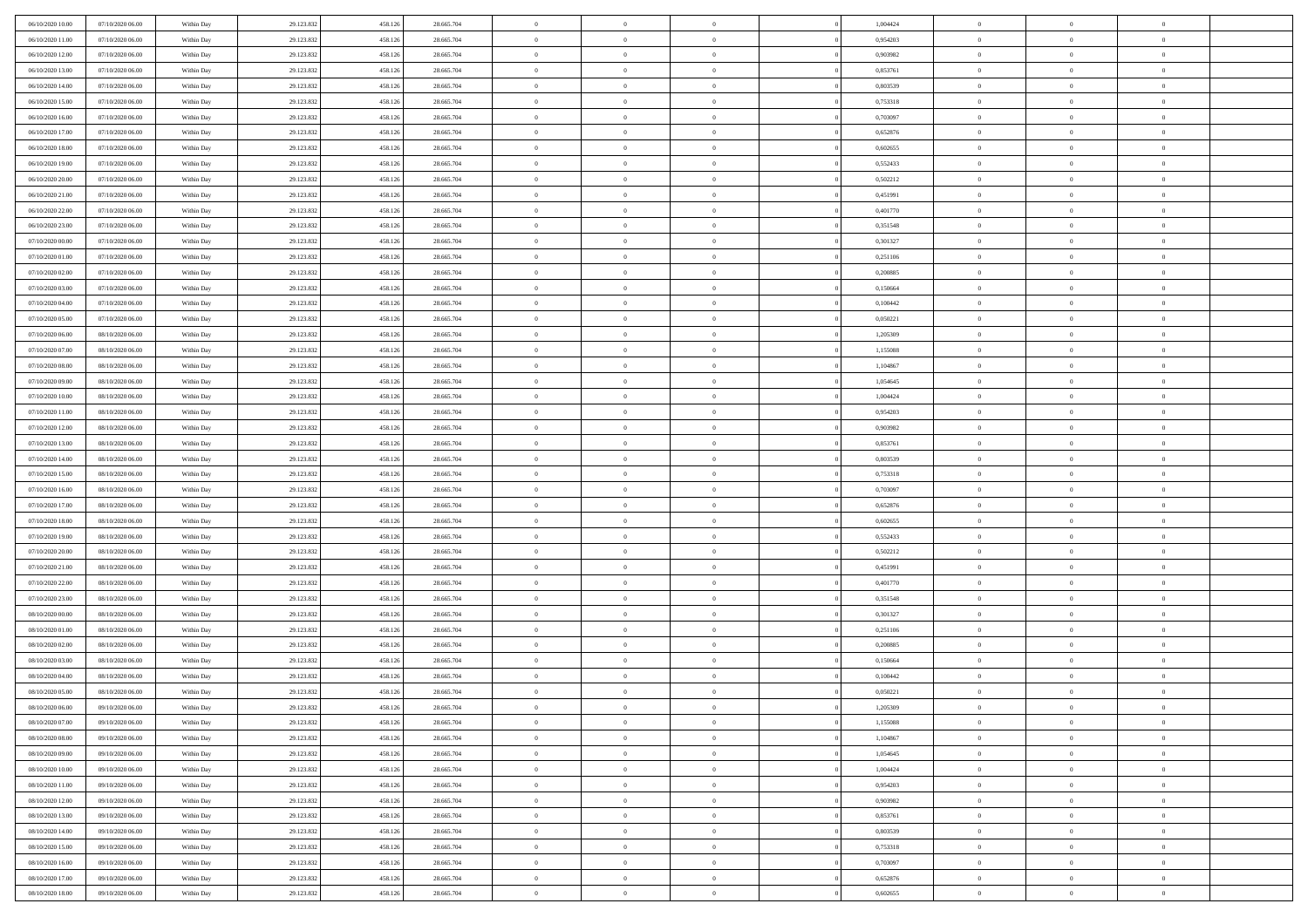| 08/10/2020 19:00                     | 09/10/2020 06:00 | Within Day | 29.123.832 | 458.126 | 28.665.704 | $\bf{0}$       | $\overline{0}$ | $\Omega$                         | 0,552433 | $\bf{0}$       | $\overline{0}$ | $\bf{0}$       |  |
|--------------------------------------|------------------|------------|------------|---------|------------|----------------|----------------|----------------------------------|----------|----------------|----------------|----------------|--|
| 08/10/2020 20:00                     | 09/10/2020 06:00 | Within Day | 29.123.832 | 458.12  | 28.665.704 | $\overline{0}$ | $\overline{0}$ | $\Omega$                         | 0,502212 | $\overline{0}$ | $\theta$       | $\theta$       |  |
| 08/10/2020 21:00                     | 09/10/2020 06:00 | Within Day | 29.123.832 | 458.126 | 28.665.704 | $\overline{0}$ | $\overline{0}$ | $\overline{0}$                   | 0,451991 | $\mathbf{0}$   | $\overline{0}$ | $\theta$       |  |
| 08/10/2020 22:00                     | 09/10/2020 06:00 | Within Day | 29.123.832 | 458.126 | 28.665.704 | $\bf{0}$       | $\overline{0}$ | $\overline{0}$                   | 0,401770 | $\mathbf{0}$   | $\overline{0}$ | $\bf{0}$       |  |
| 08/10/2020 23:00                     | 09/10/2020 06:00 | Within Day | 29.123.832 | 458.126 | 28.665.704 | $\bf{0}$       | $\overline{0}$ | $\overline{0}$                   | 0,351548 | $\bf{0}$       | $\overline{0}$ | $\bf{0}$       |  |
| 09/10/2020 00:00                     | 09/10/2020 06:00 | Within Day | 29.123.832 | 458.126 | 28.665.704 | $\overline{0}$ | $\overline{0}$ | $\overline{0}$                   | 0,301327 | $\mathbf{0}$   | $\overline{0}$ | $\theta$       |  |
| 09/10/2020 01:00                     | 09/10/2020 06:00 | Within Day | 29.123.832 | 458.126 | 28.665.704 | $\bf{0}$       | $\overline{0}$ | $\overline{0}$                   | 0,251106 | $\mathbf{0}$   | $\overline{0}$ | $\bf{0}$       |  |
| 09/10/2020 02:00                     | 09/10/2020 06:00 | Within Day | 29.123.832 | 458.126 | 28.665.704 | $\overline{0}$ | $\overline{0}$ | $\overline{0}$                   | 0,200885 | $\mathbf{0}$   | $\theta$       | $\theta$       |  |
| 09/10/2020 03:00                     | 09/10/2020 06:00 | Within Day | 29.123.832 | 458.126 | 28.665.704 | $\overline{0}$ | $\overline{0}$ | $\overline{0}$                   | 0,150664 | $\mathbf{0}$   | $\overline{0}$ | $\theta$       |  |
| 09/10/2020 04.00                     | 09/10/2020 06:00 |            |            | 458.126 | 28.665.704 | $\bf{0}$       | $\bf{0}$       | $\Omega$                         | 0,100442 | $\mathbf{0}$   | $\overline{0}$ | $\bf{0}$       |  |
|                                      | 09/10/2020 06:00 | Within Day | 29.123.832 | 458.126 |            | $\bf{0}$       | $\overline{0}$ | $\overline{0}$                   |          |                | $\theta$       | $\theta$       |  |
| 09/10/2020 05:00                     |                  | Within Day | 29.123.832 |         | 28.665.704 | $\overline{0}$ | $\overline{0}$ |                                  | 0,050221 | $\mathbf{0}$   |                | $\theta$       |  |
| 09/10/2020 06:00<br>09/10/2020 07:00 | 10/10/2020 06:00 | Within Day | 29.123.832 | 458.126 | 28.665.704 |                |                | $\overline{0}$<br>$\overline{0}$ | 1,205309 | $\mathbf{0}$   | $\overline{0}$ |                |  |
|                                      | 10/10/2020 06:00 | Within Day | 29.123.832 | 458.126 | 28.665.704 | $\bf{0}$       | $\overline{0}$ |                                  | 1,155088 | $\mathbf{0}$   | $\overline{0}$ | $\bf{0}$       |  |
| 09/10/2020 08:00                     | 10/10/2020 06:00 | Within Day | 29.123.832 | 458.126 | 28.665.704 | $\bf{0}$       | $\overline{0}$ | $\overline{0}$                   | 1,104867 | $\bf{0}$       | $\theta$       | $\bf{0}$       |  |
| 09/10/2020 09:00                     | 10/10/2020 06:00 | Within Day | 29.123.832 | 458.126 | 28.665.704 | $\overline{0}$ | $\overline{0}$ | $\overline{0}$                   | 1,054645 | $\mathbf{0}$   | $\overline{0}$ | $\theta$       |  |
| 09/10/2020 10:00                     | 10/10/2020 06:00 | Within Day | 29.123.832 | 458.126 | 28.665.704 | $\bf{0}$       | $\overline{0}$ | $\Omega$                         | 1,004424 | $\bf{0}$       | $\overline{0}$ | $\bf{0}$       |  |
| 09/10/2020 11:00                     | 10/10/2020 06:00 | Within Day | 29.123.832 | 458.126 | 28.665.704 | $\,$ 0 $\,$    | $\overline{0}$ | $\overline{0}$                   | 0.954203 | $\mathbf{0}$   | $\overline{0}$ | $\theta$       |  |
| 09/10/2020 12:00                     | 10/10/2020 06:00 | Within Day | 29.123.832 | 458.126 | 28.665.704 | $\overline{0}$ | $\overline{0}$ | $\overline{0}$                   | 0,903982 | $\mathbf{0}$   | $\overline{0}$ | $\theta$       |  |
| 09/10/2020 13.00                     | 10/10/2020 06:00 | Within Day | 29.123.832 | 458.126 | 28.665.704 | $\bf{0}$       | $\overline{0}$ | $\Omega$                         | 0,853761 | $\bf{0}$       | $\overline{0}$ | $\bf{0}$       |  |
| 09/10/2020 14:00                     | 10/10/2020 06:00 | Within Day | 29.123.832 | 458.126 | 28.665.704 | $\bf{0}$       | $\overline{0}$ | $\overline{0}$                   | 0.803539 | $\mathbf{0}$   | $\mathbf{0}$   | $\overline{0}$ |  |
| 09/10/2020 15:00                     | 10/10/2020 06:00 | Within Day | 29.123.832 | 458.126 | 28.665.704 | $\overline{0}$ | $\overline{0}$ | $\overline{0}$                   | 0,753318 | $\mathbf{0}$   | $\overline{0}$ | $\theta$       |  |
| 09/10/2020 16:00                     | 10/10/2020 06:00 | Within Day | 29.123.832 | 458.126 | 28.665.704 | $\bf{0}$       | $\overline{0}$ | $\overline{0}$                   | 0,703097 | $\mathbf{0}$   | $\overline{0}$ | $\bf{0}$       |  |
| 09/10/2020 17:00                     | 10/10/2020 06:00 | Within Day | 29.123.832 | 458.126 | 28.665.704 | $\bf{0}$       | $\overline{0}$ | $\overline{0}$                   | 0,652876 | $\,$ 0 $\,$    | $\overline{0}$ | $\bf{0}$       |  |
| 09/10/2020 18:00                     | 10/10/2020 06:00 | Within Day | 29.123.832 | 458.126 | 28.665.704 | $\overline{0}$ | $\overline{0}$ | $\overline{0}$                   | 0,602655 | $\mathbf{0}$   | $\overline{0}$ | $\theta$       |  |
| 09/10/2020 19:00                     | 10/10/2020 06:00 | Within Day | 29.123.832 | 458.126 | 28.665.704 | $\bf{0}$       | $\overline{0}$ | $\overline{0}$                   | 0,552433 | $\bf{0}$       | $\overline{0}$ | $\bf{0}$       |  |
| 09/10/2020 20:00                     | 10/10/2020 06:00 | Within Day | 29.123.832 | 458.126 | 28.665.704 | $\,$ 0 $\,$    | $\overline{0}$ | $\overline{0}$                   | 0,502212 | $\mathbf{0}$   | $\overline{0}$ | $\overline{0}$ |  |
| 09/10/2020 21:00                     | 10/10/2020 06:00 | Within Day | 29.123.832 | 458.126 | 28.665.704 | $\overline{0}$ | $\overline{0}$ | $\overline{0}$                   | 0,451991 | $\mathbf{0}$   | $\overline{0}$ | $\theta$       |  |
| 09/10/2020 22.00                     | 10/10/2020 06:00 | Within Day | 29.123.832 | 458.126 | 28.665.704 | $\bf{0}$       | $\overline{0}$ | $\Omega$                         | 0,401770 | $\mathbf{0}$   | $\overline{0}$ | $\bf{0}$       |  |
| 09/10/2020 23.00                     | 10/10/2020 06:00 | Within Day | 29.123.832 | 458.126 | 28.665.704 | $\bf{0}$       | $\overline{0}$ | $\overline{0}$                   | 0,351548 | $\mathbf{0}$   | $\theta$       | $\overline{0}$ |  |
| 10/10/2020 00:00                     | 10/10/2020 06:00 | Within Day | 29.123.832 | 458.126 | 28.665.704 | $\overline{0}$ | $\overline{0}$ | $\overline{0}$                   | 0,301327 | $\mathbf{0}$   | $\overline{0}$ | $\theta$       |  |
| 10/10/2020 01:00                     | 10/10/2020 06:00 | Within Day | 29.123.832 | 458.126 | 28.665.704 | $\,$ 0         | $\overline{0}$ | $\overline{0}$                   | 0,251106 | $\,$ 0 $\,$    | $\overline{0}$ | $\,$ 0 $\,$    |  |
| 10/10/2020 02:00                     | 10/10/2020 06:00 | Within Day | 29.123.832 | 458.126 | 28.665.704 | $\bf{0}$       | $\overline{0}$ | $\overline{0}$                   | 0,200885 | $\mathbf{0}$   | $\overline{0}$ | $\overline{0}$ |  |
| 10/10/2020 03:00                     | 10/10/2020 06:00 | Within Day | 29.123.832 | 458.126 | 28.665.704 | $\overline{0}$ | $\overline{0}$ | $\overline{0}$                   | 0,150664 | $\mathbf{0}$   | $\overline{0}$ | $\theta$       |  |
| 10/10/2020 04:00                     | 10/10/2020 06:00 | Within Day | 29.123.832 | 458.126 | 28.665.704 | $\,$ 0         | $\overline{0}$ | $\theta$                         | 0,100442 | $\,$ 0         | $\overline{0}$ | $\mathbf{0}$   |  |
| 10/10/2020 05:00                     | 10/10/2020 06:00 | Within Day | 29.123.832 | 458.126 | 28.665.704 | $\bf{0}$       | $\overline{0}$ | $\overline{0}$                   | 0,050221 | $\mathbf{0}$   | $\overline{0}$ | $\overline{0}$ |  |
| 10/10/2020 06:00                     | 11/10/2020 06:00 | Within Day | 29.123.832 | 458.126 | 28.665.704 | $\overline{0}$ | $\overline{0}$ | $\overline{0}$                   | 1,205309 | $\mathbf{0}$   | $\overline{0}$ | $\theta$       |  |
| 10/10/2020 07:00                     | 11/10/2020 06:00 | Within Day | 29.123.832 | 458.126 | 28.665.704 | $\,$ 0         | $\overline{0}$ | $\overline{0}$                   | 1,155088 | $\,$ 0 $\,$    | $\overline{0}$ | $\mathbf{0}$   |  |
| 10/10/2020 08:00                     | 11/10/2020 06:00 | Within Day | 29.123.832 | 458.126 | 28.665.704 | $\bf{0}$       | $\overline{0}$ | $\overline{0}$                   | 1,104867 | $\mathbf{0}$   | $\overline{0}$ | $\overline{0}$ |  |
| 10/10/2020 09:00                     | 11/10/2020 06:00 | Within Day | 29.123.832 | 458.126 | 28.665.704 | $\overline{0}$ | $\overline{0}$ | $\overline{0}$                   | 1,054645 | $\mathbf{0}$   | $\overline{0}$ | $\theta$       |  |
| 10/10/2020 10:00                     | 11/10/2020 06:00 | Within Day | 29.123.832 | 458.126 | 28.665.704 | $\,$ 0         | $\overline{0}$ | $\overline{0}$                   | 1,004424 | $\,$ 0 $\,$    | $\overline{0}$ | $\,0\,$        |  |
| 10/10/2020 11:00                     | 11/10/2020 06:00 | Within Day | 29.123.832 | 458.126 | 28.665.704 | $\,$ 0 $\,$    | $\,$ 0 $\,$    | $\overline{0}$                   | 0,954203 | $\,$ 0 $\,$    | $\overline{0}$ | $\overline{0}$ |  |
| 10/10/2020 12:00                     | 11/10/2020 06:00 | Within Day | 29.123.832 | 458.126 | 28.665.704 | $\overline{0}$ | $\overline{0}$ | $\overline{0}$                   | 0,903982 | $\mathbf{0}$   | $\overline{0}$ | $\theta$       |  |
| 10/10/2020 13:00                     | 11/10/2020 06:00 | Within Day | 29.123.832 | 458.126 | 28.665.704 | $\overline{0}$ | $\overline{0}$ | $\overline{0}$                   | 0,853761 | $\overline{0}$ | $\overline{0}$ | $\mathbf{0}$   |  |
| 10/10/2020 14:00                     | 11/10/2020 06:00 | Within Day | 29.123.832 | 458.126 | 28.665.704 | $\bf{0}$       | $\overline{0}$ | $\overline{0}$                   | 0.803539 | $\mathbf{0}$   | $\overline{0}$ | $\overline{0}$ |  |
| 10/10/2020 15:00                     | 11/10/2020 06:00 | Within Day | 29.123.832 | 458.126 | 28.665.704 | $\overline{0}$ | $\theta$       |                                  | 0,753318 | $\overline{0}$ | $\Omega$       | $\overline{0}$ |  |
| 10/10/2020 16:00                     | 11/10/2020 06:00 | Within Day | 29.123.832 | 458.126 | 28.665.704 | $\,$ 0 $\,$    | $\overline{0}$ | $\overline{0}$                   | 0,703097 | $\,$ 0 $\,$    | $\bf{0}$       | $\,0\,$        |  |
| 10/10/2020 17:00                     | 11/10/2020 06:00 | Within Day | 29.123.832 | 458.126 | 28.665.704 | $\mathbf{0}$   | $\overline{0}$ | $\overline{0}$                   | 0,652876 | $\,$ 0 $\,$    | $\overline{0}$ | $\overline{0}$ |  |
| 10/10/2020 18:00                     | 11/10/2020 06:00 | Within Day | 29.123.832 | 458.126 | 28.665.704 | $\mathbf{0}$   | $\overline{0}$ | $\overline{0}$                   | 0,602655 | $\mathbf{0}$   | $\bf{0}$       | $\overline{0}$ |  |
| 10/10/2020 19:00                     | 11/10/2020 06:00 | Within Day | 29.123.832 | 458.126 | 28.665.704 | $\,$ 0 $\,$    | $\overline{0}$ | $\overline{0}$                   | 0,552433 | $\,$ 0 $\,$    | $\bf{0}$       | $\theta$       |  |
| 10/10/2020 20:00                     | 11/10/2020 06:00 | Within Day | 29.123.832 | 458.126 | 28.665.704 | $\,$ 0 $\,$    | $\,$ 0 $\,$    | $\overline{0}$                   | 0,502212 | $\,$ 0 $\,$    | $\overline{0}$ | $\mathbf{0}$   |  |
| 10/10/2020 21:00                     | 11/10/2020 06:00 | Within Day | 29.123.832 | 458.126 | 28.665.704 | $\mathbf{0}$   | $\overline{0}$ | $\overline{0}$                   | 0,451991 | $\mathbf{0}$   | $\bf{0}$       | $\overline{0}$ |  |
| 10/10/2020 22:00                     | 11/10/2020 06:00 | Within Day | 29.123.832 | 458.126 | 28.665.704 | $\,$ 0 $\,$    | $\overline{0}$ | $\overline{0}$                   | 0,401770 | $\,$ 0 $\,$    | $\overline{0}$ | $\theta$       |  |
| 10/10/2020 23.00                     | 11/10/2020 06:00 | Within Day | 29.123.832 | 458.126 | 28.665.704 | $\mathbf{0}$   | $\overline{0}$ | $\overline{0}$                   | 0,351548 | $\,$ 0 $\,$    | $\overline{0}$ | $\mathbf{0}$   |  |
| 11/10/2020 00:00                     | 11/10/2020 06:00 | Within Day | 29.123.832 | 458.126 | 28.665.704 | $\mathbf{0}$   | $\overline{0}$ | $\overline{0}$                   | 0,301327 | $\mathbf{0}$   | $\bf{0}$       | $\overline{0}$ |  |
| 11/10/2020 01:00                     | 11/10/2020 06:00 | Within Day | 29.123.832 | 458.126 | 28.665.704 | $\,$ 0 $\,$    | $\overline{0}$ | $\overline{0}$                   | 0,251106 | $\,$ 0 $\,$    | $\mathbf{0}$   | $\theta$       |  |
| 11/10/2020 02.00                     | 11/10/2020 06:00 | Within Day | 29.123.832 | 458.126 | 28.665.704 | $\,$ 0 $\,$    | $\overline{0}$ | $\overline{0}$                   | 0,200885 | $\,$ 0 $\,$    | $\overline{0}$ | $\overline{0}$ |  |
| 11/10/2020 03:00                     | 11/10/2020 06:00 | Within Day | 29.123.832 | 458.126 | 28.665.704 | $\mathbf{0}$   | $\overline{0}$ | $\overline{0}$                   | 0,150664 | $\mathbf{0}$   | $\mathbf{0}$   | $\overline{0}$ |  |
|                                      |                  |            |            |         |            |                |                |                                  |          |                |                |                |  |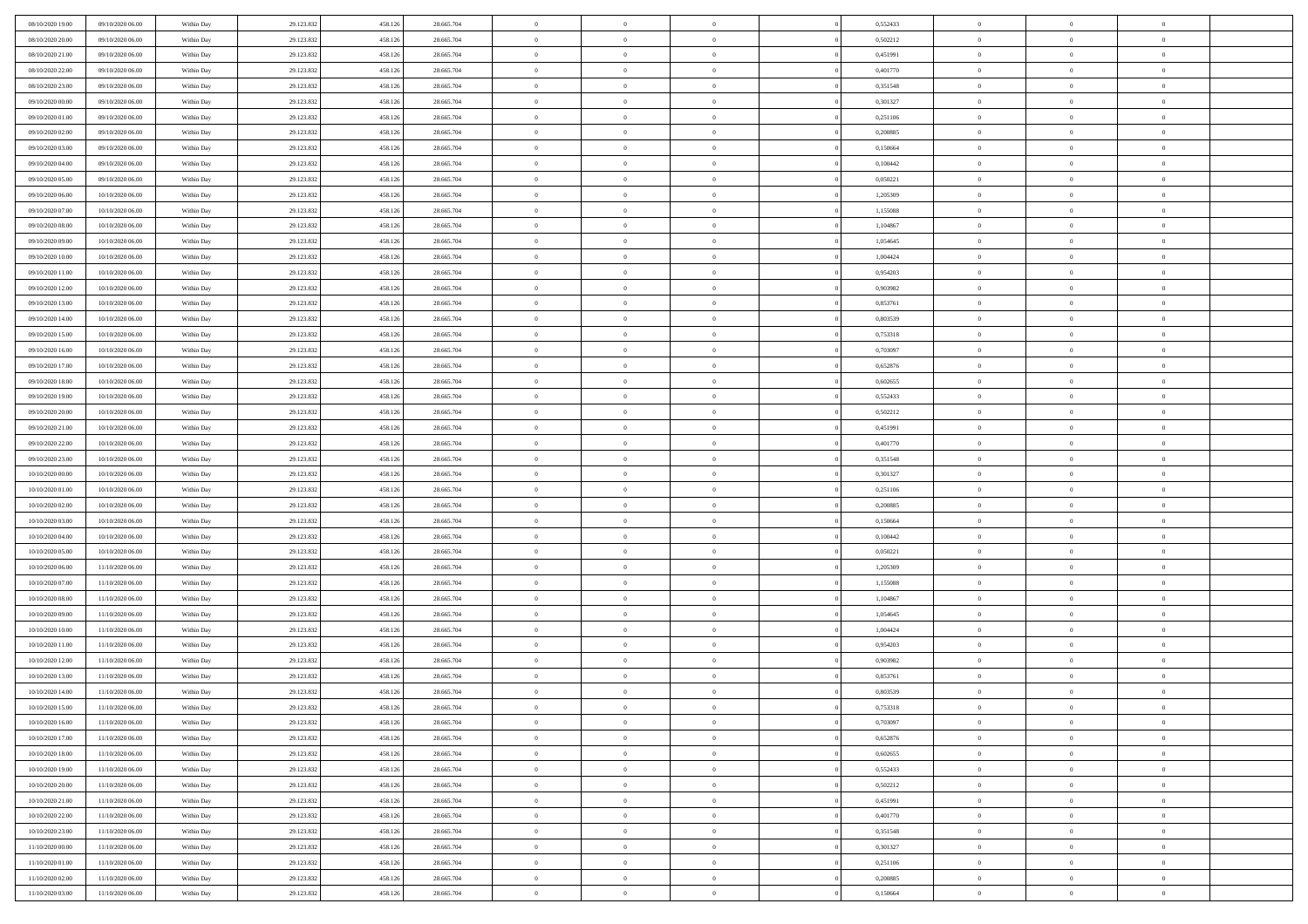| 11/10/2020 04:00 | 11/10/2020 06:00 | Within Day               | 29.123.832 | 458.126   | 28.665.704 | $\bf{0}$       | $\overline{0}$ | $\overline{0}$ | 0,100442 | $\bf{0}$       | $\overline{0}$ | $\bf{0}$       |  |
|------------------|------------------|--------------------------|------------|-----------|------------|----------------|----------------|----------------|----------|----------------|----------------|----------------|--|
| 11/10/2020 05:00 | 11/10/2020 06:00 | Within Day               | 29.123.832 | 458.12    | 28.665.704 | $\overline{0}$ | $\overline{0}$ | $\Omega$       | 0,050221 | $\overline{0}$ | $\theta$       | $\theta$       |  |
| 11/10/2020 06:00 | 12/10/2020 06:00 | Within Day               | 29.123.832 | 458.126   | 28.665.704 | $\overline{0}$ | $\overline{0}$ | $\overline{0}$ | 1,205309 | $\mathbf{0}$   | $\overline{0}$ | $\theta$       |  |
| 11/10/2020 07:00 | 12/10/2020 06:00 | Within Day               | 29.123.832 | 458.126   | 28.665.704 | $\bf{0}$       | $\overline{0}$ | $\overline{0}$ | 1,155088 | $\mathbf{0}$   | $\overline{0}$ | $\bf{0}$       |  |
| 11/10/2020 08:00 | 12/10/2020 06:00 |                          | 29.123.832 | 458.126   | 28.665.704 | $\bf{0}$       | $\overline{0}$ | $\overline{0}$ | 1,104867 | $\mathbf{0}$   | $\overline{0}$ | $\bf{0}$       |  |
| 11/10/2020 09:00 | 12/10/2020 06:00 | Within Day<br>Within Day | 29.123.832 | 458.126   | 28.665.704 | $\overline{0}$ | $\overline{0}$ | $\overline{0}$ | 1,054645 | $\mathbf{0}$   | $\overline{0}$ | $\theta$       |  |
|                  |                  |                          |            |           |            |                |                |                |          |                |                |                |  |
| 11/10/2020 11:00 | 12/10/2020 06:00 | Within Day               | 29.123.832 | 458.126   | 28.665.704 | $\bf{0}$       | $\overline{0}$ | $\overline{0}$ | 0,954203 | $\mathbf{0}$   | $\overline{0}$ | $\bf{0}$       |  |
| 11/10/2020 12:00 | 12/10/2020 06:00 | Within Day               | 29.123.832 | 458.126   | 28.665.704 | $\mathbf{0}$   | $\overline{0}$ | $\overline{0}$ | 0,903982 | $\mathbf{0}$   | $\theta$       | $\theta$       |  |
| 11/10/2020 13:00 | 12/10/2020 06:00 | Within Day               | 29.123.832 | 458.126   | 28.665.704 | $\overline{0}$ | $\overline{0}$ | $\overline{0}$ | 0,853761 | $\mathbf{0}$   | $\overline{0}$ | $\theta$       |  |
| 11/10/2020 14:00 | 12/10/2020 06:00 | Within Day               | 29.123.832 | 458.126   | 28.665.704 | $\bf{0}$       | $\overline{0}$ | $\Omega$       | 0,803539 | $\mathbf{0}$   | $\overline{0}$ | $\bf{0}$       |  |
| 11/10/2020 15:00 | 12/10/2020 06:00 | Within Day               | 29.123.832 | 458.126   | 28.665.704 | $\bf{0}$       | $\overline{0}$ | $\overline{0}$ | 0,753318 | $\mathbf{0}$   | $\theta$       | $\theta$       |  |
| 11/10/2020 16.00 | 12/10/2020 06:00 | Within Day               | 29.123.832 | 458.126   | 28.665.704 | $\overline{0}$ | $\overline{0}$ | $\overline{0}$ | 0,703097 | $\mathbf{0}$   | $\overline{0}$ | $\theta$       |  |
| 11/10/2020 17:00 | 12/10/2020 06:00 | Within Day               | 29.123.832 | 458.126   | 28.665.704 | $\bf{0}$       | $\overline{0}$ | $\overline{0}$ | 0,652876 | $\mathbf{0}$   | $\overline{0}$ | $\bf{0}$       |  |
| 11/10/2020 18:00 | 12/10/2020 06:00 | Within Day               | 29.123.832 | 458.126   | 28.665.704 | $\bf{0}$       | $\overline{0}$ | $\overline{0}$ | 0,602655 | $\bf{0}$       | $\overline{0}$ | $\bf{0}$       |  |
| 11/10/2020 19:00 | 12/10/2020 06:00 | Within Day               | 29.123.832 | 458.126   | 28.665.704 | $\overline{0}$ | $\overline{0}$ | $\overline{0}$ | 0,552433 | $\mathbf{0}$   | $\overline{0}$ | $\theta$       |  |
| 11/10/2020 20.00 | 12/10/2020 06:00 | Within Day               | 29.123.832 | 458.126   | 28.665.704 | $\bf{0}$       | $\overline{0}$ | $\Omega$       | 0,502212 | $\mathbf{0}$   | $\overline{0}$ | $\bf{0}$       |  |
| 11/10/2020 21:00 | 12/10/2020 06:00 | Within Day               | 29.123.832 | 458.126   | 28.665.704 | $\,$ 0 $\,$    | $\overline{0}$ | $\overline{0}$ | 0,451991 | $\mathbf{0}$   | $\overline{0}$ | $\theta$       |  |
| 11/10/2020 22.00 | 12/10/2020 06:00 | Within Day               | 29.123.832 | 458.126   | 28.665.704 | $\overline{0}$ | $\overline{0}$ | $\overline{0}$ | 0,401770 | $\mathbf{0}$   | $\overline{0}$ | $\theta$       |  |
| 11/10/2020 23.00 | 12/10/2020 06:00 | Within Day               | 29.123.832 | 458.126   | 28.665.704 | $\bf{0}$       | $\overline{0}$ | $\Omega$       | 0,351548 | $\mathbf{0}$   | $\overline{0}$ | $\bf{0}$       |  |
| 12/10/2020 00:00 | 12/10/2020 06:00 | Within Day               | 29.123.832 | 458.126   | 28.665.704 | $\bf{0}$       | $\overline{0}$ | $\overline{0}$ | 0,301327 | $\mathbf{0}$   | $\overline{0}$ | $\overline{0}$ |  |
| 12/10/2020 01:00 | 12/10/2020 06:00 | Within Day               | 29.123.832 | 458.126   | 28.665.704 | $\overline{0}$ | $\overline{0}$ | $\overline{0}$ | 0,251106 | $\mathbf{0}$   | $\overline{0}$ | $\theta$       |  |
| 12/10/2020 02.00 | 12/10/2020 06:00 | Within Day               | 29.123.832 | 458.126   | 28.665.704 | $\bf{0}$       | $\overline{0}$ | $\overline{0}$ | 0,200885 | $\mathbf{0}$   | $\overline{0}$ | $\bf{0}$       |  |
| 12/10/2020 03:00 | 12/10/2020 06:00 | Within Day               | 29.123.832 | 458.126   | 28.665.704 | $\,0\,$        | $\overline{0}$ | $\overline{0}$ | 0,150664 | $\,$ 0 $\,$    | $\overline{0}$ | $\bf{0}$       |  |
| 12/10/2020 04:00 | 12/10/2020 06:00 | Within Day               | 29.123.832 | 458.126   | 28.665.704 | $\overline{0}$ | $\overline{0}$ | $\overline{0}$ | 0,100442 | $\mathbf{0}$   | $\overline{0}$ | $\theta$       |  |
| 12/10/2020 05:00 | 12/10/2020 06:00 | Within Day               | 29.123.832 | 458.126   | 28.665.704 | $\bf{0}$       | $\overline{0}$ | $\overline{0}$ | 0,050221 | $\bf{0}$       | $\overline{0}$ | $\bf{0}$       |  |
| 12/10/2020 06:00 | 13/10/2020 06:00 |                          | 29.123.832 | 458.126   | 28.665.704 | $\,$ 0 $\,$    | $\overline{0}$ | $\overline{0}$ | 1,205309 | $\mathbf{0}$   | $\overline{0}$ | $\overline{0}$ |  |
| 12/10/2020 07:00 | 13/10/2020 06:00 | Within Day               | 29.123.832 | 458.126   | 28.665.704 | $\overline{0}$ | $\overline{0}$ | $\overline{0}$ | 1,155088 | $\mathbf{0}$   | $\overline{0}$ | $\theta$       |  |
| 12/10/2020 08:00 |                  | Within Day               |            |           |            | $\bf{0}$       | $\overline{0}$ | $\Omega$       |          |                | $\overline{0}$ | $\bf{0}$       |  |
|                  | 13/10/2020 06:00 | Within Day               | 29.123.832 | 458.126   | 28.665.704 |                |                |                | 1,104867 | $\mathbf{0}$   |                |                |  |
| 12/10/2020 09:00 | 13/10/2020 06:00 | Within Day               | 29.123.832 | 458.126   | 28.665.704 | $\bf{0}$       | $\overline{0}$ | $\overline{0}$ | 1,054645 | $\mathbf{0}$   | $\overline{0}$ | $\bf{0}$       |  |
| 12/10/2020 10:00 | 13/10/2020 06:00 | Within Day               | 29.123.832 | 458.126   | 28.665.704 | $\overline{0}$ | $\overline{0}$ | $\overline{0}$ | 1,004424 | $\mathbf{0}$   | $\overline{0}$ | $\theta$       |  |
| 12/10/2020 11:00 | 13/10/2020 06:00 | Within Day               | 29.123.832 | 458.126   | 28.665.704 | $\,$ 0         | $\overline{0}$ | $\overline{0}$ | 0,954203 | $\,$ 0 $\,$    | $\overline{0}$ | $\,$ 0 $\,$    |  |
| 12/10/2020 12:00 | 13/10/2020 06:00 | Within Day               | 29.123.832 | 458.126   | 28.665.704 | $\bf{0}$       | $\overline{0}$ | $\overline{0}$ | 0,903982 | $\,$ 0 $\,$    | $\overline{0}$ | $\bf{0}$       |  |
| 12/10/2020 13:00 | 13/10/2020 06:00 | Within Day               | 29.123.832 | 458.126   | 28.665.704 | $\overline{0}$ | $\overline{0}$ | $\overline{0}$ | 0,853761 | $\mathbf{0}$   | $\overline{0}$ | $\theta$       |  |
| 12/10/2020 14:00 | 13/10/2020 06:00 | Within Day               | 29.123.832 | 458.126   | 28.665.704 | $\,$ 0         | $\overline{0}$ | $\theta$       | 0,803539 | $\,$ 0 $\,$    | $\overline{0}$ | $\mathbf{0}$   |  |
| 12/10/2020 15:00 | 13/10/2020 06:00 | Within Day               | 29.123.832 | 458.126   | 28.665.704 | $\bf{0}$       | $\overline{0}$ | $\overline{0}$ | 0,753318 | $\mathbf{0}$   | $\overline{0}$ | $\overline{0}$ |  |
| 12/10/2020 16.00 | 13/10/2020 06:00 | Within Day               | 29.123.832 | 458.126   | 28.665.704 | $\overline{0}$ | $\overline{0}$ | $\overline{0}$ | 0,703097 | $\mathbf{0}$   | $\overline{0}$ | $\theta$       |  |
| 12/10/2020 17:00 | 13/10/2020 06:00 | Within Day               | 29.123.832 | 458.126   | 28.665.704 | $\,$ 0         | $\overline{0}$ | $\overline{0}$ | 0,652876 | $\,$ 0 $\,$    | $\overline{0}$ | $\mathbf{0}$   |  |
| 12/10/2020 18:00 | 13/10/2020 06:00 | Within Day               | 29.123.832 | 458.126   | 28.665.704 | $\bf{0}$       | $\overline{0}$ | $\overline{0}$ | 0.602655 | $\mathbf{0}$   | $\overline{0}$ | $\overline{0}$ |  |
| 12/10/2020 19:00 | 13/10/2020 06:00 | Within Day               | 29.123.832 | 458.126   | 28.665.704 | $\overline{0}$ | $\overline{0}$ | $\overline{0}$ | 0,552433 | $\mathbf{0}$   | $\overline{0}$ | $\theta$       |  |
| 12/10/2020 20:00 | 13/10/2020 06:00 | Within Day               | 29.123.832 | 458.126   | 28.665.704 | $\,$ 0         | $\overline{0}$ | $\overline{0}$ | 0,502212 | $\,$ 0 $\,$    | $\overline{0}$ | $\,$ 0 $\,$    |  |
| 12/10/2020 21:00 | 13/10/2020 06:00 | Within Day               | 29.123.832 | 458.126   | 28.665.704 | $\,0\,$        | $\overline{0}$ | $\overline{0}$ | 0,451991 | $\,$ 0 $\,$    | $\overline{0}$ | $\overline{0}$ |  |
| 12/10/2020 22.00 | 13/10/2020 06:00 | Within Day               | 29.123.832 | 458.126   | 28.665.704 | $\overline{0}$ | 1.500.000      | $\overline{0}$ | 0,401770 | $\mathbf{0}$   | $\overline{0}$ | $\theta$       |  |
| 12/10/2020 23:00 | 13/10/2020 06:00 | Within Day               | 29.123.832 | 1.958.126 | 27.165.704 | $\,$ 0         | 2.580.000      | $\overline{0}$ | 0,351548 | $\,$ 0         | $\overline{0}$ | $\mathbf{0}$   |  |
| 13/10/2020 00:00 | 13/10/2020 06:00 | Within Day               | 29.123.832 | 4.538.126 | 24.585.704 | $\,$ 0 $\,$    | $\overline{0}$ | $\overline{0}$ | 0,301327 | $\mathbf{0}$   | $\overline{0}$ | $\overline{0}$ |  |
| 13/10/2020 01:00 | 13/10/2020 06:00 | Within Day               | 29.123.832 | 4.538.126 | 24.585.704 | $\overline{0}$ | $\theta$       |                | 0,251106 | $\overline{0}$ | $\Omega$       | $\overline{0}$ |  |
| 13/10/2020 02:00 | 13/10/2020 06:00 | Within Day               | 29.123.832 | 4.538.126 | 24.585.704 | $\,$ 0 $\,$    | $\overline{0}$ | $\overline{0}$ | 0,200885 | $\,$ 0 $\,$    | $\bf{0}$       | $\mathbf{0}$   |  |
| 13/10/2020 03:00 | 13/10/2020 06:00 | Within Day               | 29.123.832 | 4.538.12  | 24.585.704 | $\mathbf{0}$   | $\overline{0}$ | $\overline{0}$ | 0,150664 | $\,$ 0 $\,$    | $\overline{0}$ | $\overline{0}$ |  |
| 13/10/2020 04:00 | 13/10/2020 06:00 | Within Day               | 29.123.832 | 4.538.126 | 24.585.704 | $\mathbf{0}$   | $\overline{0}$ | $\overline{0}$ | 0,100442 | $\mathbf{0}$   | $\bf{0}$       | $\overline{0}$ |  |
| 13/10/2020 05:00 | 13/10/2020 06:00 | Within Day               | 29.123.832 | 4.538.126 | 24.585.704 | $\,$ 0 $\,$    | $\overline{0}$ | $\overline{0}$ | 0,050221 | $\,$ 0 $\,$    | $\bf{0}$       | $\theta$       |  |
| 13/10/2020 06:00 | 14/10/2020 06:00 | Within Day               | 29.123.832 | 833.126   | 28.290.704 | $\,$ 0 $\,$    | $\,$ 0 $\,$    | $\overline{0}$ | 1,205309 | $\,$ 0 $\,$    | $\overline{0}$ | $\overline{0}$ |  |
| 13/10/2020 07:00 | 14/10/2020 06:00 | Within Day               | 29.123.832 | 833.126   | 28.290.704 | $\mathbf{0}$   | $\overline{0}$ | $\overline{0}$ | 1,155088 | $\mathbf{0}$   | $\bf{0}$       | $\overline{0}$ |  |
| 13/10/2020 08:00 | 14/10/2020 06:00 | Within Day               | 29.123.832 | 833.126   | 28.290.704 | $\,$ 0 $\,$    | $\overline{0}$ | $\overline{0}$ | 1,104867 | $\,$ 0 $\,$    | $\mathbf{0}$   | $\theta$       |  |
| 13/10/2020 09:00 | 14/10/2020 06:00 | Within Day               | 29.123.832 | 833.126   | 28.290.704 | $\mathbf{0}$   | $\overline{0}$ | $\overline{0}$ | 1,054645 | $\,$ 0 $\,$    | $\overline{0}$ | $\overline{0}$ |  |
| 13/10/2020 10:00 | 14/10/2020 06:00 | Within Day               | 29.123.832 | 833.126   | 28.290.704 | $\mathbf{0}$   | $\overline{0}$ | $\overline{0}$ | 1,004424 | $\mathbf{0}$   | $\bf{0}$       | $\overline{0}$ |  |
| 13/10/2020 11:00 | 14/10/2020 06:00 | Within Day               | 29.123.832 | 833.126   | 28.290.704 | $\,$ 0 $\,$    | $\overline{0}$ | $\overline{0}$ | 0,954203 | $\,$ 0 $\,$    | $\mathbf{0}$   | $\theta$       |  |
| 13/10/2020 12:00 | 14/10/2020 06:00 | Within Day               | 29.123.832 | 833.126   | 28.290.704 | $\mathbf{0}$   | $\overline{0}$ | $\overline{0}$ | 0,903982 | $\,$ 0 $\,$    | $\overline{0}$ | $\overline{0}$ |  |
| 13/10/2020 13:00 | 14/10/2020 06:00 | Within Day               | 29.123.832 | 833.126   | 28.290.704 | $\mathbf{0}$   | $\overline{0}$ | $\overline{0}$ | 0,853761 | $\mathbf{0}$   | $\mathbf{0}$   | $\overline{0}$ |  |
|                  |                  |                          |            |           |            |                |                |                |          |                |                |                |  |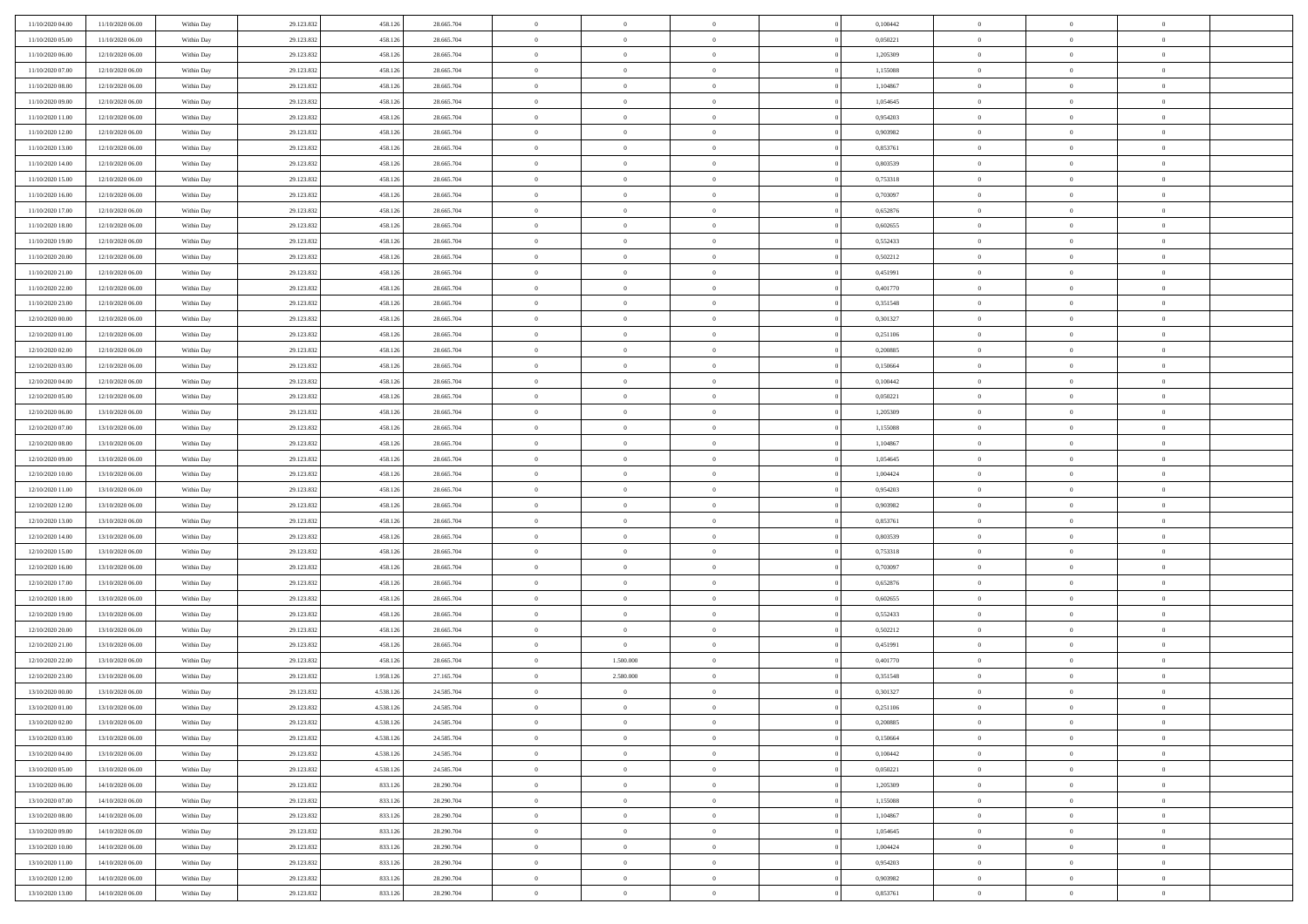| 13/10/2020 14:00 | 14/10/2020 06:00 | Within Day | 29.123.832 | 833.126   | 28.290.704 | $\bf{0}$           | $\overline{0}$ | $\overline{0}$ | 0,803539 | $\bf{0}$       | $\overline{0}$ | $\bf{0}$       |  |
|------------------|------------------|------------|------------|-----------|------------|--------------------|----------------|----------------|----------|----------------|----------------|----------------|--|
| 13/10/2020 15:00 | 14/10/2020 06:00 | Within Day | 29.123.832 | 833.12    | 28.290.704 | $\overline{0}$     | $\overline{0}$ | $\Omega$       | 0,753318 | $\overline{0}$ | $\theta$       | $\theta$       |  |
| 13/10/2020 16:00 | 14/10/2020 06:00 | Within Day | 29.123.832 | 833.126   | 28.290.704 | $\overline{0}$     | $\overline{0}$ | $\overline{0}$ | 0,703097 | $\mathbf{0}$   | $\overline{0}$ | $\theta$       |  |
| 13/10/2020 17:00 | 14/10/2020 06:00 | Within Day | 29.123.832 | 833.126   | 28.290.704 | $\bf{0}$           | $\overline{0}$ | $\overline{0}$ | 0,652876 | $\mathbf{0}$   | $\overline{0}$ | $\bf{0}$       |  |
| 13/10/2020 18:00 | 14/10/2020 06:00 | Within Day | 29.123.832 | 833.126   | 28.290.704 | $\bf{0}$           | $\overline{0}$ | $\overline{0}$ | 0,602655 | $\bf{0}$       | $\overline{0}$ | $\bf{0}$       |  |
| 13/10/2020 19:00 | 14/10/2020 06:00 | Within Day | 29.123.832 | 833.126   | 28.290.704 | $\overline{0}$     | $\overline{0}$ | $\overline{0}$ | 0,552433 | $\mathbf{0}$   | $\overline{0}$ | $\theta$       |  |
| 13/10/2020 20:00 | 14/10/2020 06:00 | Within Day | 29.123.832 | 833.126   | 28.290.704 | $\bf{0}$           | $\overline{0}$ | $\overline{0}$ | 0,502212 | $\mathbf{0}$   | $\overline{0}$ | $\bf{0}$       |  |
| 13/10/2020 21:00 | 14/10/2020 06:00 | Within Day | 29.123.832 | 833.126   | 28.290.704 | $\overline{0}$     | $\overline{0}$ | $\overline{0}$ | 0,451991 | $\mathbf{0}$   | $\theta$       | $\theta$       |  |
| 13/10/2020 22:00 | 14/10/2020 06:00 | Within Day | 29.123.832 | 833.126   | 28.290.704 | $\overline{0}$     | $\overline{0}$ | $\overline{0}$ | 0,401770 | $\mathbf{0}$   | $\overline{0}$ | $\theta$       |  |
| 13/10/2020 23.00 | 14/10/2020 06:00 | Within Day | 29.123.832 | 833.126   | 28.290.704 | $\bf{0}$           | $\overline{0}$ | $\Omega$       | 0,351548 | $\mathbf{0}$   | $\overline{0}$ | $\bf{0}$       |  |
| 14/10/2020 00:00 | 14/10/2020 06:00 | Within Day | 29.123.832 | 833.126   | 28.290.704 | $\bf{0}$           | $\overline{0}$ | $\overline{0}$ | 0,301327 | $\mathbf{0}$   | $\theta$       | $\theta$       |  |
| 14/10/2020 01:00 | 14/10/2020 06:00 | Within Day | 29.123.832 | 833.126   | 28.290.704 | $\overline{0}$     | $\overline{0}$ | $\overline{0}$ | 0,251106 | $\mathbf{0}$   | $\overline{0}$ | $\theta$       |  |
| 14/10/2020 02:00 | 14/10/2020 06:00 | Within Day | 29.123.832 | 833.126   | 28.290.704 | $\bf{0}$           | $\overline{0}$ | $\overline{0}$ | 0,200885 | $\mathbf{0}$   | $\overline{0}$ | $\bf{0}$       |  |
| 14/10/2020 03:00 | 14/10/2020 06:00 | Within Day | 29.123.832 | 833.126   | 28.290.704 | $\bf{0}$           | $\overline{0}$ | $\overline{0}$ | 0,150664 | $\bf{0}$       | $\theta$       | $\bf{0}$       |  |
| 14/10/2020 04.00 | 14/10/2020 06:00 | Within Day | 29.123.832 | 833.126   | 28.290.704 | $\overline{0}$     | $\overline{0}$ | $\overline{0}$ | 0,100442 | $\mathbf{0}$   | $\overline{0}$ | $\theta$       |  |
| 14/10/2020 05.00 | 14/10/2020 06:00 | Within Day | 29.123.832 | 833.126   | 28.290.704 | $\bf{0}$           | $\overline{0}$ | $\Omega$       | 0,050221 | $\mathbf{0}$   | $\overline{0}$ | $\bf{0}$       |  |
| 14/10/2020 06:00 | 15/10/2020 06:00 | Within Day | 29.123.832 | 458.126   | 28.665.704 | $\,$ 0 $\,$        | $\overline{0}$ | $\overline{0}$ | 1,205309 | $\mathbf{0}$   | $\overline{0}$ | $\theta$       |  |
| 14/10/2020 07:00 | 15/10/2020 06:00 | Within Day | 29.123.832 | 458.126   | 28.665.704 | $\overline{0}$     | $\overline{0}$ | $\overline{0}$ | 1,155088 | $\mathbf{0}$   | $\overline{0}$ | $\theta$       |  |
| 14/10/2020 08:00 | 15/10/2020 06:00 | Within Day | 29.123.832 | 458.126   | 28.665.704 | $\bf{0}$           | $\overline{0}$ | $\Omega$       | 1,104867 | $\mathbf{0}$   | $\overline{0}$ | $\bf{0}$       |  |
| 14/10/2020 09:00 | 15/10/2020 06:00 | Within Day | 29.123.832 | 458.126   | 28.665.704 | $\bf{0}$           | $\overline{0}$ | $\overline{0}$ | 1,054645 | $\mathbf{0}$   | $\mathbf{0}$   | $\overline{0}$ |  |
| 14/10/2020 10:00 | 15/10/2020 06:00 | Within Day | 29.123.832 | 458.126   | 28.665.704 | $\overline{0}$     | $\overline{0}$ | $\overline{0}$ | 1,004424 | $\mathbf{0}$   | $\overline{0}$ | $\theta$       |  |
| 14/10/2020 11:00 | 15/10/2020 06:00 | Within Day | 29.123.832 | 458.126   | 28.665.704 | $\bf{0}$           | $\overline{0}$ | $\overline{0}$ | 0,954203 | $\mathbf{0}$   | $\overline{0}$ | $\bf{0}$       |  |
| 14/10/2020 12:00 | 15/10/2020 06:00 | Within Day | 29.123.832 | 458.126   | 28.665.704 | $\,0\,$            | $\overline{0}$ | $\overline{0}$ | 0,903982 | $\,$ 0 $\,$    | $\overline{0}$ | $\bf{0}$       |  |
| 14/10/2020 13:00 | 15/10/2020 06:00 | Within Day | 29.123.832 | 458.126   | 28.665.704 | $\overline{0}$     | $\overline{0}$ | $\overline{0}$ | 0,853761 | $\mathbf{0}$   | $\overline{0}$ | $\theta$       |  |
| 14/10/2020 14:00 | 15/10/2020 06:00 | Within Day | 29.123.832 | 458.126   | 28.665.704 | $\bf{0}$           | $\overline{0}$ | $\overline{0}$ | 0,803539 | $\bf{0}$       | $\overline{0}$ | $\bf{0}$       |  |
| 14/10/2020 15:00 | 15/10/2020 06:00 | Within Day | 29.123.832 | 458.126   | 28.665.704 | $\,$ 0 $\,$        | $\overline{0}$ | $\overline{0}$ | 0,753318 | $\mathbf{0}$   | $\overline{0}$ | $\overline{0}$ |  |
| 14/10/2020 16:00 | 15/10/2020 06:00 | Within Day | 29.123.832 | 458.126   | 28.665.704 | $\overline{0}$     | $\overline{0}$ | $\overline{0}$ | 0,703097 | $\mathbf{0}$   | $\overline{0}$ | $\theta$       |  |
| 14/10/2020 17.00 | 15/10/2020 06:00 | Within Day | 29.123.832 | 458.126   | 28.665.704 | $\bf{0}$           | $\overline{0}$ | $\Omega$       | 0,652876 | $\mathbf{0}$   | $\overline{0}$ | $\bf{0}$       |  |
| 14/10/2020 18.00 | 15/10/2020 06:00 | Within Day | 29.123.832 | 458.126   | 28.665.704 | $\bf{0}$           | $\overline{0}$ | $\overline{0}$ | 0.602655 | $\mathbf{0}$   | $\overline{0}$ | $\overline{0}$ |  |
| 14/10/2020 19:00 | 15/10/2020 06:00 | Within Day | 29.123.832 | 458.126   | 28.665.704 | $\overline{0}$     | $\overline{0}$ | $\overline{0}$ | 0,552433 | $\mathbf{0}$   | $\overline{0}$ | $\theta$       |  |
| 14/10/2020 20:00 | 15/10/2020 06:00 | Within Day | 29.123.832 | 458.126   | 28.665.704 | $\,$ 0             | $\overline{0}$ | $\overline{0}$ | 0,502212 | $\,$ 0 $\,$    | $\overline{0}$ | $\,0\,$        |  |
| 14/10/2020 21:00 | 15/10/2020 06:00 | Within Day | 29.123.832 | 458.126   | 28.665.704 | $\bf{0}$           | $\overline{0}$ | $\overline{0}$ | 0,451991 | $\,$ 0 $\,$    | $\overline{0}$ | $\overline{0}$ |  |
| 14/10/2020 22.00 | 15/10/2020 06:00 | Within Day | 29.123.832 | 458.126   | 28.665.704 | $\overline{0}$     | $\overline{0}$ | $\overline{0}$ | 0,401770 | $\mathbf{0}$   | $\overline{0}$ | $\theta$       |  |
| 14/10/2020 23:00 | 15/10/2020 06:00 | Within Day | 29.123.832 | 458.126   | 28.665.704 | $\,$ 0             | $\overline{0}$ | $\theta$       | 0,351548 | $\,$ 0 $\,$    | $\overline{0}$ | $\mathbf{0}$   |  |
| 15/10/2020 00:00 | 15/10/2020 06:00 | Within Day | 29.123.832 | 458.126   | 28.665.704 | $\hspace{0.1cm} 0$ | $\overline{0}$ | $\overline{0}$ | 0,301327 | $\mathbf{0}$   | $\overline{0}$ | $\overline{0}$ |  |
| 15/10/2020 01:00 | 15/10/2020 06:00 | Within Day | 29.123.832 | 458.126   | 28.665.704 | $\overline{0}$     | $\overline{0}$ | $\overline{0}$ | 0,251106 | $\mathbf{0}$   | $\overline{0}$ | $\theta$       |  |
| 15/10/2020 02:00 | 15/10/2020 06:00 | Within Day | 29.123.832 | 458.126   | 28.665.704 | $\,$ 0             | $\overline{0}$ | $\overline{0}$ | 0,200885 | $\,$ 0 $\,$    | $\overline{0}$ | $\mathbf{0}$   |  |
| 15/10/2020 03:00 | 15/10/2020 06:00 | Within Day | 29.123.832 | 458.126   | 28.665.704 | $\bf{0}$           | $\overline{0}$ | $\overline{0}$ | 0,150664 | $\mathbf{0}$   | $\overline{0}$ | $\overline{0}$ |  |
| 15/10/2020 04:00 | 15/10/2020 06:00 | Within Day | 29.123.832 | 458.126   | 28.665.704 | $\overline{0}$     | $\overline{0}$ | $\overline{0}$ | 0,100442 | $\mathbf{0}$   | $\overline{0}$ | $\theta$       |  |
| 15/10/2020 05:00 | 15/10/2020 06:00 | Within Day | 29.123.832 | 458.126   | 28.665.704 | $\,$ 0             | $\overline{0}$ | $\overline{0}$ | 0,050221 | $\,$ 0 $\,$    | $\overline{0}$ | $\,0\,$        |  |
| 15/10/2020 06:00 | 16/10/2020 06:00 | Within Day | 29.123.832 | 458.126   | 28.665.704 | $\,$ 0 $\,$        | $\,$ 0 $\,$    | $\overline{0}$ | 1,205309 | $\,$ 0 $\,$    | $\overline{0}$ | $\overline{0}$ |  |
| 15/10/2020 07:00 | 16/10/2020 06:00 | Within Day | 29.123.832 | 458.126   | 28.665.704 | $\overline{0}$     | $\overline{0}$ | $\overline{0}$ | 1,155088 | $\mathbf{0}$   | $\overline{0}$ | $\theta$       |  |
| 15/10/2020 08:00 | 16/10/2020 06:00 | Within Day | 29.123.832 | 458.126   | 28.665.704 | $\overline{0}$     | $\overline{0}$ | $\overline{0}$ | 1,104867 | $\overline{0}$ | $\overline{0}$ | $\mathbf{0}$   |  |
| 15/10/2020 09:00 | 16/10/2020 06:00 | Within Day | 29.123.832 | 458.126   | 28.665.704 | $\bf{0}$           | $\overline{0}$ | $\overline{0}$ | 1,054645 | $\mathbf{0}$   | $\overline{0}$ | $\overline{0}$ |  |
| 15/10/2020 10:00 | 16/10/2020 06:00 | Within Day | 29.123.832 | 458.126   | 28.665.704 | $\overline{0}$     | $\theta$       |                | 1,004424 | $\overline{0}$ | $\theta$       | $\overline{0}$ |  |
| 15/10/2020 11:00 | 16/10/2020 06:00 | Within Day | 29.123.832 | 458.126   | 28.665.704 | $\,$ 0 $\,$        | $\overline{0}$ | $\overline{0}$ | 0,954203 | $\,$ 0 $\,$    | $\bf{0}$       | $\,0\,$        |  |
| 15/10/2020 12:00 | 16/10/2020 06:00 | Within Day | 29.123.832 | 458.126   | 28.665.704 | $\mathbf{0}$       | $\overline{0}$ | $\overline{0}$ | 0,903982 | $\,$ 0 $\,$    | $\overline{0}$ | $\overline{0}$ |  |
| 15/10/2020 13:00 | 16/10/2020 06:00 | Within Day | 29.123.832 | 458.126   | 28.665.704 | $\mathbf{0}$       | $\overline{0}$ | $\overline{0}$ | 0,853761 | $\mathbf{0}$   | $\bf{0}$       | $\overline{0}$ |  |
| 15/10/2020 14:00 | 16/10/2020 06:00 | Within Day | 29.123.832 | 458.126   | 28.665.704 | $\,$ 0 $\,$        | $\overline{0}$ | $\overline{0}$ | 0,803539 | $\,$ 0 $\,$    | $\bf{0}$       | $\theta$       |  |
| 15/10/2020 15:00 | 16/10/2020 06:00 | Within Day | 29.123.832 | 458.126   | 28.665.704 | $\,$ 0 $\,$        | $\,$ 0 $\,$    | $\overline{0}$ | 0,753318 | $\,$ 0 $\,$    | $\overline{0}$ | $\mathbf{0}$   |  |
| 15/10/2020 16.00 | 16/10/2020 06:00 | Within Day | 29.123.832 | 458.126   | 28.665.704 | $\mathbf{0}$       | $\overline{0}$ | $\overline{0}$ | 0,703097 | $\mathbf{0}$   | $\bf{0}$       | $\overline{0}$ |  |
| 15/10/2020 17.00 | 16/10/2020 06:00 | Within Day | 29.123.832 | 458.126   | 28.665.704 | $\,$ 0 $\,$        | $\overline{0}$ | $\overline{0}$ | 0,652876 | $\,$ 0 $\,$    | $\mathbf{0}$   | $\theta$       |  |
| 15/10/2020 18:00 | 16/10/2020 06:00 | Within Day | 29.123.832 | 458.126   | 28.665.704 | $\mathbf{0}$       | 400.000        | $\overline{0}$ | 0.602655 | $\,$ 0 $\,$    | $\overline{0}$ | $\overline{0}$ |  |
| 15/10/2020 19:00 | 16/10/2020 06:00 | Within Day | 29.123.832 | 858.126   | 28.265.704 | $\mathbf{0}$       | 1.100.000      | $\overline{0}$ | 0,552433 | $\mathbf{0}$   | $\bf{0}$       | $\overline{0}$ |  |
| 15/10/2020 20:00 | 16/10/2020 06:00 | Within Day | 29.123.832 | 1.958.126 | 27.165.704 | $\,$ 0 $\,$        | $\overline{0}$ | $\overline{0}$ | 0,502212 | $\,$ 0 $\,$    | $\mathbf{0}$   | $\theta$       |  |
| 15/10/2020 21.00 | 16/10/2020 06:00 | Within Day | 29.123.832 | 1.958.126 | 27.165.704 | $\mathbf{0}$       | 6.950.000      | $\overline{0}$ | 0,451991 | $\,$ 0 $\,$    | $\overline{0}$ | $\overline{0}$ |  |
| 15/10/2020 22.00 | 16/10/2020 06:00 | Within Day | 29.123.832 | 8.908.126 | 20.215.704 | $\overline{0}$     | $\overline{0}$ | $\overline{0}$ | 0,401770 | $\mathbf{0}$   | $\mathbf{0}$   | $\overline{0}$ |  |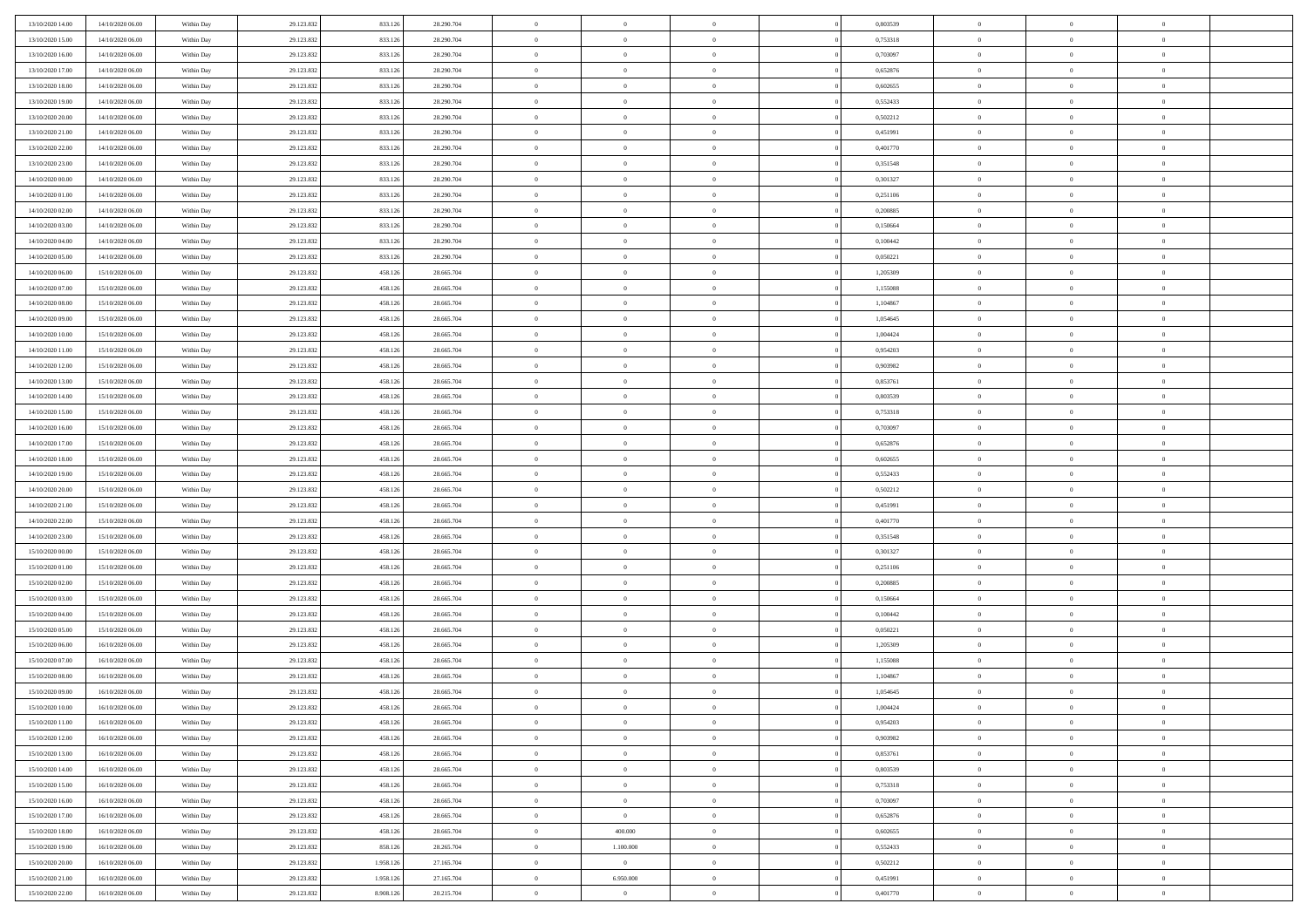| 15/10/2020 23.00 | 16/10/2020 06:00 | Within Day | 29.123.832 | 8.908.12  | 20.215.704 | $\bf{0}$       | $\overline{0}$ | $\Omega$       | 0,351548 | $\bf{0}$       | $\overline{0}$ | $\bf{0}$       |  |
|------------------|------------------|------------|------------|-----------|------------|----------------|----------------|----------------|----------|----------------|----------------|----------------|--|
| 16/10/2020 00:00 | 16/10/2020 06:00 | Within Day | 29.123.832 | 8.908.12  | 20.215.704 | $\overline{0}$ | $\overline{0}$ | $\Omega$       | 0,301327 | $\overline{0}$ | $\theta$       | $\theta$       |  |
| 16/10/2020 01:00 | 16/10/2020 06:00 | Within Day | 29.123.832 | 8.908.126 | 20.215.704 | $\overline{0}$ | $\overline{0}$ | $\overline{0}$ | 0,251106 | $\mathbf{0}$   | $\overline{0}$ | $\theta$       |  |
| 16/10/2020 02:00 | 16/10/2020 06:00 | Within Day | 29.123.832 | 8.908.126 | 20.215.704 | $\bf{0}$       | $\overline{0}$ | $\overline{0}$ | 0,200885 | $\mathbf{0}$   | $\overline{0}$ | $\bf{0}$       |  |
| 16/10/2020 03:00 | 16/10/2020 06:00 |            | 29.123.832 | 8.908.12  | 20.215.704 | $\bf{0}$       | $\overline{0}$ | $\overline{0}$ | 0,150664 | $\bf{0}$       | $\overline{0}$ | $\bf{0}$       |  |
|                  |                  | Within Day |            |           |            | $\overline{0}$ |                |                |          |                |                | $\theta$       |  |
| 16/10/2020 04:00 | 16/10/2020 06:00 | Within Day | 29.123.832 | 8.908.126 | 20.215.704 |                | $\overline{0}$ | $\overline{0}$ | 0,100442 | $\mathbf{0}$   | $\overline{0}$ |                |  |
| 16/10/2020 05:00 | 16/10/2020 06:00 | Within Day | 29.123.832 | 8.908.126 | 20.215.704 | $\bf{0}$       | $\overline{0}$ | $\overline{0}$ | 0,050221 | $\mathbf{0}$   | $\overline{0}$ | $\bf{0}$       |  |
| 16/10/2020 06:00 | 17/10/2020 06:00 | Within Day | 29.123.832 | 458.126   | 28.665.704 | $\overline{0}$ | $\overline{0}$ | $\overline{0}$ | 1,205309 | $\mathbf{0}$   | $\theta$       | $\theta$       |  |
| 16/10/2020 07:00 | 17/10/2020 06:00 | Within Day | 29.123.832 | 458.126   | 28.665.704 | $\overline{0}$ | $\overline{0}$ | $\overline{0}$ | 1,155088 | $\mathbf{0}$   | $\overline{0}$ | $\theta$       |  |
| 16/10/2020 08:00 | 17/10/2020 06:00 | Within Day | 29.123.832 | 458.126   | 28.665.704 | $\bf{0}$       | $\overline{0}$ | $\Omega$       | 1,104867 | $\mathbf{0}$   | $\overline{0}$ | $\bf{0}$       |  |
| 16/10/2020 09:00 | 17/10/2020 06:00 | Within Day | 29.123.832 | 458.126   | 28.665.704 | $\bf{0}$       | $\overline{0}$ | $\overline{0}$ | 1.054645 | $\mathbf{0}$   | $\theta$       | $\theta$       |  |
| 16/10/2020 10:00 | 17/10/2020 06:00 | Within Day | 29.123.832 | 458.126   | 28.665.704 | $\overline{0}$ | $\overline{0}$ | $\overline{0}$ | 1,004424 | $\mathbf{0}$   | $\overline{0}$ | $\theta$       |  |
| 16/10/2020 11:00 | 17/10/2020 06:00 | Within Day | 29.123.832 | 458.126   | 28.665.704 | $\bf{0}$       | $\overline{0}$ | $\overline{0}$ | 0,954203 | $\mathbf{0}$   | $\overline{0}$ | $\bf{0}$       |  |
| 16/10/2020 12:00 | 17/10/2020 06:00 | Within Day | 29.123.832 | 458.126   | 28.665.704 | $\bf{0}$       | 1.000.000      | $\overline{0}$ | 0,903982 | $\bf{0}$       | $\theta$       | $\bf{0}$       |  |
| 16/10/2020 13:00 | 17/10/2020 06:00 | Within Day | 29.123.832 | 1.458.126 | 27.665.704 | $\overline{0}$ | $\overline{0}$ | $\overline{0}$ | 0,853761 | $\mathbf{0}$   | $\overline{0}$ | $\theta$       |  |
| 16/10/2020 14:00 | 17/10/2020 06:00 | Within Day | 29.123.832 | 1.458.126 | 27.665.704 | $\bf{0}$       | $\overline{0}$ | $\Omega$       | 0,803539 | $\bf{0}$       | $\overline{0}$ | $\bf{0}$       |  |
| 16/10/2020 15:00 | 17/10/2020 06:00 | Within Day | 29.123.832 | 1.458.126 | 27.665.704 | $\,$ 0 $\,$    | $\overline{0}$ | $\overline{0}$ | 0,753318 | $\mathbf{0}$   | $\overline{0}$ | $\theta$       |  |
| 16/10/2020 16:00 | 17/10/2020 06:00 | Within Day | 29.123.832 | 1.458.126 | 27.665.704 | $\overline{0}$ | $\overline{0}$ | $\overline{0}$ | 0,703097 | $\mathbf{0}$   | $\overline{0}$ | $\theta$       |  |
| 16/10/2020 17.00 | 17/10/2020 06:00 | Within Day | 29.123.832 | 1.458.126 | 27.665.704 | $\bf{0}$       | $\overline{0}$ | $\Omega$       | 0,652876 | $\bf{0}$       | $\overline{0}$ | $\bf{0}$       |  |
| 16/10/2020 18:00 | 17/10/2020 06:00 | Within Day | 29.123.832 | 1.458.12  | 27.665.704 | $\bf{0}$       | $\overline{0}$ | $\overline{0}$ | 0.602655 | $\mathbf{0}$   | $\mathbf{0}$   | $\overline{0}$ |  |
| 16/10/2020 19:00 | 17/10/2020 06:00 | Within Day | 29.123.832 | 1.458.126 | 27.665.704 | $\overline{0}$ | $\overline{0}$ | $\overline{0}$ | 0,552433 | $\mathbf{0}$   | $\overline{0}$ | $\theta$       |  |
| 16/10/2020 20:00 | 17/10/2020 06:00 | Within Day | 29.123.832 | 1.458.126 | 27.665.704 | $\bf{0}$       | $\overline{0}$ | $\overline{0}$ | 0,502212 | $\mathbf{0}$   | $\overline{0}$ | $\bf{0}$       |  |
| 16/10/2020 21:00 | 17/10/2020 06:00 | Within Day | 29.123.832 | 1.458.126 | 27.665.704 | $\,$ 0 $\,$    | $\overline{0}$ | $\overline{0}$ | 0,451991 | $\,$ 0 $\,$    | $\overline{0}$ | $\bf{0}$       |  |
| 16/10/2020 22.00 | 17/10/2020 06:00 | Within Day | 29.123.832 | 1.458.126 | 27.665.704 | $\overline{0}$ | $\overline{0}$ | $\overline{0}$ | 0,401770 | $\mathbf{0}$   | $\overline{0}$ | $\theta$       |  |
| 16/10/2020 23.00 | 17/10/2020 06:00 | Within Day | 29.123.832 | 1.458.126 | 27.665.704 | $\bf{0}$       | $\overline{0}$ | $\overline{0}$ | 0,351548 | $\bf{0}$       | $\overline{0}$ | $\bf{0}$       |  |
| 17/10/2020 00:00 | 17/10/2020 06:00 |            |            | 1.458.126 | 27.665.704 | $\,$ 0 $\,$    | $\overline{0}$ | $\overline{0}$ | 0,301327 | $\mathbf{0}$   | $\overline{0}$ | $\overline{0}$ |  |
| 17/10/2020 01:00 |                  | Within Day | 29.123.832 |           |            | $\overline{0}$ | $\overline{0}$ |                |          |                |                | $\theta$       |  |
|                  | 17/10/2020 06:00 | Within Day | 29.123.832 | 1.458.126 | 27.665.704 |                |                | $\overline{0}$ | 0,251106 | $\mathbf{0}$   | $\overline{0}$ |                |  |
| 17/10/2020 02:00 | 17/10/2020 06:00 | Within Day | 29.123.832 | 1.458.126 | 27.665.704 | $\bf{0}$       | $\overline{0}$ | $\Omega$       | 0,200885 | $\mathbf{0}$   | $\overline{0}$ | $\bf{0}$       |  |
| 17/10/2020 03:00 | 17/10/2020 06:00 | Within Day | 29.123.832 | 1.458.126 | 27.665.704 | $\bf{0}$       | $\overline{0}$ | $\overline{0}$ | 0,150664 | $\mathbf{0}$   | $\theta$       | $\overline{0}$ |  |
| 17/10/2020 04:00 | 17/10/2020 06:00 | Within Day | 29.123.832 | 1.458.126 | 27.665.704 | $\overline{0}$ | $\overline{0}$ | $\overline{0}$ | 0,100442 | $\mathbf{0}$   | $\overline{0}$ | $\theta$       |  |
| 17/10/2020 05:00 | 17/10/2020 06:00 | Within Day | 29.123.832 | 1.458.126 | 27.665.704 | $\,$ 0         | $\overline{0}$ | $\overline{0}$ | 0,050221 | $\,$ 0 $\,$    | $\overline{0}$ | $\,$ 0 $\,$    |  |
| 17/10/2020 06:00 | 18/10/2020 06:00 | Within Day | 29.123.832 | 458.126   | 28.665.704 | $\bf{0}$       | $\overline{0}$ | $\overline{0}$ | 1,205309 | $\mathbf{0}$   | $\overline{0}$ | $\overline{0}$ |  |
| 17/10/2020 07:00 | 18/10/2020 06:00 | Within Day | 29.123.832 | 458.126   | 28.665.704 | $\overline{0}$ | $\overline{0}$ | $\overline{0}$ | 1,155088 | $\mathbf{0}$   | $\overline{0}$ | $\theta$       |  |
| 17/10/2020 08:00 | 18/10/2020 06:00 | Within Day | 29.123.832 | 458.126   | 28.665.704 | $\,$ 0         | $\overline{0}$ | $\theta$       | 1,104867 | $\,$ 0 $\,$    | $\overline{0}$ | $\mathbf{0}$   |  |
| 17/10/2020 09:00 | 18/10/2020 06:00 | Within Day | 29.123.832 | 458.126   | 28.665.704 | $\bf{0}$       | $\overline{0}$ | $\overline{0}$ | 1,054645 | $\mathbf{0}$   | $\overline{0}$ | $\overline{0}$ |  |
| 17/10/2020 10:00 | 18/10/2020 06:00 | Within Day | 29.123.832 | 458.126   | 28.665.704 | $\overline{0}$ | $\overline{0}$ | $\overline{0}$ | 1,004424 | $\mathbf{0}$   | $\overline{0}$ | $\theta$       |  |
| 17/10/2020 11:00 | 18/10/2020 06:00 | Within Day | 29.123.832 | 458.126   | 28.665.704 | $\,$ 0         | $\overline{0}$ | $\overline{0}$ | 0,954203 | $\,$ 0 $\,$    | $\overline{0}$ | $\mathbf{0}$   |  |
| 17/10/2020 12:00 | 18/10/2020 06:00 | Within Day | 29.123.832 | 458.126   | 28.665.704 | $\bf{0}$       | $\overline{0}$ | $\overline{0}$ | 0,903982 | $\mathbf{0}$   | $\mathbf{0}$   | $\bf{0}$       |  |
| 17/10/2020 13:00 | 18/10/2020 06:00 | Within Day | 29.123.832 | 458.126   | 28.665.704 | $\overline{0}$ | $\overline{0}$ | $\overline{0}$ | 0,853761 | $\mathbf{0}$   | $\overline{0}$ | $\theta$       |  |
| 17/10/2020 14:00 | 18/10/2020 06:00 | Within Day | 29.123.832 | 458.126   | 28.665.704 | $\,$ 0         | $\overline{0}$ | $\overline{0}$ | 0,803539 | $\,$ 0 $\,$    | $\overline{0}$ | $\,0\,$        |  |
| 17/10/2020 15:00 | 18/10/2020 06:00 | Within Day | 29.123.832 | 458.126   | 28.665.704 | $\,$ 0 $\,$    | $\,$ 0 $\,$    | $\overline{0}$ | 0,753318 | $\,$ 0 $\,$    | $\overline{0}$ | $\bf{0}$       |  |
| 17/10/2020 16.00 | 18/10/2020 06:00 | Within Day | 29.123.832 | 458.126   | 28.665.704 | $\overline{0}$ | $\overline{0}$ | $\overline{0}$ | 0,703097 | $\mathbf{0}$   | $\overline{0}$ | $\theta$       |  |
| 17/10/2020 17:00 | 18/10/2020 06:00 | Within Day | 29.123.832 | 458.126   | 28.665.704 | $\overline{0}$ | $\overline{0}$ | $\overline{0}$ | 0,652876 | $\,$ 0         | $\overline{0}$ | $\mathbf{0}$   |  |
| 17/10/2020 18:00 | 18/10/2020 06:00 | Within Day | 29.123.832 | 458.126   | 28.665.704 | $\bf{0}$       | $\overline{0}$ | $\overline{0}$ | 0.602655 | $\mathbf{0}$   | $\overline{0}$ | $\bf{0}$       |  |
| 17/10/2020 19:00 | 18/10/2020 06:00 | Within Day | 29.123.832 | 458.126   | 28.665.704 | $\overline{0}$ | $\theta$       |                | 0,552433 | $\overline{0}$ | $\Omega$       | $\overline{0}$ |  |
| 17/10/2020 20:00 | 18/10/2020 06:00 | Within Day | 29.123.832 | 458.126   | 28.665.704 | $\,$ 0 $\,$    | $\overline{0}$ | $\overline{0}$ | 0,502212 | $\,$ 0 $\,$    | $\bf{0}$       | $\mathbf{0}$   |  |
| 17/10/2020 21:00 | 18/10/2020 06:00 | Within Day | 29.123.832 | 458.126   | 28.665.704 | $\mathbf{0}$   | $\overline{0}$ | $\overline{0}$ | 0,451991 | $\,$ 0 $\,$    | $\overline{0}$ | $\overline{0}$ |  |
| 17/10/2020 22.00 | 18/10/2020 06:00 | Within Day | 29.123.832 | 458.126   | 28.665.704 | $\mathbf{0}$   | $\overline{0}$ | $\overline{0}$ | 0,401770 | $\mathbf{0}$   | $\bf{0}$       | $\overline{0}$ |  |
| 17/10/2020 23.00 | 18/10/2020 06:00 | Within Day | 29.123.832 | 458.126   | 28.665.704 | $\,$ 0 $\,$    | $\overline{0}$ | $\overline{0}$ | 0,351548 | $\,$ 0 $\,$    | $\bf{0}$       | $\theta$       |  |
| 18/10/2020 00:00 | 18/10/2020 06:00 | Within Day | 29.123.832 | 458.126   | 28.665.704 | $\,$ 0 $\,$    | $\,$ 0 $\,$    | $\overline{0}$ | 0,301327 | $\,$ 0 $\,$    | $\overline{0}$ | $\overline{0}$ |  |
| 18/10/2020 01:00 | 18/10/2020 06:00 | Within Day | 29.123.832 | 458.126   | 28.665.704 | $\mathbf{0}$   | $\overline{0}$ | $\overline{0}$ | 0,251106 | $\mathbf{0}$   | $\overline{0}$ | $\overline{0}$ |  |
| 18/10/2020 02:00 | 18/10/2020 06:00 | Within Day | 29.123.832 | 458.126   | 28.665.704 | $\,$ 0 $\,$    | $\overline{0}$ | $\overline{0}$ | 0,200885 | $\,$ 0 $\,$    | $\overline{0}$ | $\theta$       |  |
| 18/10/2020 03:00 | 18/10/2020 06:00 | Within Day | 29.123.832 | 458.126   | 28.665.704 | $\mathbf{0}$   | $\overline{0}$ | $\overline{0}$ | 0,150664 | $\,$ 0 $\,$    | $\overline{0}$ | $\overline{0}$ |  |
| 18/10/2020 04:00 | 18/10/2020 06:00 | Within Day | 29.123.832 | 458.126   | 28.665.704 | $\mathbf{0}$   | $\overline{0}$ | $\overline{0}$ | 0,100442 | $\mathbf{0}$   | $\bf{0}$       | $\overline{0}$ |  |
| 18/10/2020 05:00 | 18/10/2020 06:00 | Within Day | 29.123.832 | 458.126   | 28.665.704 | $\,$ 0 $\,$    | $\overline{0}$ | $\overline{0}$ | 0,050221 | $\,$ 0 $\,$    | $\mathbf{0}$   | $\theta$       |  |
| 18/10/2020 06:00 | 19/10/2020 06:00 | Within Day | 29.123.832 | 458.126   | 28.665.704 | $\mathbf{0}$   | $\overline{0}$ | $\overline{0}$ | 1,205309 | $\,$ 0 $\,$    | $\overline{0}$ | $\overline{0}$ |  |
| 18/10/2020 07:00 | 19/10/2020 06:00 | Within Day | 29.123.832 | 458.126   | 28.665.704 | $\mathbf{0}$   | $\overline{0}$ | $\overline{0}$ | 1,155088 | $\mathbf{0}$   | $\mathbf{0}$   | $\overline{0}$ |  |
|                  |                  |            |            |           |            |                |                |                |          |                |                |                |  |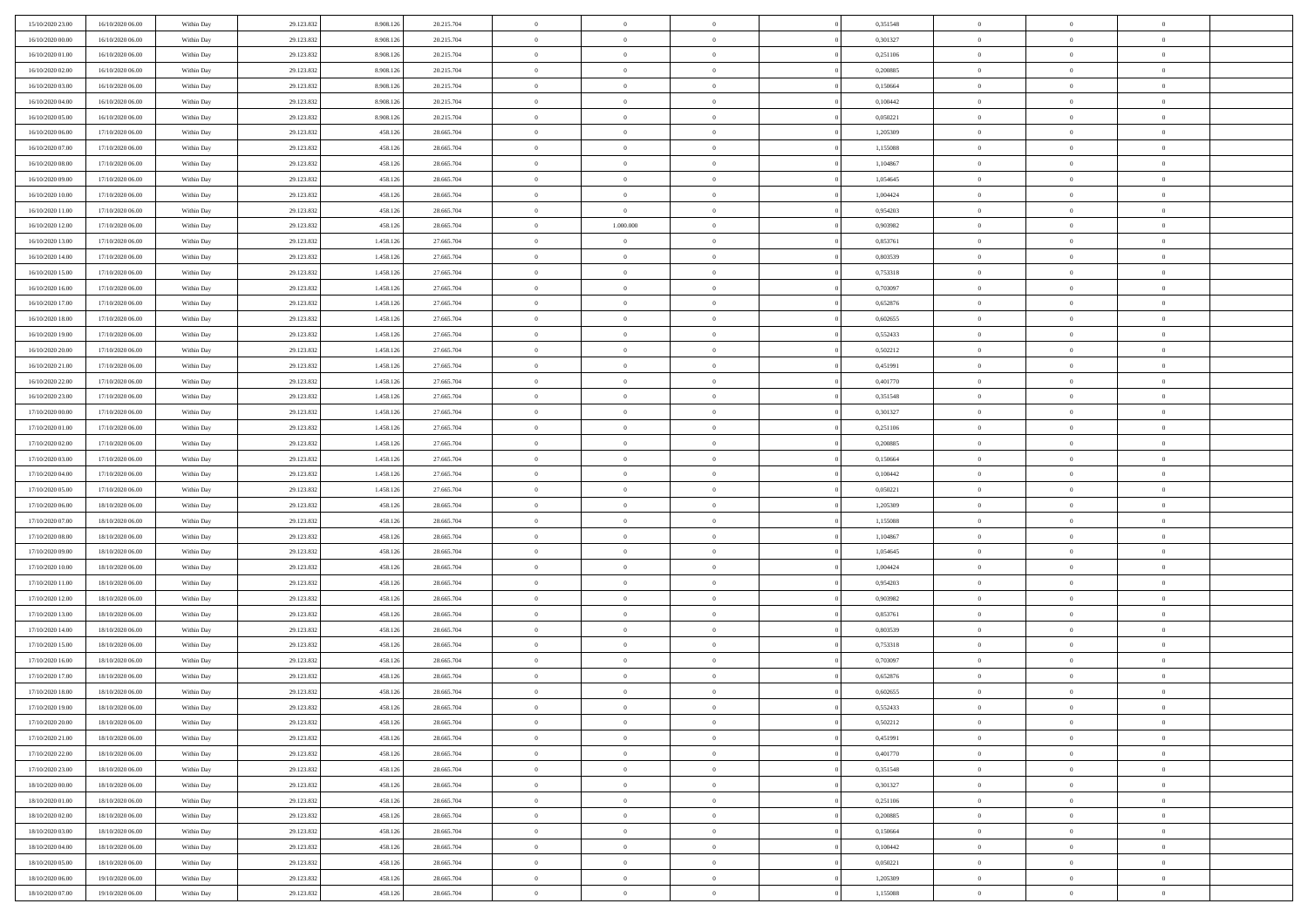| 18/10/2020 08:00 | 19/10/2020 06:00 | Within Day | 29.123.832 | 458.126 | 28.665.704 | $\bf{0}$       | $\overline{0}$ | $\Omega$       | 1,104867 | $\bf{0}$       | $\overline{0}$ | $\bf{0}$       |  |
|------------------|------------------|------------|------------|---------|------------|----------------|----------------|----------------|----------|----------------|----------------|----------------|--|
| 18/10/2020 09:00 | 19/10/2020 06:00 | Within Day | 29.123.832 | 458.12  | 28.665.704 | $\overline{0}$ | $\overline{0}$ | $\Omega$       | 1.054645 | $\overline{0}$ | $\theta$       | $\theta$       |  |
| 18/10/2020 10:00 | 19/10/2020 06:00 | Within Day | 29.123.832 | 458.126 | 28.665.704 | $\overline{0}$ | $\overline{0}$ | $\overline{0}$ | 1,004424 | $\mathbf{0}$   | $\overline{0}$ | $\theta$       |  |
| 18/10/2020 11:00 | 19/10/2020 06:00 | Within Day | 29.123.832 | 458.126 | 28.665.704 | $\bf{0}$       | $\overline{0}$ | $\overline{0}$ | 0,954203 | $\mathbf{0}$   | $\overline{0}$ | $\bf{0}$       |  |
| 18/10/2020 12:00 | 19/10/2020 06:00 | Within Day | 29.123.832 | 458.126 | 28.665.704 | $\bf{0}$       | $\overline{0}$ | $\overline{0}$ | 0,903982 | $\bf{0}$       | $\overline{0}$ | $\bf{0}$       |  |
| 18/10/2020 13:00 | 19/10/2020 06:00 | Within Day | 29.123.832 | 458.126 | 28.665.704 | $\overline{0}$ | $\overline{0}$ | $\overline{0}$ | 0,853761 | $\mathbf{0}$   | $\overline{0}$ | $\theta$       |  |
| 18/10/2020 14:00 | 19/10/2020 06:00 | Within Day | 29.123.832 | 458.126 | 28.665.704 | $\bf{0}$       | $\overline{0}$ | $\overline{0}$ | 0,803539 | $\mathbf{0}$   | $\overline{0}$ | $\bf{0}$       |  |
| 18/10/2020 15:00 | 19/10/2020 06:00 | Within Day | 29.123.832 | 458.126 | 28.665.704 | $\overline{0}$ | $\overline{0}$ | $\overline{0}$ | 0,753318 | $\mathbf{0}$   | $\theta$       | $\theta$       |  |
| 18/10/2020 16:00 | 19/10/2020 06:00 | Within Day | 29.123.832 | 458.126 | 28.665.704 | $\overline{0}$ | $\overline{0}$ | $\overline{0}$ | 0,703097 | $\mathbf{0}$   | $\overline{0}$ | $\theta$       |  |
| 18/10/2020 17:00 | 19/10/2020 06:00 | Within Day | 29.123.832 | 458.126 | 28.665.704 | $\bf{0}$       | $\overline{0}$ | $\Omega$       | 0,652876 | $\mathbf{0}$   | $\overline{0}$ | $\bf{0}$       |  |
| 18/10/2020 18:00 | 19/10/2020 06:00 | Within Day | 29.123.832 | 458.126 | 28.665.704 | $\bf{0}$       | $\overline{0}$ | $\overline{0}$ | 0.602655 | $\mathbf{0}$   | $\theta$       | $\theta$       |  |
| 18/10/2020 19:00 | 19/10/2020 06:00 | Within Day | 29.123.832 | 458.126 | 28.665.704 | $\overline{0}$ | $\overline{0}$ | $\overline{0}$ | 0,552433 | $\mathbf{0}$   | $\overline{0}$ | $\theta$       |  |
| 18/10/2020 20:00 | 19/10/2020 06:00 | Within Day | 29.123.832 | 458.126 | 28.665.704 | $\bf{0}$       | $\overline{0}$ | $\overline{0}$ | 0,502212 | $\mathbf{0}$   | $\overline{0}$ | $\bf{0}$       |  |
| 18/10/2020 21:00 | 19/10/2020 06:00 | Within Day | 29.123.832 | 458.126 | 28.665.704 | $\bf{0}$       | $\overline{0}$ | $\overline{0}$ | 0,451991 | $\bf{0}$       | $\theta$       | $\bf{0}$       |  |
| 18/10/2020 22.00 | 19/10/2020 06:00 | Within Day | 29.123.832 | 458.126 | 28.665.704 | $\overline{0}$ | $\overline{0}$ | $\overline{0}$ | 0,401770 | $\mathbf{0}$   | $\overline{0}$ | $\theta$       |  |
| 18/10/2020 23.00 | 19/10/2020 06:00 | Within Day | 29.123.832 | 458.126 | 28.665.704 | $\bf{0}$       | $\overline{0}$ | $\Omega$       | 0,351548 | $\mathbf{0}$   | $\overline{0}$ | $\bf{0}$       |  |
| 19/10/2020 00:00 | 19/10/2020 06:00 | Within Day | 29.123.832 | 458.126 | 28.665.704 | $\,$ 0 $\,$    | $\overline{0}$ | $\overline{0}$ | 0,301327 | $\mathbf{0}$   | $\overline{0}$ | $\theta$       |  |
| 19/10/2020 01:00 | 19/10/2020 06:00 | Within Day | 29.123.832 | 458.126 | 28.665.704 | $\overline{0}$ | $\overline{0}$ | $\overline{0}$ | 0,251106 | $\mathbf{0}$   | $\overline{0}$ | $\theta$       |  |
| 19/10/2020 02:00 | 19/10/2020 06:00 | Within Day | 29.123.832 | 458.126 | 28.665.704 | $\bf{0}$       | $\overline{0}$ | $\Omega$       | 0,200885 | $\mathbf{0}$   | $\overline{0}$ | $\bf{0}$       |  |
| 19/10/2020 03:00 | 19/10/2020 06:00 | Within Day | 29.123.832 | 458.126 | 28.665.704 | $\bf{0}$       | $\overline{0}$ | $\overline{0}$ | 0,150664 | $\mathbf{0}$   | $\mathbf{0}$   | $\overline{0}$ |  |
| 19/10/2020 04:00 | 19/10/2020 06:00 | Within Day | 29.123.832 | 458.126 | 28.665.704 | $\overline{0}$ | $\overline{0}$ | $\overline{0}$ | 0,100442 | $\mathbf{0}$   | $\overline{0}$ | $\theta$       |  |
| 19/10/2020 05:00 | 19/10/2020 06:00 | Within Day | 29.123.832 | 458.126 | 28.665.704 | $\bf{0}$       | $\overline{0}$ | $\overline{0}$ | 0,050221 | $\mathbf{0}$   | $\overline{0}$ | $\bf{0}$       |  |
| 19/10/2020 06:00 | 20/10/2020 06:00 | Within Day | 29.123.832 | 458.126 | 28.665.704 | $\,0\,$        | $\overline{0}$ | $\overline{0}$ | 1,205309 | $\,$ 0 $\,$    | $\overline{0}$ | $\bf{0}$       |  |
| 19/10/2020 07:00 | 20/10/2020 06:00 | Within Day | 29.123.832 | 458.126 | 28.665.704 | $\overline{0}$ | $\overline{0}$ | $\overline{0}$ | 1,155088 | $\mathbf{0}$   | $\overline{0}$ | $\theta$       |  |
| 19/10/2020 08:00 | 20/10/2020 06:00 | Within Day | 29.123.832 | 458.126 | 28.665.704 | $\bf{0}$       | $\overline{0}$ | $\overline{0}$ | 1,104867 | $\bf{0}$       | $\overline{0}$ | $\bf{0}$       |  |
| 19/10/2020 09:00 | 20/10/2020 06:00 | Within Day | 29.123.832 | 458.126 | 28.665.704 | $\,$ 0 $\,$    | $\overline{0}$ | $\overline{0}$ | 1,054645 | $\mathbf{0}$   | $\overline{0}$ | $\overline{0}$ |  |
| 19/10/2020 10:00 | 20/10/2020 06:00 | Within Day | 29.123.832 | 458.126 | 28.665.704 | $\overline{0}$ | $\overline{0}$ | $\overline{0}$ | 1,004424 | $\mathbf{0}$   | $\overline{0}$ | $\theta$       |  |
| 19/10/2020 11:00 | 20/10/2020 06:00 | Within Day | 29.123.832 | 458.126 | 28.665.704 | $\bf{0}$       | $\overline{0}$ | $\Omega$       | 0,954203 | $\mathbf{0}$   | $\overline{0}$ | $\bf{0}$       |  |
| 19/10/2020 12:00 | 20/10/2020 06:00 | Within Day | 29.123.832 | 458.126 | 28.665.704 | $\bf{0}$       | $\overline{0}$ | $\overline{0}$ | 0.903982 | $\mathbf{0}$   | $\overline{0}$ | $\overline{0}$ |  |
| 19/10/2020 13:00 | 20/10/2020 06:00 | Within Day | 29.123.832 | 458.126 | 28.665.704 | $\overline{0}$ | $\overline{0}$ | $\overline{0}$ | 0,853761 | $\mathbf{0}$   | $\overline{0}$ | $\theta$       |  |
| 19/10/2020 14:00 | 20/10/2020 06:00 | Within Day | 29.123.832 | 458.126 | 28.665.704 | $\,$ 0         | $\overline{0}$ | $\overline{0}$ | 0,803539 | $\,$ 0 $\,$    | $\overline{0}$ | $\,0\,$        |  |
| 19/10/2020 15:00 | 20/10/2020 06:00 | Within Day | 29.123.832 | 458.126 | 28.665.704 | $\bf{0}$       | $\overline{0}$ | $\overline{0}$ | 0,753318 | $\,$ 0 $\,$    | $\overline{0}$ | $\overline{0}$ |  |
| 19/10/2020 16:00 | 20/10/2020 06:00 | Within Day | 29.123.832 | 458.126 | 28.665.704 | $\overline{0}$ | $\overline{0}$ | $\overline{0}$ | 0,703097 | $\mathbf{0}$   | $\overline{0}$ | $\theta$       |  |
| 19/10/2020 17.00 | 20/10/2020 06:00 | Within Day | 29.123.832 | 458.126 | 28.665.704 | $\,$ 0         | $\overline{0}$ | $\theta$       | 0,652876 | $\,$ 0 $\,$    | $\overline{0}$ | $\mathbf{0}$   |  |
| 19/10/2020 18:00 | 20/10/2020 06:00 | Within Day | 29.123.832 | 458.126 | 28.665.704 | $\bf{0}$       | $\overline{0}$ | $\overline{0}$ | 0.602655 | $\mathbf{0}$   | $\overline{0}$ | $\overline{0}$ |  |
| 19/10/2020 19:00 | 20/10/2020 06:00 | Within Day | 29.123.832 | 458.126 | 28.665.704 | $\overline{0}$ | $\overline{0}$ | $\overline{0}$ | 0,552433 | $\mathbf{0}$   | $\overline{0}$ | $\theta$       |  |
| 19/10/2020 20:00 | 20/10/2020 06:00 | Within Day | 29.123.832 | 458.126 | 28.665.704 | $\,$ 0         | $\overline{0}$ | $\overline{0}$ | 0,502212 | $\,$ 0 $\,$    | $\overline{0}$ | $\mathbf{0}$   |  |
| 19/10/2020 21:00 | 20/10/2020 06:00 | Within Day | 29.123.832 | 458.126 | 28.665.704 | $\bf{0}$       | $\overline{0}$ | $\overline{0}$ | 0,451991 | $\mathbf{0}$   | $\overline{0}$ | $\overline{0}$ |  |
| 19/10/2020 22.00 | 20/10/2020 06:00 | Within Day | 29.123.832 | 458.126 | 28.665.704 | $\overline{0}$ | $\overline{0}$ | $\overline{0}$ | 0,401770 | $\mathbf{0}$   | $\overline{0}$ | $\theta$       |  |
| 19/10/2020 23.00 | 20/10/2020 06:00 | Within Day | 29.123.832 | 458.126 | 28.665.704 | $\,$ 0         | $\overline{0}$ | $\overline{0}$ | 0,351548 | $\,$ 0 $\,$    | $\overline{0}$ | $\,$ 0 $\,$    |  |
| 20/10/2020 00:00 | 20/10/2020 06:00 | Within Day | 29.123.832 | 458.126 | 28.665.704 | $\,$ 0 $\,$    | $\,$ 0 $\,$    | $\overline{0}$ | 0,301327 | $\,$ 0 $\,$    | $\overline{0}$ | $\overline{0}$ |  |
| 20/10/2020 01:00 | 20/10/2020 06:00 | Within Day | 29.123.832 | 458.126 | 28.665.704 | $\overline{0}$ | $\overline{0}$ | $\overline{0}$ | 0,251106 | $\mathbf{0}$   | $\overline{0}$ | $\theta$       |  |
| 20/10/2020 02:00 | 20/10/2020 06:00 | Within Day | 29.123.832 | 458.126 | 28.665.704 | $\overline{0}$ | $\overline{0}$ | $\overline{0}$ | 0,200885 | $\,$ 0         | $\overline{0}$ | $\mathbf{0}$   |  |
| 20/10/2020 03:00 | 20/10/2020 06:00 | Within Day | 29.123.832 | 458.126 | 28.665.704 | $\bf{0}$       | $\overline{0}$ | $\overline{0}$ | 0,150664 | $\mathbf{0}$   | $\overline{0}$ | $\overline{0}$ |  |
| 20/10/2020 04:00 | 20/10/2020 06:00 | Within Day | 29.123.832 | 458.126 | 28.665.704 | $\overline{0}$ | $\theta$       |                | 0,100442 | $\overline{0}$ | $\Omega$       | $\overline{0}$ |  |
| 20/10/2020 05:00 | 20/10/2020 06:00 | Within Day | 29.123.832 | 458.126 | 28.665.704 | $\,$ 0 $\,$    | $\overline{0}$ | $\overline{0}$ | 0,050221 | $\,$ 0 $\,$    | $\bf{0}$       | $\,$ 0 $\,$    |  |
| 20/10/2020 06:00 | 21/10/2020 06:00 | Within Day | 29.123.832 | 458.126 | 28.665.704 | $\mathbf{0}$   | $\overline{0}$ | $\overline{0}$ | 1,205309 | $\,$ 0 $\,$    | $\overline{0}$ | $\overline{0}$ |  |
| 20/10/2020 07:00 | 21/10/2020 06:00 | Within Day | 29.123.832 | 458.126 | 28.665.704 | $\mathbf{0}$   | $\overline{0}$ | $\overline{0}$ | 1,155088 | $\mathbf{0}$   | $\bf{0}$       | $\overline{0}$ |  |
| 20/10/2020 08:00 | 21/10/2020 06:00 | Within Day | 29.123.832 | 458.126 | 28.665.704 | $\,$ 0 $\,$    | $\overline{0}$ | $\overline{0}$ | 1,104867 | $\,$ 0 $\,$    | $\bf{0}$       | $\theta$       |  |
| 20/10/2020 09:00 | 21/10/2020 06.00 | Within Day | 29.123.832 | 458.126 | 28.665.704 | $\,$ 0 $\,$    | $\,$ 0 $\,$    | $\overline{0}$ | 1,054645 | $\,$ 0 $\,$    | $\overline{0}$ | $\mathbf{0}$   |  |
| 20/10/2020 10:00 | 21/10/2020 06:00 | Within Day | 29.123.832 | 458.126 | 28.665.704 | $\mathbf{0}$   | $\overline{0}$ | $\overline{0}$ | 1,004424 | $\mathbf{0}$   | $\bf{0}$       | $\overline{0}$ |  |
| 20/10/2020 11:00 | 21/10/2020 06:00 | Within Day | 29.123.832 | 458.126 | 28.665.704 | $\,$ 0 $\,$    | $\overline{0}$ | $\overline{0}$ | 0,954203 | $\,$ 0 $\,$    | $\overline{0}$ | $\theta$       |  |
| 20/10/2020 12:00 | 21/10/2020 06.00 | Within Day | 29.123.832 | 458.126 | 28.665.704 | $\mathbf{0}$   | $\overline{0}$ | $\overline{0}$ | 0,903982 | $\,$ 0 $\,$    | $\overline{0}$ | $\mathbf{0}$   |  |
| 20/10/2020 13:00 | 21/10/2020 06:00 | Within Day | 29.123.832 | 458.126 | 28.665.704 | $\mathbf{0}$   | $\overline{0}$ | $\overline{0}$ | 0,853761 | $\mathbf{0}$   | $\bf{0}$       | $\overline{0}$ |  |
| 20/10/2020 14:00 | 21/10/2020 06:00 | Within Day | 29.123.832 | 458.126 | 28.665.704 | $\,$ 0 $\,$    | $\overline{0}$ | $\overline{0}$ | 0,803539 | $\,$ 0 $\,$    | $\mathbf{0}$   | $\theta$       |  |
| 20/10/2020 15:00 | 21/10/2020 06.00 | Within Day | 29.123.832 | 458.126 | 28.665.704 | $\,$ 0 $\,$    | $\overline{0}$ | $\overline{0}$ | 0,753318 | $\,$ 0 $\,$    | $\overline{0}$ | $\overline{0}$ |  |
| 20/10/2020 16:00 | 21/10/2020 06:00 | Within Day | 29.123.832 | 458.126 | 28.665.704 | $\mathbf{0}$   | $\overline{0}$ | $\overline{0}$ | 0,703097 | $\mathbf{0}$   | $\mathbf{0}$   | $\overline{0}$ |  |
|                  |                  |            |            |         |            |                |                |                |          |                |                |                |  |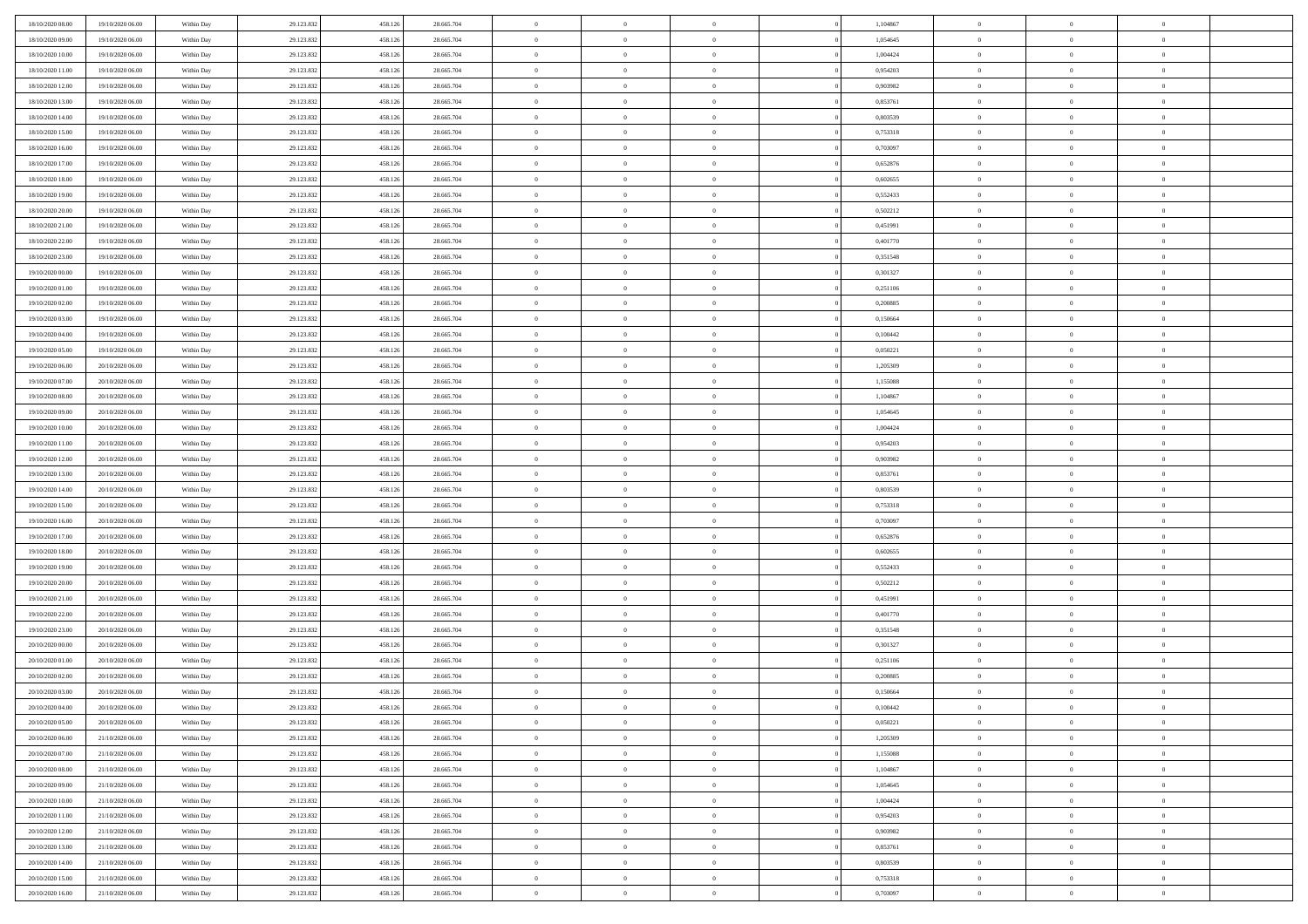| 20/10/2020 17:00                     | 21/10/2020 06.00                     | Within Day               | 29.123.832               | 458.126            | 28.665.704               | $\,$ 0 $\,$          | $\overline{0}$                   | $\overline{0}$                 |          | 0,652876             | $\bf{0}$           | $\overline{0}$                 | $\,0\,$                    |  |
|--------------------------------------|--------------------------------------|--------------------------|--------------------------|--------------------|--------------------------|----------------------|----------------------------------|--------------------------------|----------|----------------------|--------------------|--------------------------------|----------------------------|--|
| 20/10/2020 18:00                     | 21/10/2020 06.00                     | Within Day               | 29.123.832               | 458.126            | 28.665.704               | $\theta$             | $\overline{0}$                   | $\mathbf{0}$                   |          | 0.602655             | $\theta$           | $\overline{0}$                 | $\theta$                   |  |
| 20/10/2020 19:00                     | 21/10/2020 06:00                     | Within Dav               | 29.123.832               | 458.126            | 28.665.704               | $\theta$             | $\overline{0}$                   | $\overline{0}$                 |          | 0,552433             | $\mathbf{0}$       | $\overline{0}$                 | $\overline{0}$             |  |
| 20/10/2020 20:00                     | 21/10/2020 06.00                     | Within Day               | 29.123.832               | 458.126            | 28.665.704               | $\,$ 0 $\,$          | $\overline{0}$                   | $\overline{0}$                 |          | 0,502212             | $\bf{0}$           | $\overline{0}$                 | $\bf{0}$                   |  |
| 20/10/2020 21:00                     | 21/10/2020 06:00                     | Within Day               | 29.123.832               | 458.126            | 28.665.704               | $\,$ 0               | $\overline{0}$                   | $\mathbf{0}$                   |          | 0,451991             | $\bf{0}$           | $\bf{0}$                       | $\,0\,$                    |  |
| 20/10/2020 22.00                     | 21/10/2020 06:00                     | Within Dav               | 29.123.832               | 458.126            | 28.665.704               | $\theta$             | $\overline{0}$                   | $\mathbf{0}$                   |          | 0,401770             | $\mathbf{0}$       | $\overline{0}$                 | $\overline{0}$             |  |
| 20/10/2020 23:00                     | 21/10/2020 06:00                     | Within Day               | 29.123.832               | 458.126            | 28.665.704               | $\,$ 0 $\,$          | $\overline{0}$                   | $\overline{0}$                 |          | 0,351548             | $\bf{0}$           | $\overline{0}$                 | $\bf{0}$                   |  |
| 21/10/2020 00:00                     | 21/10/2020 06.00                     | Within Day               | 29.123.832               | 458.126            | 28.665.704               | $\,$ 0               | $\overline{0}$                   | $\mathbf{0}$                   |          | 0,301327             | $\,$ 0 $\,$        | $\overline{0}$                 | $\theta$                   |  |
| 21/10/2020 01:00                     | 21/10/2020 06:00                     | Within Day               | 29.123.832               | 458.126            | 28.665.704               | $\theta$             | $\overline{0}$                   | $\overline{0}$                 |          | 0,251106             | $\mathbf{0}$       | $\overline{0}$                 | $\overline{0}$             |  |
| 21/10/2020 02.00                     | 21/10/2020 06.00                     | Within Day               | 29.123.832               | 458.126            | 28.665.704               | $\,$ 0 $\,$          | $\overline{0}$                   | $\Omega$                       |          | 0,200885             | $\bf{0}$           | $\overline{0}$                 | $\bf{0}$                   |  |
| 21/10/2020 03:00                     | 21/10/2020 06.00                     | Within Day               | 29.123.832               | 458.126            | 28.665.704               | $\bf{0}$             | $\overline{0}$                   | $\mathbf{0}$                   |          | 0,150664             | $\bf{0}$           | $\mathbf{0}$                   | $\theta$                   |  |
| 21/10/2020 04:00                     | 21/10/2020 06:00                     | Within Dav               | 29.123.832               | 458.126            | 28.665.704               | $\theta$             | $\overline{0}$                   | $\overline{0}$                 |          | 0,100442             | $\mathbf{0}$       | $\overline{0}$                 | $\overline{0}$             |  |
| 21/10/2020 05:00                     | 21/10/2020 06.00                     | Within Day               | 29.123.832               | 458.126            | 28.665.704               | $\,$ 0 $\,$          | $\overline{0}$                   | $\overline{0}$                 |          | 0,050221             | $\bf{0}$           | $\overline{0}$                 | $\bf{0}$                   |  |
| 21/10/2020 06:00                     | 22/10/2020 06:00                     | Within Day               | 29.123.832               | 458.126            | 28.665.704               | $\,$ 0               | $\overline{0}$                   | $\mathbf{0}$                   |          | 1,205309             | $\bf{0}$           | $\mathbf{0}$                   | $\,0\,$                    |  |
| 21/10/2020 07:00                     | 22/10/2020 06:00                     | Within Day               | 29.123.832               | 458.126            | 28.665.704               | $\theta$             | $\overline{0}$                   | $\mathbf{0}$                   |          | 1,155088             | $\mathbf{0}$       | $\overline{0}$                 | $\overline{0}$             |  |
| 21/10/2020 08:00                     | 22/10/2020 06.00                     | Within Day               | 29.123.832               | 458.126            | 28.665.704               | $\,$ 0 $\,$          | $\overline{0}$                   | $\Omega$                       |          | 1,104867             | $\bf{0}$           | $\overline{0}$                 | $\bf{0}$                   |  |
| 21/10/2020 09:00                     | 22/10/2020 06.00                     | Within Day               | 29.123.832               | 458.126            | 28.665.704               | $\,$ 0 $\,$          | $\overline{0}$                   | $\mathbf{0}$                   |          | 1,054645             | $\bf{0}$           | $\overline{0}$                 | $\theta$                   |  |
| 21/10/2020 10:00                     | 22/10/2020 06:00                     | Within Day               | 29.123.832               | 458.126            | 28.665.704               | $\theta$             | $\overline{0}$                   | $\mathbf{0}$                   |          | 1,004424             | $\mathbf{0}$       | $\overline{0}$                 | $\overline{0}$             |  |
| 21/10/2020 11:00                     | 22/10/2020 06:00                     | Within Day               | 29.123.832               | 458.126            | 28.665.704               | $\,$ 0 $\,$          | $\overline{0}$                   | $\Omega$                       |          | 0,954203             | $\bf{0}$           | $\overline{0}$                 | $\bf{0}$                   |  |
| 21/10/2020 12:00                     | 22/10/2020 06.00                     | Within Day               | 29.123.832               | 458.126            | 28.665.704               | $\bf{0}$             | $\overline{0}$                   | $\mathbf{0}$                   |          | 0,903982             | $\bf{0}$           | $\mathbf{0}$                   | $\bf{0}$                   |  |
| 21/10/2020 13:00                     | 22/10/2020 06:00                     | Within Day               | 29.123.832               | 458.126            | 28.665.704               | $\theta$             | $\overline{0}$                   | $\mathbf{0}$                   |          | 0,853761             | $\mathbf{0}$       | $\overline{0}$                 | $\overline{0}$             |  |
| 21/10/2020 14:00                     | 22/10/2020 06:00                     | Within Day               | 29.123.832               | 458.126            | 28.665.704               | $\,$ 0 $\,$          | $\overline{0}$                   | $\overline{0}$                 |          | 0,803539             | $\bf{0}$           | $\overline{0}$                 | $\bf{0}$                   |  |
| 21/10/2020 15:00                     | 22/10/2020 06:00                     | Within Day               | 29.123.832               | 458.126            | 28.665.704               | $\,$ 0               | $\overline{0}$                   | $\mathbf{0}$                   |          | 0,753318             | $\bf{0}$           | $\overline{0}$                 | $\,0\,$                    |  |
| 21/10/2020 16:00                     | 22/10/2020 06:00                     | Within Day               | 29.123.832               | 458.126            | 28.665.704               | $\theta$             | $\overline{0}$                   | $\mathbf{0}$                   |          | 0,703097             | $\mathbf{0}$       | $\overline{0}$                 | $\overline{0}$             |  |
| 21/10/2020 17.00                     | 22/10/2020 06:00                     | Within Day               | 29.123.832               | 458.126            | 28.665.704               | $\,$ 0 $\,$          | $\overline{0}$                   | $\overline{0}$                 |          | 0,652876             | $\bf{0}$           | $\overline{0}$                 | $\bf{0}$                   |  |
| 21/10/2020 18:00                     | 22/10/2020 06.00                     | Within Day               | 29.123.832               | 458.126            | 28.665.704               | $\,$ 0               | $\overline{0}$                   | $\mathbf{0}$                   |          | 0,602655             | $\mathbf{0}$       | $\overline{0}$                 | $\theta$                   |  |
| 21/10/2020 19:00                     | 22/10/2020 06:00                     | Within Day               | 29.123.832               | 458.126            | 28.665.704               | $\theta$             | $\overline{0}$                   | $\overline{0}$                 |          | 0,552433             | $\mathbf{0}$       | $\overline{0}$                 | $\overline{0}$             |  |
| 21/10/2020 20:00                     | 22/10/2020 06.00                     | Within Day               | 29.123.832               | 458.126            | 28.665.704               | $\,$ 0 $\,$          | $\overline{0}$                   | $\Omega$                       |          | 0,502212             | $\bf{0}$           | $\overline{0}$                 | $\bf{0}$                   |  |
| 21/10/2020 21:00                     | 22/10/2020 06.00                     | Within Day               | 29.123.832               | 458.126            | 28.665.704               | $\bf{0}$             | $\overline{0}$                   | $\mathbf{0}$                   |          | 0,451991             | $\bf{0}$           | $\mathbf{0}$                   | $\overline{0}$             |  |
| 21/10/2020 22.00                     | 22/10/2020 06:00                     | Within Day               | 29.123.832               | 458.126            | 28.665.704               | $\theta$             | $\overline{0}$                   | $\overline{0}$                 |          | 0,401770             | $\mathbf{0}$       | $\overline{0}$                 | $\overline{0}$             |  |
| 21/10/2020 23:00                     | 22/10/2020 06:00                     | Within Day               | 29.123.832               | 458.126            | 28.665.704               | $\,$ 0 $\,$          | $\overline{0}$                   | $\overline{0}$                 |          | 0,351548             | $\,$ 0             | $\overline{0}$                 | $\,$ 0 $\,$                |  |
| 22/10/2020 00:00                     | 22/10/2020 06:00                     | Within Day               | 29.123.832               | 458.126            | 28.665.704               | $\,$ 0               | $\overline{0}$                   | $\mathbf{0}$                   |          | 0,301327             | $\bf{0}$           | $\overline{0}$                 | $\bf{0}$                   |  |
| 22/10/2020 01:00                     | 22/10/2020 06:00                     | Within Day               | 29.123.832               | 458.126            | 28.665.704               | $\theta$             | $\overline{0}$                   | $\mathbf{0}$                   |          | 0,251106             | $\mathbf{0}$       | $\overline{0}$                 | $\overline{0}$             |  |
| 22/10/2020 02:00                     | 22/10/2020 06:00                     | Within Day               | 29.123.832               | 458.126            | 28.665.704               | $\theta$             | $\overline{0}$                   | $\overline{0}$                 |          | 0,200885             | $\,$ 0             | $\overline{0}$                 | $\theta$                   |  |
| 22/10/2020 03:00                     | 22/10/2020 06.00                     | Within Day               | 29.123.832               | 458.126            | 28.665.704               | $\bf{0}$             | $\overline{0}$                   | $\mathbf{0}$                   |          | 0,150664             | $\mathbf{0}$       | $\overline{0}$                 | $\overline{0}$             |  |
| 22/10/2020 04:00                     | 22/10/2020 06:00                     | Within Day               | 29.123.832               | 458.126            | 28.665.704               | $\theta$             | $\overline{0}$                   | $\mathbf{0}$                   |          | 0,100442             | $\mathbf{0}$       | $\overline{0}$                 | $\overline{0}$             |  |
| 22/10/2020 05:00                     | 22/10/2020 06:00                     | Within Day               | 29.123.832               | 458.126            | 28.665.704               | $\theta$<br>$\bf{0}$ | $\overline{0}$                   | $\overline{0}$<br>$\mathbf{0}$ |          | 0,050221             | $\,$ 0<br>$\bf{0}$ | $\overline{0}$<br>$\mathbf{0}$ | $\theta$                   |  |
| 22/10/2020 06:00<br>22/10/2020 07:00 | 23/10/2020 06.00<br>23/10/2020 06:00 | Within Day<br>Within Day | 29.123.832<br>29.123.832 | 458.126<br>458.126 | 28.665.704<br>28.665.704 | $\theta$             | $\overline{0}$<br>$\overline{0}$ | $\overline{0}$                 |          | 1,205309<br>1,155088 | $\mathbf{0}$       | $\overline{0}$                 | $\bf{0}$<br>$\overline{0}$ |  |
| 22/10/2020 08:00                     | 23/10/2020 06:00                     |                          | 29.123.832               | 458.126            | 28.665.704               | $\,$ 0 $\,$          | $\overline{0}$                   | $\overline{0}$                 |          | 1,104867             | $\,$ 0             | $\overline{0}$                 | $\,$ 0 $\,$                |  |
|                                      |                                      | Within Day               | 29.123.832               | 458.126            | 28.665.704               |                      | $\,$ 0 $\,$                      | $\overline{0}$                 |          | 1,054645             | $\,$ 0 $\,$        | $\overline{0}$                 | $\bf{0}$                   |  |
| 22/10/2020 09:00<br>22/10/2020 10:00 | 23/10/2020 06:00<br>23/10/2020 06:00 | Within Day<br>Within Day | 29.123.832               | 458.126            | 28.665.704               | $\bf{0}$<br>$\theta$ | $\overline{0}$                   | $\mathbf{0}$                   |          | 1,004424             | $\mathbf{0}$       | $\overline{0}$                 | $\overline{0}$             |  |
| 22/10/2020 11:00                     | 23/10/2020 06.00                     | Within Day               | 29.123.832               | 458.126            | 28.665.704               | $\theta$             | $\overline{0}$                   | $\overline{0}$                 |          | 0,954203             | $\,$ 0             | $\overline{0}$                 | $\theta$                   |  |
| 22/10/2020 12:00                     | 23/10/2020 06.00                     | Within Day               | 29.123.832               | 458.126            | 28.665.704               | $\bf{0}$             | $\,$ 0 $\,$                      | $\mathbf{0}$                   |          | 0,903982             | $\mathbf{0}$       | $\overline{0}$                 | $\bf{0}$                   |  |
| 22/10/2020 13:00                     | 23/10/2020 06:00                     | Within Day               | 29.123.832               | 458.126            | 28.665.704               | $\overline{0}$       | $\theta$                         |                                |          | 0,853761             | $\overline{0}$     | $\theta$                       | $\theta$                   |  |
| 22/10/2020 14:00                     | 23/10/2020 06:00                     | Within Day               | 29.123.832               | 458.126            | 28.665.704               | $\,$ 0 $\,$          | $\overline{0}$                   | $\overline{0}$                 |          | 0,803539             | $\,$ 0 $\,$        | $\bf{0}$                       | $\theta$                   |  |
| 22/10/2020 15.00                     | 23/10/2020 06.00                     | Within Day               | 29.123.832               | 458.126            | 28.665.704               | $\bf{0}$             | $\,$ 0 $\,$                      | $\overline{0}$                 |          | 0,753318             | $\,$ 0 $\,$        | $\overline{0}$                 | $\overline{0}$             |  |
| 22/10/2020 16:00                     | 23/10/2020 06:00                     | Within Day               | 29.123.832               | 458.126            | 28.665.704               | $\mathbf{0}$         | $\overline{0}$                   | $\overline{0}$                 |          | 0,703097             | $\,$ 0 $\,$        | $\bf{0}$                       | $\mathbf{0}$               |  |
| 22/10/2020 17:00                     | 23/10/2020 06:00                     | Within Day               | 29.123.832               | 458.126            | 28.665.704               | $\,$ 0 $\,$          | $\overline{0}$                   | $\overline{0}$                 | $\theta$ | 0,652876             | $\,$ 0 $\,$        | $\bf{0}$                       | $\,$ 0 $\,$                |  |
| 22/10/2020 18:00                     | 23/10/2020 06.00                     | Within Day               | 29.123.832               | 458.126            | 28.665.704               | $\,$ 0 $\,$          | $\,$ 0 $\,$                      | $\overline{0}$                 |          | 0,602655             | $\,$ 0 $\,$        | $\overline{0}$                 | $\overline{0}$             |  |
| 22/10/2020 19:00                     | 23/10/2020 06:00                     | Within Day               | 29.123.832               | 458.126            | 28.665.704               | $\mathbf{0}$         | $\overline{0}$                   | $\overline{0}$                 |          | 0,552433             | $\mathbf{0}$       | $\overline{0}$                 | $\overline{0}$             |  |
| 22/10/2020 20:00                     | 23/10/2020 06:00                     | Within Day               | 29.123.832               | 458.126            | 28.665.704               | $\,$ 0 $\,$          | $\overline{0}$                   | $\overline{0}$                 |          | 0,502212             | $\,$ 0 $\,$        | $\mathbf{0}$                   | $\,$ 0 $\,$                |  |
| 22/10/2020 21:00                     | 23/10/2020 06.00                     | Within Day               | 29.123.832               | 458.126            | 28.665.704               | $\bf{0}$             | $\overline{0}$                   | $\overline{0}$                 |          | 0,451991             | $\,$ 0 $\,$        | $\overline{0}$                 | $\overline{0}$             |  |
| 22/10/2020 22.00                     | 23/10/2020 06:00                     | Within Day               | 29.123.832               | 458.126            | 28.665.704               | $\mathbf{0}$         | $\overline{0}$                   | $\overline{0}$                 |          | 0,401770             | $\mathbf{0}$       | $\bf{0}$                       | $\overline{0}$             |  |
| 22/10/2020 23:00                     | 23/10/2020 06:00                     | Within Day               | 29.123.832               | 458.126            | 28.665.704               | $\,$ 0 $\,$          | $\overline{0}$                   | $\overline{0}$                 |          | 0,351548             | $\,$ 0 $\,$        | $\mathbf{0}$                   | $\,$ 0 $\,$                |  |
| 23/10/2020 00:00                     | 23/10/2020 06.00                     | Within Day               | 29.123.832               | 458.126            | 28.665.704               | $\,$ 0 $\,$          | $\,$ 0 $\,$                      | $\overline{0}$                 |          | 0,301327             | $\bf{0}$           | $\overline{0}$                 | $\overline{0}$             |  |
| 23/10/2020 01:00                     | 23/10/2020 06:00                     | Within Day               | 29.123.832               | 458.126            | 28.665.704               | $\theta$             | $\overline{0}$                   | $\overline{0}$                 |          | 0,251106             | $\mathbf{0}$       | $\overline{0}$                 | $\overline{0}$             |  |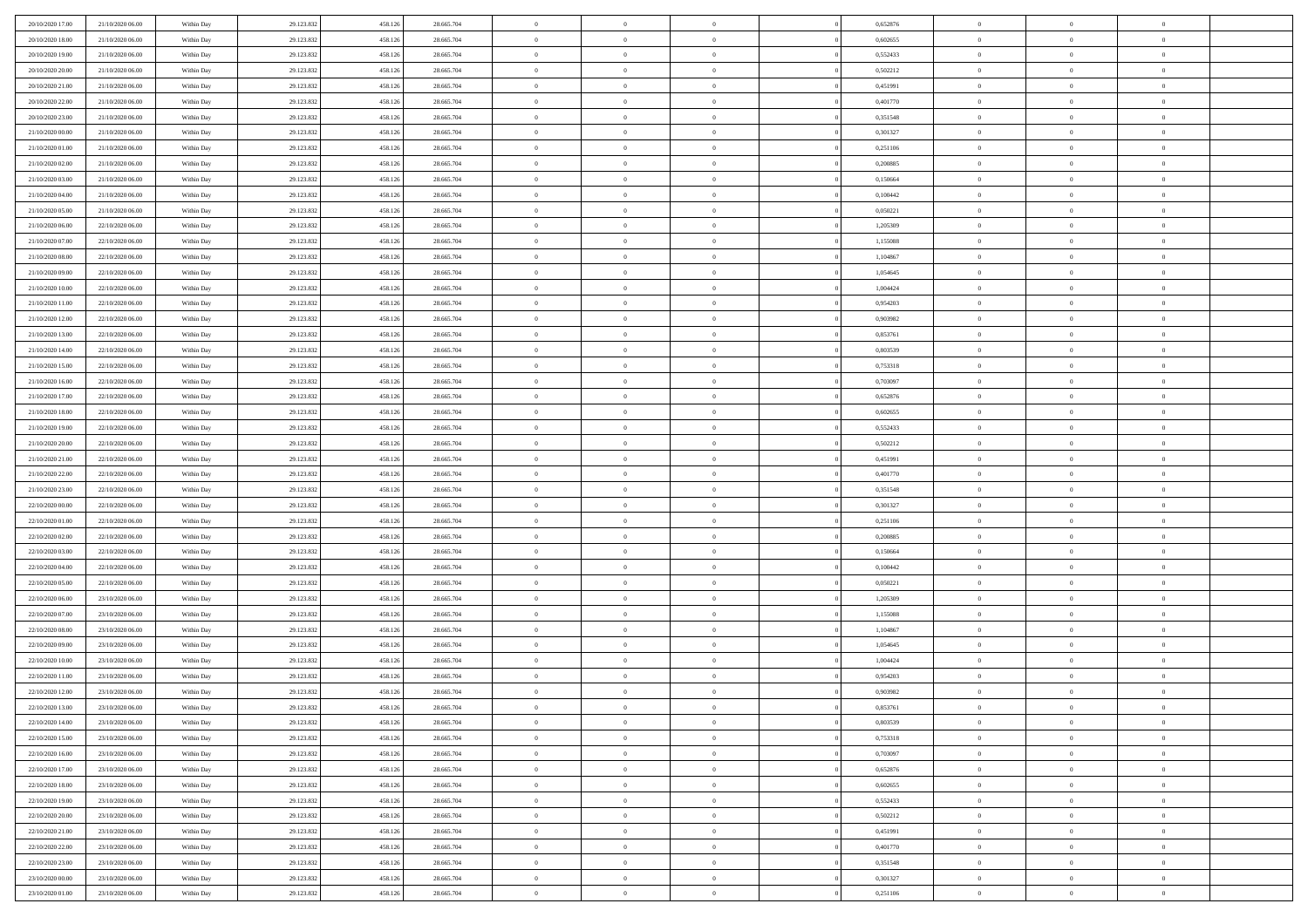| 23/10/2020 02:00 | 23/10/2020 06.00 | Within Day | 29.123.832 | 458.126 | 28.665.704 | $\bf{0}$       | $\overline{0}$ | $\overline{0}$ | 0,200885 | $\bf{0}$       | $\overline{0}$ | $\,0\,$        |  |
|------------------|------------------|------------|------------|---------|------------|----------------|----------------|----------------|----------|----------------|----------------|----------------|--|
| 23/10/2020 03.00 | 23/10/2020 06:00 | Within Day | 29.123.832 | 458.126 | 28.665.704 | $\theta$       | $\overline{0}$ | $\mathbf{0}$   | 0,150664 | $\theta$       | $\overline{0}$ | $\theta$       |  |
| 23/10/2020 04:00 | 23/10/2020 06:00 | Within Day | 29.123.832 | 458.126 | 28.665.704 | $\theta$       | $\overline{0}$ | $\overline{0}$ | 0,100442 | $\mathbf{0}$   | $\overline{0}$ | $\overline{0}$ |  |
| 23/10/2020 05:00 | 23/10/2020 06.00 | Within Day | 29.123.832 | 458.126 | 28.665.704 | $\,$ 0 $\,$    | $\overline{0}$ | $\overline{0}$ | 0,050221 | $\bf{0}$       | $\overline{0}$ | $\bf{0}$       |  |
| 23/10/2020 06:00 | 24/10/2020 06.00 | Within Day | 29.123.832 | 458.126 | 28.665.704 | $\,$ 0         | $\overline{0}$ | $\mathbf{0}$   | 1,205309 | $\bf{0}$       | $\bf{0}$       | $\,0\,$        |  |
| 23/10/2020 07:00 | 24/10/2020 06:00 | Within Day | 29.123.832 | 458.126 | 28.665.704 | $\theta$       | $\overline{0}$ | $\mathbf{0}$   | 1,155088 | $\mathbf{0}$   | $\overline{0}$ | $\overline{0}$ |  |
| 23/10/2020 08:00 | 24/10/2020 06.00 | Within Day | 29.123.832 | 458.126 | 28.665.704 | $\,$ 0 $\,$    | $\overline{0}$ | $\overline{0}$ | 1,104867 | $\bf{0}$       | $\overline{0}$ | $\bf{0}$       |  |
| 23/10/2020 09:00 | 24/10/2020 06.00 | Within Day | 29.123.832 | 458.126 | 28.665.704 | $\,$ 0         | $\overline{0}$ | $\mathbf{0}$   | 1,054645 | $\,$ 0 $\,$    | $\overline{0}$ | $\theta$       |  |
| 23/10/2020 10:00 | 24/10/2020 06:00 | Within Day | 29.123.832 | 458.126 | 28.665.704 | $\theta$       | $\overline{0}$ | $\overline{0}$ | 1,004424 | $\mathbf{0}$   | $\overline{0}$ | $\overline{0}$ |  |
| 23/10/2020 11:00 | 24/10/2020 06.00 | Within Day | 29.123.832 | 458.126 | 28.665.704 | $\,$ 0 $\,$    | $\overline{0}$ | $\Omega$       | 0,954203 | $\bf{0}$       | $\overline{0}$ | $\bf{0}$       |  |
| 23/10/2020 12:00 | 24/10/2020 06.00 | Within Day | 29.123.832 | 458.126 | 28.665.704 | $\bf{0}$       | $\overline{0}$ | $\mathbf{0}$   | 0.903982 | $\bf{0}$       | $\mathbf{0}$   | $\theta$       |  |
| 23/10/2020 13:00 | 24/10/2020 06:00 | Within Day | 29.123.832 | 458.126 | 28.665.704 | $\theta$       | $\overline{0}$ | $\overline{0}$ | 0,853761 | $\mathbf{0}$   | $\overline{0}$ | $\overline{0}$ |  |
| 23/10/2020 14:00 | 24/10/2020 06.00 | Within Day | 29.123.832 | 458.126 | 28.665.704 | $\,$ 0 $\,$    | $\overline{0}$ | $\overline{0}$ | 0,803539 | $\bf{0}$       | $\overline{0}$ | $\bf{0}$       |  |
| 23/10/2020 15:00 | 24/10/2020 06.00 | Within Day | 29.123.832 | 458.126 | 28.665.704 | $\,$ 0         | $\overline{0}$ | $\mathbf{0}$   | 0,753318 | $\bf{0}$       | $\theta$       | $\,0\,$        |  |
| 23/10/2020 16:00 | 24/10/2020 06.00 | Within Day | 29.123.832 | 458.126 | 28.665.704 | $\theta$       | $\overline{0}$ | $\mathbf{0}$   | 0,703097 | $\mathbf{0}$   | $\overline{0}$ | $\overline{0}$ |  |
| 23/10/2020 17.00 | 24/10/2020 06.00 | Within Day | 29.123.832 | 458.126 | 28.665.704 | $\,$ 0 $\,$    | $\overline{0}$ | $\overline{0}$ | 0,652876 | $\bf{0}$       | $\overline{0}$ | $\bf{0}$       |  |
| 23/10/2020 18:00 | 24/10/2020 06.00 | Within Day | 29.123.832 | 458.126 | 28.665.704 | $\,$ 0 $\,$    | $\overline{0}$ | $\mathbf{0}$   | 0.602655 | $\bf{0}$       | $\overline{0}$ | $\theta$       |  |
| 23/10/2020 19:00 | 24/10/2020 06.00 | Within Day | 29.123.832 | 458.126 | 28.665.704 | $\theta$       | $\overline{0}$ | $\mathbf{0}$   | 0,552433 | $\mathbf{0}$   | $\overline{0}$ | $\overline{0}$ |  |
| 23/10/2020 20:00 | 24/10/2020 06.00 | Within Day | 29.123.832 | 458.126 | 28.665.704 | $\,$ 0 $\,$    | $\overline{0}$ | $\Omega$       | 0,502212 | $\bf{0}$       | $\overline{0}$ | $\,0\,$        |  |
| 23/10/2020 21:00 | 24/10/2020 06.00 | Within Day | 29.123.832 | 458.126 | 28.665.704 | $\bf{0}$       | $\overline{0}$ | $\mathbf{0}$   | 0,451991 | $\bf{0}$       | $\mathbf{0}$   | $\theta$       |  |
| 23/10/2020 22.00 | 24/10/2020 06:00 | Within Day | 29.123.832 | 458.126 | 28.665.704 | $\theta$       | $\overline{0}$ | $\mathbf{0}$   | 0,401770 | $\mathbf{0}$   | $\overline{0}$ | $\overline{0}$ |  |
| 23/10/2020 23:00 | 24/10/2020 06.00 | Within Day | 29.123.832 | 458.126 | 28.665.704 | $\,$ 0 $\,$    | $\overline{0}$ | $\overline{0}$ | 0,351548 | $\bf{0}$       | $\overline{0}$ | $\bf{0}$       |  |
| 24/10/2020 00:00 | 24/10/2020 06.00 | Within Day | 29.123.832 | 458.126 | 28.665.704 | $\,$ 0         | $\overline{0}$ | $\mathbf{0}$   | 0,301327 | $\bf{0}$       | $\overline{0}$ | $\,0\,$        |  |
| 24/10/2020 01:00 | 24/10/2020 06:00 | Within Dav | 29.123.832 | 458.126 | 28.665.704 | $\theta$       | $\overline{0}$ | $\mathbf{0}$   | 0,251106 | $\mathbf{0}$   | $\overline{0}$ | $\overline{0}$ |  |
| 24/10/2020 02.00 | 24/10/2020 06.00 | Within Day | 29.123.832 | 458.126 | 28.665.704 | $\,$ 0 $\,$    | $\overline{0}$ | $\overline{0}$ | 0,200885 | $\bf{0}$       | $\overline{0}$ | $\bf{0}$       |  |
| 24/10/2020 03:00 | 24/10/2020 06.00 | Within Day | 29.123.832 | 458.126 | 28.665.704 | $\,$ 0         | $\overline{0}$ | $\mathbf{0}$   | 0,150664 | $\bf{0}$       | $\overline{0}$ | $\theta$       |  |
| 24/10/2020 04:00 | 24/10/2020 06:00 | Within Day | 29.123.832 | 458.126 | 28.665.704 | $\theta$       | $\overline{0}$ | $\overline{0}$ | 0,100442 | $\mathbf{0}$   | $\overline{0}$ | $\overline{0}$ |  |
| 24/10/2020 05:00 | 24/10/2020 06.00 | Within Day | 29.123.832 | 458.126 | 28.665.704 | $\,$ 0 $\,$    | $\overline{0}$ | $\Omega$       | 0,050221 | $\bf{0}$       | $\overline{0}$ | $\bf{0}$       |  |
| 24/10/2020 06.00 | 25/10/2020 06.00 | Within Day | 27.958.878 | 458.126 | 27.500.752 | $\bf{0}$       | $\overline{0}$ | $\mathbf{0}$   | 1,205309 | $\bf{0}$       | $\mathbf{0}$   | $\overline{0}$ |  |
| 24/10/2020 07:00 | 25/10/2020 06:00 | Within Dav | 27.958.878 | 458.126 | 27.500.752 | $\theta$       | $\overline{0}$ | $\overline{0}$ | 1,157097 | $\mathbf{0}$   | $\overline{0}$ | $\overline{0}$ |  |
| 24/10/2020 08:00 | 25/10/2020 06:00 | Within Day | 27.958.878 | 458.126 | 27.500.752 | $\,$ 0 $\,$    | $\overline{0}$ | $\overline{0}$ | 1,108884 | $\,$ 0         | $\overline{0}$ | $\,$ 0 $\,$    |  |
| 24/10/2020 09:00 | 25/10/2020 06:00 | Within Day | 27.958.878 | 458.126 | 27.500.752 | $\,$ 0         | $\overline{0}$ | $\mathbf{0}$   | 1,060672 | $\bf{0}$       | $\mathbf{0}$   | $\bf{0}$       |  |
| 24/10/2020 10:00 | 25/10/2020 06:00 | Within Dav | 27.958.878 | 458.126 | 27.500.752 | $\theta$       | $\overline{0}$ | $\mathbf{0}$   | 1,012460 | $\mathbf{0}$   | $\overline{0}$ | $\overline{0}$ |  |
| 24/10/2020 11:00 | 25/10/2020 06:00 | Within Day | 27.958.878 | 458.126 | 27.500.752 | $\theta$       | $\overline{0}$ | $\overline{0}$ | 0,964247 | $\,$ 0         | $\overline{0}$ | $\theta$       |  |
| 24/10/2020 12:00 | 25/10/2020 06.00 | Within Day | 27.958.878 | 458.126 | 27.500.752 | $\bf{0}$       | $\overline{0}$ | $\mathbf{0}$   | 0.916035 | $\mathbf{0}$   | $\overline{0}$ | $\overline{0}$ |  |
| 24/10/2020 13:00 | 25/10/2020 06:00 | Within Day | 27.958.878 | 458.126 | 27.500.752 | $\theta$       | $\overline{0}$ | $\mathbf{0}$   | 0,867822 | $\mathbf{0}$   | $\overline{0}$ | $\overline{0}$ |  |
| 24/10/2020 14:00 | 25/10/2020 06:00 | Within Day | 27.958.878 | 458.126 | 27.500.752 | $\theta$       | $\overline{0}$ | $\overline{0}$ | 0,819610 | $\,$ 0         | $\overline{0}$ | $\theta$       |  |
| 24/10/2020 15:00 | 25/10/2020 06.00 | Within Day | 27.958.878 | 458.126 | 27.500.752 | $\bf{0}$       | $\overline{0}$ | $\mathbf{0}$   | 0,771398 | $\bf{0}$       | $\mathbf{0}$   | $\bf{0}$       |  |
| 24/10/2020 16:00 | 25/10/2020 06:00 | Within Dav | 27.958.878 | 458.126 | 27.500.752 | $\theta$       | $\overline{0}$ | $\overline{0}$ | 0,723185 | $\mathbf{0}$   | $\overline{0}$ | $\overline{0}$ |  |
| 24/10/2020 17:00 | 25/10/2020 06:00 | Within Day | 27.958.878 | 458.126 | 27.500.752 | $\,$ 0 $\,$    | $\overline{0}$ | $\overline{0}$ | 0,674973 | $\,$ 0         | $\overline{0}$ | $\,$ 0 $\,$    |  |
| 24/10/2020 18:00 | 25/10/2020 06:00 | Within Day | 27.958.878 | 458.126 | 27.500.752 | $\bf{0}$       | $\,$ 0 $\,$    | $\overline{0}$ | 0,626761 | $\,$ 0 $\,$    | $\overline{0}$ | $\bf{0}$       |  |
| 24/10/2020 19:00 | 25/10/2020 06:00 | Within Dav | 27.958.878 | 458.126 | 27.500.752 | $\theta$       | $\overline{0}$ | $\mathbf{0}$   | 0,578548 | $\mathbf{0}$   | $\overline{0}$ | $\overline{0}$ |  |
| 24/10/2020 20:00 | 25/10/2020 06.00 | Within Day | 27.958.878 | 458.126 | 27.500.752 | $\theta$       | $\overline{0}$ | $\overline{0}$ | 0,530336 | $\,$ 0         | $\overline{0}$ | $\theta$       |  |
| 24/10/2020 21:00 | 25/10/2020 06.00 | Within Day | 27.958.878 | 458.126 | 27.500.752 | $\bf{0}$       | $\,$ 0 $\,$    | $\mathbf{0}$   | 0,482124 | $\bf{0}$       | $\overline{0}$ | $\bf{0}$       |  |
| 24/10/2020 22.00 | 25/10/2020 06:00 | Within Day | 27.958.878 | 458.126 | 27.500.752 | $\overline{0}$ | $\theta$       |                | 0,433911 | $\overline{0}$ | $\theta$       | $\theta$       |  |
| 24/10/2020 23:00 | 25/10/2020 06:00 | Within Day | 27.958.878 | 458.126 | 27.500.752 | $\,$ 0 $\,$    | $\overline{0}$ | $\overline{0}$ | 0,385699 | $\,$ 0 $\,$    | $\bf{0}$       | $\theta$       |  |
| 25/10/2020 00:00 | 25/10/2020 06.00 | Within Day | 27.958.878 | 458.126 | 27.500.752 | $\overline{0}$ | $\,$ 0 $\,$    | $\overline{0}$ | 0,337487 | $\,$ 0 $\,$    | $\overline{0}$ | $\overline{0}$ |  |
| 25/10/2020 01:00 | 25/10/2020 06:00 | Within Day | 27.958.878 | 458.126 | 27.500.752 | $\mathbf{0}$   | $\overline{0}$ | $\overline{0}$ | 0,289274 | $\,$ 0 $\,$    | $\bf{0}$       | $\mathbf{0}$   |  |
| 25/10/2020 02:00 | 25/10/2020 06:00 | Within Day | 27.958.878 | 458.126 | 27.500.752 | $\,$ 0 $\,$    | $\overline{0}$ | $\overline{0}$ | 0,241062 | $\,$ 0 $\,$    | $\bf{0}$       | $\,$ 0 $\,$    |  |
| 25/10/2020 02:00 | 25/10/2020 06.00 | Within Day | 27.958.878 | 458.126 | 27.500.752 | $\,$ 0 $\,$    | $\,$ 0 $\,$    | $\overline{0}$ | 0,192849 | $\,$ 0 $\,$    | $\overline{0}$ | $\overline{0}$ |  |
| 25/10/2020 03:00 | 25/10/2020 06:00 | Within Day | 27.958.878 | 458.126 | 27.500.752 | $\mathbf{0}$   | $\overline{0}$ | $\overline{0}$ | 0,144637 | $\mathbf{0}$   | $\overline{0}$ | $\overline{0}$ |  |
| 25/10/2020 04:00 | 25/10/2020 06:00 | Within Day | 27.958.878 | 458.126 | 27.500.752 | $\,$ 0 $\,$    | $\overline{0}$ | $\overline{0}$ | 0,096425 | $\,$ 0 $\,$    | $\overline{0}$ | $\,$ 0 $\,$    |  |
| 25/10/2020 06.00 | 26/10/2020 06.00 | Within Day | 29.123.832 | 458.126 | 28.665.704 | $\bf{0}$       | $\overline{0}$ | $\overline{0}$ | 1,205309 | $\mathbf{0}$   | $\overline{0}$ | $\overline{0}$ |  |
| 25/10/2020 07:00 | 26/10/2020 06:00 | Within Day | 29.123.832 | 458.126 | 28.665.704 | $\mathbf{0}$   | $\overline{0}$ | $\overline{0}$ | 1,155088 | $\mathbf{0}$   | $\bf{0}$       | $\overline{0}$ |  |
| 25/10/2020 08:00 | 26/10/2020 06:00 | Within Day | 29.123.832 | 458.126 | 28.665.704 | $\,$ 0 $\,$    | $\overline{0}$ | $\overline{0}$ | 1,104867 | $\,$ 0 $\,$    | $\mathbf{0}$   | $\,$ 0 $\,$    |  |
| 25/10/2020 09:00 | 26/10/2020 06.00 | Within Day | 29.123.832 | 458.126 | 28.665.704 | $\,$ 0 $\,$    | $\overline{0}$ | $\overline{0}$ | 1,054645 | $\bf{0}$       | $\overline{0}$ | $\overline{0}$ |  |
| 25/10/2020 11:00 | 26/10/2020 06:00 | Within Day | 29.123.832 | 458.126 | 28.665.704 | $\theta$       | $\overline{0}$ | $\overline{0}$ | 0,954203 | $\mathbf{0}$   | $\overline{0}$ | $\overline{0}$ |  |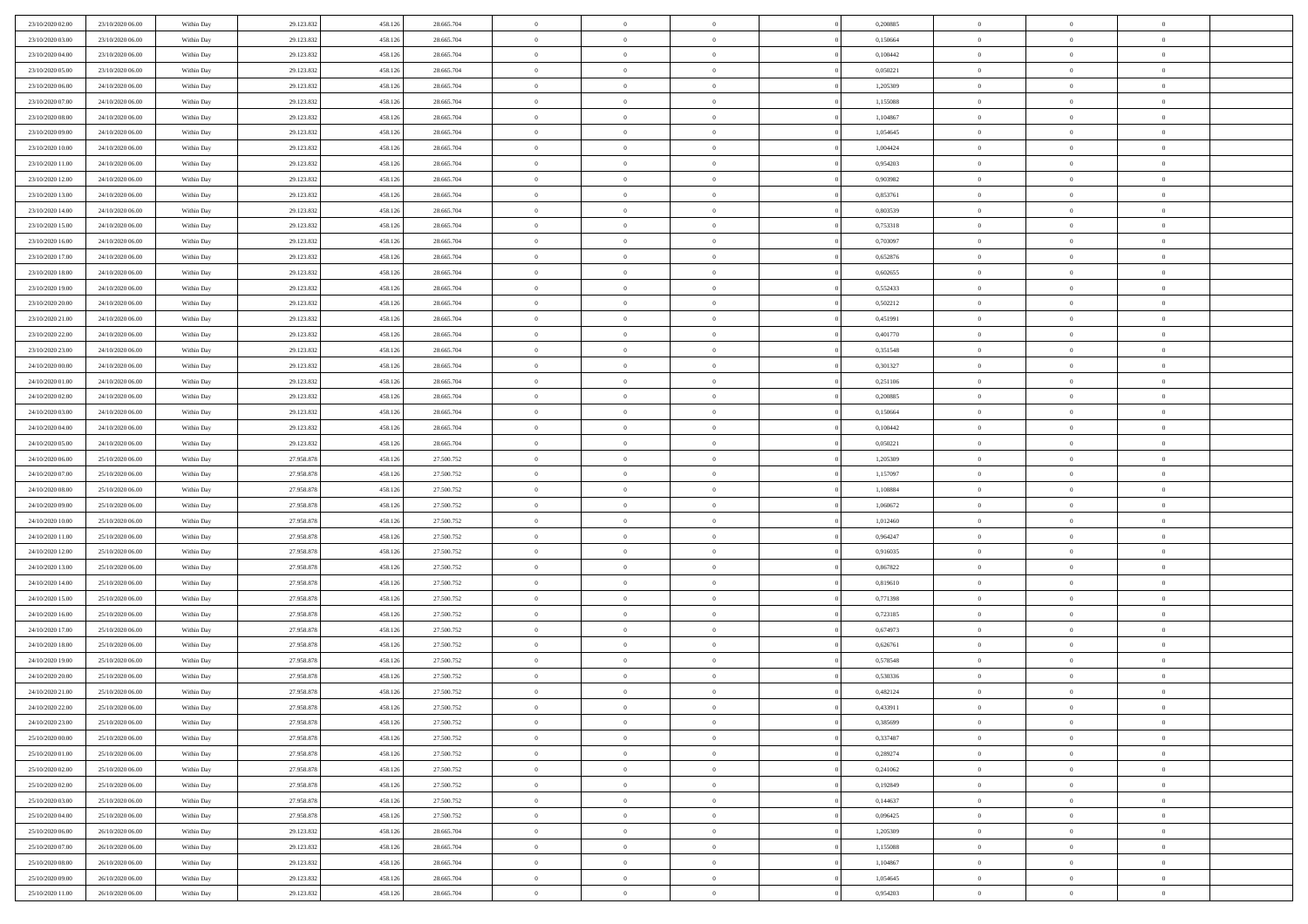| 25/10/2020 12:00 | 26/10/2020 06:00 | Within Day | 29.123.832 | 458.126 | 28.665.704 | $\,$ 0 $\,$    | $\overline{0}$ | $\overline{0}$ | 0,903982 | $\bf{0}$       | $\overline{0}$ | $\,0\,$        |  |
|------------------|------------------|------------|------------|---------|------------|----------------|----------------|----------------|----------|----------------|----------------|----------------|--|
| 25/10/2020 13.00 | 26/10/2020 06:00 | Within Day | 29.123.832 | 458.126 | 28.665.704 | $\theta$       | $\overline{0}$ | $\mathbf{0}$   | 0,853761 | $\theta$       | $\overline{0}$ | $\theta$       |  |
| 25/10/2020 14:00 | 26/10/2020 06:00 | Within Dav | 29.123.832 | 458.126 | 28.665.704 | $\theta$       | $\overline{0}$ | $\overline{0}$ | 0,803539 | $\mathbf{0}$   | $\overline{0}$ | $\overline{0}$ |  |
| 25/10/2020 15:00 | 26/10/2020 06.00 | Within Day | 29.123.832 | 458.126 | 28.665.704 | $\,$ 0 $\,$    | $\overline{0}$ | $\overline{0}$ | 0,753318 | $\bf{0}$       | $\overline{0}$ | $\bf{0}$       |  |
| 25/10/2020 16:00 | 26/10/2020 06:00 | Within Day | 29.123.832 | 458.126 | 28.665.704 | $\,$ 0         | $\overline{0}$ | $\mathbf{0}$   | 0,703097 | $\bf{0}$       | $\bf{0}$       | $\,0\,$        |  |
| 25/10/2020 17:00 | 26/10/2020 06:00 | Within Dav | 29.123.832 | 458.126 | 28.665.704 | $\theta$       | $\overline{0}$ | $\mathbf{0}$   | 0,652876 | $\mathbf{0}$   | $\overline{0}$ | $\overline{0}$ |  |
| 25/10/2020 18:00 | 26/10/2020 06:00 | Within Day | 29.123.832 | 458.126 | 28.665.704 | $\,$ 0 $\,$    | $\overline{0}$ | $\overline{0}$ | 0,602655 | $\bf{0}$       | $\overline{0}$ | $\bf{0}$       |  |
| 25/10/2020 19:00 | 26/10/2020 06:00 | Within Day | 29.123.832 | 458.126 | 28.665.704 | $\,$ 0         | $\overline{0}$ | $\mathbf{0}$   | 0,552433 | $\,$ 0 $\,$    | $\overline{0}$ | $\theta$       |  |
| 25/10/2020 20:00 | 26/10/2020 06:00 | Within Day | 29.123.832 | 458.126 | 28.665.704 | $\theta$       | $\overline{0}$ | $\overline{0}$ | 0,502212 | $\mathbf{0}$   | $\overline{0}$ | $\overline{0}$ |  |
| 25/10/2020 21:00 | 26/10/2020 06:00 | Within Day | 29.123.832 | 458.126 | 28.665.704 | $\,$ 0 $\,$    | $\overline{0}$ | $\Omega$       | 0,451991 | $\bf{0}$       | $\overline{0}$ | $\bf{0}$       |  |
| 25/10/2020 22.00 | 26/10/2020 06:00 | Within Day | 29.123.832 | 458.126 | 28.665.704 | $\bf{0}$       | $\overline{0}$ | $\mathbf{0}$   | 0,401770 | $\bf{0}$       | $\mathbf{0}$   | $\theta$       |  |
| 25/10/2020 23:00 | 26/10/2020 06:00 | Within Dav | 29.123.832 | 458.126 | 28.665.704 | $\theta$       | $\overline{0}$ | $\overline{0}$ | 0,351548 | $\mathbf{0}$   | $\overline{0}$ | $\overline{0}$ |  |
| 26/10/2020 00:00 | 26/10/2020 06.00 | Within Day | 29.123.832 | 458.126 | 28.665.704 | $\,$ 0 $\,$    | $\overline{0}$ | $\overline{0}$ | 0,301327 | $\bf{0}$       | $\overline{0}$ | $\bf{0}$       |  |
| 26/10/2020 01:00 | 26/10/2020 06:00 | Within Day | 29.123.832 | 458.126 | 28.665.704 | $\,$ 0         | $\overline{0}$ | $\mathbf{0}$   | 0,251106 | $\bf{0}$       | $\mathbf{0}$   | $\,0\,$        |  |
| 26/10/2020 02.00 | 26/10/2020 06:00 | Within Dav | 29.123.832 | 458.126 | 28.665.704 | $\theta$       | $\overline{0}$ | $\mathbf{0}$   | 0,200885 | $\mathbf{0}$   | $\overline{0}$ | $\overline{0}$ |  |
| 26/10/2020 03:00 | 26/10/2020 06.00 | Within Day | 29.123.832 | 458.126 | 28.665.704 | $\,$ 0 $\,$    | $\overline{0}$ | $\Omega$       | 0,150664 | $\bf{0}$       | $\overline{0}$ | $\bf{0}$       |  |
| 26/10/2020 04:00 | 26/10/2020 06.00 | Within Day | 29.123.832 | 458.126 | 28.665.704 | $\,$ 0 $\,$    | $\overline{0}$ | $\mathbf{0}$   | 0,100442 | $\bf{0}$       | $\overline{0}$ | $\theta$       |  |
| 26/10/2020 05:00 | 26/10/2020 06:00 | Within Day | 29.123.832 | 458.126 | 28.665.704 | $\theta$       | $\overline{0}$ | $\mathbf{0}$   | 0,050221 | $\mathbf{0}$   | $\overline{0}$ | $\overline{0}$ |  |
| 26/10/2020 06:00 | 27/10/2020 06.00 | Within Day | 29.123.832 | 458.126 | 28.665.704 | $\,$ 0 $\,$    | $\overline{0}$ | $\Omega$       | 1,205309 | $\bf{0}$       | $\overline{0}$ | $\,0\,$        |  |
| 26/10/2020 07.00 | 27/10/2020 06.00 | Within Day | 29.123.832 | 458.126 | 28.665.704 | $\bf{0}$       | $\overline{0}$ | $\mathbf{0}$   | 1,155088 | $\bf{0}$       | $\mathbf{0}$   | $\theta$       |  |
| 26/10/2020 08:00 | 27/10/2020 06:00 | Within Dav | 29.123.832 | 458.126 | 28.665.704 | $\theta$       | $\overline{0}$ | $\mathbf{0}$   | 1,104867 | $\mathbf{0}$   | $\overline{0}$ | $\overline{0}$ |  |
| 26/10/2020 09:00 | 27/10/2020 06.00 | Within Day | 29.123.832 | 458.126 | 28.665.704 | $\,$ 0 $\,$    | $\overline{0}$ | $\overline{0}$ | 1,054645 | $\bf{0}$       | $\overline{0}$ | $\bf{0}$       |  |
| 26/10/2020 10:00 | 27/10/2020 06:00 | Within Day | 29.123.832 | 458.126 | 28.665.704 | $\,$ 0         | $\overline{0}$ | $\mathbf{0}$   | 1,004424 | $\bf{0}$       | $\overline{0}$ | $\,0\,$        |  |
| 26/10/2020 11:00 | 27/10/2020 06:00 | Within Dav | 29.123.832 | 458.126 | 28.665.704 | $\theta$       | $\overline{0}$ | $\mathbf{0}$   | 0,954203 | $\mathbf{0}$   | $\overline{0}$ | $\overline{0}$ |  |
| 26/10/2020 12:00 | 27/10/2020 06.00 | Within Day | 29.123.832 | 458.126 | 28.665.704 | $\,$ 0 $\,$    | $\overline{0}$ | $\overline{0}$ | 0,903982 | $\bf{0}$       | $\overline{0}$ | $\bf{0}$       |  |
| 26/10/2020 13:00 | 27/10/2020 06.00 | Within Day | 29.123.832 | 458.126 | 28.665.704 | $\,$ 0         | $\overline{0}$ | $\mathbf{0}$   | 0,853761 | $\mathbf{0}$   | $\overline{0}$ | $\theta$       |  |
| 26/10/2020 14:00 | 27/10/2020 06:00 | Within Day | 29.123.832 | 458.126 | 28.665.704 | $\theta$       | $\overline{0}$ | $\overline{0}$ | 0,803539 | $\mathbf{0}$   | $\overline{0}$ | $\overline{0}$ |  |
| 26/10/2020 15:00 | 27/10/2020 06.00 | Within Day | 29.123.832 | 458.126 | 28.665.704 | $\,$ 0 $\,$    | $\overline{0}$ | $\Omega$       | 0,753318 | $\bf{0}$       | $\overline{0}$ | $\bf{0}$       |  |
| 26/10/2020 16:00 | 27/10/2020 06.00 | Within Day | 29.123.832 | 458.126 | 28.665.704 | $\bf{0}$       | $\overline{0}$ | $\mathbf{0}$   | 0.703097 | $\bf{0}$       | $\mathbf{0}$   | $\overline{0}$ |  |
| 26/10/2020 17:00 | 27/10/2020 06:00 | Within Dav | 29.123.832 | 458.126 | 28.665.704 | $\theta$       | $\overline{0}$ | $\overline{0}$ | 0,652876 | $\mathbf{0}$   | $\overline{0}$ | $\overline{0}$ |  |
| 26/10/2020 18:00 | 27/10/2020 06:00 | Within Day | 29.123.832 | 458.126 | 28.665.704 | $\,$ 0 $\,$    | $\overline{0}$ | $\overline{0}$ | 0,602655 | $\,$ 0         | $\overline{0}$ | $\,$ 0 $\,$    |  |
| 26/10/2020 19:00 | 27/10/2020 06:00 | Within Day | 29.123.832 | 458.126 | 28.665.704 | $\,$ 0         | $\overline{0}$ | $\mathbf{0}$   | 0,552433 | $\bf{0}$       | $\overline{0}$ | $\overline{0}$ |  |
| 26/10/2020 20:00 | 27/10/2020 06:00 | Within Dav | 29.123.832 | 458.126 | 28.665.704 | $\theta$       | $\overline{0}$ | $\mathbf{0}$   | 0,502212 | $\mathbf{0}$   | $\overline{0}$ | $\overline{0}$ |  |
| 26/10/2020 21:00 | 27/10/2020 06:00 | Within Day | 29.123.832 | 458.126 | 28.665.704 | $\theta$       | $\overline{0}$ | $\overline{0}$ | 0,451991 | $\,$ 0         | $\overline{0}$ | $\theta$       |  |
| 26/10/2020 22.00 | 27/10/2020 06.00 | Within Day | 29.123.832 | 458.126 | 28.665.704 | $\bf{0}$       | $\overline{0}$ | $\mathbf{0}$   | 0,401770 | $\mathbf{0}$   | $\overline{0}$ | $\overline{0}$ |  |
| 26/10/2020 23:00 | 27/10/2020 06:00 | Within Day | 29.123.832 | 458.126 | 28.665.704 | $\theta$       | $\overline{0}$ | $\mathbf{0}$   | 0,351548 | $\mathbf{0}$   | $\overline{0}$ | $\overline{0}$ |  |
| 27/10/2020 00:00 | 27/10/2020 06:00 | Within Day | 29.123.832 | 458.126 | 28.665.704 | $\theta$       | $\overline{0}$ | $\overline{0}$ | 0,301327 | $\,$ 0         | $\overline{0}$ | $\theta$       |  |
| 27/10/2020 01:00 | 27/10/2020 06.00 | Within Day | 29.123.832 | 458.126 | 28.665.704 | $\bf{0}$       | $\overline{0}$ | $\mathbf{0}$   | 0,251106 | $\bf{0}$       | $\mathbf{0}$   | $\overline{0}$ |  |
| 27/10/2020 02.00 | 27/10/2020 06:00 | Within Dav | 29.123.832 | 458.126 | 28.665.704 | $\theta$       | $\overline{0}$ | $\overline{0}$ | 0,200885 | $\mathbf{0}$   | $\overline{0}$ | $\overline{0}$ |  |
| 27/10/2020 03:00 | 27/10/2020 06:00 | Within Day | 29.123.832 | 458.126 | 28.665.704 | $\,$ 0 $\,$    | $\overline{0}$ | $\overline{0}$ | 0,150664 | $\,$ 0         | $\overline{0}$ | $\,$ 0 $\,$    |  |
| 27/10/2020 04:00 | 27/10/2020 06:00 | Within Day | 29.123.832 | 458.126 | 28.665.704 | $\bf{0}$       | $\,$ 0 $\,$    | $\overline{0}$ | 0,100442 | $\,$ 0 $\,$    | $\overline{0}$ | $\overline{0}$ |  |
| 27/10/2020 05:00 | 27/10/2020 06:00 | Within Dav | 29.123.832 | 458.126 | 28.665.704 | $\theta$       | $\overline{0}$ | $\mathbf{0}$   | 0,050221 | $\mathbf{0}$   | $\overline{0}$ | $\overline{0}$ |  |
| 27/10/2020 06.00 | 28/10/2020 06:00 | Within Day | 29.123.832 | 458.126 | 28.665.704 | $\theta$       | $\overline{0}$ | $\overline{0}$ | 1,205309 | $\,$ 0         | $\overline{0}$ | $\theta$       |  |
| 27/10/2020 07:00 | 28/10/2020 06.00 | Within Day | 29.123.832 | 458.126 | 28.665.704 | $\bf{0}$       | $\,$ 0 $\,$    | $\mathbf{0}$   | 1,155088 | $\mathbf{0}$   | $\overline{0}$ | $\overline{0}$ |  |
| 27/10/2020 08:00 | 28/10/2020 06:00 | Within Day | 29.123.832 | 458.126 | 28.665.704 | $\overline{0}$ | $\theta$       |                | 1,104867 | $\overline{0}$ | $\theta$       | $\theta$       |  |
| 27/10/2020 09:00 | 28/10/2020 06:00 | Within Day | 29.123.832 | 458.126 | 28.665.704 | $\,$ 0 $\,$    | $\overline{0}$ | $\overline{0}$ | 1,054645 | $\,$ 0 $\,$    | $\bf{0}$       | $\theta$       |  |
| 27/10/2020 10:00 | 28/10/2020 06.00 | Within Day | 29.123.832 | 458.126 | 28.665.704 | $\bf{0}$       | $\,$ 0 $\,$    | $\overline{0}$ | 1,004424 | $\,$ 0 $\,$    | $\overline{0}$ | $\overline{0}$ |  |
| 27/10/2020 11:00 | 28/10/2020 06:00 | Within Day | 29.123.832 | 458.126 | 28.665.704 | $\overline{0}$ | $\overline{0}$ | $\overline{0}$ | 0,954203 | $\,$ 0 $\,$    | $\bf{0}$       | $\mathbf{0}$   |  |
| 27/10/2020 12:00 | 28/10/2020 06:00 | Within Day | 29.123.832 | 458.126 | 28.665.704 | $\,$ 0 $\,$    | $\overline{0}$ | $\overline{0}$ | 0,903982 | $\,$ 0 $\,$    | $\bf{0}$       | $\,$ 0 $\,$    |  |
| 27/10/2020 13:00 | 28/10/2020 06.00 | Within Day | 29.123.832 | 458.126 | 28.665.704 | $\,$ 0 $\,$    | $\,$ 0 $\,$    | $\overline{0}$ | 0,853761 | $\,$ 0 $\,$    | $\overline{0}$ | $\overline{0}$ |  |
| 27/10/2020 14:00 | 28/10/2020 06:00 | Within Day | 29.123.832 | 458.126 | 28.665.704 | $\overline{0}$ | $\overline{0}$ | $\overline{0}$ | 0,803539 | $\mathbf{0}$   | $\overline{0}$ | $\overline{0}$ |  |
| 27/10/2020 15:00 | 28/10/2020 06:00 | Within Day | 29.123.832 | 458.126 | 28.665.704 | $\,$ 0 $\,$    | $\overline{0}$ | $\overline{0}$ | 0,753318 | $\,$ 0 $\,$    | $\mathbf{0}$   | $\,$ 0 $\,$    |  |
| 27/10/2020 16:00 | 28/10/2020 06.00 | Within Day | 29.123.832 | 458.126 | 28.665.704 | $\bf{0}$       | $\overline{0}$ | $\overline{0}$ | 0,703097 | $\,$ 0 $\,$    | $\overline{0}$ | $\overline{0}$ |  |
| 27/10/2020 17:00 | 28/10/2020 06:00 | Within Day | 29.123.832 | 458.126 | 28.665.704 | $\mathbf{0}$   | $\overline{0}$ | $\overline{0}$ | 0,652876 | $\mathbf{0}$   | $\bf{0}$       | $\overline{0}$ |  |
| 27/10/2020 18:00 | 28/10/2020 06:00 | Within Day | 29.123.832 | 458.126 | 28.665.704 | $\,$ 0 $\,$    | $\overline{0}$ | $\overline{0}$ | 0,602655 | $\,$ 0 $\,$    | $\mathbf{0}$   | $\,$ 0 $\,$    |  |
| 27/10/2020 19:00 | 28/10/2020 06.00 | Within Day | 29.123.832 | 458.126 | 28.665.704 | $\,$ 0 $\,$    | $\overline{0}$ | $\overline{0}$ | 0,552433 | $\bf{0}$       | $\overline{0}$ | $\overline{0}$ |  |
| 27/10/2020 20:00 | 28/10/2020 06:00 | Within Day | 29.123.832 | 458.126 | 28.665.704 | $\theta$       | $\overline{0}$ | $\overline{0}$ | 0,502212 | $\mathbf{0}$   | $\overline{0}$ | $\overline{0}$ |  |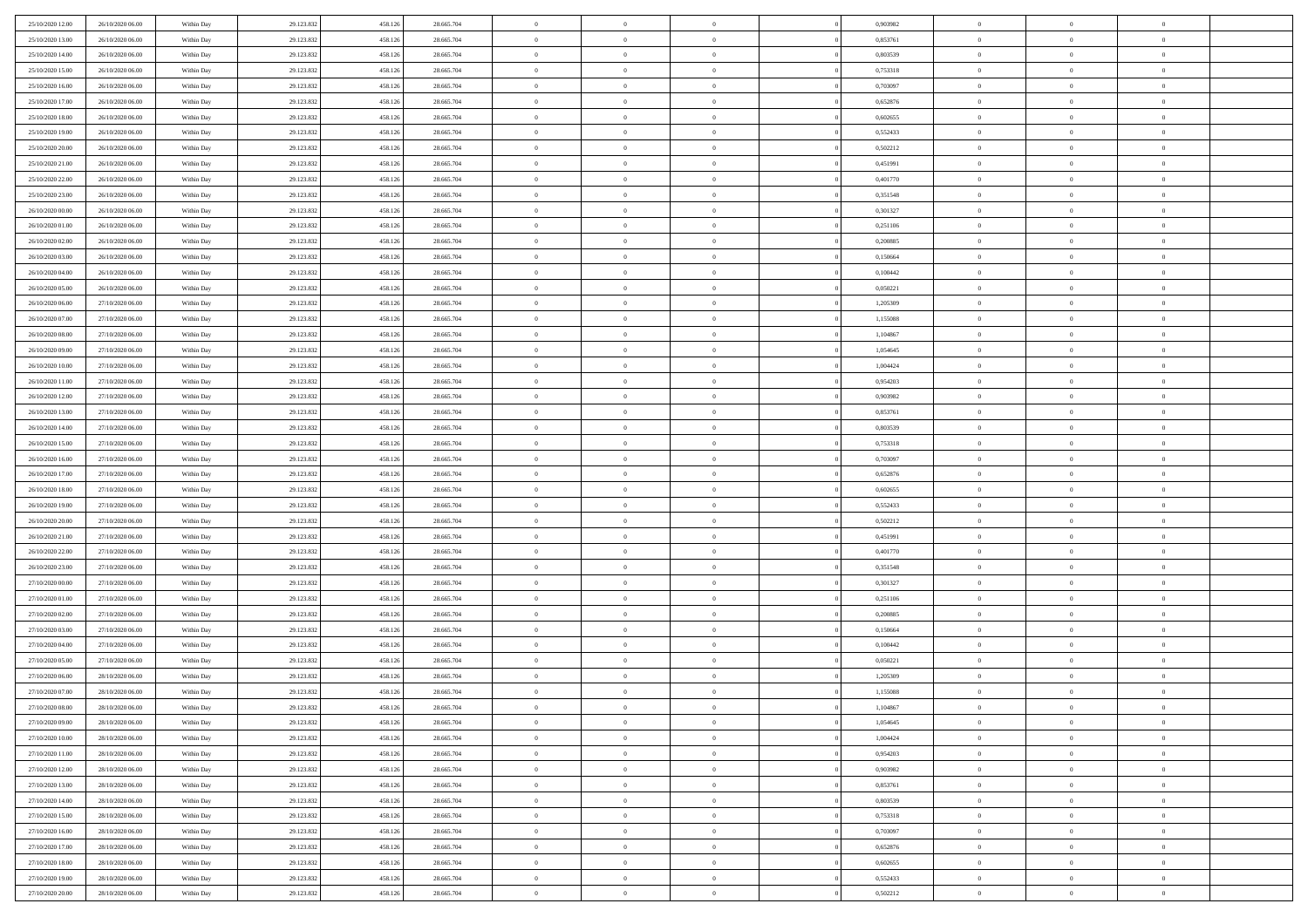| 27/10/2020 21:00 | 28/10/2020 06:00 | Within Day | 29.123.832 | 458.126 | 28.665.704 | $\,$ 0 $\,$    | $\overline{0}$ | $\overline{0}$ |          | 0,451991 | $\bf{0}$       | $\overline{0}$ | $\,0\,$        |  |
|------------------|------------------|------------|------------|---------|------------|----------------|----------------|----------------|----------|----------|----------------|----------------|----------------|--|
| 27/10/2020 22.00 | 28/10/2020 06:00 | Within Day | 29.123.832 | 458.126 | 28.665.704 | $\theta$       | $\overline{0}$ | $\mathbf{0}$   |          | 0,401770 | $\theta$       | $\overline{0}$ | $\theta$       |  |
| 27/10/2020 23:00 | 28/10/2020 06:00 | Within Dav | 29.123.832 | 458.126 | 28.665.704 | $\theta$       | $\overline{0}$ | $\overline{0}$ |          | 0,351548 | $\mathbf{0}$   | $\overline{0}$ | $\overline{0}$ |  |
| 28/10/2020 00:00 | 28/10/2020 06:00 | Within Day | 29.123.832 | 458.126 | 28.665.704 | $\,$ 0 $\,$    | $\overline{0}$ | $\overline{0}$ |          | 0,301327 | $\bf{0}$       | $\overline{0}$ | $\bf{0}$       |  |
| 28/10/2020 01:00 | 28/10/2020 06:00 | Within Day | 29.123.832 | 458.126 | 28.665.704 | $\,$ 0         | $\overline{0}$ | $\mathbf{0}$   |          | 0,251106 | $\bf{0}$       | $\bf{0}$       | $\,0\,$        |  |
| 28/10/2020 02:00 | 28/10/2020 06:00 | Within Dav | 29.123.832 | 458.126 | 28.665.704 | $\theta$       | $\overline{0}$ | $\mathbf{0}$   |          | 0,200885 | $\mathbf{0}$   | $\overline{0}$ | $\overline{0}$ |  |
| 28/10/2020 03:00 | 28/10/2020 06:00 | Within Day | 29.123.832 | 458.126 | 28.665.704 | $\,$ 0 $\,$    | $\overline{0}$ | $\overline{0}$ |          | 0,150664 | $\bf{0}$       | $\overline{0}$ | $\bf{0}$       |  |
| 28/10/2020 04:00 | 28/10/2020 06:00 | Within Day | 29.123.832 | 458.126 | 28.665.704 | $\,$ 0         | $\overline{0}$ | $\mathbf{0}$   |          | 0,100442 | $\,$ 0 $\,$    | $\overline{0}$ | $\theta$       |  |
| 28/10/2020 05:00 | 28/10/2020 06:00 | Within Day | 29.123.832 | 458.126 | 28.665.704 | $\theta$       | $\overline{0}$ | $\mathbf{0}$   |          | 0,050221 | $\mathbf{0}$   | $\overline{0}$ | $\overline{0}$ |  |
| 28/10/2020 06:00 | 29/10/2020 06.00 | Within Day | 29.123.832 | 458.126 | 28.665.704 | $\,$ 0 $\,$    | $\overline{0}$ | $\Omega$       |          | 1,205309 | $\bf{0}$       | $\overline{0}$ | $\bf{0}$       |  |
| 28/10/2020 07:00 | 29/10/2020 06.00 | Within Day | 29.123.832 | 458.126 | 28.665.704 | $\bf{0}$       | $\overline{0}$ | $\mathbf{0}$   |          | 1,155088 | $\bf{0}$       | $\mathbf{0}$   | $\theta$       |  |
| 28/10/2020 10:00 | 29/10/2020 06:00 | Within Dav | 29.123.832 | 458.126 | 28.665.704 | $\theta$       | $\overline{0}$ | $\overline{0}$ |          | 1,004424 | $\mathbf{0}$   | $\overline{0}$ | $\overline{0}$ |  |
| 28/10/2020 11:00 | 29/10/2020 06.00 | Within Day | 29.123.832 | 458.126 | 28.665.704 | $\,$ 0 $\,$    | $\overline{0}$ | $\overline{0}$ |          | 0,954203 | $\bf{0}$       | $\overline{0}$ | $\bf{0}$       |  |
| 28/10/2020 12:00 | 29/10/2020 06:00 | Within Day | 29.123.832 | 458.126 | 28.665.704 | $\,$ 0         | $\overline{0}$ | $\mathbf{0}$   |          | 0,903982 | $\bf{0}$       | $\mathbf{0}$   | $\,0\,$        |  |
| 28/10/2020 13:00 | 29/10/2020 06:00 | Within Dav | 29.123.832 | 458.126 | 28.665.704 | $\theta$       | $\overline{0}$ | $\mathbf{0}$   |          | 0,853761 | $\mathbf{0}$   | $\overline{0}$ | $\overline{0}$ |  |
| 28/10/2020 14:00 | 29/10/2020 06.00 | Within Day | 29.123.832 | 458.126 | 28.665.704 | $\,$ 0 $\,$    | $\overline{0}$ | $\overline{0}$ |          | 0,803539 | $\bf{0}$       | $\overline{0}$ | $\bf{0}$       |  |
| 28/10/2020 15:00 | 29/10/2020 06.00 | Within Day | 29.123.832 | 458.126 | 28.665.704 | $\,$ 0 $\,$    | $\overline{0}$ | $\mathbf{0}$   |          | 0,753318 | $\bf{0}$       | $\overline{0}$ | $\theta$       |  |
| 28/10/2020 16:00 | 29/10/2020 06:00 | Within Day | 29.123.832 | 458.126 | 28.665.704 | $\theta$       | $\overline{0}$ | $\mathbf{0}$   |          | 0,703097 | $\mathbf{0}$   | $\overline{0}$ | $\overline{0}$ |  |
| 28/10/2020 17:00 | 29/10/2020 06.00 | Within Day | 29.123.832 | 458.126 | 28.665.704 | $\,$ 0 $\,$    | $\overline{0}$ | $\Omega$       |          | 0,652876 | $\bf{0}$       | $\overline{0}$ | $\,0\,$        |  |
| 28/10/2020 18:00 | 29/10/2020 06.00 | Within Day | 29.123.832 | 458.126 | 28.665.704 | $\bf{0}$       | $\overline{0}$ | $\mathbf{0}$   |          | 0,602655 | $\bf{0}$       | $\mathbf{0}$   | $\bf{0}$       |  |
| 28/10/2020 19:00 | 29/10/2020 06:00 | Within Dav | 29.123.832 | 458.126 | 28.665.704 | $\theta$       | $\overline{0}$ | $\mathbf{0}$   |          | 0,552433 | $\mathbf{0}$   | $\overline{0}$ | $\overline{0}$ |  |
| 28/10/2020 20:00 | 29/10/2020 06.00 | Within Day | 29.123.832 | 458.126 | 28.665.704 | $\,$ 0 $\,$    | $\overline{0}$ | $\overline{0}$ |          | 0,502212 | $\bf{0}$       | $\overline{0}$ | $\bf{0}$       |  |
| 28/10/2020 21:00 | 29/10/2020 06:00 | Within Day | 29.123.832 | 458.126 | 28.665.704 | $\,$ 0         | $\overline{0}$ | $\mathbf{0}$   |          | 0,451991 | $\,$ 0 $\,$    | $\overline{0}$ | $\,0\,$        |  |
| 28/10/2020 22.00 | 29/10/2020 06:00 | Within Dav | 29.123.832 | 458.126 | 28.665.704 | $\theta$       | $\overline{0}$ | $\mathbf{0}$   |          | 0,401770 | $\mathbf{0}$   | $\overline{0}$ | $\overline{0}$ |  |
| 28/10/2020 23:00 | 29/10/2020 06:00 | Within Day | 29.123.832 | 458.126 | 28.665.704 | $\,$ 0 $\,$    | $\overline{0}$ | $\overline{0}$ |          | 0,351548 | $\bf{0}$       | $\overline{0}$ | $\bf{0}$       |  |
| 29/10/2020 00:00 | 29/10/2020 06.00 | Within Day | 29.123.832 | 458.126 | 28.665.704 | $\,$ 0         | $\overline{0}$ | $\mathbf{0}$   |          | 0,301327 | $\mathbf{0}$   | $\overline{0}$ | $\theta$       |  |
| 29/10/2020 01:00 | 29/10/2020 06:00 | Within Day | 29.123.832 | 458.126 | 28.665.704 | $\theta$       | $\overline{0}$ | $\overline{0}$ |          | 0,251106 | $\mathbf{0}$   | $\overline{0}$ | $\overline{0}$ |  |
| 29/10/2020 02.00 | 29/10/2020 06.00 | Within Day | 29.123.832 | 458.126 | 28.665.704 | $\,$ 0 $\,$    | $\overline{0}$ | $\Omega$       |          | 0,200885 | $\bf{0}$       | $\overline{0}$ | $\bf{0}$       |  |
| 29/10/2020 03:00 | 29/10/2020 06.00 | Within Day | 29.123.832 | 458.126 | 28.665.704 | $\bf{0}$       | $\overline{0}$ | $\mathbf{0}$   |          | 0,150664 | $\bf{0}$       | $\mathbf{0}$   | $\overline{0}$ |  |
| 29/10/2020 04:00 | 29/10/2020 06:00 | Within Dav | 29.123.832 | 458.126 | 28.665.704 | $\theta$       | $\overline{0}$ | $\overline{0}$ |          | 0,100442 | $\mathbf{0}$   | $\overline{0}$ | $\overline{0}$ |  |
| 29/10/2020 05:00 | 29/10/2020 06:00 | Within Day | 29.123.832 | 458.126 | 28.665.704 | $\,$ 0 $\,$    | $\overline{0}$ | $\overline{0}$ |          | 0,050221 | $\,$ 0         | $\overline{0}$ | $\,$ 0 $\,$    |  |
| 29/10/2020 06:00 | 30/10/2020 06:00 | Within Day | 29.123.832 | 458.126 | 28.665.704 | $\,$ 0         | $\overline{0}$ | $\mathbf{0}$   |          | 1,205309 | $\bf{0}$       | $\overline{0}$ | $\bf{0}$       |  |
| 29/10/2020 07:00 | 30/10/2020 06:00 | Within Dav | 29.123.832 | 458.126 | 28.665.704 | $\theta$       | $\overline{0}$ | $\mathbf{0}$   |          | 1,155088 | $\mathbf{0}$   | $\overline{0}$ | $\overline{0}$ |  |
| 29/10/2020 08:00 | 30/10/2020 06:00 | Within Day | 29.123.832 | 458.126 | 28.665.704 | $\theta$       | $\overline{0}$ | $\overline{0}$ |          | 1,104867 | $\,$ 0         | $\overline{0}$ | $\theta$       |  |
| 29/10/2020 09:00 | 30/10/2020 06:00 | Within Day | 29.123.832 | 458.126 | 28.665.704 | $\bf{0}$       | $\overline{0}$ | $\mathbf{0}$   |          | 1,054645 | $\mathbf{0}$   | $\overline{0}$ | $\overline{0}$ |  |
| 29/10/2020 10:00 | 30/10/2020 06:00 | Within Day | 29.123.832 | 458.126 | 28.665.704 | $\theta$       | $\overline{0}$ | $\mathbf{0}$   |          | 1,004424 | $\mathbf{0}$   | $\overline{0}$ | $\overline{0}$ |  |
| 29/10/2020 11:00 | 30/10/2020 06:00 | Within Day | 29.123.832 | 458.126 | 28.665.704 | $\theta$       | $\overline{0}$ | $\overline{0}$ |          | 0,954203 | $\,$ 0         | $\overline{0}$ | $\theta$       |  |
| 29/10/2020 12:00 | 30/10/2020 06:00 | Within Day | 29.123.832 | 458.126 | 28.665.704 | $\bf{0}$       | $\overline{0}$ | $\mathbf{0}$   |          | 0,903982 | $\bf{0}$       | $\mathbf{0}$   | $\bf{0}$       |  |
| 29/10/2020 13:00 | 30/10/2020 06:00 | Within Dav | 29.123.832 | 458.126 | 28.665.704 | $\theta$       | $\overline{0}$ | $\overline{0}$ |          | 0,853761 | $\mathbf{0}$   | $\overline{0}$ | $\overline{0}$ |  |
| 29/10/2020 14:00 | 30/10/2020 06:00 | Within Day | 29.123.832 | 458.126 | 28.665.704 | $\,$ 0 $\,$    | $\overline{0}$ | $\overline{0}$ |          | 0,803539 | $\,$ 0         | $\overline{0}$ | $\,$ 0 $\,$    |  |
| 29/10/2020 15:00 | 30/10/2020 06:00 | Within Day | 29.123.832 | 458.126 | 28.665.704 | $\bf{0}$       | $\,$ 0 $\,$    | $\overline{0}$ |          | 0,753318 | $\,$ 0 $\,$    | $\overline{0}$ | $\bf{0}$       |  |
| 29/10/2020 16:00 | 30/10/2020 06:00 | Within Dav | 29.123.832 | 458.126 | 28.665.704 | $\theta$       | $\overline{0}$ | $\mathbf{0}$   |          | 0,703097 | $\mathbf{0}$   | $\overline{0}$ | $\overline{0}$ |  |
| 29/10/2020 17:00 | 30/10/2020 06:00 | Within Day | 29.123.832 | 458.126 | 28.665.704 | $\theta$       | $\overline{0}$ | $\overline{0}$ |          | 0,652876 | $\,$ 0         | $\overline{0}$ | $\theta$       |  |
| 29/10/2020 18:00 | 30/10/2020 06:00 | Within Day | 29.123.832 | 458.126 | 28.665.704 | $\bf{0}$       | $\,$ 0 $\,$    | $\mathbf{0}$   |          | 0,602655 | $\mathbf{0}$   | $\overline{0}$ | $\bf{0}$       |  |
| 29/10/2020 19:00 | 30/10/2020 06:00 | Within Day | 29.123.832 | 458.126 | 28.665.704 | $\overline{0}$ | $\theta$       |                |          | 0,552433 | $\overline{0}$ | $\theta$       | $\theta$       |  |
| 29/10/2020 20:00 | 30/10/2020 06:00 | Within Day | 29.123.832 | 458.126 | 28.665.704 | $\,$ 0 $\,$    | $\overline{0}$ | $\overline{0}$ |          | 0,502212 | $\,$ 0 $\,$    | $\bf{0}$       | $\theta$       |  |
| 29/10/2020 21:00 | 30/10/2020 06:00 | Within Day | 29.123.832 | 458.126 | 28.665.704 | $\bf{0}$       | $\,$ 0 $\,$    | $\overline{0}$ |          | 0,451991 | $\,$ 0 $\,$    | $\overline{0}$ | $\overline{0}$ |  |
| 29/10/2020 22.00 | 30/10/2020 06:00 | Within Day | 29.123.832 | 458.126 | 28.665.704 | $\mathbf{0}$   | $\overline{0}$ | $\overline{0}$ |          | 0,401770 | $\,$ 0 $\,$    | $\bf{0}$       | $\mathbf{0}$   |  |
| 29/10/2020 23:00 | 30/10/2020 06:00 | Within Day | 29.123.832 | 458.126 | 28.665.704 | $\,$ 0 $\,$    | $\overline{0}$ | $\overline{0}$ | $\theta$ | 0,351548 | $\,$ 0 $\,$    | $\bf{0}$       | $\,$ 0 $\,$    |  |
| 30/10/2020 00:00 | 30/10/2020 06:00 | Within Day | 29.123.832 | 458.126 | 28.665.704 | $\,$ 0 $\,$    | $\,$ 0 $\,$    | $\overline{0}$ |          | 0,301327 | $\,$ 0 $\,$    | $\overline{0}$ | $\overline{0}$ |  |
| 30/10/2020 01:00 | 30/10/2020 06:00 | Within Day | 29.123.832 | 458.126 | 28.665.704 | $\mathbf{0}$   | $\overline{0}$ | $\overline{0}$ |          | 0,251106 | $\mathbf{0}$   | $\overline{0}$ | $\overline{0}$ |  |
| 30/10/2020 02:00 | 30/10/2020 06:00 | Within Day | 29.123.832 | 458.126 | 28.665.704 | $\,$ 0 $\,$    | $\overline{0}$ | $\overline{0}$ |          | 0,200885 | $\,$ 0 $\,$    | $\overline{0}$ | $\,$ 0 $\,$    |  |
| 30/10/2020 03:00 | 30/10/2020 06:00 | Within Day | 29.123.832 | 458.126 | 28.665.704 | $\overline{0}$ | $\overline{0}$ | $\overline{0}$ |          | 0,150664 | $\mathbf{0}$   | $\overline{0}$ | $\overline{0}$ |  |
| 30/10/2020 04:00 | 30/10/2020 06:00 | Within Day | 29.123.832 | 458.126 | 28.665.704 | $\mathbf{0}$   | $\overline{0}$ | $\overline{0}$ |          | 0,100442 | $\mathbf{0}$   | $\bf{0}$       | $\overline{0}$ |  |
| 30/10/2020 05:00 | 30/10/2020 06:00 | Within Day | 29.123.832 | 458.126 | 28.665.704 | $\,$ 0 $\,$    | $\overline{0}$ | $\overline{0}$ |          | 0,050221 | $\,$ 0 $\,$    | $\mathbf{0}$   | $\,$ 0 $\,$    |  |
| 30/10/2020 06:00 | 31/10/2020 06.00 | Within Day | 29.123.832 | 458.126 | 28.665.704 | $\,$ 0 $\,$    | $\overline{0}$ | $\overline{0}$ |          | 1,205309 | $\bf{0}$       | $\overline{0}$ | $\overline{0}$ |  |
| 30/10/2020 07:00 | 31/10/2020 06:00 | Within Day | 29.123.832 | 458.126 | 28.665.704 | $\theta$       | $\overline{0}$ | $\overline{0}$ |          | 1,155088 | $\mathbf{0}$   | $\overline{0}$ | $\overline{0}$ |  |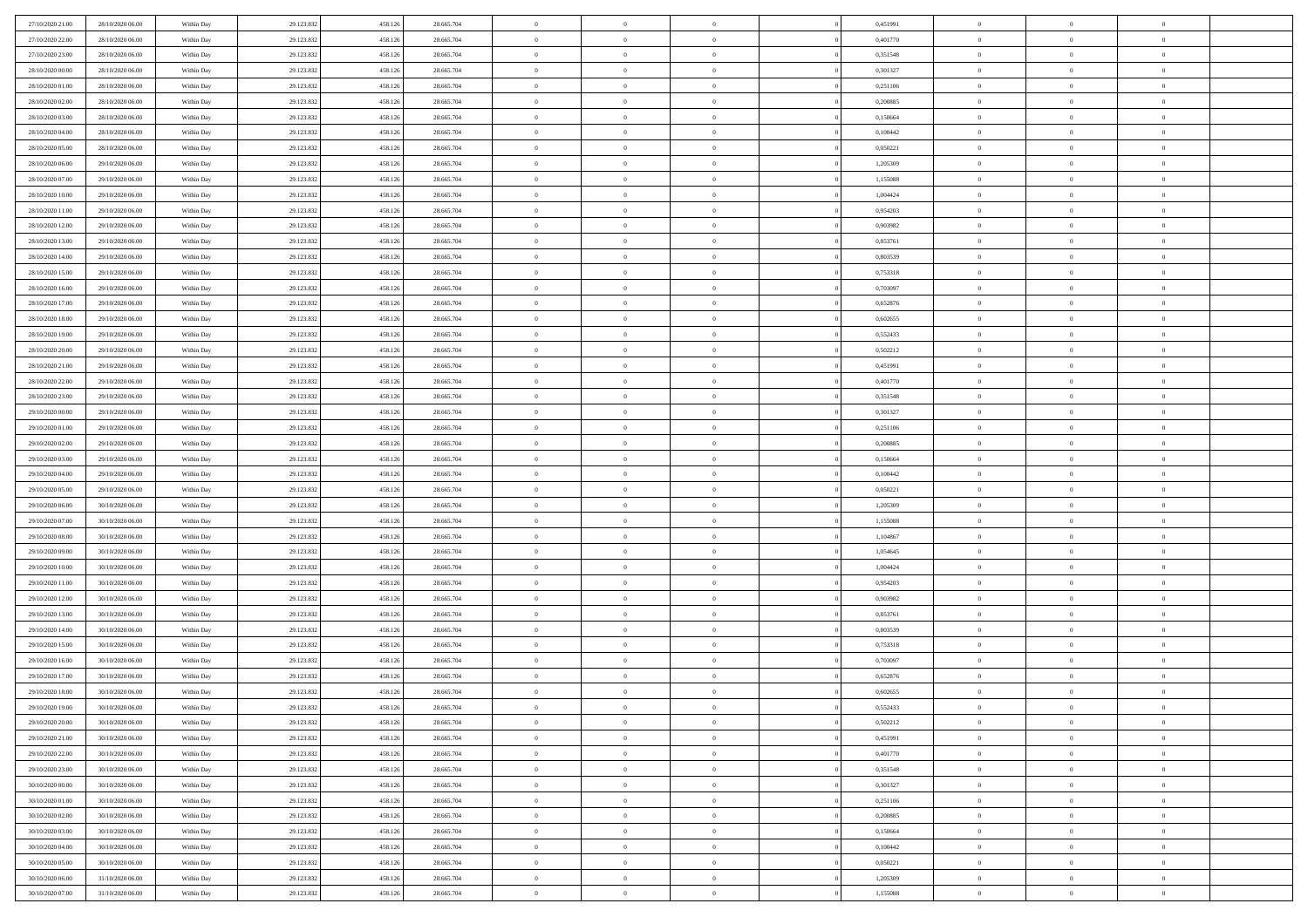| 30/10/2020 08:00 | 31/10/2020 06:00 | Within Day | 29.123.832 | 458.126 | 28,665,704 | $\theta$       | $\theta$       | 1.104867 | $\theta$       | $\Omega$   | $\theta$       |  |
|------------------|------------------|------------|------------|---------|------------|----------------|----------------|----------|----------------|------------|----------------|--|
|                  |                  |            |            |         |            |                |                |          |                |            |                |  |
| 30/10/2020 09:00 | 31/10/2020 06:00 | Within Day | 29.123.832 | 458.126 | 28,665,704 | $\overline{0}$ | $\overline{0}$ | 1.054645 | $\overline{0}$ | $\Omega$   | $\Omega$       |  |
| 30/10/2020 10:00 | 31/10/2020 06:00 | Within Day | 29.123.832 | 458.126 | 28.665.704 | $\overline{0}$ | $\Omega$       | 1,004424 | $\Omega$       | $\Omega$   | $\Omega$       |  |
| 30/10/2020 11:00 | 31/10/2020 06:00 | Within Day | 29.123.832 | 458.126 | 28.665.704 | $\theta$       | $\Omega$       | 0,954203 | $\theta$       | $\Omega$   | $\theta$       |  |
| 30/10/2020 12:00 | 31/10/2020 06.00 | Within Day | 29.123.832 | 458.126 | 28.665.704 | $\mathbf{0}$   | $\Omega$       | 0,903982 | $\Omega$       |            | $\Omega$       |  |
| 30/10/2020 13.00 | 31/10/2020 06.00 | Within Day | 29.123.832 | 458.126 | 28.665.704 | $\overline{0}$ | $\Omega$       | 0,853761 | $\Omega$       | $\Omega$   | $\Omega$       |  |
| 30/10/2020 14:00 | 31/10/2020 06:00 | Within Day | 29.123.832 | 458.127 | 28,665,703 | $\overline{0}$ | $\Omega$       | 0,803539 | $\theta$       | $\Omega$   | $\theta$       |  |
| 30/10/2020 15.00 | 31/10/2020 06.00 | Within Day | 29.123.832 | 458.127 | 28.665.703 | $\overline{0}$ | $\overline{0}$ | 0,753318 | $\overline{0}$ | $\Omega$   | $\overline{0}$ |  |
| 30/10/2020 16.00 | 31/10/2020 06:00 | Within Day | 29.123.832 | 458.127 | 28.665.703 | $\overline{0}$ | $\Omega$       | 0,703097 | $\overline{0}$ | $\Omega$   | $\Omega$       |  |
| 30/10/2020 17.00 | 31/10/2020 06:00 | Within Day | 29.123.832 | 458.127 | 28.665.703 | $\overline{0}$ | $\overline{0}$ | 0,652876 | $\Omega$       | $\Omega$   | $\Omega$       |  |
| 30/10/2020 18:00 | 31/10/2020 06.00 | Within Day | 29.123.832 | 458.127 | 28.665.703 | $\overline{0}$ | $\overline{0}$ | 0,602655 | $\overline{0}$ |            | $\Omega$       |  |
| 30/10/2020 19:00 | 31/10/2020 06:00 | Within Day | 29.123.832 | 458.127 | 28.665.703 | $\mathbf{0}$   | $\Omega$       | 0,552433 | $\Omega$       | $\sqrt{2}$ | $\Omega$       |  |
| 30/10/2020 20:00 | 31/10/2020 06:00 | Within Day | 29.123.832 | 458.127 | 28.665.703 | $\theta$       | $\Omega$       | 0,502212 | $\Omega$       | $\Omega$   | $\theta$       |  |
| 30/10/2020 21:00 | 31/10/2020 06.00 | Within Day | 29.123.832 | 458,127 | 28.665.703 | $\overline{0}$ | $\Omega$       | 0,451991 | $\theta$       | $\Omega$   | $\Omega$       |  |
| 30/10/2020 22.00 | 31/10/2020 06:00 | Within Day | 29.123.832 | 458.127 | 28,665,703 | $\mathbf{0}$   | $\Omega$       | 0,401770 | $\Omega$       | $\sqrt{2}$ | $\Omega$       |  |
| 30/10/2020 23.00 | 31/10/2020 06:00 | Within Day | 29.123.832 | 458.127 | 28.665.703 | $\overline{0}$ | $\overline{0}$ | 0,351548 | $\Omega$       | $\Omega$   | $\Omega$       |  |
| 31/10/2020 00:00 | 31/10/2020 06.00 | Within Day | 29.123.832 | 458.127 | 28.665.703 | $\overline{0}$ | $\Omega$       | 0,301327 | $\Omega$       |            | $\Omega$       |  |
| 31/10/2020 01:00 | 31/10/2020 06:00 | Within Day | 29.123.832 | 458.127 | 28.665.703 | $\mathbf{0}$   | $\Omega$       | 0,251106 | $\Omega$       |            | $\Omega$       |  |
| 31/10/2020 02.00 | 31/10/2020 06:00 | Within Day | 29.123.832 | 458.127 | 28.665.703 | $\overline{0}$ | $\Omega$       | 0,200885 | $\Omega$       | $\Omega$   | $\Omega$       |  |
| 31/10/2020 03:00 | 31/10/2020 06.00 | Within Day | 29.123.832 | 458.127 | 28.665.703 | $\overline{0}$ | $\Omega$       | 0,150664 | $\theta$       | $\Omega$   | $\Omega$       |  |
| 31/10/2020 04.00 | 31/10/2020 06:00 | Within Day | 29.123.832 | 458.127 | 28.665.703 | $\overline{0}$ | $\Omega$       | 0,100442 | $\overline{0}$ |            | $\overline{0}$ |  |
| 31/10/2020 06.00 | 01/11/2020 06.00 | Within Day | 29.123.832 | 458.126 | 28.665.704 | $\overline{0}$ | $\Omega$       | 1,205309 | $\overline{0}$ | $\Omega$   | $\overline{0}$ |  |

(\*) GCV used for the purpose of the conversion does not corresponding to the actual GCV of the Gas Day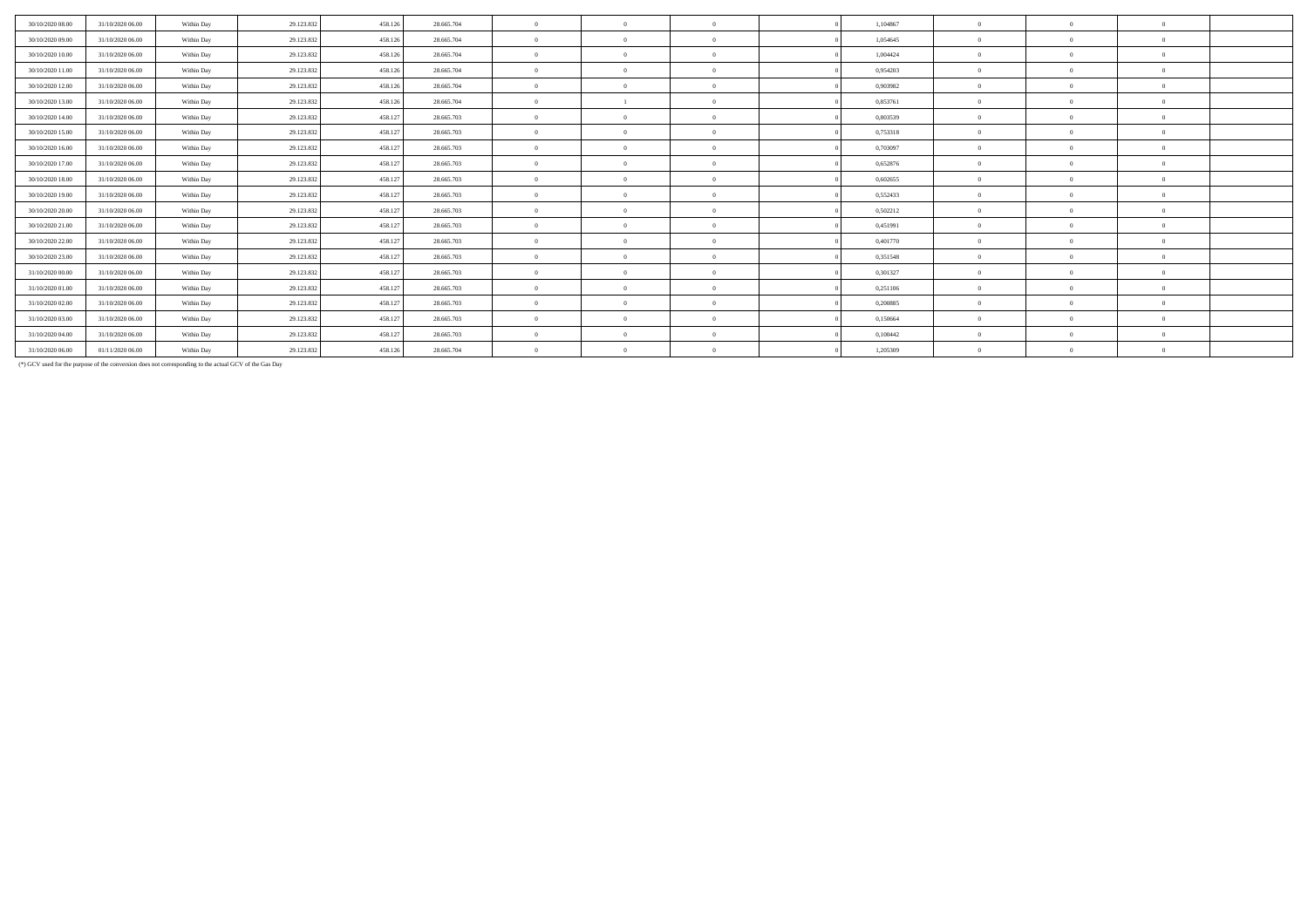## **SNAM RETE GAS**

**Transportation capacity at Entry Point interconnected with foreign pipelines**

**Update to 30/10/2020 of offered and assigned capacity in auction day-ahead and within-day**

**Thermal Year 2020/2021**

(Values in Scm/day (15° C; 1,01325 bar); Prices in c/Scm)

| <b>Entry Point</b> |  |
|--------------------|--|
|--------------------|--|

**PASSO-GRIES**

| Timeframe        |                  |                     |                            |                                              |            | Offered capacity |                | <b>Assigned capacity</b> | Day-Ahead                                    |                      | Prices                        |                                  |                                    |      |
|------------------|------------------|---------------------|----------------------------|----------------------------------------------|------------|------------------|----------------|--------------------------|----------------------------------------------|----------------------|-------------------------------|----------------------------------|------------------------------------|------|
| From             | Тo               | <b>Auction type</b> | Transportation<br>capacity | <b>Assigned capacity</b><br>(before auction) | Firm       | Interruptible    | Firm           | Interruptible            | <b>Interrupted Capacity</b><br>Interruptible | Reserve price - Firm | <b>Auction premium - Firm</b> | Reserve price -<br>Interruptible | Auction premium -<br>Interruptible | Note |
| 01/10/2020 06.00 | 02/10/2020 06:00 | Day Ahead           | 64.400.000                 | 1.013.03                                     | 63.386.967 | $\mathbf{0}$     | $\overline{0}$ | $\overline{0}$           |                                              | 0,005451             | $\Omega$                      | 0,005451                         | $\overline{0}$                     |      |
| 02/10/2020 06.00 | 03/10/2020 06:00 | Day Ahead           | 64.400.000                 | 1.013.03                                     | 63.386.967 | $\Omega$         | 132.675        | $\Omega$                 |                                              | 0,005451             | $\mathbf{0}$                  | 0,005451                         | $\overline{0}$                     |      |
| 03/10/2020 06:00 | 04/10/2020 06:00 | Day Ahead           | 64.400.000                 | 1.013.032                                    | 63.386.967 | $\bf{0}$         | $\overline{0}$ | $\overline{0}$           |                                              | 0,005451             | $\overline{0}$                | 0,005451                         | $\theta$                           |      |
| 04/10/2020 06:00 | 05/10/2020 06:00 | Day Ahead           | 64,400,000                 | 1.013.03                                     | 63,386,967 | $\mathbf{0}$     | $\overline{0}$ | $\theta$                 |                                              | 0.005451             | $\mathbf{0}$                  | 0.005451                         | $\theta$                           |      |
| 05/10/2020 06.00 | 06/10/2020 06.00 | Day Ahead           | 64.400.000                 | 1.013.03                                     | 63.386.967 | $\theta$         | $\theta$       | $\overline{0}$           |                                              | 0,005451             | $\bf{0}$                      | 0,005451                         | $\overline{0}$                     |      |
| 06/10/2020 06.00 | 07/10/2020 06:00 | Day Ahead           | 64.400.000                 | 1.013.03                                     | 63.386.967 | $\Omega$         | $\overline{0}$ | $\overline{0}$           |                                              | 0,005451             | $\mathbf{0}$                  | 0,005451                         | $\mathbf{0}$                       |      |
| 07/10/2020 06.00 | 08/10/2020 06:00 | Day Ahead           | 64,400,000                 | 1.013.03                                     | 63,386,967 | $\Omega$         | $\theta$       | $\overline{0}$           |                                              | 0.005451             | $\theta$                      | 0,005451                         | $\Omega$                           |      |
| 08/10/2020 06:00 | 09/10/2020 06:00 | Day Ahead           | 64.400.000                 | 1.013.03                                     | 63.386.967 | $\theta$         | $\overline{0}$ | $\theta$                 |                                              | 0,005451             | $\overline{0}$                | 0,005451                         | $\Omega$                           |      |
| 09/10/2020 06:00 | 10/10/2020 06:00 | Day Ahead           | 64.400.000                 | 1.013.032                                    | 63.386.967 | $\theta$         | $\theta$       | $\overline{0}$           |                                              | 0,005451             | $\bf{0}$                      | 0,005451                         | $\theta$                           |      |
| 10/10/2020 06:00 | 11/10/2020 06:00 | Day Ahead           | 64,400,000                 | 1.013.03                                     | 63,386,967 | $\theta$         | $\theta$       | $\theta$                 |                                              | 0.005451             | $\overline{0}$                | 0.005451                         | $\theta$                           |      |
| 11/10/2020 06.00 | 12/10/2020 06:00 | Day Ahead           | 64.400.000                 | 1.013.032                                    | 63.386.967 | $\Omega$         | $\overline{0}$ | $\theta$                 |                                              | 0,005451             | $\overline{0}$                | 0,005451                         | $\mathbf{0}$                       |      |
| 12/10/2020 06:00 | 13/10/2020 06:00 | Day Ahead           | 64.400.000                 | 1.013.032                                    | 63.386.967 | $\Omega$         | $\theta$       | $\theta$                 |                                              | 0,005451             | $\overline{0}$                | 0,005451                         | $\mathbf{0}$                       |      |
| 13/10/2020 06:00 | 14/10/2020 06:00 | Day Ahead           | 64.400.000                 | 1.013.03                                     | 63.386.967 | $\theta$         | 829.218        | $\Omega$                 |                                              | 0,005451             | $\overline{0}$                | 0,005451                         | $\Omega$                           |      |
| 14/10/2020 06:00 | 15/10/2020 06:00 | Day Ahead           | 64,400,000                 | 1.013.03                                     | 63.386.967 | $\overline{0}$   | $\overline{0}$ | $\overline{0}$           |                                              | 0.005451             | $\mathbf{0}$                  | 0.005451                         | $\mathbf{0}$                       |      |
| 15/10/2020 06:00 | 16/10/2020 06:00 | Day Ahead           | 64.400.000                 | 1.013.032                                    | 63.386.967 | $\bf{0}$         | $\overline{0}$ | $\overline{0}$           |                                              | 0,005451             | $\overline{0}$                | 0,005451                         | $\theta$                           |      |
| 16/10/2020 06:00 | 17/10/2020 06:00 | Day Ahead           | 64.400.000                 | 1.013.03                                     | 63.386.967 | $\theta$         | $\overline{0}$ | $\overline{0}$           |                                              | 0,005451             | $\mathbf{0}$                  | 0,005451                         | $\,0\,$                            |      |
| 17/10/2020 06:00 | 18/10/2020 06:00 | Day Ahead           | 64,400,000                 | 1.013.032                                    | 63,386,967 | $\theta$         | $\theta$       | $\overline{0}$           |                                              | 0.005451             | $\overline{0}$                | 0,005451                         | $\Omega$                           |      |
| 18/10/2020 06:00 | 19/10/2020 06:00 | Day Ahead           | 64.400.000                 | 1.013.03                                     | 63.386.967 | $\theta$         | $\overline{0}$ | $\theta$                 |                                              | 0,005451             | $\overline{0}$                | 0,005451                         | $\mathbf{0}$                       |      |
| 19/10/2020 06.00 | 20/10/2020 06:00 | Day Ahead           | 64.400.000                 | 1.013.03                                     | 63.386.967 | $\theta$         | $\overline{0}$ | $\overline{0}$           |                                              | 0,005451             | $\overline{0}$                | 0,005451                         | $\overline{0}$                     |      |
| 20/10/2020 06:00 | 21/10/2020 06.00 | Day Ahead           | 64.400.000                 | 1.013.03                                     | 63.386.967 | $\bf{0}$         | $\overline{0}$ | $\overline{0}$           |                                              | 0,005451             | $\overline{0}$                | 0,005451                         | $\theta$                           |      |
| 21/10/2020 06:00 | 22/10/2020 06.00 | Day Ahead           | 64.400.000                 | 1.013.03                                     | 63.386.967 | $\mathbf{0}$     | $\overline{0}$ | $\theta$                 |                                              | 0,005451             | $\mathbf{0}$                  | 0.005451                         | $\mathbf{0}$                       |      |
| 22/10/2020 06.00 | 23/10/2020 06:00 | Day Ahead           | 64.400.000                 | 1.013.03                                     | 63.386.967 | $\theta$         | $\theta$       | $\overline{0}$           |                                              | 0,005451             | $\bf{0}$                      | 0,005451                         | $\overline{0}$                     |      |
| 23/10/2020 06:00 | 24/10/2020 06:00 | Day Ahead           | 64.400.000                 | 1.013.032                                    | 63.386.967 | $\theta$         | $\overline{0}$ | $\Omega$                 |                                              | 0,005451             | $\mathbf{0}$                  | 0,005451                         | $\mathbf{0}$                       |      |
| 24/10/2020 06.00 | 25/10/2020 06:00 | Day Ahead           | 64,400,000                 | 1.055.24                                     | 60.810.967 | $\mathbf{0}$     | $\theta$       | $\theta$                 |                                              | 0.005451             | $\theta$                      | 0,005451                         | $\Omega$                           |      |
| 25/10/2020 06:00 | 26/10/2020 06:00 | Day Ahead           | 64,400,000                 | 1.013.032                                    | 63.386.967 | $\theta$         | $\theta$       | $\alpha$                 |                                              | 0.005451             | $\theta$                      | 0.005451                         | $\Omega$                           |      |
| 26/10/2020 06.00 | 27/10/2020 06.00 | Day Ahead           | 64.400.000                 | 1.013.032                                    | 63.386.967 | $\theta$         | $\theta$       | $\overline{0}$           |                                              | 0,005451             | $\bf{0}$                      | 0,005451                         | $\overline{0}$                     |      |
| 27/10/2020 06:00 | 28/10/2020 06:00 | Day Ahead           | 64,400,000                 | 1.013.03                                     | 63,386,967 | $\theta$         | $\theta$       | $\overline{0}$           |                                              | 0.005451             | $\overline{0}$                | 0.005451                         | $\Omega$                           |      |
| 28/10/2020 06:00 | 29/10/2020 06:00 | Day Ahead           | 64.400.000                 | 1.013.03                                     | 63.386.967 | $\mathbf{0}$     | $\overline{0}$ | $\overline{0}$           |                                              | 0,005451             | $\overline{0}$                | 0,005451                         | $\mathbf{0}$                       |      |
| 29/10/2020 06:00 | 30/10/2020 06:00 | Day Ahead           | 64.400.000                 | 1.013.032                                    | 63.386.967 | $\theta$         | $\overline{0}$ | $\overline{0}$           |                                              | 0,005451             | $\overline{0}$                | 0,005451                         | $\theta$                           |      |
| 30/10/2020 06.00 | 31/10/2020 06:00 | Day Ahead           | 64.400.000                 | 1.013.03                                     | 63.386.967 | $\theta$         | $\overline{0}$ | $\Omega$                 |                                              | 0,005451             | $\overline{0}$                | 0,005451                         | $\overline{0}$                     |      |
| 31/10/2020 06:00 | 01/11/2020 06:00 | Day Ahead           | 64,400,000                 | 1.013.032                                    | 63,386,967 | $\overline{0}$   | $\theta$       | $\overline{0}$           |                                              | 0.005451             | $\overline{0}$                | 0.005451                         | $\Omega$                           |      |
| 01/10/2020 06:00 | 02/10/2020 06:00 | Within Day          | 64.400.000                 | 1.013.032                                    | 63.386.966 | $\bf{0}$         | $\overline{0}$ | $\overline{0}$           |                                              | 0,545081             | $\mathbf{0}$                  | $\mathbf{0}$                     | $\theta$                           |      |
| 01/10/2020 07:00 | 02/10/2020 06:00 | Within Day          | 64.400.000                 | 1.013.03                                     | 60.745.843 | $\theta$         | $\overline{0}$ | $\theta$                 |                                              | 0,545081             | $\overline{0}$                | $\theta$                         | $\mathbf{0}$                       |      |
| 01/10/2020 08:00 | 02/10/2020 06:00 | Within Day          | 64.400.000                 | 1.013.032                                    | 58.104.719 | $\Omega$         | $\overline{0}$ | $\Omega$                 |                                              | 0,545081             | $\overline{0}$                | $\theta$                         | $\theta$                           |      |
| 01/10/2020 09:00 | 02/10/2020 06:00 | Within Day          | 64,400,000                 | 1.013.03                                     | 55.463.595 | $\Omega$         | $\Omega$       | $\overline{0}$           |                                              | 0.545081             | $\theta$                      | $\theta$                         | $\mathbf{0}$                       |      |
| 01/10/2020 10:00 | 02/10/2020 06:00 | Within Day          | 64.400.000                 | 1.013.03                                     | 52.822.472 | $\Omega$         | $\theta$       | $\overline{0}$           |                                              | 0,545081             | $\overline{0}$                | $\Omega$                         | $\overline{0}$                     |      |
| 01/10/2020 11:00 | 02/10/2020 06:00 | Within Day          | 64.400.000                 | 1.013.03                                     | 50.181.348 | $\theta$         | $\overline{0}$ | $\overline{0}$           |                                              | 0,545081             | $\overline{0}$                | $\overline{0}$                   | $\theta$                           |      |
| 01/10/2020 12:00 | 02/10/2020 06:00 | Within Day          | 64,400,000                 | 1.013.032                                    | 47.540.224 | $\theta$         | $\theta$       | $\overline{0}$           |                                              | 0.545081             | $\theta$                      | $\overline{0}$                   | $\Omega$                           |      |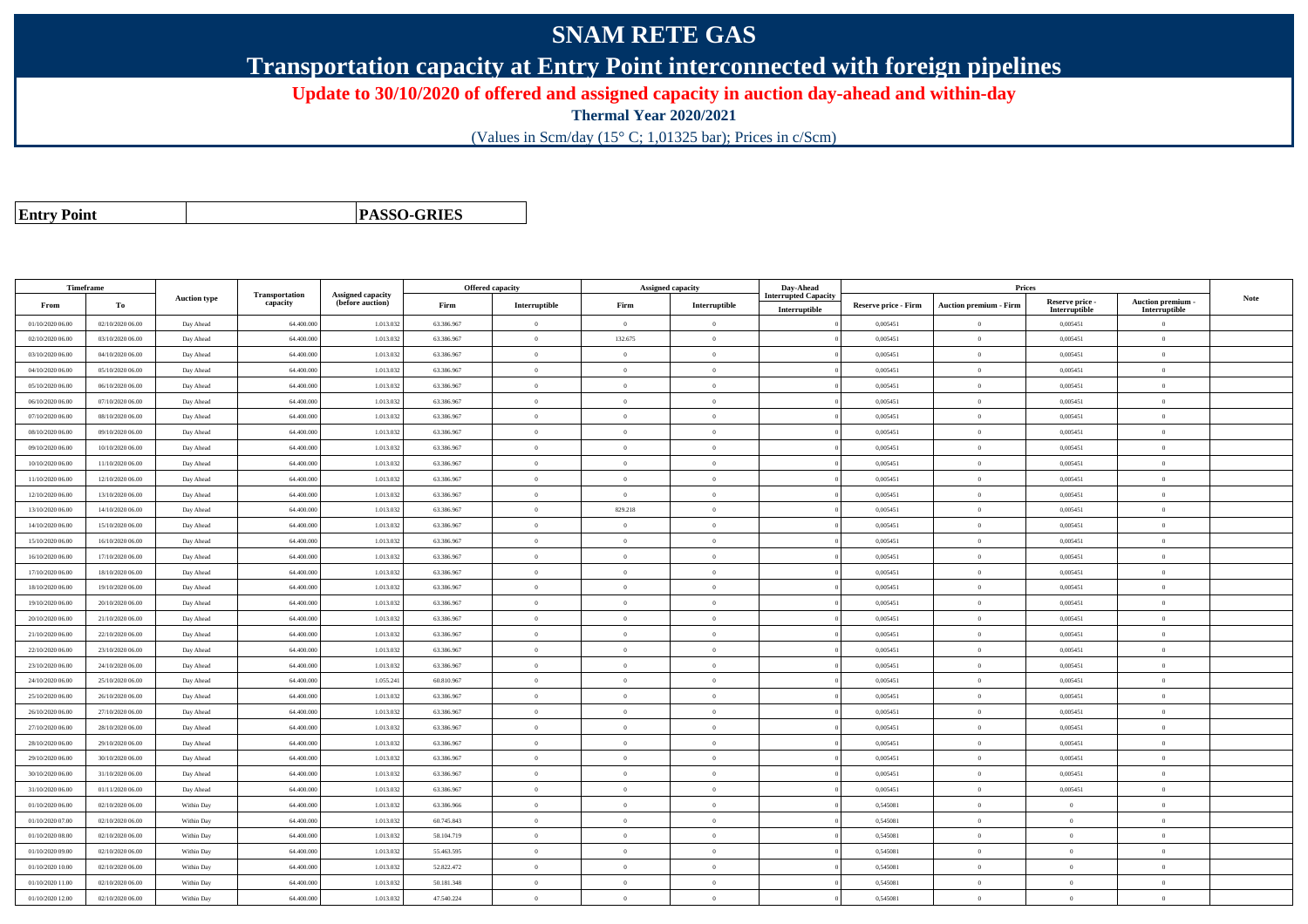| 01/10/2020 13.00<br>02/10/2020 06:00 | Within Day | 64.400.000               | 1.013.032 | 44.899.101 | $\,$ 0         | $\overline{0}$ | $\theta$       |          | 0,545081 | $\bf{0}$       | $\overline{0}$ | $\,0\,$        |  |
|--------------------------------------|------------|--------------------------|-----------|------------|----------------|----------------|----------------|----------|----------|----------------|----------------|----------------|--|
| 01/10/2020 14:00<br>02/10/2020 06:00 | Within Day | 64,400,000               | 1.013.032 | 42.257.977 | $\overline{0}$ | $\overline{0}$ | $\Omega$       |          | 0.545081 | $\overline{0}$ | $\overline{0}$ | $\theta$       |  |
| 01/10/2020 15:00<br>02/10/2020 06:00 | Within Dav | 64.400.000               | 1.013.032 | 39.616.854 | $\mathbf{0}$   | 2.073.046      | $\overline{0}$ |          | 0,545081 | $\mathbf{0}$   | $\overline{0}$ | $\overline{0}$ |  |
| 01/10/2020 16:00<br>02/10/2020 06:00 | Within Day | 64.400.000               | 3.086.077 | 35.040.887 | $\bf{0}$       | $\overline{0}$ | $\bf{0}$       |          | 0,545081 | $\bf{0}$       | $\overline{0}$ | $\,0\,$        |  |
| 01/10/2020 17:00<br>02/10/2020 06:00 | Within Day | 64,400,000               | 3.086.077 | 32.537.967 | $\bf{0}$       | 5.749.244      | $\bf{0}$       |          | 0,545081 | $\bf{0}$       | $\theta$       | $\,0\,$        |  |
| 01/10/2020 18:00<br>02/10/2020 06:00 | Within Dav | 64.400.000               | 8.835.321 | 24.728.052 | $\mathbf{0}$   | $\overline{0}$ | $\overline{0}$ |          | 0,545081 | $\mathbf{0}$   | $\overline{0}$ | $\overline{0}$ |  |
|                                      |            |                          |           |            |                |                |                |          |          |                |                |                |  |
| 01/10/2020 19:00<br>02/10/2020 06:00 | Within Day | 64.400.000               | 8.835.321 | 22.667.381 | $\bf{0}$       | $\mathbf{1}$   | $\overline{0}$ |          | 0,545081 | $\bf{0}$       | $\overline{0}$ | $\,0\,$        |  |
| 01/10/2020 20:00<br>02/10/2020 06:00 | Within Day | 64.400.000               | 8.835.322 | 20.606.709 | $\theta$       | $\overline{0}$ | $\overline{0}$ |          | 0,545081 | $\bf{0}$       | $\overline{0}$ | $\theta$       |  |
| 01/10/2020 21:00<br>02/10/2020 06:00 | Within Dav | 64.400.000               | 8.835.322 | 18.546.038 | $\mathbf{0}$   | $\overline{0}$ | $\overline{0}$ |          | 0,545081 | $\mathbf{0}$   | $\bf{0}$       | $\overline{0}$ |  |
| 01/10/2020 22.00<br>02/10/2020 06:00 | Within Day | 64.400.000               | 8.835.322 | 16.485.367 | $\,$ 0         | $\overline{0}$ | $\theta$       |          | 0,545081 | $\bf{0}$       | $\overline{0}$ | $\,0\,$        |  |
| 01/10/2020 23.00<br>02/10/2020 06:00 | Within Day | 64,400,000               | 8.835.322 | 14.424.696 | $\overline{0}$ | $\overline{0}$ | $\overline{0}$ |          | 0.545080 | $\bf{0}$       | $\mathbf{0}$   | $\theta$       |  |
| 02/10/2020 00:00<br>02/10/2020 06:00 | Within Dav | 64.400.000               | 8.835.322 | 12.364.025 | $\mathbf{0}$   | $\overline{0}$ | $\overline{0}$ |          | 0,545081 | $\mathbf{0}$   | $\overline{0}$ | $\overline{0}$ |  |
| 02/10/2020 01:00<br>02/10/2020 06:00 | Within Day | 64.400.000               | 8.835.322 | 10.303.354 | $\bf{0}$       | $\overline{0}$ | $\bf{0}$       |          | 0,545081 | $\bf{0}$       | $\overline{0}$ | $\,0\,$        |  |
| 02/10/2020 02:00<br>02/10/2020 06:00 | Within Day | 64.400.000               | 8.835.322 | 8.242.683  | $\bf{0}$       | $\overline{0}$ | $\overline{0}$ |          | 0,545081 | $\bf{0}$       | $\theta$       | $\,0\,$        |  |
| 02/10/2020 03:00<br>02/10/2020 06:00 | Within Dav | 64.400.000               | 8.835.322 | 6.182.012  | $\mathbf{0}$   | $\overline{0}$ | $\overline{0}$ |          | 0,545082 | $\mathbf{0}$   | $\bf{0}$       | $\overline{0}$ |  |
| 02/10/2020 04.00<br>02/10/2020 06:00 | Within Day | 64.400.000               | 8.835.322 | 4.121.341  | $\bf{0}$       | $\overline{0}$ | $\overline{0}$ |          | 0,545079 | $\bf{0}$       | $\overline{0}$ | $\,0\,$        |  |
| 02/10/2020 05:00<br>02/10/2020 06:00 | Within Day | 64,400,000               | 8.835.322 | 2.060.670  | $\overline{0}$ | $\overline{0}$ | $\overline{0}$ |          | 0,545079 | $\bf{0}$       | $\overline{0}$ | $\theta$       |  |
| 02/10/2020 06:00<br>03/10/2020 06:00 | Within Day | 64.400.000               | 1.145.707 | 63.254.291 | $\mathbf{0}$   | $\overline{0}$ | $\overline{0}$ |          | 0,545081 | $\mathbf{0}$   | $\overline{0}$ | $\overline{0}$ |  |
| 02/10/2020 07.00<br>03/10/2020 06:00 | Within Day | 64.400.000               | 1.145.707 | 60.618.696 | $\,$ 0         | $\overline{0}$ | $\overline{0}$ |          | 0,545081 | $\bf{0}$       | $\overline{0}$ | $\,0\,$        |  |
| 02/10/2020 08:00<br>03/10/2020 06:00 | Within Day | 64.400.000               | 1.145.707 | 57.983.100 | $\overline{0}$ | $\overline{0}$ | $\overline{0}$ |          | 0,545081 | $\bf{0}$       | $\mathbf{0}$   | $\overline{0}$ |  |
| 02/10/2020 09:00<br>03/10/2020 06:00 | Within Dav | 64.400.000               | 1.145.707 | 55.347.505 | $\mathbf{0}$   | $\overline{0}$ | $\overline{0}$ |          | 0,545081 | $\mathbf{0}$   | $\overline{0}$ | $\overline{0}$ |  |
| 02/10/2020 10:00<br>03/10/2020 06:00 | Within Day | 64.400.000               | 1.145.707 | 52.711.909 | $\bf{0}$       | $\overline{0}$ | $\bf{0}$       |          | 0,545081 | $\bf{0}$       | $\overline{0}$ | $\,0\,$        |  |
| 02/10/2020 11:00<br>03/10/2020 06:00 | Within Day | 64,400,000               | 1.145.707 | 50.076.314 | $\bf{0}$       | $\overline{0}$ | $\overline{0}$ |          | 0,545081 | $\bf{0}$       | $\bf{0}$       | $\,0\,$        |  |
| 02/10/2020 12:00<br>03/10/2020 06:00 | Within Dav | 64.400.000               | 1.145.707 | 47.440.718 | $\mathbf{0}$   | $\overline{0}$ | $\overline{0}$ |          | 0,545081 | $\mathbf{0}$   | $\overline{0}$ | $\overline{0}$ |  |
| 02/10/2020 13.00<br>03/10/2020 06:00 | Within Day | 64.400.000               | 1.145.707 | 44.805.123 | $\bf{0}$       | $\bf{0}$       | $\overline{0}$ |          | 0,545081 | $\bf{0}$       | $\overline{0}$ | $\,0\,$        |  |
| 02/10/2020 14:00<br>03/10/2020 06:00 | Within Day | 64,400,000               | 1.145.707 | 42.169.527 | $\overline{0}$ | $\overline{0}$ | $\overline{0}$ |          | 0,545081 | $\bf{0}$       | $\overline{0}$ | $\theta$       |  |
| 02/10/2020 15:00<br>03/10/2020 06:00 | Within Dav | 64.400.000               | 1.145.707 | 39.533.932 | $\mathbf{0}$   | $\overline{0}$ | $\overline{0}$ |          | 0,545081 | $\mathbf{0}$   | $\bf{0}$       | $\overline{0}$ |  |
| 02/10/2020 16:00<br>03/10/2020 06:00 | Within Day | 64.400.000               | 1.145.707 | 36.898.336 | $\bf{0}$       | $\bf{0}$       | $\overline{0}$ |          | 0,545081 | $\bf{0}$       | $\overline{0}$ | $\,0\,$        |  |
| 02/10/2020 17.00<br>03/10/2020 06:00 | Within Day | 64,400,000               | 1.145.707 | 34.262.741 | $\bf{0}$       | $\overline{0}$ | $\overline{0}$ |          | 0,545081 | $\bf{0}$       | $\mathbf{0}$   | $\bf{0}$       |  |
| 02/10/2020 18:00<br>03/10/2020 06:00 | Within Dav | 64.400.000               | 1.145.707 | 31.627.145 | $\mathbf{0}$   | $\overline{0}$ | $\overline{0}$ |          | 0,545081 | $\mathbf{0}$   | $\overline{0}$ | $\overline{0}$ |  |
| 02/10/2020 19:00<br>03/10/2020 06:00 | Within Day | 64.400.000               | 1.145.707 | 28.991.550 | $\bf{0}$       | $\overline{0}$ | $\theta$       |          | 0,545081 | $\,$ 0         | $\overline{0}$ | $\theta$       |  |
| 02/10/2020 20:00<br>03/10/2020 06:00 | Within Day | 64.400.000               | 1.145.707 | 26.355.954 | $\bf{0}$       | $\bf{0}$       | $\overline{0}$ |          | 0,545081 | $\bf{0}$       | $\mathbf{0}$   | $\bf{0}$       |  |
| 02/10/2020 21:00<br>03/10/2020 06:00 | Within Dav | 64.400.000               | 1.145.707 | 23.720.359 | $\mathbf{0}$   | $\overline{0}$ | $\overline{0}$ |          | 0,545081 | $\mathbf{0}$   | $\overline{0}$ | $\overline{0}$ |  |
| 02/10/2020 22.00<br>03/10/2020 06:00 | Within Day | 64.400.000               | 1.145.707 | 21.084.763 | $\bf{0}$       | $\overline{0}$ | $\theta$       |          | 0,545081 | $\,$ 0         | $\overline{0}$ | $\theta$       |  |
| 02/10/2020 23.00<br>03/10/2020 06:00 | Within Day | 64,400,000               | 1.145.707 | 18.449.168 | $\overline{0}$ | $\overline{0}$ | $\overline{0}$ |          | 0,545080 | $\bf{0}$       | $\overline{0}$ | $\overline{0}$ |  |
| 03/10/2020 00:00<br>03/10/2020 06:00 | Within Day | 64.400.000               | 1.145.707 | 15.813.572 | $\mathbf{0}$   | $\overline{0}$ | $\overline{0}$ |          | 0,545081 | $\mathbf{0}$   | $\overline{0}$ | $\overline{0}$ |  |
| 03/10/2020 01:00<br>03/10/2020 06:00 | Within Day | 64.400.000               | 1.145.707 | 13.177.977 | $\bf{0}$       | $\overline{0}$ | $\theta$       |          | 0,545081 | $\,$ 0         | $\overline{0}$ | $\theta$       |  |
| 03/10/2020 02:00<br>03/10/2020 06:00 | Within Day | 64.400.000               | 1.145.707 | 10.542.381 | $\bf{0}$       | $\overline{0}$ | $\overline{0}$ |          | 0,545081 | $\bf{0}$       | $\mathbf{0}$   | $\bf{0}$       |  |
| 03/10/2020 03:00<br>03/10/2020 06:00 | Within Dav | 64.400.000               | 1.145.707 | 7.906.786  | $\mathbf{0}$   | $\overline{0}$ | $\overline{0}$ |          | 0,545082 | $\mathbf{0}$   | $\overline{0}$ | $\overline{0}$ |  |
|                                      |            |                          |           |            |                |                |                |          |          |                |                | $\theta$       |  |
| 03/10/2020 04:00<br>03/10/2020 06:00 | Within Day | 64.400.000<br>64,400,000 | 1.145.707 | 5.271.190  | $\bf{0}$       | $\overline{0}$ | $\theta$       |          | 0,545079 | $\,$ 0         | $\overline{0}$ |                |  |
| 03/10/2020 05:00<br>03/10/2020 06:00 | Within Day |                          | 1.145.707 | 2.635.595  | $\bf{0}$       | $\bf{0}$       | $\overline{0}$ |          | 0,545079 | $\bf{0}$       | $\overline{0}$ | $\overline{0}$ |  |
| 03/10/2020 06:00<br>04/10/2020 06:00 | Within Dav | 64.400.000               | 1.013.032 | 63.386.966 | $\mathbf{0}$   | $\overline{0}$ | $\overline{0}$ |          | 0,545081 | $\overline{0}$ | $\overline{0}$ | $\overline{0}$ |  |
| 04/10/2020 06:00<br>03/10/2020 07:00 | Within Day | 64.400.000               | 1.013.032 | 60.745.843 | $\bf{0}$       | $\overline{0}$ | $\theta$       |          | 0,545081 | $\,$ 0         | $\overline{0}$ | $\theta$       |  |
| 03/10/2020 08:00<br>04/10/2020 06:00 | Within Day | 64,400,000               | 1.013.032 | 58.104.719 | $\bf{0}$       | $\overline{0}$ | $\overline{0}$ |          | 0,545081 | $\bf{0}$       | $\overline{0}$ | $\overline{0}$ |  |
| 03/10/2020 09:00<br>04/10/2020 06:00 | Within Day | 64.400.000               | 1.013.032 | 55.463.595 | $\bf{0}$       | $\overline{0}$ |                |          | 0,545081 | $\overline{0}$ | $\theta$       | $\theta$       |  |
| 03/10/2020 10:00<br>04/10/2020 06:00 | Within Day | 64.400.000               | 1.013.032 | 52.822.472 | $\,0\,$        | $\overline{0}$ | $\theta$       |          | 0,545081 | $\,$ 0 $\,$    | $\overline{0}$ | $\theta$       |  |
| 03/10/2020 11:00<br>04/10/2020 06:00 | Within Day | 64.400.000               | 1.013.032 | 50.181.348 | $\overline{0}$ | $\overline{0}$ | $\overline{0}$ |          | 0,545081 | $\overline{0}$ | $\overline{0}$ | $\overline{0}$ |  |
| 03/10/2020 12:00<br>04/10/2020 06:00 | Within Day | 64.400.000               | 1.013.032 | 47.540.224 | $\bf{0}$       | $\overline{0}$ | $\overline{0}$ |          | 0,545081 | $\overline{0}$ | $\bf{0}$       | $\mathbf{0}$   |  |
| 03/10/2020 13:00<br>04/10/2020 06:00 | Within Day | 64.400.000               | 1.013.032 | 44.899.101 | $\bf{0}$       | $\overline{0}$ | $\bf{0}$       | $\theta$ | 0,545081 | $\,$ 0 $\,$    | $\bf{0}$       | $\,$ 0 $\,$    |  |
| 03/10/2020 14:00<br>04/10/2020 06.00 | Within Day | 64.400.000               | 1.013.032 | 42.257.977 | $\bf{0}$       | $\overline{0}$ | $\overline{0}$ |          | 0,545081 | $\,$ 0 $\,$    | $\overline{0}$ | $\overline{0}$ |  |
| 03/10/2020 15:00<br>04/10/2020 06.00 | Within Day | 64.400.000               | 1.013.032 | 39.616.854 | $\bf{0}$       | $\overline{0}$ | $\overline{0}$ |          | 0,545081 | $\mathbf{0}$   | $\overline{0}$ | $\overline{0}$ |  |
| 03/10/2020 16:00<br>04/10/2020 06:00 | Within Day | 64.400.000               | 1.013.032 | 36.975.730 | $\,0\,$        | $\overline{0}$ | $\overline{0}$ | $\theta$ | 0,545081 | $\,$ 0 $\,$    | $\overline{0}$ | $\overline{0}$ |  |
| 03/10/2020 17:00<br>04/10/2020 06:00 | Within Day | 64.400.000               | 1.013.032 | 34.334.606 | $\bf{0}$       | $\overline{0}$ | $\overline{0}$ |          | 0,545081 | $\overline{0}$ | $\overline{0}$ | $\overline{0}$ |  |
| 03/10/2020 18:00<br>04/10/2020 06:00 | Within Day | 64.400.000               | 1.013.032 | 31.693.483 | $\bf{0}$       | $\overline{0}$ | $\overline{0}$ |          | 0,545081 | $\mathbf{0}$   | $\overline{0}$ | $\mathbf{0}$   |  |
| 03/10/2020 19:00<br>04/10/2020 06:00 | Within Day | 64.400.000               | 1.013.032 | 29.052.359 | $\,0\,$        | $\overline{0}$ | $\overline{0}$ |          | 0,545081 | $\,$ 0 $\,$    | $\overline{0}$ | $\theta$       |  |
| 03/10/2020 20:00<br>04/10/2020 06:00 | Within Day | 64.400.000               | 1.013.032 | 26.411.236 | $\bf{0}$       | $\overline{0}$ | $\overline{0}$ |          | 0,545081 | $\bf{0}$       | $\mathbf{0}$   | $\overline{0}$ |  |
| 03/10/2020 21:00<br>04/10/2020 06:00 | Within Day | 64.400.000               | 1.013.032 | 23.770.112 | $\mathbf{0}$   | $\overline{0}$ | $\overline{0}$ |          | 0,545081 | $\mathbf{0}$   | $\overline{0}$ | $\overline{0}$ |  |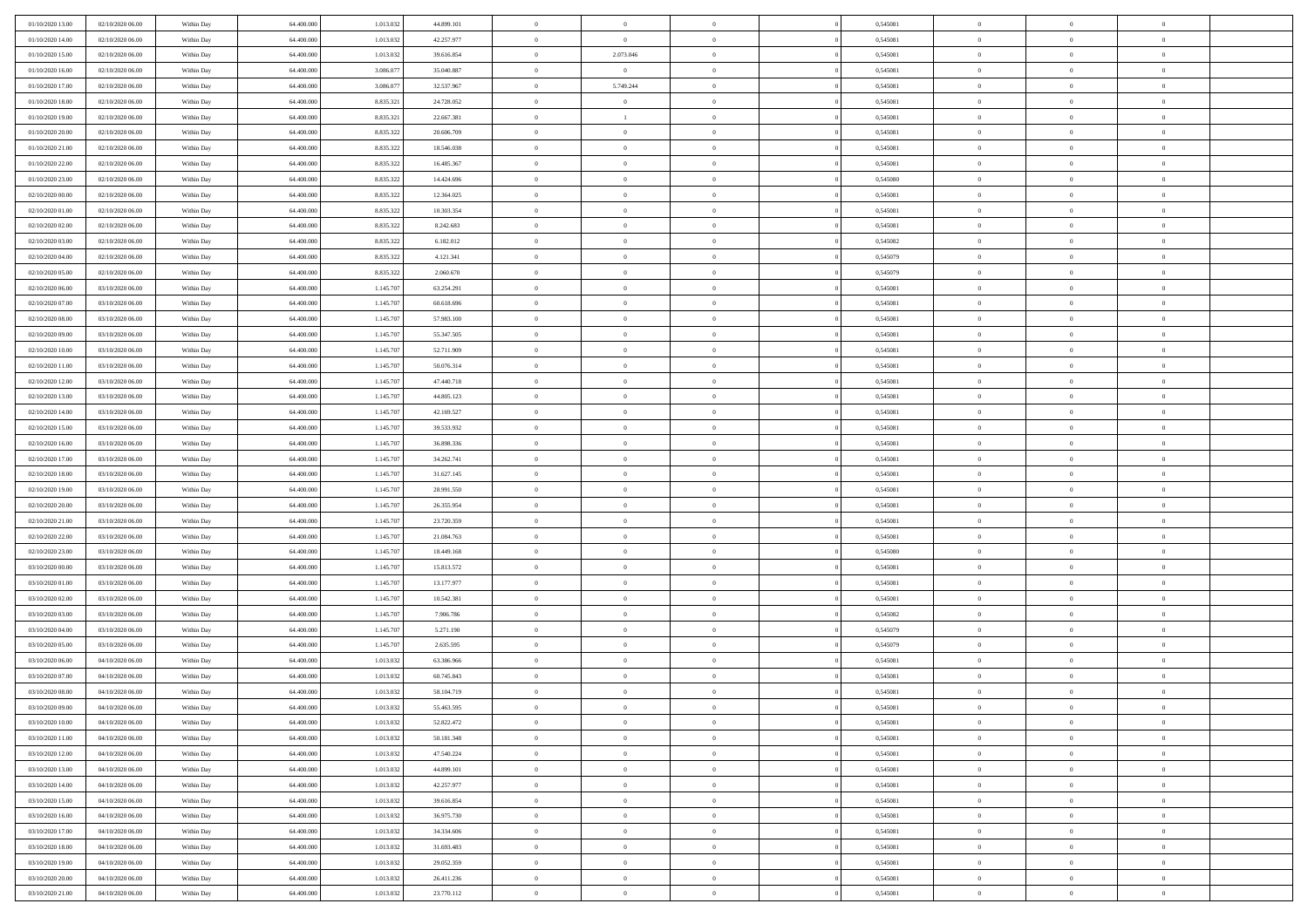| 03/10/2020 22.00                     | 04/10/2020 06.00                     | Within Day               | 64,400,000               | 1.013.032              | 21.128.988               | $\bf{0}$                | $\overline{0}$                   | $\Omega$                         | 0,545081             | $\bf{0}$                 | $\overline{0}$             | $\bf{0}$                  |  |
|--------------------------------------|--------------------------------------|--------------------------|--------------------------|------------------------|--------------------------|-------------------------|----------------------------------|----------------------------------|----------------------|--------------------------|----------------------------|---------------------------|--|
| 03/10/2020 23:00                     | 04/10/2020 06:00                     | Within Dav               | 64.400.000               | 1.013.032              | 18.487.865               | $\theta$                | $\overline{0}$                   | $\overline{0}$                   | 0,545080             | $\mathbf{0}$             | $\bf{0}$                   | $\overline{0}$            |  |
| 04/10/2020 00:00                     | 04/10/2020 06:00                     | Within Day               | 64.400.000               | 1.013.032              | 15.846.741               | $\theta$                | $\overline{0}$                   | $\overline{0}$                   | 0,545081             | $\,$ 0                   | $\overline{0}$             | $\,$ 0 $\,$               |  |
| 04/10/2020 01:00                     | 04/10/2020 06.00                     | Within Day               | 64,400,000               | 1.013.032              | 13.205.618               | $\mathbf{0}$            | $\overline{0}$                   | $\mathbf{0}$                     | 0.545081             | $\bf{0}$                 | $\mathbf{0}$               | $\theta$                  |  |
| 04/10/2020 02.00                     | 04/10/2020 06:00                     | Within Dav               | 64.400.000               | 1.013.032              | 10.564.494               | $\overline{0}$          | $\overline{0}$                   | $\overline{0}$                   | 0,545081             | $\mathbf{0}$             | $\bf{0}$                   | $\overline{0}$            |  |
| 04/10/2020 03:00                     | 04/10/2020 06:00                     | Within Day               | 64.400.000               | 1.013.032              | 7.923.370                | $\theta$                | $\overline{0}$                   | $\bf{0}$                         | 0,545082             | $\,$ 0                   | $\overline{0}$             | $\,$ 0 $\,$               |  |
| 04/10/2020 04:00                     | 04/10/2020 06.00                     | Within Day               | 64,400,000               | 1.013.032              | 5.282.247                | $\,$ 0 $\,$             | $\overline{0}$                   | $\Omega$                         | 0.545079             | $\bf{0}$                 | $\mathbf{0}$               | $\theta$                  |  |
| 04/10/2020 05:00                     | 04/10/2020 06:00                     | Within Dav               | 64.400.000               | 1.013.032              | 2.641.123                | $\overline{0}$          | $\overline{0}$                   | $\overline{0}$                   | 0,545079             | $\mathbf{0}$             | $\bf{0}$                   | $\overline{0}$            |  |
| 04/10/2020 06:00                     | 05/10/2020 06:00                     | Within Day               | 64.400.000               | 1.013.032              | 63.386.966               | $\theta$                | $\overline{0}$                   | $\overline{0}$                   | 0,545081             | $\,$ 0                   | $\overline{0}$             | $\,$ 0 $\,$               |  |
| 04/10/2020 07:00                     | 05/10/2020 06.00                     | Within Day               | 64,400,000               | 1.013.032              | 60.745.843               | $\mathbf{0}$            | $\overline{0}$                   | $\mathbf{0}$                     | 0.545081             | $\bf{0}$                 | $\mathbf{0}$               | $\theta$                  |  |
| 04/10/2020 08:00                     | 05/10/2020 06:00                     | Within Dav               | 64.400.000               | 1.013.032              | 58.104.719               | $\overline{0}$          | $\overline{0}$                   | $\overline{0}$                   | 0,545081             | $\mathbf{0}$             | $\bf{0}$                   | $\overline{0}$            |  |
| 04/10/2020 09:00                     | 05/10/2020 06:00                     | Within Day               | 64.400.000               | 1.013.032              | 55.463.595               | $\theta$                | $\overline{0}$                   | $\overline{0}$                   | 0,545081             | $\,$ 0                   | $\overline{0}$             | $\,$ 0 $\,$               |  |
| 04/10/2020 11:00                     | 05/10/2020 06.00                     | Within Day               | 64,400,000               | 1.013.032              | 50.181.348               | $\theta$                | $\overline{0}$                   | $\mathbf{0}$                     | 0.545081             | $\bf{0}$                 | $\mathbf{0}$               | $\theta$                  |  |
| 04/10/2020 12:00                     | 05/10/2020 06:00                     | Within Dav               | 64.400.000               | 1.013.032              | 47.540.224               | $\overline{0}$          | $\overline{0}$                   | $\overline{0}$                   | 0,545081             | $\mathbf{0}$             | $\bf{0}$                   | $\overline{0}$            |  |
| 04/10/2020 13:00                     | 05/10/2020 06:00                     | Within Day               | 64.400.000               | 1.013.032              | 44.899.101               | $\theta$                | $\overline{0}$                   | $\overline{0}$                   | 0,545081             | $\,$ 0                   | $\overline{0}$             | $\,$ 0 $\,$               |  |
| 04/10/2020 14:00                     | 05/10/2020 06:00                     | Within Day               | 64,400,000               | 1.013.032              | 42.257.977               | $\bf{0}$                | $\overline{0}$                   | $\mathbf{0}$                     | 0.545081             | $\bf{0}$                 | $\mathbf{0}$               | $\bf{0}$                  |  |
| 04/10/2020 15:00                     | 05/10/2020 06:00                     | Within Dav               | 64.400.000               | 1.013.032              | 39.616.854               | $\overline{0}$          | $\overline{0}$                   | $\overline{0}$                   | 0,545081             | $\mathbf{0}$             | $\bf{0}$                   | $\overline{0}$            |  |
| 04/10/2020 16:00                     | 05/10/2020 06:00                     | Within Day               | 64.400.000               | 1.013.032              | 36.975.730               | $\theta$                | $\overline{0}$                   | $\bf{0}$                         | 0,545081             | $\,$ 0                   | $\overline{0}$             | $\,$ 0 $\,$               |  |
| 04/10/2020 17:00                     | 05/10/2020 06.00                     | Within Day               | 64,400,000               | 1.013.032              | 34,334,606               | $\overline{0}$          | $\overline{0}$                   | $\mathbf{0}$                     | 0.545081             | $\bf{0}$                 | $\mathbf{0}$               | $\theta$                  |  |
| 04/10/2020 18:00                     | 05/10/2020 06:00                     | Within Dav               | 64.400.000               | 1.013.032              | 31.693.483               | $\overline{0}$          | $\overline{0}$                   | $\overline{0}$                   | 0,545081             | $\mathbf{0}$             | $\bf{0}$                   | $\overline{0}$            |  |
| 04/10/2020 19:00                     | 05/10/2020 06:00                     | Within Day               | 64.400.000               | 1.013.032              | 29.052.359               | $\theta$                | $\overline{0}$                   | $\bf{0}$                         | 0,545081             | $\,$ 0                   | $\overline{0}$             | $\,$ 0 $\,$               |  |
| 04/10/2020 20:00                     | 05/10/2020 06.00                     | Within Day               | 64,400,000               | 1.013.032              | 26.411.236               | $\overline{0}$          | $\overline{0}$                   | $\mathbf{0}$                     | 0.545081             | $\bf{0}$                 | $\mathbf{0}$               | $\theta$                  |  |
| 04/10/2020 21:00                     | 05/10/2020 06:00                     | Within Dav               | 64.400.000               | 1.013.032              | 23.770.112               | $\overline{0}$          | $\overline{0}$                   | $\overline{0}$                   | 0,545081             | $\mathbf{0}$             | $\bf{0}$                   | $\overline{0}$            |  |
| 04/10/2020 22.00                     | 05/10/2020 06:00                     | Within Day               | 64.400.000               | 1.013.032              | 21.128.988               | $\theta$                | $\overline{0}$                   | $\bf{0}$                         | 0,545081             | $\,$ 0                   | $\overline{0}$             | $\,$ 0 $\,$               |  |
| 04/10/2020 23.00                     | 05/10/2020 06:00                     | Within Day               | 64,400,000               | 1.013.032              | 18.487.865               | $\,$ 0 $\,$             | $\overline{0}$                   | $\mathbf{0}$                     | 0.545080             | $\bf{0}$                 | $\overline{0}$             | $\bf{0}$                  |  |
| 05/10/2020 00:00                     | 05/10/2020 06:00                     | Within Dav               | 64.400.000               | 1.013.032              | 15.846.741               | $\theta$                | $\overline{0}$                   | $\overline{0}$                   | 0,545081             | $\mathbf{0}$             | $\bf{0}$                   | $\overline{0}$            |  |
| 05/10/2020 01:00                     | 05/10/2020 06:00                     | Within Day               | 64.400.000               | 1.013.032              | 13.205.618               | $\theta$                | $\overline{0}$                   | $\overline{0}$                   | 0,545081             | $\,$ 0                   | $\overline{0}$             | $\,$ 0 $\,$               |  |
| 05/10/2020 02:00                     | 05/10/2020 06:00                     | Within Day               | 64,400,000               | 1.013.032              | 10.564.494               | $\overline{0}$          | $\overline{0}$                   | $\mathbf{0}$                     | 0.545081             | $\bf{0}$                 | $\mathbf{0}$               | $\theta$                  |  |
| 05/10/2020 03:00                     | 05/10/2020 06:00                     | Within Dav               | 64.400.000               | 1.013.032              | 7.923.370                | $\mathbf{0}$            | $\overline{0}$                   | $\overline{0}$                   | 0,545082             | $\mathbf{0}$             | $\bf{0}$                   | $\overline{0}$            |  |
| 05/10/2020 04:00                     | 05/10/2020 06:00                     | Within Day               | 64.400.000               | 1.013.032              | 5.282.247                | $\theta$                | $\overline{0}$                   | $\overline{0}$                   | 0,545079             | $\,$ 0                   | $\overline{0}$             | $\,$ 0 $\,$               |  |
| 05/10/2020 05:00                     | 05/10/2020 06.00                     | Within Day               | 64.400.000               | 1.013.032              | 2.641.123                | $\bf{0}$                | $\overline{0}$                   | $\overline{0}$                   | 0,545079             | $\bf{0}$                 | $\overline{0}$             | $\,0\,$                   |  |
| 05/10/2020 06:00                     | 06/10/2020 06:00                     | Within Dav               | 64.400.000               | 1.013.032              | 63.386.966               | $\overline{0}$          | $\overline{0}$                   | $\overline{0}$                   | 0,545081             | $\mathbf{0}$             | $\bf{0}$                   | $\overline{0}$            |  |
| 05/10/2020 07:00                     | 06/10/2020 06:00                     | Within Day               | 64.400.000               | 1.013.032              | 60.745.843               | $\theta$                | $\overline{0}$                   | $\overline{0}$                   | 0,545081             | $\,$ 0                   | $\overline{0}$             | $\,$ 0 $\,$               |  |
| 05/10/2020 08:00                     | 06/10/2020 06:00                     | Within Day               | 64.400.000               | 1.013.032              | 58.104.719               | $\,$ 0 $\,$             | $\overline{0}$                   | $\overline{0}$                   | 0,545081             | $\bf{0}$                 | $\overline{0}$             | $\,0\,$                   |  |
| 05/10/2020 09:00                     | 06/10/2020 06:00                     | Within Dav               | 64.400.000               | 1.013.032              | 55.463.595               | $\theta$                | $\overline{0}$                   | $\overline{0}$                   | 0,545081             | $\mathbf{0}$             | $\bf{0}$                   | $\overline{0}$            |  |
| 05/10/2020 10:00                     | 06/10/2020 06:00                     | Within Day               | 64.400.000               | 1.013.032              | 52.822.472               | $\theta$                | $\overline{0}$                   | $\bf{0}$                         | 0,545081             | $\,$ 0                   | $\overline{0}$             | $\,$ 0 $\,$               |  |
| 05/10/2020 11:00                     | 06/10/2020 06:00                     | Within Day               | 64.400.000               | 1.013.032              | 50.181.348               | $\bf{0}$                | $\overline{0}$                   | $\overline{0}$                   | 0,545081             | $\bf{0}$                 | $\overline{0}$             | $\,0\,$                   |  |
| 05/10/2020 12:00                     | 06/10/2020 06:00                     | Within Dav               | 64.400.000               | 1.013.032              | 47.540.224               | $\overline{0}$          | $\overline{0}$                   | $\overline{0}$                   | 0,545081             | $\mathbf{0}$             | $\bf{0}$                   | $\overline{0}$            |  |
| 05/10/2020 13:00                     | 06/10/2020 06:00                     | Within Day               | 64.400.000               | 1.013.032              | 44.899.101               | $\theta$                | $\overline{0}$                   | $\bf{0}$                         | 0,545081             | $\,$ 0                   | $\overline{0}$             | $\,$ 0 $\,$               |  |
| 05/10/2020 14:00<br>05/10/2020 15:00 | 06/10/2020 06:00<br>06/10/2020 06:00 | Within Day<br>Within Day | 64.400.000<br>64.400.000 | 1.013.032<br>1.013.032 | 42.257.977<br>39.616.854 | $\,$ 0 $\,$<br>$\theta$ | $\overline{0}$<br>$\overline{0}$ | $\overline{0}$<br>$\overline{0}$ | 0,545081<br>0,545081 | $\bf{0}$<br>$\mathbf{0}$ | $\overline{0}$<br>$\bf{0}$ | $\,0\,$<br>$\overline{0}$ |  |
| 05/10/2020 16:00                     | 06/10/2020 06:00                     | Within Day               | 64.400.000               | 1.013.032              | 36.975.730               | $\theta$                | $\overline{0}$                   | $\overline{0}$                   | 0,545081             | $\,$ 0                   | $\overline{0}$             | $\,$ 0 $\,$               |  |
| 05/10/2020 17:00                     | 06/10/2020 06:00                     | Within Day               | 64.400.000               | 1.013.032              | 34.334.606               | $\,$ 0 $\,$             | $\overline{0}$                   | $\overline{0}$                   | 0,545081             | $\bf{0}$                 | $\overline{0}$             | $\,0\,$                   |  |
| 05/10/2020 18:00                     | 06/10/2020 06:00                     | Within Dav               | 64.400.000               | 1.013.032              | 31.693.483               | $\theta$                | $\overline{0}$                   | $\overline{0}$                   | 0,545081             | $\mathbf{0}$             | $\bf{0}$                   | $\overline{0}$            |  |
| 05/10/2020 19:00                     | 06/10/2020 06:00                     | Within Day               | 64.400.000               | 1.013.032              | 29.052.359               | $\overline{0}$          | $\overline{0}$                   | $\overline{0}$                   | 0,545081             | $\overline{0}$           | $\overline{0}$             | $\theta$                  |  |
| 05/10/2020 20:00                     | 06/10/2020 06:00                     | Within Day               | 64.400.000               | 1.013.032              | 26.411.236               | $\bf{0}$                | $\overline{0}$                   | $\overline{0}$                   | 0,545081             | $\bf{0}$                 | $\overline{0}$             | $\bf{0}$                  |  |
| 05/10/2020 21:00                     | 06/10/2020 06:00                     | Within Day               | 64.400.000               | 1.013.032              | 23.770.112               | $\overline{0}$          | $\overline{0}$                   | $\overline{0}$                   | 0,545081             | $\overline{0}$           | $\bf{0}$                   | $\overline{0}$            |  |
| 05/10/2020 22.00                     | 06/10/2020 06:00                     | Within Day               | 64.400.000               | 1.013.032              | 21.128.988               | $\,$ 0 $\,$             | $\overline{0}$                   | $\overline{0}$                   | 0,545081             | $\,$ 0 $\,$              | $\,$ 0 $\,$                | $\,$ 0 $\,$               |  |
| 05/10/2020 23:00                     | 06/10/2020 06:00                     | Within Day               | 64.400.000               | 1.013.032              | 18.487.865               | $\bf{0}$                | $\overline{0}$                   | $\overline{0}$                   | 0,545080             | $\mathbf{0}$             | $\overline{0}$             | $\bf{0}$                  |  |
| 06/10/2020 00:00                     | 06/10/2020 06:00                     | Within Day               | 64.400.000               | 1.013.032              | 15.846.741               | $\mathbf{0}$            | $\overline{0}$                   | $\overline{0}$                   | 0,545081             | $\,$ 0 $\,$              | $\bf{0}$                   | $\overline{0}$            |  |
| 06/10/2020 01:00                     | 06/10/2020 06:00                     | Within Day               | 64.400.000               | 1.013.032              | 13.205.618               | $\,$ 0                  | $\overline{0}$                   | $\overline{0}$                   | 0,545081             | $\,$ 0 $\,$              | $\overline{0}$             | $\,$ 0 $\,$               |  |
| 06/10/2020 02:00                     | 06/10/2020 06:00                     | Within Day               | 64.400.000               | 1.013.032              | 10.564.494               | $\bf{0}$                | $\overline{0}$                   | $\overline{0}$                   | 0,545081             | $\overline{0}$           | $\overline{0}$             | $\overline{0}$            |  |
| 06/10/2020 03:00                     | 06/10/2020 06:00                     | Within Day               | 64.400.000               | 1.013.032              | 7.923.370                | $\mathbf{0}$            | $\overline{0}$                   | $\overline{0}$                   | 0,545082             | $\,$ 0 $\,$              | $\bf{0}$                   | $\overline{0}$            |  |
| 06/10/2020 04:00                     | 06/10/2020 06:00                     | Within Day               | 64.400.000               | 1.013.032              | 5.282.247                | $\,$ 0 $\,$             | $\overline{0}$                   | $\overline{0}$                   | 0,545079             | $\,$ 0 $\,$              | $\,$ 0 $\,$                | $\,$ 0 $\,$               |  |
| 06/10/2020 05:00                     | 06/10/2020 06:00                     | Within Day               | 64.400.000               | 1.013.032              | 2.641.123                | $\bf{0}$                | $\overline{0}$                   | $\overline{0}$                   | 0,545079             | $\mathbf{0}$             | $\overline{0}$             | $\bf{0}$                  |  |
| 06/10/2020 06:00                     | 07/10/2020 06:00                     | Within Day               | 64.400.000               | 1.013.032              | 63.386.966               | $\,$ 0 $\,$             | $\overline{0}$                   | $\overline{0}$                   | 0,545081             | $\mathbf{0}$             | $\bf{0}$                   | $\overline{0}$            |  |
| 06/10/2020 07:00                     | 07/10/2020 06:00                     | Within Day               | 64.400.000               | 1.013.032              | 60.745.843               | $\,$ 0 $\,$             | $\overline{0}$                   | $\overline{0}$                   | 0,545081             | $\,$ 0 $\,$              | $\overline{0}$             | $\,$ 0 $\,$               |  |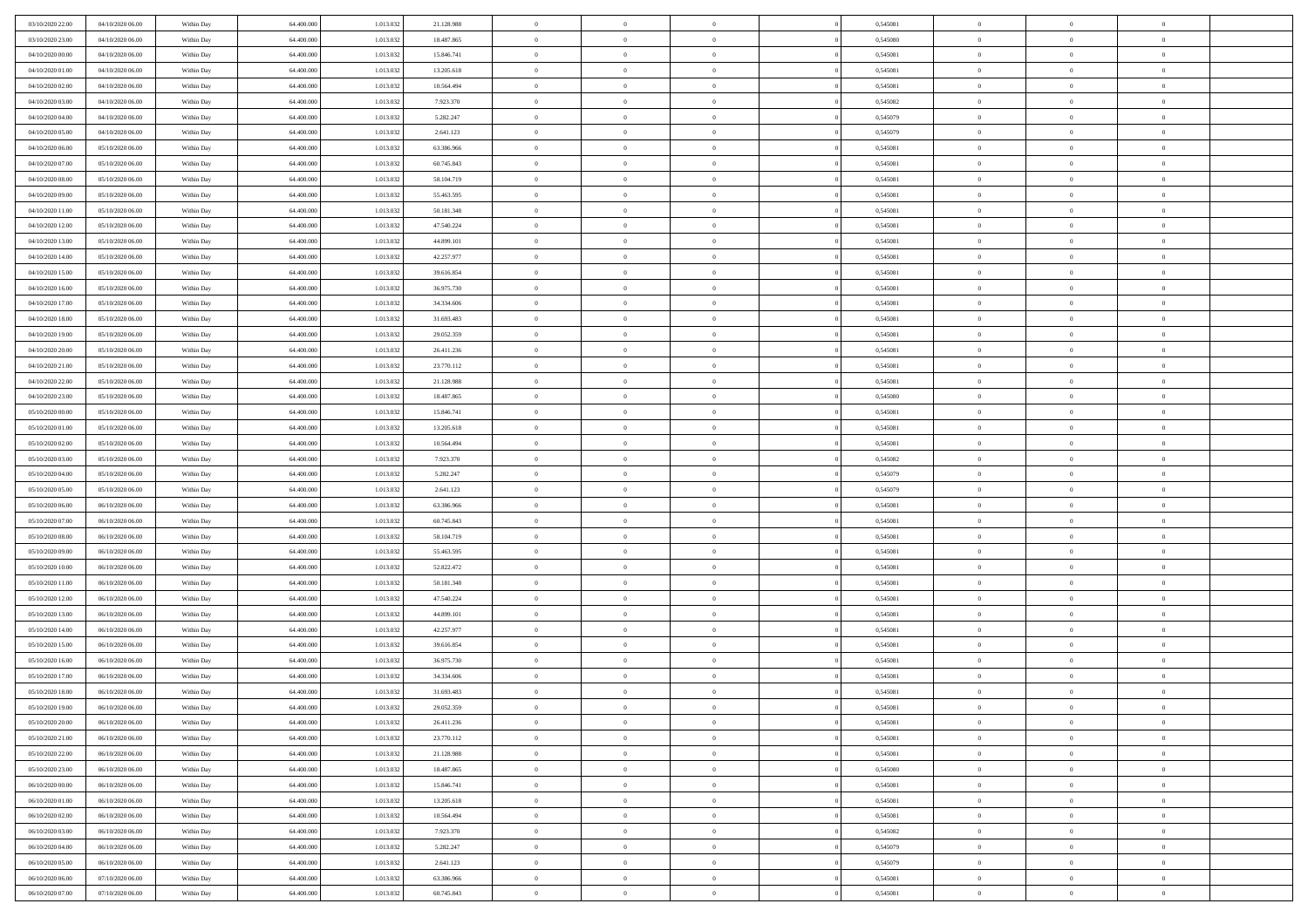| 06/10/2020 08:00                     | 07/10/2020 06.00                     | Within Day               | 64,400,000               | 1.013.032              | 58.104.719               | $\bf{0}$                   | $\overline{0}$                   | $\Omega$                         | 0,545081             | $\bf{0}$                 | $\overline{0}$             | $\bf{0}$                  |  |
|--------------------------------------|--------------------------------------|--------------------------|--------------------------|------------------------|--------------------------|----------------------------|----------------------------------|----------------------------------|----------------------|--------------------------|----------------------------|---------------------------|--|
| 06/10/2020 09:00                     | 07/10/2020 06:00                     | Within Day               | 64.400.000               | 1.013.032              | 55.463.595               | $\theta$                   | $\overline{0}$                   | $\overline{0}$                   | 0,545081             | $\mathbf{0}$             | $\bf{0}$                   | $\overline{0}$            |  |
| 06/10/2020 10:00                     | 07/10/2020 06:00                     | Within Day               | 64.400.000               | 1.013.032              | 52.822.472               | $\theta$                   | $\overline{0}$                   | $\overline{0}$                   | 0,545081             | $\,$ 0                   | $\overline{0}$             | $\,$ 0 $\,$               |  |
| 06/10/2020 11:00                     | 07/10/2020 06.00                     | Within Day               | 64,400,000               | 1.013.032              | 50.181.348               | $\mathbf{0}$               | $\overline{0}$                   | $\mathbf{0}$                     | 0.545081             | $\bf{0}$                 | $\mathbf{0}$               | $\theta$                  |  |
| 06/10/2020 12:00                     | 07/10/2020 06:00                     | Within Day               | 64.400.000               | 1.013.032              | 47.540.224               | $\mathbf{0}$               | $\overline{0}$                   | $\overline{0}$                   | 0,545081             | $\mathbf{0}$             | $\bf{0}$                   | $\overline{0}$            |  |
| 06/10/2020 13:00                     | 07/10/2020 06:00                     | Within Day               | 64.400.000               | 1.013.032              | 44.899.101               | $\theta$                   | $\overline{0}$                   | $\bf{0}$                         | 0,545081             | $\,$ 0                   | $\overline{0}$             | $\,$ 0 $\,$               |  |
| 06/10/2020 14:00                     | 07/10/2020 06.00                     | Within Day               | 64,400,000               | 1.013.032              | 42.257.977               | $\,$ 0 $\,$                | $\overline{0}$                   | $\Omega$                         | 0.545081             | $\bf{0}$                 | $\mathbf{0}$               | $\theta$                  |  |
| 06/10/2020 15:00                     | 07/10/2020 06:00                     | Within Day               | 64.400.000               | 1.013.032              | 39.616.854               | $\overline{0}$             | $\overline{0}$                   | $\overline{0}$                   | 0,545081             | $\mathbf{0}$             | $\bf{0}$                   | $\overline{0}$            |  |
| 06/10/2020 16:00                     | 07/10/2020 06:00                     | Within Day               | 64.400.000               | 1.013.032              | 36.975.730               | $\theta$                   | $\overline{0}$                   | $\overline{0}$                   | 0,545081             | $\,$ 0                   | $\overline{0}$             | $\,$ 0 $\,$               |  |
| 06/10/2020 17:00                     | 07/10/2020 06.00                     | Within Day               | 64,400,000               | 1.013.032              | 34,334,606               | $\mathbf{0}$               | $\overline{0}$                   | $\mathbf{0}$                     | 0.545081             | $\bf{0}$                 | $\mathbf{0}$               | $\theta$                  |  |
| 06/10/2020 18:00                     | 07/10/2020 06:00                     | Within Day               | 64.400.000               | 1.013.032              | 31.693.483               | $\overline{0}$             | $\overline{0}$                   | $\overline{0}$                   | 0,545081             | $\mathbf{0}$             | $\bf{0}$                   | $\overline{0}$            |  |
| 06/10/2020 19:00                     | 07/10/2020 06:00                     | Within Day               | 64.400.000               | 1.013.032              | 29.052.359               | $\theta$                   | $\overline{0}$                   | $\overline{0}$                   | 0,545081             | $\,$ 0                   | $\overline{0}$             | $\,$ 0 $\,$               |  |
| 06/10/2020 20:00                     | 07/10/2020 06.00                     | Within Day               | 64,400,000               | 1.013.032              | 26.411.236               | $\theta$                   | $\overline{0}$                   | $\mathbf{0}$                     | 0.545081             | $\bf{0}$                 | $\mathbf{0}$               | $\theta$                  |  |
| 06/10/2020 21:00                     | 07/10/2020 06:00                     | Within Day               | 64.400.000               | 1.013.032              | 23.770.112               | $\overline{0}$             | $\overline{0}$                   | $\overline{0}$                   | 0,545081             | $\mathbf{0}$             | $\bf{0}$                   | $\overline{0}$            |  |
| 06/10/2020 22.00                     | 07/10/2020 06:00                     | Within Day               | 64.400.000               | 1.013.032              | 21.128.988               | $\theta$                   | $\overline{0}$                   | $\overline{0}$                   | 0,545081             | $\,$ 0                   | $\overline{0}$             | $\,$ 0 $\,$               |  |
| 06/10/2020 23.00                     | 07/10/2020 06.00                     | Within Day               | 64,400,000               | 1.013.032              | 18,487,865               | $\bf{0}$                   | $\overline{0}$                   | $\mathbf{0}$                     | 0.545080             | $\bf{0}$                 | $\mathbf{0}$               | $\bf{0}$                  |  |
| 07/10/2020 00:00                     | 07/10/2020 06:00                     | Within Dav               | 64.400.000               | 1.013.032              | 15.846.741               | $\overline{0}$             | $\overline{0}$                   | $\overline{0}$                   | 0,545081             | $\mathbf{0}$             | $\bf{0}$                   | $\overline{0}$            |  |
| 07/10/2020 01:00                     | 07/10/2020 06:00                     | Within Day               | 64.400.000               | 1.013.032              | 13.205.618               | $\theta$                   | $\overline{0}$                   | $\bf{0}$                         | 0,545081             | $\,$ 0                   | $\overline{0}$             | $\,$ 0 $\,$               |  |
| 07/10/2020 02:00                     | 07/10/2020 06.00                     | Within Day               | 64,400,000               | 1.013.032              | 10.564.494               | $\overline{0}$             | $\overline{0}$                   | $\mathbf{0}$                     | 0.545081             | $\bf{0}$                 | $\mathbf{0}$               | $\theta$                  |  |
| 07/10/2020 03:00                     | 07/10/2020 06:00                     | Within Dav               | 64.400.000               | 1.013.032              | 7.923.370                | $\overline{0}$             | $\overline{0}$                   | $\overline{0}$                   | 0,545082             | $\mathbf{0}$             | $\bf{0}$                   | $\overline{0}$            |  |
| 07/10/2020 04:00                     | 07/10/2020 06:00                     | Within Day               | 64.400.000               | 1.013.032              | 5.282.247                | $\theta$                   | $\overline{0}$                   | $\bf{0}$                         | 0,545079             | $\,$ 0                   | $\overline{0}$             | $\,$ 0 $\,$               |  |
| 07/10/2020 05:00                     | 07/10/2020 06.00                     | Within Day               | 64,400,000               | 1.013.032              | 2.641.123                | $\overline{0}$             | $\overline{0}$                   | $\mathbf{0}$                     | 0.545079             | $\bf{0}$                 | $\mathbf{0}$               | $\theta$                  |  |
| 07/10/2020 06:00                     | 08/10/2020 06:00                     | Within Dav               | 64.400.000               | 1.013.032              | 63.386.966               | $\overline{0}$             | $\overline{0}$                   | $\overline{0}$                   | 0,545081             | $\mathbf{0}$             | $\bf{0}$                   | $\overline{0}$            |  |
| 07/10/2020 07:00                     | 08/10/2020 06:00                     | Within Day               | 64.400.000               | 1.013.032              | 60.745.843               | $\theta$                   | $\overline{0}$                   | $\bf{0}$                         | 0,545081             | $\,$ 0                   | $\overline{0}$             | $\,$ 0 $\,$               |  |
| 07/10/2020 08:00                     | 08/10/2020 06:00                     | Within Day               | 64,400,000               | 1.013.032              | 58.104.719               | $\bf{0}$                   | $\overline{0}$                   | $\mathbf{0}$                     | 0.545081             | $\bf{0}$                 | $\overline{0}$             | $\bf{0}$                  |  |
| 07/10/2020 09:00                     | 08/10/2020 06:00                     | Within Dav               | 64.400.000               | 1.013.032              | 55.463.595               | $\overline{0}$             | $\overline{0}$                   | $\overline{0}$                   | 0,545081             | $\mathbf{0}$             | $\bf{0}$                   | $\overline{0}$            |  |
| 07/10/2020 10:00                     | 08/10/2020 06:00                     | Within Day               | 64.400.000               | 1.013.032              | 52.822.472               | $\theta$                   | $\overline{0}$                   | $\overline{0}$                   | 0,545081             | $\,$ 0                   | $\overline{0}$             | $\,$ 0 $\,$               |  |
| 07/10/2020 11:00                     | 08/10/2020 06:00                     | Within Day               | 64,400,000               | 1.013.032              | 50.181.348               | $\overline{0}$             | $\overline{0}$                   | $\mathbf{0}$                     | 0.545081             | $\bf{0}$                 | $\mathbf{0}$               | $\theta$                  |  |
| 07/10/2020 12:00                     | 08/10/2020 06:00                     | Within Dav               | 64.400.000               | 1.013.032              | 47.540.224               | $\overline{0}$             | $\overline{0}$                   | $\overline{0}$                   | 0,545081             | $\mathbf{0}$             | $\bf{0}$                   | $\overline{0}$            |  |
| 07/10/2020 13:00                     | 08/10/2020 06:00                     | Within Day               | 64.400.000               | 1.013.032              | 44.899.101               | $\theta$                   | $\overline{0}$                   | $\overline{0}$                   | 0,545081             | $\,$ 0                   | $\overline{0}$             | $\,$ 0 $\,$               |  |
| 07/10/2020 14:00                     | 08/10/2020 06:00                     | Within Day               | 64.400.000               | 1.013.032              | 42.257.977               | $\bf{0}$                   | $\overline{0}$                   | $\overline{0}$                   | 0,545081             | $\bf{0}$                 | $\overline{0}$             | $\,0\,$                   |  |
| 07/10/2020 15:00                     | 08/10/2020 06:00                     | Within Dav               | 64.400.000               | 1.013.032              | 39.616.854               | $\overline{0}$             | $\overline{0}$                   | $\overline{0}$                   | 0,545081             | $\mathbf{0}$             | $\bf{0}$                   | $\overline{0}$            |  |
| 07/10/2020 16:00                     | 08/10/2020 06:00                     | Within Day               | 64.400.000               | 1.013.032              | 36.975.730               | $\theta$                   | $\overline{0}$                   | $\overline{0}$                   | 0,545081             | $\,$ 0                   | $\overline{0}$             | $\,$ 0 $\,$               |  |
| 07/10/2020 17.00                     | 08/10/2020 06:00                     | Within Day               | 64.400.000               | 1.013.032              | 34.334.606               | $\,$ 0 $\,$                | $\overline{0}$                   | $\overline{0}$                   | 0,545081             | $\bf{0}$                 | $\overline{0}$             | $\,0\,$                   |  |
| 07/10/2020 18:00                     | 08/10/2020 06:00                     | Within Dav               | 64.400.000               | 1.013.032              | 31.693.483               | $\theta$                   | $\overline{0}$                   | $\overline{0}$                   | 0,545081             | $\mathbf{0}$             | $\bf{0}$                   | $\overline{0}$            |  |
| 07/10/2020 19:00                     | 08/10/2020 06:00                     | Within Day               | 64.400.000               | 1.013.032              | 29.052.359               | $\theta$                   | $\overline{0}$                   | $\bf{0}$                         | 0,545081             | $\,$ 0                   | $\overline{0}$             | $\,$ 0 $\,$               |  |
| 07/10/2020 20:00<br>07/10/2020 21:00 | 08/10/2020 06:00<br>08/10/2020 06:00 | Within Day<br>Within Dav | 64.400.000<br>64.400.000 | 1.013.032<br>1.013.032 | 26.411.236<br>23.770.112 | $\bf{0}$<br>$\overline{0}$ | $\overline{0}$<br>$\overline{0}$ | $\overline{0}$<br>$\overline{0}$ | 0,545081<br>0,545081 | $\bf{0}$<br>$\mathbf{0}$ | $\overline{0}$<br>$\bf{0}$ | $\,0\,$<br>$\overline{0}$ |  |
| 07/10/2020 22.00                     | 08/10/2020 06:00                     | Within Day               | 64.400.000               | 1.013.032              | 21.128.988               | $\theta$                   | $\overline{0}$                   | $\bf{0}$                         | 0,545081             | $\,$ 0                   | $\overline{0}$             | $\,$ 0 $\,$               |  |
|                                      |                                      |                          |                          |                        |                          | $\,$ 0 $\,$                |                                  | $\overline{0}$                   |                      | $\bf{0}$                 | $\overline{0}$             | $\,0\,$                   |  |
| 07/10/2020 23.00<br>08/10/2020 00:00 | 08/10/2020 06:00<br>08/10/2020 06:00 | Within Day<br>Within Dav | 64.400.000<br>64.400.000 | 1.013.032<br>1.013.032 | 18.487.865<br>15.846.741 | $\theta$                   | $\overline{0}$<br>$\overline{0}$ | $\overline{0}$                   | 0,545080<br>0,545081 | $\mathbf{0}$             | $\bf{0}$                   | $\overline{0}$            |  |
| 08/10/2020 01:00                     | 08/10/2020 06:00                     | Within Day               | 64.400.000               | 1.013.032              | 13.205.618               | $\theta$                   | $\overline{0}$                   | $\overline{0}$                   | 0,545081             | $\,$ 0                   | $\overline{0}$             | $\,$ 0 $\,$               |  |
| 08/10/2020 02:00                     | 08/10/2020 06:00                     | Within Day               | 64.400.000               | 1.013.032              | 10.564.494               | $\,$ 0 $\,$                | $\overline{0}$                   | $\overline{0}$                   | 0,545081             | $\bf{0}$                 | $\overline{0}$             | $\,0\,$                   |  |
| 08/10/2020 03:00                     | 08/10/2020 06:00                     | Within Dav               | 64.400.000               | 1.013.032              | 7.923.370                | $\theta$                   | $\overline{0}$                   | $\overline{0}$                   | 0,545082             | $\mathbf{0}$             | $\bf{0}$                   | $\overline{0}$            |  |
| 08/10/2020 04:00                     | 08/10/2020 06:00                     | Within Day               | 64.400.000               | 1.013.032              | 5.282.247                | $\overline{0}$             | $\overline{0}$                   | $\overline{0}$                   | 0,545079             | $\overline{0}$           | $\overline{0}$             | $\theta$                  |  |
| 08/10/2020 05:00                     | 08/10/2020 06:00                     | Within Day               | 64.400.000               | 1.013.032              | 2.641.123                | $\bf{0}$                   | $\overline{0}$                   | $\overline{0}$                   | 0,545079             | $\bf{0}$                 | $\overline{0}$             | $\bf{0}$                  |  |
| 08/10/2020 06:00                     | 09/10/2020 06:00                     | Within Day               | 64.400.000               | 1.013.032              | 63.386.966               | $\overline{0}$             | $\overline{0}$                   | $\overline{0}$                   | 0,545081             | $\overline{0}$           | $\bf{0}$                   | $\overline{0}$            |  |
| 08/10/2020 07:00                     | 09/10/2020 06:00                     | Within Day               | 64.400.000               | 1.013.032              | 60.745.843               | $\,$ 0 $\,$                | $\overline{0}$                   | $\overline{0}$                   | 0,545081             | $\,$ 0 $\,$              | $\,$ 0 $\,$                | $\,$ 0 $\,$               |  |
| 08/10/2020 08:00                     | 09/10/2020 06:00                     | Within Day               | 64.400.000               | 1.013.032              | 58.104.719               | $\bf{0}$                   | $\overline{0}$                   | $\overline{0}$                   | 0,545081             | $\mathbf{0}$             | $\overline{0}$             | $\bf{0}$                  |  |
| 08/10/2020 09:00                     | 09/10/2020 06:00                     | Within Day               | 64.400.000               | 1.013.032              | 55.463.595               | $\mathbf{0}$               | $\overline{0}$                   | $\overline{0}$                   | 0,545081             | $\,$ 0 $\,$              | $\bf{0}$                   | $\overline{0}$            |  |
| 08/10/2020 10:00                     | 09/10/2020 06:00                     | Within Day               | 64.400.000               | 1.013.032              | 52.822.472               | $\,$ 0                     | $\overline{0}$                   | $\overline{0}$                   | 0,545081             | $\,$ 0 $\,$              | $\overline{0}$             | $\,$ 0 $\,$               |  |
| 08/10/2020 11:00                     | 09/10/2020 06:00                     | Within Day               | 64.400.000               | 1.013.032              | 50.181.348               | $\bf{0}$                   | $\overline{0}$                   | $\overline{0}$                   | 0,545081             | $\overline{0}$           | $\overline{0}$             | $\overline{0}$            |  |
| 08/10/2020 12:00                     | 09/10/2020 06:00                     | Within Day               | 64.400.000               | 1.013.032              | 47.540.224               | $\mathbf{0}$               | $\overline{0}$                   | $\overline{0}$                   | 0,545081             | $\,$ 0 $\,$              | $\bf{0}$                   | $\overline{0}$            |  |
| 08/10/2020 13:00                     | 09/10/2020 06:00                     | Within Day               | 64.400.000               | 1.013.032              | 44.899.101               | $\,$ 0                     | $\overline{0}$                   | $\overline{0}$                   | 0,545081             | $\,$ 0 $\,$              | $\,$ 0 $\,$                | $\,$ 0 $\,$               |  |
| 08/10/2020 14:00                     | 09/10/2020 06.00                     | Within Day               | 64.400.000               | 1.013.032              | 42.257.977               | $\bf{0}$                   | $\overline{0}$                   | $\overline{0}$                   | 0,545081             | $\mathbf{0}$             | $\overline{0}$             | $\bf{0}$                  |  |
| 08/10/2020 15:00                     | 09/10/2020 06:00                     | Within Day               | 64.400.000               | 1.013.032              | 39.616.854               | $\,$ 0 $\,$                | $\overline{0}$                   | $\overline{0}$                   | 0,545081             | $\mathbf{0}$             | $\bf{0}$                   | $\overline{0}$            |  |
| 08/10/2020 16:00                     | 09/10/2020 06:00                     | Within Day               | 64.400.000               | 1.013.032              | 36.975.730               | $\,$ 0 $\,$                | $\overline{0}$                   | $\overline{0}$                   | 0,545081             | $\,$ 0 $\,$              | $\overline{0}$             | $\,$ 0 $\,$               |  |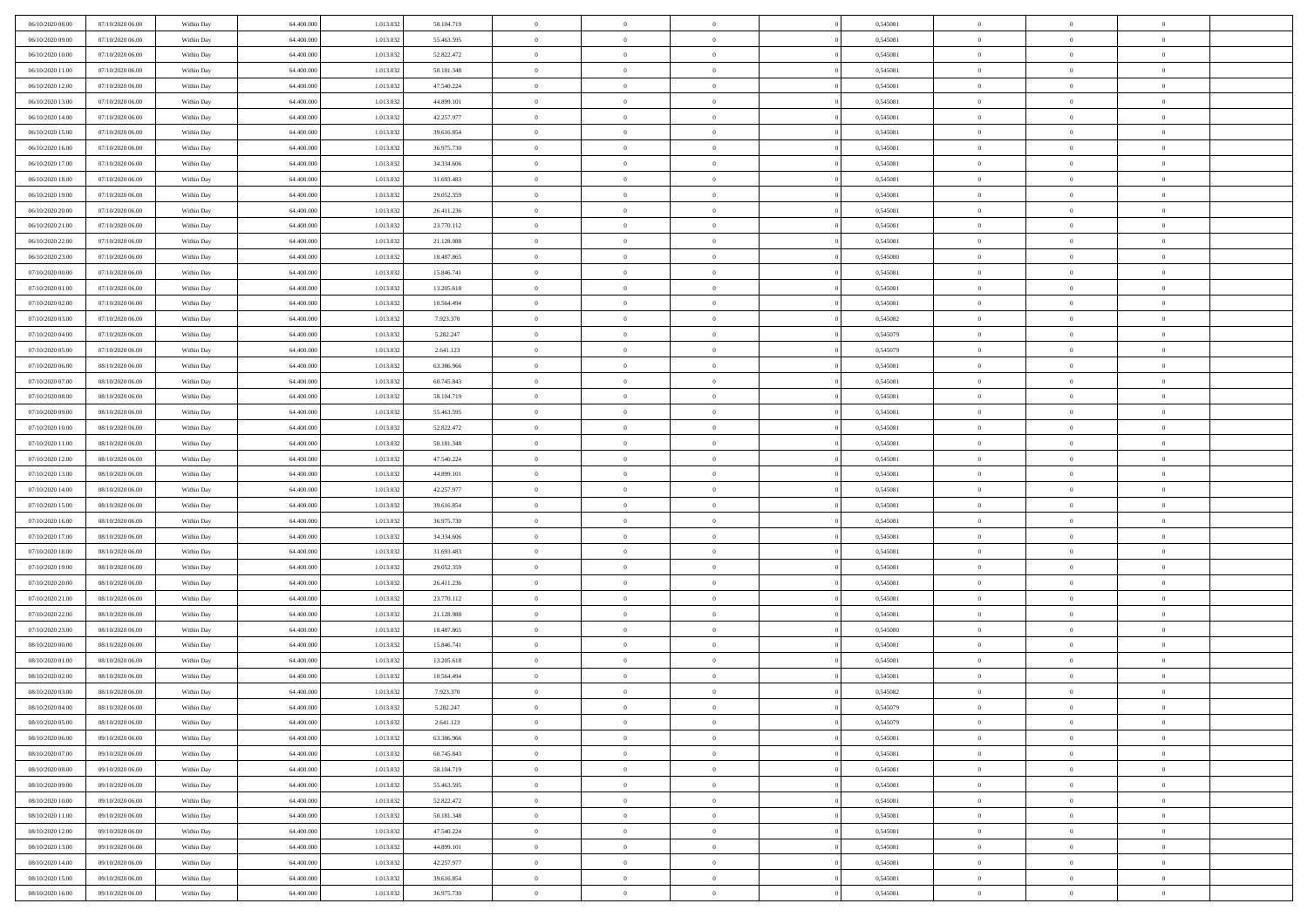| 08/10/2020 17:00                     | 09/10/2020 06.00                     | Within Day               | 64,400,000               | 1.013.032              | 34.334.606              | $\bf{0}$                   | $\overline{0}$                   | $\Omega$                   | 0,545081             | $\bf{0}$                 | $\overline{0}$                   | $\bf{0}$                  |  |
|--------------------------------------|--------------------------------------|--------------------------|--------------------------|------------------------|-------------------------|----------------------------|----------------------------------|----------------------------|----------------------|--------------------------|----------------------------------|---------------------------|--|
| 08/10/2020 18:00                     | 09/10/2020 06:00                     | Within Dav               | 64.400.000               | 1.013.032              | 31.693.483              | $\theta$                   | $\overline{0}$                   | $\overline{0}$             | 0,545081             | $\mathbf{0}$             | $\bf{0}$                         | $\overline{0}$            |  |
| 08/10/2020 19:00                     | 09/10/2020 06:00                     | Within Day               | 64.400.000               | 1.013.032              | 29.052.359              | $\theta$                   | $\overline{0}$                   | $\overline{0}$             | 0,545081             | $\,$ 0                   | $\overline{0}$                   | $\,$ 0 $\,$               |  |
| 08/10/2020 20:00                     | 09/10/2020 06:00                     | Within Day               | 64,400,000               | 1.013.032              | 26.411.236              | $\mathbf{0}$               | $\overline{0}$                   | $\mathbf{0}$               | 0.545081             | $\bf{0}$                 | $\mathbf{0}$                     | $\theta$                  |  |
| 08/10/2020 21:00                     | 09/10/2020 06:00                     | Within Dav               | 64.400.000               | 1.013.032              | 23.770.112              | $\mathbf{0}$               | $\overline{0}$                   | $\overline{0}$             | 0,545081             | $\mathbf{0}$             | $\bf{0}$                         | $\overline{0}$            |  |
| 08/10/2020 22:00                     | 09/10/2020 06:00                     | Within Day               | 64.400.000               | 1.013.032              | 21.128.988              | $\theta$                   | $\overline{0}$                   | $\bf{0}$                   | 0,545081             | $\,$ 0                   | $\overline{0}$                   | $\,$ 0 $\,$               |  |
| 08/10/2020 23:00                     | 09/10/2020 06:00                     | Within Day               | 64,400,000               | 1.013.032              | 18.487.865              | $\,$ 0 $\,$                | $\overline{0}$                   | $\Omega$                   | 0.545080             | $\bf{0}$                 | $\mathbf{0}$                     | $\theta$                  |  |
| 09/10/2020 00:00                     | 09/10/2020 06:00                     | Within Dav               | 64.400.000               | 1.013.032              | 15.846.741              | $\overline{0}$             | $\overline{0}$                   | $\overline{0}$             | 0,545081             | $\mathbf{0}$             | $\bf{0}$                         | $\overline{0}$            |  |
| 09/10/2020 01:00                     | 09/10/2020 06:00                     | Within Day               | 64.400.000               | 1.013.032              | 13.205.618              | $\theta$                   | $\overline{0}$                   | $\overline{0}$             | 0,545081             | $\,$ 0                   | $\overline{0}$                   | $\,$ 0 $\,$               |  |
| 09/10/2020 02:00                     | 09/10/2020 06.00                     | Within Day               | 64,400,000               | 1.013.032              | 10.564.494              | $\mathbf{0}$               | $\overline{0}$                   | $\mathbf{0}$               | 0.545081             | $\bf{0}$                 | $\mathbf{0}$                     | $\theta$                  |  |
| 09/10/2020 03:00                     | 09/10/2020 06:00                     | Within Dav               | 64.400.000               | 1.013.032              | 7.923.370               | $\mathbf{0}$               | $\overline{0}$                   | $\overline{0}$             | 0,545082             | $\mathbf{0}$             | $\bf{0}$                         | $\overline{0}$            |  |
| 09/10/2020 04:00                     | 09/10/2020 06:00                     | Within Day               | 64.400.000               | 1.013.032              | 5.282.247               | $\theta$                   | $\overline{0}$                   | $\overline{0}$             | 0,545079             | $\,$ 0                   | $\overline{0}$                   | $\,$ 0 $\,$               |  |
| 09/10/2020 05:00                     | 09/10/2020 06.00                     | Within Day               | 64,400,000               | 1.013.032              | 2.641.123               | $\theta$                   | $\overline{0}$                   | $\mathbf{0}$               | 0.545079             | $\bf{0}$                 | $\mathbf{0}$                     | $\theta$                  |  |
| 09/10/2020 06:00                     | 10/10/2020 06:00                     | Within Dav               | 64.400.000               | 1.013.032              | 63.386.966              | $\overline{0}$             | $\overline{0}$                   | $\overline{0}$             | 0,545081             | $\mathbf{0}$             | $\bf{0}$                         | $\overline{0}$            |  |
| 09/10/2020 07:00                     | 10/10/2020 06:00                     | Within Day               | 64.400.000               | 1.013.032              | 60.745.843              | $\theta$                   | $\overline{0}$                   | $\overline{0}$             | 0,545081             | $\,$ 0                   | $\overline{0}$                   | $\,$ 0 $\,$               |  |
| 09/10/2020 08:00                     | 10/10/2020 06:00                     | Within Day               | 64,400,000               | 1.013.032              | 58.104.719              | $\bf{0}$                   | $\overline{0}$                   | $\mathbf{0}$               | 0.545081             | $\bf{0}$                 | $\mathbf{0}$                     | $\bf{0}$                  |  |
| 09/10/2020 09:00                     | 10/10/2020 06:00                     | Within Day               | 64.400.000               | 1.013.032              | 55.463.595              | $\overline{0}$             | $\overline{0}$                   | $\overline{0}$             | 0,545081             | $\mathbf{0}$             | $\bf{0}$                         | $\overline{0}$            |  |
| 09/10/2020 10:00                     | 10/10/2020 06:00                     | Within Day               | 64.400.000               | 1.013.032              | 52.822.472              | $\theta$                   | $\overline{0}$                   | $\bf{0}$                   | 0,545081             | $\,$ 0                   | $\overline{0}$                   | $\,$ 0 $\,$               |  |
| 09/10/2020 11:00                     | 10/10/2020 06:00                     | Within Day               | 64,400,000               | 1.013.032              | 50.181.348              | $\mathbf{0}$               | $\overline{0}$                   | $\mathbf{0}$               | 0.545081             | $\bf{0}$                 | $\mathbf{0}$                     | $\theta$                  |  |
| 09/10/2020 12:00                     | 10/10/2020 06:00                     | Within Day               | 64.400.000               | 1.013.032              | 47.540.224              | $\overline{0}$             | $\overline{0}$                   | $\overline{0}$             | 0,545081             | $\mathbf{0}$             | $\bf{0}$                         | $\overline{0}$            |  |
| 09/10/2020 13:00                     | 10/10/2020 06:00                     | Within Day               | 64.400.000               | 1.013.032              | 44.899.101              | $\theta$                   | $\overline{0}$                   | $\bf{0}$                   | 0,545081             | $\,$ 0                   | $\overline{0}$                   | $\,$ 0 $\,$               |  |
| 09/10/2020 14:00                     | 10/10/2020 06:00                     | Within Day               | 64,400,000               | 1.013.032              | 42.257.977              | $\overline{0}$             | $\overline{0}$                   | $\mathbf{0}$               | 0.545081             | $\bf{0}$                 | $\mathbf{0}$                     | $\theta$                  |  |
| 09/10/2020 15:00                     | 10/10/2020 06:00                     | Within Day               | 64.400.000               | 1.013.032              | 39.616.854              | $\overline{0}$             | $\overline{0}$                   | $\overline{0}$             | 0,545081             | $\mathbf{0}$             | $\bf{0}$                         | $\overline{0}$            |  |
| 09/10/2020 16:00                     | 10/10/2020 06:00                     | Within Day               | 64.400.000               | 1.013.032              | 36.975.730              | $\theta$                   | $\overline{0}$                   | $\bf{0}$                   | 0,545081             | $\,$ 0                   | $\overline{0}$                   | $\,$ 0 $\,$               |  |
| 09/10/2020 17.00                     | 10/10/2020 06:00                     | Within Day               | 64,400,000               | 1.013.032              | 34.334.606              | $\bf{0}$                   | $\overline{0}$                   | $\mathbf{0}$               | 0.545081             | $\bf{0}$                 | $\overline{0}$                   | $\bf{0}$                  |  |
| 09/10/2020 18:00                     | 10/10/2020 06:00                     | Within Day               | 64.400.000               | 1.013.032              | 31.693.483              | $\overline{0}$             | $\overline{0}$                   | $\overline{0}$             | 0,545081             | $\mathbf{0}$             | $\bf{0}$                         | $\overline{0}$            |  |
| 09/10/2020 19:00                     | 10/10/2020 06:00                     | Within Day               | 64.400.000               | 1.013.032              | 29.052.359              | $\theta$                   | $\overline{0}$                   | $\overline{0}$             | 0,545081             | $\,$ 0                   | $\overline{0}$                   | $\,$ 0 $\,$               |  |
| 09/10/2020 20:00                     | 10/10/2020 06:00                     | Within Day               | 64,400,000               | 1.013.032              | 26.411.236              | $\overline{0}$             | $\overline{0}$                   | $\mathbf{0}$               | 0.545081             | $\bf{0}$                 | $\mathbf{0}$                     | $\theta$                  |  |
| 09/10/2020 21:00                     | 10/10/2020 06:00                     | Within Day               | 64.400.000               | 1.013.032              | 23.770.112              | $\overline{0}$             | $\overline{0}$                   | $\overline{0}$             | 0,545081             | $\mathbf{0}$             | $\bf{0}$                         | $\overline{0}$            |  |
| 09/10/2020 22.00                     | 10/10/2020 06:00                     | Within Day               | 64.400.000               | 1.013.032              | 21.128.988              | $\theta$                   | $\overline{0}$                   | $\overline{0}$             | 0,545081             | $\,$ 0                   | $\overline{0}$                   | $\,$ 0 $\,$               |  |
| 09/10/2020 23.00                     | 10/10/2020 06:00                     | Within Day               | 64.400.000               | 1.013.032              | 18.487.865              | $\bf{0}$                   | $\overline{0}$                   | $\overline{0}$             | 0,545080             | $\bf{0}$                 | $\overline{0}$                   | $\,0\,$                   |  |
| 10/10/2020 00:00                     | 10/10/2020 06:00                     | Within Day               | 64.400.000               | 1.013.032              | 15.846.741              | $\overline{0}$             | $\overline{0}$                   | $\overline{0}$             | 0,545081             | $\mathbf{0}$             | $\bf{0}$                         | $\overline{0}$            |  |
| 10/10/2020 01:00                     | 10/10/2020 06:00                     | Within Day               | 64.400.000               | 1.013.032              | 13.205.618              | $\theta$                   | $\overline{0}$                   | $\overline{0}$             | 0,545081             | $\,$ 0                   | $\overline{0}$                   | $\,$ 0 $\,$               |  |
| 10/10/2020 02:00                     | 10/10/2020 06:00                     | Within Day               | 64.400.000               | 1.013.032              | 10.564.494              | $\,$ 0 $\,$                | $\overline{0}$                   | $\overline{0}$             | 0,545081             | $\bf{0}$                 | $\overline{0}$                   | $\,0\,$                   |  |
| 10/10/2020 03:00                     | 10/10/2020 06:00                     | Within Day               | 64.400.000               | 1.013.032              | 7.923.370               | $\theta$                   | $\overline{0}$                   | $\overline{0}$             | 0,545082             | $\mathbf{0}$             | $\bf{0}$                         | $\overline{0}$            |  |
| 10/10/2020 04:00                     | 10/10/2020 06:00                     | Within Day               | 64.400.000               | 1.013.032              | 5.282.247               | $\theta$                   | $\overline{0}$                   | $\bf{0}$<br>$\overline{0}$ | 0,545079             | $\,$ 0                   | $\overline{0}$<br>$\overline{0}$ | $\,$ 0 $\,$               |  |
| 10/10/2020 05:00<br>10/10/2020 06:00 | 10/10/2020 06:00<br>11/10/2020 06:00 | Within Day<br>Within Day | 64.400.000<br>64.400.000 | 1.013.032<br>1.013.032 | 2.641.123<br>63.386.966 | $\bf{0}$<br>$\overline{0}$ | $\overline{0}$<br>$\overline{0}$ | $\overline{0}$             | 0,545079<br>0,545081 | $\bf{0}$<br>$\mathbf{0}$ | $\bf{0}$                         | $\,0\,$<br>$\overline{0}$ |  |
| 10/10/2020 07:00                     | 11/10/2020 06:00                     | Within Day               | 64.400.000               | 1.013.032              | 60.745.843              | $\theta$                   | $\overline{0}$                   | $\bf{0}$                   | 0,545081             | $\,$ 0                   | $\overline{0}$                   | $\,$ 0 $\,$               |  |
| 10/10/2020 08:00                     | 11/10/2020 06:00                     | Within Day               | 64.400.000               | 1.013.032              | 58.104.719              | $\,$ 0 $\,$                | $\overline{0}$                   | $\overline{0}$             | 0,545081             | $\bf{0}$                 | $\overline{0}$                   | $\,0\,$                   |  |
| 10/10/2020 09:00                     | 11/10/2020 06:00                     | Within Day               | 64.400.000               | 1.013.032              | 55.463.595              | $\theta$                   | $\overline{0}$                   | $\overline{0}$             | 0,545081             | $\mathbf{0}$             | $\bf{0}$                         | $\overline{0}$            |  |
| 10/10/2020 10:00                     | 11/10/2020 06:00                     | Within Day               | 64.400.000               | 1.013.032              | 52.822.472              | $\theta$                   | $\overline{0}$                   | $\overline{0}$             | 0,545081             | $\,$ 0                   | $\overline{0}$                   | $\,$ 0 $\,$               |  |
| 10/10/2020 11:00                     | 11/10/2020 06.00                     | Within Day               | 64.400.000               | 1.013.032              | 50.181.348              | $\,$ 0 $\,$                | $\overline{0}$                   | $\overline{0}$             | 0,545081             | $\bf{0}$                 | $\overline{0}$                   | $\,0\,$                   |  |
| 10/10/2020 12:00                     | 11/10/2020 06:00                     | Within Dav               | 64.400.000               | 1.013.032              | 47.540.224              | $\theta$                   | $\overline{0}$                   | $\overline{0}$             | 0,545081             | $\mathbf{0}$             | $\bf{0}$                         | $\overline{0}$            |  |
| 10/10/2020 13:00                     | 11/10/2020 06:00                     | Within Day               | 64.400.000               | 1.013.032              | 44.899.101              | $\overline{0}$             | $\overline{0}$                   | $\overline{0}$             | 0,545081             | $\overline{0}$           | $\overline{0}$                   | $\theta$                  |  |
| 10/10/2020 14:00                     | 11/10/2020 06:00                     | Within Day               | 64.400.000               | 1.013.032              | 42.257.977              | $\bf{0}$                   | $\overline{0}$                   | $\overline{0}$             | 0,545081             | $\bf{0}$                 | $\overline{0}$                   | $\bf{0}$                  |  |
| 10/10/2020 15:00                     | 11/10/2020 06:00                     | Within Day               | 64.400.000               | 1.013.032              | 39.616.854              | $\overline{0}$             | $\overline{0}$                   | $\overline{0}$             | 0,545081             | $\overline{0}$           | $\bf{0}$                         | $\overline{0}$            |  |
| 10/10/2020 16:00                     | 11/10/2020 06:00                     | Within Day               | 64.400.000               | 1.013.032              | 36.975.730              | $\,$ 0 $\,$                | $\overline{0}$                   | $\overline{0}$             | 0,545081             | $\,$ 0 $\,$              | $\,$ 0 $\,$                      | $\,$ 0 $\,$               |  |
| 10/10/2020 17:00                     | 11/10/2020 06:00                     | Within Day               | 64.400.000               | 1.013.032              | 34.334.606              | $\bf{0}$                   | $\overline{0}$                   | $\overline{0}$             | 0,545081             | $\mathbf{0}$             | $\overline{0}$                   | $\bf{0}$                  |  |
| 10/10/2020 18:00                     | 11/10/2020 06:00                     | Within Day               | 64.400.000               | 1.013.032              | 31.693.483              | $\,$ 0 $\,$                | $\overline{0}$                   | $\overline{0}$             | 0,545081             | $\,$ 0 $\,$              | $\bf{0}$                         | $\overline{0}$            |  |
| 10/10/2020 19:00                     | 11/10/2020 06:00                     | Within Day               | 64.400.000               | 1.013.032              | 29.052.359              | $\,$ 0                     | $\overline{0}$                   | $\overline{0}$             | 0,545081             | $\,$ 0 $\,$              | $\overline{0}$                   | $\,$ 0 $\,$               |  |
| 10/10/2020 20:00                     | 11/10/2020 06:00                     | Within Day               | 64.400.000               | 1.013.032              | 26.411.236              | $\bf{0}$                   | $\overline{0}$                   | $\overline{0}$             | 0,545081             | $\overline{0}$           | $\overline{0}$                   | $\overline{0}$            |  |
| 10/10/2020 21:00                     | 11/10/2020 06:00                     | Within Day               | 64.400.000               | 1.013.032              | 23.770.112              | $\,$ 0 $\,$                | $\overline{0}$                   | $\overline{0}$             | 0,545081             | $\,$ 0 $\,$              | $\bf{0}$                         | $\overline{0}$            |  |
| 10/10/2020 22:00                     | 11/10/2020 06:00                     | Within Day               | 64.400.000               | 1.013.032              | 21.128.988              | $\,$ 0                     | $\overline{0}$                   | $\overline{0}$             | 0,545081             | $\,$ 0 $\,$              | $\,$ 0 $\,$                      | $\,$ 0 $\,$               |  |
| 10/10/2020 23:00                     | 11/10/2020 06:00                     | Within Day               | 64.400.000               | 1.013.032              | 18.487.865              | $\bf{0}$                   | $\overline{0}$                   | $\overline{0}$             | 0,545080             | $\mathbf{0}$             | $\overline{0}$                   | $\bf{0}$                  |  |
| 11/10/2020 00:00                     | 11/10/2020 06:00                     | Within Day               | 64.400.000               | 1.013.032              | 15.846.741              | $\,$ 0 $\,$                | $\overline{0}$                   | $\overline{0}$             | 0,545081             | $\overline{0}$           | $\bf{0}$                         | $\overline{0}$            |  |
| 11/10/2020 01:00                     | 11/10/2020 06:00                     | Within Day               | 64.400.000               | 1.013.032              | 13.205.618              | $\,$ 0 $\,$                | $\overline{0}$                   | $\overline{0}$             | 0,545081             | $\,$ 0 $\,$              | $\overline{0}$                   | $\,$ 0 $\,$               |  |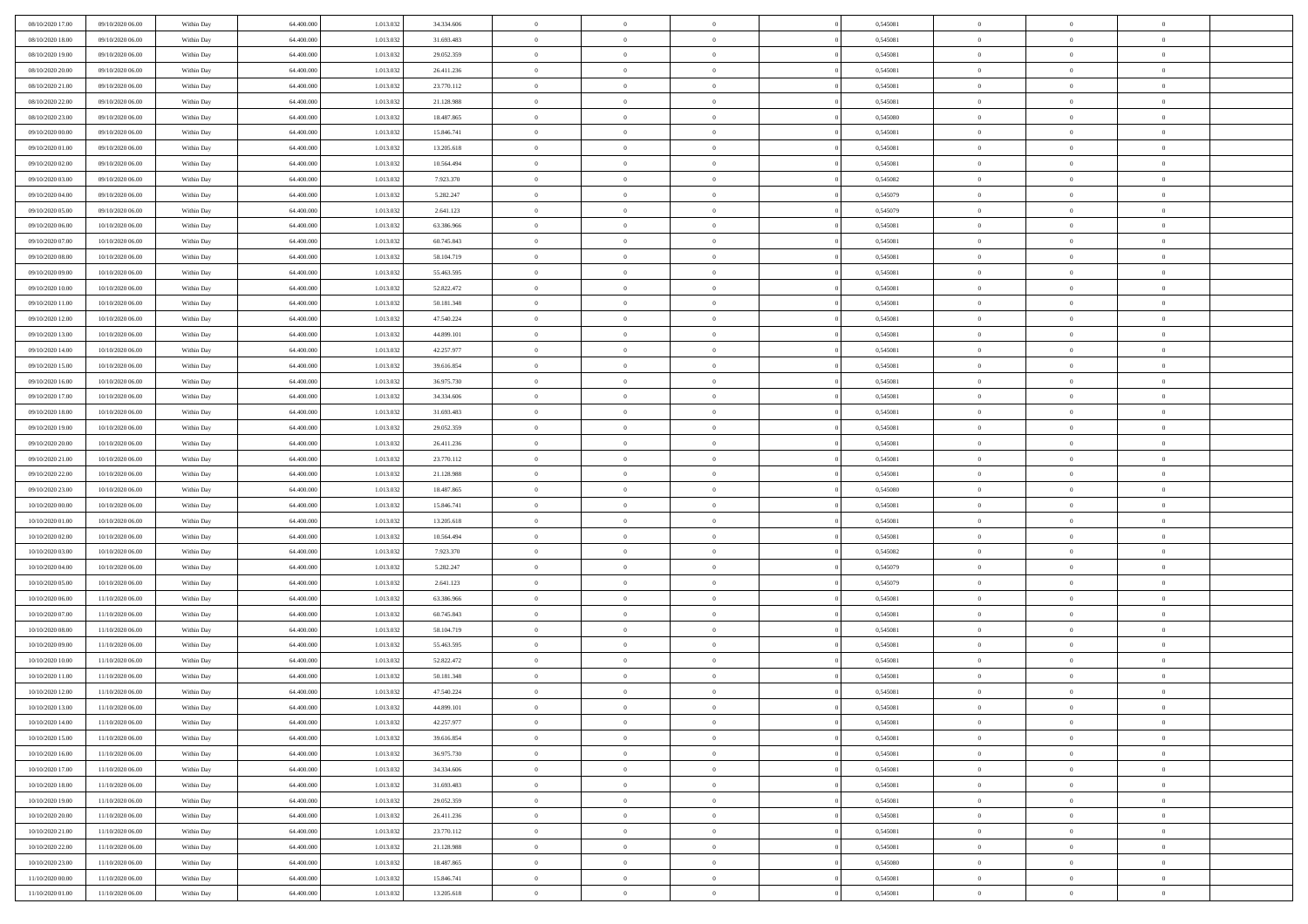| 11/10/2020 02.00                     | 11/10/2020 06.00                     | Within Day               | 64,400,000               | 1.013.032              | 10.564.494               | $\bf{0}$             | $\overline{0}$                   | $\Omega$                         | 0,545081             | $\bf{0}$               | $\overline{0}$             | $\bf{0}$                      |  |
|--------------------------------------|--------------------------------------|--------------------------|--------------------------|------------------------|--------------------------|----------------------|----------------------------------|----------------------------------|----------------------|------------------------|----------------------------|-------------------------------|--|
| 11/10/2020 03:00                     | 11/10/2020 06:00                     | Within Day               | 64.400.000               | 1.013.032              | 7.923.370                | $\theta$             | $\overline{0}$                   | $\overline{0}$                   | 0,545082             | $\mathbf{0}$           | $\bf{0}$                   | $\overline{0}$                |  |
| 11/10/2020 04:00                     | 11/10/2020 06:00                     | Within Day               | 64.400.000               | 1.013.032              | 5.282.247                | $\theta$             | $\overline{0}$                   | $\overline{0}$                   | 0,545079             | $\,$ 0                 | $\overline{0}$             | $\,$ 0 $\,$                   |  |
| 11/10/2020 05:00                     | 11/10/2020 06.00                     | Within Day               | 64,400,000               | 1.013.032              | 2.641.123                | $\mathbf{0}$         | $\overline{0}$                   | $\mathbf{0}$                     | 0.545079             | $\bf{0}$               | $\mathbf{0}$               | $\theta$                      |  |
| 11/10/2020 06:00                     | 12/10/2020 06:00                     | Within Day               | 64.400.000               | 1.013.032              | 63.386.966               | $\mathbf{0}$         | $\overline{0}$                   | $\overline{0}$                   | 0,545081             | $\mathbf{0}$           | $\bf{0}$                   | $\overline{0}$                |  |
| 11/10/2020 07:00                     | 12/10/2020 06:00                     | Within Day               | 64.400.000               | 1.013.032              | 60.745.843               | $\theta$             | $\overline{0}$                   | $\bf{0}$                         | 0,545081             | $\,$ 0                 | $\overline{0}$             | $\,$ 0 $\,$                   |  |
| 11/10/2020 08:00                     | 12/10/2020 06:00                     | Within Day               | 64,400,000               | 1.013.032              | 58.104.719               | $\,$ 0 $\,$          | $\overline{0}$                   | $\Omega$                         | 0.545081             | $\bf{0}$               | $\overline{0}$             | $\theta$                      |  |
| 11/10/2020 09:00                     | 12/10/2020 06:00                     | Within Day               | 64.400.000               | 1.013.032              | 55.463.595               | $\overline{0}$       | $\overline{0}$                   | $\overline{0}$                   | 0,545081             | $\mathbf{0}$           | $\bf{0}$                   | $\overline{0}$                |  |
| 11/10/2020 11:00                     | 12/10/2020 06:00                     | Within Day               | 64.400.000               | 1.013.032              | 50.181.348               | $\theta$             | $\overline{0}$                   | $\overline{0}$                   | 0,545081             | $\,$ 0                 | $\overline{0}$             | $\,$ 0 $\,$                   |  |
| 11/10/2020 12:00                     | 12/10/2020 06.00                     | Within Day               | 64,400,000               | 1.013.032              | 47.540.224               | $\mathbf{0}$         | $\overline{0}$                   | $\mathbf{0}$                     | 0.545081             | $\bf{0}$               | $\mathbf{0}$               | $\theta$                      |  |
| 11/10/2020 13:00                     | 12/10/2020 06:00                     | Within Day               | 64.400.000               | 1.013.032              | 44.899.101               | $\mathbf{0}$         | $\overline{0}$                   | $\overline{0}$                   | 0,545081             | $\mathbf{0}$           | $\bf{0}$                   | $\overline{0}$                |  |
| 11/10/2020 14:00                     | 12/10/2020 06:00                     | Within Day               | 64.400.000               | 1.013.032              | 42.257.977               | $\theta$             | $\overline{0}$                   | $\bf{0}$                         | 0,545081             | $\,$ 0                 | $\overline{0}$             | $\,$ 0 $\,$                   |  |
| 11/10/2020 15:00                     | 12/10/2020 06.00                     | Within Day               | 64,400,000               | 1.013.032              | 39.616.854               | $\theta$             | $\overline{0}$                   | $\mathbf{0}$                     | 0.545081             | $\bf{0}$               | $\mathbf{0}$               | $\theta$                      |  |
| 11/10/2020 16:00                     | 12/10/2020 06:00                     | Within Day               | 64.400.000               | 1.013.032              | 36.975.730               | $\overline{0}$       | $\overline{0}$                   | $\overline{0}$                   | 0,545081             | $\mathbf{0}$           | $\bf{0}$                   | $\overline{0}$                |  |
| 11/10/2020 17:00                     | 12/10/2020 06:00                     | Within Day               | 64.400.000               | 1.013.032              | 34.334.606               | $\theta$             | $\overline{0}$                   | $\overline{0}$                   | 0,545081             | $\,$ 0                 | $\overline{0}$             | $\,$ 0 $\,$                   |  |
| 11/10/2020 18:00                     | 12/10/2020 06.00                     | Within Day               | 64,400,000               | 1.013.032              | 31.693.483               | $\bf{0}$             | $\overline{0}$                   | $\mathbf{0}$                     | 0.545081             | $\bf{0}$               | $\mathbf{0}$               | $\bf{0}$                      |  |
| 11/10/2020 19:00                     | 12/10/2020 06:00                     | Within Day               | 64.400.000               | 1.013.032              | 29.052.359               | $\overline{0}$       | $\overline{0}$                   | $\overline{0}$                   | 0,545081             | $\mathbf{0}$           | $\bf{0}$                   | $\overline{0}$                |  |
| 11/10/2020 20:00                     | 12/10/2020 06:00                     | Within Day               | 64.400.000               | 1.013.032              | 26.411.236               | $\theta$             | $\overline{0}$                   | $\bf{0}$                         | 0,545081             | $\,$ 0                 | $\overline{0}$             | $\,$ 0 $\,$                   |  |
| 11/10/2020 21:00                     | 12/10/2020 06.00                     | Within Day               | 64,400,000               | 1.013.032              | 23.770.112               | $\theta$             | $\overline{0}$                   | $\mathbf{0}$                     | 0.545081             | $\bf{0}$               | $\mathbf{0}$               | $\theta$                      |  |
| 11/10/2020 22.00                     | 12/10/2020 06:00                     | Within Day               | 64.400.000               | 1.013.032              | 21.128.988               | $\overline{0}$       | $\overline{0}$                   | $\overline{0}$                   | 0,545081             | $\mathbf{0}$           | $\bf{0}$                   | $\overline{0}$                |  |
| 11/10/2020 23:00                     | 12/10/2020 06:00                     | Within Day               | 64.400.000               | 1.013.032              | 18.487.865               | $\theta$             | $\overline{0}$                   | $\bf{0}$                         | 0,545080             | $\,$ 0                 | $\overline{0}$             | $\,$ 0 $\,$                   |  |
| 12/10/2020 00:00                     | 12/10/2020 06:00                     | Within Day               | 64,400,000               | 1.013.032              | 15.846.741               | $\theta$             | $\overline{0}$                   | $\mathbf{0}$                     | 0.545081             | $\bf{0}$               | $\mathbf{0}$               | $\theta$                      |  |
| 12/10/2020 01:00                     | 12/10/2020 06:00                     | Within Day               | 64.400.000               | 1.013.032              | 13.205.618               | $\overline{0}$       | $\overline{0}$                   | $\overline{0}$                   | 0,545081             | $\mathbf{0}$           | $\bf{0}$                   | $\overline{0}$                |  |
| 12/10/2020 02:00                     | 12/10/2020 06:00                     | Within Day               | 64.400.000               | 1.013.032              | 10.564.494               | $\theta$             | $\overline{0}$                   | $\bf{0}$                         | 0,545081             | $\,$ 0                 | $\overline{0}$             | $\,$ 0 $\,$                   |  |
| 12/10/2020 03:00                     | 12/10/2020 06:00                     | Within Day               | 64,400,000               | 1.013.032              | 7.923.370                | $\,$ 0 $\,$          | $\overline{0}$                   | $\mathbf{0}$                     | 0,545082             | $\bf{0}$               | $\overline{0}$             | $\bf{0}$                      |  |
| 12/10/2020 04:00                     | 12/10/2020 06:00                     | Within Day               | 64.400.000               | 1.013.032              | 5.282.247                | $\overline{0}$       | $\overline{0}$                   | $\overline{0}$                   | 0,545079             | $\mathbf{0}$           | $\bf{0}$                   | $\overline{0}$                |  |
| 12/10/2020 05:00                     | 12/10/2020 06:00                     | Within Day               | 64.400.000               | 1.013.032              | 2.641.123                | $\theta$             | $\overline{0}$                   | $\overline{0}$                   | 0,545079             | $\,$ 0                 | $\overline{0}$             | $\,$ 0 $\,$                   |  |
| 12/10/2020 06:00                     | 13/10/2020 06.00                     | Within Day               | 64,400,000               | 1.013.032              | 63,386,966               | $\mathbf{0}$         | $\overline{0}$                   | $\mathbf{0}$                     | 0.545081             | $\bf{0}$               | $\mathbf{0}$               | $\theta$                      |  |
| 12/10/2020 07:00                     | 13/10/2020 06:00                     | Within Day               | 64.400.000               | 1.013.032              | 60.745.843               | $\mathbf{0}$         | $\overline{0}$                   | $\overline{0}$                   | 0,545081             | $\mathbf{0}$           | $\bf{0}$                   | $\overline{0}$                |  |
| 12/10/2020 08:00                     | 13/10/2020 06:00                     | Within Day               | 64.400.000               | 1.013.032              | 58.104.719               | $\theta$             | $\overline{0}$                   | $\bf{0}$                         | 0,545081             | $\,$ 0                 | $\overline{0}$             | $\,$ 0 $\,$                   |  |
| 12/10/2020 09:00                     | 13/10/2020 06.00                     | Within Day               | 64.400.000               | 1.013.032              | 55.463.595               | $\bf{0}$             | $\overline{0}$                   | $\overline{0}$                   | 0,545081             | $\bf{0}$               | $\overline{0}$             | $\,0\,$                       |  |
| 12/10/2020 10:00                     | 13/10/2020 06:00                     | Within Day               | 64.400.000               | 1.013.032              | 52.822.472               | $\overline{0}$       | $\overline{0}$                   | $\overline{0}$                   | 0,545081             | $\mathbf{0}$           | $\bf{0}$                   | $\overline{0}$                |  |
| 12/10/2020 11:00                     | 13/10/2020 06:00                     | Within Day               | 64.400.000               | 1.013.032              | 50.181.348               | $\theta$             | $\overline{0}$                   | $\overline{0}$                   | 0,545081             | $\,$ 0                 | $\overline{0}$             | $\,$ 0 $\,$                   |  |
| 12/10/2020 12:00                     | 13/10/2020 06.00                     | Within Day               | 64.400.000               | 1.013.032              | 47.540.224               | $\,$ 0 $\,$          | $\overline{0}$                   | $\overline{0}$                   | 0,545081             | $\bf{0}$               | $\overline{0}$             | $\,0\,$                       |  |
| 12/10/2020 13:00                     | 13/10/2020 06:00                     | Within Day               | 64.400.000               | 1.013.032              | 44.899.101               | $\overline{0}$       | $\overline{0}$                   | $\overline{0}$                   | 0,545081             | $\mathbf{0}$           | $\bf{0}$                   | $\overline{0}$                |  |
| 12/10/2020 14:00                     | 13/10/2020 06:00                     | Within Day               | 64.400.000               | 1.013.032              | 42.257.977               | $\theta$             | $\overline{0}$                   | $\bf{0}$                         | 0,545081             | $\,$ 0                 | $\overline{0}$             | $\,$ 0 $\,$                   |  |
| 12/10/2020 15:00                     | 13/10/2020 06:00                     | Within Day               | 64.400.000               | 1.013.032              | 39.616.854               | $\,$ 0 $\,$          | $\overline{0}$                   | $\overline{0}$                   | 0,545081             | $\bf{0}$               | $\overline{0}$             | $\,0\,$                       |  |
| 12/10/2020 16:00                     | 13/10/2020 06:00                     | Within Day               | 64.400.000               | 1.013.032              | 36.975.730               | $\overline{0}$       | $\overline{0}$                   | $\overline{0}$                   | 0,545081             | $\mathbf{0}$           | $\bf{0}$                   | $\overline{0}$                |  |
| 12/10/2020 17:00                     | 13/10/2020 06:00                     | Within Day               | 64.400.000               | 1.013.032              | 34.334.606               | $\theta$             | $\overline{0}$                   | $\bf{0}$                         | 0,545081             | $\,$ 0                 | $\overline{0}$             | $\,$ 0 $\,$                   |  |
| 12/10/2020 18:00<br>12/10/2020 19:00 | 13/10/2020 06.00<br>13/10/2020 06:00 | Within Day               | 64.400.000               | 1.013.032              | 31.693.483               | $\,$ 0 $\,$          | $\overline{0}$                   | $\overline{0}$                   | 0,545081             | $\bf{0}$               | $\overline{0}$             | $\,0\,$                       |  |
| 12/10/2020 20:00                     | 13/10/2020 06:00                     | Within Day               | 64.400.000<br>64.400.000 | 1.013.032<br>1.013.032 | 29.052.359<br>26.411.236 | $\theta$<br>$\theta$ | $\overline{0}$<br>$\overline{0}$ | $\overline{0}$<br>$\overline{0}$ | 0,545081<br>0,545081 | $\mathbf{0}$<br>$\,$ 0 | $\bf{0}$<br>$\overline{0}$ | $\overline{0}$<br>$\,$ 0 $\,$ |  |
| 12/10/2020 21:00                     | 13/10/2020 06:00                     | Within Day<br>Within Day | 64.400.000               | 1.013.032              | 23.770.112               | $\,$ 0 $\,$          | $\overline{0}$                   | $\overline{0}$                   | 0,545081             | $\bf{0}$               | $\overline{0}$             | $\,0\,$                       |  |
| 12/10/2020 22:00                     | 13/10/2020 06:00                     | Within Dav               | 64.400.000               | 1.013.032              | 21.128.988               | $\theta$             | 1.105.624                        | $\overline{0}$                   | 0,545081             | $\mathbf{0}$           | $\bf{0}$                   | $\overline{0}$                |  |
| 12/10/2020 23:00                     | 13/10/2020 06:00                     | Within Day               | 64.400.000               | 2.118.655              | 17.520.444               | $\overline{0}$       | 1.663.964                        | $\theta$                         | 0,545080             | $\overline{0}$         | $\overline{0}$             | $\theta$                      |  |
| 13/10/2020 00:00                     | 13/10/2020 06:00                     | Within Day               | 64.400.000               | 3.782.619              | 13.591.269               | $\bf{0}$             | $\overline{0}$                   | $\overline{0}$                   | 0,545081             | $\bf{0}$               | $\overline{0}$             | $\bf{0}$                      |  |
| 13/10/2020 01:00                     | 13/10/2020 06:00                     | Within Day               | 64.400.000               | 3.782.619              | 11.326.057               | $\overline{0}$       | $\overline{0}$                   | $\overline{0}$                   | 0,545081             | $\overline{0}$         | $\bf{0}$                   | $\overline{0}$                |  |
| 13/10/2020 02:00                     | 13/10/2020 06:00                     | Within Day               | 64.400.000               | 3.782.619              | 9.060.846                | $\,$ 0 $\,$          | $\overline{0}$                   | $\overline{0}$                   | 0,545081             | $\,$ 0 $\,$            | $\,$ 0 $\,$                | $\,$ 0 $\,$                   |  |
| 13/10/2020 03:00                     | 13/10/2020 06:00                     | Within Day               | 64.400.000               | 3.782.619              | 6.795.634                | $\bf{0}$             | $\overline{0}$                   | $\overline{0}$                   | 0,545082             | $\mathbf{0}$           | $\overline{0}$             | $\bf{0}$                      |  |
| 13/10/2020 04:00                     | 13/10/2020 06:00                     | Within Day               | 64.400.000               | 3.782.619              | 4.530.423                | $\mathbf{0}$         | $\overline{0}$                   | $\overline{0}$                   | 0,545079             | $\,$ 0 $\,$            | $\bf{0}$                   | $\overline{0}$                |  |
| 13/10/2020 05:00                     | 13/10/2020 06:00                     | Within Day               | 64.400.000               | 3.782.619              | 2.265.211                | $\,$ 0 $\,$          | $\overline{0}$                   | $\overline{0}$                   | 0,545079             | $\,$ 0 $\,$            | $\overline{0}$             | $\,$ 0 $\,$                   |  |
| 13/10/2020 06:00                     | 14/10/2020 06:00                     | Within Day               | 64.400.000               | 1.842.250              | 62.557.748               | $\bf{0}$             | $\overline{0}$                   | $\overline{0}$                   | 0,545081             | $\overline{0}$         | $\overline{0}$             | $\overline{0}$                |  |
| 13/10/2020 07:00                     | 14/10/2020 06:00                     | Within Day               | 64.400.000               | 1.842.250              | 59.951.175               | $\mathbf{0}$         | $\overline{0}$                   | $\overline{0}$                   | 0,545081             | $\,$ 0 $\,$            | $\bf{0}$                   | $\overline{0}$                |  |
| 13/10/2020 08:00                     | 14/10/2020 06:00                     | Within Day               | 64.400.000               | 1.842.250              | 57.344.603               | $\,$ 0               | $\overline{0}$                   | $\overline{0}$                   | 0,545081             | $\,$ 0 $\,$            | $\,$ 0 $\,$                | $\,$ 0 $\,$                   |  |
| 13/10/2020 09:00                     | 14/10/2020 06.00                     | Within Day               | 64.400.000               | 1.842.250              | 54.738.030               | $\bf{0}$             | $\overline{0}$                   | $\overline{0}$                   | 0,545081             | $\mathbf{0}$           | $\overline{0}$             | $\bf{0}$                      |  |
| 13/10/2020 10:00                     | 14/10/2020 06:00                     | Within Day               | 64.400.000               | 1.842.250              | 52.131.457               | $\mathbf{0}$         | $\overline{0}$                   | $\overline{0}$                   | 0,545081             | $\mathbf{0}$           | $\bf{0}$                   | $\overline{0}$                |  |
| 13/10/2020 11:00                     | 14/10/2020 06.00                     | Within Day               | 64.400.000               | 1.842.250              | 49.524.884               | $\,$ 0 $\,$          | $\overline{0}$                   | $\overline{0}$                   | 0,545081             | $\,$ 0 $\,$            | $\overline{0}$             | $\,$ 0 $\,$                   |  |
|                                      |                                      |                          |                          |                        |                          |                      |                                  |                                  |                      |                        |                            |                               |  |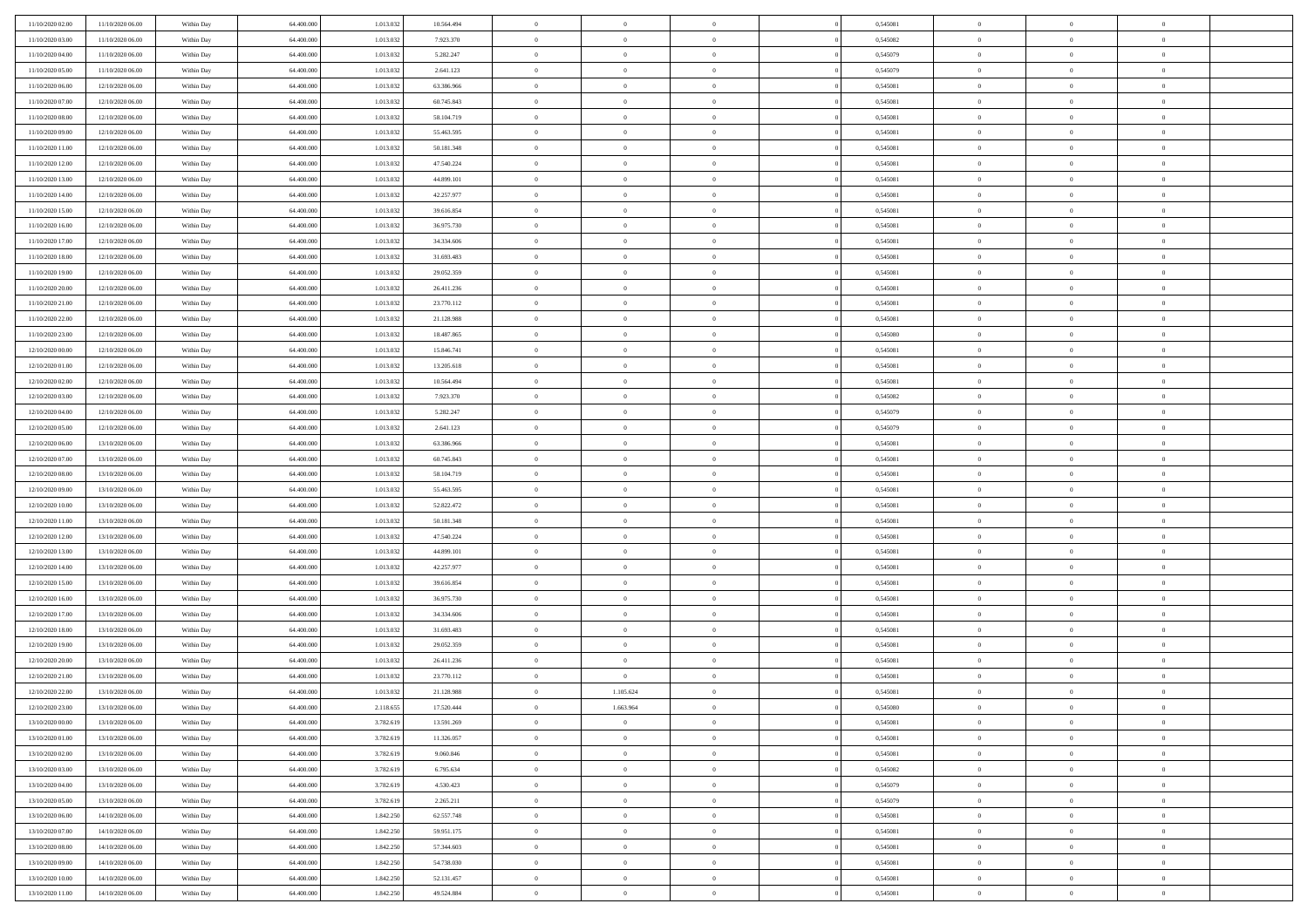| 13/10/2020 12:00 | 14/10/2020 06:00 | Within Day | 64,400,000 | 1.842.250 | 46.918.311 | $\bf{0}$       | $\overline{0}$ | $\overline{0}$ | 0,545081 | $\bf{0}$       | $\overline{0}$ | $\bf{0}$       |  |
|------------------|------------------|------------|------------|-----------|------------|----------------|----------------|----------------|----------|----------------|----------------|----------------|--|
| 13/10/2020 13:00 | 14/10/2020 06:00 | Within Day | 64.400.000 | 1.842.25  | 44.311.738 | $\overline{0}$ | $\overline{0}$ | $\overline{0}$ | 0,545081 | $\overline{0}$ | $\bf{0}$       | $\theta$       |  |
| 13/10/2020 14:00 | 14/10/2020 06:00 | Within Day | 64.400.000 | 1.842.250 | 41.705.165 | $\overline{0}$ | $\overline{0}$ | $\overline{0}$ | 0,545081 | $\,$ 0 $\,$    | $\overline{0}$ | $\,0\,$        |  |
| 13/10/2020 15:00 | 14/10/2020 06:00 | Within Day | 64,400,000 | 1.842.250 | 39.098.592 | $\overline{0}$ | $\overline{0}$ | $\Omega$       | 0.545081 | $\overline{0}$ | $\theta$       | $\overline{0}$ |  |
| 13/10/2020 16:00 | 14/10/2020 06:00 | Within Day | 64.400.000 | 1.842.250 | 36.492.020 | $\mathbf{0}$   | $\overline{0}$ | $\overline{0}$ | 0,545081 | $\mathbf{0}$   | $\bf{0}$       | $\overline{0}$ |  |
| 13/10/2020 17:00 | 14/10/2020 06:00 | Within Day | 64.400.000 | 1.842.250 | 33.885.447 | $\overline{0}$ | $\overline{0}$ | $\overline{0}$ | 0,545081 | $\,$ 0 $\,$    | $\overline{0}$ | $\,0\,$        |  |
| 13/10/2020 18:00 | 14/10/2020 06.00 | Within Day | 64,400,000 | 1.842.250 | 31.278.874 | $\bf{0}$       | $\overline{0}$ | $\Omega$       | 0.545081 | $\bf{0}$       | $\theta$       | $\overline{0}$ |  |
| 13/10/2020 19:00 | 14/10/2020 06:00 | Within Day | 64.400.000 | 1.842.250 | 28.672.301 | $\overline{0}$ | $\overline{0}$ | $\overline{0}$ | 0,545081 | $\mathbf{0}$   | $\bf{0}$       | $\theta$       |  |
| 13/10/2020 20:00 | 14/10/2020 06:00 | Within Day | 64.400.000 | 1.842.250 | 26.065.728 | $\overline{0}$ | $\overline{0}$ | $\overline{0}$ | 0,545081 | $\,$ 0 $\,$    | $\overline{0}$ | $\,0\,$        |  |
| 13/10/2020 21.00 | 14/10/2020 06.00 | Within Day | 64,400,000 | 1.842.250 | 23.459.155 | $\overline{0}$ | $\overline{0}$ | $\Omega$       | 0.545081 | $\overline{0}$ | $\theta$       | $\overline{0}$ |  |
| 13/10/2020 22:00 | 14/10/2020 06:00 | Within Day | 64.400.000 | 1.842.250 | 20.852.582 | $\mathbf{0}$   | $\overline{0}$ | $\overline{0}$ | 0,545081 | $\overline{0}$ | $\bf{0}$       | $\theta$       |  |
| 13/10/2020 23:00 | 14/10/2020 06:00 | Within Day | 64.400.000 | 1.842.250 | 18.246.010 | $\overline{0}$ | $\overline{0}$ | $\overline{0}$ | 0,545080 | $\,$ 0 $\,$    | $\overline{0}$ | $\,0\,$        |  |
| 14/10/2020 00:00 | 14/10/2020 06.00 | Within Day | 64,400,000 | 1.842.250 | 15.639.437 | $\overline{0}$ | $\overline{0}$ | $\Omega$       | 0.545081 | $\overline{0}$ | $\theta$       | $\overline{0}$ |  |
| 14/10/2020 01:00 | 14/10/2020 06:00 | Within Day | 64.400.000 | 1.842.250 | 13.032.864 | $\mathbf{0}$   | $\overline{0}$ | $\overline{0}$ | 0,545081 | $\mathbf{0}$   | $\bf{0}$       | $\theta$       |  |
| 14/10/2020 02:00 | 14/10/2020 06:00 | Within Day | 64.400.000 | 1.842.250 | 10.426.291 | $\,$ 0         | $\overline{0}$ | $\overline{0}$ | 0,545081 | $\,$ 0 $\,$    | $\overline{0}$ | $\,0\,$        |  |
| 14/10/2020 03.00 | 14/10/2020 06.00 | Within Day | 64,400,000 | 1.842.250 | 7.819.718  | $\bf{0}$       | $\overline{0}$ | $\Omega$       | 0.545082 | $\bf{0}$       | $\theta$       | $\bf{0}$       |  |
| 14/10/2020 04:00 | 14/10/2020 06:00 | Within Day | 64.400.000 | 1.842.250 | 5.213.145  | $\overline{0}$ | $\overline{0}$ | $\overline{0}$ | 0,545079 | $\mathbf{0}$   | $\bf{0}$       | $\theta$       |  |
| 14/10/2020 05:00 | 14/10/2020 06:00 | Within Day | 64.400.000 | 1.842.250 | 2.606.572  | $\overline{0}$ | $\overline{0}$ | $\overline{0}$ | 0,545079 | $\,$ 0 $\,$    | $\overline{0}$ | $\,0\,$        |  |
| 14/10/2020 06.00 | 15/10/2020 06.00 | Within Day | 64,400,000 | 1.013.032 | 63.386.966 | $\overline{0}$ | $\overline{0}$ | $\Omega$       | 0.545081 | $\overline{0}$ | $\theta$       | $\overline{0}$ |  |
| 14/10/2020 07:00 | 15/10/2020 06:00 | Within Day | 64.400.000 | 1.013.032 | 60.745.843 | $\overline{0}$ | $\overline{0}$ | $\overline{0}$ | 0,545081 | $\overline{0}$ | $\bf{0}$       | $\theta$       |  |
| 14/10/2020 08:00 | 15/10/2020 06:00 | Within Day | 64.400.000 | 1.013.032 | 58.104.719 | $\,$ 0         | $\overline{0}$ | $\overline{0}$ | 0,545081 | $\,$ 0 $\,$    | $\overline{0}$ | $\,0\,$        |  |
| 14/10/2020 09:00 | 15/10/2020 06:00 | Within Day | 64,400,000 | 1.013.032 | 55.463.595 | $\overline{0}$ | $\overline{0}$ | $\Omega$       | 0.545081 | $\overline{0}$ | $\theta$       | $\overline{0}$ |  |
| 14/10/2020 10:00 | 15/10/2020 06:00 | Within Day | 64.400.000 | 1.013.032 | 52.822.472 | $\mathbf{0}$   | $\overline{0}$ | $\overline{0}$ | 0,545081 | $\mathbf{0}$   | $\bf{0}$       | $\theta$       |  |
| 14/10/2020 11:00 | 15/10/2020 06:00 | Within Day | 64.400.000 | 1.013.03  | 50.181.348 | $\overline{0}$ | $\overline{0}$ | $\overline{0}$ | 0,545081 | $\,$ 0 $\,$    | $\overline{0}$ | $\,0\,$        |  |
| 14/10/2020 12:00 | 15/10/2020 06.00 | Within Day | 64,400,000 | 1.013.03  | 47.540.224 | $\bf{0}$       | $\overline{0}$ | $\Omega$       | 0,545081 | $\bf{0}$       | $\overline{0}$ | $\bf{0}$       |  |
| 14/10/2020 13:00 | 15/10/2020 06:00 | Within Day | 64.400.000 | 1.013.032 | 44.899.101 | $\overline{0}$ | $\overline{0}$ | $\overline{0}$ | 0,545081 | $\overline{0}$ | $\bf{0}$       | $\theta$       |  |
| 14/10/2020 14:00 | 15/10/2020 06:00 | Within Day | 64.400.000 | 1.013.03  | 42.257.977 | $\overline{0}$ | $\overline{0}$ | $\overline{0}$ | 0,545081 | $\,$ 0 $\,$    | $\overline{0}$ | $\,0\,$        |  |
| 14/10/2020 15.00 | 15/10/2020 06.00 | Within Day | 64,400,000 | 1.013.032 | 39.616.854 | $\overline{0}$ | $\overline{0}$ | $\Omega$       | 0.545081 | $\overline{0}$ | $\theta$       | $\overline{0}$ |  |
| 14/10/2020 16:00 | 15/10/2020 06:00 | Within Day | 64.400.000 | 1.013.032 | 36.975.730 | $\mathbf{0}$   | $\overline{0}$ | $\overline{0}$ | 0,545081 | $\mathbf{0}$   | $\bf{0}$       | $\overline{0}$ |  |
| 14/10/2020 17:00 | 15/10/2020 06:00 | Within Day | 64.400.000 | 1.013.03  | 34.334.606 | $\overline{0}$ | $\overline{0}$ | $\overline{0}$ | 0,545081 | $\,$ 0 $\,$    | $\overline{0}$ | $\,0\,$        |  |
| 14/10/2020 18:00 | 15/10/2020 06:00 | Within Day | 64.400.000 | 1.013.03  | 31.693.483 | $\bf{0}$       | $\overline{0}$ | $\theta$       | 0,545081 | $\bf{0}$       | $\overline{0}$ | $\bf{0}$       |  |
| 14/10/2020 19:00 | 15/10/2020 06:00 | Within Day | 64.400.000 | 1.013.032 | 29.052.359 | $\overline{0}$ | $\overline{0}$ | $\overline{0}$ | 0,545081 | $\mathbf{0}$   | $\bf{0}$       | $\theta$       |  |
| 14/10/2020 20:00 | 15/10/2020 06:00 | Within Day | 64.400.000 | 1.013.032 | 26.411.236 | $\,$ 0         | $\overline{0}$ | $\overline{0}$ | 0,545081 | $\,$ 0 $\,$    | $\overline{0}$ | $\,$ 0 $\,$    |  |
| 14/10/2020 21.00 | 15/10/2020 06:00 | Within Day | 64.400.000 | 1.013.032 | 23.770.112 | $\bf{0}$       | $\overline{0}$ | $\overline{0}$ | 0,545081 | $\mathbf{0}$   | $\overline{0}$ | $\bf{0}$       |  |
| 14/10/2020 22.00 | 15/10/2020 06:00 | Within Day | 64.400.000 | 1.013.032 | 21.128.988 | $\overline{0}$ | $\overline{0}$ | $\overline{0}$ | 0,545081 | $\overline{0}$ | $\bf{0}$       | $\theta$       |  |
| 14/10/2020 23:00 | 15/10/2020 06:00 | Within Day | 64.400.000 | 1.013.03  | 18.487.865 | $\overline{0}$ | $\overline{0}$ | $\overline{0}$ | 0,545080 | $\,$ 0 $\,$    | $\overline{0}$ | $\,$ 0 $\,$    |  |
| 15/10/2020 00:00 | 15/10/2020 06:00 | Within Day | 64.400.000 | 1.013.03  | 15.846.741 | $\bf{0}$       | $\overline{0}$ | $\Omega$       | 0,545081 | $\bf{0}$       | $\theta$       | $\bf{0}$       |  |
| 15/10/2020 01:00 | 15/10/2020 06:00 | Within Day | 64.400.000 | 1.013.032 | 13.205.618 | $\mathbf{0}$   | $\overline{0}$ | $\overline{0}$ | 0,545081 | $\mathbf{0}$   | $\bf{0}$       | $\overline{0}$ |  |
| 15/10/2020 02:00 | 15/10/2020 06:00 | Within Day | 64.400.000 | 1.013.032 | 10.564.494 | $\,$ 0         | $\overline{0}$ | $\overline{0}$ | 0,545081 | $\,$ 0 $\,$    | $\overline{0}$ | $\,$ 0 $\,$    |  |
| 15/10/2020 03:00 | 15/10/2020 06:00 | Within Day | 64.400.000 | 1.013.032 | 7.923.370  | $\bf{0}$       | $\overline{0}$ | $\Omega$       | 0,545082 | $\bf{0}$       | $\overline{0}$ | $\bf{0}$       |  |
| 15/10/2020 04:00 | 15/10/2020 06:00 | Within Day | 64.400.000 | 1.013.032 | 5.282.247  | $\mathbf{0}$   | $\overline{0}$ | $\overline{0}$ | 0,545079 | $\overline{0}$ | $\overline{0}$ | $\theta$       |  |
| 15/10/2020 05:00 | 15/10/2020 06:00 | Within Day | 64.400.000 | 1.013.03  | 2.641.123  | $\overline{0}$ | $\overline{0}$ | $\overline{0}$ | 0,545079 | $\,$ 0 $\,$    | $\overline{0}$ | $\,$ 0 $\,$    |  |
| 15/10/2020 06:00 | 16/10/2020 06:00 | Within Day | 64.400.000 | 1.013.03  | 63.386.966 | $\bf{0}$       | $\overline{0}$ | $\overline{0}$ | 0,545081 | $\bf{0}$       | $\overline{0}$ | $\bf{0}$       |  |
| 15/10/2020 07:00 | 16/10/2020 06:00 | Within Day | 64.400.000 | 1.013.032 | 60.745.843 | $\mathbf{0}$   | $\overline{0}$ | $\overline{0}$ | 0,545081 | $\overline{0}$ | $\bf{0}$       | $\theta$       |  |
| 15/10/2020 08:00 | 16/10/2020 06:00 | Within Day | 64.400.000 | 1.013.032 | 58.104.719 | $\theta$       | $\overline{0}$ | $\theta$       | 0,545081 | $\overline{0}$ | $\overline{0}$ | $\overline{0}$ |  |
| 15/10/2020 09:00 | 16/10/2020 06:00 | Within Day | 64.400.000 | 1.013.032 | 55.463.595 | $\bf{0}$       | $\overline{0}$ | $\overline{0}$ | 0,545081 | $\mathbf{0}$   | $\overline{0}$ | $\bf{0}$       |  |
| 15/10/2020 10:00 | 16/10/2020 06:00 | Within Day | 64.400.000 | 1.013.032 | 52.822.472 | $\overline{0}$ | $\overline{0}$ | $\overline{0}$ | 0,545081 | $\,$ 0 $\,$    | $\bf{0}$       | $\overline{0}$ |  |
| 15/10/2020 11:00 | 16/10/2020 06:00 | Within Day | 64.400.000 | 1.013.032 | 50.181.348 | $\,$ 0 $\,$    | $\overline{0}$ | $\overline{0}$ | 0,545081 | $\,$ 0 $\,$    | $\,$ 0 $\,$    | $\theta$       |  |
| 15/10/2020 12:00 | 16/10/2020 06:00 | Within Day | 64.400.000 | 1.013.032 | 47.540.224 | $\bf{0}$       | $\overline{0}$ | $\overline{0}$ | 0,545081 | $\mathbf{0}$   | $\overline{0}$ | $\bf{0}$       |  |
| 15/10/2020 13:00 | 16/10/2020 06:00 | Within Day | 64.400.000 | 1.013.032 | 44.899.101 | $\mathbf{0}$   | $\overline{0}$ | $\overline{0}$ | 0,545081 | $\,$ 0 $\,$    | $\bf{0}$       | $\theta$       |  |
| 15/10/2020 14:00 | 16/10/2020 06:00 | Within Day | 64.400.000 | 1.013.032 | 42.257.977 | $\,$ 0 $\,$    | $\overline{0}$ | $\overline{0}$ | 0,545081 | $\,$ 0 $\,$    | $\overline{0}$ | $\theta$       |  |
| 15/10/2020 15:00 | 16/10/2020 06:00 | Within Day | 64.400.000 | 1.013.032 | 39.616.854 | $\mathbf{0}$   | $\overline{0}$ | $\overline{0}$ | 0,545081 | $\mathbf{0}$   | $\overline{0}$ | $\overline{0}$ |  |
| 15/10/2020 16.00 | 16/10/2020 06:00 | Within Day | 64.400.000 | 1.013.032 | 36.975.730 | $\mathbf{0}$   | $\overline{0}$ | $\overline{0}$ | 0,545081 | $\,$ 0 $\,$    | $\bf{0}$       | $\overline{0}$ |  |
| 15/10/2020 17.00 | 16/10/2020 06:00 | Within Day | 64.400.000 | 1.013.032 | 34.334.606 | $\,$ 0 $\,$    | $\overline{0}$ | $\overline{0}$ | 0,545081 | $\,$ 0 $\,$    | $\,$ 0         | $\theta$       |  |
| 15/10/2020 18:00 | 16/10/2020 06:00 | Within Day | 64.400.000 | 1.013.032 | 31.693.483 | $\bf{0}$       | 442.250        | $\overline{0}$ | 0,545081 | $\mathbf{0}$   | $\overline{0}$ | $\bf{0}$       |  |
| 15/10/2020 19:00 | 16/10/2020 06:00 | Within Day | 64.400.000 | 1.455.281 | 28.646.964 | $\mathbf{0}$   | 1.114.837      | $\overline{0}$ | 0,545081 | $\mathbf{0}$   | $\bf{0}$       | $\overline{0}$ |  |
| 15/10/2020 20:00 | 16/10/2020 06:00 | Within Day | 64.400.000 | 2.570.118 | 25.029.206 | $\,$ 0         | $\overline{0}$ | $\overline{0}$ | 0,545081 | $\,$ 0 $\,$    | $\overline{0}$ | $\theta$       |  |
|                  |                  |            |            |           |            |                |                |                |          |                |                |                |  |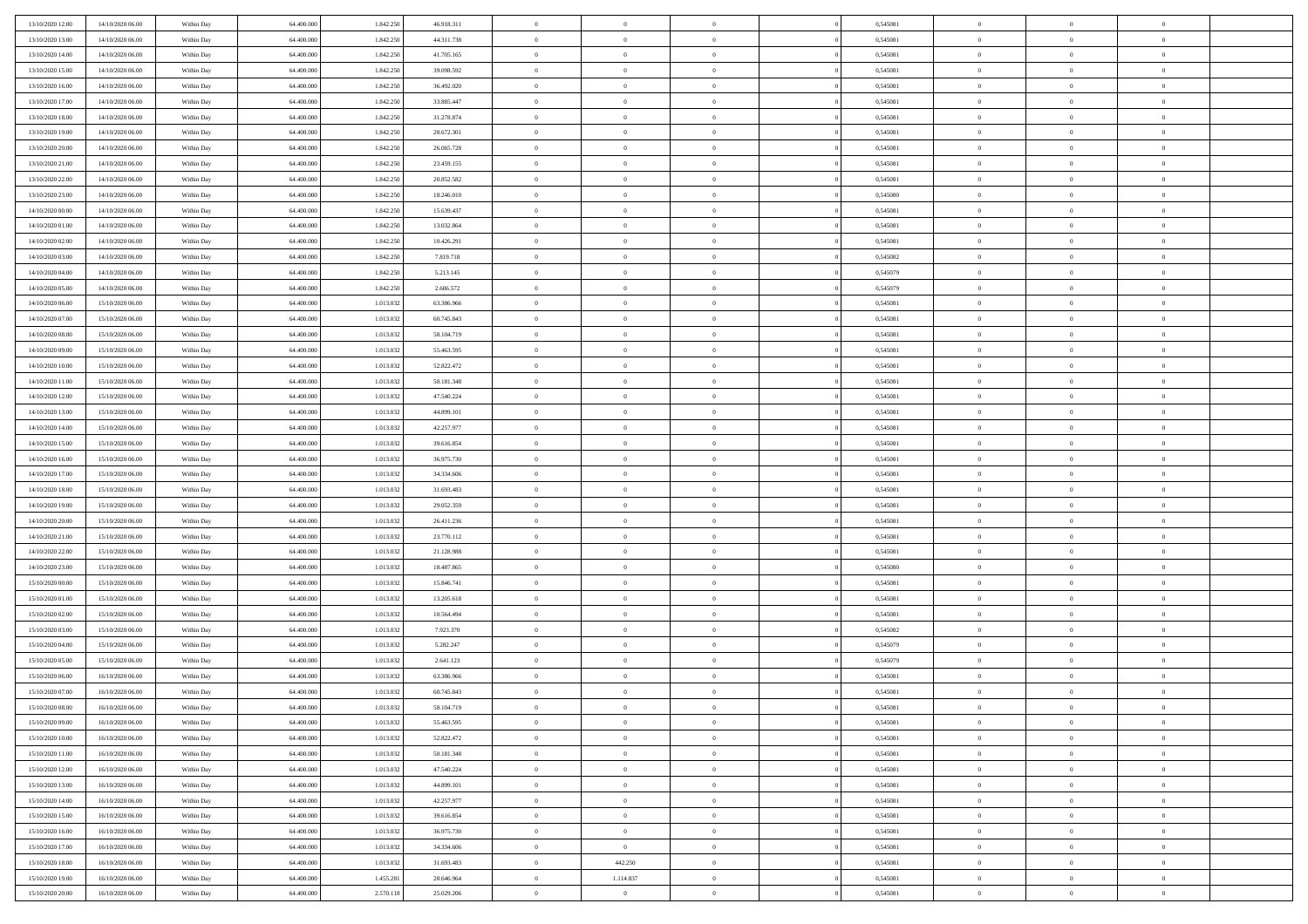| 15/10/2020 21:00 | 16/10/2020 06:00 | Within Day               | 64.400.000 | 2.570.118 | 22.526.285 | $\,$ 0 $\,$    | 5.763.064      | $\overline{0}$ |          | 0,545081 | $\bf{0}$       | $\overline{0}$ | $\,0\,$        |  |
|------------------|------------------|--------------------------|------------|-----------|------------|----------------|----------------|----------------|----------|----------|----------------|----------------|----------------|--|
| 15/10/2020 22.00 | 16/10/2020 06:00 | Within Day               | 64,400,000 | 8.333.182 | 14.900.641 | $\overline{0}$ | $\overline{0}$ | $\mathbf{0}$   |          | 0.545081 | $\theta$       | $\overline{0}$ | $\theta$       |  |
| 15/10/2020 23:00 | 16/10/2020 06:00 | Within Day               | 64.400.000 | 8.333.182 | 13.038.061 | $\theta$       | $\overline{0}$ | $\overline{0}$ |          | 0,545080 | $\mathbf{0}$   | $\overline{0}$ | $\overline{0}$ |  |
| 16/10/2020 00:00 | 16/10/2020 06:00 | Within Day               | 64.400.000 | 8.333.182 | 11.175.481 | $\,$ 0 $\,$    | $\overline{0}$ | $\overline{0}$ |          | 0,545081 | $\bf{0}$       | $\overline{0}$ | $\bf{0}$       |  |
| 16/10/2020 01:00 | 16/10/2020 06:00 | Within Day               | 64,400,000 | 8.333.182 | 9.312.901  | $\bf{0}$       | $\overline{0}$ | $\mathbf{0}$   |          | 0,545081 | $\bf{0}$       | $\theta$       | $\,0\,$        |  |
| 16/10/2020 02:00 | 16/10/2020 06:00 | Within Day               | 64.400.000 | 8.333.182 | 7.450.320  | $\theta$       | $\overline{0}$ | $\mathbf{0}$   |          | 0,545081 | $\mathbf{0}$   | $\overline{0}$ | $\overline{0}$ |  |
| 16/10/2020 03:00 | 16/10/2020 06:00 | Within Day               | 64.400.000 | 8.333.182 | 5.587.740  | $\,$ 0 $\,$    | $\overline{0}$ | $\overline{0}$ |          | 0,545082 | $\bf{0}$       | $\overline{0}$ | $\,0\,$        |  |
|                  |                  |                          | 64,400,000 |           |            | $\overline{0}$ | $\overline{0}$ |                |          |          | $\,$ 0 $\,$    | $\overline{0}$ | $\theta$       |  |
| 16/10/2020 04:00 | 16/10/2020 06:00 | Within Day               |            | 8.333.182 | 3.725.160  |                |                | $\mathbf{0}$   |          | 0,545079 |                |                |                |  |
| 16/10/2020 05:00 | 16/10/2020 06:00 | Within Day               | 64.400.000 | 8.333.182 | 1.862.580  | $\theta$       | $\overline{0}$ | $\mathbf{0}$   |          | 0,545079 | $\mathbf{0}$   | $\overline{0}$ | $\overline{0}$ |  |
| 16/10/2020 06:00 | 17/10/2020 06:00 | Within Day               | 64.400.000 | 1.013.032 | 63.386.966 | $\,$ 0 $\,$    | $\overline{0}$ | $\Omega$       |          | 0,545081 | $\bf{0}$       | $\overline{0}$ | $\,0\,$        |  |
| 16/10/2020 07.00 | 17/10/2020 06.00 | Within Day               | 64,400,000 | 1.013.032 | 60.745.843 | $\bf{0}$       | $\overline{0}$ | $\mathbf{0}$   |          | 0,545081 | $\bf{0}$       | $\mathbf{0}$   | $\theta$       |  |
| 16/10/2020 08:00 | 17/10/2020 06:00 | Within Day               | 64.400.000 | 1.013.032 | 58.104.719 | $\theta$       | $\overline{0}$ | $\mathbf{0}$   |          | 0,545081 | $\mathbf{0}$   | $\overline{0}$ | $\overline{0}$ |  |
| 16/10/2020 09:00 | 17/10/2020 06:00 | Within Day               | 64.400.000 | 1.013.032 | 55.463.595 | $\,$ 0 $\,$    | $\overline{0}$ | $\overline{0}$ |          | 0,545081 | $\bf{0}$       | $\overline{0}$ | $\bf{0}$       |  |
| 16/10/2020 10:00 | 17/10/2020 06:00 | Within Day               | 64.400.000 | 1.013.032 | 52.822.472 | $\bf{0}$       | $\overline{0}$ | $\mathbf{0}$   |          | 0,545081 | $\bf{0}$       | $\theta$       | $\,0\,$        |  |
| 16/10/2020 11:00 | 17/10/2020 06:00 | Within Day               | 64.400.000 | 1.013.032 | 50.181.348 | $\theta$       | $\overline{0}$ | $\mathbf{0}$   |          | 0,545081 | $\mathbf{0}$   | $\overline{0}$ | $\overline{0}$ |  |
| 16/10/2020 12:00 | 17/10/2020 06.00 | Within Day               | 64.400.000 | 1.013.032 | 47.540.224 | $\,$ 0 $\,$    | 1.658.436      | $\Omega$       |          | 0,545081 | $\bf{0}$       | $\overline{0}$ | $\bf{0}$       |  |
| 16/10/2020 13:00 | 17/10/2020 06.00 | Within Day               | 64,400,000 | 2.671.467 | 43.332.801 | $\,$ 0         | $\overline{0}$ | $\mathbf{0}$   |          | 0,545081 | $\bf{0}$       | $\overline{0}$ | $\theta$       |  |
| 16/10/2020 14:00 | 17/10/2020 06:00 | Within Day               | 64.400.000 | 2.671.467 | 40.783.812 | $\theta$       | $\overline{0}$ | $\mathbf{0}$   |          | 0,545081 | $\mathbf{0}$   | $\overline{0}$ | $\overline{0}$ |  |
| 16/10/2020 15:00 | 17/10/2020 06.00 | Within Day               | 64.400.000 | 2.671.467 | 38.234.824 | $\,$ 0 $\,$    | $\overline{0}$ | $\Omega$       |          | 0,545081 | $\bf{0}$       | $\overline{0}$ | $\,0\,$        |  |
| 16/10/2020 16:00 | 17/10/2020 06.00 | Within Day               | 64,400,000 | 2.671.467 | 35.685.836 | $\bf{0}$       | $\overline{0}$ | $\mathbf{0}$   |          | 0,545081 | $\bf{0}$       | $\mathbf{0}$   | $\theta$       |  |
| 16/10/2020 17:00 | 17/10/2020 06:00 | Within Day               | 64.400.000 | 2.671.467 | 33.136.847 | $\theta$       | $\overline{0}$ | $\mathbf{0}$   |          | 0,545081 | $\mathbf{0}$   | $\overline{0}$ | $\overline{0}$ |  |
| 16/10/2020 18:00 | 17/10/2020 06:00 | Within Day               | 64.400.000 | 2.671.467 | 30.587.859 | $\,$ 0 $\,$    | $\overline{0}$ | $\overline{0}$ |          | 0,545081 | $\bf{0}$       | $\overline{0}$ | $\bf{0}$       |  |
| 16/10/2020 19:00 | 17/10/2020 06:00 | Within Day               | 64,400,000 | 2.671.467 | 28.038.871 | $\bf{0}$       | $\overline{0}$ | $\mathbf{0}$   |          | 0,545081 | $\bf{0}$       | $\overline{0}$ | $\,0\,$        |  |
| 16/10/2020 20:00 | 17/10/2020 06:00 | Within Day               | 64.400.000 | 2.671.467 | 25.489.882 | $\theta$       | $\overline{0}$ | $\mathbf{0}$   |          | 0,545081 | $\mathbf{0}$   | $\overline{0}$ | $\overline{0}$ |  |
| 16/10/2020 21:00 | 17/10/2020 06.00 | Within Day               | 64.400.000 | 2.671.467 | 22.940.894 | $\,$ 0 $\,$    | $\overline{0}$ | $\overline{0}$ |          | 0,545081 | $\bf{0}$       | $\overline{0}$ | $\,0\,$        |  |
| 16/10/2020 22:00 | 17/10/2020 06.00 | Within Day               | 64,400,000 | 2.671.467 | 20.391.906 | $\,$ 0         | $\overline{0}$ | $\mathbf{0}$   |          | 0,545081 | $\bf{0}$       | $\overline{0}$ | $\theta$       |  |
| 16/10/2020 23:00 | 17/10/2020 06:00 | Within Day               | 64.400.000 | 2.671.467 | 17.842.918 | $\theta$       | $\overline{0}$ | $\mathbf{0}$   |          | 0,545080 | $\mathbf{0}$   | $\overline{0}$ | $\overline{0}$ |  |
| 17/10/2020 00:00 | 17/10/2020 06:00 | Within Day               | 64.400.000 | 2.671.467 | 15.293.929 | $\,$ 0 $\,$    | $\overline{0}$ | $\Omega$       |          | 0,545081 | $\bf{0}$       | $\overline{0}$ | $\,0\,$        |  |
| 17/10/2020 01:00 | 17/10/2020 06.00 | Within Day               | 64,400,000 | 2.671.467 | 12.744.941 | $\bf{0}$       | $\overline{0}$ | $\mathbf{0}$   |          | 0,545081 | $\bf{0}$       | $\mathbf{0}$   | $\overline{0}$ |  |
| 17/10/2020 02.00 | 17/10/2020 06:00 | Within Day               | 64.400.000 | 2.671.467 | 10.195.953 | $\theta$       | $\overline{0}$ | $\overline{0}$ |          | 0,545081 | $\mathbf{0}$   | $\overline{0}$ | $\overline{0}$ |  |
| 17/10/2020 03:00 | 17/10/2020 06:00 | Within Day               | 64.400.000 | 2.671.467 | 7.646.964  | $\theta$       | $\overline{0}$ | $\overline{0}$ |          | 0,545082 | $\,$ 0         | $\overline{0}$ | $\,$ 0 $\,$    |  |
| 17/10/2020 04:00 | 17/10/2020 06:00 |                          | 64,400,000 | 2.671.467 | 5.097.976  | $\bf{0}$       | $\overline{0}$ | $\mathbf{0}$   |          | 0,545079 | $\bf{0}$       | $\mathbf{0}$   | $\bf{0}$       |  |
| 17/10/2020 05:00 | 17/10/2020 06:00 | Within Day<br>Within Day | 64.400.000 | 2.671.467 | 2.548.988  | $\theta$       | $\overline{0}$ | $\mathbf{0}$   |          | 0,545079 | $\mathbf{0}$   | $\overline{0}$ | $\overline{0}$ |  |
|                  |                  |                          |            |           |            | $\theta$       | $\overline{0}$ | $\overline{0}$ |          |          | $\,$ 0         | $\overline{0}$ | $\theta$       |  |
| 17/10/2020 06:00 | 18/10/2020 06:00 | Within Day               | 64.400.000 | 1.013.032 | 63.386.966 |                |                |                |          | 0,545081 |                | $\overline{0}$ |                |  |
| 17/10/2020 07:00 | 18/10/2020 06:00 | Within Day               | 64,400,000 | 1.013.032 | 60.745.843 | $\bf{0}$       | $\overline{0}$ | $\mathbf{0}$   |          | 0,545081 | $\mathbf{0}$   |                | $\overline{0}$ |  |
| 17/10/2020 08:00 | 18/10/2020 06:00 | Within Day               | 64.400.000 | 1.013.032 | 58.104.719 | $\theta$       | $\overline{0}$ | $\mathbf{0}$   |          | 0,545081 | $\mathbf{0}$   | $\overline{0}$ | $\overline{0}$ |  |
| 17/10/2020 09:00 | 18/10/2020 06:00 | Within Day               | 64.400.000 | 1.013.032 | 55.463.595 | $\theta$       | $\overline{0}$ | $\overline{0}$ |          | 0,545081 | $\,$ 0         | $\overline{0}$ | $\theta$       |  |
| 17/10/2020 10:00 | 18/10/2020 06:00 | Within Day               | 64,400,000 | 1.013.032 | 52.822.472 | $\bf{0}$       | $\overline{0}$ | $\mathbf{0}$   |          | 0,545081 | $\bf{0}$       | $\mathbf{0}$   | $\bf{0}$       |  |
| 17/10/2020 11:00 | 18/10/2020 06:00 | Within Day               | 64.400.000 | 1.013.032 | 50.181.348 | $\theta$       | $\overline{0}$ | $\mathbf{0}$   |          | 0,545081 | $\mathbf{0}$   | $\overline{0}$ | $\overline{0}$ |  |
| 17/10/2020 12:00 | 18/10/2020 06:00 | Within Day               | 64.400.000 | 1.013.032 | 47.540.224 | $\,$ 0 $\,$    | $\overline{0}$ | $\overline{0}$ |          | 0,545081 | $\,$ 0         | $\overline{0}$ | $\,$ 0 $\,$    |  |
| 17/10/2020 13:00 | 18/10/2020 06:00 | Within Day               | 64,400,000 | 1.013.032 | 44.899.101 | $\,$ 0         | $\,$ 0 $\,$    | $\overline{0}$ |          | 0,545081 | $\,$ 0 $\,$    | $\overline{0}$ | $\overline{0}$ |  |
| 17/10/2020 14:00 | 18/10/2020 06:00 | Within Day               | 64.400.000 | 1.013.032 | 42.257.977 | $\theta$       | $\overline{0}$ | $\mathbf{0}$   |          | 0,545081 | $\mathbf{0}$   | $\overline{0}$ | $\theta$       |  |
| 17/10/2020 15:00 | 18/10/2020 06:00 | Within Day               | 64.400.000 | 1.013.032 | 39.616.854 | $\overline{0}$ | $\overline{0}$ | $\overline{0}$ |          | 0,545081 | $\,$ 0         | $\overline{0}$ | $\theta$       |  |
| 17/10/2020 16:00 | 18/10/2020 06:00 | Within Day               | 64,400,000 | 1.013.032 | 36.975.730 | $\bf{0}$       | $\overline{0}$ | $\mathbf{0}$   |          | 0,545081 | $\bf{0}$       | $\overline{0}$ | $\overline{0}$ |  |
| 17/10/2020 17:00 | 18/10/2020 06:00 | Within Day               | 64.400.000 | 1.013.032 | 34.334.606 | $\overline{0}$ | $\theta$       |                |          | 0,545081 | $\overline{0}$ | $\theta$       | $\theta$       |  |
| 17/10/2020 18:00 | 18/10/2020 06:00 | Within Day               | 64.400.000 | 1.013.032 | 31.693.483 | $\,$ 0 $\,$    | $\overline{0}$ | $\overline{0}$ |          | 0,545081 | $\,$ 0 $\,$    | $\bf{0}$       | $\theta$       |  |
| 17/10/2020 19:00 | 18/10/2020 06:00 | Within Day               | 64,400,000 | 1.013.032 | 29.052.359 | $\overline{0}$ | $\,$ 0 $\,$    | $\mathbf{0}$   |          | 0,545081 | $\,$ 0 $\,$    | $\overline{0}$ | $\overline{0}$ |  |
| 17/10/2020 20:00 | 18/10/2020 06:00 | Within Day               | 64.400.000 | 1.013.032 | 26.411.236 | $\mathbf{0}$   | $\overline{0}$ | $\overline{0}$ |          | 0,545081 | $\,$ 0 $\,$    | $\bf{0}$       | $\mathbf{0}$   |  |
| 17/10/2020 21:00 | 18/10/2020 06:00 | Within Day               | 64.400.000 | 1.013.032 | 23.770.112 | $\,$ 0 $\,$    | $\overline{0}$ | $\overline{0}$ | $\theta$ | 0,545081 | $\,$ 0 $\,$    | $\bf{0}$       | $\,$ 0 $\,$    |  |
| 17/10/2020 22.00 | 18/10/2020 06:00 | Within Day               | 64,400,000 | 1.013.032 | 21.128.988 | $\,$ 0 $\,$    | $\,$ 0 $\,$    | $\overline{0}$ |          | 0,545081 | $\,$ 0 $\,$    | $\overline{0}$ | $\overline{0}$ |  |
| 17/10/2020 23:00 | 18/10/2020 06:00 | Within Day               | 64.400.000 | 1.013.032 | 18.487.865 | $\mathbf{0}$   | $\overline{0}$ | $\overline{0}$ |          | 0,545080 | $\mathbf{0}$   | $\overline{0}$ | $\overline{0}$ |  |
| 18/10/2020 00:00 | 18/10/2020 06:00 | Within Day               | 64.400.000 | 1.013.032 | 15.846.741 | $\,$ 0 $\,$    | $\overline{0}$ | $\overline{0}$ |          | 0,545081 | $\,$ 0 $\,$    | $\overline{0}$ | $\,$ 0 $\,$    |  |
| 18/10/2020 01:00 | 18/10/2020 06:00 | Within Day               | 64,400,000 | 1.013.032 | 13.205.618 | $\overline{0}$ | $\overline{0}$ | $\overline{0}$ |          | 0,545081 | $\,$ 0 $\,$    | $\overline{0}$ | $\overline{0}$ |  |
| 18/10/2020 02:00 | 18/10/2020 06:00 | Within Day               | 64.400.000 | 1.013.032 | 10.564.494 | $\mathbf{0}$   | $\overline{0}$ | $\overline{0}$ |          | 0,545081 | $\mathbf{0}$   | $\bf{0}$       | $\overline{0}$ |  |
| 18/10/2020 03:00 | 18/10/2020 06:00 | Within Day               | 64.400.000 | 1.013.032 | 7.923.370  | $\,$ 0 $\,$    | $\overline{0}$ | $\overline{0}$ |          | 0,545082 | $\,$ 0 $\,$    | $\mathbf{0}$   | $\,$ 0 $\,$    |  |
| 18/10/2020 04:00 | 18/10/2020 06:00 | Within Day               | 64,400,000 | 1.013.032 | 5.282.247  | $\,$ 0 $\,$    | $\,$ 0 $\,$    | $\overline{0}$ |          | 0,545079 | $\bf{0}$       | $\overline{0}$ | $\overline{0}$ |  |
| 18/10/2020 05:00 | 18/10/2020 06:00 | Within Day               | 64.400.000 | 1.013.032 | 2.641.123  | $\theta$       | $\overline{0}$ | $\overline{0}$ |          | 0,545079 | $\mathbf{0}$   | $\overline{0}$ | $\overline{0}$ |  |
|                  |                  |                          |            |           |            |                |                |                |          |          |                |                |                |  |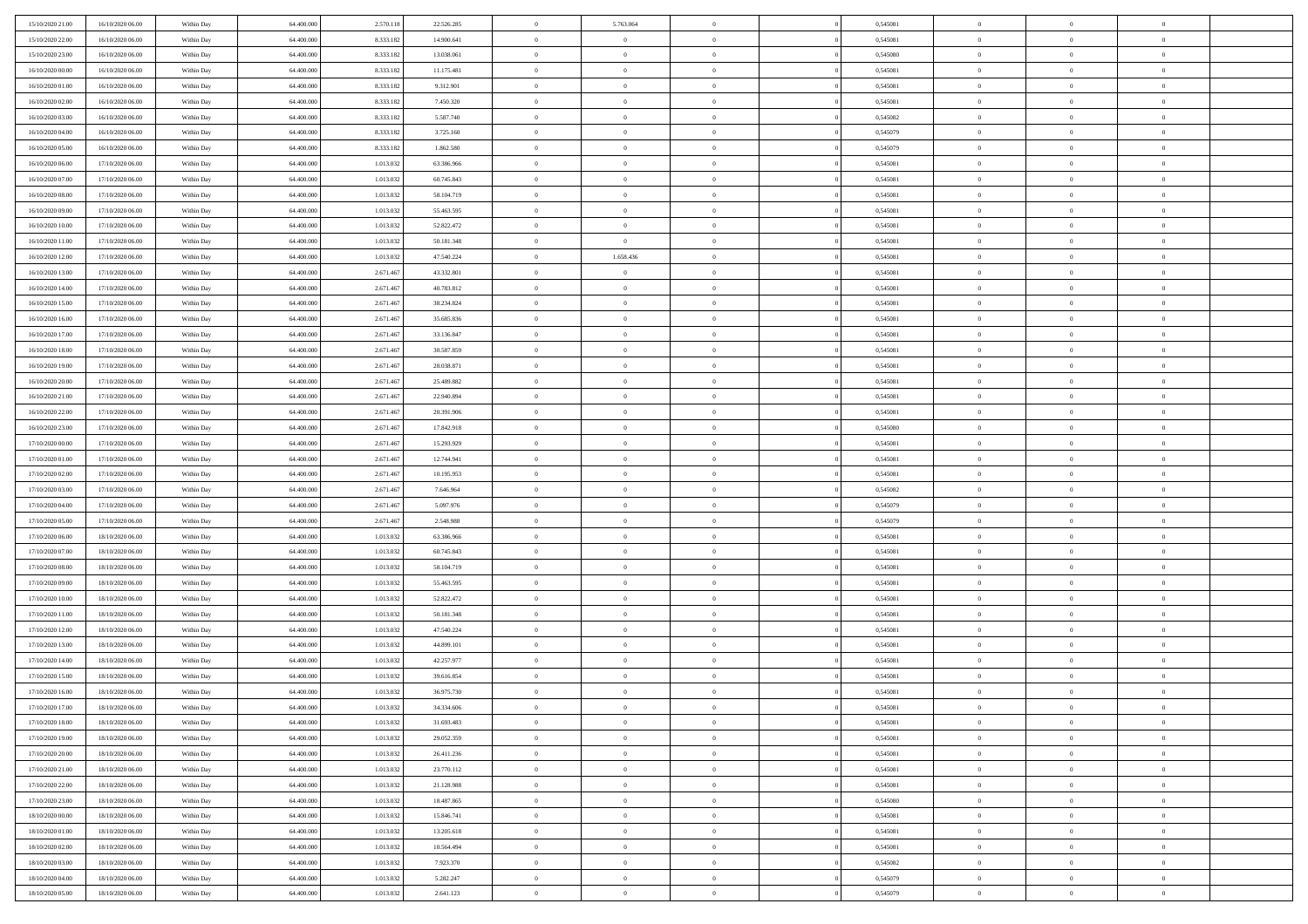| 18/10/2020 06:00                     | 19/10/2020 06:00                     | Within Day | 64.400.000 | 1.013.03  | 63.386.966 | $\bf{0}$                   | $\bf{0}$                         | $\overline{0}$                   | 0,545081 | $\bf{0}$       | $\overline{0}$ | $\bf{0}$       |  |
|--------------------------------------|--------------------------------------|------------|------------|-----------|------------|----------------------------|----------------------------------|----------------------------------|----------|----------------|----------------|----------------|--|
| 18/10/2020 07:00                     | 19/10/2020 06:00                     | Within Day | 64,400,000 | 1.013.03  | 60.745.843 | $\overline{0}$             | $\overline{0}$                   | $\Omega$                         | 0,545081 | $\overline{0}$ | $\theta$       | $\theta$       |  |
| 18/10/2020 08:00                     | 19/10/2020 06:00                     | Within Day | 64.400.000 | 1.013.032 | 58.104.719 | $\overline{0}$             | $\overline{0}$                   | $\overline{0}$                   | 0,545081 | $\mathbf{0}$   | $\overline{0}$ | $\theta$       |  |
| 18/10/2020 09:00                     | 19/10/2020 06:00                     | Within Day | 64.400.000 | 1.013.032 | 55.463.595 | $\bf{0}$                   | $\overline{0}$                   | $\overline{0}$                   | 0,545081 | $\mathbf{0}$   | $\overline{0}$ | $\bf{0}$       |  |
| 18/10/2020 10:00                     | 19/10/2020 06:00                     | Within Day | 64,400,000 | 1.013.03  | 52.822.472 | $\bf{0}$                   | $\overline{0}$                   | $\overline{0}$                   | 0,545081 | $\bf{0}$       | $\overline{0}$ | $\bf{0}$       |  |
| 18/10/2020 11:00                     | 19/10/2020 06:00                     | Within Day | 64.400.000 | 1.013.032 | 50.181.348 | $\overline{0}$             | $\overline{0}$                   | $\overline{0}$                   | 0,545081 | $\mathbf{0}$   | $\overline{0}$ | $\theta$       |  |
| 18/10/2020 12:00                     | 19/10/2020 06:00                     | Within Day | 64.400.000 | 1.013.032 | 47.540.224 | $\bf{0}$                   | $\overline{0}$                   | $\overline{0}$                   | 0,545081 | $\bf{0}$       | $\overline{0}$ | $\bf{0}$       |  |
| 18/10/2020 13:00                     | 19/10/2020 06:00                     | Within Day | 64,400,000 | 1.013.03  | 44.899.101 | $\overline{0}$             | $\overline{0}$                   | $\overline{0}$                   | 0,545081 | $\mathbf{0}$   | $\theta$       | $\theta$       |  |
| 18/10/2020 14:00                     | 19/10/2020 06:00                     | Within Day | 64.400.000 | 1.013.032 | 42.257.977 | $\overline{0}$             | $\overline{0}$                   | $\overline{0}$                   | 0,545081 | $\mathbf{0}$   | $\overline{0}$ | $\theta$       |  |
| 18/10/2020 15:00                     | 19/10/2020 06:00                     |            | 64.400.000 | 1.013.032 | 39.616.854 | $\bf{0}$                   | $\bf{0}$                         | $\Omega$                         | 0,545081 | $\bf{0}$       | $\overline{0}$ | $\bf{0}$       |  |
|                                      |                                      | Within Day | 64,400,000 |           |            |                            |                                  |                                  |          |                | $\theta$       | $\theta$       |  |
| 18/10/2020 16:00<br>18/10/2020 17:00 | 19/10/2020 06:00                     | Within Day |            | 1.013.032 | 36.975.730 | $\bf{0}$<br>$\overline{0}$ | $\overline{0}$<br>$\overline{0}$ | $\overline{0}$                   | 0,545081 | $\mathbf{0}$   |                | $\theta$       |  |
| 18/10/2020 18:00                     | 19/10/2020 06:00                     | Within Day | 64.400.000 | 1.013.032 | 34.334.606 |                            |                                  | $\overline{0}$<br>$\overline{0}$ | 0,545081 | $\mathbf{0}$   | $\overline{0}$ |                |  |
|                                      | 19/10/2020 06:00                     | Within Day | 64.400.000 | 1.013.032 | 31.693.483 | $\bf{0}$                   | $\overline{0}$                   |                                  | 0,545081 | $\mathbf{0}$   | $\overline{0}$ | $\bf{0}$       |  |
| 18/10/2020 19:00                     | 19/10/2020 06:00                     | Within Day | 64,400,000 | 1.013.03  | 29.052.359 | $\bf{0}$                   | $\overline{0}$                   | $\overline{0}$                   | 0,545081 | $\bf{0}$       | $\theta$       | $\bf{0}$       |  |
| 18/10/2020 20:00                     | 19/10/2020 06:00                     | Within Day | 64.400.000 | 1.013.032 | 26.411.236 | $\overline{0}$             | $\overline{0}$                   | $\overline{0}$                   | 0,545081 | $\overline{0}$ | $\overline{0}$ | $\theta$       |  |
| 18/10/2020 21.00                     | 19/10/2020 06:00                     | Within Day | 64.400.000 | 1.013.032 | 23.770.112 | $\bf{0}$                   | $\overline{0}$                   | $\Omega$                         | 0,545081 | $\bf{0}$       | $\overline{0}$ | $\bf{0}$       |  |
| 18/10/2020 22.00                     | 19/10/2020 06:00                     | Within Day | 64,400,000 | 1.013.032 | 21.128.988 | $\,$ 0 $\,$                | $\overline{0}$                   | $\overline{0}$                   | 0,545081 | $\mathbf{0}$   | $\theta$       | $\theta$       |  |
| 18/10/2020 23:00                     | 19/10/2020 06:00                     | Within Day | 64.400.000 | 1.013.032 | 18.487.865 | $\overline{0}$             | $\overline{0}$                   | $\overline{0}$                   | 0,545080 | $\mathbf{0}$   | $\overline{0}$ | $\theta$       |  |
| 19/10/2020 00:00                     | 19/10/2020 06:00                     | Within Day | 64.400.000 | 1.013.03  | 15.846.741 | $\bf{0}$                   | $\overline{0}$                   | $\Omega$                         | 0,545081 | $\bf{0}$       | $\overline{0}$ | $\bf{0}$       |  |
| 19/10/2020 01:00                     | 19/10/2020 06:00                     | Within Day | 64,400,000 | 1.013.03  | 13.205.618 | $\bf{0}$                   | $\overline{0}$                   | $\overline{0}$                   | 0,545081 | $\mathbf{0}$   | $\mathbf{0}$   | $\overline{0}$ |  |
| 19/10/2020 02.00                     | 19/10/2020 06:00                     | Within Day | 64.400.000 | 1.013.032 | 10.564.494 | $\overline{0}$             | $\overline{0}$                   | $\overline{0}$                   | 0,545081 | $\mathbf{0}$   | $\overline{0}$ | $\theta$       |  |
| 19/10/2020 03:00                     | 19/10/2020 06:00                     | Within Day | 64.400.000 | 1.013.032 | 7.923.370  | $\bf{0}$                   | $\overline{0}$                   | $\overline{0}$                   | 0,545082 | $\mathbf{0}$   | $\overline{0}$ | $\bf{0}$       |  |
| 19/10/2020 04:00                     | 19/10/2020 06:00                     | Within Day | 64,400,000 | 1.013.03  | 5.282.247  | $\bf{0}$                   | $\overline{0}$                   | $\overline{0}$                   | 0,545079 | $\,$ 0 $\,$    | $\overline{0}$ | $\bf{0}$       |  |
| 19/10/2020 05:00                     | 19/10/2020 06:00                     | Within Day | 64.400.000 | 1.013.032 | 2.641.123  | $\overline{0}$             | $\overline{0}$                   | $\overline{0}$                   | 0,545079 | $\mathbf{0}$   | $\overline{0}$ | $\theta$       |  |
| 19/10/2020 06:00                     | 20/10/2020 06:00                     | Within Day | 64.400.000 | 1.013.032 | 63.386.966 | $\bf{0}$                   | $\overline{0}$                   | $\overline{0}$                   | 0,545081 | $\bf{0}$       | $\overline{0}$ | $\bf{0}$       |  |
| 19/10/2020 07:00                     | 20/10/2020 06:00                     | Within Day | 64,400,000 | 1.013.03  | 60.745.843 | $\,$ 0 $\,$                | $\overline{0}$                   | $\overline{0}$                   | 0,545081 | $\mathbf{0}$   | $\overline{0}$ | $\overline{0}$ |  |
| 19/10/2020 08:00                     | 20/10/2020 06:00                     | Within Day | 64.400.000 | 1.013.032 | 58.104.719 | $\overline{0}$             | $\overline{0}$                   | $\overline{0}$                   | 0,545081 | $\mathbf{0}$   | $\overline{0}$ | $\theta$       |  |
| 19/10/2020 09:00                     | 20/10/2020 06:00                     | Within Day | 64.400.000 | 1.013.032 | 55.463.595 | $\bf{0}$                   | $\overline{0}$                   | $\Omega$                         | 0,545081 | $\mathbf{0}$   | $\overline{0}$ | $\bf{0}$       |  |
| 19/10/2020 10:00                     | 20/10/2020 06:00                     | Within Day | 64,400,000 | 1.013.032 | 52.822.472 | $\bf{0}$                   | $\overline{0}$                   | $\overline{0}$                   | 0,545081 | $\mathbf{0}$   | $\theta$       | $\overline{0}$ |  |
| 19/10/2020 11:00                     | 20/10/2020 06:00                     | Within Day | 64.400.000 | 1.013.032 | 50.181.348 | $\overline{0}$             | $\overline{0}$                   | $\overline{0}$                   | 0,545081 | $\mathbf{0}$   | $\overline{0}$ | $\theta$       |  |
| 19/10/2020 12:00                     | 20/10/2020 06:00                     | Within Day | 64.400.000 | 1.013.032 | 47.540.224 | $\,$ 0                     | $\overline{0}$                   | $\overline{0}$                   | 0,545081 | $\,$ 0 $\,$    | $\overline{0}$ | $\,0\,$        |  |
| 19/10/2020 13:00                     | 20/10/2020 06:00                     | Within Day | 64,400,000 | 1.013.03  | 44.899.101 | $\bf{0}$                   | $\overline{0}$                   | $\overline{0}$                   | 0,545081 | $\,$ 0 $\,$    | $\overline{0}$ | $\bf{0}$       |  |
| 19/10/2020 14:00                     | 20/10/2020 06:00                     | Within Day | 64.400.000 | 1.013.032 | 42.257.977 | $\overline{0}$             | $\overline{0}$                   | $\overline{0}$                   | 0,545081 | $\mathbf{0}$   | $\overline{0}$ | $\theta$       |  |
| 19/10/2020 15:00                     | 20/10/2020 06:00                     | Within Day | 64.400.000 | 1.013.032 | 39.616.854 | $\,$ 0                     | $\overline{0}$                   | $\theta$                         | 0,545081 | $\,$ 0         | $\overline{0}$ | $\mathbf{0}$   |  |
| 19/10/2020 16:00                     | 20/10/2020 06:00                     | Within Day | 64,400,000 | 1.013.032 | 36.975.730 | $\bf{0}$                   | $\overline{0}$                   | $\overline{0}$                   | 0,545081 | $\mathbf{0}$   | $\overline{0}$ | $\overline{0}$ |  |
| 19/10/2020 17:00                     | 20/10/2020 06:00                     | Within Day | 64.400.000 | 1.013.032 | 34.334.606 | $\overline{0}$             | $\overline{0}$                   | $\overline{0}$                   | 0,545081 | $\mathbf{0}$   | $\overline{0}$ | $\theta$       |  |
| 19/10/2020 18:00                     | 20/10/2020 06:00                     | Within Day | 64.400.000 | 1.013.032 | 31.693.483 | $\overline{0}$             | $\overline{0}$                   | $\overline{0}$                   | 0,545081 | $\,$ 0 $\,$    | $\overline{0}$ | $\mathbf{0}$   |  |
| 19/10/2020 19:00                     | 20/10/2020 06:00                     | Within Day | 64,400,000 | 1.013.03  | 29.052.359 | $\bf{0}$                   | $\overline{0}$                   | $\overline{0}$                   | 0,545081 | $\mathbf{0}$   | $\mathbf{0}$   | $\overline{0}$ |  |
| 19/10/2020 20:00                     | 20/10/2020 06:00                     | Within Day | 64.400.000 | 1.013.032 | 26.411.236 | $\overline{0}$             | $\overline{0}$                   | $\overline{0}$                   | 0,545081 | $\mathbf{0}$   | $\overline{0}$ | $\theta$       |  |
| 19/10/2020 21:00                     | 20/10/2020 06:00                     | Within Day | 64.400.000 | 1.013.032 | 23.770.112 | $\,$ 0                     | $\overline{0}$                   | $\overline{0}$                   | 0,545081 | $\,$ 0 $\,$    | $\overline{0}$ | $\,0\,$        |  |
| 19/10/2020 22:00                     | 20/10/2020 06:00                     | Within Day | 64,400,000 | 1.013.03  | 21.128.988 | $\,$ 0 $\,$                | $\,$ 0 $\,$                      | $\overline{0}$                   | 0,545081 | $\,$ 0 $\,$    | $\overline{0}$ | $\overline{0}$ |  |
| 19/10/2020 23.00                     | 20/10/2020 06:00                     | Within Day | 64.400.000 | 1.013.032 | 18.487.865 | $\overline{0}$             | $\overline{0}$                   | $\overline{0}$                   | 0,545080 | $\mathbf{0}$   | $\overline{0}$ | $\theta$       |  |
| 20/10/2020 00:00                     | 20/10/2020 06:00                     | Within Day | 64.400.000 | 1.013.032 | 15.846.741 | $\overline{0}$             | $\overline{0}$                   | $\overline{0}$                   | 0,545081 | $\,$ 0         | $\overline{0}$ | $\mathbf{0}$   |  |
| 20/10/2020 01:00                     | 20/10/2020 06:00                     | Within Day | 64,400,000 | 1.013.03  | 13.205.618 | $\bf{0}$                   | $\overline{0}$                   | $\overline{0}$                   | 0,545081 | $\mathbf{0}$   | $\overline{0}$ | $\overline{0}$ |  |
| 20/10/2020 02:00                     | 20/10/2020 06:00                     | Within Day | 64.400.000 | 1.013.032 | 10.564.494 | $\overline{0}$             | $\theta$                         |                                  | 0,545081 | $\overline{0}$ | $\Omega$       | $\overline{0}$ |  |
| 20/10/2020 03:00                     | 20/10/2020 06:00                     | Within Day | 64.400.000 | 1.013.032 | 7.923.370  | $\,$ 0 $\,$                | $\overline{0}$                   | $\overline{0}$                   | 0,545082 | $\,$ 0 $\,$    | $\bf{0}$       | $\,0\,$        |  |
| 20/10/2020 04:00                     | 20/10/2020 06:00                     | Within Day | 64.400.000 | 1.013.03  | 5.282.247  | $\mathbf{0}$               | $\overline{0}$                   | $\overline{0}$                   | 0,545079 | $\,$ 0 $\,$    | $\overline{0}$ | $\overline{0}$ |  |
| 20/10/2020 05:00                     | 20/10/2020 06:00                     | Within Day | 64.400.000 | 1.013.032 | 2.641.123  | $\mathbf{0}$               | $\overline{0}$                   | $\overline{0}$                   | 0,545079 | $\mathbf{0}$   | $\bf{0}$       | $\overline{0}$ |  |
| 20/10/2020 06:00                     | 21/10/2020 06:00                     | Within Day | 64.400.000 | 1.013.032 | 63.386.966 | $\,$ 0 $\,$                | $\overline{0}$                   | $\overline{0}$                   | 0,545081 | $\,$ 0 $\,$    | $\bf{0}$       | $\theta$       |  |
| 20/10/2020 07:00                     | 21/10/2020 06.00                     | Within Day | 64.400.000 | 1.013.032 | 60.745.843 | $\,$ 0 $\,$                | $\,$ 0 $\,$                      | $\overline{0}$                   | 0,545081 | $\,$ 0 $\,$    | $\overline{0}$ | $\overline{0}$ |  |
| 20/10/2020 08:00                     | 21/10/2020 06:00                     | Within Day | 64.400.000 | 1.013.032 | 58.104.719 | $\mathbf{0}$               | $\overline{0}$                   | $\overline{0}$                   | 0,545081 | $\mathbf{0}$   | $\bf{0}$       | $\overline{0}$ |  |
| 20/10/2020 09:00                     | 21/10/2020 06:00                     |            | 64.400.000 | 1.013.032 | 55.463.595 | $\,$ 0 $\,$                | $\overline{0}$                   | $\overline{0}$                   | 0,545081 | $\,$ 0 $\,$    | $\mathbf{0}$   | $\theta$       |  |
|                                      |                                      | Within Day | 64,400,000 | 1.013.032 |            | $\mathbf{0}$               | $\overline{0}$                   |                                  |          |                | $\overline{0}$ |                |  |
| 20/10/2020 10:00                     | 21/10/2020 06.00<br>21/10/2020 06:00 | Within Day |            | 1.013.032 | 52.822.472 | $\mathbf{0}$               |                                  | $\overline{0}$                   | 0,545081 | $\,$ 0 $\,$    |                | $\overline{0}$ |  |
| 20/10/2020 11:00                     |                                      | Within Day | 64.400.000 |           | 50.181.348 |                            | $\overline{0}$                   | $\overline{0}$                   | 0,545081 | $\mathbf{0}$   | $\bf{0}$       | $\overline{0}$ |  |
| 20/10/2020 12:00                     | 21/10/2020 06:00                     | Within Day | 64.400.000 | 1.013.032 | 47.540.224 | $\,$ 0 $\,$                | $\overline{0}$                   | $\overline{0}$                   | 0,545081 | $\,$ 0 $\,$    | $\mathbf{0}$   | $\theta$       |  |
| 20/10/2020 13:00                     | 21/10/2020 06.00                     | Within Day | 64,400,000 | 1.013.032 | 44.899.101 | $\mathbf{0}$               | $\overline{0}$                   | $\overline{0}$                   | 0,545081 | $\,$ 0 $\,$    | $\overline{0}$ | $\overline{0}$ |  |
| 20/10/2020 14:00                     | 21/10/2020 06:00                     | Within Day | 64.400.000 | 1.013.032 | 42.257.977 | $\overline{0}$             | $\overline{0}$                   | $\overline{0}$                   | 0,545081 | $\mathbf{0}$   | $\mathbf{0}$   | $\overline{0}$ |  |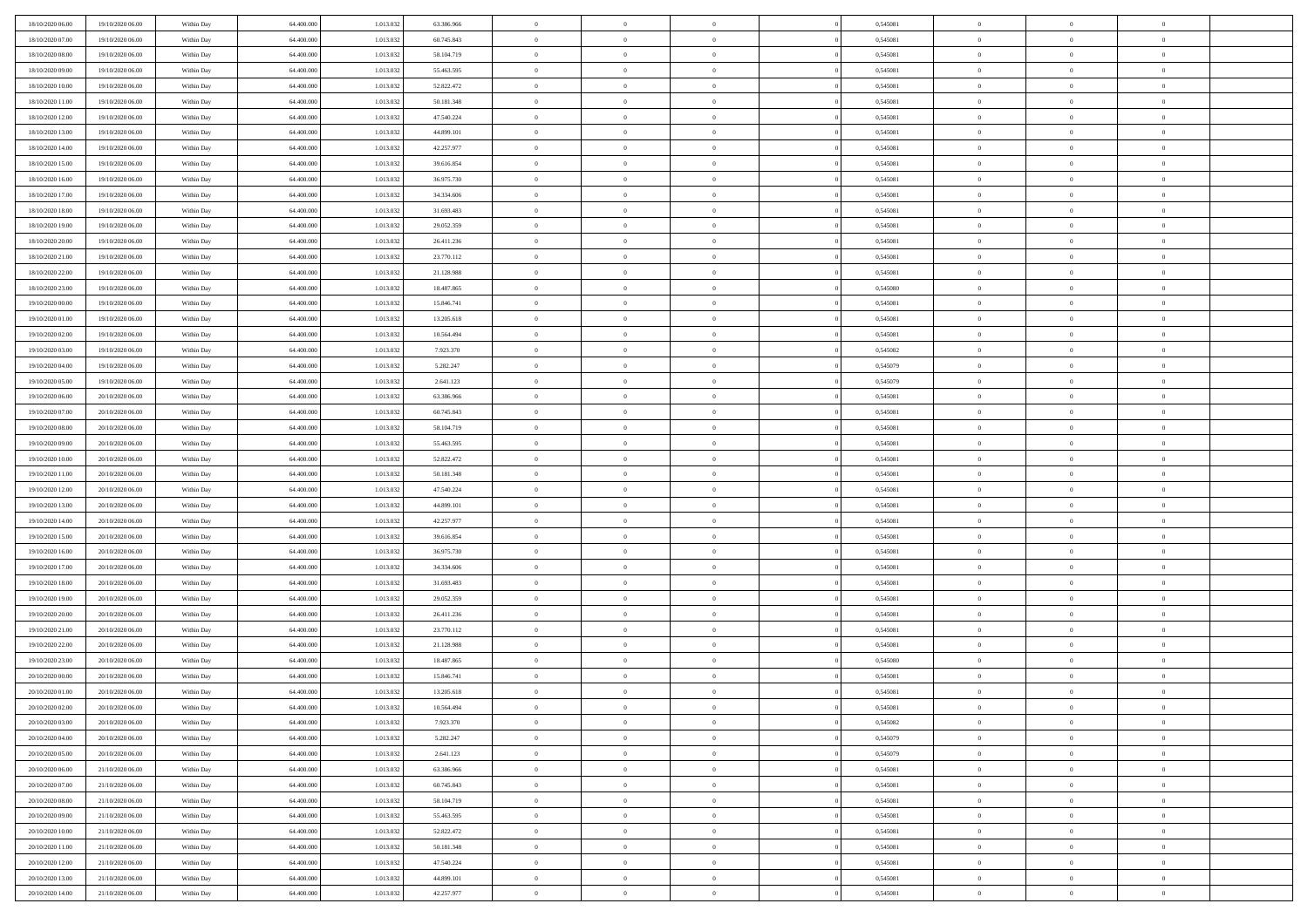| 20/10/2020 15:00                     | 21/10/2020 06.00                     | Within Day               | 64,400,000               | 1.013.032              | 39.616.854               | $\bf{0}$                      | $\overline{0}$                   | $\Omega$                         | 0,545081             | $\bf{0}$                 | $\overline{0}$             | $\bf{0}$                  |  |
|--------------------------------------|--------------------------------------|--------------------------|--------------------------|------------------------|--------------------------|-------------------------------|----------------------------------|----------------------------------|----------------------|--------------------------|----------------------------|---------------------------|--|
| 20/10/2020 16:00                     | 21/10/2020 06:00                     | Within Day               | 64.400.000               | 1.013.032              | 36.975.730               | $\theta$                      | $\overline{0}$                   | $\overline{0}$                   | 0,545081             | $\mathbf{0}$             | $\bf{0}$                   | $\overline{0}$            |  |
| 20/10/2020 17:00                     | 21/10/2020 06:00                     | Within Day               | 64.400.000               | 1.013.032              | 34.334.606               | $\theta$                      | $\overline{0}$                   | $\bf{0}$                         | 0,545081             | $\,$ 0                   | $\overline{0}$             | $\,$ 0 $\,$               |  |
| 20/10/2020 18:00                     | 21/10/2020 06.00                     | Within Day               | 64,400,000               | 1.013.032              | 31.693.483               | $\mathbf{0}$                  | $\overline{0}$                   | $\mathbf{0}$                     | 0.545081             | $\bf{0}$                 | $\mathbf{0}$               | $\theta$                  |  |
| 20/10/2020 19:00                     | 21/10/2020 06:00                     | Within Day               | 64.400.000               | 1.013.032              | 29.052.359               | $\mathbf{0}$                  | $\overline{0}$                   | $\overline{0}$                   | 0,545081             | $\mathbf{0}$             | $\bf{0}$                   | $\overline{0}$            |  |
| 20/10/2020 20:00                     | 21/10/2020 06:00                     | Within Day               | 64.400.000               | 1.013.032              | 26.411.236               | $\theta$                      | $\overline{0}$                   | $\bf{0}$                         | 0,545081             | $\,$ 0                   | $\overline{0}$             | $\,$ 0 $\,$               |  |
| 20/10/2020 21:00                     | 21/10/2020 06.00                     | Within Day               | 64,400,000               | 1.013.032              | 23.770.112               | $\,$ 0 $\,$                   | $\overline{0}$                   | $\Omega$                         | 0.545081             | $\bf{0}$                 | $\overline{0}$             | $\theta$                  |  |
| 20/10/2020 22.00                     | 21/10/2020 06:00                     | Within Day               | 64.400.000               | 1.013.032              | 21.128.988               | $\overline{0}$                | $\overline{0}$                   | $\overline{0}$                   | 0,545081             | $\mathbf{0}$             | $\bf{0}$                   | $\overline{0}$            |  |
| 20/10/2020 23:00                     | 21/10/2020 06:00                     | Within Day               | 64.400.000               | 1.013.032              | 18.487.865               | $\theta$                      | $\overline{0}$                   | $\overline{0}$                   | 0,545080             | $\,$ 0                   | $\overline{0}$             | $\,$ 0 $\,$               |  |
| 21/10/2020 00:00                     | 21/10/2020 06.00                     | Within Day               | 64,400,000               | 1.013.032              | 15.846.741               | $\mathbf{0}$                  | $\overline{0}$                   | $\mathbf{0}$                     | 0.545081             | $\bf{0}$                 | $\mathbf{0}$               | $\theta$                  |  |
| 21/10/2020 01:00                     | 21/10/2020 06:00                     | Within Day               | 64.400.000               | 1.013.032              | 13.205.618               | $\mathbf{0}$                  | $\overline{0}$                   | $\overline{0}$                   | 0,545081             | $\mathbf{0}$             | $\bf{0}$                   | $\overline{0}$            |  |
| 21/10/2020 02:00                     | 21/10/2020 06:00                     | Within Day               | 64.400.000               | 1.013.032              | 10.564.494               | $\theta$                      | $\overline{0}$                   | $\bf{0}$                         | 0,545081             | $\,$ 0                   | $\overline{0}$             | $\,$ 0 $\,$               |  |
| 21/10/2020 03:00                     | 21/10/2020 06.00                     | Within Day               | 64,400,000               | 1.013.032              | 7.923.370                | $\theta$                      | $\overline{0}$                   | $\mathbf{0}$                     | 0.545082             | $\bf{0}$                 | $\mathbf{0}$               | $\theta$                  |  |
| 21/10/2020 04:00                     | 21/10/2020 06:00                     | Within Day               | 64.400.000               | 1.013.032              | 5.282.247                | $\overline{0}$                | $\overline{0}$                   | $\overline{0}$                   | 0,545079             | $\mathbf{0}$             | $\bf{0}$                   | $\overline{0}$            |  |
| 21/10/2020 05:00                     | 21/10/2020 06:00                     | Within Day               | 64.400.000               | 1.013.032              | 2.641.123                | $\theta$                      | $\overline{0}$                   | $\overline{0}$                   | 0,545079             | $\,$ 0                   | $\overline{0}$             | $\,$ 0 $\,$               |  |
| 21/10/2020 06:00                     | 22/10/2020 06.00                     | Within Day               | 64,400,000               | 1.013.032              | 63,386,966               | $\bf{0}$                      | $\overline{0}$                   | $\mathbf{0}$                     | 0.545081             | $\bf{0}$                 | $\mathbf{0}$               | $\bf{0}$                  |  |
| 21/10/2020 07:00                     | 22/10/2020 06:00                     | Within Day               | 64.400.000               | 1.013.032              | 60.745.843               | $\overline{0}$                | $\overline{0}$                   | $\overline{0}$                   | 0,545081             | $\mathbf{0}$             | $\bf{0}$                   | $\overline{0}$            |  |
| 21/10/2020 08:00                     | 22/10/2020 06:00                     | Within Day               | 64.400.000               | 1.013.032              | 58.104.719               | $\theta$                      | $\overline{0}$                   | $\bf{0}$                         | 0,545081             | $\,$ 0                   | $\overline{0}$             | $\,$ 0 $\,$               |  |
| 21/10/2020 09:00                     | 22/10/2020 06.00                     | Within Day               | 64,400,000               | 1.013.032              | 55.463.595               | $\mathbf{0}$                  | $\overline{0}$                   | $\mathbf{0}$                     | 0.545081             | $\bf{0}$                 | $\mathbf{0}$               | $\theta$                  |  |
| 21/10/2020 10:00                     | 22/10/2020 06:00                     | Within Day               | 64.400.000               | 1.013.032              | 52.822.472               | $\overline{0}$                | $\overline{0}$                   | $\overline{0}$                   | 0,545081             | $\mathbf{0}$             | $\bf{0}$                   | $\overline{0}$            |  |
| 21/10/2020 11:00                     | 22/10/2020 06:00                     | Within Day               | 64.400.000               | 1.013.032              | 50.181.348               | $\theta$                      | $\overline{0}$                   | $\bf{0}$                         | 0,545081             | $\,$ 0                   | $\overline{0}$             | $\,$ 0 $\,$               |  |
| 21/10/2020 12:00                     | 22/10/2020 06.00                     | Within Day               | 64,400,000               | 1.013.032              | 47.540.224               | $\theta$                      | $\overline{0}$                   | $\mathbf{0}$                     | 0.545081             | $\bf{0}$                 | $\mathbf{0}$               | $\theta$                  |  |
| 21/10/2020 13:00                     | 22/10/2020 06:00                     | Within Day               | 64.400.000               | 1.013.032              | 44.899.101               | $\overline{0}$                | $\overline{0}$                   | $\overline{0}$                   | 0,545081             | $\mathbf{0}$             | $\bf{0}$                   | $\overline{0}$            |  |
| 21/10/2020 14:00                     | 22/10/2020 06:00                     | Within Day               | 64.400.000               | 1.013.032              | 42.257.977               | $\theta$                      | $\overline{0}$                   | $\bf{0}$                         | 0,545081             | $\,$ 0                   | $\overline{0}$             | $\,$ 0 $\,$               |  |
| 21/10/2020 15:00                     | 22/10/2020 06:00                     | Within Day               | 64,400,000               | 1.013.032              | 39.616.854               | $\bf{0}$                      | $\overline{0}$                   | $\mathbf{0}$                     | 0.545081             | $\bf{0}$                 | $\overline{0}$             | $\bf{0}$                  |  |
| 21/10/2020 16:00                     | 22/10/2020 06:00                     | Within Day               | 64.400.000               | 1.013.032              | 36.975.730               | $\overline{0}$                | $\overline{0}$                   | $\overline{0}$                   | 0,545081             | $\mathbf{0}$             | $\bf{0}$                   | $\overline{0}$            |  |
| 21/10/2020 17:00                     | 22/10/2020 06:00                     | Within Day               | 64.400.000               | 1.013.032              | 34.334.606               | $\theta$                      | $\overline{0}$                   | $\overline{0}$                   | 0,545081             | $\,$ 0                   | $\overline{0}$             | $\,$ 0 $\,$               |  |
| 21/10/2020 18:00                     | 22/10/2020 06.00                     | Within Day               | 64,400,000               | 1.013.032              | 31,693,483               | $\mathbf{0}$                  | $\overline{0}$                   | $\mathbf{0}$                     | 0.545081             | $\bf{0}$                 | $\mathbf{0}$               | $\theta$                  |  |
| 21/10/2020 19:00                     | 22/10/2020 06:00                     | Within Day               | 64.400.000               | 1.013.032              | 29.052.359               | $\mathbf{0}$                  | $\overline{0}$                   | $\overline{0}$                   | 0,545081             | $\mathbf{0}$             | $\bf{0}$                   | $\overline{0}$            |  |
| 21/10/2020 20:00                     | 22/10/2020 06:00                     | Within Day               | 64.400.000               | 1.013.032              | 26.411.236               | $\theta$                      | $\overline{0}$                   | $\bf{0}$                         | 0,545081             | $\,$ 0                   | $\overline{0}$             | $\,$ 0 $\,$               |  |
| 21/10/2020 21:00                     | 22/10/2020 06:00                     | Within Day               | 64.400.000               | 1.013.032              | 23.770.112               | $\bf{0}$                      | $\overline{0}$                   | $\overline{0}$                   | 0,545081             | $\bf{0}$                 | $\overline{0}$             | $\,0\,$                   |  |
| 21/10/2020 22.00                     | 22/10/2020 06:00                     | Within Day               | 64.400.000               | 1.013.032              | 21.128.988               | $\overline{0}$                | $\overline{0}$                   | $\overline{0}$                   | 0,545081             | $\mathbf{0}$             | $\bf{0}$                   | $\overline{0}$            |  |
| 21/10/2020 23:00                     | 22/10/2020 06:00                     | Within Day               | 64.400.000               | 1.013.032              | 18.487.865               | $\theta$                      | $\overline{0}$                   | $\overline{0}$                   | 0,545080             | $\,$ 0                   | $\overline{0}$             | $\,$ 0 $\,$               |  |
| 22/10/2020 00:00                     | 22/10/2020 06.00                     | Within Day               | 64.400.000               | 1.013.032              | 15.846.741               | $\,$ 0 $\,$                   | $\overline{0}$                   | $\overline{0}$                   | 0,545081             | $\bf{0}$                 | $\overline{0}$             | $\,0\,$                   |  |
| 22/10/2020 01:00                     | 22/10/2020 06:00                     | Within Day               | 64.400.000               | 1.013.032              | 13.205.618               | $\theta$                      | $\overline{0}$                   | $\overline{0}$                   | 0,545081             | $\mathbf{0}$             | $\bf{0}$                   | $\overline{0}$            |  |
| 22/10/2020 02:00                     | 22/10/2020 06:00                     | Within Day               | 64.400.000               | 1.013.032              | 10.564.494               | $\theta$                      | $\overline{0}$                   | $\bf{0}$                         | 0,545081             | $\,$ 0                   | $\overline{0}$             | $\,$ 0 $\,$               |  |
| 22/10/2020 03:00<br>22/10/2020 04:00 | 22/10/2020 06:00<br>22/10/2020 06:00 | Within Day<br>Within Day | 64.400.000<br>64.400.000 | 1.013.032<br>1.013.032 | 7.923.370<br>5.282.247   | $\,$ 0 $\,$<br>$\overline{0}$ | $\overline{0}$<br>$\overline{0}$ | $\overline{0}$<br>$\overline{0}$ | 0,545082<br>0,545079 | $\bf{0}$<br>$\mathbf{0}$ | $\overline{0}$<br>$\bf{0}$ | $\,0\,$<br>$\overline{0}$ |  |
| 22/10/2020 05:00                     | 22/10/2020 06:00                     |                          | 64.400.000               | 1.013.032              | 2.641.123                | $\theta$                      | $\overline{0}$                   | $\bf{0}$                         | 0,545079             | $\,$ 0                   | $\overline{0}$             | $\,$ 0 $\,$               |  |
|                                      | 23/10/2020 06:00                     | Within Day               |                          |                        |                          | $\,$ 0 $\,$                   |                                  | $\overline{0}$                   |                      | $\bf{0}$                 | $\overline{0}$             | $\,0\,$                   |  |
| 22/10/2020 06:00<br>22/10/2020 07:00 | 23/10/2020 06:00                     | Within Day<br>Within Day | 64.400.000<br>64.400.000 | 1.013.032<br>1.013.032 | 63.386.966<br>60.745.843 | $\theta$                      | $\overline{0}$<br>$\overline{0}$ | $\overline{0}$                   | 0,545081<br>0,545081 | $\mathbf{0}$             | $\bf{0}$                   | $\overline{0}$            |  |
| 22/10/2020 08:00                     | 23/10/2020 06:00                     | Within Day               | 64.400.000               | 1.013.032              | 58.104.719               | $\theta$                      | $\overline{0}$                   | $\bf{0}$                         | 0,545081             | $\,$ 0                   | $\overline{0}$             | $\,$ 0 $\,$               |  |
| 22/10/2020 09:00                     | 23/10/2020 06:00                     | Within Day               | 64.400.000               | 1.013.032              | 55.463.595               | $\,$ 0 $\,$                   | $\overline{0}$                   | $\overline{0}$                   | 0,545081             | $\bf{0}$                 | $\overline{0}$             | $\,0\,$                   |  |
| 22/10/2020 10:00                     | 23/10/2020 06:00                     | Within Dav               | 64.400.000               | 1.013.032              | 52.822.472               | $\theta$                      | $\overline{0}$                   | $\overline{0}$                   | 0,545081             | $\mathbf{0}$             | $\bf{0}$                   | $\overline{0}$            |  |
| 22/10/2020 11:00                     | 23/10/2020 06:00                     | Within Day               | 64.400.000               | 1.013.032              | 50.181.348               | $\overline{0}$                | $\overline{0}$                   | $\Omega$                         | 0,545081             | $\overline{0}$           | $\overline{0}$             | $\theta$                  |  |
| 22/10/2020 12:00                     | 23/10/2020 06.00                     | Within Day               | 64.400.000               | 1.013.032              | 47.540.224               | $\bf{0}$                      | $\overline{0}$                   | $\overline{0}$                   | 0,545081             | $\mathbf{0}$             | $\overline{0}$             | $\bf{0}$                  |  |
| 22/10/2020 13:00                     | 23/10/2020 06:00                     | Within Day               | 64.400.000               | 1.013.032              | 44.899.101               | $\overline{0}$                | $\overline{0}$                   | $\overline{0}$                   | 0,545081             | $\overline{0}$           | $\overline{0}$             | $\overline{0}$            |  |
| 22/10/2020 14:00                     | 23/10/2020 06:00                     | Within Day               | 64.400.000               | 1.013.032              | 42.257.977               | $\,$ 0 $\,$                   | $\overline{0}$                   | $\overline{0}$                   | 0,545081             | $\,$ 0 $\,$              | $\,$ 0 $\,$                | $\,$ 0 $\,$               |  |
| 22/10/2020 15:00                     | 23/10/2020 06.00                     | Within Day               | 64.400.000               | 1.013.032              | 39.616.854               | $\bf{0}$                      | $\overline{0}$                   | $\overline{0}$                   | 0,545081             | $\mathbf{0}$             | $\overline{0}$             | $\bf{0}$                  |  |
| 22/10/2020 16:00                     | 23/10/2020 06:00                     | Within Day               | 64.400.000               | 1.013.032              | 36.975.730               | $\,$ 0 $\,$                   | $\overline{0}$                   | $\overline{0}$                   | 0,545081             | $\,$ 0 $\,$              | $\bf{0}$                   | $\overline{0}$            |  |
| 22/10/2020 17:00                     | 23/10/2020 06:00                     | Within Day               | 64.400.000               | 1.013.032              | 34.334.606               | $\,$ 0                        | $\overline{0}$                   | $\overline{0}$                   | 0,545081             | $\,$ 0 $\,$              | $\overline{0}$             | $\,$ 0 $\,$               |  |
| 22/10/2020 18:00                     | 23/10/2020 06:00                     | Within Day               | 64.400.000               | 1.013.032              | 31.693.483               | $\bf{0}$                      | $\overline{0}$                   | $\overline{0}$                   | 0,545081             | $\overline{0}$           | $\overline{0}$             | $\overline{0}$            |  |
| 22/10/2020 19:00                     | 23/10/2020 06:00                     | Within Day               | 64.400.000               | 1.013.032              | 29.052.359               | $\,$ 0 $\,$                   | $\overline{0}$                   | $\overline{0}$                   | 0,545081             | $\,$ 0 $\,$              | $\bf{0}$                   | $\overline{0}$            |  |
| 22/10/2020 20:00                     | 23/10/2020 06:00                     | Within Day               | 64.400.000               | 1.013.032              | 26.411.236               | $\,$ 0                        | $\overline{0}$                   | $\overline{0}$                   | 0,545081             | $\,$ 0 $\,$              | $\,$ 0 $\,$                | $\,$ 0 $\,$               |  |
| 22/10/2020 21:00                     | 23/10/2020 06:00                     | Within Day               | 64.400.000               | 1.013.032              | 23.770.112               | $\bf{0}$                      | $\overline{0}$                   | $\overline{0}$                   | 0,545081             | $\mathbf{0}$             | $\overline{0}$             | $\bf{0}$                  |  |
| 22/10/2020 22.00                     | 23/10/2020 06:00                     | Within Day               | 64.400.000               | 1.013.032              | 21.128.988               | $\mathbf{0}$                  | $\overline{0}$                   | $\overline{0}$                   | 0,545081             | $\overline{0}$           | $\bf{0}$                   | $\overline{0}$            |  |
| 22/10/2020 23:00                     | 23/10/2020 06:00                     | Within Day               | 64.400.000               | 1.013.032              | 18.487.865               | $\,$ 0 $\,$                   | $\overline{0}$                   | $\overline{0}$                   | 0,545080             | $\,$ 0 $\,$              | $\overline{0}$             | $\,$ 0 $\,$               |  |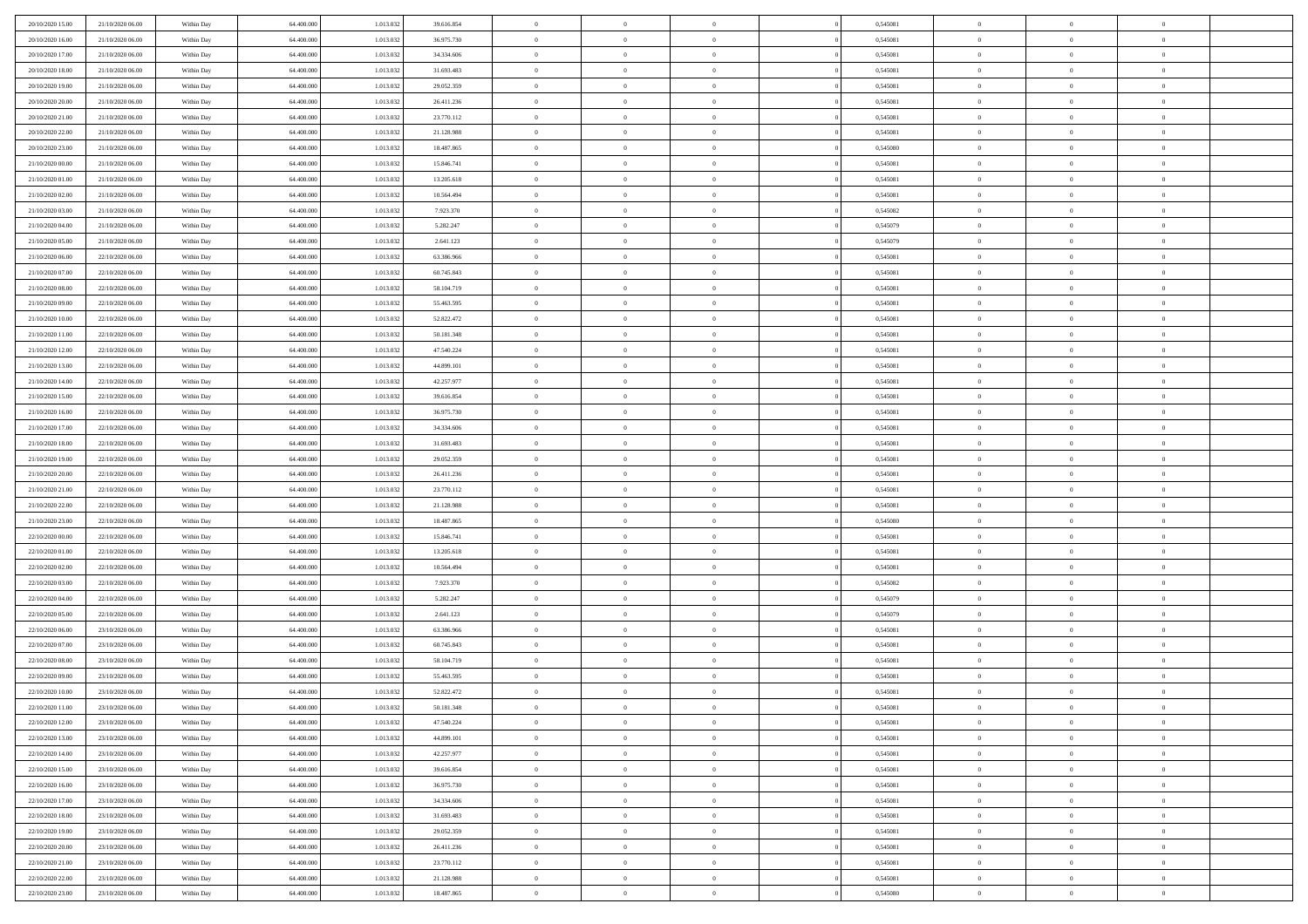| 23/10/2020 00:00                     | 23/10/2020 06.00                     | Within Day               | 64,400,000               | 1.013.032              | 15.846.741               | $\bf{0}$                      | $\overline{0}$                   | $\Omega$                         | 0,545081             | $\bf{0}$                 | $\overline{0}$             | $\bf{0}$                  |  |
|--------------------------------------|--------------------------------------|--------------------------|--------------------------|------------------------|--------------------------|-------------------------------|----------------------------------|----------------------------------|----------------------|--------------------------|----------------------------|---------------------------|--|
| 23/10/2020 01:00                     | 23/10/2020 06:00                     | Within Day               | 64.400.000               | 1.013.032              | 13.205.618               | $\theta$                      | $\overline{0}$                   | $\overline{0}$                   | 0,545081             | $\mathbf{0}$             | $\bf{0}$                   | $\overline{0}$            |  |
| 23/10/2020 02:00                     | 23/10/2020 06:00                     | Within Day               | 64.400.000               | 1.013.032              | 10.564.494               | $\theta$                      | $\overline{0}$                   | $\overline{0}$                   | 0,545081             | $\,$ 0                   | $\overline{0}$             | $\,$ 0 $\,$               |  |
| 23/10/2020 03:00                     | 23/10/2020 06.00                     | Within Day               | 64,400,000               | 1.013.032              | 7.923.370                | $\mathbf{0}$                  | $\overline{0}$                   | $\mathbf{0}$                     | 0.545082             | $\bf{0}$                 | $\mathbf{0}$               | $\theta$                  |  |
| 23/10/2020 04:00                     | 23/10/2020 06:00                     | Within Day               | 64.400.000               | 1.013.032              | 5.282.247                | $\mathbf{0}$                  | $\overline{0}$                   | $\overline{0}$                   | 0,545079             | $\mathbf{0}$             | $\bf{0}$                   | $\overline{0}$            |  |
| 23/10/2020 05:00                     | 23/10/2020 06:00                     | Within Day               | 64.400.000               | 1.013.032              | 2.641.123                | $\theta$                      | $\overline{0}$                   | $\bf{0}$                         | 0,545079             | $\,$ 0                   | $\overline{0}$             | $\,$ 0 $\,$               |  |
| 23/10/2020 06:00                     | 24/10/2020 06:00                     | Within Day               | 64,400,000               | 1.013.032              | 63,386,966               | $\,$ 0 $\,$                   | $\overline{0}$                   | $\Omega$                         | 0.545081             | $\bf{0}$                 | $\overline{0}$             | $\theta$                  |  |
| 23/10/2020 07:00                     | 24/10/2020 06:00                     | Within Day               | 64.400.000               | 1.013.032              | 60.745.843               | $\overline{0}$                | $\overline{0}$                   | $\overline{0}$                   | 0,545081             | $\mathbf{0}$             | $\bf{0}$                   | $\overline{0}$            |  |
| 23/10/2020 08:00                     | 24/10/2020 06:00                     | Within Day               | 64.400.000               | 1.013.032              | 58.104.719               | $\theta$                      | $\overline{0}$                   | $\overline{0}$                   | 0,545081             | $\,$ 0                   | $\overline{0}$             | $\,$ 0 $\,$               |  |
| 23/10/2020 09:00                     | 24/10/2020 06.00                     | Within Day               | 64,400,000               | 1.013.032              | 55.463.595               | $\mathbf{0}$                  | $\overline{0}$                   | $\mathbf{0}$                     | 0.545081             | $\bf{0}$                 | $\mathbf{0}$               | $\theta$                  |  |
| 23/10/2020 10:00                     | 24/10/2020 06:00                     | Within Dav               | 64.400.000               | 1.013.032              | 52.822.472               | $\mathbf{0}$                  | $\overline{0}$                   | $\overline{0}$                   | 0,545081             | $\mathbf{0}$             | $\bf{0}$                   | $\overline{0}$            |  |
| 23/10/2020 11:00                     | 24/10/2020 06:00                     | Within Day               | 64.400.000               | 1.013.032              | 50.181.348               | $\theta$                      | $\overline{0}$                   | $\bf{0}$                         | 0,545081             | $\,$ 0                   | $\overline{0}$             | $\,$ 0 $\,$               |  |
| 23/10/2020 12:00                     | 24/10/2020 06.00                     | Within Day               | 64,400,000               | 1.013.032              | 47.540.224               | $\theta$                      | $\overline{0}$                   | $\mathbf{0}$                     | 0.545081             | $\bf{0}$                 | $\mathbf{0}$               | $\theta$                  |  |
| 23/10/2020 13:00                     | 24/10/2020 06.00                     | Within Dav               | 64.400.000               | 1.013.032              | 44.899.101               | $\overline{0}$                | $\overline{0}$                   | $\overline{0}$                   | 0,545081             | $\mathbf{0}$             | $\bf{0}$                   | $\overline{0}$            |  |
| 23/10/2020 14:00                     | 24/10/2020 06:00                     | Within Day               | 64.400.000               | 1.013.032              | 42.257.977               | $\theta$                      | $\overline{0}$                   | $\overline{0}$                   | 0,545081             | $\,$ 0                   | $\overline{0}$             | $\,$ 0 $\,$               |  |
| 23/10/2020 15:00                     | 24/10/2020 06.00                     | Within Day               | 64,400,000               | 1.013.032              | 39.616.854               | $\bf{0}$                      | $\overline{0}$                   | $\mathbf{0}$                     | 0.545081             | $\bf{0}$                 | $\mathbf{0}$               | $\bf{0}$                  |  |
| 23/10/2020 16:00                     | 24/10/2020 06:00                     | Within Dav               | 64.400.000               | 1.013.032              | 36.975.730               | $\overline{0}$                | $\overline{0}$                   | $\overline{0}$                   | 0,545081             | $\mathbf{0}$             | $\bf{0}$                   | $\overline{0}$            |  |
| 23/10/2020 17:00                     | 24/10/2020 06:00                     | Within Day               | 64.400.000               | 1.013.032              | 34.334.606               | $\theta$                      | $\overline{0}$                   | $\bf{0}$                         | 0,545081             | $\,$ 0                   | $\overline{0}$             | $\,$ 0 $\,$               |  |
| 23/10/2020 18:00                     | 24/10/2020 06.00                     | Within Day               | 64,400,000               | 1.013.032              | 31.693.483               | $\theta$                      | $\overline{0}$                   | $\mathbf{0}$                     | 0.545081             | $\theta$                 | $\mathbf{0}$               | $\theta$                  |  |
| 23/10/2020 19:00                     | 24/10/2020 06:00                     | Within Dav               | 64.400.000               | 1.013.032              | 29.052.359               | $\overline{0}$                | $\overline{0}$                   | $\overline{0}$                   | 0,545081             | $\mathbf{0}$             | $\bf{0}$                   | $\overline{0}$            |  |
| 23/10/2020 20:00                     | 24/10/2020 06:00                     | Within Day               | 64.400.000               | 1.013.032              | 26.411.236               | $\theta$                      | $\overline{0}$                   | $\bf{0}$                         | 0,545081             | $\,$ 0                   | $\overline{0}$             | $\,$ 0 $\,$               |  |
| 23/10/2020 21:00                     | 24/10/2020 06.00                     | Within Day               | 64,400,000               | 1.013.032              | 23.770.112               | $\theta$                      | $\overline{0}$                   | $\mathbf{0}$                     | 0.545081             | $\bf{0}$                 | $\mathbf{0}$               | $\theta$                  |  |
| 23/10/2020 22.00                     | 24/10/2020 06.00                     | Within Dav               | 64.400.000               | 1.013.032              | 21.128.988               | $\overline{0}$                | $\overline{0}$                   | $\overline{0}$                   | 0,545081             | $\mathbf{0}$             | $\bf{0}$                   | $\overline{0}$            |  |
| 23/10/2020 23:00                     | 24/10/2020 06:00                     | Within Day               | 64.400.000               | 1.013.032              | 18.487.865               | $\theta$                      | $\overline{0}$                   | $\bf{0}$                         | 0,545080             | $\,$ 0                   | $\overline{0}$             | $\,$ 0 $\,$               |  |
| 24/10/2020 00:00                     | 24/10/2020 06:00                     | Within Day               | 64,400,000               | 1.013.032              | 15.846.741               | $\,$ 0 $\,$                   | $\overline{0}$                   | $\mathbf{0}$                     | 0.545081             | $\bf{0}$                 | $\overline{0}$             | $\bf{0}$                  |  |
| 24/10/2020 01:00                     | 24/10/2020 06:00                     | Within Dav               | 64.400.000               | 1.013.032              | 13.205.618               | $\overline{0}$                | $\overline{0}$                   | $\overline{0}$                   | 0,545081             | $\mathbf{0}$             | $\bf{0}$                   | $\overline{0}$            |  |
| 24/10/2020 02.00                     | 24/10/2020 06:00                     | Within Day               | 64.400.000               | 1.013.032              | 10.564.494               | $\theta$                      | $\overline{0}$                   | $\overline{0}$                   | 0,545081             | $\,$ 0                   | $\overline{0}$             | $\,$ 0 $\,$               |  |
| 24/10/2020 03.00                     | 24/10/2020 06.00                     | Within Day               | 64,400,000               | 1.013.032              | 7.923.370                | $\mathbf{0}$                  | $\overline{0}$                   | $\mathbf{0}$                     | 0.545082             | $\bf{0}$                 | $\mathbf{0}$               | $\theta$                  |  |
| 24/10/2020 04:00                     | 24/10/2020 06:00                     | Within Dav               | 64.400.000               | 1.013.032              | 5.282.247                | $\mathbf{0}$                  | $\overline{0}$                   | $\overline{0}$                   | 0,545079             | $\mathbf{0}$             | $\bf{0}$                   | $\overline{0}$            |  |
| 24/10/2020 05:00                     | 24/10/2020 06:00                     | Within Day               | 64.400.000               | 1.013.032              | 2.641.123                | $\theta$                      | $\overline{0}$                   | $\bf{0}$                         | 0,545079             | $\,$ 0                   | $\overline{0}$             | $\,$ 0 $\,$               |  |
| 24/10/2020 06.00                     | 25/10/2020 06.00                     | Within Day               | 64.400.000               | 1.055.241              | 63.344.759               | $\bf{0}$                      | $\overline{0}$                   | $\overline{0}$                   | 0,523278             | $\bf{0}$                 | $\overline{0}$             | $\,0\,$                   |  |
| 24/10/2020 07:00                     | 25/10/2020 06:00                     | Within Dav               | 64.400.000               | 1.055.241              | 60.810.969               | $\overline{0}$                | $\overline{0}$                   | $\overline{0}$                   | 0,523278             | $\mathbf{0}$             | $\bf{0}$                   | $\overline{0}$            |  |
| 24/10/2020 08:00                     | 25/10/2020 06:00                     | Within Day               | 64.400.000               | 1.055.241              | 58.277.179               | $\theta$                      | $\overline{0}$                   | $\overline{0}$                   | 0,523278             | $\,$ 0                   | $\overline{0}$             | $\,$ 0 $\,$               |  |
| 24/10/2020 09:00                     | 25/10/2020 06.00                     | Within Day               | 64.400.000               | 1.055.241              | 55.743.388               | $\,$ 0 $\,$                   | $\overline{0}$                   | $\overline{0}$                   | 0,523278             | $\bf{0}$                 | $\overline{0}$             | $\,0\,$                   |  |
| 24/10/2020 10:00                     | 25/10/2020 06:00                     | Within Dav               | 64.400.000               | 1.055.241              | 53.209.598               | $\overline{0}$                | $\overline{0}$                   | $\overline{0}$                   | 0,523278             | $\mathbf{0}$             | $\bf{0}$                   | $\overline{0}$            |  |
| 24/10/2020 11:00                     | 25/10/2020 06:00                     | Within Day               | 64.400.000               | 1.055.241              | 50.675.807               | $\theta$                      | $\overline{0}$                   | $\bf{0}$                         | 0,523278             | $\,$ 0                   | $\overline{0}$             | $\,$ 0 $\,$               |  |
| 24/10/2020 12:00<br>24/10/2020 13:00 | 25/10/2020 06:00<br>25/10/2020 06:00 | Within Day<br>Within Dav | 64.400.000<br>64.400.000 | 1.055.241<br>1.055.241 | 48.142.017<br>45.608.227 | $\,$ 0 $\,$<br>$\overline{0}$ | $\overline{0}$<br>$\overline{0}$ | $\overline{0}$<br>$\overline{0}$ | 0,523278<br>0,523277 | $\bf{0}$<br>$\mathbf{0}$ | $\overline{0}$<br>$\bf{0}$ | $\,0\,$<br>$\overline{0}$ |  |
| 24/10/2020 14:00                     | 25/10/2020 06:00                     |                          | 64.400.000               | 1.055.241              | 43.074.436               | $\theta$                      | $\overline{0}$                   | $\bf{0}$                         | 0,523278             | $\,$ 0                   | $\overline{0}$             | $\,$ 0 $\,$               |  |
| 24/10/2020 15:00                     | 25/10/2020 06:00                     | Within Day               |                          |                        |                          |                               |                                  | $\overline{0}$                   |                      |                          | $\overline{0}$             |                           |  |
| 24/10/2020 16:00                     | 25/10/2020 06:00                     | Within Day<br>Within Dav | 64.400.000<br>64.400.000 | 1.055.241<br>1.055.241 | 40.540.646<br>38.006.855 | $\,$ 0 $\,$<br>$\theta$       | $\overline{0}$<br>$\overline{0}$ | $\overline{0}$                   | 0,523278<br>0,523277 | $\bf{0}$<br>$\mathbf{0}$ | $\bf{0}$                   | $\,0\,$<br>$\overline{0}$ |  |
| 24/10/2020 17:00                     | 25/10/2020 06:00                     | Within Day               | 64.400.000               | 1.055.241              | 35.473.065               | $\theta$                      | $\overline{0}$                   | $\bf{0}$                         | 0,523278             | $\,$ 0                   | $\overline{0}$             | $\,$ 0 $\,$               |  |
| 24/10/2020 18:00                     | 25/10/2020 06:00                     | Within Day               | 64.400.000               | 1.055.241              | 32.939.275               | $\,$ 0 $\,$                   | $\overline{0}$                   | $\overline{0}$                   | 0,523278             | $\bf{0}$                 | $\overline{0}$             | $\,0\,$                   |  |
| 24/10/2020 19:00                     | 25/10/2020 06:00                     | Within Dav               | 64.400.000               | 1.055.241              | 30.405.484               | $\theta$                      | $\overline{0}$                   | $\overline{0}$                   | 0,523277             | $\mathbf{0}$             | $\bf{0}$                   | $\overline{0}$            |  |
| 24/10/2020 20:00                     | 25/10/2020 06:00                     | Within Day               | 64.400.000               | 1.055.241              | 27.871.694               | $\overline{0}$                | $\overline{0}$                   | $\Omega$                         | 0,523278             | $\overline{0}$           | $\overline{0}$             | $\theta$                  |  |
| 24/10/2020 21.00                     | 25/10/2020 06:00                     | Within Day               | 64.400.000               | 1.055.241              | 25.337.903               | $\bf{0}$                      | $\overline{0}$                   | $\overline{0}$                   | 0,523278             | $\bf{0}$                 | $\overline{0}$             | $\bf{0}$                  |  |
| 24/10/2020 22.00                     | 25/10/2020 06:00                     | Within Day               | 64.400.000               | 1.055.241              | 22.804.113               | $\overline{0}$                | $\overline{0}$                   | $\overline{0}$                   | 0,523277             | $\overline{0}$           | $\overline{0}$             | $\overline{0}$            |  |
| 24/10/2020 23:00                     | 25/10/2020 06:00                     | Within Day               | 64.400.000               | 1.055.241              | 20.270.323               | $\,$ 0 $\,$                   | $\overline{0}$                   | $\overline{0}$                   | 0,523278             | $\,$ 0 $\,$              | $\,$ 0 $\,$                | $\,$ 0 $\,$               |  |
| 25/10/2020 00:00                     | 25/10/2020 06.00                     | Within Day               | 64.400.000               | 1.055.241              | 17.736.532               | $\bf{0}$                      | $\overline{0}$                   | $\overline{0}$                   | 0,523278             | $\mathbf{0}$             | $\overline{0}$             | $\bf{0}$                  |  |
| 25/10/2020 01:00                     | 25/10/2020 06:00                     | Within Day               | 64.400.000               | 1.055.241              | 15.202.742               | $\mathbf{0}$                  | $\overline{0}$                   | $\overline{0}$                   | 0,523277             | $\,$ 0 $\,$              | $\bf{0}$                   | $\overline{0}$            |  |
| 25/10/2020 02:00                     | 25/10/2020 06:00                     | Within Day               | 64.400.000               | 1.055.241              | 12.668.951               | $\,$ 0                        | $\overline{0}$                   | $\overline{0}$                   | 0,523278             | $\,$ 0 $\,$              | $\overline{0}$             | $\,$ 0 $\,$               |  |
| 25/10/2020 02.00                     | 25/10/2020 06:00                     | Within Day               | 64.400.000               | 1.055.241              | 10.135.161               | $\bf{0}$                      | $\overline{0}$                   | $\overline{0}$                   | 0,523277             | $\overline{0}$           | $\overline{0}$             | $\overline{0}$            |  |
| 25/10/2020 03:00                     | 25/10/2020 06:00                     | Within Day               | 64.400.000               | 1.055.241              | 7.601.371                | $\mathbf{0}$                  | $\overline{0}$                   | $\overline{0}$                   | 0,523277             | $\,$ 0 $\,$              | $\bf{0}$                   | $\overline{0}$            |  |
| 25/10/2020 04:00                     | 25/10/2020 06:00                     | Within Day               | 64.400.000               | 1.055.241              | 5.067.580                | $\,$ 0                        | $\overline{0}$                   | $\overline{0}$                   | 0,523279             | $\,$ 0 $\,$              | $\,$ 0 $\,$                | $\,$ 0 $\,$               |  |
| 25/10/2020 06:00                     | 26/10/2020 06.00                     | Within Day               | 64.400.000               | 1.013.032              | 63.386.966               | $\bf{0}$                      | $\overline{0}$                   | $\overline{0}$                   | 0,545081             | $\mathbf{0}$             | $\overline{0}$             | $\bf{0}$                  |  |
| 25/10/2020 07:00                     | 26/10/2020 06:00                     | Within Day               | 64.400.000               | 1.013.032              | 60.745.843               | $\mathbf{0}$                  | $\overline{0}$                   | $\overline{0}$                   | 0,545081             | $\mathbf{0}$             | $\bf{0}$                   | $\overline{0}$            |  |
| 25/10/2020 08:00                     | 26/10/2020 06.00                     | Within Day               | 64.400.000               | 1.013.032              | 58.104.719               | $\,$ 0 $\,$                   | $\overline{0}$                   | $\overline{0}$                   | 0,545081             | $\,$ 0 $\,$              | $\overline{0}$             | $\,$ 0 $\,$               |  |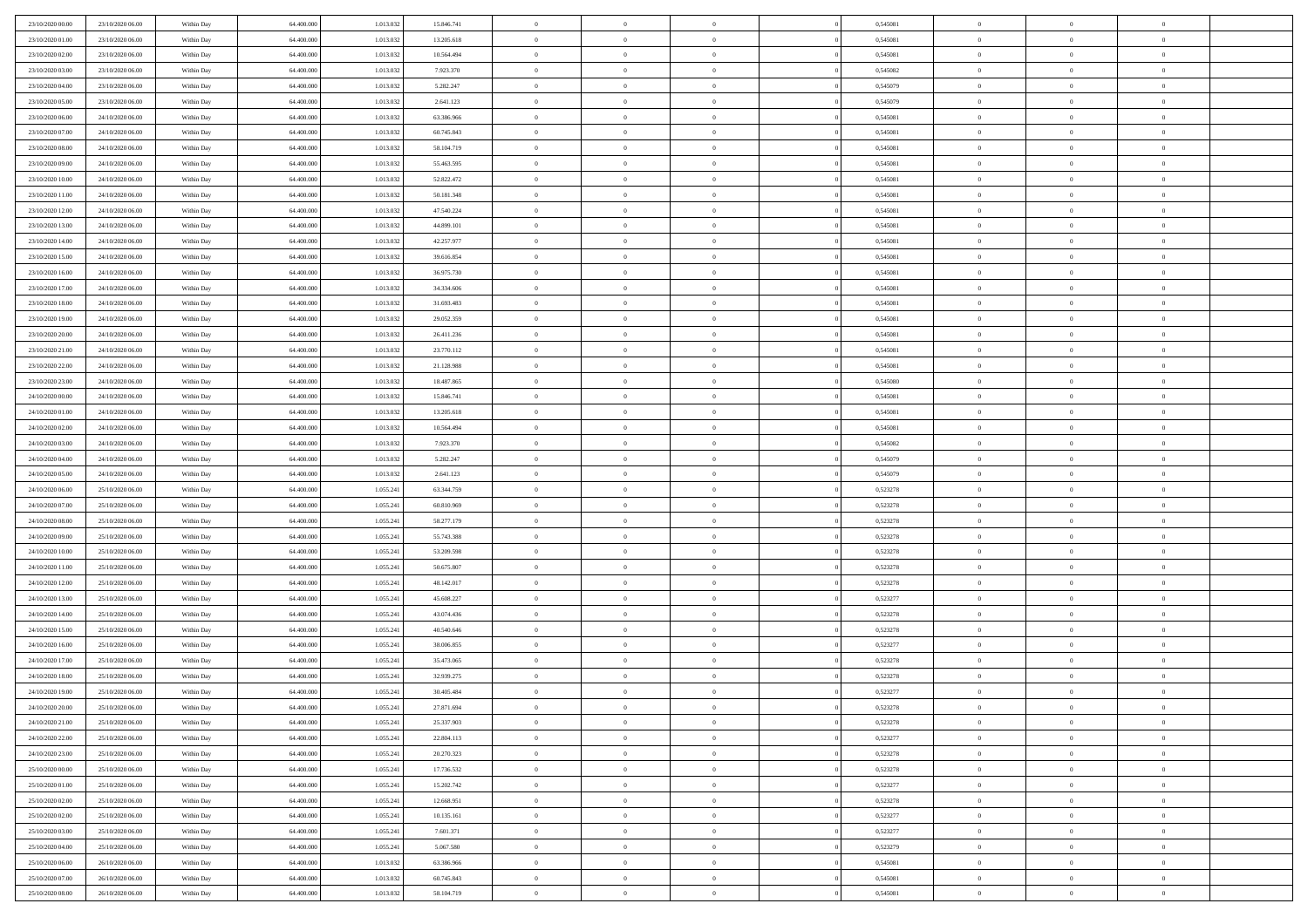| 25/10/2020 09:00<br>26/10/2020 06:00 | Within Day               | 64.400.000               | 1.013.032 | 55.463.595 | $\,$ 0         | $\bf{0}$       | $\theta$       |          | 0,545081 | $\bf{0}$       | $\overline{0}$ | $\,0\,$        |  |
|--------------------------------------|--------------------------|--------------------------|-----------|------------|----------------|----------------|----------------|----------|----------|----------------|----------------|----------------|--|
| 25/10/2020 11:00<br>26/10/2020 06:00 | Within Day               | 64,400,000               | 1.013.032 | 50.181.348 | $\theta$       | $\overline{0}$ | $\overline{0}$ |          | 0.545081 | $\overline{0}$ | $\overline{0}$ | $\theta$       |  |
| 25/10/2020 12:00<br>26/10/2020 06:00 | Within Dav               | 64.400.000               | 1.013.032 | 47.540.224 | $\mathbf{0}$   | $\overline{0}$ | $\overline{0}$ |          | 0,545081 | $\mathbf{0}$   | $\overline{0}$ | $\overline{0}$ |  |
| 25/10/2020 13:00<br>26/10/2020 06:00 | Within Day               | 64.400.000               | 1.013.032 | 44.899.101 | $\bf{0}$       | $\overline{0}$ | $\bf{0}$       |          | 0,545081 | $\bf{0}$       | $\overline{0}$ | $\bf{0}$       |  |
| 25/10/2020 14:00<br>26/10/2020 06:00 | Within Day               | 64,400,000               | 1.013.032 | 42.257.977 | $\bf{0}$       | $\bf{0}$       | $\overline{0}$ |          | 0,545081 | $\bf{0}$       | $\bf{0}$       | $\,0\,$        |  |
| 25/10/2020 15:00<br>26/10/2020 06:00 | Within Dav               | 64.400.000               | 1.013.032 | 39.616.854 | $\mathbf{0}$   | $\overline{0}$ | $\overline{0}$ |          | 0,545081 | $\mathbf{0}$   | $\overline{0}$ | $\overline{0}$ |  |
|                                      |                          |                          |           |            |                |                |                |          |          |                |                |                |  |
| 25/10/2020 16:00<br>26/10/2020 06:00 | Within Day               | 64.400.000               | 1.013.032 | 36.975.730 | $\bf{0}$       | $\bf{0}$       | $\overline{0}$ |          | 0,545081 | $\bf{0}$       | $\overline{0}$ | $\,0\,$        |  |
| 25/10/2020 17.00<br>26/10/2020 06:00 | Within Day               | 64.400.000               | 1.013.032 | 34.334.606 | $\theta$       | $\overline{0}$ | $\overline{0}$ |          | 0,545081 | $\,$ 0 $\,$    | $\overline{0}$ | $\theta$       |  |
| 25/10/2020 18:00<br>26/10/2020 06:00 | Within Dav               | 64.400.000               | 1.013.032 | 31.693.483 | $\mathbf{0}$   | $\overline{0}$ | $\overline{0}$ |          | 0,545081 | $\mathbf{0}$   | $\overline{0}$ | $\overline{0}$ |  |
| 25/10/2020 19:00<br>26/10/2020 06:00 | Within Day               | 64.400.000               | 1.013.032 | 29.052.359 | $\bf{0}$       | $\bf{0}$       | $\theta$       |          | 0,545081 | $\bf{0}$       | $\overline{0}$ | $\,0\,$        |  |
| 25/10/2020 20:00<br>26/10/2020 06:00 | Within Day               | 64,400,000               | 1.013.032 | 26.411.236 | $\bf{0}$       | $\overline{0}$ | $\overline{0}$ |          | 0,545081 | $\bf{0}$       | $\mathbf{0}$   | $\theta$       |  |
| 25/10/2020 21:00<br>26/10/2020 06:00 | Within Dav               | 64.400.000               | 1.013.032 | 23.770.112 | $\mathbf{0}$   | $\overline{0}$ | $\overline{0}$ |          | 0,545081 | $\mathbf{0}$   | $\overline{0}$ | $\overline{0}$ |  |
| 25/10/2020 22.00<br>26/10/2020 06:00 | Within Day               | 64.400.000               | 1.013.032 | 21.128.988 | $\bf{0}$       | $\overline{0}$ | $\bf{0}$       |          | 0,545081 | $\bf{0}$       | $\overline{0}$ | $\bf{0}$       |  |
| 25/10/2020 23.00<br>26/10/2020 06:00 | Within Day               | 64.400.000               | 1.013.032 | 18.487.865 | $\bf{0}$       | $\overline{0}$ | $\overline{0}$ |          | 0,545080 | $\bf{0}$       | $\mathbf{0}$   | $\,0\,$        |  |
| 26/10/2020 00:00<br>26/10/2020 06:00 | Within Dav               | 64.400.000               | 1.013.032 | 15.846.741 | $\mathbf{0}$   | $\overline{0}$ | $\overline{0}$ |          | 0,545081 | $\mathbf{0}$   | $\overline{0}$ | $\overline{0}$ |  |
| 26/10/2020 01:00<br>26/10/2020 06:00 | Within Day               | 64.400.000               | 1.013.032 | 13.205.618 | $\bf{0}$       | $\bf{0}$       | $\overline{0}$ |          | 0,545081 | $\bf{0}$       | $\overline{0}$ | $\,0\,$        |  |
| 26/10/2020 02.00<br>26/10/2020 06:00 | Within Day               | 64,400,000               | 1.013.032 | 10.564.494 | $\overline{0}$ | $\overline{0}$ | $\overline{0}$ |          | 0,545081 | $\bf{0}$       | $\overline{0}$ | $\theta$       |  |
| 26/10/2020 03:00<br>26/10/2020 06:00 | Within Day               | 64.400.000               | 1.013.032 | 7.923.370  | $\mathbf{0}$   | $\overline{0}$ | $\overline{0}$ |          | 0,545082 | $\mathbf{0}$   | $\overline{0}$ | $\overline{0}$ |  |
| 26/10/2020 04.00<br>26/10/2020 06:00 | Within Day               | 64.400.000               | 1.013.032 | 5.282.247  | $\bf{0}$       | $\bf{0}$       | $\overline{0}$ |          | 0,545079 | $\bf{0}$       | $\overline{0}$ | $\,0\,$        |  |
| 26/10/2020 05.00<br>26/10/2020 06:00 | Within Day               | 64.400.000               | 1.013.032 | 2.641.123  | $\bf{0}$       | $\overline{0}$ | $\overline{0}$ |          | 0,545079 | $\bf{0}$       | $\overline{0}$ | $\overline{0}$ |  |
| 26/10/2020 06:00<br>27/10/2020 06:00 | Within Dav               | 64.400.000               | 1.013.032 | 63.386.966 | $\mathbf{0}$   | $\overline{0}$ | $\overline{0}$ |          | 0,545081 | $\mathbf{0}$   | $\overline{0}$ | $\overline{0}$ |  |
| 26/10/2020 07.00<br>27/10/2020 06:00 | Within Day               | 64.400.000               | 1.013.032 | 60.745.843 | $\bf{0}$       | $\overline{0}$ | $\bf{0}$       |          | 0,545081 | $\bf{0}$       | $\overline{0}$ | $\bf{0}$       |  |
| 26/10/2020 08:00<br>27/10/2020 06:00 | Within Day               | 64,400,000               | 1.013.032 | 58.104.719 | $\bf{0}$       | $\bf{0}$       | $\overline{0}$ |          | 0,545081 | $\bf{0}$       | $\overline{0}$ | $\,0\,$        |  |
| 26/10/2020 09:00<br>27/10/2020 06:00 | Within Dav               | 64.400.000               | 1.013.032 | 55.463.595 | $\mathbf{0}$   | $\overline{0}$ | $\overline{0}$ |          | 0,545081 | $\mathbf{0}$   | $\overline{0}$ | $\overline{0}$ |  |
| 26/10/2020 10:00<br>27/10/2020 06:00 | Within Day               | 64.400.000               | 1.013.032 | 52.822.472 | $\bf{0}$       | $\overline{0}$ | $\overline{0}$ |          | 0,545081 | $\bf{0}$       | $\overline{0}$ | $\,0\,$        |  |
| 26/10/2020 11:00<br>27/10/2020 06:00 | Within Day               | 64.400.000               | 1.013.032 | 50.181.348 | $\bf{0}$       | $\overline{0}$ | $\overline{0}$ |          | 0,545081 | $\bf{0}$       | $\overline{0}$ | $\theta$       |  |
| 26/10/2020 12:00<br>27/10/2020 06:00 | Within Dav               | 64.400.000               | 1.013.032 | 47.540.224 | $\mathbf{0}$   | $\overline{0}$ | $\overline{0}$ |          | 0,545081 | $\mathbf{0}$   | $\overline{0}$ | $\overline{0}$ |  |
| 26/10/2020 13:00<br>27/10/2020 06:00 | Within Day               | 64.400.000               | 1.013.032 | 44.899.101 | $\bf{0}$       | $\overline{0}$ | $\overline{0}$ |          | 0,545081 | $\bf{0}$       | $\overline{0}$ | $\,0\,$        |  |
| 26/10/2020 14:00<br>27/10/2020 06:00 |                          | 64,400,000               | 1.013.032 | 42.257.977 | $\bf{0}$       | $\overline{0}$ | $\overline{0}$ |          | 0,545081 | $\bf{0}$       | $\overline{0}$ | $\overline{0}$ |  |
| 26/10/2020 15:00<br>27/10/2020 06:00 | Within Day<br>Within Day | 64.400.000               | 1.013.032 | 39.616.854 | $\mathbf{0}$   | $\overline{0}$ | $\overline{0}$ |          | 0,545081 | $\mathbf{0}$   | $\overline{0}$ | $\overline{0}$ |  |
| 26/10/2020 16:00<br>27/10/2020 06:00 | Within Day               | 64.400.000               | 1.013.032 | 36.975.730 | $\bf{0}$       | $\overline{0}$ | $\theta$       |          | 0,545081 | $\,$ 0         | $\overline{0}$ | $\theta$       |  |
| 26/10/2020 17:00<br>27/10/2020 06:00 |                          | 64.400.000               | 1.013.032 | 34.334.606 | $\bf{0}$       | $\overline{0}$ | $\overline{0}$ |          | 0,545081 | $\bf{0}$       | $\overline{0}$ | $\overline{0}$ |  |
| 26/10/2020 18:00<br>27/10/2020 06:00 | Within Day<br>Within Dav | 64.400.000               | 1.013.032 | 31.693.483 | $\mathbf{0}$   | $\overline{0}$ | $\overline{0}$ |          | 0,545081 | $\mathbf{0}$   | $\overline{0}$ | $\overline{0}$ |  |
|                                      |                          |                          |           |            | $\bf{0}$       | $\overline{0}$ | $\theta$       |          |          | $\,$ 0         | $\overline{0}$ | $\theta$       |  |
| 27/10/2020 06:00<br>26/10/2020 19:00 | Within Day               | 64.400.000<br>64,400,000 | 1.013.032 | 29.052.359 |                | $\overline{0}$ |                |          | 0,545081 |                | $\overline{0}$ | $\overline{0}$ |  |
| 26/10/2020 20:00<br>27/10/2020 06:00 | Within Day               |                          | 1.013.032 | 26.411.236 | $\bf{0}$       |                | $\overline{0}$ |          | 0,545081 | $\bf{0}$       |                |                |  |
| 26/10/2020 21:00<br>27/10/2020 06:00 | Within Day               | 64.400.000               | 1.013.032 | 23.770.112 | $\mathbf{0}$   | $\overline{0}$ | $\overline{0}$ |          | 0,545081 | $\mathbf{0}$   | $\overline{0}$ | $\overline{0}$ |  |
| 26/10/2020 22.00<br>27/10/2020 06:00 | Within Day               | 64.400.000               | 1.013.032 | 21.128.988 | $\bf{0}$       | $\overline{0}$ | $\theta$       |          | 0,545081 | $\,$ 0         | $\overline{0}$ | $\theta$       |  |
| 26/10/2020 23.00<br>27/10/2020 06:00 | Within Day               | 64.400.000               | 1.013.032 | 18.487.865 | $\bf{0}$       | $\overline{0}$ | $\overline{0}$ |          | 0,545080 | $\bf{0}$       | $\overline{0}$ | $\overline{0}$ |  |
| 27/10/2020 00:00<br>27/10/2020 06:00 | Within Dav               | 64.400.000               | 1.013.032 | 15.846.741 | $\mathbf{0}$   | $\overline{0}$ | $\overline{0}$ |          | 0,545081 | $\mathbf{0}$   | $\overline{0}$ | $\overline{0}$ |  |
| 27/10/2020 01:00<br>27/10/2020 06:00 | Within Day               | 64.400.000               | 1.013.032 | 13.205.618 | $\bf{0}$       | $\overline{0}$ | $\theta$       |          | 0,545081 | $\,$ 0         | $\overline{0}$ | $\theta$       |  |
| 27/10/2020 02.00<br>27/10/2020 06:00 | Within Day               | 64,400,000               | 1.013.032 | 10.564.494 | $\bf{0}$       | $\overline{0}$ | $\overline{0}$ |          | 0,545081 | $\,$ 0 $\,$    | $\overline{0}$ | $\overline{0}$ |  |
| 27/10/2020 03:00<br>27/10/2020 06:00 | Within Dav               | 64.400.000               | 1.013.032 | 7.923.370  | $\mathbf{0}$   | $\overline{0}$ | $\overline{0}$ |          | 0,545082 | $\mathbf{0}$   | $\overline{0}$ | $\overline{0}$ |  |
| 27/10/2020 04:00<br>27/10/2020 06:00 | Within Day               | 64.400.000               | 1.013.032 | 5.282.247  | $\bf{0}$       | $\overline{0}$ | $\overline{0}$ |          | 0,545079 | $\,$ 0         | $\overline{0}$ | $\theta$       |  |
| 27/10/2020 05.00<br>27/10/2020 06:00 | Within Day               | 64.400.000               | 1.013.032 | 2.641.123  | $\bf{0}$       | $\overline{0}$ | $\overline{0}$ |          | 0,545079 | $\bf{0}$       | $\overline{0}$ | $\bf{0}$       |  |
| 27/10/2020 06:00<br>28/10/2020 06:00 | Within Day               | 64.400.000               | 1.013.032 | 63.386.966 | $\bf{0}$       | $\overline{0}$ |                |          | 0,545081 | $\overline{0}$ | $\theta$       | $\theta$       |  |
| 27/10/2020 07.00<br>28/10/2020 06:00 | Within Day               | 64.400.000               | 1.013.032 | 60.745.843 | $\,0\,$        | $\overline{0}$ | $\overline{0}$ |          | 0,545081 | $\,$ 0 $\,$    | $\bf{0}$       | $\theta$       |  |
| 27/10/2020 08:00<br>28/10/2020 06:00 | Within Day               | 64.400.000               | 1.013.032 | 58.104.719 | $\overline{0}$ | $\overline{0}$ | $\overline{0}$ |          | 0,545081 | $\overline{0}$ | $\overline{0}$ | $\overline{0}$ |  |
| 27/10/2020 09:00<br>28/10/2020 06.00 | Within Day               | 64.400.000               | 1.013.032 | 55.463.595 | $\bf{0}$       | $\overline{0}$ | $\overline{0}$ |          | 0,545081 | $\overline{0}$ | $\bf{0}$       | $\mathbf{0}$   |  |
| 27/10/2020 10:00<br>28/10/2020 06:00 | Within Day               | 64.400.000               | 1.013.032 | 52.822.472 | $\bf{0}$       | $\overline{0}$ | $\overline{0}$ | $\theta$ | 0,545081 | $\,$ 0 $\,$    | $\bf{0}$       | $\,$ 0 $\,$    |  |
| 27/10/2020 11:00<br>28/10/2020 06.00 | Within Day               | 64.400.000               | 1.013.032 | 50.181.348 | $\,$ 0 $\,$    | $\overline{0}$ | $\overline{0}$ |          | 0,545081 | $\,$ 0 $\,$    | $\overline{0}$ | $\overline{0}$ |  |
| 27/10/2020 12:00<br>28/10/2020 06.00 | Within Day               | 64.400.000               | 1.013.032 | 47.540.224 | $\bf{0}$       | $\overline{0}$ | $\overline{0}$ |          | 0,545081 | $\mathbf{0}$   | $\overline{0}$ | $\overline{0}$ |  |
| 27/10/2020 13:00<br>28/10/2020 06:00 | Within Day               | 64.400.000               | 1.013.032 | 44.899.101 | $\,0\,$        | $\overline{0}$ | $\overline{0}$ | $\theta$ | 0,545081 | $\,$ 0 $\,$    | $\overline{0}$ | $\,$ 0 $\,$    |  |
| 27/10/2020 14.00<br>28/10/2020 06:00 | Within Day               | 64.400.000               | 1.013.032 | 42.257.977 | $\bf{0}$       | $\overline{0}$ | $\overline{0}$ |          | 0,545081 | $\overline{0}$ | $\overline{0}$ | $\overline{0}$ |  |
| 27/10/2020 15:00<br>28/10/2020 06.00 | Within Day               | 64.400.000               | 1.013.032 | 39.616.854 | $\bf{0}$       | $\overline{0}$ | $\overline{0}$ |          | 0,545081 | $\mathbf{0}$   | $\overline{0}$ | $\mathbf{0}$   |  |
| 27/10/2020 16:00<br>28/10/2020 06:00 | Within Day               | 64.400.000               | 1.013.032 | 36.975.730 | $\,0\,$        | $\overline{0}$ | $\overline{0}$ |          | 0,545081 | $\,$ 0 $\,$    | $\mathbf{0}$   | $\,$ 0 $\,$    |  |
| 28/10/2020 06:00<br>27/10/2020 17:00 | Within Day               | 64.400.000               | 1.013.032 | 34.334.606 | $\bf{0}$       | $\bf{0}$       | $\overline{0}$ |          | 0,545081 | $\bf{0}$       | $\mathbf{0}$   | $\overline{0}$ |  |
| 27/10/2020 18.00<br>28/10/2020 06:00 | Within Day               | 64.400.000               | 1.013.032 | 31.693.483 | $\mathbf{0}$   | $\overline{0}$ | $\overline{0}$ |          | 0,545081 | $\mathbf{0}$   | $\overline{0}$ | $\overline{0}$ |  |
|                                      |                          |                          |           |            |                |                |                |          |          |                |                |                |  |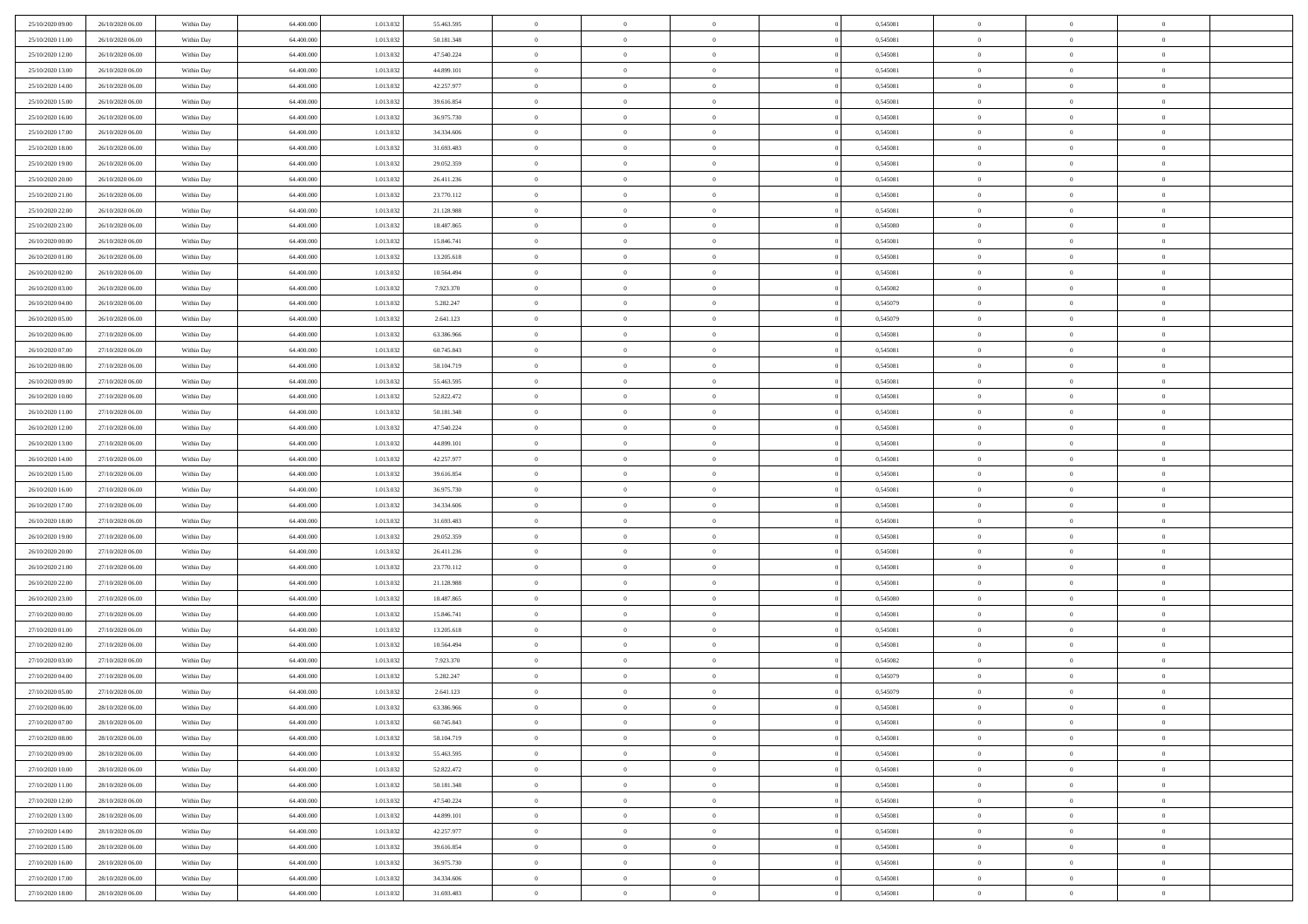| 27/10/2020 19:00<br>28/10/2020 06.00 | Within Day | 64,400,000 | 1.013.032 | 29.052.359 | $\overline{0}$ | $\overline{0}$ | $\Omega$       | 0,545081 | $\bf{0}$       | $\mathbf{0}$   | $\bf{0}$       |  |
|--------------------------------------|------------|------------|-----------|------------|----------------|----------------|----------------|----------|----------------|----------------|----------------|--|
| 27/10/2020 20:00<br>28/10/2020 06:00 | Within Day | 64.400.000 | 1.013.032 | 26.411.236 | $\mathbf{0}$   | $\overline{0}$ | $\overline{0}$ | 0,545081 | $\overline{0}$ | $\overline{0}$ | $\theta$       |  |
| 27/10/2020 21:00<br>28/10/2020 06:00 | Within Day | 64.400.000 | 1.013.032 | 23.770.112 | $\,$ 0         | $\overline{0}$ | $\bf{0}$       | 0,545081 | $\,$ 0         | $\overline{0}$ | $\,$ 0 $\,$    |  |
| 27/10/2020 22.00<br>28/10/2020 06.00 | Within Day | 64,400,000 | 1.013.032 | 21.128.988 | $\bf{0}$       | $\overline{0}$ | $\Omega$       | 0.545081 | $\bf{0}$       | $\mathbf{0}$   | $\theta$       |  |
| 27/10/2020 23.00<br>28/10/2020 06:00 | Within Day | 64.400.000 | 1.013.032 | 18.487.865 | $\bf{0}$       | $\overline{0}$ | $\overline{0}$ | 0,545080 | $\mathbf{0}$   | $\overline{0}$ | $\overline{0}$ |  |
| 28/10/2020 00:00<br>28/10/2020 06:00 | Within Day | 64.400.000 | 1.013.032 | 15.846.741 | $\bf{0}$       | $\overline{0}$ | $\bf{0}$       | 0,545081 | $\,$ 0         | $\overline{0}$ | $\,$ 0 $\,$    |  |
| 28/10/2020 01:00<br>28/10/2020 06.00 | Within Day | 64,400,000 | 1.013.032 | 13.205.618 | $\bf{0}$       | $\overline{0}$ | $\overline{0}$ | 0.545081 | $\theta$       | $\overline{0}$ | $\theta$       |  |
| 28/10/2020 02:00<br>28/10/2020 06:00 | Within Day | 64.400.000 | 1.013.032 | 10.564.494 | $\overline{0}$ | $\overline{0}$ | $\overline{0}$ | 0,545081 | $\mathbf{0}$   | $\overline{0}$ | $\overline{0}$ |  |
| 28/10/2020 03:00<br>28/10/2020 06:00 | Within Day | 64.400.000 | 1.013.032 | 7.923.370  | $\bf{0}$       | $\overline{0}$ | $\bf{0}$       | 0,545082 | $\,$ 0         | $\overline{0}$ | $\,$ 0 $\,$    |  |
| 28/10/2020 04:00<br>28/10/2020 06.00 | Within Day | 64,400,000 | 1.013.032 | 5.282.247  | $\bf{0}$       | $\overline{0}$ | $\Omega$       | 0.545079 | $\bf{0}$       | $\mathbf{0}$   | $\theta$       |  |
| 28/10/2020 05:00<br>28/10/2020 06:00 | Within Day | 64.400.000 | 1.013.032 | 2.641.123  | $\overline{0}$ | $\overline{0}$ | $\overline{0}$ | 0,545079 | $\mathbf{0}$   | $\overline{0}$ | $\overline{0}$ |  |
| 28/10/2020 06:00<br>29/10/2020 06:00 | Within Day | 64.400.000 | 1.013.032 | 63.386.966 | $\bf{0}$       | $\overline{0}$ | $\bf{0}$       | 0,545081 | $\,$ 0         | $\overline{0}$ | $\,$ 0 $\,$    |  |
| 28/10/2020 07.00<br>29/10/2020 06:00 | Within Day | 64,400,000 | 1.013.032 | 60.745.843 | $\bf{0}$       | $\overline{0}$ | $\Omega$       | 0.545081 | $\overline{0}$ | $\mathbf{0}$   | $\theta$       |  |
| 29/10/2020 06:00<br>28/10/2020 10:00 | Within Day | 64.400.000 | 1.013.032 | 52.822.472 | $\overline{0}$ | $\overline{0}$ | $\overline{0}$ | 0,545081 | $\mathbf{0}$   | $\overline{0}$ | $\overline{0}$ |  |
| 28/10/2020 11:00<br>29/10/2020 06:00 | Within Day | 64.400.000 | 1.013.032 | 50.181.348 | $\bf{0}$       | $\overline{0}$ | $\bf{0}$       | 0,545081 | $\,$ 0         | $\overline{0}$ | $\,$ 0 $\,$    |  |
| 28/10/2020 12:00<br>29/10/2020 06.00 | Within Day | 64,400,000 | 1.013.032 | 47.540.224 | $\bf{0}$       | $\overline{0}$ | $\overline{0}$ | 0.545081 | $\bf{0}$       | $\mathbf{0}$   | $\bf{0}$       |  |
| 28/10/2020 13:00<br>29/10/2020 06:00 | Within Day | 64.400.000 | 1.013.032 | 44.899.101 | $\overline{0}$ | $\overline{0}$ | $\overline{0}$ | 0,545081 | $\mathbf{0}$   | $\overline{0}$ | $\overline{0}$ |  |
| 28/10/2020 14:00<br>29/10/2020 06:00 | Within Day | 64.400.000 | 1.013.032 | 42.257.977 | $\bf{0}$       | $\overline{0}$ | $\bf{0}$       | 0,545081 | $\,$ 0         | $\overline{0}$ | $\,$ 0 $\,$    |  |
| 28/10/2020 15:00<br>29/10/2020 06.00 | Within Day | 64,400,000 | 1.013.032 | 39.616.854 | $\bf{0}$       | $\overline{0}$ | $\Omega$       | 0.545081 | $\theta$       | $\mathbf{0}$   | $\theta$       |  |
| 28/10/2020 16:00<br>29/10/2020 06:00 | Within Day | 64.400.000 | 1.013.032 | 36.975.730 | $\overline{0}$ | $\overline{0}$ | $\overline{0}$ | 0,545081 | $\mathbf{0}$   | $\overline{0}$ | $\overline{0}$ |  |
| 28/10/2020 17.00<br>29/10/2020 06:00 | Within Day | 64.400.000 | 1.013.032 | 34.334.606 | $\bf{0}$       | $\overline{0}$ | $\bf{0}$       | 0,545081 | $\,$ 0         | $\overline{0}$ | $\,$ 0 $\,$    |  |
| 28/10/2020 18:00<br>29/10/2020 06.00 | Within Day | 64,400,000 | 1.013.032 | 31.693.483 | $\bf{0}$       | $\overline{0}$ | $\Omega$       | 0.545081 | $\bf{0}$       | $\mathbf{0}$   | $\theta$       |  |
| 28/10/2020 19:00<br>29/10/2020 06:00 | Within Day | 64.400.000 | 1.013.032 | 29.052.359 | $\overline{0}$ | $\overline{0}$ | $\overline{0}$ | 0,545081 | $\mathbf{0}$   | $\overline{0}$ | $\overline{0}$ |  |
| 28/10/2020 20:00<br>29/10/2020 06:00 | Within Day | 64.400.000 | 1.013.032 | 26.411.236 | $\bf{0}$       | $\overline{0}$ | $\bf{0}$       | 0,545081 | $\,$ 0         | $\overline{0}$ | $\,$ 0 $\,$    |  |
| 28/10/2020 21.00<br>29/10/2020 06.00 | Within Day | 64,400,000 | 1.013.032 | 23.770.112 | $\bf{0}$       | $\overline{0}$ | $\overline{0}$ | 0,545081 | $\bf{0}$       | $\overline{0}$ | $\bf{0}$       |  |
| 28/10/2020 22:00<br>29/10/2020 06:00 | Within Day | 64.400.000 | 1.013.032 | 21.128.988 | $\overline{0}$ | $\overline{0}$ | $\overline{0}$ | 0,545081 | $\mathbf{0}$   | $\overline{0}$ | $\overline{0}$ |  |
| 28/10/2020 23.00<br>29/10/2020 06:00 | Within Day | 64.400.000 | 1.013.032 | 18.487.865 | $\bf{0}$       | $\overline{0}$ | $\bf{0}$       | 0,545080 | $\,$ 0         | $\overline{0}$ | $\,$ 0 $\,$    |  |
| 29/10/2020 00:00<br>29/10/2020 06.00 | Within Day | 64,400,000 | 1.013.032 | 15.846.741 | $\bf{0}$       | $\overline{0}$ | $\Omega$       | 0.545081 | $\theta$       | $\mathbf{0}$   | $\theta$       |  |
| 29/10/2020 01:00<br>29/10/2020 06:00 | Within Day | 64.400.000 | 1.013.032 | 13.205.618 | $\overline{0}$ | $\overline{0}$ | $\overline{0}$ | 0,545081 | $\mathbf{0}$   | $\overline{0}$ | $\overline{0}$ |  |
| 29/10/2020 02.00<br>29/10/2020 06:00 | Within Day | 64.400.000 | 1.013.032 | 10.564.494 | $\bf{0}$       | $\overline{0}$ | $\bf{0}$       | 0,545081 | $\,$ 0         | $\overline{0}$ | $\,$ 0 $\,$    |  |
| 29/10/2020 03.00<br>29/10/2020 06:00 | Within Day | 64.400.000 | 1.013.032 | 7.923.370  | $\,$ 0         | $\bf{0}$       | $\overline{0}$ | 0,545082 | $\bf{0}$       | $\overline{0}$ | $\,0\,$        |  |
| 29/10/2020 04:00<br>29/10/2020 06:00 | Within Day | 64.400.000 | 1.013.032 | 5.282.247  | $\overline{0}$ | $\overline{0}$ | $\overline{0}$ | 0,545079 | $\mathbf{0}$   | $\overline{0}$ | $\overline{0}$ |  |
| 29/10/2020 05:00<br>29/10/2020 06:00 | Within Day | 64.400.000 | 1.013.032 | 2.641.123  | $\bf{0}$       | $\overline{0}$ | $\bf{0}$       | 0,545079 | $\,$ 0         | $\overline{0}$ | $\,$ 0 $\,$    |  |
| 29/10/2020 06.00<br>30/10/2020 06:00 | Within Day | 64.400.000 | 1.013.032 | 63.386.966 | $\bf{0}$       | $\bf{0}$       | $\overline{0}$ | 0,545081 | $\bf{0}$       | $\overline{0}$ | $\,0\,$        |  |
| 29/10/2020 07:00<br>30/10/2020 06:00 | Within Day | 64.400.000 | 1.013.032 | 60.745.843 | $\mathbf{0}$   | $\overline{0}$ | $\overline{0}$ | 0,545081 | $\overline{0}$ | $\overline{0}$ | $\overline{0}$ |  |
| 29/10/2020 08:00<br>30/10/2020 06:00 | Within Day | 64.400.000 | 1.013.032 | 58.104.719 | $\bf{0}$       | $\overline{0}$ | $\bf{0}$       | 0,545081 | $\,$ 0         | $\overline{0}$ | $\,$ 0 $\,$    |  |
| 29/10/2020 09:00<br>30/10/2020 06:00 | Within Day | 64.400.000 | 1.013.032 | 55.463.595 | $\,$ 0         | $\bf{0}$       | $\overline{0}$ | 0,545081 | $\bf{0}$       | $\overline{0}$ | $\,0\,$        |  |
| 29/10/2020 10:00<br>30/10/2020 06:00 | Within Day | 64.400.000 | 1.013.032 | 52.822.472 | $\overline{0}$ | $\overline{0}$ | $\overline{0}$ | 0,545081 | $\mathbf{0}$   | $\overline{0}$ | $\overline{0}$ |  |
| 29/10/2020 11:00<br>30/10/2020 06:00 | Within Day | 64.400.000 | 1.013.032 | 50.181.348 | $\bf{0}$       | $\overline{0}$ | $\bf{0}$       | 0,545081 | $\,$ 0         | $\overline{0}$ | $\,$ 0 $\,$    |  |
| 29/10/2020 12:00<br>30/10/2020 06:00 | Within Day | 64.400.000 | 1.013.032 | 47.540.224 | $\bf{0}$       | $\bf{0}$       | $\overline{0}$ | 0,545081 | $\bf{0}$       | $\overline{0}$ | $\,0\,$        |  |
| 29/10/2020 13:00<br>30/10/2020 06:00 | Within Day | 64.400.000 | 1.013.032 | 44.899.101 | $\overline{0}$ | $\overline{0}$ | $\overline{0}$ | 0,545081 | $\overline{0}$ | $\overline{0}$ | $\overline{0}$ |  |
| 29/10/2020 14:00<br>30/10/2020 06:00 | Within Day | 64.400.000 | 1.013.032 | 42.257.977 | $\bf{0}$       | $\overline{0}$ | $\bf{0}$       | 0,545081 | $\,$ 0         | $\overline{0}$ | $\,$ 0 $\,$    |  |
| 29/10/2020 15.00<br>30/10/2020 06:00 | Within Day | 64.400.000 | 1.013.032 | 39.616.854 | $\bf{0}$       | $\bf{0}$       | $\bf{0}$       | 0,545081 | $\bf{0}$       | $\overline{0}$ | $\,0\,$        |  |
| 29/10/2020 16:00<br>30/10/2020 06:00 | Within Day | 64.400.000 | 1.013.032 | 36.975.730 | $\mathbf{0}$   | $\overline{0}$ | $\overline{0}$ | 0,545081 | $\overline{0}$ | $\overline{0}$ | $\overline{0}$ |  |
| 29/10/2020 17.00<br>30/10/2020 06:00 | Within Day | 64.400.000 | 1.013.032 | 34.334.606 | $\bf{0}$       | $\overline{0}$ | $\theta$       | 0,545081 | $\overline{0}$ | $\overline{0}$ | $\theta$       |  |
| 29/10/2020 18:00<br>30/10/2020 06.00 | Within Day | 64.400.000 | 1.013.032 | 31.693.483 | $\bf{0}$       | $\bf{0}$       | $\bf{0}$       | 0,545081 | $\bf{0}$       | $\overline{0}$ | $\,0\,$        |  |
| 29/10/2020 19:00<br>30/10/2020 06:00 | Within Day | 64.400.000 | 1.013.032 | 29.052.359 | $\overline{0}$ | $\overline{0}$ | $\overline{0}$ | 0,545081 | $\overline{0}$ | $\bf{0}$       | $\overline{0}$ |  |
| 29/10/2020 20:00<br>30/10/2020 06:00 | Within Day | 64.400.000 | 1.013.032 | 26.411.236 | $\,$ 0 $\,$    | $\overline{0}$ | $\overline{0}$ | 0,545081 | $\mathbf{0}$   | $\,$ 0 $\,$    | $\,$ 0 $\,$    |  |
| 29/10/2020 21:00<br>30/10/2020 06.00 | Within Day | 64.400.000 | 1.013.032 | 23.770.112 | $\bf{0}$       | $\bf{0}$       | $\overline{0}$ | 0,545081 | $\bf{0}$       | $\overline{0}$ | $\bf{0}$       |  |
| 29/10/2020 22.00<br>30/10/2020 06:00 | Within Day | 64.400.000 | 1.013.032 | 21.128.988 | $\bf{0}$       | $\overline{0}$ | $\overline{0}$ | 0,545081 | $\mathbf{0}$   | $\overline{0}$ | $\overline{0}$ |  |
| 29/10/2020 23.00<br>30/10/2020 06:00 | Within Day | 64.400.000 | 1.013.032 | 18.487.865 | $\,$ 0 $\,$    | $\overline{0}$ | $\overline{0}$ | 0,545080 | $\,$ 0 $\,$    | $\overline{0}$ | $\,$ 0 $\,$    |  |
| 30/10/2020 00:00<br>30/10/2020 06.00 | Within Day | 64.400.000 | 1.013.032 | 15.846.741 | $\bf{0}$       | $\overline{0}$ | $\overline{0}$ | 0,545081 | $\bf{0}$       | $\overline{0}$ | $\overline{0}$ |  |
| 30/10/2020 01:00<br>30/10/2020 06:00 | Within Day | 64.400.000 | 1.013.032 | 13.205.618 | $\overline{0}$ | $\overline{0}$ | $\overline{0}$ | 0,545081 | $\overline{0}$ | $\bf{0}$       | $\overline{0}$ |  |
| 30/10/2020 02.00<br>30/10/2020 06:00 | Within Day | 64.400.000 | 1.013.032 | 10.564.494 | $\,$ 0 $\,$    | $\overline{0}$ | $\overline{0}$ | 0,545081 | $\,$ 0 $\,$    | $\,$ 0 $\,$    | $\,$ 0 $\,$    |  |
| 30/10/2020 03.00<br>30/10/2020 06.00 | Within Day | 64.400.000 | 1.013.032 | 7.923.370  | $\bf{0}$       | $\bf{0}$       | $\overline{0}$ | 0,545082 | $\mathbf{0}$   | $\overline{0}$ | $\bf{0}$       |  |
| 30/10/2020 04:00<br>30/10/2020 06:00 | Within Day | 64.400.000 | 1.013.032 | 5.282.247  | $\bf{0}$       | $\overline{0}$ | $\overline{0}$ | 0,545079 | $\mathbf{0}$   | $\bf{0}$       | $\overline{0}$ |  |
| 30/10/2020 05:00<br>30/10/2020 06:00 | Within Day | 64.400.000 | 1.013.032 | 2.641.123  | $\,0\,$        | $\overline{0}$ | $\overline{0}$ | 0,545079 | $\,$ 0         | $\overline{0}$ | $\,$ 0 $\,$    |  |
|                                      |            |            |           |            |                |                |                |          |                |                |                |  |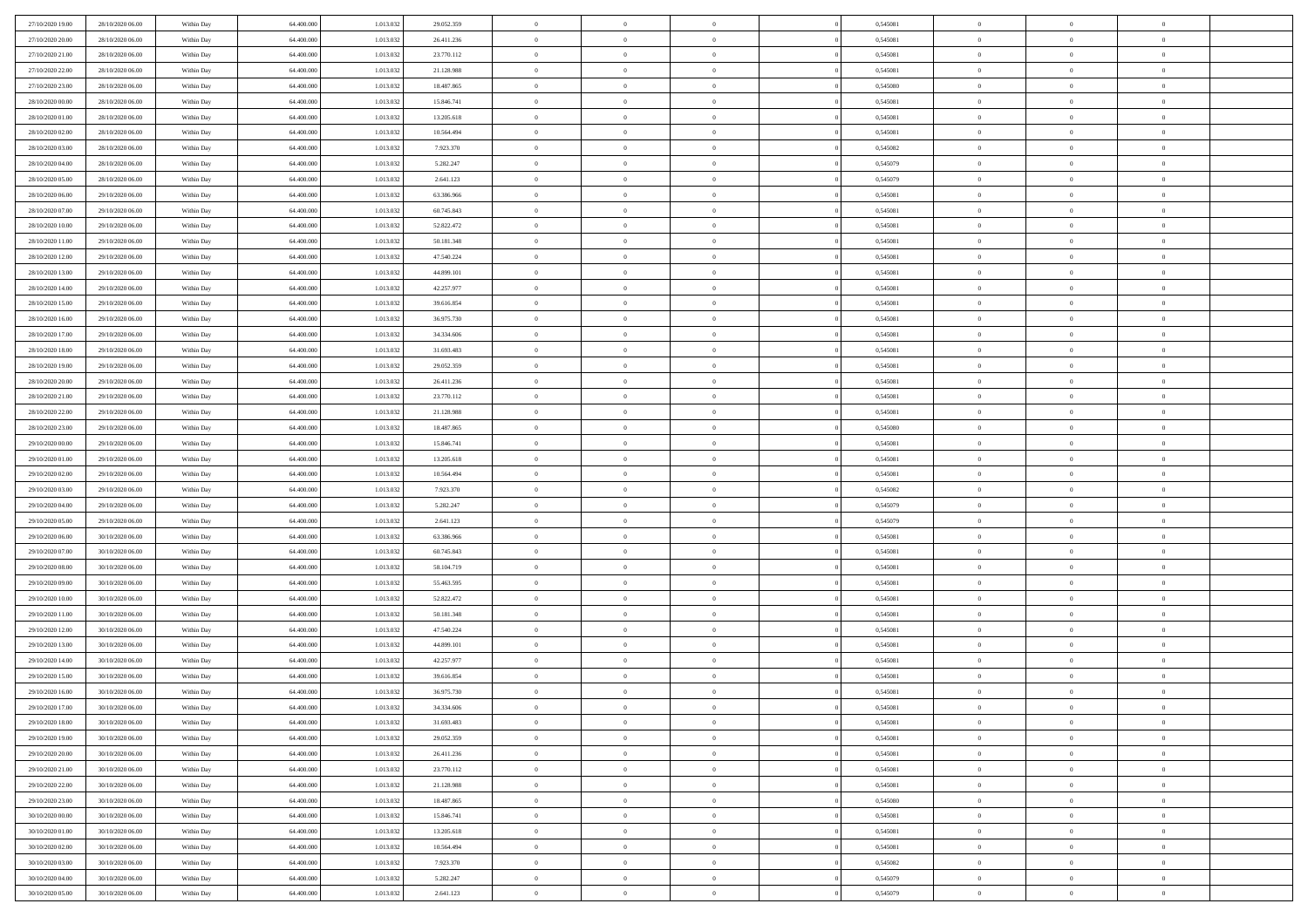| 30/10/2020 06:00 | 31/10/2020 06:00 | Within Day | 64,400,000 | 1.013.032 | 63.386.966 | $\overline{0}$ | $\Omega$       | $\Omega$       | 0,545081 | $\Omega$     |            | $\Omega$ |  |
|------------------|------------------|------------|------------|-----------|------------|----------------|----------------|----------------|----------|--------------|------------|----------|--|
| 30/10/2020 07:00 | 31/10/2020 06:00 | Within Day | 64,400,000 | 1.013.032 | 60.745.843 | $\mathbf{0}$   | $\Omega$       | $\Omega$       | 0,545081 | $\Omega$     |            | $\Omega$ |  |
| 30/10/2020 08:00 | 31/10/2020 06.00 | Within Day | 64,400,000 | 1.013.032 | 58.104.719 | $\theta$       | $\Omega$       | $\Omega$       | 0,545081 | $\Omega$     |            | $\theta$ |  |
| 30/10/2020 09:00 | 31/10/2020 06.00 | Within Day | 64.400.000 | 1.013.032 | 55.463.595 | $\Omega$       | $\Omega$       | $\Omega$       | 0,545081 | $\Omega$     |            | $\Omega$ |  |
| 30/10/2020 10:00 | 31/10/2020 06.00 | Within Day | 64.400.000 | 1.013.032 | 52.822.472 | $\theta$       | $\Omega$       | $\Omega$       | 0,545081 | $\Omega$     |            | $\theta$ |  |
| 30/10/2020 11:00 | 31/10/2020 06:00 | Within Day | 64,400,000 | 1.013.032 | 50.181.348 | $\theta$       | $\Omega$       | $\Omega$       | 0,545081 | $\Omega$     |            | $\Omega$ |  |
| 30/10/2020 12:00 | 31/10/2020 06:00 | Within Day | 64.400.000 | 1.013.032 | 47.540.224 | $\theta$       | $\Omega$       | $\Omega$       | 0,545081 | $\Omega$     |            | $\Omega$ |  |
| 30/10/2020 13:00 | 31/10/2020 06:00 | Within Day | 64,400,000 | 1.013.032 | 44.899.101 | $\Omega$       | $\mathcal{L}$  | $\Omega$       | 0,545081 | $\Omega$     |            | $\Omega$ |  |
| 30/10/2020 14:00 | 31/10/2020 06:00 | Within Day | 64.400.000 | 1.013.033 | 42.257.976 | $\overline{0}$ | $\Omega$       | $\Omega$       | 0,545081 | $\Omega$     | $\sqrt{2}$ | $\Omega$ |  |
| 30/10/2020 15:00 | 31/10/2020 06:00 | Within Day | 64,400,000 | 1.013.033 | 39.616.852 | $\overline{0}$ | $\Omega$       | $\Omega$       | 0.545081 | $\Omega$     | $\theta$   | $\theta$ |  |
| 30/10/2020 16:00 | 31/10/2020 06:00 | Within Day | 64.400.000 | 1.013.033 | 36.975.729 | $\theta$       | $\Omega$       | $\overline{0}$ | 0,545081 | $\Omega$     |            | $\theta$ |  |
| 30/10/2020 17:00 | 31/10/2020 06.00 | Within Day | 64.400.000 | 1.013.033 | 34.334.605 | $\theta$       | $\Omega$       | $\Omega$       | 0,545081 | $\Omega$     |            | $\Omega$ |  |
| 30/10/2020 18:00 | 31/10/2020 06.00 | Within Day | 64.400.000 | 1.013.033 | 31.693.482 | $\theta$       | $\Omega$       | $\Omega$       | 0,545081 | $\Omega$     |            | $\theta$ |  |
| 30/10/2020 19:00 | 31/10/2020 06:00 | Within Day | 64,400,000 | 1.013.033 | 29.052.358 | $\theta$       | $\Omega$       | $\Omega$       | 0,545081 | $\Omega$     |            | $\Omega$ |  |
| 30/10/2020 20:00 | 31/10/2020 06.00 | Within Day | 64.400.000 | 1.013.033 | 26.411.235 | $\overline{0}$ | $\overline{0}$ | $\overline{0}$ | 0,545081 | $\mathbf{0}$ | $\theta$   | $\theta$ |  |
| 30/10/2020 21:00 | 31/10/2020 06:00 | Within Day | 64,400,000 | 1.013.033 | 23.770.111 | $\overline{0}$ | $\Omega$       | $\overline{0}$ | 0,545081 | $\mathbf{0}$ | $\theta$   | $\theta$ |  |
| 30/10/2020 22.00 | 31/10/2020 06.00 | Within Day | 64.400.000 | 1.013.033 | 21.128.988 | $\overline{0}$ | $\Omega$       | $\Omega$       | 0,545081 | $\Omega$     |            | $\theta$ |  |
| 30/10/2020 23.00 | 31/10/2020 06:00 | Within Day | 64,400,000 | 1.013.033 | 18.487.864 | $\overline{0}$ | $\Omega$       | $\Omega$       | 0,545080 | $\Omega$     |            | $\theta$ |  |
| 31/10/2020 00:00 | 31/10/2020 06.00 | Within Day | 64,400,000 | 1.013.033 | 15.846.741 | $\mathbf{0}$   | $\Omega$       | $\Omega$       | 0,545081 | $\Omega$     |            | $\theta$ |  |
| 31/10/2020 01:00 | 31/10/2020 06:00 | Within Day | 64,400,000 | 1.013.033 | 13.205.617 | $\mathbf{0}$   | $\Omega$       | $\Omega$       | 0,545081 | $\Omega$     |            | $\theta$ |  |
| 31/10/2020 02.00 | 31/10/2020 06.00 | Within Day | 64.400.000 | 1.013.033 | 10.564.494 | $\theta$       | $\Omega$       | $\Omega$       | 0,545081 | $\Omega$     |            | $\Omega$ |  |
| 31/10/2020 03.00 | 31/10/2020 06.00 | Within Day | 64.400.000 | 1.013.033 | 7.923.370  | $\Omega$       | $\Omega$       | $\Omega$       | 0,545082 | $\Omega$     |            | $\theta$ |  |
| 31/10/2020 04.00 | 31/10/2020 06.00 | Within Day | 64.400.000 | 1.013.033 | 5.282.247  | $\theta$       | $\Omega$       | $\Omega$       | 0,545079 | $\Omega$     |            | $\Omega$ |  |
| 31/10/2020 06.00 | 01/11/2020 06:00 | Within Day | 64.400.000 | 1.013.032 | 63.386.966 | $\theta$       | $\Omega$       | $\Omega$       | 0,545081 | $\theta$     |            | $\theta$ |  |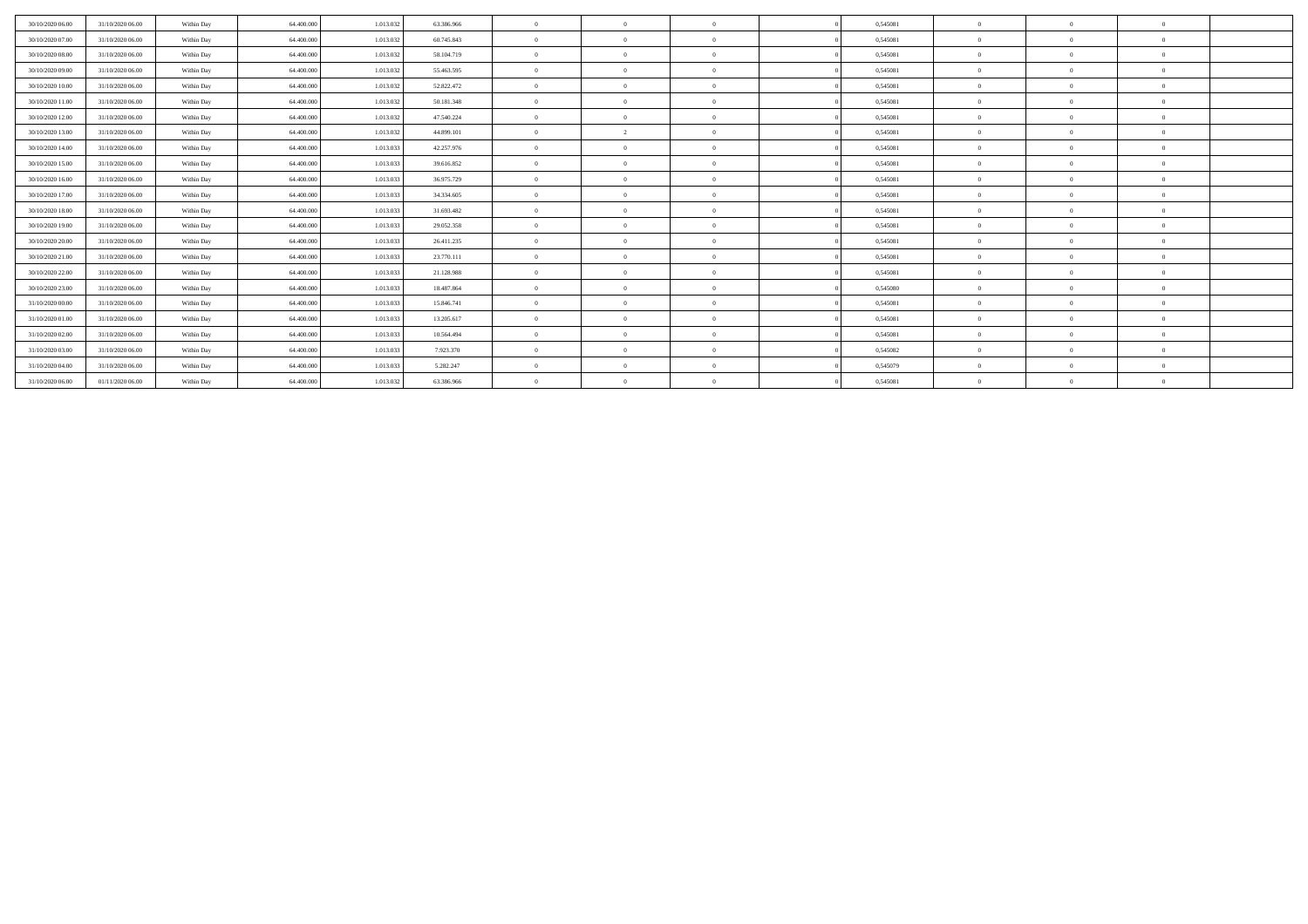## **SNAM RETE GAS**

**Transportation capacity at Entry Point interconnected with foreign pipelines**

**Update to 30/10/2020 of offered and assigned capacity in auction day-ahead and within-day**

**Thermal Year 2020/2021**

(Values in Ncm/day (0° C; 1,01325 bar) - 1 Scm=0,94794378 Ncm; Prices in c/Ncm)

**Entry Point**

**PASSO-GRIES**

| Timeframe        |                  |                     |                            |                                       |            | <b>Offered capacity</b> | <b>Assigned capacity</b> |                | Day-Ahead                                    |                             | Prices                        |                                  |                                    |             |
|------------------|------------------|---------------------|----------------------------|---------------------------------------|------------|-------------------------|--------------------------|----------------|----------------------------------------------|-----------------------------|-------------------------------|----------------------------------|------------------------------------|-------------|
| From             | То               | <b>Auction type</b> | Transportation<br>capacity | Assigned capacity<br>(before auction) | Firm       | Interruptible           | Firm                     | Interruptible  | <b>Interrupted Capacity</b><br>Interruptible | <b>Reserve price - Firm</b> | <b>Auction premium - Firm</b> | Reserve price -<br>Interruptible | Auction premium -<br>Interruptible | <b>Note</b> |
| 01/10/2020 06.00 | 02/10/2020 06:00 | Day Ahead           | 67.936.518                 | 1.068.663                             | 66.867.855 | $\bf{0}$                | $\overline{0}$           | $\theta$       |                                              | 0,005167                    | $\theta$                      | 0,005167                         | $\overline{0}$                     |             |
| 02/10/2020 06:00 | 03/10/2020 06:00 | Day Ahead           | 67.936.518                 | 1.068.663                             | 66,867,855 | $\theta$                | 139.961                  | $\theta$       |                                              | 0.005167                    | $\theta$                      | 0.005167                         | $\Omega$                           |             |
| 03/10/2020 06:00 | 04/10/2020 06:00 | Day Ahead           | 67.936.518                 | 1.068.663                             | 66.867.855 | $\overline{0}$          | $\theta$                 | $\theta$       |                                              | 0.005167                    | $\overline{0}$                | 0.005167                         | $\overline{0}$                     |             |
| 04/10/2020 06.00 | 05/10/2020 06:00 | Day Ahead           | 67.936.518                 | 1.068.663                             | 66.867.855 | $\overline{0}$          | $\overline{0}$           | $\overline{0}$ |                                              | 0,005167                    | $\overline{0}$                | 0,005167                         | $\overline{0}$                     |             |
| 05/10/2020 06:00 | 06/10/2020 06:00 | Day Ahead           | 67.936.518                 | 1.068.663                             | 66.867.855 | $\theta$                | $\overline{0}$           | $\Omega$       |                                              | 0,005167                    | $\theta$                      | 0,005167                         | $\Omega$                           |             |
| 06/10/2020 06.00 | 07/10/2020 06:00 | Day Ahead           | 67.936.518                 | 1.068.663                             | 66.867.855 | $\theta$                | $\overline{0}$           | $\overline{0}$ |                                              | 0,005167                    | $\overline{0}$                | 0,005167                         | $\overline{0}$                     |             |
| 07/10/2020 06:00 | 08/10/2020 06:00 | Day Ahead           | 67.936.518                 | 1.068.663                             | 66.867.855 | $\theta$                | $\Omega$                 | $\Omega$       |                                              | 0.005167                    | $\Omega$                      | 0.005167                         | $\Omega$                           |             |
| 08/10/2020 06:00 | 09/10/2020 06:00 | Day Ahead           | 67.936.518                 | 1.068.663                             | 66.867.855 | $\theta$                | $\overline{0}$           | $\theta$       |                                              | 0,005167                    | $\overline{0}$                | 0,005167                         | $\Omega$                           |             |
| 09/10/2020 06:00 | 10/10/2020 06:00 | Day Ahead           | 67.936.518                 | 1.068.663                             | 66.867.855 | $\overline{0}$          | $\overline{0}$           | $\mathbf{0}$   |                                              | 0,005167                    | $\overline{0}$                | 0,005167                         | $\overline{0}$                     |             |
| 10/10/2020 06:00 | 11/10/2020 06:00 | Day Ahead           | 67.936.518                 | 1.068.663                             | 66.867.855 | $\theta$                | $\theta$                 | $\theta$       |                                              | 0.005167                    | $\theta$                      | 0.005167                         | $\overline{0}$                     |             |
| 11/10/2020 06.00 | 12/10/2020 06:00 | Day Ahead           | 67.936.518                 | 1.068.663                             | 66.867.855 | $\theta$                | $\overline{0}$           | $\overline{0}$ |                                              | 0,005167                    | $\theta$                      | 0,005167                         | $\Omega$                           |             |
| 12/10/2020 06:00 | 13/10/2020 06:00 | Day Ahead           | 67.936.518                 | 1.068.663                             | 66.867.855 | $\theta$                | $\overline{0}$           | $\theta$       |                                              | 0,005167                    | $\theta$                      | 0,005167                         | $\overline{0}$                     |             |
| 13/10/2020 06:00 | 14/10/2020 06:00 | Day Ahead           | 67.936.518                 | 1.068.663                             | 66.867.855 | $\theta$                | 874.754                  | $\Omega$       |                                              | 0,005167                    | $\theta$                      | 0,005167                         | $\Omega$                           |             |
| 14/10/2020 06:00 | 15/10/2020 06:00 | Day Ahead           | 67.936.518                 | 1.068.663                             | 66.867.855 | $\theta$                | $\theta$                 | $\overline{0}$ |                                              | 0.005167                    | $\overline{0}$                | 0,005167                         | $\overline{0}$                     |             |
| 15/10/2020 06:00 | 16/10/2020 06:00 | Day Ahead           | 67.936.518                 | 1.068.663                             | 66.867.855 | $\overline{0}$          | $\overline{0}$           | $\overline{0}$ |                                              | 0,005167                    | $\overline{0}$                | 0,005167                         | $\overline{0}$                     |             |
| 16/10/2020 06:00 | 17/10/2020 06:00 | Day Ahead           | 67.936.51                  | 1.068.663                             | 66.867.855 | $\overline{0}$          | $\overline{0}$           | $\mathbf{0}$   |                                              | 0,005167                    | $\overline{0}$                | 0,005167                         | $\overline{0}$                     |             |
| 17/10/2020 06:00 | 18/10/2020 06:00 | Day Ahead           | 67.936.518                 | 1.068.663                             | 66.867.855 | $\theta$                | $\theta$                 | $\Omega$       |                                              | 0.005167                    | $\overline{0}$                | 0.005167                         | $\theta$                           |             |
| 18/10/2020 06:00 | 19/10/2020 06:00 | Day Ahead           | 67.936.518                 | 1.068.663                             | 66.867.855 | $\theta$                | $\theta$                 | $\Omega$       |                                              | 0,005167                    | $\theta$                      | 0,005167                         | $\theta$                           |             |
| 19/10/2020 06:00 | 20/10/2020 06:00 | Day Ahead           | 67.936.518                 | 1.068.663                             | 66.867.855 | $\Omega$                | $\overline{0}$           | $\Omega$       |                                              | 0,005167                    | $\theta$                      | 0,005167                         | $\Omega$                           |             |
| 20/10/2020 06:00 | 21/10/2020 06:00 | Day Ahead           | 67.936.518                 | 1.068.663                             | 66.867.855 | $\overline{0}$          | $\overline{0}$           | $\overline{0}$ |                                              | 0,005167                    | $\overline{0}$                | 0,005167                         | $\overline{0}$                     |             |
| 21/10/2020 06:00 | 22/10/2020 06:00 | Day Ahead           | 67.936.518                 | 1.068.663                             | 66,867,855 | $\overline{0}$          | $\theta$                 | $\Omega$       |                                              | 0.005167                    | $\overline{0}$                | 0.005167                         | $\theta$                           |             |
| 22/10/2020 06.00 | 23/10/2020 06:00 | Day Ahead           | 67.936.518                 | 1.068.663                             | 66.867.855 | $\theta$                | $\overline{0}$           | $\Omega$       |                                              | 0.005167                    | $\theta$                      | 0,005167                         | $\Omega$                           |             |
| 23/10/2020 06:00 | 24/10/2020 06:00 | Day Ahead           | 67.936.518                 | 1.068.663                             | 66.867.855 | $\overline{0}$          | $\overline{0}$           | $\mathbf{0}$   |                                              | 0,005167                    | $\overline{0}$                | 0,005167                         | $\overline{0}$                     |             |
| 24/10/2020 06:00 | 25/10/2020 06:00 | Day Ahead           | 67.936.518                 | 1.113.189                             | 64.150.394 | $\theta$                | $\theta$                 | $\Omega$       |                                              | 0.005167                    | $\Omega$                      | 0.005167                         | $\Omega$                           |             |
| 25/10/2020 06:00 | 26/10/2020 06:00 | Day Ahead           | 67.936.518                 | 1.068.663                             | 66.867.855 | $\overline{0}$          | $\theta$                 | $\overline{0}$ |                                              | 0,005167                    | $\overline{0}$                | 0,005167                         | $\theta$                           |             |
| 26/10/2020 06.00 | 27/10/2020 06.00 | Day Ahead           | 67.936.518                 | 1.068.663                             | 66.867.855 | $\overline{0}$          | $\overline{0}$           | $\overline{0}$ |                                              | 0,005167                    | $\overline{0}$                | 0,005167                         | $\overline{0}$                     |             |
| 27/10/2020 06.00 | 28/10/2020 06:00 | Day Ahead           | 67.936.518                 | 1.068.663                             | 66.867.855 | $\theta$                | $\overline{0}$           | $\theta$       |                                              | 0,005167                    | $\theta$                      | 0,005167                         | $\Omega$                           |             |
| 28/10/2020 06:00 | 29/10/2020 06:00 | Day Ahead           | 67.936.518                 | 1.068.663                             | 66,867,855 | $\theta$                | $\Omega$                 | $\Omega$       |                                              | 0.005167                    | $\overline{0}$                | 0.005167                         | $\overline{0}$                     |             |
| 29/10/2020 06:00 | 30/10/2020 06:00 | Day Ahead           | 67.936.518                 | 1.068.663                             | 66.867.855 | $\theta$                | $\Omega$                 | $\Omega$       |                                              | 0,005167                    | $\Omega$                      | 0,005167                         | $\Omega$                           |             |
| 30/10/2020 06.00 | 31/10/2020 06:00 | Day Ahead           | 67.936.518                 | 1.068.66                              | 66.867.855 | $\overline{0}$          | $\overline{0}$           | $\mathbf{0}$   |                                              | 0,005167                    | $\overline{0}$                | 0,005167                         | $\overline{0}$                     |             |
| 31/10/2020 06.00 | 01/11/2020 06:00 | Day Ahead           | 67.936.518                 | 1.068.663                             | 66.867.855 | $\theta$                | $\overline{0}$           | $\mathbf{0}$   |                                              | 0,005167                    | $\overline{0}$                | 0,005167                         | $\overline{0}$                     |             |
| 01/10/2020 06.00 | 02/10/2020 06:00 | Within Day          | 67.936.518                 | 1.068.663                             | 66.867.854 | $\theta$                | $\overline{0}$           | $\overline{0}$ |                                              | 0,516706                    | $\theta$                      | $\bf{0}$                         | $\theta$                           |             |
| 01/10/2020 07:00 | 02/10/2020 06:00 | Within Day          | 67.936.518                 | 1.068.663                             | 64.081.694 | $\theta$                | $\overline{0}$           | $\theta$       |                                              | 0,516706                    | $\theta$                      | $\bf{0}$                         | $\Omega$                           |             |
| 01/10/2020 08:00 | 02/10/2020 06:00 | Within Day          | 67.936.518                 | 1.068.663                             | 61.295.533 | $\overline{0}$          | $\overline{0}$           | $\overline{0}$ |                                              | 0,516706                    | $\overline{0}$                | $\bf{0}$                         | $\overline{0}$                     |             |
| 01/10/2020 09:00 | 02/10/2020 06:00 | Within Day          | 67.936.518                 | 1.068.663                             | 58,509,372 | $\theta$                | $\theta$                 | $\theta$       |                                              | 0.516706                    | $\theta$                      | $\theta$                         | $\theta$                           |             |
| 01/10/2020 10:00 | 02/10/2020 06:00 | Within Day          | 67.936.518                 | 1.068.663                             | 55.723.212 | $\theta$                | $\overline{0}$           | $\overline{0}$ |                                              | 0,516706                    | $\overline{0}$                | $\bf{0}$                         | $\Omega$                           |             |
| 01/10/2020 11:00 | 02/10/2020 06:00 | Within Day          | 67.936.518                 | 1.068.663                             | 52.937.051 | $\overline{0}$          | $\bf{0}$                 | $\overline{0}$ |                                              | 0,516706                    | $\overline{0}$                | $\,$ 0                           | $\overline{0}$                     |             |
| 01/10/2020 12:00 | 02/10/2020 06:00 | Within Day          | 67.936.518                 | 1.068.663                             | 50.150.890 |                         | $\overline{0}$           | $\Omega$       |                                              | 0,516706                    | $\theta$                      | $\bf{0}$                         | $\Omega$                           |             |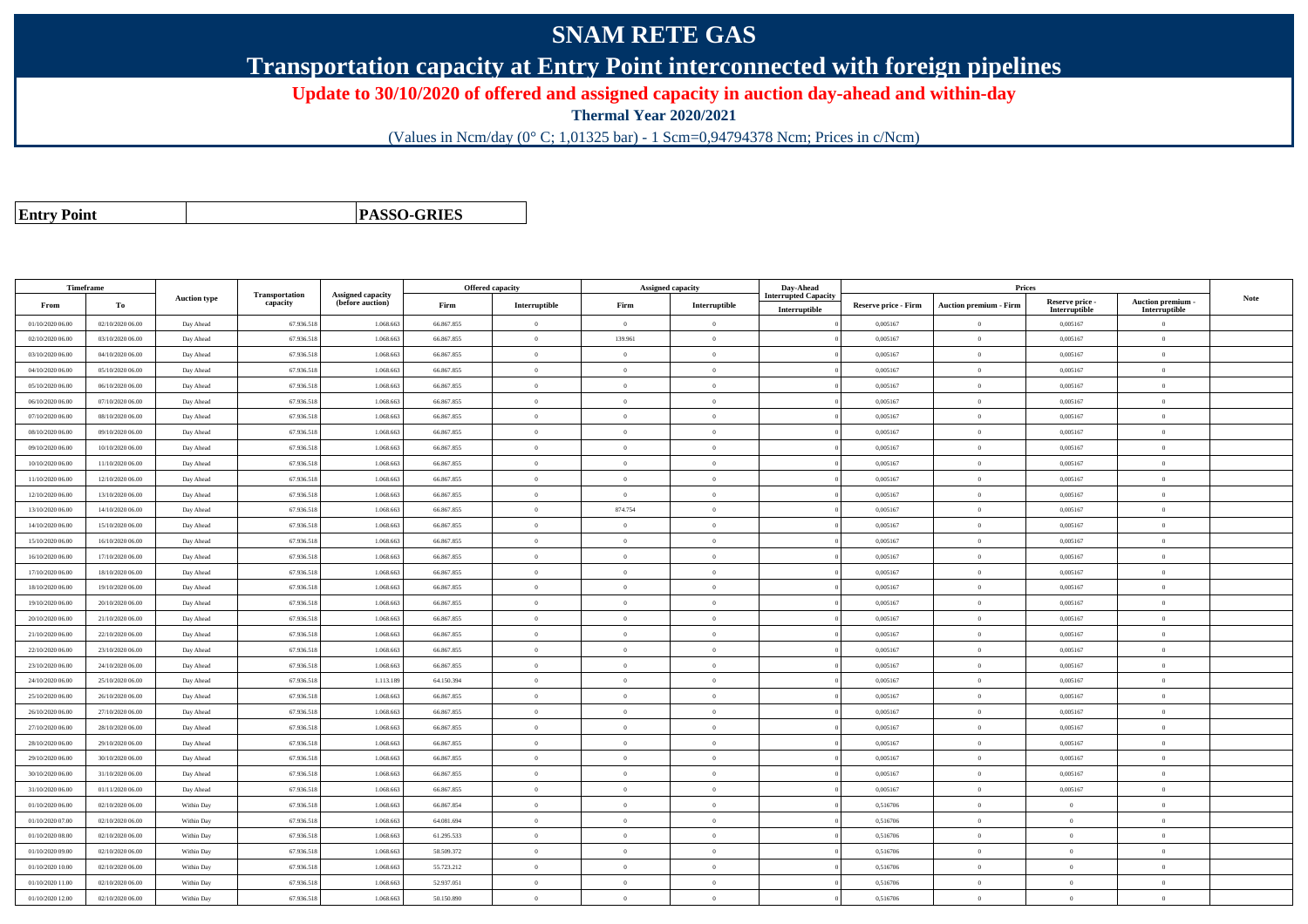| 01/10/2020 13.00 | 02/10/2020 06:00 | Within Day | 67.936.518 | 1.068.663 | 47.364.730 | $\,$ 0 $\,$    | $\overline{0}$ | $\overline{0}$ | 0,516706 | $\bf{0}$       | $\overline{0}$ | $\,0\,$        |  |
|------------------|------------------|------------|------------|-----------|------------|----------------|----------------|----------------|----------|----------------|----------------|----------------|--|
| 01/10/2020 14:00 | 02/10/2020 06:00 | Within Day | 67.936.518 | 1.068.663 | 44.578.569 | $\overline{0}$ | $\overline{0}$ | $\mathbf{0}$   | 0,516706 | $\theta$       | $\mathbf{0}$   | $\theta$       |  |
| 01/10/2020 15:00 | 02/10/2020 06:00 | Within Day | 67.936.518 | 1.068.663 | 41.792.409 | $\theta$       | 2.186.887      | $\mathbf{0}$   | 0,516706 | $\mathbf{0}$   | $\overline{0}$ | $\overline{0}$ |  |
| 01/10/2020 16:00 | 02/10/2020 06.00 | Within Day | 67.936.518 | 3.255.549 | 36.965.153 | $\,$ 0 $\,$    | $\overline{0}$ | $\overline{0}$ | 0,516706 | $\bf{0}$       | $\overline{0}$ | $\bf{0}$       |  |
| 01/10/2020 17.00 | 02/10/2020 06:00 | Within Day | 67.936.518 | 3.255.549 | 34.324.786 | $\bf{0}$       | 6.064.963      | $\mathbf{0}$   | 0,516706 | $\bf{0}$       | $\theta$       | $\,0\,$        |  |
| 01/10/2020 18:00 | 02/10/2020 06:00 | Within Day | 67.936.518 | 9.320.512 | 26.085.990 | $\theta$       | $\sim$ 0       | $\mathbf{0}$   | 0,516707 | $\mathbf{0}$   | $\overline{0}$ | $\overline{0}$ |  |
| 01/10/2020 19:00 | 02/10/2020 06:00 | Within Day | 67.936.518 | 9.320.512 | 23.912.158 | $\,$ 0 $\,$    | $\mathbf{1}$   | $\overline{0}$ | 0,516706 | $\bf{0}$       | $\overline{0}$ | $\,0\,$        |  |
| 01/10/2020 20:00 | 02/10/2020 06.00 | Within Day | 67.936.518 | 9.320.513 | 21.738.324 | $\theta$       | $\overline{0}$ | $\mathbf{0}$   | 0,516706 | $\,$ 0 $\,$    | $\overline{0}$ | $\theta$       |  |
| 01/10/2020 21:00 | 02/10/2020 06:00 | Within Day | 67.936.518 | 9.320.513 | 19.564.491 | $\theta$       | $\overline{0}$ | $\mathbf{0}$   | 0,516706 | $\mathbf{0}$   | $\bf{0}$       | $\overline{0}$ |  |
| 01/10/2020 22.00 | 02/10/2020 06:00 | Within Day | 67.936.518 | 9.320.513 | 17.390.659 | $\,$ 0 $\,$    | $\overline{0}$ | $\Omega$       | 0,516707 | $\bf{0}$       | $\overline{0}$ | $\,0\,$        |  |
| 01/10/2020 23.00 | 02/10/2020 06.00 | Within Day | 67.936.518 | 9.320.513 | 15.216.826 | $\bf{0}$       | $\overline{0}$ | $\mathbf{0}$   | 0,516705 | $\bf{0}$       | $\mathbf{0}$   | $\theta$       |  |
| 02/10/2020 00:00 | 02/10/2020 06:00 | Within Day | 67.936.518 | 9.320.513 | 13.042.994 | $\theta$       | $\overline{0}$ | $\mathbf{0}$   | 0,516706 | $\mathbf{0}$   | $\overline{0}$ | $\overline{0}$ |  |
| 02/10/2020 01:00 | 02/10/2020 06:00 | Within Day | 67.936.518 | 9.320.513 | 10.869.161 | $\,$ 0 $\,$    | $\overline{0}$ | $\overline{0}$ | 0,516706 | $\bf{0}$       | $\overline{0}$ | $\bf{0}$       |  |
| 02/10/2020 02.00 | 02/10/2020 06:00 | Within Day | 67.936.518 | 9.320.513 | 8.695.329  | $\bf{0}$       | $\overline{0}$ | $\mathbf{0}$   | 0,516707 | $\bf{0}$       | $\theta$       | $\,0\,$        |  |
| 02/10/2020 03:00 | 02/10/2020 06:00 | Within Day | 67.936.518 | 9.320.513 | 6.521.496  | $\theta$       | $\overline{0}$ | $\mathbf{0}$   | 0,516707 | $\mathbf{0}$   | $\bf{0}$       | $\overline{0}$ |  |
| 02/10/2020 04:00 | 02/10/2020 06.00 | Within Day | 67.936.518 | 9.320.513 | 4.347.664  | $\,$ 0 $\,$    | $\overline{0}$ | $\Omega$       | 0,516704 | $\bf{0}$       | $\overline{0}$ | $\bf{0}$       |  |
| 02/10/2020 05:00 | 02/10/2020 06.00 | Within Day | 67.936.518 | 9.320.513 | 2.173.831  | $\,$ 0         | $\overline{0}$ | $\mathbf{0}$   | 0,516704 | $\bf{0}$       | $\overline{0}$ | $\theta$       |  |
| 02/10/2020 06:00 | 03/10/2020 06:00 | Within Day | 67.936.518 | 1.208.623 | 66.727.893 | $\theta$       | $\overline{0}$ | $\mathbf{0}$   | 0,516706 | $\mathbf{0}$   | $\overline{0}$ | $\overline{0}$ |  |
| 02/10/2020 07.00 | 03/10/2020 06:00 | Within Day | 67.936.518 | 1.208.623 | 63.947.564 | $\bf{0}$       | $\overline{0}$ | $\Omega$       | 0,516706 | $\bf{0}$       | $\overline{0}$ | $\,0\,$        |  |
| 02/10/2020 08:00 | 03/10/2020 06.00 | Within Day | 67.936.518 | 1.208.623 | 61.167.235 | $\bf{0}$       | $\overline{0}$ | $\mathbf{0}$   | 0,516706 | $\bf{0}$       | $\mathbf{0}$   | $\theta$       |  |
| 02/10/2020 09:00 | 03/10/2020 06:00 | Within Day | 67.936.518 | 1.208.623 | 58.386.907 | $\theta$       | $\overline{0}$ | $\mathbf{0}$   | 0,516706 | $\mathbf{0}$   | $\overline{0}$ | $\overline{0}$ |  |
| 02/10/2020 10:00 | 03/10/2020 06.00 | Within Day | 67.936.518 | 1.208.623 | 55.606.577 | $\,$ 0 $\,$    | $\overline{0}$ | $\overline{0}$ | 0,516706 | $\bf{0}$       | $\overline{0}$ | $\bf{0}$       |  |
| 02/10/2020 11:00 | 03/10/2020 06.00 | Within Day | 67.936.518 | 1.208.623 | 52.826.249 | $\bf{0}$       | $\overline{0}$ | $\mathbf{0}$   | 0,516706 | $\bf{0}$       | $\theta$       | $\,0\,$        |  |
| 02/10/2020 12:00 | 03/10/2020 06:00 | Within Day | 67.936.518 | 1.208.623 | 50.045.919 | $\theta$       | $\overline{0}$ | $\mathbf{0}$   | 0,516706 | $\mathbf{0}$   | $\overline{0}$ | $\overline{0}$ |  |
| 02/10/2020 13:00 | 03/10/2020 06.00 | Within Day | 67.936.518 | 1.208.623 | 47.265.591 | $\,$ 0 $\,$    | $\overline{0}$ | $\overline{0}$ | 0,516706 | $\bf{0}$       | $\overline{0}$ | $\,0\,$        |  |
| 02/10/2020 14:00 | 03/10/2020 06.00 | Within Day | 67.936.518 | 1.208.623 | 44.485.262 | $\,$ 0         | $\overline{0}$ | $\mathbf{0}$   | 0,516706 | $\bf{0}$       | $\overline{0}$ | $\theta$       |  |
| 02/10/2020 15:00 | 03/10/2020 06:00 | Within Day | 67.936.518 | 1.208.623 | 41.704.933 | $\theta$       | $\overline{0}$ | $\overline{0}$ | 0,516706 | $\mathbf{0}$   | $\bf{0}$       | $\overline{0}$ |  |
| 02/10/2020 16:00 | 03/10/2020 06.00 | Within Day | 67.936.518 | 1.208.623 | 38.924.604 | $\,$ 0 $\,$    | $\overline{0}$ | $\Omega$       | 0,516706 | $\bf{0}$       | $\overline{0}$ | $\,0\,$        |  |
| 02/10/2020 17.00 | 03/10/2020 06.00 | Within Day | 67.936.518 | 1.208.623 | 36.144.275 | $\bf{0}$       | $\overline{0}$ | $\mathbf{0}$   | 0,516706 | $\bf{0}$       | $\mathbf{0}$   | $\theta$       |  |
| 02/10/2020 18:00 | 03/10/2020 06:00 | Within Day | 67.936.518 | 1.208.623 | 33.363.946 | $\theta$       | $\overline{0}$ | $\overline{0}$ | 0,516707 | $\mathbf{0}$   | $\overline{0}$ | $\overline{0}$ |  |
| 02/10/2020 19:00 | 03/10/2020 06:00 | Within Day | 67.936.518 | 1.208.623 | 30.583.618 | $\theta$       | $\overline{0}$ | $\overline{0}$ | 0,516706 | $\,$ 0         | $\overline{0}$ | $\,$ 0 $\,$    |  |
| 02/10/2020 20:00 | 03/10/2020 06.00 | Within Day | 67.936.518 | 1.208.623 | 27.803.288 | $\bf{0}$       | $\overline{0}$ | $\mathbf{0}$   | 0,516706 | $\bf{0}$       | $\mathbf{0}$   | $\overline{0}$ |  |
| 02/10/2020 21:00 | 03/10/2020 06:00 | Within Day | 67.936.518 | 1.208.623 | 25.022.960 | $\theta$       | $\overline{0}$ | $\mathbf{0}$   | 0,516706 | $\mathbf{0}$   | $\overline{0}$ | $\overline{0}$ |  |
| 02/10/2020 22.00 | 03/10/2020 06:00 | Within Day | 67.936.518 | 1.208.623 | 22.242.630 | $\theta$       | $\overline{0}$ | $\overline{0}$ | 0,516707 | $\,$ 0         | $\overline{0}$ | $\theta$       |  |
| 02/10/2020 23.00 | 03/10/2020 06.00 | Within Day | 67.936.518 | 1.208.623 | 19.462.302 | $\bf{0}$       | $\overline{0}$ | $\mathbf{0}$   | 0,516705 | $\bf{0}$       | $\overline{0}$ | $\overline{0}$ |  |
| 03/10/2020 00:00 | 03/10/2020 06:00 | Within Day | 67.936.518 | 1.208.623 | 16.681.972 | $\theta$       | $\overline{0}$ | $\mathbf{0}$   | 0,516706 | $\mathbf{0}$   | $\overline{0}$ | $\overline{0}$ |  |
| 03/10/2020 01:00 | 03/10/2020 06:00 | Within Day | 67.936.518 | 1.208.623 | 13.901.644 | $\theta$       | $\overline{0}$ | $\overline{0}$ | 0,516706 | $\,$ 0         | $\overline{0}$ | $\theta$       |  |
| 03/10/2020 02.00 | 03/10/2020 06.00 | Within Day | 67.936.518 | 1.208.623 | 11.121.315 | $\bf{0}$       | $\overline{0}$ | $\mathbf{0}$   | 0,516707 | $\bf{0}$       | $\mathbf{0}$   | $\bf{0}$       |  |
| 03/10/2020 03:00 | 03/10/2020 06:00 | Within Day | 67.936.518 | 1.208.623 | 8.340.986  | $\theta$       | $\overline{0}$ | $\mathbf{0}$   | 0,516707 | $\mathbf{0}$   | $\overline{0}$ | $\overline{0}$ |  |
| 03/10/2020 04:00 | 03/10/2020 06:00 | Within Day | 67.936.518 | 1.208.623 | 5.560.657  | $\,$ 0 $\,$    | $\overline{0}$ | $\overline{0}$ | 0,516704 | $\,$ 0         | $\overline{0}$ | $\,$ 0 $\,$    |  |
| 03/10/2020 05:00 | 03/10/2020 06.00 | Within Day | 67.936.518 | 1.208.623 | 2.780.328  | $\bf{0}$       | $\,$ 0 $\,$    | $\overline{0}$ | 0,516704 | $\,$ 0 $\,$    | $\overline{0}$ | $\bf{0}$       |  |
| 03/10/2020 06:00 | 04/10/2020 06:00 | Within Day | 67.936.518 | 1.068.663 | 66.867.854 | $\theta$       | $\overline{0}$ | $\mathbf{0}$   | 0,516706 | $\mathbf{0}$   | $\overline{0}$ | $\theta$       |  |
| 03/10/2020 07:00 | 04/10/2020 06.00 | Within Day | 67.936.518 | 1.068.663 | 64.081.694 | $\overline{0}$ | $\overline{0}$ | $\overline{0}$ | 0,516706 | $\overline{0}$ | $\overline{0}$ | $\theta$       |  |
| 03/10/2020 08:00 | 04/10/2020 06:00 | Within Day | 67.936.518 | 1.068.663 | 61.295.533 | $\bf{0}$       | $\overline{0}$ | $\mathbf{0}$   | 0,516706 | $\bf{0}$       | $\overline{0}$ | $\bf{0}$       |  |
| 03/10/2020 09:00 | 04/10/2020 06:00 | Within Day | 67.936.518 | 1.068.663 | 58.509.372 | $\overline{0}$ | $\theta$       |                | 0,516706 | $\overline{0}$ | $\theta$       | $\theta$       |  |
| 03/10/2020 10:00 | 04/10/2020 06:00 | Within Day | 67.936.518 | 1.068.663 | 55.723.212 | $\,$ 0 $\,$    | $\overline{0}$ | $\overline{0}$ | 0,516706 | $\,$ 0 $\,$    | $\bf{0}$       | $\theta$       |  |
| 03/10/2020 11:00 | 04/10/2020 06:00 | Within Day | 67.936.518 | 1.068.663 | 52.937.051 | $\bf{0}$       | $\,$ 0 $\,$    | $\mathbf{0}$   | 0,516706 | $\,$ 0 $\,$    | $\overline{0}$ | $\overline{0}$ |  |
| 03/10/2020 12:00 | 04/10/2020 06:00 | Within Day | 67.936.518 | 1.068.663 | 50.150.890 | $\mathbf{0}$   | $\overline{0}$ | $\overline{0}$ | 0,516706 | $\,$ 0 $\,$    | $\bf{0}$       | $\mathbf{0}$   |  |
| 03/10/2020 13:00 | 04/10/2020 06:00 | Within Day | 67.936.518 | 1.068.663 | 47.364.730 | $\,0\,$        | $\overline{0}$ | $\overline{0}$ | 0,516706 | $\,$ 0 $\,$    | $\bf{0}$       | $\,$ 0 $\,$    |  |
| 03/10/2020 14:00 | 04/10/2020 06.00 | Within Day | 67.936.518 | 1.068.663 | 44.578.569 | $\,$ 0 $\,$    | $\,$ 0 $\,$    | $\overline{0}$ | 0,516706 | $\,$ 0 $\,$    | $\overline{0}$ | $\overline{0}$ |  |
| 03/10/2020 15:00 | 04/10/2020 06:00 | Within Day | 67.936.518 | 1.068.663 | 41.792.409 | $\mathbf{0}$   | $\overline{0}$ | $\overline{0}$ | 0,516706 | $\mathbf{0}$   | $\overline{0}$ | $\overline{0}$ |  |
| 03/10/2020 16:00 | 04/10/2020 06:00 | Within Day | 67.936.518 | 1.068.663 | 39.006.248 | $\,$ 0 $\,$    | $\overline{0}$ | $\overline{0}$ | 0,516706 | $\,$ 0 $\,$    | $\overline{0}$ | $\,$ 0 $\,$    |  |
| 03/10/2020 17.00 | 04/10/2020 06.00 | Within Day | 67.936.518 | 1.068.663 | 36.220.087 | $\overline{0}$ | $\overline{0}$ | $\overline{0}$ | 0,516706 | $\mathbf{0}$   | $\overline{0}$ | $\overline{0}$ |  |
| 03/10/2020 18:00 | 04/10/2020 06:00 | Within Day | 67.936.518 | 1.068.663 | 33.433.927 | $\mathbf{0}$   | $\overline{0}$ | $\overline{0}$ | 0,516707 | $\mathbf{0}$   | $\bf{0}$       | $\overline{0}$ |  |
| 03/10/2020 19:00 | 04/10/2020 06:00 | Within Day | 67.936.518 | 1.068.663 | 30.647.766 | $\,0\,$        | $\overline{0}$ | $\overline{0}$ | 0,516706 | $\,$ 0 $\,$    | $\mathbf{0}$   | $\,$ 0 $\,$    |  |
| 03/10/2020 20:00 | 04/10/2020 06.00 | Within Day | 67.936.518 | 1.068.663 | 27.861.606 | $\,$ 0 $\,$    | $\,$ 0 $\,$    | $\overline{0}$ | 0,516706 | $\,$ 0 $\,$    | $\overline{0}$ | $\overline{0}$ |  |
| 03/10/2020 21:00 | 04/10/2020 06:00 | Within Day | 67.936.518 | 1.068.663 | 25.075.445 | $\theta$       | $\overline{0}$ | $\overline{0}$ | 0,516706 | $\mathbf{0}$   | $\overline{0}$ | $\overline{0}$ |  |
|                  |                  |            |            |           |            |                |                |                |          |                |                |                |  |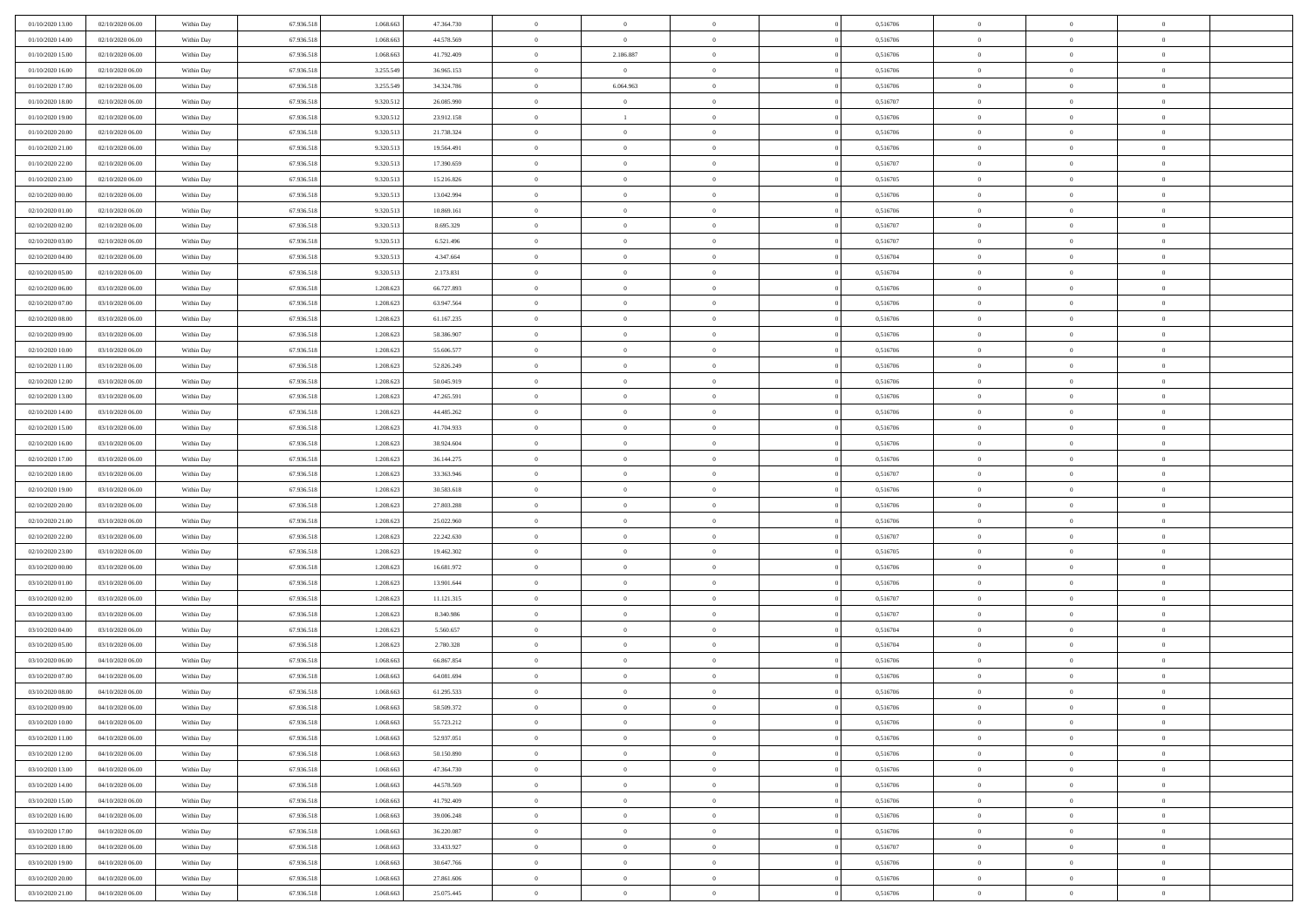| 03/10/2020 22.00 | 04/10/2020 06.00 | Within Day | 67.936.518 | 1.068.663 | 22.289.284 | $\bf{0}$       | $\overline{0}$ | $\Omega$       | 0,516707 | $\bf{0}$       | $\overline{0}$ | $\bf{0}$       |  |
|------------------|------------------|------------|------------|-----------|------------|----------------|----------------|----------------|----------|----------------|----------------|----------------|--|
| 03/10/2020 23:00 | 04/10/2020 06:00 | Within Dav | 67.936.518 | 1.068.663 | 19.503.124 | $\theta$       | $\overline{0}$ | $\overline{0}$ | 0,516705 | $\mathbf{0}$   | $\bf{0}$       | $\overline{0}$ |  |
| 04/10/2020 00:00 | 04/10/2020 06:00 | Within Day | 67.936.518 | 1.068.663 | 16.716.963 | $\theta$       | $\overline{0}$ | $\bf{0}$       | 0,516706 | $\,$ 0         | $\overline{0}$ | $\,$ 0 $\,$    |  |
| 04/10/2020 01:00 | 04/10/2020 06.00 | Within Day | 67.936.518 | 1.068.663 | 13.930.803 | $\overline{0}$ | $\overline{0}$ | $\mathbf{0}$   | 0,516706 | $\bf{0}$       | $\mathbf{0}$   | $\theta$       |  |
| 04/10/2020 02.00 | 04/10/2020 06:00 | Within Dav | 67.936.518 | 1.068.663 | 11.144.642 | $\mathbf{0}$   | $\overline{0}$ | $\overline{0}$ | 0,516707 | $\mathbf{0}$   | $\bf{0}$       | $\overline{0}$ |  |
| 04/10/2020 03:00 | 04/10/2020 06:00 | Within Day | 67.936.518 | 1.068.663 | 8.358.481  | $\theta$       | $\overline{0}$ | $\bf{0}$       | 0,516707 | $\,$ 0         | $\overline{0}$ | $\,$ 0 $\,$    |  |
| 04/10/2020 04:00 | 04/10/2020 06.00 | Within Day | 67.936.518 | 1.068.663 | 5.572.321  | $\,$ 0 $\,$    | $\overline{0}$ | $\Omega$       | 0,516704 | $\bf{0}$       | $\mathbf{0}$   | $\theta$       |  |
| 04/10/2020 05:00 | 04/10/2020 06:00 | Within Dav | 67.936.518 | 1.068.663 | 2.786.160  | $\overline{0}$ | $\overline{0}$ | $\overline{0}$ | 0,516704 | $\mathbf{0}$   | $\bf{0}$       | $\overline{0}$ |  |
| 04/10/2020 06:00 | 05/10/2020 06:00 | Within Day | 67.936.518 | 1.068.663 | 66.867.854 | $\theta$       | $\overline{0}$ | $\overline{0}$ | 0,516706 | $\,$ 0         | $\overline{0}$ | $\,$ 0 $\,$    |  |
| 04/10/2020 07:00 | 05/10/2020 06.00 | Within Day | 67.936.518 | 1.068.663 | 64.081.694 | $\overline{0}$ | $\overline{0}$ | $\mathbf{0}$   | 0.516706 | $\bf{0}$       | $\mathbf{0}$   | $\theta$       |  |
| 04/10/2020 08:00 | 05/10/2020 06:00 | Within Dav | 67.936.518 | 1.068.663 | 61.295.533 | $\overline{0}$ | $\overline{0}$ | $\overline{0}$ | 0,516706 | $\mathbf{0}$   | $\bf{0}$       | $\overline{0}$ |  |
| 04/10/2020 09:00 | 05/10/2020 06:00 | Within Day | 67.936.518 | 1.068.663 | 58.509.372 | $\theta$       | $\overline{0}$ | $\bf{0}$       | 0,516706 | $\,$ 0         | $\overline{0}$ | $\,$ 0 $\,$    |  |
| 04/10/2020 11:00 | 05/10/2020 06.00 | Within Day | 67.936.518 | 1.068.663 | 52.937.051 | $\theta$       | $\overline{0}$ | $\mathbf{0}$   | 0,516706 | $\bf{0}$       | $\mathbf{0}$   | $\theta$       |  |
| 04/10/2020 12:00 | 05/10/2020 06:00 | Within Dav | 67.936.518 | 1.068.663 | 50.150.890 | $\overline{0}$ | $\overline{0}$ | $\overline{0}$ | 0,516706 | $\mathbf{0}$   | $\bf{0}$       | $\overline{0}$ |  |
| 04/10/2020 13:00 | 05/10/2020 06:00 | Within Day | 67.936.518 | 1.068.663 | 47.364.730 | $\theta$       | $\overline{0}$ | $\overline{0}$ | 0,516706 | $\,$ 0         | $\overline{0}$ | $\,$ 0 $\,$    |  |
| 04/10/2020 14:00 | 05/10/2020 06:00 | Within Day | 67.936.518 | 1.068.663 | 44.578.569 | $\bf{0}$       | $\overline{0}$ | $\mathbf{0}$   | 0,516706 | $\bf{0}$       | $\mathbf{0}$   | $\bf{0}$       |  |
| 04/10/2020 15:00 | 05/10/2020 06:00 | Within Dav | 67.936.518 | 1.068.663 | 41.792.409 | $\overline{0}$ | $\overline{0}$ | $\overline{0}$ | 0,516706 | $\mathbf{0}$   | $\bf{0}$       | $\overline{0}$ |  |
| 04/10/2020 16:00 | 05/10/2020 06:00 | Within Day | 67.936.518 | 1.068.663 | 39.006.248 | $\theta$       | $\overline{0}$ | $\bf{0}$       | 0,516706 | $\,$ 0         | $\overline{0}$ | $\,$ 0 $\,$    |  |
| 04/10/2020 17:00 | 05/10/2020 06:00 | Within Day | 67.936.518 | 1.068.663 | 36.220.087 | $\overline{0}$ | $\overline{0}$ | $\mathbf{0}$   | 0.516706 | $\bf{0}$       | $\mathbf{0}$   | $\theta$       |  |
| 04/10/2020 18:00 | 05/10/2020 06:00 | Within Dav | 67.936.518 | 1.068.663 | 33.433.927 | $\overline{0}$ | $\overline{0}$ | $\overline{0}$ | 0,516707 | $\mathbf{0}$   | $\bf{0}$       | $\overline{0}$ |  |
| 04/10/2020 19:00 | 05/10/2020 06:00 | Within Day | 67.936.518 | 1.068.663 | 30.647.766 | $\theta$       | $\overline{0}$ | $\bf{0}$       | 0,516706 | $\,$ 0         | $\overline{0}$ | $\,$ 0 $\,$    |  |
| 04/10/2020 20:00 | 05/10/2020 06.00 | Within Day | 67.936.518 | 1.068.663 | 27.861.606 | $\overline{0}$ | $\overline{0}$ | $\mathbf{0}$   | 0.516706 | $\bf{0}$       | $\mathbf{0}$   | $\theta$       |  |
| 04/10/2020 21:00 | 05/10/2020 06:00 | Within Dav | 67.936.518 | 1.068.663 | 25.075.445 | $\overline{0}$ | $\overline{0}$ | $\overline{0}$ | 0,516706 | $\mathbf{0}$   | $\bf{0}$       | $\overline{0}$ |  |
| 04/10/2020 22.00 | 05/10/2020 06:00 | Within Day | 67.936.518 | 1.068.663 | 22.289.284 | $\theta$       | $\overline{0}$ | $\bf{0}$       | 0,516707 | $\,$ 0         | $\overline{0}$ | $\,$ 0 $\,$    |  |
| 04/10/2020 23.00 | 05/10/2020 06.00 | Within Day | 67.936.518 | 1.068.663 | 19.503.124 | $\bf{0}$       | $\overline{0}$ | $\mathbf{0}$   | 0,516705 | $\bf{0}$       | $\overline{0}$ | $\bf{0}$       |  |
| 05/10/2020 00:00 | 05/10/2020 06:00 | Within Dav | 67.936.518 | 1.068.663 | 16.716.963 | $\theta$       | $\overline{0}$ | $\overline{0}$ | 0,516706 | $\mathbf{0}$   | $\bf{0}$       | $\overline{0}$ |  |
| 05/10/2020 01:00 | 05/10/2020 06:00 | Within Day | 67.936.518 | 1.068.663 | 13.930.803 | $\theta$       | $\overline{0}$ | $\overline{0}$ | 0,516706 | $\,$ 0         | $\overline{0}$ | $\,$ 0 $\,$    |  |
| 05/10/2020 02:00 | 05/10/2020 06:00 | Within Day | 67.936.518 | 1.068.663 | 11.144.642 | $\mathbf{0}$   | $\overline{0}$ | $\mathbf{0}$   | 0.516707 | $\bf{0}$       | $\mathbf{0}$   | $\theta$       |  |
| 05/10/2020 03:00 | 05/10/2020 06:00 | Within Dav | 67.936.518 | 1.068.663 | 8.358.481  | $\overline{0}$ | $\overline{0}$ | $\overline{0}$ | 0,516707 | $\mathbf{0}$   | $\bf{0}$       | $\overline{0}$ |  |
| 05/10/2020 04:00 | 05/10/2020 06:00 | Within Day | 67.936.518 | 1.068.663 | 5.572.321  | $\theta$       | $\overline{0}$ | $\bf{0}$       | 0,516704 | $\,$ 0         | $\overline{0}$ | $\,$ 0 $\,$    |  |
| 05/10/2020 05:00 | 05/10/2020 06.00 | Within Day | 67.936.518 | 1.068.663 | 2.786.160  | $\bf{0}$       | $\overline{0}$ | $\overline{0}$ | 0,516704 | $\bf{0}$       | $\overline{0}$ | $\,0\,$        |  |
| 05/10/2020 06:00 | 06/10/2020 06:00 | Within Dav | 67.936.518 | 1.068.663 | 66.867.854 | $\overline{0}$ | $\overline{0}$ | $\overline{0}$ | 0,516706 | $\mathbf{0}$   | $\bf{0}$       | $\overline{0}$ |  |
| 05/10/2020 07:00 | 06/10/2020 06:00 | Within Day | 67.936.518 | 1.068.663 | 64.081.694 | $\theta$       | $\overline{0}$ | $\overline{0}$ | 0,516706 | $\,$ 0         | $\overline{0}$ | $\,$ 0 $\,$    |  |
| 05/10/2020 08:00 | 06/10/2020 06:00 | Within Day | 67.936.518 | 1.068.663 | 61.295.533 | $\,$ 0 $\,$    | $\overline{0}$ | $\overline{0}$ | 0,516706 | $\bf{0}$       | $\overline{0}$ | $\,0\,$        |  |
| 05/10/2020 09:00 | 06/10/2020 06:00 | Within Dav | 67.936.518 | 1.068.663 | 58.509.372 | $\theta$       | $\overline{0}$ | $\overline{0}$ | 0,516706 | $\mathbf{0}$   | $\bf{0}$       | $\overline{0}$ |  |
| 05/10/2020 10:00 | 06/10/2020 06:00 | Within Day | 67.936.518 | 1.068.663 | 55.723.212 | $\theta$       | $\overline{0}$ | $\bf{0}$       | 0,516706 | $\,$ 0         | $\overline{0}$ | $\,$ 0 $\,$    |  |
| 05/10/2020 11:00 | 06/10/2020 06:00 | Within Day | 67.936.518 | 1.068.663 | 52.937.051 | $\bf{0}$       | $\overline{0}$ | $\overline{0}$ | 0,516706 | $\bf{0}$       | $\overline{0}$ | $\,0\,$        |  |
| 05/10/2020 12:00 | 06/10/2020 06:00 | Within Dav | 67.936.518 | 1.068.663 | 50.150.890 | $\overline{0}$ | $\overline{0}$ | $\overline{0}$ | 0,516706 | $\mathbf{0}$   | $\bf{0}$       | $\overline{0}$ |  |
| 05/10/2020 13:00 | 06/10/2020 06:00 | Within Day | 67.936.518 | 1.068.663 | 47.364.730 | $\theta$       | $\overline{0}$ | $\bf{0}$       | 0,516706 | $\,$ 0         | $\overline{0}$ | $\,$ 0 $\,$    |  |
| 05/10/2020 14:00 | 06/10/2020 06:00 | Within Day | 67.936.518 | 1.068.663 | 44.578.569 | $\,$ 0 $\,$    | $\overline{0}$ | $\overline{0}$ | 0,516706 | $\bf{0}$       | $\overline{0}$ | $\,0\,$        |  |
| 05/10/2020 15:00 | 06/10/2020 06:00 | Within Dav | 67.936.518 | 1.068.663 | 41.792.409 | $\theta$       | $\overline{0}$ | $\overline{0}$ | 0,516706 | $\mathbf{0}$   | $\bf{0}$       | $\overline{0}$ |  |
| 05/10/2020 16:00 | 06/10/2020 06:00 | Within Day | 67.936.518 | 1.068.663 | 39.006.248 | $\theta$       | $\overline{0}$ | $\overline{0}$ | 0,516706 | $\,$ 0         | $\overline{0}$ | $\,$ 0 $\,$    |  |
| 05/10/2020 17:00 | 06/10/2020 06:00 | Within Day | 67.936.518 | 1.068.663 | 36.220.087 | $\,$ 0 $\,$    | $\overline{0}$ | $\overline{0}$ | 0,516706 | $\bf{0}$       | $\overline{0}$ | $\,0\,$        |  |
| 05/10/2020 18:00 | 06/10/2020 06:00 | Within Dav | 67.936.518 | 1.068.663 | 33.433.927 | $\theta$       | $\overline{0}$ | $\overline{0}$ | 0,516707 | $\mathbf{0}$   | $\bf{0}$       | $\overline{0}$ |  |
| 05/10/2020 19:00 | 06/10/2020 06:00 | Within Day | 67.936.518 | 1.068.663 | 30.647.766 | $\overline{0}$ | $\overline{0}$ | $\overline{0}$ | 0,516706 | $\overline{0}$ | $\overline{0}$ | $\theta$       |  |
| 05/10/2020 20:00 | 06/10/2020 06:00 | Within Day | 67.936.518 | 1.068.663 | 27.861.606 | $\bf{0}$       | $\overline{0}$ | $\overline{0}$ | 0,516706 | $\bf{0}$       | $\overline{0}$ | $\bf{0}$       |  |
| 05/10/2020 21:00 | 06/10/2020 06:00 | Within Day | 67.936.518 | 1.068.663 | 25.075.445 | $\overline{0}$ | $\overline{0}$ | $\overline{0}$ | 0,516706 | $\overline{0}$ | $\bf{0}$       | $\overline{0}$ |  |
| 05/10/2020 22.00 | 06/10/2020 06:00 | Within Day | 67.936.518 | 1.068.663 | 22.289.284 | $\,$ 0 $\,$    | $\overline{0}$ | $\overline{0}$ | 0,516707 | $\,$ 0 $\,$    | $\,$ 0 $\,$    | $\,$ 0 $\,$    |  |
| 05/10/2020 23:00 | 06/10/2020 06:00 | Within Day | 67.936.518 | 1.068.663 | 19.503.124 | $\bf{0}$       | $\overline{0}$ | $\overline{0}$ | 0,516705 | $\mathbf{0}$   | $\overline{0}$ | $\bf{0}$       |  |
| 06/10/2020 00:00 | 06/10/2020 06:00 | Within Dav | 67.936.518 | 1.068.663 | 16.716.963 | $\,$ 0 $\,$    | $\overline{0}$ | $\overline{0}$ | 0,516706 | $\,$ 0 $\,$    | $\bf{0}$       | $\overline{0}$ |  |
| 06/10/2020 01:00 | 06/10/2020 06:00 | Within Day | 67.936.518 | 1.068.663 | 13.930.803 | $\,$ 0 $\,$    | $\overline{0}$ | $\overline{0}$ | 0,516706 | $\,$ 0 $\,$    | $\overline{0}$ | $\,$ 0 $\,$    |  |
| 06/10/2020 02:00 | 06/10/2020 06:00 | Within Day | 67.936.518 | 1.068.663 | 11.144.642 | $\bf{0}$       | $\overline{0}$ | $\overline{0}$ | 0,516707 | $\overline{0}$ | $\overline{0}$ | $\overline{0}$ |  |
| 06/10/2020 03:00 | 06/10/2020 06:00 | Within Day | 67.936.518 | 1.068.663 | 8.358.481  | $\,$ 0 $\,$    | $\overline{0}$ | $\overline{0}$ | 0,516707 | $\,$ 0 $\,$    | $\bf{0}$       | $\overline{0}$ |  |
| 06/10/2020 04:00 | 06/10/2020 06:00 | Within Day | 67.936.518 | 1.068.663 | 5.572.321  | $\,$ 0         | $\overline{0}$ | $\overline{0}$ | 0,516704 | $\,$ 0 $\,$    | $\,$ 0 $\,$    | $\,$ 0 $\,$    |  |
| 06/10/2020 05:00 | 06/10/2020 06:00 | Within Day | 67.936.518 | 1.068.663 | 2.786.160  | $\bf{0}$       | $\overline{0}$ | $\overline{0}$ | 0,516704 | $\mathbf{0}$   | $\overline{0}$ | $\bf{0}$       |  |
| 06/10/2020 06:00 | 07/10/2020 06:00 | Within Day | 67.936.518 | 1.068.663 | 66.867.854 | $\,$ 0 $\,$    | $\overline{0}$ | $\overline{0}$ | 0,516706 | $\mathbf{0}$   | $\bf{0}$       | $\overline{0}$ |  |
| 06/10/2020 07:00 | 07/10/2020 06:00 | Within Day | 67.936.518 | 1.068.663 | 64.081.694 | $\,$ 0 $\,$    | $\overline{0}$ | $\overline{0}$ | 0,516706 | $\,$ 0 $\,$    | $\overline{0}$ | $\,$ 0 $\,$    |  |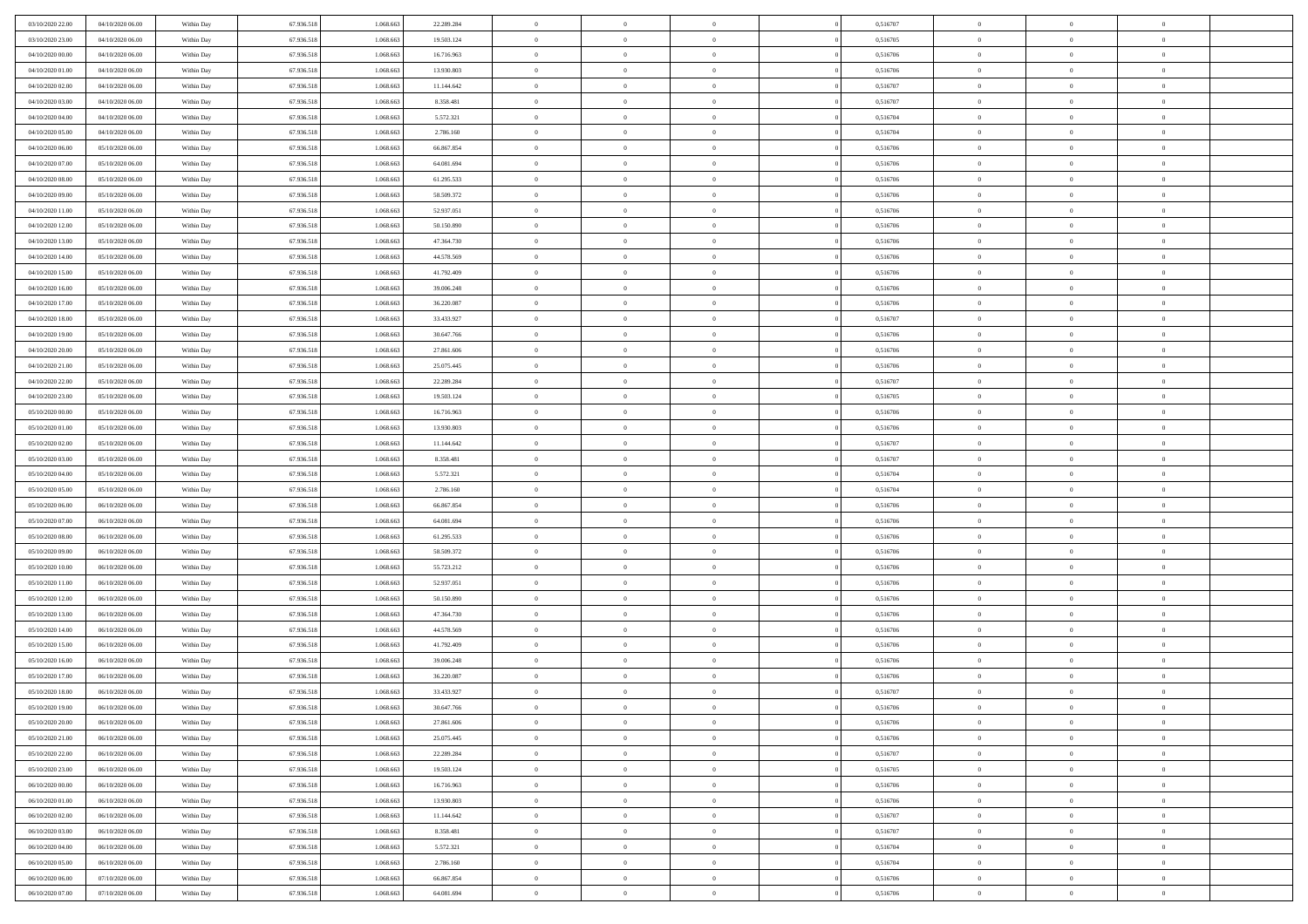| 06/10/2020 08:00                     | 07/10/2020 06.00                     | Within Day               | 67.936.518               | 1.068.663              | 61.295.533               | $\bf{0}$                | $\overline{0}$                   | $\Omega$                         | 0,516706             | $\bf{0}$                 | $\overline{0}$             | $\bf{0}$                  |  |
|--------------------------------------|--------------------------------------|--------------------------|--------------------------|------------------------|--------------------------|-------------------------|----------------------------------|----------------------------------|----------------------|--------------------------|----------------------------|---------------------------|--|
| 06/10/2020 09:00                     | 07/10/2020 06:00                     | Within Dav               | 67.936.518               | 1.068.663              | 58.509.372               | $\theta$                | $\overline{0}$                   | $\overline{0}$                   | 0,516706             | $\mathbf{0}$             | $\bf{0}$                   | $\overline{0}$            |  |
| 06/10/2020 10:00                     | 07/10/2020 06:00                     | Within Day               | 67.936.518               | 1.068.663              | 55.723.212               | $\bf{0}$                | $\overline{0}$                   | $\overline{0}$                   | 0,516706             | $\,$ 0                   | $\overline{0}$             | $\,$ 0 $\,$               |  |
| 06/10/2020 11:00                     | 07/10/2020 06.00                     | Within Day               | 67.936.518               | 1.068.663              | 52.937.051               | $\mathbf{0}$            | $\overline{0}$                   | $\mathbf{0}$                     | 0,516706             | $\bf{0}$                 | $\mathbf{0}$               | $\theta$                  |  |
| 06/10/2020 12:00                     | 07/10/2020 06:00                     | Within Dav               | 67.936.518               | 1.068.663              | 50.150.890               | $\mathbf{0}$            | $\overline{0}$                   | $\overline{0}$                   | 0,516706             | $\mathbf{0}$             | $\bf{0}$                   | $\overline{0}$            |  |
| 06/10/2020 13:00                     | 07/10/2020 06:00                     | Within Day               | 67.936.518               | 1.068.663              | 47.364.730               | $\theta$                | $\overline{0}$                   | $\bf{0}$                         | 0,516706             | $\,$ 0                   | $\overline{0}$             | $\,$ 0 $\,$               |  |
| 06/10/2020 14:00                     | 07/10/2020 06.00                     | Within Day               | 67.936.518               | 1.068.663              | 44.578.569               | $\bf{0}$                | $\overline{0}$                   | $\Omega$                         | 0,516706             | $\bf{0}$                 | $\mathbf{0}$               | $\theta$                  |  |
| 06/10/2020 15:00                     | 07/10/2020 06:00                     | Within Dav               | 67.936.518               | 1.068.663              | 41.792.409               | $\overline{0}$          | $\overline{0}$                   | $\overline{0}$                   | 0,516706             | $\mathbf{0}$             | $\bf{0}$                   | $\overline{0}$            |  |
| 06/10/2020 16:00                     | 07/10/2020 06:00                     | Within Day               | 67.936.518               | 1.068.663              | 39.006.248               | $\theta$                | $\overline{0}$                   | $\overline{0}$                   | 0,516706             | $\,$ 0                   | $\overline{0}$             | $\,$ 0 $\,$               |  |
| 06/10/2020 17:00                     | 07/10/2020 06.00                     | Within Day               | 67.936.518               | 1.068.663              | 36.220.087               | $\mathbf{0}$            | $\overline{0}$                   | $\mathbf{0}$                     | 0.516706             | $\bf{0}$                 | $\mathbf{0}$               | $\theta$                  |  |
| 06/10/2020 18:00                     | 07/10/2020 06:00                     | Within Dav               | 67.936.518               | 1.068.663              | 33.433.927               | $\overline{0}$          | $\overline{0}$                   | $\overline{0}$                   | 0,516707             | $\mathbf{0}$             | $\bf{0}$                   | $\overline{0}$            |  |
| 06/10/2020 19:00                     | 07/10/2020 06:00                     | Within Day               | 67.936.518               | 1.068.663              | 30.647.766               | $\theta$                | $\overline{0}$                   | $\overline{0}$                   | 0,516706             | $\,$ 0                   | $\overline{0}$             | $\,$ 0 $\,$               |  |
| 06/10/2020 20:00                     | 07/10/2020 06.00                     | Within Day               | 67.936.518               | 1.068.663              | 27.861.606               | $\theta$                | $\overline{0}$                   | $\mathbf{0}$                     | 0,516706             | $\bf{0}$                 | $\mathbf{0}$               | $\theta$                  |  |
| 06/10/2020 21:00                     | 07/10/2020 06:00                     | Within Dav               | 67.936.518               | 1.068.663              | 25.075.445               | $\overline{0}$          | $\overline{0}$                   | $\overline{0}$                   | 0,516706             | $\mathbf{0}$             | $\bf{0}$                   | $\overline{0}$            |  |
| 06/10/2020 22.00                     | 07/10/2020 06:00                     | Within Day               | 67.936.518               | 1.068.663              | 22.289.284               | $\theta$                | $\overline{0}$                   | $\overline{0}$                   | 0,516707             | $\,$ 0                   | $\overline{0}$             | $\,$ 0 $\,$               |  |
| 06/10/2020 23.00                     | 07/10/2020 06.00                     | Within Day               | 67.936.518               | 1.068.663              | 19.503.124               | $\mathbf{0}$            | $\overline{0}$                   | $\mathbf{0}$                     | 0,516705             | $\bf{0}$                 | $\mathbf{0}$               | $\bf{0}$                  |  |
| 07/10/2020 00:00                     | 07/10/2020 06:00                     | Within Dav               | 67.936.518               | 1.068.663              | 16.716.963               | $\theta$                | $\overline{0}$                   | $\overline{0}$                   | 0,516706             | $\mathbf{0}$             | $\bf{0}$                   | $\overline{0}$            |  |
| 07/10/2020 01:00                     | 07/10/2020 06:00                     | Within Day               | 67.936.518               | 1.068.663              | 13.930.803               | $\theta$                | $\overline{0}$                   | $\bf{0}$                         | 0,516706             | $\,$ 0                   | $\overline{0}$             | $\,0\,$                   |  |
| 07/10/2020 02:00                     | 07/10/2020 06:00                     | Within Day               | 67.936.518               | 1.068.663              | 11.144.642               | $\mathbf{0}$            | $\overline{0}$                   | $\mathbf{0}$                     | 0.516707             | $\bf{0}$                 | $\mathbf{0}$               | $\theta$                  |  |
| 07/10/2020 03:00                     | 07/10/2020 06:00                     | Within Dav               | 67.936.518               | 1.068.663              | 8.358.481                | $\overline{0}$          | $\overline{0}$                   | $\overline{0}$                   | 0,516707             | $\mathbf{0}$             | $\bf{0}$                   | $\overline{0}$            |  |
| 07/10/2020 04:00                     | 07/10/2020 06:00                     | Within Day               | 67.936.518               | 1.068.663              | 5.572.321                | $\theta$                | $\overline{0}$                   | $\bf{0}$                         | 0,516704             | $\,$ 0                   | $\overline{0}$             | $\,$ 0 $\,$               |  |
| 07/10/2020 05:00                     | 07/10/2020 06.00                     | Within Day               | 67.936.518               | 1.068.663              | 2.786.160                | $\mathbf{0}$            | $\overline{0}$                   | $\mathbf{0}$                     | 0.516704             | $\bf{0}$                 | $\theta$                   | $\theta$                  |  |
| 07/10/2020 06:00                     | 08/10/2020 06:00                     | Within Dav               | 67.936.518               | 1.068.663              | 66.867.854               | $\overline{0}$          | $\overline{0}$                   | $\overline{0}$                   | 0,516706             | $\mathbf{0}$             | $\bf{0}$                   | $\overline{0}$            |  |
| 07/10/2020 07:00                     | 08/10/2020 06:00                     | Within Day               | 67.936.518               | 1.068.663              | 64.081.694               | $\theta$                | $\overline{0}$                   | $\bf{0}$                         | 0,516706             | $\,$ 0                   | $\overline{0}$             | $\,$ 0 $\,$               |  |
| 07/10/2020 08:00                     | 08/10/2020 06:00                     | Within Day               | 67.936.518               | 1.068.663              | 61.295.533               | $\bf{0}$                | $\overline{0}$                   | $\mathbf{0}$                     | 0,516706             | $\bf{0}$                 | $\mathbf{0}$               | $\bf{0}$                  |  |
| 07/10/2020 09:00                     | 08/10/2020 06:00                     | Within Dav               | 67.936.518               | 1.068.663              | 58.509.372               | $\overline{0}$          | $\overline{0}$                   | $\overline{0}$                   | 0,516706             | $\mathbf{0}$             | $\bf{0}$                   | $\overline{0}$            |  |
| 07/10/2020 10:00                     | 08/10/2020 06:00                     | Within Day               | 67.936.518               | 1.068.663              | 55.723.212               | $\theta$                | $\overline{0}$                   | $\overline{0}$                   | 0,516706             | $\,$ 0                   | $\overline{0}$             | $\,$ 0 $\,$               |  |
| 07/10/2020 11:00                     | 08/10/2020 06:00                     | Within Day               | 67.936.518               | 1.068.663              | 52.937.051               | $\mathbf{0}$            | $\overline{0}$                   | $\mathbf{0}$                     | 0.516706             | $\bf{0}$                 | $\mathbf{0}$               | $\theta$                  |  |
| 07/10/2020 12:00                     | 08/10/2020 06:00                     | Within Dav               | 67.936.518               | 1.068.663              | 50.150.890               | $\overline{0}$          | $\overline{0}$                   | $\overline{0}$                   | 0,516706             | $\mathbf{0}$             | $\bf{0}$                   | $\overline{0}$            |  |
| 07/10/2020 13:00                     | 08/10/2020 06:00                     | Within Day               | 67.936.518               | 1.068.663              | 47.364.730               | $\theta$                | $\overline{0}$                   | $\bf{0}$                         | 0,516706             | $\,$ 0                   | $\overline{0}$             | $\,$ 0 $\,$               |  |
| 07/10/2020 14:00                     | 08/10/2020 06:00                     | Within Day               | 67.936.518               | 1.068.663              | 44.578.569               | $\bf{0}$                | $\overline{0}$                   | $\overline{0}$                   | 0,516706             | $\bf{0}$                 | $\overline{0}$             | $\,0\,$                   |  |
| 07/10/2020 15:00                     | 08/10/2020 06:00                     | Within Dav               | 67.936.518               | 1.068.663              | 41.792.409               | $\overline{0}$          | $\overline{0}$                   | $\overline{0}$                   | 0,516706             | $\mathbf{0}$             | $\bf{0}$                   | $\overline{0}$            |  |
| 07/10/2020 16:00                     | 08/10/2020 06:00                     | Within Day               | 67.936.518               | 1.068.663              | 39.006.248               | $\theta$                | $\overline{0}$                   | $\overline{0}$                   | 0,516706             | $\,$ 0                   | $\overline{0}$             | $\,$ 0 $\,$               |  |
| 07/10/2020 17.00<br>07/10/2020 18:00 | 08/10/2020 06:00<br>08/10/2020 06:00 | Within Day<br>Within Dav | 67.936.518<br>67.936.518 | 1.068.663<br>1.068.663 | 36.220.087<br>33.433.927 | $\,$ 0 $\,$<br>$\theta$ | $\overline{0}$<br>$\overline{0}$ | $\overline{0}$<br>$\overline{0}$ | 0,516706<br>0,516707 | $\bf{0}$<br>$\mathbf{0}$ | $\overline{0}$<br>$\bf{0}$ | $\,0\,$<br>$\overline{0}$ |  |
| 07/10/2020 19:00                     | 08/10/2020 06:00                     | Within Day               | 67.936.518               | 1.068.663              | 30.647.766               | $\theta$                | $\overline{0}$                   | $\bf{0}$                         | 0,516706             | $\,$ 0                   | $\overline{0}$             | $\,$ 0 $\,$               |  |
| 07/10/2020 20:00                     | 08/10/2020 06:00                     | Within Day               | 67.936.518               | 1.068.663              | 27.861.606               | $\bf{0}$                | $\overline{0}$                   | $\overline{0}$                   | 0,516706             | $\bf{0}$                 | $\overline{0}$             | $\,0\,$                   |  |
| 07/10/2020 21:00                     | 08/10/2020 06:00                     | Within Dav               | 67.936.518               | 1.068.663              | 25.075.445               | $\overline{0}$          | $\overline{0}$                   | $\overline{0}$                   | 0,516706             | $\mathbf{0}$             | $\bf{0}$                   | $\overline{0}$            |  |
| 07/10/2020 22.00                     | 08/10/2020 06:00                     | Within Day               | 67.936.518               | 1.068.663              | 22.289.284               | $\theta$                | $\overline{0}$                   | $\bf{0}$                         | 0,516707             | $\,$ 0                   | $\overline{0}$             | $\,$ 0 $\,$               |  |
| 07/10/2020 23.00                     | 08/10/2020 06:00                     | Within Day               | 67.936.518               | 1.068.663              | 19.503.124               | $\,$ 0 $\,$             | $\overline{0}$                   | $\overline{0}$                   | 0,516705             | $\bf{0}$                 | $\overline{0}$             | $\,0\,$                   |  |
| 08/10/2020 00:00                     | 08/10/2020 06:00                     | Within Dav               | 67.936.518               | 1.068.663              | 16.716.963               | $\theta$                | $\overline{0}$                   | $\overline{0}$                   | 0,516706             | $\mathbf{0}$             | $\bf{0}$                   | $\overline{0}$            |  |
| 08/10/2020 01:00                     | 08/10/2020 06:00                     | Within Day               | 67.936.518               | 1.068.663              | 13.930.803               | $\theta$                | $\overline{0}$                   | $\overline{0}$                   | 0,516706             | $\,$ 0                   | $\overline{0}$             | $\bf{0}$                  |  |
| 08/10/2020 02:00                     | 08/10/2020 06:00                     | Within Day               | 67.936.518               | 1.068.663              | 11.144.642               | $\,$ 0 $\,$             | $\overline{0}$                   | $\overline{0}$                   | 0,516707             | $\bf{0}$                 | $\overline{0}$             | $\,0\,$                   |  |
| 08/10/2020 03:00                     | 08/10/2020 06:00                     | Within Dav               | 67.936.518               | 1.068.663              | 8.358.481                | $\theta$                | $\overline{0}$                   | $\overline{0}$                   | 0,516707             | $\mathbf{0}$             | $\bf{0}$                   | $\overline{0}$            |  |
| 08/10/2020 04:00                     | 08/10/2020 06:00                     | Within Day               | 67.936.518               | 1.068.663              | 5.572.321                | $\overline{0}$          | $\overline{0}$                   | $\overline{0}$                   | 0,516704             | $\overline{0}$           | $\theta$                   | $\theta$                  |  |
| 08/10/2020 05:00                     | 08/10/2020 06:00                     | Within Day               | 67.936.518               | 1.068.663              | 2.786.160                | $\bf{0}$                | $\overline{0}$                   | $\overline{0}$                   | 0,516704             | $\bf{0}$                 | $\overline{0}$             | $\bf{0}$                  |  |
| 08/10/2020 06:00                     | 09/10/2020 06:00                     | Within Day               | 67.936.518               | 1.068.663              | 66.867.854               | $\overline{0}$          | $\overline{0}$                   | $\overline{0}$                   | 0,516706             | $\overline{0}$           | $\bf{0}$                   | $\overline{0}$            |  |
| 08/10/2020 07:00                     | 09/10/2020 06:00                     | Within Day               | 67.936.518               | 1.068.663              | 64.081.694               | $\,$ 0 $\,$             | $\overline{0}$                   | $\overline{0}$                   | 0,516706             | $\,$ 0 $\,$              | $\,$ 0 $\,$                | $\,$ 0 $\,$               |  |
| 08/10/2020 08:00                     | 09/10/2020 06:00                     | Within Day               | 67.936.518               | 1.068.663              | 61.295.533               | $\bf{0}$                | $\overline{0}$                   | $\overline{0}$                   | 0,516706             | $\mathbf{0}$             | $\overline{0}$             | $\bf{0}$                  |  |
| 08/10/2020 09:00                     | 09/10/2020 06:00                     | Within Day               | 67.936.518               | 1.068.663              | 58.509.372               | $\mathbf{0}$            | $\overline{0}$                   | $\overline{0}$                   | 0,516706             | $\,$ 0 $\,$              | $\bf{0}$                   | $\overline{0}$            |  |
| 08/10/2020 10:00                     | 09/10/2020 06:00                     | Within Day               | 67.936.518               | 1.068.663              | 55.723.212               | $\,$ 0 $\,$             | $\overline{0}$                   | $\overline{0}$                   | 0,516706             | $\,$ 0 $\,$              | $\overline{0}$             | $\,$ 0 $\,$               |  |
| 08/10/2020 11:00                     | 09/10/2020 06.00                     | Within Day               | 67.936.518               | 1.068.663              | 52.937.051               | $\bf{0}$                | $\overline{0}$                   | $\overline{0}$                   | 0,516706             | $\overline{0}$           | $\overline{0}$             | $\overline{0}$            |  |
| 08/10/2020 12:00                     | 09/10/2020 06:00                     | Within Day               | 67.936.518               | 1.068.663              | 50.150.890               | $\mathbf{0}$            | $\overline{0}$                   | $\overline{0}$                   | 0,516706             | $\,$ 0 $\,$              | $\bf{0}$                   | $\overline{0}$            |  |
| 08/10/2020 13:00                     | 09/10/2020 06:00                     | Within Day               | 67.936.518               | 1.068.663              | 47.364.730               | $\,$ 0 $\,$             | $\overline{0}$                   | $\overline{0}$                   | 0,516706             | $\,$ 0 $\,$              | $\,$ 0 $\,$                | $\,$ 0 $\,$               |  |
| 08/10/2020 14:00                     | 09/10/2020 06.00                     | Within Day               | 67.936.518               | 1.068.663              | 44.578.569               | $\bf{0}$                | $\overline{0}$                   | $\overline{0}$                   | 0,516706             | $\mathbf{0}$             | $\overline{0}$             | $\bf{0}$                  |  |
| 08/10/2020 15:00                     | 09/10/2020 06:00                     | Within Day               | 67.936.518               | 1.068.663              | 41.792.409               | $\,$ 0 $\,$             | $\overline{0}$                   | $\overline{0}$                   | 0,516706             | $\mathbf{0}$             | $\bf{0}$                   | $\overline{0}$            |  |
| 08/10/2020 16:00                     | 09/10/2020 06:00                     | Within Day               | 67.936.518               | 1.068.663              | 39.006.248               | $\,$ 0 $\,$             | $\overline{0}$                   | $\overline{0}$                   | 0,516706             | $\,$ 0 $\,$              | $\overline{0}$             | $\,$ 0 $\,$               |  |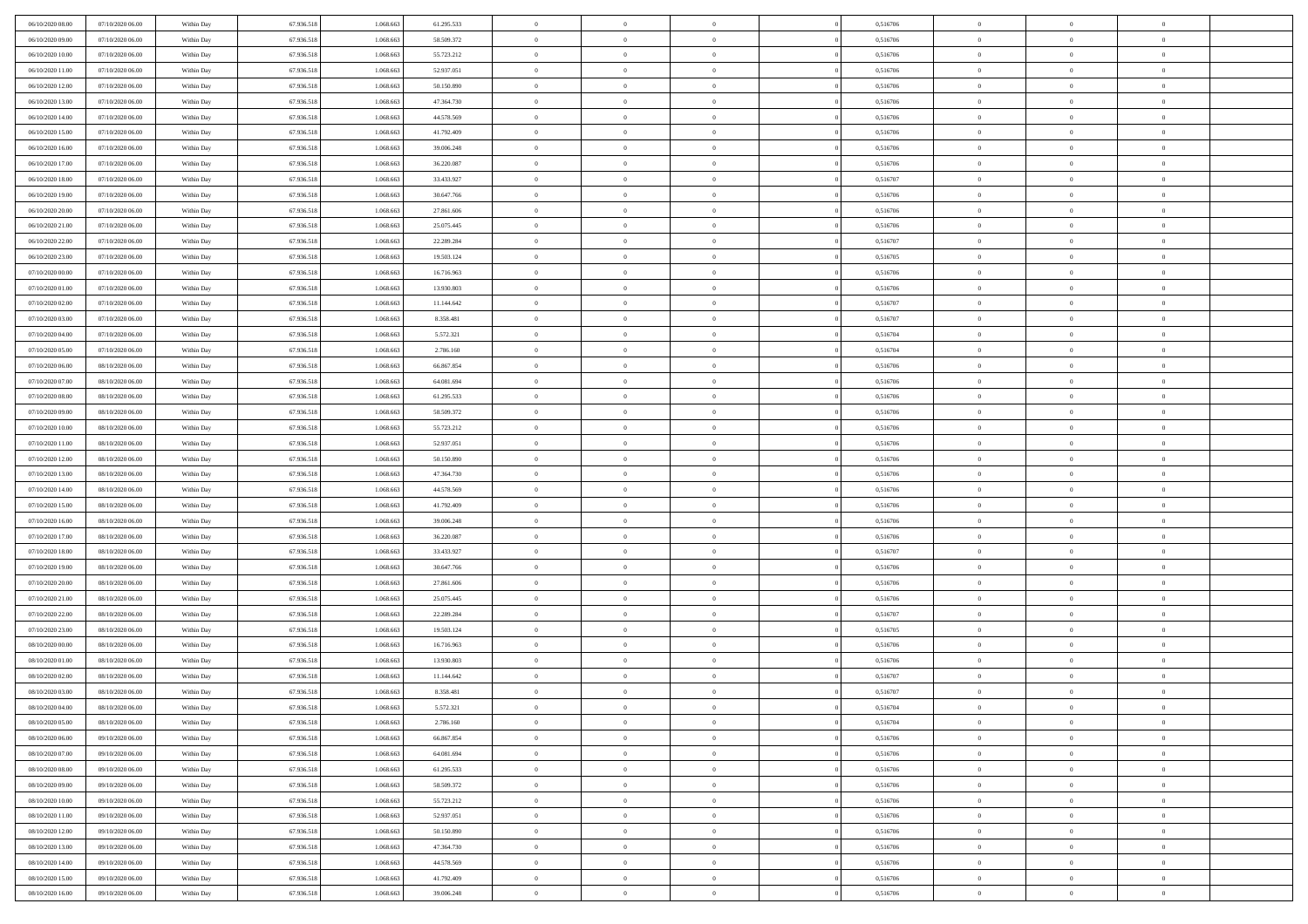| 08/10/2020 17:00 | 09/10/2020 06:00 | Within Day               | 67.936.518 | 1.068.663 | 36.220.087 | $\bf{0}$       | $\overline{0}$ | $\overline{0}$ | 0,516706 | $\bf{0}$       | $\overline{0}$ | $\,0\,$        |  |
|------------------|------------------|--------------------------|------------|-----------|------------|----------------|----------------|----------------|----------|----------------|----------------|----------------|--|
| 08/10/2020 18:00 | 09/10/2020 06:00 | Within Day               | 67.936.518 | 1.068.663 | 33.433.927 | $\theta$       | $\overline{0}$ | $\mathbf{0}$   | 0,516707 | $\theta$       | $\mathbf{0}$   | $\theta$       |  |
| 08/10/2020 19:00 | 09/10/2020 06:00 | Within Dav               | 67.936.518 | 1.068.663 | 30.647.766 | $\theta$       | $\overline{0}$ | $\mathbf{0}$   | 0,516706 | $\mathbf{0}$   | $\overline{0}$ | $\overline{0}$ |  |
| 08/10/2020 20:00 | 09/10/2020 06.00 | Within Day               | 67.936.518 | 1.068.663 | 27.861.606 | $\,$ 0 $\,$    | $\overline{0}$ | $\overline{0}$ | 0,516706 | $\bf{0}$       | $\overline{0}$ | $\bf{0}$       |  |
| 08/10/2020 21:00 | 09/10/2020 06:00 | Within Day               | 67.936.518 | 1.068.663 | 25.075.445 | $\bf{0}$       | $\overline{0}$ | $\mathbf{0}$   | 0,516706 | $\bf{0}$       | $\theta$       | $\,0\,$        |  |
| 08/10/2020 22.00 | 09/10/2020 06:00 | Within Dav               | 67.936.518 | 1.068.663 | 22.289.284 | $\theta$       | $\overline{0}$ | $\mathbf{0}$   | 0,516707 | $\mathbf{0}$   | $\overline{0}$ | $\overline{0}$ |  |
| 08/10/2020 23:00 | 09/10/2020 06:00 | Within Day               | 67.936.518 | 1.068.663 | 19.503.124 | $\,$ 0 $\,$    | $\overline{0}$ | $\overline{0}$ | 0,516705 | $\bf{0}$       | $\overline{0}$ | $\,0\,$        |  |
|                  |                  |                          |            |           |            | $\theta$       |                |                |          |                | $\overline{0}$ |                |  |
| 09/10/2020 00:00 | 09/10/2020 06:00 | Within Day               | 67.936.518 | 1.068.663 | 16.716.963 |                | $\overline{0}$ | $\mathbf{0}$   | 0,516706 | $\,$ 0 $\,$    |                | $\theta$       |  |
| 09/10/2020 01:00 | 09/10/2020 06:00 | Within Day               | 67.936.518 | 1.068.663 | 13.930.803 | $\theta$       | $\overline{0}$ | $\overline{0}$ | 0,516706 | $\mathbf{0}$   | $\bf{0}$       | $\overline{0}$ |  |
| 09/10/2020 02.00 | 09/10/2020 06:00 | Within Day               | 67.936.518 | 1.068.663 | 11.144.642 | $\,$ 0 $\,$    | $\overline{0}$ | $\Omega$       | 0,516707 | $\bf{0}$       | $\overline{0}$ | $\,0\,$        |  |
| 09/10/2020 03:00 | 09/10/2020 06.00 | Within Day               | 67.936.518 | 1.068.663 | 8.358.481  | $\bf{0}$       | $\overline{0}$ | $\mathbf{0}$   | 0,516707 | $\bf{0}$       | $\mathbf{0}$   | $\theta$       |  |
| 09/10/2020 04:00 | 09/10/2020 06:00 | Within Dav               | 67.936.518 | 1.068.663 | 5.572.321  | $\theta$       | $\overline{0}$ | $\mathbf{0}$   | 0,516704 | $\mathbf{0}$   | $\overline{0}$ | $\overline{0}$ |  |
| 09/10/2020 05:00 | 09/10/2020 06:00 | Within Day               | 67.936.518 | 1.068.663 | 2.786.160  | $\,$ 0 $\,$    | $\overline{0}$ | $\overline{0}$ | 0,516704 | $\bf{0}$       | $\overline{0}$ | $\bf{0}$       |  |
| 09/10/2020 06:00 | 10/10/2020 06:00 | Within Day               | 67.936.518 | 1.068.663 | 66.867.854 | $\bf{0}$       | $\overline{0}$ | $\mathbf{0}$   | 0,516706 | $\bf{0}$       | $\theta$       | $\,0\,$        |  |
| 09/10/2020 07:00 | 10/10/2020 06:00 | Within Dav               | 67.936.518 | 1.068.663 | 64.081.694 | $\theta$       | $\overline{0}$ | $\mathbf{0}$   | 0,516706 | $\mathbf{0}$   | $\overline{0}$ | $\overline{0}$ |  |
| 09/10/2020 08:00 | 10/10/2020 06:00 | Within Day               | 67.936.518 | 1.068.663 | 61.295.533 | $\,$ 0 $\,$    | $\overline{0}$ | $\Omega$       | 0,516706 | $\bf{0}$       | $\overline{0}$ | $\,0\,$        |  |
| 09/10/2020 09:00 | 10/10/2020 06:00 | Within Day               | 67.936.518 | 1.068.663 | 58.509.372 | $\,$ 0         | $\overline{0}$ | $\mathbf{0}$   | 0,516706 | $\bf{0}$       | $\overline{0}$ | $\theta$       |  |
| 09/10/2020 10:00 | 10/10/2020 06:00 | Within Day               | 67.936.518 | 1.068.663 | 55.723.212 | $\theta$       | $\overline{0}$ | $\mathbf{0}$   | 0,516706 | $\mathbf{0}$   | $\overline{0}$ | $\overline{0}$ |  |
| 09/10/2020 11:00 | 10/10/2020 06:00 | Within Day               | 67.936.518 | 1.068.663 | 52.937.051 | $\,$ 0 $\,$    | $\overline{0}$ | $\Omega$       | 0,516706 | $\bf{0}$       | $\overline{0}$ | $\,0\,$        |  |
| 09/10/2020 12:00 | 10/10/2020 06:00 | Within Day               | 67.936.518 | 1.068.663 | 50.150.890 | $\bf{0}$       | $\overline{0}$ | $\mathbf{0}$   | 0,516706 | $\bf{0}$       | $\mathbf{0}$   | $\theta$       |  |
| 09/10/2020 13:00 | 10/10/2020 06:00 | Within Dav               | 67.936.518 | 1.068.663 | 47.364.730 | $\theta$       | $\overline{0}$ | $\mathbf{0}$   | 0,516706 | $\mathbf{0}$   | $\overline{0}$ | $\overline{0}$ |  |
| 09/10/2020 14:00 | 10/10/2020 06:00 | Within Day               | 67.936.518 | 1.068.663 | 44.578.569 | $\,$ 0 $\,$    | $\overline{0}$ | $\overline{0}$ | 0,516706 | $\bf{0}$       | $\overline{0}$ | $\bf{0}$       |  |
| 09/10/2020 15:00 | 10/10/2020 06:00 | Within Day               | 67.936.518 | 1.068.663 | 41.792.409 | $\bf{0}$       | $\overline{0}$ | $\mathbf{0}$   | 0,516706 | $\bf{0}$       | $\theta$       | $\,0\,$        |  |
| 09/10/2020 16:00 | 10/10/2020 06:00 | Within Dav               | 67.936.518 | 1.068.663 | 39.006.248 | $\theta$       | $\overline{0}$ | $\mathbf{0}$   | 0,516706 | $\mathbf{0}$   | $\overline{0}$ | $\overline{0}$ |  |
| 09/10/2020 17.00 | 10/10/2020 06:00 | Within Day               | 67.936.518 | 1.068.663 | 36.220.087 | $\,$ 0 $\,$    | $\overline{0}$ | $\overline{0}$ | 0,516706 | $\bf{0}$       | $\overline{0}$ | $\,0\,$        |  |
| 09/10/2020 18:00 | 10/10/2020 06:00 | Within Day               | 67.936.518 | 1.068.663 | 33.433.927 | $\,$ 0         | $\overline{0}$ | $\mathbf{0}$   | 0,516707 | $\bf{0}$       | $\overline{0}$ | $\theta$       |  |
| 09/10/2020 19:00 | 10/10/2020 06:00 | Within Day               | 67.936.518 | 1.068.663 | 30.647.766 | $\theta$       | $\overline{0}$ | $\overline{0}$ | 0,516706 | $\mathbf{0}$   | $\bf{0}$       | $\overline{0}$ |  |
| 09/10/2020 20:00 | 10/10/2020 06:00 | Within Day               | 67.936.518 | 1.068.663 | 27.861.606 | $\,$ 0 $\,$    | $\overline{0}$ | $\Omega$       | 0,516706 | $\bf{0}$       | $\overline{0}$ | $\,0\,$        |  |
| 09/10/2020 21:00 | 10/10/2020 06:00 | Within Day               | 67.936.518 | 1.068.663 | 25.075.445 | $\bf{0}$       | $\overline{0}$ | $\mathbf{0}$   | 0,516706 | $\bf{0}$       | $\mathbf{0}$   | $\theta$       |  |
| 09/10/2020 22.00 | 10/10/2020 06:00 | Within Dav               | 67.936.518 | 1.068.663 | 22.289.284 | $\theta$       | $\overline{0}$ | $\overline{0}$ | 0,516707 | $\mathbf{0}$   | $\overline{0}$ | $\overline{0}$ |  |
| 09/10/2020 23:00 | 10/10/2020 06:00 | Within Day               | 67.936.518 | 1.068.663 | 19.503.124 | $\theta$       | $\overline{0}$ | $\overline{0}$ | 0,516705 | $\,$ 0         | $\overline{0}$ | $\,$ 0 $\,$    |  |
| 10/10/2020 00:00 | 10/10/2020 06:00 |                          | 67.936.518 | 1.068.663 | 16.716.963 | $\bf{0}$       | $\overline{0}$ | $\mathbf{0}$   | 0,516706 | $\bf{0}$       | $\mathbf{0}$   | $\bf{0}$       |  |
| 10/10/2020 01:00 | 10/10/2020 06:00 | Within Day<br>Within Dav | 67.936.518 | 1.068.663 | 13.930.803 | $\theta$       | $\overline{0}$ | $\mathbf{0}$   | 0,516706 | $\mathbf{0}$   | $\overline{0}$ | $\overline{0}$ |  |
|                  |                  |                          |            |           |            | $\theta$       | $\overline{0}$ | $\overline{0}$ |          | $\,$ 0         | $\overline{0}$ | $\theta$       |  |
| 10/10/2020 02:00 | 10/10/2020 06:00 | Within Day               | 67.936.518 | 1.068.663 | 11.144.642 |                |                |                | 0,516707 |                | $\overline{0}$ |                |  |
| 10/10/2020 03:00 | 10/10/2020 06:00 | Within Day               | 67.936.518 | 1.068.663 | 8.358.481  | $\bf{0}$       | $\overline{0}$ | $\mathbf{0}$   | 0,516707 | $\bf{0}$       |                | $\overline{0}$ |  |
| 10/10/2020 04:00 | 10/10/2020 06:00 | Within Day               | 67.936.518 | 1.068.663 | 5.572.321  | $\theta$       | $\overline{0}$ | $\mathbf{0}$   | 0,516704 | $\mathbf{0}$   | $\overline{0}$ | $\overline{0}$ |  |
| 10/10/2020 05:00 | 10/10/2020 06:00 | Within Day               | 67.936.518 | 1.068.663 | 2.786.160  | $\theta$       | $\overline{0}$ | $\overline{0}$ | 0,516704 | $\,$ 0         | $\overline{0}$ | $\theta$       |  |
| 10/10/2020 06:00 | 11/10/2020 06.00 | Within Day               | 67.936.518 | 1.068.663 | 66.867.854 | $\bf{0}$       | $\overline{0}$ | $\mathbf{0}$   | 0,516706 | $\bf{0}$       | $\mathbf{0}$   | $\bf{0}$       |  |
| 10/10/2020 07:00 | 11/10/2020 06:00 | Within Dav               | 67.936.518 | 1.068.663 | 64.081.694 | $\theta$       | $\overline{0}$ | $\mathbf{0}$   | 0,516706 | $\mathbf{0}$   | $\overline{0}$ | $\overline{0}$ |  |
| 10/10/2020 08:00 | 11/10/2020 06:00 | Within Day               | 67.936.518 | 1.068.663 | 61.295.533 | $\,$ 0 $\,$    | $\overline{0}$ | $\overline{0}$ | 0,516706 | $\,$ 0         | $\overline{0}$ | $\,$ 0 $\,$    |  |
| 10/10/2020 09:00 | 11/10/2020 06:00 | Within Day               | 67.936.518 | 1.068.663 | 58.509.372 | $\,$ 0         | $\,$ 0 $\,$    | $\overline{0}$ | 0,516706 | $\,$ 0 $\,$    | $\overline{0}$ | $\bf{0}$       |  |
| 10/10/2020 10:00 | 11/10/2020 06:00 | Within Dav               | 67.936.518 | 1.068.663 | 55.723.212 | $\theta$       | $\overline{0}$ | $\mathbf{0}$   | 0,516706 | $\mathbf{0}$   | $\overline{0}$ | $\overline{0}$ |  |
| 10/10/2020 11:00 | 11/10/2020 06.00 | Within Day               | 67.936.518 | 1.068.663 | 52.937.051 | $\overline{0}$ | $\overline{0}$ | $\overline{0}$ | 0,516706 | $\,$ 0         | $\overline{0}$ | $\theta$       |  |
| 10/10/2020 12:00 | 11/10/2020 06.00 | Within Day               | 67.936.518 | 1.068.663 | 50.150.890 | $\bf{0}$       | $\overline{0}$ | $\mathbf{0}$   | 0,516706 | $\bf{0}$       | $\overline{0}$ | $\bf{0}$       |  |
| 10/10/2020 13:00 | 11/10/2020 06:00 | Within Day               | 67.936.518 | 1.068.663 | 47.364.730 | $\overline{0}$ | $\theta$       |                | 0,516706 | $\overline{0}$ | $\theta$       | $\theta$       |  |
| 10/10/2020 14:00 | 11/10/2020 06:00 | Within Day               | 67.936.518 | 1.068.663 | 44.578.569 | $\,$ 0 $\,$    | $\overline{0}$ | $\overline{0}$ | 0,516706 | $\,$ 0 $\,$    | $\bf{0}$       | $\theta$       |  |
| 10/10/2020 15:00 | 11/10/2020 06.00 | Within Day               | 67.936.518 | 1.068.663 | 41.792.409 | $\bf{0}$       | $\,$ 0 $\,$    | $\mathbf{0}$   | 0,516706 | $\,$ 0 $\,$    | $\overline{0}$ | $\overline{0}$ |  |
| 10/10/2020 16:00 | 11/10/2020 06:00 | Within Day               | 67.936.518 | 1.068.663 | 39.006.248 | $\mathbf{0}$   | $\overline{0}$ | $\overline{0}$ | 0,516706 | $\,$ 0 $\,$    | $\bf{0}$       | $\mathbf{0}$   |  |
| 10/10/2020 17:00 | 11/10/2020 06:00 | Within Day               | 67.936.518 | 1.068.663 | 36.220.087 | $\,$ 0 $\,$    | $\overline{0}$ | $\overline{0}$ | 0,516706 | $\,$ 0 $\,$    | $\bf{0}$       | $\,$ 0 $\,$    |  |
| 10/10/2020 18:00 | 11/10/2020 06.00 | Within Day               | 67.936.518 | 1.068.663 | 33.433.927 | $\,$ 0 $\,$    | $\,$ 0 $\,$    | $\overline{0}$ | 0,516707 | $\,$ 0 $\,$    | $\overline{0}$ | $\overline{0}$ |  |
| 10/10/2020 19:00 | 11/10/2020 06:00 | Within Day               | 67.936.518 | 1.068.663 | 30.647.766 | $\mathbf{0}$   | $\overline{0}$ | $\overline{0}$ | 0,516706 | $\mathbf{0}$   | $\overline{0}$ | $\overline{0}$ |  |
| 10/10/2020 20:00 | 11/10/2020 06:00 | Within Day               | 67.936.518 | 1.068.663 | 27.861.606 | $\,$ 0 $\,$    | $\overline{0}$ | $\overline{0}$ | 0,516706 | $\,$ 0 $\,$    | $\mathbf{0}$   | $\,$ 0 $\,$    |  |
| 10/10/2020 21:00 | 11/10/2020 06.00 | Within Day               | 67.936.518 | 1.068.663 | 25.075.445 | $\overline{0}$ | $\overline{0}$ | $\overline{0}$ | 0,516706 | $\mathbf{0}$   | $\overline{0}$ | $\overline{0}$ |  |
| 10/10/2020 22.00 | 11/10/2020 06:00 | Within Day               | 67.936.518 | 1.068.663 | 22.289.284 | $\mathbf{0}$   | $\overline{0}$ | $\overline{0}$ | 0,516707 | $\mathbf{0}$   | $\bf{0}$       | $\overline{0}$ |  |
| 10/10/2020 23:00 | 11/10/2020 06:00 | Within Day               | 67.936.518 | 1.068.663 | 19.503.124 | $\,$ 0 $\,$    | $\overline{0}$ | $\overline{0}$ | 0,516705 | $\,$ 0 $\,$    | $\mathbf{0}$   | $\,$ 0 $\,$    |  |
| 11/10/2020 00:00 | 11/10/2020 06.00 | Within Day               | 67.936.518 | 1.068.663 | 16.716.963 | $\,$ 0 $\,$    | $\,$ 0 $\,$    | $\overline{0}$ | 0,516706 | $\bf{0}$       | $\overline{0}$ | $\overline{0}$ |  |
| 11/10/2020 01:00 | 11/10/2020 06:00 | Within Day               | 67.936.518 | 1.068.663 | 13.930.803 | $\theta$       | $\overline{0}$ | $\overline{0}$ | 0,516706 | $\mathbf{0}$   | $\overline{0}$ | $\overline{0}$ |  |
|                  |                  |                          |            |           |            |                |                |                |          |                |                |                |  |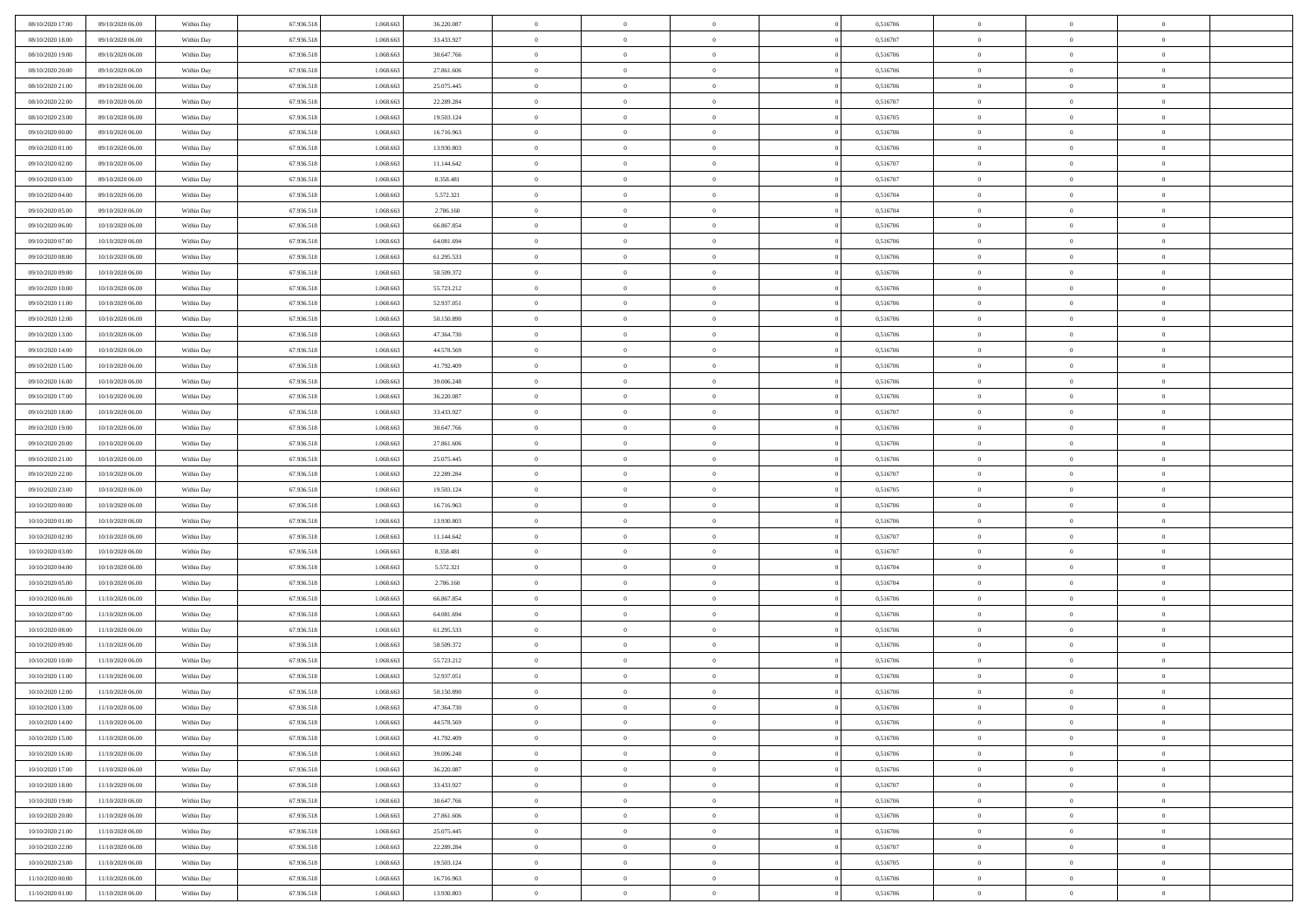| 11/10/2020 02.00 | 11/10/2020 06.00                     | Within Day | 67.936.518 | 1.068.663 | 11.144.642 | $\bf{0}$       | $\overline{0}$ | $\Omega$       | 0,516707 | $\bf{0}$       | $\overline{0}$ | $\bf{0}$       |  |
|------------------|--------------------------------------|------------|------------|-----------|------------|----------------|----------------|----------------|----------|----------------|----------------|----------------|--|
| 11/10/2020 03:00 | 11/10/2020 06:00                     | Within Dav | 67.936.518 | 1.068.663 | 8.358.481  | $\theta$       | $\overline{0}$ | $\overline{0}$ | 0,516707 | $\mathbf{0}$   | $\bf{0}$       | $\overline{0}$ |  |
| 11/10/2020 04:00 | 11/10/2020 06:00                     | Within Day | 67.936.518 | 1.068.663 | 5.572.321  | $\theta$       | $\overline{0}$ | $\bf{0}$       | 0,516704 | $\,$ 0         | $\overline{0}$ | $\,$ 0 $\,$    |  |
| 11/10/2020 05:00 | 11/10/2020 06.00                     | Within Day | 67.936.518 | 1.068.663 | 2.786.160  | $\overline{0}$ | $\overline{0}$ | $\mathbf{0}$   | 0,516704 | $\bf{0}$       | $\mathbf{0}$   | $\theta$       |  |
| 11/10/2020 06:00 | 12/10/2020 06:00                     | Within Dav | 67.936.518 | 1.068.663 | 66.867.854 | $\mathbf{0}$   | $\overline{0}$ | $\overline{0}$ | 0,516706 | $\mathbf{0}$   | $\bf{0}$       | $\overline{0}$ |  |
| 11/10/2020 07:00 | 12/10/2020 06:00                     | Within Day | 67.936.518 | 1.068.663 | 64.081.694 | $\theta$       | $\overline{0}$ | $\bf{0}$       | 0,516706 | $\,$ 0         | $\overline{0}$ | $\,$ 0 $\,$    |  |
| 11/10/2020 08:00 | 12/10/2020 06:00                     | Within Day | 67.936.518 | 1.068.663 | 61.295.533 | $\,$ 0 $\,$    | $\overline{0}$ | $\Omega$       | 0,516706 | $\bf{0}$       | $\mathbf{0}$   | $\theta$       |  |
| 11/10/2020 09:00 | 12/10/2020 06:00                     | Within Dav | 67.936.518 | 1.068.663 | 58.509.372 | $\overline{0}$ | $\overline{0}$ | $\overline{0}$ | 0,516706 | $\mathbf{0}$   | $\bf{0}$       | $\overline{0}$ |  |
|                  |                                      |            |            |           |            |                |                |                |          |                |                |                |  |
| 11/10/2020 11:00 | 12/10/2020 06:00                     | Within Day | 67.936.518 | 1.068.663 | 52.937.051 | $\theta$       | $\overline{0}$ | $\overline{0}$ | 0,516706 | $\,$ 0         | $\overline{0}$ | $\,$ 0 $\,$    |  |
| 11/10/2020 12:00 | 12/10/2020 06.00                     | Within Day | 67.936.518 | 1.068.663 | 50.150.890 | $\overline{0}$ | $\overline{0}$ | $\mathbf{0}$   | 0.516706 | $\bf{0}$       | $\mathbf{0}$   | $\theta$       |  |
| 11/10/2020 13:00 | 12/10/2020 06:00                     | Within Dav | 67.936.518 | 1.068.663 | 47.364.730 | $\mathbf{0}$   | $\overline{0}$ | $\overline{0}$ | 0,516706 | $\mathbf{0}$   | $\bf{0}$       | $\overline{0}$ |  |
| 11/10/2020 14:00 | 12/10/2020 06:00                     | Within Day | 67.936.518 | 1.068.663 | 44.578.569 | $\theta$       | $\overline{0}$ | $\bf{0}$       | 0,516706 | $\,$ 0         | $\overline{0}$ | $\,$ 0 $\,$    |  |
| 11/10/2020 15:00 | 12/10/2020 06.00                     | Within Day | 67.936.518 | 1.068.663 | 41.792.409 | $\theta$       | $\overline{0}$ | $\mathbf{0}$   | 0,516706 | $\bf{0}$       | $\mathbf{0}$   | $\theta$       |  |
| 11/10/2020 16:00 | 12/10/2020 06:00                     | Within Dav | 67.936.518 | 1.068.663 | 39.006.248 | $\overline{0}$ | $\overline{0}$ | $\overline{0}$ | 0,516706 | $\mathbf{0}$   | $\bf{0}$       | $\overline{0}$ |  |
| 11/10/2020 17:00 | 12/10/2020 06:00                     | Within Day | 67.936.518 | 1.068.663 | 36.220.087 | $\theta$       | $\overline{0}$ | $\overline{0}$ | 0,516706 | $\,$ 0         | $\overline{0}$ | $\,$ 0 $\,$    |  |
| 11/10/2020 18:00 | 12/10/2020 06.00                     | Within Day | 67.936.518 | 1.068.663 | 33.433.927 | $\bf{0}$       | $\overline{0}$ | $\mathbf{0}$   | 0,516707 | $\bf{0}$       | $\mathbf{0}$   | $\bf{0}$       |  |
| 11/10/2020 19:00 | 12/10/2020 06:00                     | Within Dav | 67.936.518 | 1.068.663 | 30.647.766 | $\overline{0}$ | $\overline{0}$ | $\overline{0}$ | 0,516706 | $\mathbf{0}$   | $\bf{0}$       | $\overline{0}$ |  |
| 11/10/2020 20:00 | 12/10/2020 06:00                     | Within Day | 67.936.518 | 1.068.663 | 27.861.606 | $\theta$       | $\overline{0}$ | $\bf{0}$       | 0,516706 | $\,$ 0         | $\overline{0}$ | $\,$ 0 $\,$    |  |
| 11/10/2020 21:00 | 12/10/2020 06.00                     | Within Day | 67.936.518 | 1.068.663 | 25.075.445 | $\overline{0}$ | $\overline{0}$ | $\mathbf{0}$   | 0.516706 | $\bf{0}$       | $\mathbf{0}$   | $\theta$       |  |
| 11/10/2020 22.00 | 12/10/2020 06:00                     | Within Dav | 67.936.518 | 1.068.663 | 22.289.284 | $\overline{0}$ | $\overline{0}$ | $\overline{0}$ | 0,516707 | $\mathbf{0}$   | $\bf{0}$       | $\overline{0}$ |  |
| 11/10/2020 23:00 | 12/10/2020 06:00                     | Within Day | 67.936.518 | 1.068.663 | 19.503.124 | $\theta$       | $\overline{0}$ | $\bf{0}$       | 0,516705 | $\,$ 0         | $\overline{0}$ | $\,$ 0 $\,$    |  |
| 12/10/2020 00:00 | 12/10/2020 06:00                     | Within Day | 67.936.518 | 1.068.663 | 16.716.963 | $\overline{0}$ | $\overline{0}$ | $\mathbf{0}$   | 0.516706 | $\bf{0}$       | $\mathbf{0}$   | $\theta$       |  |
| 12/10/2020 01:00 | 12/10/2020 06:00                     | Within Dav | 67.936.518 | 1.068.663 | 13.930.803 | $\overline{0}$ | $\overline{0}$ | $\overline{0}$ | 0,516706 | $\mathbf{0}$   | $\bf{0}$       | $\overline{0}$ |  |
| 12/10/2020 02:00 | 12/10/2020 06:00                     | Within Day | 67.936.518 | 1.068.663 | 11.144.642 | $\theta$       | $\overline{0}$ | $\bf{0}$       | 0,516707 | $\,$ 0         | $\overline{0}$ | $\,$ 0 $\,$    |  |
| 12/10/2020 03:00 | 12/10/2020 06:00                     | Within Day | 67.936.518 | 1.068.663 | 8.358.481  | $\,$ 0 $\,$    | $\overline{0}$ | $\mathbf{0}$   | 0,516707 | $\bf{0}$       | $\overline{0}$ | $\bf{0}$       |  |
| 12/10/2020 04:00 | 12/10/2020 06:00                     | Within Dav | 67.936.518 | 1.068.663 | 5.572.321  | $\overline{0}$ | $\overline{0}$ | $\overline{0}$ | 0,516704 | $\mathbf{0}$   | $\bf{0}$       | $\overline{0}$ |  |
| 12/10/2020 05:00 | 12/10/2020 06:00                     | Within Day | 67.936.518 | 1.068.663 | 2.786.160  | $\theta$       | $\overline{0}$ | $\overline{0}$ | 0,516704 | $\,$ 0         | $\overline{0}$ | $\,$ 0 $\,$    |  |
| 12/10/2020 06:00 | 13/10/2020 06.00                     | Within Day | 67.936.518 | 1.068.663 | 66,867,854 | $\overline{0}$ | $\overline{0}$ | $\mathbf{0}$   | 0.516706 | $\bf{0}$       | $\mathbf{0}$   | $\theta$       |  |
|                  | 13/10/2020 06:00                     |            |            |           |            |                | $\overline{0}$ |                |          | $\mathbf{0}$   |                |                |  |
| 12/10/2020 07:00 |                                      | Within Dav | 67.936.518 | 1.068.663 | 64.081.694 | $\mathbf{0}$   |                | $\overline{0}$ | 0,516706 |                | $\bf{0}$       | $\overline{0}$ |  |
| 12/10/2020 08:00 | 13/10/2020 06:00                     | Within Day | 67.936.518 | 1.068.663 | 61.295.533 | $\theta$       | $\overline{0}$ | $\bf{0}$       | 0,516706 | $\,$ 0         | $\overline{0}$ | $\,$ 0 $\,$    |  |
| 12/10/2020 09:00 | 13/10/2020 06:00                     | Within Day | 67.936.518 | 1.068.663 | 58.509.372 | $\bf{0}$       | $\overline{0}$ | $\overline{0}$ | 0,516706 | $\bf{0}$       | $\overline{0}$ | $\,0\,$        |  |
| 12/10/2020 10:00 | 13/10/2020 06:00                     | Within Dav | 67.936.518 | 1.068.663 | 55.723.212 | $\overline{0}$ | $\overline{0}$ | $\overline{0}$ | 0,516706 | $\mathbf{0}$   | $\bf{0}$       | $\overline{0}$ |  |
| 12/10/2020 11:00 | 13/10/2020 06:00                     | Within Day | 67.936.518 | 1.068.663 | 52.937.051 | $\theta$       | $\overline{0}$ | $\overline{0}$ | 0,516706 | $\,$ 0         | $\overline{0}$ | $\,$ 0 $\,$    |  |
| 12/10/2020 12:00 | 13/10/2020 06.00                     | Within Day | 67.936.518 | 1.068.663 | 50.150.890 | $\,$ 0 $\,$    | $\overline{0}$ | $\overline{0}$ | 0,516706 | $\bf{0}$       | $\overline{0}$ | $\,0\,$        |  |
| 12/10/2020 13:00 | 13/10/2020 06:00                     | Within Dav | 67.936.518 | 1.068.663 | 47.364.730 | $\overline{0}$ | $\overline{0}$ | $\overline{0}$ | 0,516706 | $\mathbf{0}$   | $\bf{0}$       | $\overline{0}$ |  |
| 12/10/2020 14:00 | 13/10/2020 06:00                     | Within Day | 67.936.518 | 1.068.663 | 44.578.569 | $\theta$       | $\overline{0}$ | $\bf{0}$       | 0,516706 | $\,$ 0         | $\overline{0}$ | $\,$ 0 $\,$    |  |
| 12/10/2020 15:00 | 13/10/2020 06:00                     | Within Day | 67.936.518 | 1.068.663 | 41.792.409 | $\,$ 0 $\,$    | $\overline{0}$ | $\overline{0}$ | 0,516706 | $\bf{0}$       | $\overline{0}$ | $\,0\,$        |  |
| 12/10/2020 16:00 | 13/10/2020 06:00                     | Within Dav | 67.936.518 | 1.068.663 | 39.006.248 | $\overline{0}$ | $\overline{0}$ | $\overline{0}$ | 0,516706 | $\mathbf{0}$   | $\bf{0}$       | $\overline{0}$ |  |
| 12/10/2020 17:00 | 13/10/2020 06:00                     | Within Day | 67.936.518 | 1.068.663 | 36.220.087 | $\theta$       | $\overline{0}$ | $\bf{0}$       | 0,516706 | $\,$ 0         | $\overline{0}$ | $\,$ 0 $\,$    |  |
| 12/10/2020 18:00 | 13/10/2020 06.00                     | Within Day | 67.936.518 | 1.068.663 | 33.433.927 | $\,$ 0 $\,$    | $\overline{0}$ | $\overline{0}$ | 0,516707 | $\bf{0}$       | $\overline{0}$ | $\,0\,$        |  |
| 12/10/2020 19:00 | 13/10/2020 06:00                     | Within Dav | 67.936.518 | 1.068.663 | 30.647.766 | $\theta$       | $\overline{0}$ | $\overline{0}$ | 0,516706 | $\mathbf{0}$   | $\bf{0}$       | $\overline{0}$ |  |
| 12/10/2020 20:00 | 13/10/2020 06:00                     | Within Day | 67.936.518 | 1.068.663 | 27.861.606 | $\theta$       | $\overline{0}$ | $\overline{0}$ | 0,516706 | $\,$ 0         | $\overline{0}$ | $\,$ 0 $\,$    |  |
| 12/10/2020 21:00 | 13/10/2020 06:00                     | Within Day | 67.936.518 | 1.068.663 | 25.075.445 | $\,$ 0 $\,$    | $\overline{0}$ | $\overline{0}$ | 0,516706 | $\bf{0}$       | $\overline{0}$ | $\,0\,$        |  |
| 12/10/2020 22:00 | 13/10/2020 06:00                     | Within Dav | 67.936.518 | 1.068.663 | 22.289.284 | $\theta$       | 1.166.339      | $\overline{0}$ | 0,516707 | $\mathbf{0}$   | $\bf{0}$       | $\overline{0}$ |  |
| 12/10/2020 23:00 | 13/10/2020 06:00                     | Within Day | 67.936.518 | 2.235.001 | 18.482.577 | $\overline{0}$ | 1.755.340      | $\Omega$       | 0,516705 | $\overline{0}$ | $\overline{0}$ | $\theta$       |  |
| 13/10/2020 00:00 | 13/10/2020 06:00                     | Within Day | 67.936.518 | 3.990.341 | 14.337.632 | $\bf{0}$       | $\overline{0}$ | $\overline{0}$ | 0,516706 | $\bf{0}$       | $\overline{0}$ | $\bf{0}$       |  |
| 13/10/2020 01:00 | 13/10/2020 06:00                     | Within Day | 67.936.518 | 3.990.341 | 11.948.026 | $\overline{0}$ | $\overline{0}$ | $\overline{0}$ | 0,516706 | $\overline{0}$ | $\bf{0}$       | $\overline{0}$ |  |
| 13/10/2020 02:00 | 13/10/2020 06:00                     | Within Day | 67.936.518 | 3.990.341 | 9.558.421  | $\,$ 0 $\,$    | $\overline{0}$ | $\overline{0}$ | 0,516707 | $\,$ 0 $\,$    | $\,$ 0 $\,$    | $\,$ 0 $\,$    |  |
| 13/10/2020 03:00 | 13/10/2020 06:00                     | Within Day | 67.936.518 | 3.990.341 | 7.168.815  | $\bf{0}$       | $\overline{0}$ | $\overline{0}$ | 0,516707 | $\mathbf{0}$   | $\overline{0}$ | $\bf{0}$       |  |
| 13/10/2020 04:00 | 13/10/2020 06:00                     | Within Day | 67.936.518 | 3.990.341 | 4.779.211  | $\,$ 0 $\,$    | $\overline{0}$ | $\overline{0}$ | 0,516704 | $\,$ 0 $\,$    | $\bf{0}$       | $\overline{0}$ |  |
| 13/10/2020 05:00 | 13/10/2020 06:00                     | Within Day | 67.936.518 | 3.990.341 | 2.389.605  | $\,$ 0 $\,$    | $\overline{0}$ | $\overline{0}$ | 0,516704 | $\,$ 0 $\,$    | $\overline{0}$ | $\,$ 0 $\,$    |  |
|                  |                                      |            |            |           |            |                |                |                |          |                |                |                |  |
| 13/10/2020 06:00 | 14/10/2020 06:00<br>14/10/2020 06:00 | Within Day | 67.936.518 | 1.943.417 | 65.993.099 | $\bf{0}$       | $\overline{0}$ | $\overline{0}$ | 0,516706 | $\overline{0}$ | $\overline{0}$ | $\overline{0}$ |  |
| 13/10/2020 07:00 |                                      | Within Day | 67.936.518 | 1.943.417 | 63.243.387 | $\,$ 0 $\,$    | $\overline{0}$ | $\overline{0}$ | 0,516706 | $\,$ 0 $\,$    | $\bf{0}$       | $\overline{0}$ |  |
| 13/10/2020 08:00 | 14/10/2020 06:00                     | Within Day | 67.936.518 | 1.943.417 | 60.493.675 | $\,$ 0         | $\overline{0}$ | $\overline{0}$ | 0,516706 | $\,$ 0 $\,$    | $\,$ 0 $\,$    | $\,$ 0 $\,$    |  |
| 13/10/2020 09:00 | 14/10/2020 06.00                     | Within Day | 67.936.518 | 1.943.417 | 57.743.962 | $\bf{0}$       | $\overline{0}$ | $\overline{0}$ | 0,516706 | $\mathbf{0}$   | $\overline{0}$ | $\bf{0}$       |  |
| 13/10/2020 10:00 | 14/10/2020 06:00                     | Within Day | 67.936.518 | 1.943.417 | 54.994.250 | $\,$ 0 $\,$    | $\overline{0}$ | $\overline{0}$ | 0,516706 | $\mathbf{0}$   | $\bf{0}$       | $\overline{0}$ |  |
| 13/10/2020 11:00 | 14/10/2020 06.00                     | Within Day | 67.936.518 | 1.943.417 | 52.244.537 | $\,$ 0 $\,$    | $\overline{0}$ | $\overline{0}$ | 0,516706 | $\,$ 0 $\,$    | $\overline{0}$ | $\,$ 0 $\,$    |  |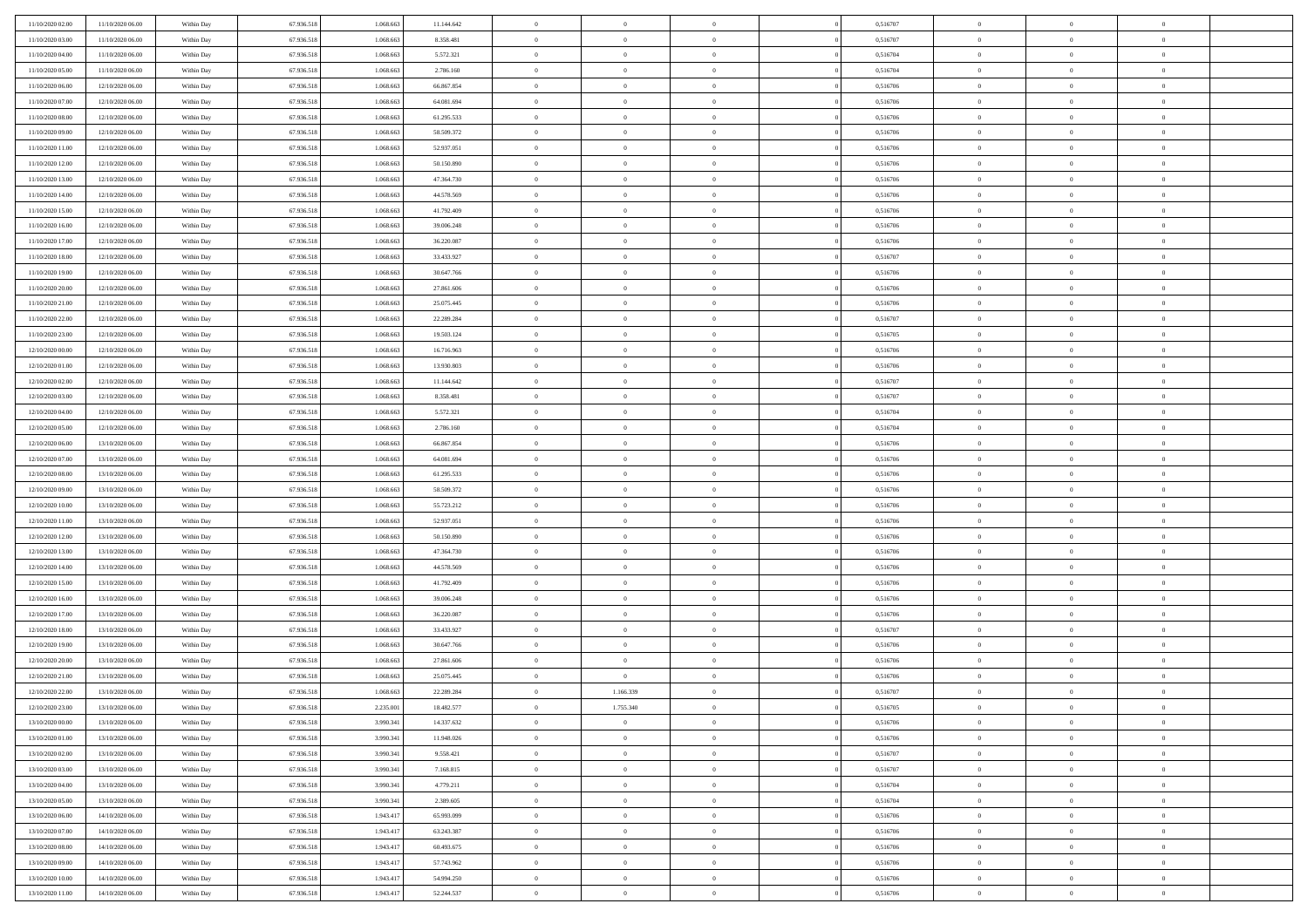| 13/10/2020 12:00 | 14/10/2020 06:00 | Within Day | 67.936.518 | 1.943.41  | 49.494.824 | $\bf{0}$       | $\overline{0}$ | $\overline{0}$ | 0,516706 | $\bf{0}$       | $\overline{0}$ | $\bf{0}$       |  |
|------------------|------------------|------------|------------|-----------|------------|----------------|----------------|----------------|----------|----------------|----------------|----------------|--|
| 13/10/2020 13:00 | 14/10/2020 06:00 | Within Day | 67.936.518 | 1.943.41  | 46.745.112 | $\overline{0}$ | $\overline{0}$ | $\overline{0}$ | 0,516706 | $\overline{0}$ | $\bf{0}$       | $\theta$       |  |
| 13/10/2020 14:00 | 14/10/2020 06:00 | Within Day | 67.936.518 | 1.943.41  | 43.995.399 | $\overline{0}$ | $\overline{0}$ | $\overline{0}$ | 0,516706 | $\,$ 0 $\,$    | $\overline{0}$ | $\,$ 0 $\,$    |  |
| 13/10/2020 15:00 | 14/10/2020 06:00 | Within Day | 67.936.518 | 1.943.417 | 41.245.687 | $\overline{0}$ | $\overline{0}$ | $\Omega$       | 0,516706 | $\overline{0}$ | $\theta$       | $\overline{0}$ |  |
| 13/10/2020 16:00 | 14/10/2020 06:00 | Within Day | 67.936.518 | 1.943.417 | 38.495.975 | $\mathbf{0}$   | $\overline{0}$ | $\overline{0}$ | 0,516706 | $\mathbf{0}$   | $\bf{0}$       | $\overline{0}$ |  |
| 13/10/2020 17:00 | 14/10/2020 06:00 | Within Day | 67.936.518 | 1.943.41  | 35.746.262 | $\overline{0}$ | $\overline{0}$ | $\overline{0}$ | 0,516706 | $\,$ 0 $\,$    | $\overline{0}$ | $\,$ 0 $\,$    |  |
| 13/10/2020 18:00 | 14/10/2020 06.00 | Within Day | 67.936.518 | 1.943.41  | 32.996.550 | $\bf{0}$       | $\overline{0}$ | $\Omega$       | 0.516707 | $\bf{0}$       | $\theta$       | $\overline{0}$ |  |
| 13/10/2020 19:00 | 14/10/2020 06:00 | Within Day | 67.936.518 | 1.943.41  | 30.246.837 | $\overline{0}$ | $\overline{0}$ | $\overline{0}$ | 0,516706 | $\overline{0}$ | $\bf{0}$       | $\theta$       |  |
| 13/10/2020 20:00 | 14/10/2020 06:00 | Within Day | 67.936.518 | 1.943.41  | 27.497.124 | $\overline{0}$ | $\overline{0}$ | $\overline{0}$ | 0,516706 | $\,$ 0 $\,$    | $\overline{0}$ | $\,$ 0 $\,$    |  |
| 13/10/2020 21.00 | 14/10/2020 06.00 | Within Day | 67.936.518 | 1.943.417 | 24.747.412 | $\overline{0}$ | $\overline{0}$ | $\Omega$       | 0.516706 | $\overline{0}$ | $\theta$       | $\overline{0}$ |  |
| 13/10/2020 22:00 | 14/10/2020 06:00 | Within Day | 67.936.518 | 1.943.417 | 21.997.699 | $\mathbf{0}$   | $\overline{0}$ | $\overline{0}$ | 0,516707 | $\overline{0}$ | $\bf{0}$       | $\theta$       |  |
| 13/10/2020 23:00 | 14/10/2020 06:00 | Within Day | 67.936.518 | 1.943.41  | 19.247.987 | $\overline{0}$ | $\overline{0}$ | $\overline{0}$ | 0,516705 | $\,$ 0 $\,$    | $\overline{0}$ | $\,$ 0 $\,$    |  |
| 14/10/2020 00:00 | 14/10/2020 06.00 | Within Day | 67.936.518 | 1.943.41  | 16.498.275 | $\overline{0}$ | $\overline{0}$ | $\Omega$       | 0.516706 | $\overline{0}$ | $\theta$       | $\overline{0}$ |  |
| 14/10/2020 01:00 | 14/10/2020 06:00 | Within Day | 67.936.518 | 1.943.417 | 13.748.562 | $\mathbf{0}$   | $\overline{0}$ | $\overline{0}$ | 0,516706 | $\mathbf{0}$   | $\bf{0}$       | $\theta$       |  |
| 14/10/2020 02:00 | 14/10/2020 06:00 | Within Day | 67.936.518 | 1.943.41  | 10.998.850 | $\,$ 0         | $\,$ 0 $\,$    | $\overline{0}$ | 0,516707 | $\,$ 0 $\,$    | $\overline{0}$ | $\,$ 0 $\,$    |  |
| 14/10/2020 03.00 | 14/10/2020 06.00 | Within Day | 67.936.518 | 1.943.41  | 8.249.137  | $\bf{0}$       | $\overline{0}$ | $\Omega$       | 0.516707 | $\bf{0}$       | $\theta$       | $\bf{0}$       |  |
| 14/10/2020 04:00 | 14/10/2020 06:00 | Within Day | 67.936.518 | 1.943.417 | 5.499.424  | $\overline{0}$ | $\overline{0}$ | $\overline{0}$ | 0,516704 | $\overline{0}$ | $\bf{0}$       | $\theta$       |  |
| 14/10/2020 05:00 | 14/10/2020 06:00 | Within Day | 67.936.518 | 1.943.41  | 2.749.712  | $\overline{0}$ | $\overline{0}$ | $\overline{0}$ | 0,516704 | $\,$ 0 $\,$    | $\overline{0}$ | $\,$ 0 $\,$    |  |
| 14/10/2020 06.00 | 15/10/2020 06.00 | Within Day | 67.936.518 | 1.068.663 | 66.867.854 | $\overline{0}$ | $\overline{0}$ | $\Omega$       | 0.516706 | $\overline{0}$ | $\theta$       | $\overline{0}$ |  |
| 14/10/2020 07:00 | 15/10/2020 06:00 | Within Day | 67.936.518 | 1.068.663 | 64.081.694 | $\overline{0}$ | $\overline{0}$ | $\overline{0}$ | 0,516706 | $\overline{0}$ | $\bf{0}$       | $\theta$       |  |
| 14/10/2020 08:00 | 15/10/2020 06:00 | Within Day | 67.936.518 | 1.068.663 | 61.295.533 | $\,$ 0         | $\overline{0}$ | $\overline{0}$ | 0,516706 | $\,$ 0 $\,$    | $\overline{0}$ | $\,$ 0 $\,$    |  |
| 14/10/2020 09:00 | 15/10/2020 06:00 | Within Day | 67.936.518 | 1.068.663 | 58.509.372 | $\overline{0}$ | $\overline{0}$ | $\Omega$       | 0.516706 | $\overline{0}$ | $\theta$       | $\overline{0}$ |  |
| 14/10/2020 10:00 | 15/10/2020 06:00 | Within Day | 67.936.518 | 1.068.663 | 55.723.212 | $\mathbf{0}$   | $\overline{0}$ | $\overline{0}$ | 0,516706 | $\mathbf{0}$   | $\bf{0}$       | $\theta$       |  |
| 14/10/2020 11:00 | 15/10/2020 06:00 | Within Day | 67.936.518 | 1.068.663 | 52.937.051 | $\overline{0}$ | $\overline{0}$ | $\overline{0}$ | 0,516706 | $\,$ 0 $\,$    | $\overline{0}$ | $\,$ 0 $\,$    |  |
| 14/10/2020 12:00 | 15/10/2020 06.00 | Within Day | 67.936.518 | 1.068.663 | 50.150.890 | $\bf{0}$       | $\overline{0}$ | $\Omega$       | 0,516706 | $\bf{0}$       | $\theta$       | $\bf{0}$       |  |
| 14/10/2020 13:00 | 15/10/2020 06:00 | Within Day | 67.936.518 | 1.068.663 | 47.364.730 | $\overline{0}$ | $\overline{0}$ | $\overline{0}$ | 0,516706 | $\overline{0}$ | $\bf{0}$       | $\theta$       |  |
| 14/10/2020 14:00 | 15/10/2020 06:00 | Within Day | 67.936.518 | 1.068.663 | 44.578.569 | $\overline{0}$ | $\overline{0}$ | $\overline{0}$ | 0,516706 | $\,$ 0 $\,$    | $\overline{0}$ | $\,$ 0 $\,$    |  |
| 14/10/2020 15.00 | 15/10/2020 06.00 | Within Day | 67.936.518 | 1.068.663 | 41.792.409 | $\overline{0}$ | $\overline{0}$ | $\Omega$       | 0.516706 | $\overline{0}$ | $\theta$       | $\overline{0}$ |  |
| 14/10/2020 16:00 | 15/10/2020 06:00 | Within Day | 67.936.518 | 1.068.663 | 39.006.248 | $\mathbf{0}$   | $\overline{0}$ | $\overline{0}$ | 0,516706 | $\mathbf{0}$   | $\bf{0}$       | $\overline{0}$ |  |
| 14/10/2020 17:00 | 15/10/2020 06:00 | Within Day | 67.936.518 | 1.068.663 | 36.220.087 | $\overline{0}$ | $\overline{0}$ | $\overline{0}$ | 0,516706 | $\,$ 0 $\,$    | $\overline{0}$ | $\,$ 0 $\,$    |  |
| 14/10/2020 18:00 | 15/10/2020 06:00 | Within Day | 67.936.518 | 1.068.66  | 33.433.927 | $\bf{0}$       | $\overline{0}$ | $\theta$       | 0,516707 | $\bf{0}$       | $\overline{0}$ | $\bf{0}$       |  |
| 14/10/2020 19:00 | 15/10/2020 06:00 | Within Day | 67.936.518 | 1.068.663 | 30.647.766 | $\overline{0}$ | $\overline{0}$ | $\overline{0}$ | 0,516706 | $\overline{0}$ | $\bf{0}$       | $\theta$       |  |
| 14/10/2020 20:00 | 15/10/2020 06:00 | Within Day | 67.936.518 | 1.068.663 | 27.861.606 | $\,$ 0         | $\overline{0}$ | $\overline{0}$ | 0,516706 | $\,$ 0 $\,$    | $\overline{0}$ | $\,$ 0 $\,$    |  |
| 14/10/2020 21.00 | 15/10/2020 06:00 | Within Day | 67.936.518 | 1.068.663 | 25.075.445 | $\bf{0}$       | $\overline{0}$ | $\overline{0}$ | 0,516706 | $\mathbf{0}$   | $\overline{0}$ | $\bf{0}$       |  |
| 14/10/2020 22.00 | 15/10/2020 06:00 | Within Day | 67.936.518 | 1.068.663 | 22.289.284 | $\overline{0}$ | $\overline{0}$ | $\overline{0}$ | 0,516707 | $\overline{0}$ | $\bf{0}$       | $\theta$       |  |
| 14/10/2020 23:00 | 15/10/2020 06:00 | Within Day | 67.936.518 | 1.068.663 | 19.503.124 | $\overline{0}$ | $\overline{0}$ | $\overline{0}$ | 0,516705 | $\,$ 0 $\,$    | $\overline{0}$ | $\,$ 0 $\,$    |  |
| 15/10/2020 00:00 | 15/10/2020 06:00 | Within Day | 67.936.518 | 1.068.663 | 16.716.963 | $\bf{0}$       | $\overline{0}$ | $\Omega$       | 0,516706 | $\bf{0}$       | $\theta$       | $\bf{0}$       |  |
| 15/10/2020 01:00 | 15/10/2020 06:00 | Within Day | 67.936.518 | 1.068.663 | 13.930.803 | $\mathbf{0}$   | $\overline{0}$ | $\overline{0}$ | 0,516706 | $\mathbf{0}$   | $\bf{0}$       | $\overline{0}$ |  |
| 15/10/2020 02:00 | 15/10/2020 06:00 | Within Day | 67.936.518 | 1.068.663 | 11.144.642 | $\,$ 0         | $\overline{0}$ | $\overline{0}$ | 0,516707 | $\,$ 0 $\,$    | $\overline{0}$ | $\,0\,$        |  |
| 15/10/2020 03:00 | 15/10/2020 06:00 | Within Day | 67.936.518 | 1.068.663 | 8.358.481  | $\bf{0}$       | $\overline{0}$ | $\Omega$       | 0,516707 | $\bf{0}$       | $\overline{0}$ | $\bf{0}$       |  |
| 15/10/2020 04:00 | 15/10/2020 06:00 | Within Day | 67.936.518 | 1.068.663 | 5.572.321  | $\overline{0}$ | $\overline{0}$ | $\overline{0}$ | 0,516704 | $\overline{0}$ | $\overline{0}$ | $\theta$       |  |
| 15/10/2020 05:00 | 15/10/2020 06:00 | Within Day | 67.936.518 | 1.068.663 | 2.786.160  | $\overline{0}$ | $\overline{0}$ | $\overline{0}$ | 0,516704 | $\,$ 0 $\,$    | $\overline{0}$ | $\,0\,$        |  |
| 15/10/2020 06:00 | 16/10/2020 06:00 | Within Day | 67.936.518 | 1.068.66  | 66.867.854 | $\bf{0}$       | $\overline{0}$ | $\overline{0}$ | 0,516706 | $\bf{0}$       | $\overline{0}$ | $\bf{0}$       |  |
| 15/10/2020 07:00 | 16/10/2020 06:00 | Within Day | 67.936.518 | 1.068.663 | 64.081.694 | $\mathbf{0}$   | $\overline{0}$ | $\overline{0}$ | 0,516706 | $\overline{0}$ | $\bf{0}$       | $\theta$       |  |
| 15/10/2020 08:00 | 16/10/2020 06:00 | Within Day | 67.936.518 | 1.068.663 | 61.295.533 | $\theta$       | $\overline{0}$ | $\theta$       | 0,516706 | $\overline{0}$ | $\overline{0}$ | $\overline{0}$ |  |
| 15/10/2020 09:00 | 16/10/2020 06:00 | Within Day | 67.936.518 | 1.068.663 | 58.509.372 | $\bf{0}$       | $\overline{0}$ | $\overline{0}$ | 0,516706 | $\mathbf{0}$   | $\overline{0}$ | $\bf{0}$       |  |
| 15/10/2020 10:00 | 16/10/2020 06:00 | Within Day | 67.936.518 | 1.068.663 | 55.723.212 | $\overline{0}$ | $\overline{0}$ | $\overline{0}$ | 0,516706 | $\,$ 0 $\,$    | $\overline{0}$ | $\overline{0}$ |  |
| 15/10/2020 11:00 | 16/10/2020 06:00 | Within Day | 67.936.518 | 1.068.663 | 52.937.051 | $\,$ 0 $\,$    | $\overline{0}$ | $\overline{0}$ | 0,516706 | $\,$ 0 $\,$    | $\,$ 0 $\,$    | $\theta$       |  |
| 15/10/2020 12:00 | 16/10/2020 06:00 | Within Day | 67.936.518 | 1.068.663 | 50.150.890 | $\bf{0}$       | $\overline{0}$ | $\overline{0}$ | 0,516706 | $\mathbf{0}$   | $\overline{0}$ | $\bf{0}$       |  |
| 15/10/2020 13:00 | 16/10/2020 06:00 | Within Day | 67.936.518 | 1.068.663 | 47.364.730 | $\mathbf{0}$   | $\overline{0}$ | $\overline{0}$ | 0,516706 | $\,$ 0 $\,$    | $\bf{0}$       | $\theta$       |  |
| 15/10/2020 14:00 | 16/10/2020 06:00 | Within Day | 67.936.518 | 1.068.663 | 44.578.569 | $\,$ 0 $\,$    | $\overline{0}$ | $\overline{0}$ | 0,516706 | $\,$ 0 $\,$    | $\overline{0}$ | $\theta$       |  |
| 15/10/2020 15:00 | 16/10/2020 06:00 | Within Day | 67.936.518 | 1.068.663 | 41.792.409 | $\mathbf{0}$   | $\overline{0}$ | $\overline{0}$ | 0,516706 | $\mathbf{0}$   | $\overline{0}$ | $\overline{0}$ |  |
| 15/10/2020 16.00 | 16/10/2020 06:00 | Within Day | 67.936.518 | 1.068.663 | 39.006.248 | $\,$ 0 $\,$    | $\overline{0}$ | $\overline{0}$ | 0,516706 | $\,$ 0 $\,$    | $\bf{0}$       | $\overline{0}$ |  |
| 15/10/2020 17.00 | 16/10/2020 06:00 | Within Day | 67.936.518 | 1.068.663 | 36.220.087 | $\,$ 0 $\,$    | $\overline{0}$ | $\overline{0}$ | 0,516706 | $\,$ 0 $\,$    | $\,$ 0         | $\theta$       |  |
| 15/10/2020 18:00 | 16/10/2020 06:00 | Within Day | 67.936.518 | 1.068.663 | 33.433.927 | $\bf{0}$       | 466.536        | $\overline{0}$ | 0,516707 | $\mathbf{0}$   | $\overline{0}$ | $\bf{0}$       |  |
| 15/10/2020 19:00 | 16/10/2020 06:00 | Within Day | 67.936.518 | 1.535.198 | 30.220.109 | $\mathbf{0}$   | 1.176.058      | $\overline{0}$ | 0,516706 | $\mathbf{0}$   | $\bf{0}$       | $\overline{0}$ |  |
| 15/10/2020 20:00 | 16/10/2020 06:00 | Within Day | 67.936.518 | 2.711.256 | 26.403.682 | $\,$ 0         | $\overline{0}$ | $\overline{0}$ | 0,516706 | $\,$ 0 $\,$    | $\overline{0}$ | $\theta$       |  |
|                  |                  |            |            |           |            |                |                |                |          |                |                |                |  |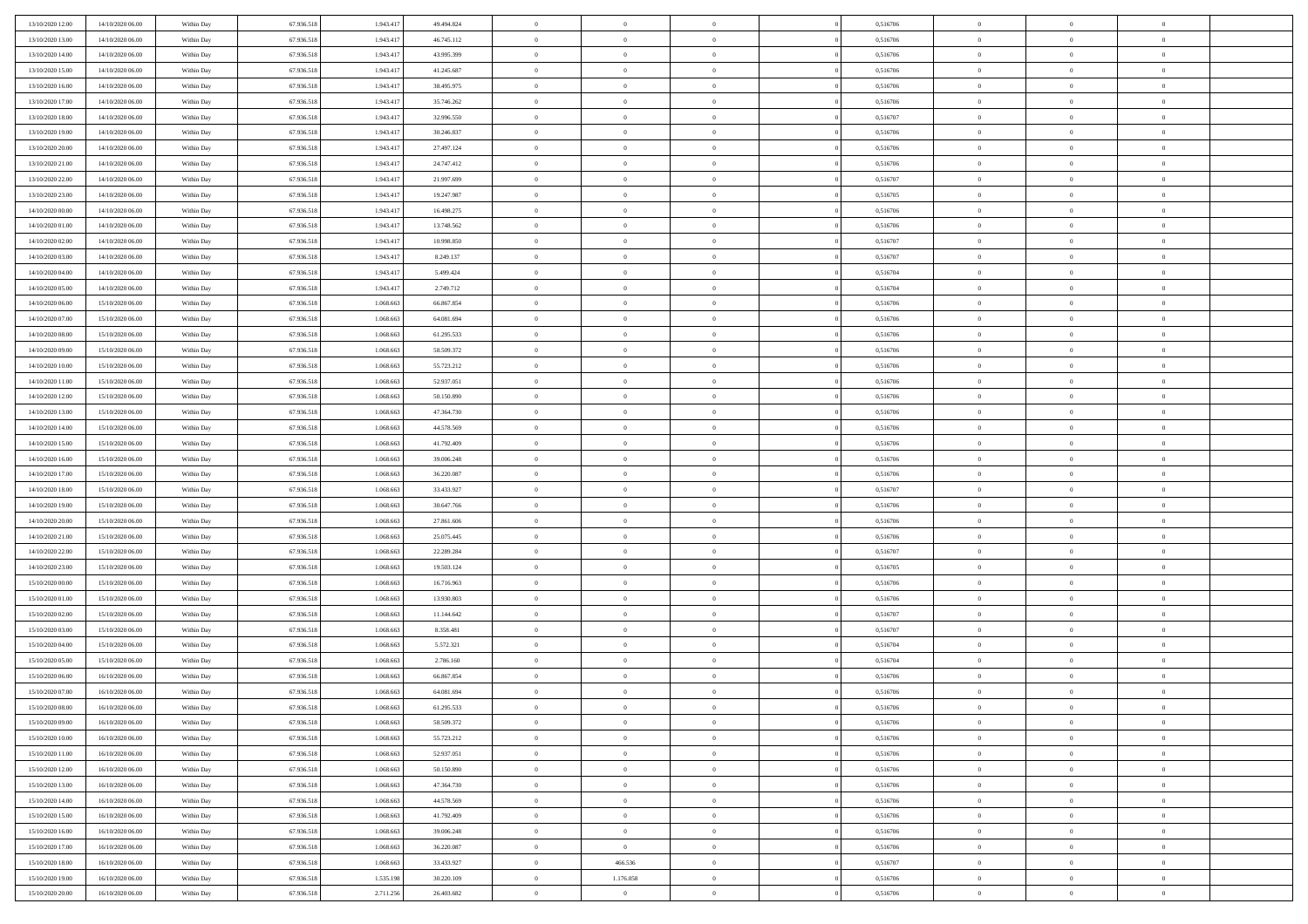| 15/10/2020 21:00 | 16/10/2020 06:00 | Within Day               | 67.936.518 | 2.711.256 | 23.763.313 | $\,$ 0 $\,$    | 6.079.542      | $\overline{0}$ |          | 0,516706 | $\bf{0}$       | $\overline{0}$ | $\,0\,$        |  |
|------------------|------------------|--------------------------|------------|-----------|------------|----------------|----------------|----------------|----------|----------|----------------|----------------|----------------|--|
| 15/10/2020 22.00 | 16/10/2020 06:00 | Within Day               | 67.936.518 | 8.790.798 | 15.718.908 | $\overline{0}$ | $\overline{0}$ | $\mathbf{0}$   |          | 0,516707 | $\theta$       | $\overline{0}$ | $\theta$       |  |
| 15/10/2020 23:00 | 16/10/2020 06:00 | Within Dav               | 67.936.518 | 8.790.798 | 13.754.045 | $\theta$       | $\overline{0}$ | $\overline{0}$ |          | 0,516705 | $\mathbf{0}$   | $\overline{0}$ | $\overline{0}$ |  |
| 16/10/2020 00:00 | 16/10/2020 06:00 | Within Day               | 67.936.518 | 8.790.798 | 11.789.181 | $\,$ 0 $\,$    | $\overline{0}$ | $\overline{0}$ |          | 0,516706 | $\bf{0}$       | $\overline{0}$ | $\bf{0}$       |  |
| 16/10/2020 01:00 | 16/10/2020 06:00 | Within Day               | 67.936.518 | 8.790.798 | 9.824.318  | $\bf{0}$       | $\overline{0}$ | $\mathbf{0}$   |          | 0,516706 | $\bf{0}$       | $\theta$       | $\,0\,$        |  |
| 16/10/2020 02:00 | 16/10/2020 06:00 | Within Dav               | 67.936.518 | 8.790.798 | 7.859.453  | $\theta$       | $\overline{0}$ | $\mathbf{0}$   |          | 0,516707 | $\mathbf{0}$   | $\overline{0}$ | $\overline{0}$ |  |
| 16/10/2020 03:00 | 16/10/2020 06:00 | Within Day               | 67.936.518 | 8.790.798 | 5.894.590  | $\,$ 0 $\,$    | $\overline{0}$ | $\overline{0}$ |          | 0,516707 | $\bf{0}$       | $\overline{0}$ | $\,0\,$        |  |
|                  |                  |                          |            |           |            |                |                |                |          |          |                |                |                |  |
| 16/10/2020 04:00 | 16/10/2020 06:00 | Within Day               | 67.936.518 | 8.790.798 | 3.929.727  | $\theta$       | $\overline{0}$ | $\mathbf{0}$   |          | 0,516704 | $\,$ 0 $\,$    | $\overline{0}$ | $\theta$       |  |
| 16/10/2020 05:00 | 16/10/2020 06:00 | Within Day               | 67.936.518 | 8.790.798 | 1.964.863  | $\theta$       | $\overline{0}$ | $\mathbf{0}$   |          | 0,516704 | $\mathbf{0}$   | $\overline{0}$ | $\overline{0}$ |  |
| 16/10/2020 06:00 | 17/10/2020 06:00 | Within Day               | 67.936.518 | 1.068.663 | 66.867.854 | $\,$ 0 $\,$    | $\overline{0}$ | $\Omega$       |          | 0,516706 | $\bf{0}$       | $\overline{0}$ | $\,0\,$        |  |
| 16/10/2020 07.00 | 17/10/2020 06.00 | Within Day               | 67.936.518 | 1.068.663 | 64.081.694 | $\bf{0}$       | $\overline{0}$ | $\mathbf{0}$   |          | 0,516706 | $\bf{0}$       | $\mathbf{0}$   | $\theta$       |  |
| 16/10/2020 08:00 | 17/10/2020 06:00 | Within Dav               | 67.936.518 | 1.068.663 | 61.295.533 | $\theta$       | $\overline{0}$ | $\mathbf{0}$   |          | 0,516706 | $\mathbf{0}$   | $\overline{0}$ | $\overline{0}$ |  |
| 16/10/2020 09:00 | 17/10/2020 06:00 | Within Day               | 67.936.518 | 1.068.663 | 58.509.372 | $\,$ 0 $\,$    | $\overline{0}$ | $\overline{0}$ |          | 0,516706 | $\bf{0}$       | $\overline{0}$ | $\bf{0}$       |  |
| 16/10/2020 10:00 | 17/10/2020 06:00 | Within Day               | 67.936.518 | 1.068.663 | 55.723.212 | $\bf{0}$       | $\overline{0}$ | $\mathbf{0}$   |          | 0,516706 | $\bf{0}$       | $\theta$       | $\,0\,$        |  |
| 16/10/2020 11:00 | 17/10/2020 06:00 | Within Dav               | 67.936.518 | 1.068.663 | 52.937.051 | $\theta$       | $\overline{0}$ | $\mathbf{0}$   |          | 0,516706 | $\mathbf{0}$   | $\overline{0}$ | $\overline{0}$ |  |
| 16/10/2020 12:00 | 17/10/2020 06.00 | Within Day               | 67.936.518 | 1.068.663 | 50.150.890 | $\,$ 0 $\,$    | 1.749.509      | $\Omega$       |          | 0,516706 | $\bf{0}$       | $\overline{0}$ | $\bf{0}$       |  |
| 16/10/2020 13:00 | 17/10/2020 06.00 | Within Day               | 67.936.518 | 2.818.170 | 45.712.417 | $\,$ 0         | $\overline{0}$ | $\mathbf{0}$   |          | 0,516706 | $\bf{0}$       | $\overline{0}$ | $\theta$       |  |
| 16/10/2020 14:00 | 17/10/2020 06:00 | Within Day               | 67.936.518 | 2.818.170 | 43.023.450 | $\theta$       | $\overline{0}$ | $\mathbf{0}$   |          | 0,516706 | $\mathbf{0}$   | $\overline{0}$ | $\overline{0}$ |  |
| 16/10/2020 15:00 | 17/10/2020 06.00 | Within Day               | 67.936.518 | 2.818.170 | 40.334.485 | $\,$ 0 $\,$    | $\overline{0}$ | $\Omega$       |          | 0,516706 | $\bf{0}$       | $\overline{0}$ | $\,0\,$        |  |
| 16/10/2020 16:00 | 17/10/2020 06.00 | Within Day               | 67.936.518 | 2.818.170 | 37.645.519 | $\bf{0}$       | $\overline{0}$ | $\mathbf{0}$   |          | 0,516706 | $\bf{0}$       | $\mathbf{0}$   | $\theta$       |  |
| 16/10/2020 17:00 | 17/10/2020 06:00 | Within Dav               | 67.936.518 | 2.818.170 | 34.956.553 | $\theta$       | $\overline{0}$ | $\mathbf{0}$   |          | 0,516706 | $\mathbf{0}$   | $\overline{0}$ | $\overline{0}$ |  |
| 16/10/2020 18:00 | 17/10/2020 06:00 | Within Day               | 67.936.518 | 2.818.170 | 32.267.588 | $\,$ 0 $\,$    | $\overline{0}$ | $\overline{0}$ |          | 0,516707 | $\bf{0}$       | $\overline{0}$ | $\bf{0}$       |  |
| 16/10/2020 19:00 | 17/10/2020 06:00 | Within Day               | 67.936.518 | 2.818.170 | 29.578.622 | $\bf{0}$       | $\overline{0}$ | $\mathbf{0}$   |          | 0,516706 | $\bf{0}$       | $\mathbf{0}$   | $\,0\,$        |  |
| 16/10/2020 20:00 | 17/10/2020 06:00 | Within Dav               | 67.936.518 | 2.818.170 | 26.889.656 | $\theta$       | $\overline{0}$ | $\mathbf{0}$   |          | 0,516706 | $\mathbf{0}$   | $\overline{0}$ | $\overline{0}$ |  |
| 16/10/2020 21:00 | 17/10/2020 06.00 | Within Day               | 67.936.518 | 2.818.170 | 24.200.690 | $\,$ 0 $\,$    | $\overline{0}$ | $\overline{0}$ |          | 0,516706 | $\bf{0}$       | $\overline{0}$ | $\,0\,$        |  |
| 16/10/2020 22:00 | 17/10/2020 06.00 | Within Day               | 67.936.518 | 2.818.170 | 21.511.725 | $\,$ 0         | $\overline{0}$ | $\mathbf{0}$   |          | 0,516707 | $\bf{0}$       | $\overline{0}$ | $\theta$       |  |
| 16/10/2020 23:00 | 17/10/2020 06:00 | Within Day               | 67.936.518 | 2.818.170 | 18.822.760 | $\theta$       | $\overline{0}$ | $\overline{0}$ |          | 0,516705 | $\mathbf{0}$   | $\bf{0}$       | $\overline{0}$ |  |
| 17/10/2020 00:00 | 17/10/2020 06:00 | Within Day               | 67.936.518 | 2.818.170 | 16.133.793 | $\,$ 0 $\,$    | $\overline{0}$ | $\Omega$       |          | 0,516706 | $\bf{0}$       | $\overline{0}$ | $\,0\,$        |  |
| 17/10/2020 01:00 | 17/10/2020 06.00 | Within Day               | 67.936.518 | 2.818.170 | 13,444.828 | $\bf{0}$       | $\overline{0}$ | $\mathbf{0}$   |          | 0,516706 | $\bf{0}$       | $\mathbf{0}$   | $\overline{0}$ |  |
| 17/10/2020 02.00 | 17/10/2020 06:00 | Within Dav               | 67.936.518 | 2.818.170 | 10.755.863 | $\theta$       | $\overline{0}$ | $\overline{0}$ |          | 0,516707 | $\mathbf{0}$   | $\overline{0}$ | $\overline{0}$ |  |
| 17/10/2020 03:00 | 17/10/2020 06:00 | Within Day               | 67.936.518 | 2.818.170 | 8.066.896  | $\theta$       | $\overline{0}$ | $\overline{0}$ |          | 0,516707 | $\,$ 0         | $\overline{0}$ | $\,$ 0 $\,$    |  |
| 17/10/2020 04:00 | 17/10/2020 06:00 | Within Day               | 67.936.518 | 2.818.170 | 5.377.931  | $\bf{0}$       | $\overline{0}$ | $\mathbf{0}$   |          | 0,516704 | $\bf{0}$       | $\mathbf{0}$   | $\overline{0}$ |  |
| 17/10/2020 05:00 | 17/10/2020 06:00 | Within Day               | 67.936.518 | 2.818.170 | 2.688.965  | $\theta$       | $\overline{0}$ | $\mathbf{0}$   |          | 0,516704 | $\mathbf{0}$   | $\overline{0}$ | $\overline{0}$ |  |
| 17/10/2020 06:00 | 18/10/2020 06:00 | Within Day               | 67.936.518 | 1.068.663 | 66.867.854 | $\theta$       | $\overline{0}$ | $\overline{0}$ |          | 0,516706 | $\,$ 0         | $\overline{0}$ | $\theta$       |  |
| 17/10/2020 07:00 | 18/10/2020 06:00 | Within Day               | 67.936.518 | 1.068.663 | 64.081.694 | $\bf{0}$       | $\overline{0}$ | $\mathbf{0}$   |          | 0,516706 | $\mathbf{0}$   | $\overline{0}$ | $\overline{0}$ |  |
| 17/10/2020 08:00 | 18/10/2020 06:00 | Within Day               | 67.936.518 | 1.068.663 | 61.295.533 | $\theta$       | $\overline{0}$ | $\mathbf{0}$   |          | 0,516706 | $\mathbf{0}$   | $\overline{0}$ | $\overline{0}$ |  |
| 17/10/2020 09:00 | 18/10/2020 06:00 | Within Day               | 67.936.518 | 1.068.663 | 58.509.372 | $\theta$       | $\overline{0}$ | $\overline{0}$ |          | 0,516706 | $\,$ 0         | $\overline{0}$ | $\theta$       |  |
| 17/10/2020 10:00 | 18/10/2020 06:00 | Within Day               | 67.936.518 | 1.068.663 | 55.723.212 | $\bf{0}$       | $\overline{0}$ | $\mathbf{0}$   |          | 0,516706 | $\bf{0}$       | $\mathbf{0}$   | $\overline{0}$ |  |
| 17/10/2020 11:00 | 18/10/2020 06:00 | Within Day               | 67.936.518 | 1.068.663 | 52.937.051 | $\theta$       | $\overline{0}$ | $\mathbf{0}$   |          | 0,516706 | $\mathbf{0}$   | $\overline{0}$ | $\overline{0}$ |  |
| 17/10/2020 12:00 | 18/10/2020 06:00 | Within Day               | 67.936.518 | 1.068.663 | 50.150.890 | $\,$ 0 $\,$    | $\overline{0}$ | $\overline{0}$ |          | 0,516706 | $\,$ 0         | $\overline{0}$ | $\,$ 0 $\,$    |  |
| 17/10/2020 13:00 | 18/10/2020 06:00 | Within Day               | 67.936.518 | 1.068.663 | 47.364.730 | $\,$ 0         | $\,$ 0 $\,$    | $\overline{0}$ |          | 0,516706 | $\,$ 0 $\,$    | $\overline{0}$ | $\overline{0}$ |  |
| 17/10/2020 14:00 | 18/10/2020 06:00 | Within Day               | 67.936.518 | 1.068.663 | 44.578.569 | $\theta$       | $\overline{0}$ | $\mathbf{0}$   |          | 0,516706 | $\mathbf{0}$   | $\overline{0}$ | $\overline{0}$ |  |
| 17/10/2020 15:00 | 18/10/2020 06:00 | Within Day               | 67.936.518 | 1.068.663 | 41.792.409 | $\overline{0}$ | $\overline{0}$ | $\overline{0}$ |          | 0,516706 | $\,$ 0         | $\overline{0}$ | $\theta$       |  |
| 17/10/2020 16:00 | 18/10/2020 06:00 | Within Day               | 67.936.518 | 1.068.663 | 39.006.248 | $\bf{0}$       | $\overline{0}$ | $\mathbf{0}$   |          | 0,516706 | $\bf{0}$       | $\overline{0}$ | $\overline{0}$ |  |
| 17/10/2020 17:00 | 18/10/2020 06:00 | Within Day               | 67.936.518 | 1.068.663 | 36.220.087 | $\overline{0}$ | $\theta$       |                |          | 0,516706 | $\overline{0}$ | $\theta$       | $\theta$       |  |
| 17/10/2020 18:00 | 18/10/2020 06:00 | Within Day               | 67.936.518 | 1.068.663 | 33.433.927 | $\,$ 0 $\,$    | $\overline{0}$ | $\overline{0}$ |          | 0,516707 | $\,$ 0 $\,$    | $\bf{0}$       | $\theta$       |  |
| 17/10/2020 19:00 | 18/10/2020 06:00 | Within Day               | 67.936.518 | 1.068.663 | 30.647.766 | $\overline{0}$ | $\,$ 0 $\,$    | $\mathbf{0}$   |          | 0,516706 | $\,$ 0 $\,$    | $\overline{0}$ | $\overline{0}$ |  |
| 17/10/2020 20:00 | 18/10/2020 06:00 | Within Day               | 67.936.518 | 1.068.663 | 27.861.606 | $\overline{0}$ | $\overline{0}$ | $\overline{0}$ |          | 0,516706 | $\,$ 0 $\,$    | $\bf{0}$       | $\mathbf{0}$   |  |
| 17/10/2020 21:00 | 18/10/2020 06:00 | Within Day               | 67.936.518 | 1.068.663 | 25.075.445 | $\,0\,$        | $\overline{0}$ | $\overline{0}$ | $\theta$ | 0,516706 | $\,$ 0 $\,$    | $\bf{0}$       | $\,$ 0 $\,$    |  |
| 17/10/2020 22.00 | 18/10/2020 06:00 | Within Day               | 67.936.518 | 1.068.663 | 22.289.284 | $\,$ 0 $\,$    | $\,$ 0 $\,$    | $\overline{0}$ |          | 0,516707 | $\,$ 0 $\,$    | $\overline{0}$ | $\overline{0}$ |  |
| 17/10/2020 23:00 | 18/10/2020 06:00 | Within Day               | 67.936.518 | 1.068.663 | 19.503.124 | $\overline{0}$ | $\overline{0}$ | $\overline{0}$ |          | 0,516705 | $\mathbf{0}$   | $\overline{0}$ | $\overline{0}$ |  |
| 18/10/2020 00:00 | 18/10/2020 06:00 | Within Day               | 67.936.518 | 1.068.663 | 16.716.963 | $\,$ 0 $\,$    | $\overline{0}$ | $\overline{0}$ |          | 0,516706 | $\,$ 0 $\,$    | $\overline{0}$ | $\,$ 0 $\,$    |  |
| 18/10/2020 01:00 | 18/10/2020 06:00 | Within Day               | 67.936.518 | 1.068.663 | 13.930.803 | $\overline{0}$ | $\overline{0}$ | $\overline{0}$ |          | 0,516706 | $\,$ 0 $\,$    | $\overline{0}$ | $\overline{0}$ |  |
| 18/10/2020 02:00 | 18/10/2020 06:00 | Within Day               | 67.936.518 | 1.068.663 | 11.144.642 | $\overline{0}$ | $\overline{0}$ | $\overline{0}$ |          | 0,516707 | $\mathbf{0}$   | $\bf{0}$       | $\overline{0}$ |  |
| 18/10/2020 03:00 | 18/10/2020 06:00 |                          | 67.936.518 | 1.068.663 | 8.358.481  | $\,0\,$        | $\overline{0}$ | $\overline{0}$ |          | 0,516707 | $\,$ 0 $\,$    | $\mathbf{0}$   | $\,$ 0 $\,$    |  |
| 18/10/2020 04:00 |                  | Within Day<br>Within Day |            |           |            |                |                |                |          |          |                | $\overline{0}$ |                |  |
|                  | 18/10/2020 06:00 |                          | 67.936.518 | 1.068.663 | 5.572.321  | $\,$ 0 $\,$    | $\,$ 0 $\,$    | $\overline{0}$ |          | 0,516704 | $\bf{0}$       |                | $\overline{0}$ |  |
| 18/10/2020 05:00 | 18/10/2020 06:00 | Within Day               | 67.936.518 | 1.068.663 | 2.786.160  | $\theta$       | $\overline{0}$ | $\overline{0}$ |          | 0,516704 | $\mathbf{0}$   | $\overline{0}$ | $\overline{0}$ |  |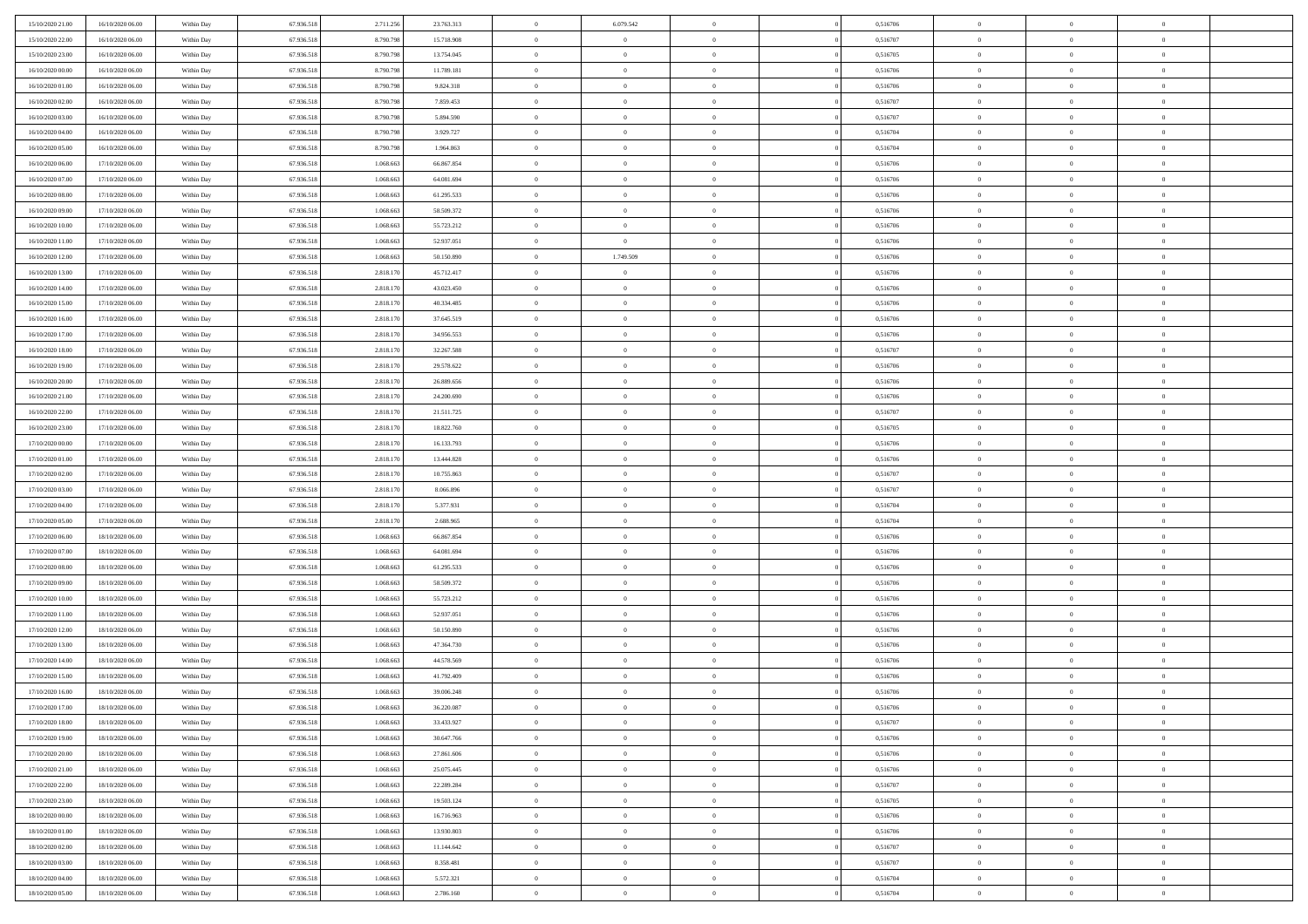| 18/10/2020 06:00 | 19/10/2020 06:00 | Within Day | 67.936.518 | 1.068.66  | 66.867.854 | $\bf{0}$       | $\overline{0}$ | $\overline{0}$ | 0,516706 | $\bf{0}$       | $\overline{0}$ | $\bf{0}$       |  |
|------------------|------------------|------------|------------|-----------|------------|----------------|----------------|----------------|----------|----------------|----------------|----------------|--|
| 18/10/2020 07:00 | 19/10/2020 06:00 | Within Day | 67.936.518 | 1.068.663 | 64.081.694 | $\overline{0}$ | $\overline{0}$ | $\Omega$       | 0,516706 | $\overline{0}$ | $\bf{0}$       | $\theta$       |  |
| 18/10/2020 08:00 | 19/10/2020 06:00 | Within Day | 67.936.518 | 1.068.663 | 61.295.533 | $\overline{0}$ | $\overline{0}$ | $\overline{0}$ | 0,516706 | $\,$ 0 $\,$    | $\overline{0}$ | $\,0\,$        |  |
| 18/10/2020 09:00 | 19/10/2020 06:00 | Within Day | 67.936.518 | 1.068.663 | 58.509.372 | $\overline{0}$ | $\overline{0}$ | $\Omega$       | 0.516706 | $\overline{0}$ | $\theta$       | $\overline{0}$ |  |
| 18/10/2020 10:00 | 19/10/2020 06:00 | Within Day | 67.936.518 | 1.068.663 | 55.723.212 | $\mathbf{0}$   | $\overline{0}$ | $\overline{0}$ | 0,516706 | $\mathbf{0}$   | $\bf{0}$       | $\overline{0}$ |  |
| 18/10/2020 11:00 | 19/10/2020 06:00 | Within Day | 67.936.518 | 1.068.663 | 52.937.051 | $\overline{0}$ | $\overline{0}$ | $\overline{0}$ | 0,516706 | $\,$ 0 $\,$    | $\overline{0}$ | $\,0\,$        |  |
| 18/10/2020 12:00 | 19/10/2020 06:00 | Within Day | 67.936.518 | 1.068.663 | 50.150.890 | $\bf{0}$       | $\overline{0}$ | $\Omega$       | 0,516706 | $\bf{0}$       | $\theta$       | $\overline{0}$ |  |
| 18/10/2020 13:00 | 19/10/2020 06:00 | Within Day | 67.936.518 | 1.068.663 | 47.364.730 | $\overline{0}$ | $\overline{0}$ | $\overline{0}$ | 0,516706 | $\mathbf{0}$   | $\bf{0}$       | $\theta$       |  |
| 18/10/2020 14:00 | 19/10/2020 06:00 | Within Day | 67.936.518 | 1.068.663 | 44.578.569 | $\overline{0}$ | $\overline{0}$ | $\overline{0}$ | 0,516706 | $\,$ 0 $\,$    | $\overline{0}$ | $\,0\,$        |  |
| 18/10/2020 15:00 | 19/10/2020 06:00 | Within Day | 67.936.518 | 1.068.663 | 41.792.409 | $\overline{0}$ | $\overline{0}$ | $\Omega$       | 0.516706 | $\overline{0}$ | $\theta$       | $\overline{0}$ |  |
| 18/10/2020 16:00 | 19/10/2020 06:00 | Within Day | 67.936.518 | 1.068.663 | 39.006.248 | $\mathbf{0}$   | $\overline{0}$ | $\overline{0}$ | 0,516706 | $\overline{0}$ | $\bf{0}$       | $\theta$       |  |
| 18/10/2020 17:00 | 19/10/2020 06:00 | Within Day | 67.936.518 | 1.068.663 | 36.220.087 | $\overline{0}$ | $\overline{0}$ | $\overline{0}$ | 0,516706 | $\,$ 0 $\,$    | $\overline{0}$ | $\,0\,$        |  |
| 18/10/2020 18:00 | 19/10/2020 06:00 | Within Day | 67.936.518 | 1.068.663 | 33.433.927 | $\overline{0}$ | $\overline{0}$ | $\Omega$       | 0.516707 | $\overline{0}$ | $\theta$       | $\overline{0}$ |  |
| 18/10/2020 19:00 | 19/10/2020 06:00 | Within Day | 67.936.518 | 1.068.663 | 30.647.766 | $\mathbf{0}$   | $\overline{0}$ | $\overline{0}$ | 0,516706 | $\mathbf{0}$   | $\bf{0}$       | $\theta$       |  |
| 18/10/2020 20:00 | 19/10/2020 06:00 | Within Day | 67.936.518 | 1.068.663 | 27.861.606 | $\overline{0}$ | $\,$ 0 $\,$    | $\overline{0}$ | 0,516706 | $\,$ 0 $\,$    | $\overline{0}$ | $\,0\,$        |  |
| 18/10/2020 21.00 | 19/10/2020 06:00 | Within Day | 67.936.518 | 1.068.663 | 25.075.445 | $\bf{0}$       | $\overline{0}$ | $\Omega$       | 0,516706 | $\bf{0}$       | $\theta$       | $\bf{0}$       |  |
| 18/10/2020 22:00 | 19/10/2020 06:00 | Within Day | 67.936.518 | 1.068.663 | 22.289.284 | $\overline{0}$ | $\overline{0}$ | $\overline{0}$ | 0,516707 | $\overline{0}$ | $\bf{0}$       | $\theta$       |  |
| 18/10/2020 23:00 | 19/10/2020 06:00 | Within Day | 67.936.518 | 1.068.663 | 19.503.124 | $\overline{0}$ | $\overline{0}$ | $\overline{0}$ | 0,516705 | $\,$ 0 $\,$    | $\overline{0}$ | $\,$ 0 $\,$    |  |
| 19/10/2020 00:00 | 19/10/2020 06:00 | Within Day | 67.936.518 | 1.068.663 | 16.716.963 | $\overline{0}$ | $\overline{0}$ | $\Omega$       | 0.516706 | $\overline{0}$ | $\theta$       | $\overline{0}$ |  |
| 19/10/2020 01:00 | 19/10/2020 06:00 | Within Day | 67.936.518 | 1.068.663 | 13.930.803 | $\overline{0}$ | $\overline{0}$ | $\overline{0}$ | 0,516706 | $\overline{0}$ | $\bf{0}$       | $\theta$       |  |
| 19/10/2020 02:00 | 19/10/2020 06:00 | Within Day | 67.936.518 | 1.068.663 | 11.144.642 | $\,$ 0         | $\overline{0}$ | $\overline{0}$ | 0,516707 | $\,$ 0 $\,$    | $\overline{0}$ | $\,$ 0 $\,$    |  |
| 19/10/2020 03:00 | 19/10/2020 06:00 | Within Day | 67.936.518 | 1.068.663 | 8.358.481  | $\overline{0}$ | $\overline{0}$ | $\Omega$       | 0.516707 | $\overline{0}$ | $\theta$       | $\overline{0}$ |  |
| 19/10/2020 04:00 | 19/10/2020 06:00 | Within Day | 67.936.518 | 1.068.663 | 5.572.321  | $\mathbf{0}$   | $\overline{0}$ | $\overline{0}$ | 0,516704 | $\mathbf{0}$   | $\bf{0}$       | $\theta$       |  |
| 19/10/2020 05:00 | 19/10/2020 06:00 | Within Day | 67.936.518 | 1.068.663 | 2.786.160  | $\overline{0}$ | $\overline{0}$ | $\overline{0}$ | 0,516704 | $\,$ 0 $\,$    | $\overline{0}$ | $\,$ 0 $\,$    |  |
| 19/10/2020 06.00 | 20/10/2020 06.00 | Within Day | 67.936.518 | 1.068.663 | 66.867.854 | $\bf{0}$       | $\overline{0}$ | $\Omega$       | 0,516706 | $\bf{0}$       | $\theta$       | $\bf{0}$       |  |
| 19/10/2020 07:00 | 20/10/2020 06:00 | Within Day | 67.936.518 | 1.068.663 | 64.081.694 | $\overline{0}$ | $\overline{0}$ | $\overline{0}$ | 0,516706 | $\overline{0}$ | $\bf{0}$       | $\theta$       |  |
| 19/10/2020 08:00 | 20/10/2020 06:00 | Within Day | 67.936.518 | 1.068.663 | 61.295.533 | $\,$ 0         | $\overline{0}$ | $\overline{0}$ | 0,516706 | $\,$ 0 $\,$    | $\overline{0}$ | $\,$ 0 $\,$    |  |
| 19/10/2020 09:00 | 20/10/2020 06.00 | Within Day | 67.936.518 | 1.068.663 | 58.509.372 | $\overline{0}$ | $\overline{0}$ | $\Omega$       | 0.516706 | $\overline{0}$ | $\theta$       | $\overline{0}$ |  |
| 19/10/2020 10:00 | 20/10/2020 06:00 | Within Day | 67.936.518 | 1.068.663 | 55.723.212 | $\mathbf{0}$   | $\overline{0}$ | $\overline{0}$ | 0,516706 | $\mathbf{0}$   | $\bf{0}$       | $\theta$       |  |
| 19/10/2020 11:00 | 20/10/2020 06:00 | Within Day | 67.936.518 | 1.068.663 | 52.937.051 | $\overline{0}$ | $\overline{0}$ | $\overline{0}$ | 0,516706 | $\,$ 0 $\,$    | $\overline{0}$ | $\,$ 0 $\,$    |  |
| 19/10/2020 12:00 | 20/10/2020 06:00 | Within Day | 67.936.518 | 1.068.66  | 50.150.890 | $\bf{0}$       | $\overline{0}$ | $\theta$       | 0,516706 | $\bf{0}$       | $\overline{0}$ | $\bf{0}$       |  |
| 19/10/2020 13:00 | 20/10/2020 06:00 | Within Day | 67.936.518 | 1.068.663 | 47.364.730 | $\overline{0}$ | $\overline{0}$ | $\overline{0}$ | 0,516706 | $\overline{0}$ | $\bf{0}$       | $\theta$       |  |
| 19/10/2020 14:00 | 20/10/2020 06:00 | Within Day | 67.936.518 | 1.068.663 | 44.578.569 | $\,$ 0         | $\overline{0}$ | $\overline{0}$ | 0,516706 | $\,$ 0 $\,$    | $\overline{0}$ | $\,$ 0 $\,$    |  |
| 19/10/2020 15:00 | 20/10/2020 06:00 | Within Day | 67.936.518 | 1.068.663 | 41.792.409 | $\bf{0}$       | $\overline{0}$ | $\overline{0}$ | 0,516706 | $\mathbf{0}$   | $\overline{0}$ | $\bf{0}$       |  |
| 19/10/2020 16:00 | 20/10/2020 06:00 | Within Day | 67.936.518 | 1.068.663 | 39.006.248 | $\overline{0}$ | $\overline{0}$ | $\overline{0}$ | 0,516706 | $\overline{0}$ | $\bf{0}$       | $\theta$       |  |
| 19/10/2020 17:00 | 20/10/2020 06:00 | Within Day | 67.936.518 | 1.068.663 | 36.220.087 | $\overline{0}$ | $\overline{0}$ | $\overline{0}$ | 0,516706 | $\,$ 0 $\,$    | $\overline{0}$ | $\,0\,$        |  |
| 19/10/2020 18:00 | 20/10/2020 06:00 | Within Day | 67.936.518 | 1.068.663 | 33.433.927 | $\bf{0}$       | $\overline{0}$ | $\Omega$       | 0,516707 | $\bf{0}$       | $\theta$       | $\bf{0}$       |  |
| 19/10/2020 19:00 | 20/10/2020 06:00 | Within Day | 67.936.518 | 1.068.663 | 30.647.766 | $\mathbf{0}$   | $\overline{0}$ | $\overline{0}$ | 0,516706 | $\mathbf{0}$   | $\bf{0}$       | $\overline{0}$ |  |
| 19/10/2020 20:00 | 20/10/2020 06:00 | Within Day | 67.936.518 | 1.068.663 | 27.861.606 | $\,$ 0         | $\overline{0}$ | $\overline{0}$ | 0,516706 | $\,$ 0 $\,$    | $\overline{0}$ | $\,0\,$        |  |
| 19/10/2020 21:00 | 20/10/2020 06:00 | Within Day | 67.936.518 | 1.068.663 | 25.075.445 | $\bf{0}$       | $\overline{0}$ | $\Omega$       | 0,516706 | $\bf{0}$       | $\overline{0}$ | $\bf{0}$       |  |
| 19/10/2020 22:00 | 20/10/2020 06:00 | Within Day | 67.936.518 | 1.068.663 | 22.289.284 | $\mathbf{0}$   | $\overline{0}$ | $\overline{0}$ | 0,516707 | $\overline{0}$ | $\overline{0}$ | $\theta$       |  |
| 19/10/2020 23:00 | 20/10/2020 06:00 | Within Day | 67.936.518 | 1.068.663 | 19.503.124 | $\overline{0}$ | $\overline{0}$ | $\overline{0}$ | 0,516705 | $\,$ 0 $\,$    | $\overline{0}$ | $\,0\,$        |  |
| 20/10/2020 00:00 | 20/10/2020 06:00 | Within Day | 67.936.518 | 1.068.66  | 16.716.963 | $\bf{0}$       | $\overline{0}$ | $\overline{0}$ | 0,516706 | $\bf{0}$       | $\overline{0}$ | $\bf{0}$       |  |
| 20/10/2020 01:00 | 20/10/2020 06:00 | Within Day | 67.936.518 | 1.068.663 | 13.930.803 | $\mathbf{0}$   | $\overline{0}$ | $\overline{0}$ | 0,516706 | $\overline{0}$ | $\bf{0}$       | $\theta$       |  |
| 20/10/2020 02.00 | 20/10/2020 06:00 | Within Day | 67.936.518 | 1.068.663 | 11.144.642 | $\theta$       | $\overline{0}$ | $\Omega$       | 0,516707 | $\overline{0}$ | $\overline{0}$ | $\overline{0}$ |  |
| 20/10/2020 03:00 | 20/10/2020 06:00 | Within Day | 67.936.518 | 1.068.663 | 8.358.481  | $\bf{0}$       | $\overline{0}$ | $\overline{0}$ | 0,516707 | $\mathbf{0}$   | $\overline{0}$ | $\bf{0}$       |  |
| 20/10/2020 04:00 | 20/10/2020 06:00 | Within Day | 67.936.518 | 1.068.663 | 5.572.321  | $\overline{0}$ | $\overline{0}$ | $\overline{0}$ | 0,516704 | $\,$ 0 $\,$    | $\overline{0}$ | $\overline{0}$ |  |
| 20/10/2020 05:00 | 20/10/2020 06:00 | Within Day | 67.936.518 | 1.068.663 | 2.786.160  | $\,$ 0 $\,$    | $\overline{0}$ | $\overline{0}$ | 0,516704 | $\,$ 0 $\,$    | $\,$ 0 $\,$    | $\theta$       |  |
| 20/10/2020 06.00 | 21/10/2020 06:00 | Within Day | 67.936.518 | 1.068.663 | 66.867.854 | $\bf{0}$       | $\overline{0}$ | $\overline{0}$ | 0,516706 | $\mathbf{0}$   | $\overline{0}$ | $\bf{0}$       |  |
| 20/10/2020 07:00 | 21/10/2020 06:00 | Within Day | 67.936.518 | 1.068.663 | 64.081.694 | $\mathbf{0}$   | $\overline{0}$ | $\overline{0}$ | 0,516706 | $\mathbf{0}$   | $\bf{0}$       | $\overline{0}$ |  |
| 20/10/2020 08:00 | 21/10/2020 06:00 | Within Day | 67.936.518 | 1.068.663 | 61.295.533 | $\,$ 0 $\,$    | $\overline{0}$ | $\overline{0}$ | 0,516706 | $\,$ 0 $\,$    | $\overline{0}$ | $\theta$       |  |
| 20/10/2020 09:00 | 21/10/2020 06:00 | Within Day | 67.936.518 | 1.068.663 | 58.509.372 | $\mathbf{0}$   | $\overline{0}$ | $\overline{0}$ | 0,516706 | $\mathbf{0}$   | $\overline{0}$ | $\overline{0}$ |  |
| 20/10/2020 10:00 | 21/10/2020 06:00 | Within Day | 67.936.518 | 1.068.663 | 55.723.212 | $\,$ 0 $\,$    | $\overline{0}$ | $\overline{0}$ | 0,516706 | $\,$ 0 $\,$    | $\bf{0}$       | $\overline{0}$ |  |
| 20/10/2020 11:00 | 21/10/2020 06:00 | Within Day | 67.936.518 | 1.068.663 | 52.937.051 | $\,$ 0         | $\overline{0}$ | $\overline{0}$ | 0,516706 | $\,$ 0 $\,$    | $\,$ 0         | $\theta$       |  |
| 20/10/2020 12:00 | 21/10/2020 06:00 | Within Day | 67.936.518 | 1.068.663 | 50.150.890 | $\bf{0}$       | $\overline{0}$ | $\overline{0}$ | 0,516706 | $\mathbf{0}$   | $\overline{0}$ | $\bf{0}$       |  |
| 20/10/2020 13:00 | 21/10/2020 06:00 | Within Day | 67.936.518 | 1.068.663 | 47.364.730 | $\mathbf{0}$   | $\overline{0}$ | $\overline{0}$ | 0,516706 | $\mathbf{0}$   | $\bf{0}$       | $\overline{0}$ |  |
| 20/10/2020 14:00 | 21/10/2020 06:00 | Within Day | 67.936.518 | 1.068.663 | 44.578.569 | $\,$ 0         | $\overline{0}$ | $\overline{0}$ | 0,516706 | $\,$ 0 $\,$    | $\overline{0}$ | $\theta$       |  |
|                  |                  |            |            |           |            |                |                |                |          |                |                |                |  |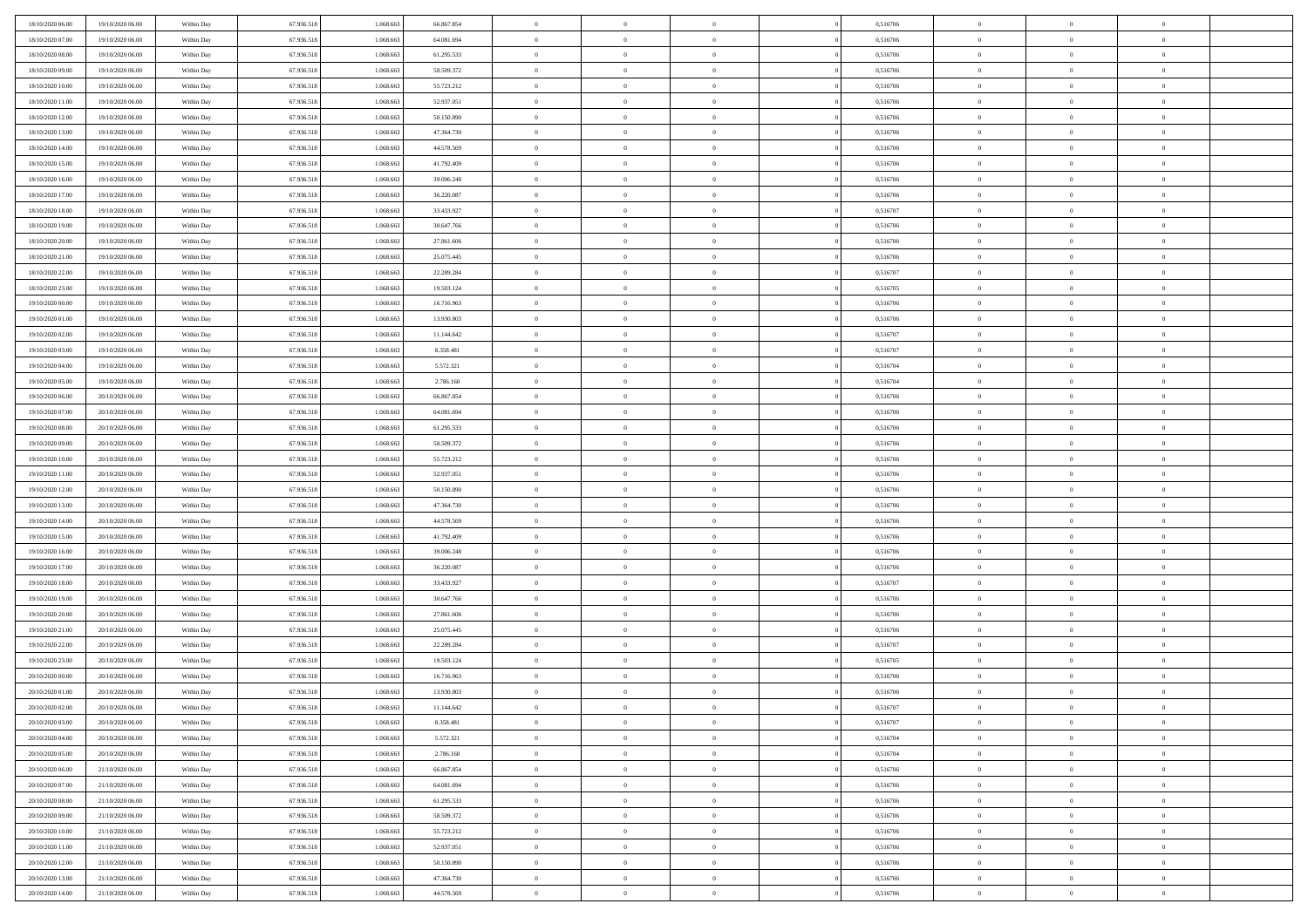| 20/10/2020 15:00 | 21/10/2020 06.00                     | Within Day | 67.936.518 | 1.068.663 | 41.792.409 | $\bf{0}$       | $\overline{0}$ | $\overline{0}$ | 0,516706 | $\bf{0}$       | $\overline{0}$ | $\,0\,$        |  |
|------------------|--------------------------------------|------------|------------|-----------|------------|----------------|----------------|----------------|----------|----------------|----------------|----------------|--|
| 20/10/2020 16:00 | 21/10/2020 06.00                     | Within Day | 67.936.518 | 1.068.663 | 39.006.248 | $\theta$       | $\overline{0}$ | $\mathbf{0}$   | 0,516706 | $\theta$       | $\mathbf{0}$   | $\theta$       |  |
| 20/10/2020 17:00 | 21/10/2020 06:00                     | Within Dav | 67.936.518 | 1.068.663 | 36.220.087 | $\theta$       | $\overline{0}$ | $\mathbf{0}$   | 0,516706 | $\mathbf{0}$   | $\overline{0}$ | $\overline{0}$ |  |
| 20/10/2020 18:00 | 21/10/2020 06.00                     | Within Day | 67.936.518 | 1.068.663 | 33.433.927 | $\,$ 0 $\,$    | $\overline{0}$ | $\overline{0}$ | 0,516707 | $\bf{0}$       | $\overline{0}$ | $\bf{0}$       |  |
| 20/10/2020 19:00 | 21/10/2020 06:00                     | Within Day | 67.936.518 | 1.068.663 | 30.647.766 | $\bf{0}$       | $\overline{0}$ | $\mathbf{0}$   | 0,516706 | $\bf{0}$       | $\theta$       | $\,0\,$        |  |
| 20/10/2020 20:00 | 21/10/2020 06:00                     | Within Dav | 67.936.518 | 1.068.663 | 27.861.606 | $\theta$       | $\overline{0}$ | $\mathbf{0}$   | 0,516706 | $\mathbf{0}$   | $\overline{0}$ | $\overline{0}$ |  |
| 20/10/2020 21:00 | 21/10/2020 06:00                     | Within Day | 67.936.518 | 1.068.663 | 25.075.445 | $\,$ 0 $\,$    | $\overline{0}$ | $\overline{0}$ | 0,516706 | $\bf{0}$       | $\overline{0}$ | $\,0\,$        |  |
|                  |                                      |            |            | 1.068.663 |            | $\theta$       | $\overline{0}$ |                |          | $\,$ 0 $\,$    | $\overline{0}$ | $\theta$       |  |
| 20/10/2020 22:00 | 21/10/2020 06.00                     | Within Day | 67.936.518 |           | 22.289.284 |                |                | $\mathbf{0}$   | 0,516707 |                |                |                |  |
| 20/10/2020 23:00 | 21/10/2020 06:00                     | Within Day | 67.936.518 | 1.068.663 | 19.503.124 | $\theta$       | $\overline{0}$ | $\overline{0}$ | 0,516705 | $\mathbf{0}$   | $\bf{0}$       | $\overline{0}$ |  |
| 21/10/2020 00:00 | 21/10/2020 06.00                     | Within Day | 67.936.518 | 1.068.663 | 16.716.963 | $\,$ 0 $\,$    | $\overline{0}$ | $\Omega$       | 0,516706 | $\bf{0}$       | $\overline{0}$ | $\,0\,$        |  |
| 21/10/2020 01:00 | 21/10/2020 06.00                     | Within Day | 67.936.518 | 1.068.663 | 13.930.803 | $\bf{0}$       | $\overline{0}$ | $\mathbf{0}$   | 0,516706 | $\bf{0}$       | $\mathbf{0}$   | $\theta$       |  |
| 21/10/2020 02.00 | 21/10/2020 06:00                     | Within Day | 67.936.518 | 1.068.663 | 11.144.642 | $\theta$       | $\overline{0}$ | $\mathbf{0}$   | 0,516707 | $\mathbf{0}$   | $\overline{0}$ | $\overline{0}$ |  |
| 21/10/2020 03:00 | 21/10/2020 06.00                     | Within Day | 67.936.518 | 1.068.663 | 8.358.481  | $\,$ 0 $\,$    | $\overline{0}$ | $\overline{0}$ | 0,516707 | $\bf{0}$       | $\overline{0}$ | $\bf{0}$       |  |
| 21/10/2020 04:00 | 21/10/2020 06:00                     | Within Day | 67.936.518 | 1.068.663 | 5.572.321  | $\bf{0}$       | $\overline{0}$ | $\mathbf{0}$   | 0,516704 | $\bf{0}$       | $\theta$       | $\,0\,$        |  |
| 21/10/2020 05:00 | 21/10/2020 06:00                     | Within Day | 67.936.518 | 1.068.663 | 2.786.160  | $\theta$       | $\overline{0}$ | $\mathbf{0}$   | 0,516704 | $\mathbf{0}$   | $\overline{0}$ | $\overline{0}$ |  |
| 21/10/2020 06:00 | 22/10/2020 06.00                     | Within Day | 67.936.518 | 1.068.663 | 66.867.854 | $\,$ 0 $\,$    | $\overline{0}$ | $\Omega$       | 0,516706 | $\bf{0}$       | $\overline{0}$ | $\bf{0}$       |  |
| 21/10/2020 07:00 | 22/10/2020 06.00                     | Within Day | 67.936.518 | 1.068.663 | 64.081.694 | $\,$ 0         | $\overline{0}$ | $\mathbf{0}$   | 0,516706 | $\bf{0}$       | $\overline{0}$ | $\theta$       |  |
| 21/10/2020 08:00 | 22/10/2020 06:00                     | Within Day | 67.936.518 | 1.068.663 | 61.295.533 | $\theta$       | $\overline{0}$ | $\mathbf{0}$   | 0,516706 | $\mathbf{0}$   | $\overline{0}$ | $\overline{0}$ |  |
| 21/10/2020 09:00 | 22/10/2020 06:00                     | Within Day | 67.936.518 | 1.068.663 | 58.509.372 | $\,$ 0 $\,$    | $\overline{0}$ | $\Omega$       | 0,516706 | $\bf{0}$       | $\overline{0}$ | $\,0\,$        |  |
| 21/10/2020 10:00 | 22/10/2020 06.00                     | Within Day | 67.936.518 | 1.068.663 | 55.723.212 | $\bf{0}$       | $\overline{0}$ | $\mathbf{0}$   | 0,516706 | $\bf{0}$       | $\mathbf{0}$   | $\theta$       |  |
| 21/10/2020 11:00 | 22/10/2020 06:00                     | Within Day | 67.936.518 | 1.068.663 | 52.937.051 | $\theta$       | $\overline{0}$ | $\mathbf{0}$   | 0,516706 | $\mathbf{0}$   | $\overline{0}$ | $\overline{0}$ |  |
| 21/10/2020 12:00 | 22/10/2020 06:00                     | Within Day | 67.936.518 | 1.068.663 | 50.150.890 | $\,$ 0 $\,$    | $\overline{0}$ | $\overline{0}$ | 0,516706 | $\bf{0}$       | $\overline{0}$ | $\bf{0}$       |  |
| 21/10/2020 13:00 | 22/10/2020 06:00                     | Within Day | 67.936.518 | 1.068.663 | 47.364.730 | $\,$ 0         | $\overline{0}$ | $\mathbf{0}$   | 0,516706 | $\bf{0}$       | $\mathbf{0}$   | $\,0\,$        |  |
| 21/10/2020 14:00 | 22/10/2020 06:00                     | Within Day | 67.936.518 | 1.068.663 | 44.578.569 | $\theta$       | $\overline{0}$ | $\mathbf{0}$   | 0,516706 | $\mathbf{0}$   | $\overline{0}$ | $\overline{0}$ |  |
| 21/10/2020 15:00 | 22/10/2020 06:00                     | Within Day | 67.936.518 | 1.068.663 | 41.792.409 | $\,$ 0 $\,$    | $\overline{0}$ | $\overline{0}$ | 0,516706 | $\bf{0}$       | $\overline{0}$ | $\,0\,$        |  |
| 21/10/2020 16:00 | 22/10/2020 06.00                     | Within Day | 67.936.518 | 1.068.663 | 39.006.248 | $\,$ 0         | $\overline{0}$ | $\mathbf{0}$   | 0,516706 | $\bf{0}$       | $\overline{0}$ | $\theta$       |  |
| 21/10/2020 17:00 | 22/10/2020 06:00                     | Within Day | 67.936.518 | 1.068.663 | 36.220.087 | $\theta$       | $\overline{0}$ | $\overline{0}$ | 0,516706 | $\mathbf{0}$   | $\bf{0}$       | $\overline{0}$ |  |
| 21/10/2020 18:00 | 22/10/2020 06:00                     | Within Day | 67.936.518 | 1.068.663 | 33.433.927 | $\,$ 0 $\,$    | $\overline{0}$ | $\Omega$       | 0,516707 | $\bf{0}$       | $\overline{0}$ | $\,0\,$        |  |
| 21/10/2020 19:00 | 22/10/2020 06.00                     | Within Day | 67.936.518 | 1.068.663 | 30.647.766 | $\bf{0}$       | $\overline{0}$ | $\mathbf{0}$   | 0,516706 | $\bf{0}$       | $\mathbf{0}$   | $\theta$       |  |
| 21/10/2020 20:00 | 22/10/2020 06:00                     | Within Day | 67.936.518 | 1.068.663 | 27.861.606 | $\theta$       | $\overline{0}$ | $\overline{0}$ | 0,516706 | $\mathbf{0}$   | $\overline{0}$ | $\overline{0}$ |  |
| 21/10/2020 21:00 | 22/10/2020 06:00                     | Within Day | 67.936.518 | 1.068.663 | 25.075.445 | $\theta$       | $\overline{0}$ | $\overline{0}$ | 0,516706 | $\,$ 0         | $\overline{0}$ | $\,$ 0 $\,$    |  |
| 21/10/2020 22.00 | 22/10/2020 06:00                     | Within Day | 67.936.518 | 1.068.663 | 22.289.284 | $\,$ 0         | $\overline{0}$ | $\mathbf{0}$   | 0,516707 | $\bf{0}$       | $\mathbf{0}$   | $\bf{0}$       |  |
| 21/10/2020 23:00 | 22/10/2020 06:00                     | Within Day | 67.936.518 | 1.068.663 | 19.503.124 | $\theta$       | $\overline{0}$ | $\mathbf{0}$   | 0,516705 | $\mathbf{0}$   | $\overline{0}$ | $\overline{0}$ |  |
| 22/10/2020 00:00 | 22/10/2020 06:00                     | Within Day | 67.936.518 | 1.068.663 | 16.716.963 | $\theta$       | $\overline{0}$ | $\overline{0}$ | 0,516706 | $\,$ 0         | $\overline{0}$ | $\theta$       |  |
| 22/10/2020 01:00 | 22/10/2020 06.00                     | Within Day | 67.936.518 | 1.068.663 | 13.930.803 | $\bf{0}$       | $\overline{0}$ | $\mathbf{0}$   | 0,516706 | $\mathbf{0}$   | $\overline{0}$ | $\overline{0}$ |  |
| 22/10/2020 02.00 | 22/10/2020 06:00                     | Within Day | 67.936.518 | 1.068.663 | 11.144.642 | $\theta$       | $\overline{0}$ | $\mathbf{0}$   | 0,516707 | $\mathbf{0}$   | $\overline{0}$ | $\overline{0}$ |  |
| 22/10/2020 03:00 | 22/10/2020 06:00                     | Within Day | 67.936.518 | 1.068.663 | 8.358.481  | $\theta$       | $\overline{0}$ | $\overline{0}$ | 0,516707 | $\,$ 0         | $\overline{0}$ | $\theta$       |  |
| 22/10/2020 04:00 | 22/10/2020 06.00                     | Within Day | 67.936.518 | 1.068.663 | 5.572.321  | $\bf{0}$       | $\overline{0}$ | $\mathbf{0}$   | 0,516704 | $\bf{0}$       | $\mathbf{0}$   | $\overline{0}$ |  |
| 22/10/2020 05:00 | 22/10/2020 06:00                     | Within Day | 67.936.518 | 1.068.663 | 2.786.160  | $\theta$       | $\overline{0}$ | $\mathbf{0}$   | 0,516704 | $\mathbf{0}$   | $\overline{0}$ | $\overline{0}$ |  |
|                  |                                      |            |            |           |            |                |                |                |          |                |                |                |  |
| 22/10/2020 06:00 | 23/10/2020 06:00                     | Within Day | 67.936.518 | 1.068.663 | 66.867.854 | $\,$ 0 $\,$    | $\overline{0}$ | $\overline{0}$ | 0,516706 | $\,$ 0         | $\overline{0}$ | $\,$ 0 $\,$    |  |
| 22/10/2020 07:00 | 23/10/2020 06:00<br>23/10/2020 06:00 | Within Day | 67.936.518 | 1.068.663 | 64.081.694 | $\,$ 0         | $\,$ 0 $\,$    | $\overline{0}$ | 0,516706 | $\,$ 0 $\,$    | $\overline{0}$ | $\overline{0}$ |  |
| 22/10/2020 08:00 |                                      | Within Day | 67.936.518 | 1.068.663 | 61.295.533 | $\theta$       | $\overline{0}$ | $\mathbf{0}$   | 0,516706 | $\mathbf{0}$   | $\overline{0}$ | $\overline{0}$ |  |
| 22/10/2020 09:00 | 23/10/2020 06.00                     | Within Day | 67.936.518 | 1.068.663 | 58.509.372 | $\theta$       | $\overline{0}$ | $\overline{0}$ | 0,516706 | $\,$ 0         | $\overline{0}$ | $\theta$       |  |
| 22/10/2020 10:00 | 23/10/2020 06.00                     | Within Day | 67.936.518 | 1.068.663 | 55.723.212 | $\bf{0}$       | $\,$ 0 $\,$    | $\mathbf{0}$   | 0,516706 | $\bf{0}$       | $\overline{0}$ | $\overline{0}$ |  |
| 22/10/2020 11:00 | 23/10/2020 06:00                     | Within Day | 67.936.518 | 1.068.663 | 52.937.051 | $\overline{0}$ | $\theta$       |                | 0,516706 | $\overline{0}$ | $\theta$       | $\theta$       |  |
| 22/10/2020 12:00 | 23/10/2020 06:00                     | Within Day | 67.936.518 | 1.068.663 | 50.150.890 | $\,$ 0 $\,$    | $\overline{0}$ | $\overline{0}$ | 0,516706 | $\,$ 0 $\,$    | $\bf{0}$       | $\theta$       |  |
| 22/10/2020 13.00 | 23/10/2020 06.00                     | Within Day | 67.936.518 | 1.068.663 | 47.364.730 | $\bf{0}$       | $\,$ 0 $\,$    | $\mathbf{0}$   | 0,516706 | $\,$ 0 $\,$    | $\overline{0}$ | $\overline{0}$ |  |
| 22/10/2020 14:00 | 23/10/2020 06:00                     | Within Day | 67.936.518 | 1.068.663 | 44.578.569 | $\mathbf{0}$   | $\overline{0}$ | $\overline{0}$ | 0,516706 | $\,$ 0 $\,$    | $\bf{0}$       | $\mathbf{0}$   |  |
| 22/10/2020 15:00 | 23/10/2020 06:00                     | Within Day | 67.936.518 | 1.068.663 | 41.792.409 | $\,$ 0 $\,$    | $\overline{0}$ | $\overline{0}$ | 0,516706 | $\,$ 0 $\,$    | $\bf{0}$       | $\,$ 0 $\,$    |  |
| 22/10/2020 16:00 | 23/10/2020 06.00                     | Within Day | 67.936.518 | 1.068.663 | 39.006.248 | $\,$ 0 $\,$    | $\,$ 0 $\,$    | $\overline{0}$ | 0,516706 | $\,$ 0 $\,$    | $\overline{0}$ | $\overline{0}$ |  |
| 22/10/2020 17:00 | 23/10/2020 06:00                     | Within Day | 67.936.518 | 1.068.663 | 36.220.087 | $\mathbf{0}$   | $\overline{0}$ | $\overline{0}$ | 0,516706 | $\mathbf{0}$   | $\overline{0}$ | $\overline{0}$ |  |
| 22/10/2020 18:00 | 23/10/2020 06:00                     | Within Day | 67.936.518 | 1.068.663 | 33.433.927 | $\,$ 0 $\,$    | $\overline{0}$ | $\overline{0}$ | 0,516707 | $\,$ 0 $\,$    | $\mathbf{0}$   | $\,$ 0 $\,$    |  |
| 22/10/2020 19:00 | 23/10/2020 06.00                     | Within Day | 67.936.518 | 1.068.663 | 30.647.766 | $\overline{0}$ | $\overline{0}$ | $\overline{0}$ | 0,516706 | $\,$ 0 $\,$    | $\overline{0}$ | $\overline{0}$ |  |
| 22/10/2020 20:00 | 23/10/2020 06:00                     | Within Day | 67.936.518 | 1.068.663 | 27.861.606 | $\mathbf{0}$   | $\overline{0}$ | $\overline{0}$ | 0,516706 | $\mathbf{0}$   | $\bf{0}$       | $\overline{0}$ |  |
| 22/10/2020 21:00 | 23/10/2020 06:00                     | Within Day | 67.936.518 | 1.068.663 | 25.075.445 | $\,$ 0 $\,$    | $\overline{0}$ | $\overline{0}$ | 0,516706 | $\,$ 0 $\,$    | $\mathbf{0}$   | $\,$ 0 $\,$    |  |
| 22/10/2020 22.00 | 23/10/2020 06.00                     | Within Day | 67.936.518 | 1.068.663 | 22.289.284 | $\,$ 0 $\,$    | $\overline{0}$ | $\overline{0}$ | 0,516707 | $\bf{0}$       | $\overline{0}$ | $\overline{0}$ |  |
| 22/10/2020 23:00 | 23/10/2020 06:00                     | Within Day | 67.936.518 | 1.068.663 | 19.503.124 | $\theta$       | $\overline{0}$ | $\overline{0}$ | 0,516705 | $\mathbf{0}$   | $\overline{0}$ | $\overline{0}$ |  |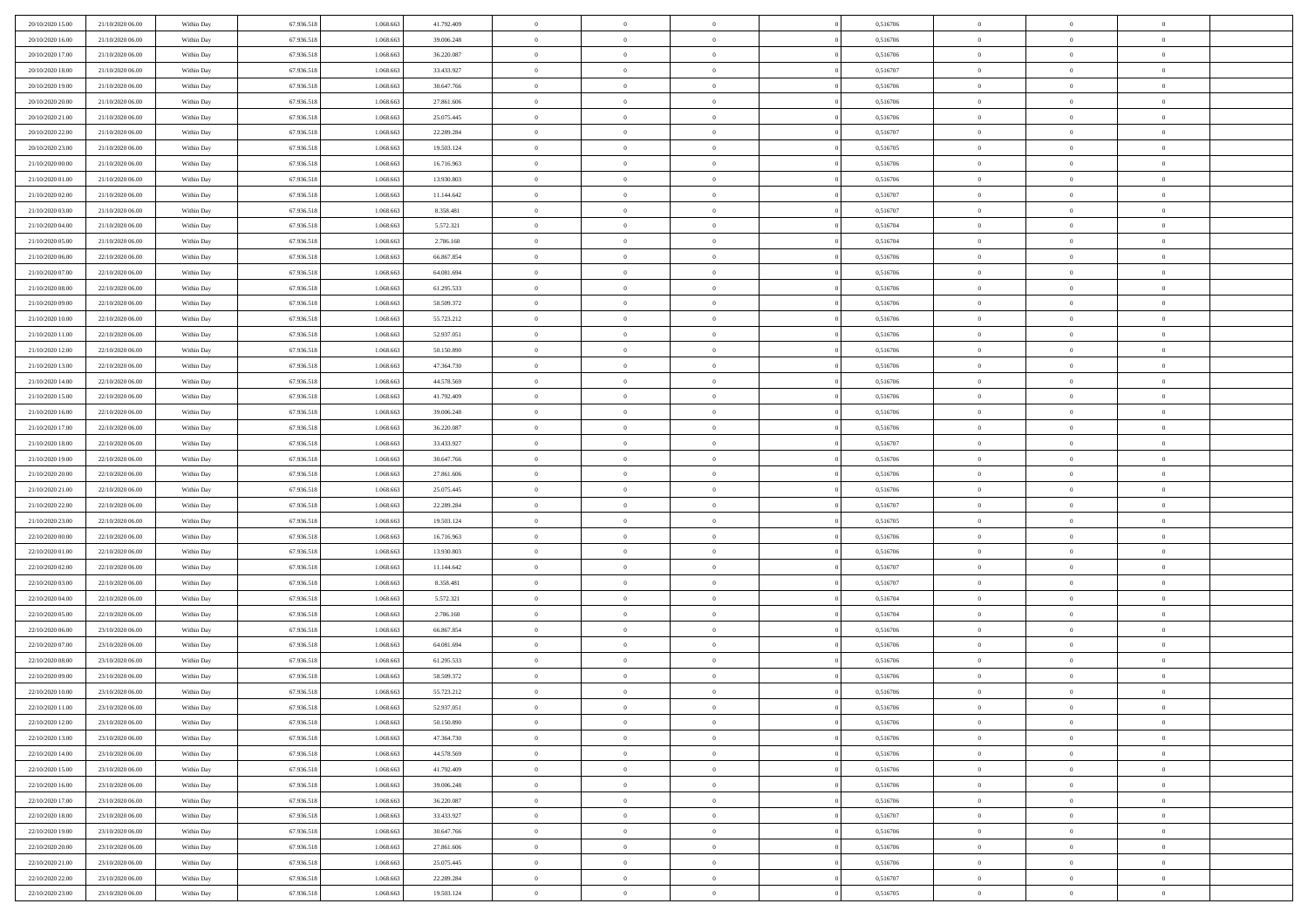| 23/10/2020 00:00 | 23/10/2020 06.00 | Within Day | 67.936.518 | 1.068.663 | 16.716.963 | $\bf{0}$       | $\overline{0}$ | $^{\circ}$     | 0,516706 | $\bf{0}$       | $\overline{0}$ | $\bf{0}$       |  |
|------------------|------------------|------------|------------|-----------|------------|----------------|----------------|----------------|----------|----------------|----------------|----------------|--|
| 23/10/2020 01:00 | 23/10/2020 06:00 | Within Day | 67.936.518 | 1.068.663 | 13.930.803 | $\theta$       | $\overline{0}$ | $\overline{0}$ | 0,516706 | $\mathbf{0}$   | $\bf{0}$       | $\overline{0}$ |  |
| 23/10/2020 02:00 | 23/10/2020 06:00 | Within Day | 67.936.518 | 1.068.663 | 11.144.642 | $\theta$       | $\overline{0}$ | $\bf{0}$       | 0,516707 | $\,$ 0         | $\overline{0}$ | $\,$ 0 $\,$    |  |
| 23/10/2020 03:00 | 23/10/2020 06.00 | Within Day | 67.936.518 | 1.068.663 | 8.358.481  | $\overline{0}$ | $\overline{0}$ | $\mathbf{0}$   | 0,516707 | $\bf{0}$       | $\mathbf{0}$   | $\theta$       |  |
| 23/10/2020 04:00 | 23/10/2020 06:00 | Within Day | 67.936.518 | 1.068.663 | 5.572.321  | $\mathbf{0}$   | $\overline{0}$ | $\overline{0}$ | 0,516704 | $\mathbf{0}$   | $\bf{0}$       | $\overline{0}$ |  |
| 23/10/2020 05:00 | 23/10/2020 06:00 | Within Day | 67.936.518 | 1.068.663 | 2.786.160  | $\theta$       | $\overline{0}$ | $\bf{0}$       | 0,516704 | $\,$ 0         | $\overline{0}$ | $\,$ 0 $\,$    |  |
| 23/10/2020 06:00 | 24/10/2020 06:00 | Within Day | 67.936.518 | 1.068.663 | 66.867.854 | $\,$ 0 $\,$    | $\overline{0}$ | $\Omega$       | 0,516706 | $\bf{0}$       | $\mathbf{0}$   | $\theta$       |  |
| 23/10/2020 07:00 | 24/10/2020 06:00 | Within Day | 67.936.518 | 1.068.663 | 64.081.694 | $\overline{0}$ | $\overline{0}$ | $\overline{0}$ | 0,516706 | $\mathbf{0}$   | $\bf{0}$       | $\overline{0}$ |  |
| 23/10/2020 08:00 | 24/10/2020 06:00 | Within Day | 67.936.518 | 1.068.663 | 61.295.533 | $\theta$       | $\overline{0}$ | $\overline{0}$ | 0,516706 | $\,$ 0         | $\overline{0}$ | $\,$ 0 $\,$    |  |
| 23/10/2020 09:00 | 24/10/2020 06.00 | Within Day | 67.936.518 | 1.068.663 | 58.509.372 | $\mathbf{0}$   | $\overline{0}$ | $\mathbf{0}$   | 0.516706 | $\bf{0}$       | $\mathbf{0}$   | $\theta$       |  |
| 23/10/2020 10:00 | 24/10/2020 06:00 | Within Day | 67.936.518 | 1.068.663 | 55.723.212 | $\mathbf{0}$   | $\overline{0}$ | $\overline{0}$ | 0,516706 | $\mathbf{0}$   | $\bf{0}$       | $\overline{0}$ |  |
| 23/10/2020 11:00 | 24/10/2020 06:00 | Within Day | 67.936.518 | 1.068.663 | 52.937.051 | $\theta$       | $\overline{0}$ | $\bf{0}$       | 0,516706 | $\,$ 0         | $\overline{0}$ | $\,$ 0 $\,$    |  |
| 23/10/2020 12:00 | 24/10/2020 06.00 | Within Day | 67.936.518 | 1.068.663 | 50.150.890 | $\theta$       | $\overline{0}$ | $\mathbf{0}$   | 0,516706 | $\bf{0}$       | $\mathbf{0}$   | $\theta$       |  |
| 23/10/2020 13:00 | 24/10/2020 06.00 | Within Day | 67.936.518 | 1.068.663 | 47.364.730 | $\overline{0}$ | $\overline{0}$ | $\overline{0}$ | 0,516706 | $\mathbf{0}$   | $\bf{0}$       | $\overline{0}$ |  |
| 23/10/2020 14:00 | 24/10/2020 06:00 | Within Day | 67.936.518 | 1.068.663 | 44.578.569 | $\theta$       | $\overline{0}$ | $\overline{0}$ | 0,516706 | $\,$ 0         | $\overline{0}$ | $\,$ 0 $\,$    |  |
| 23/10/2020 15:00 | 24/10/2020 06.00 | Within Day | 67.936.518 | 1.068.663 | 41.792.409 | $\bf{0}$       | $\overline{0}$ | $\mathbf{0}$   | 0,516706 | $\bf{0}$       | $\mathbf{0}$   | $\bf{0}$       |  |
| 23/10/2020 16:00 | 24/10/2020 06:00 | Within Day | 67.936.518 | 1.068.663 | 39.006.248 | $\overline{0}$ | $\overline{0}$ | $\overline{0}$ | 0,516706 | $\mathbf{0}$   | $\bf{0}$       | $\overline{0}$ |  |
| 23/10/2020 17:00 | 24/10/2020 06:00 | Within Day | 67.936.518 | 1.068.663 | 36.220.087 | $\theta$       | $\overline{0}$ | $\bf{0}$       | 0,516706 | $\,$ 0         | $\overline{0}$ | $\,0\,$        |  |
| 23/10/2020 18:00 | 24/10/2020 06.00 | Within Day | 67.936.518 | 1.068.663 | 33.433.927 | $\mathbf{0}$   | $\overline{0}$ | $\mathbf{0}$   | 0.516707 | $\bf{0}$       | $\mathbf{0}$   | $\theta$       |  |
| 23/10/2020 19:00 | 24/10/2020 06:00 | Within Day | 67.936.518 | 1.068.663 | 30.647.766 | $\overline{0}$ | $\overline{0}$ | $\overline{0}$ | 0,516706 | $\mathbf{0}$   | $\bf{0}$       | $\overline{0}$ |  |
| 23/10/2020 20:00 | 24/10/2020 06:00 | Within Day | 67.936.518 | 1.068.663 | 27.861.606 | $\theta$       | $\overline{0}$ | $\bf{0}$       | 0,516706 | $\,$ 0         | $\overline{0}$ | $\,$ 0 $\,$    |  |
| 23/10/2020 21:00 | 24/10/2020 06.00 | Within Day | 67.936.518 | 1.068.663 | 25.075.445 | $\theta$       | $\overline{0}$ | $\mathbf{0}$   | 0.516706 | $\bf{0}$       | $\mathbf{0}$   | $\theta$       |  |
| 23/10/2020 22.00 | 24/10/2020 06.00 | Within Day | 67.936.518 | 1.068.663 | 22.289.284 | $\overline{0}$ | $\overline{0}$ | $\overline{0}$ | 0,516707 | $\mathbf{0}$   | $\bf{0}$       | $\overline{0}$ |  |
| 23/10/2020 23:00 | 24/10/2020 06:00 | Within Day | 67.936.518 | 1.068.663 | 19.503.124 | $\theta$       | $\overline{0}$ | $\bf{0}$       | 0,516705 | $\,$ 0         | $\overline{0}$ | $\,$ 0 $\,$    |  |
| 24/10/2020 00:00 | 24/10/2020 06:00 | Within Day | 67.936.518 | 1.068.663 | 16.716.963 | $\bf{0}$       | $\overline{0}$ | $\mathbf{0}$   | 0,516706 | $\bf{0}$       | $\overline{0}$ | $\bf{0}$       |  |
| 24/10/2020 01:00 | 24/10/2020 06:00 | Within Day | 67.936.518 | 1.068.663 | 13.930.803 | $\overline{0}$ | $\overline{0}$ | $\overline{0}$ | 0,516706 | $\mathbf{0}$   | $\bf{0}$       | $\overline{0}$ |  |
| 24/10/2020 02.00 | 24/10/2020 06:00 | Within Day | 67.936.518 | 1.068.663 | 11.144.642 | $\theta$       | $\overline{0}$ | $\overline{0}$ | 0,516707 | $\,$ 0         | $\overline{0}$ | $\,$ 0 $\,$    |  |
| 24/10/2020 03.00 | 24/10/2020 06.00 | Within Day | 67.936.518 | 1.068.663 | 8.358.481  | $\mathbf{0}$   | $\overline{0}$ | $\mathbf{0}$   | 0.516707 | $\bf{0}$       | $\mathbf{0}$   | $\theta$       |  |
| 24/10/2020 04:00 | 24/10/2020 06:00 | Within Dav | 67.936.518 | 1.068.663 | 5.572.321  | $\mathbf{0}$   | $\overline{0}$ | $\overline{0}$ | 0,516704 | $\mathbf{0}$   | $\bf{0}$       | $\overline{0}$ |  |
| 24/10/2020 05:00 | 24/10/2020 06:00 | Within Day | 67.936.518 | 1.068.663 | 2.786.160  | $\theta$       | $\overline{0}$ | $\bf{0}$       | 0,516704 | $\,$ 0         | $\overline{0}$ | $\,$ 0 $\,$    |  |
| 24/10/2020 06.00 | 25/10/2020 06.00 | Within Day | 67.936.518 | 1.113.189 | 66.823.329 | $\bf{0}$       | $\overline{0}$ | $\overline{0}$ | 0,496038 | $\bf{0}$       | $\overline{0}$ | $\,0\,$        |  |
| 24/10/2020 07:00 | 25/10/2020 06:00 | Within Dav | 67.936.518 | 1.113.189 | 64.150.396 | $\overline{0}$ | $\overline{0}$ | $\overline{0}$ | 0,496038 | $\mathbf{0}$   | $\bf{0}$       | $\overline{0}$ |  |
| 24/10/2020 08:00 | 25/10/2020 06:00 | Within Day | 67.936.518 | 1.113.189 | 61.477.463 | $\theta$       | $\overline{0}$ | $\overline{0}$ | 0,496038 | $\,$ 0         | $\overline{0}$ | $\,$ 0 $\,$    |  |
| 24/10/2020 09:00 | 25/10/2020 06.00 | Within Day | 67.936.518 | 1.113.189 | 58.804.530 | $\,$ 0 $\,$    | $\overline{0}$ | $\overline{0}$ | 0,496038 | $\bf{0}$       | $\overline{0}$ | $\,0\,$        |  |
| 24/10/2020 10:00 | 25/10/2020 06:00 | Within Dav | 67.936.518 | 1.113.189 | 56.131.597 | $\theta$       | $\overline{0}$ | $\overline{0}$ | 0,496038 | $\mathbf{0}$   | $\bf{0}$       | $\overline{0}$ |  |
| 24/10/2020 11:00 | 25/10/2020 06:00 | Within Day | 67.936.518 | 1.113.189 | 53.458.663 | $\theta$       | $\overline{0}$ | $\bf{0}$       | 0,496038 | $\,$ 0         | $\overline{0}$ | $\,$ 0 $\,$    |  |
| 24/10/2020 12:00 | 25/10/2020 06:00 | Within Day | 67.936.518 | 1.113.189 | 50.785.730 | $\bf{0}$       | $\overline{0}$ | $\overline{0}$ | 0,496038 | $\bf{0}$       | $\overline{0}$ | $\,0\,$        |  |
| 24/10/2020 13:00 | 25/10/2020 06:00 | Within Dav | 67.936.518 | 1.113.189 | 48.112.797 | $\overline{0}$ | $\overline{0}$ | $\overline{0}$ | 0,496038 | $\mathbf{0}$   | $\bf{0}$       | $\overline{0}$ |  |
| 24/10/2020 14:00 | 25/10/2020 06:00 | Within Day | 67.936.518 | 1.113.189 | 45.439.864 | $\theta$       | $\overline{0}$ | $\bf{0}$       | 0,496038 | $\,$ 0         | $\overline{0}$ | $\,$ 0 $\,$    |  |
| 24/10/2020 15:00 | 25/10/2020 06:00 | Within Day | 67.936.518 | 1.113.189 | 42.766.931 | $\,$ 0 $\,$    | $\overline{0}$ | $\overline{0}$ | 0,496038 | $\bf{0}$       | $\overline{0}$ | $\,0\,$        |  |
| 24/10/2020 16:00 | 25/10/2020 06:00 | Within Dav | 67.936.518 | 1.113.189 | 40.093.997 | $\theta$       | $\overline{0}$ | $\overline{0}$ | 0,496038 | $\mathbf{0}$   | $\bf{0}$       | $\overline{0}$ |  |
| 24/10/2020 17:00 | 25/10/2020 06:00 | Within Day | 67.936.518 | 1.113.189 | 37.421.064 | $\theta$       | $\overline{0}$ | $\overline{0}$ | 0,496038 | $\,$ 0         | $\overline{0}$ | $\,$ 0 $\,$    |  |
| 24/10/2020 18:00 | 25/10/2020 06:00 | Within Day | 67.936.518 | 1.113.189 | 34.748.131 | $\,$ 0 $\,$    | $\overline{0}$ | $\overline{0}$ | 0,496038 | $\bf{0}$       | $\overline{0}$ | $\,0\,$        |  |
| 24/10/2020 19:00 | 25/10/2020 06:00 | Within Dav | 67.936.518 | 1.113.189 | 32.075.198 | $\theta$       | $\overline{0}$ | $\overline{0}$ | 0,496038 | $\mathbf{0}$   | $\bf{0}$       | $\overline{0}$ |  |
| 24/10/2020 20:00 | 25/10/2020 06:00 | Within Day | 67.936.518 | 1.113.189 | 29.402.265 | $\overline{0}$ | $\overline{0}$ | $\Omega$       | 0,496038 | $\overline{0}$ | $\overline{0}$ | $\theta$       |  |
| 24/10/2020 21.00 | 25/10/2020 06:00 | Within Day | 67.936.518 | 1.113.189 | 26.729.331 | $\bf{0}$       | $\overline{0}$ | $\overline{0}$ | 0,496038 | $\bf{0}$       | $\overline{0}$ | $\bf{0}$       |  |
| 24/10/2020 22.00 | 25/10/2020 06:00 | Within Day | 67.936.518 | 1.113.189 | 24.056.398 | $\overline{0}$ | $\overline{0}$ | $\overline{0}$ | 0,496038 | $\overline{0}$ | $\bf{0}$       | $\overline{0}$ |  |
| 24/10/2020 23:00 | 25/10/2020 06:00 | Within Day | 67.936.518 | 1.113.189 | 21.383.465 | $\,$ 0 $\,$    | $\overline{0}$ | $\overline{0}$ | 0,496038 | $\,$ 0 $\,$    | $\,$ 0 $\,$    | $\,$ 0 $\,$    |  |
| 25/10/2020 00:00 | 25/10/2020 06:00 | Within Day | 67.936.518 | 1.113.189 | 18.710.532 | $\bf{0}$       | $\overline{0}$ | $\overline{0}$ | 0,496039 | $\mathbf{0}$   | $\overline{0}$ | $\bf{0}$       |  |
| 25/10/2020 01:00 | 25/10/2020 06:00 | Within Dav | 67.936.518 | 1.113.189 | 16.037.599 | $\mathbf{0}$   | $\overline{0}$ | $\overline{0}$ | 0,496038 | $\,$ 0 $\,$    | $\bf{0}$       | $\overline{0}$ |  |
| 25/10/2020 02:00 | 25/10/2020 06:00 | Within Day | 67.936.518 | 1.113.189 | 13.364.665 | $\,$ 0         | $\overline{0}$ | $\overline{0}$ | 0,496038 | $\,$ 0 $\,$    | $\overline{0}$ | $\,$ 0 $\,$    |  |
| 25/10/2020 02.00 | 25/10/2020 06:00 | Within Day | 67.936.518 | 1.113.189 | 10.691.732 | $\bf{0}$       | $\overline{0}$ | $\overline{0}$ | 0,496037 | $\overline{0}$ | $\overline{0}$ | $\overline{0}$ |  |
| 25/10/2020 03:00 | 25/10/2020 06:00 | Within Day | 67.936.518 | 1.113.189 | 8.018.799  | $\mathbf{0}$   | $\overline{0}$ | $\overline{0}$ | 0,496038 | $\,$ 0 $\,$    | $\bf{0}$       | $\overline{0}$ |  |
| 25/10/2020 04:00 | 25/10/2020 06:00 | Within Day | 67.936.518 | 1.113.189 | 5.345.866  | $\,$ 0         | $\overline{0}$ | $\overline{0}$ | 0,496039 | $\,$ 0 $\,$    | $\,$ 0 $\,$    | $\,$ 0 $\,$    |  |
| 25/10/2020 06:00 | 26/10/2020 06.00 | Within Day | 67.936.518 | 1.068.663 | 66.867.854 | $\bf{0}$       | $\overline{0}$ | $\overline{0}$ | 0,516706 | $\mathbf{0}$   | $\overline{0}$ | $\bf{0}$       |  |
| 25/10/2020 07:00 | 26/10/2020 06:00 | Within Day | 67.936.518 | 1.068.663 | 64.081.694 | $\,$ 0 $\,$    | $\overline{0}$ | $\overline{0}$ | 0,516706 | $\mathbf{0}$   | $\bf{0}$       | $\overline{0}$ |  |
| 25/10/2020 08:00 | 26/10/2020 06.00 | Within Day | 67.936.518 | 1.068.663 | 61.295.533 | $\,$ 0 $\,$    | $\overline{0}$ | $\overline{0}$ | 0,516706 | $\,$ 0 $\,$    | $\overline{0}$ | $\,$ 0 $\,$    |  |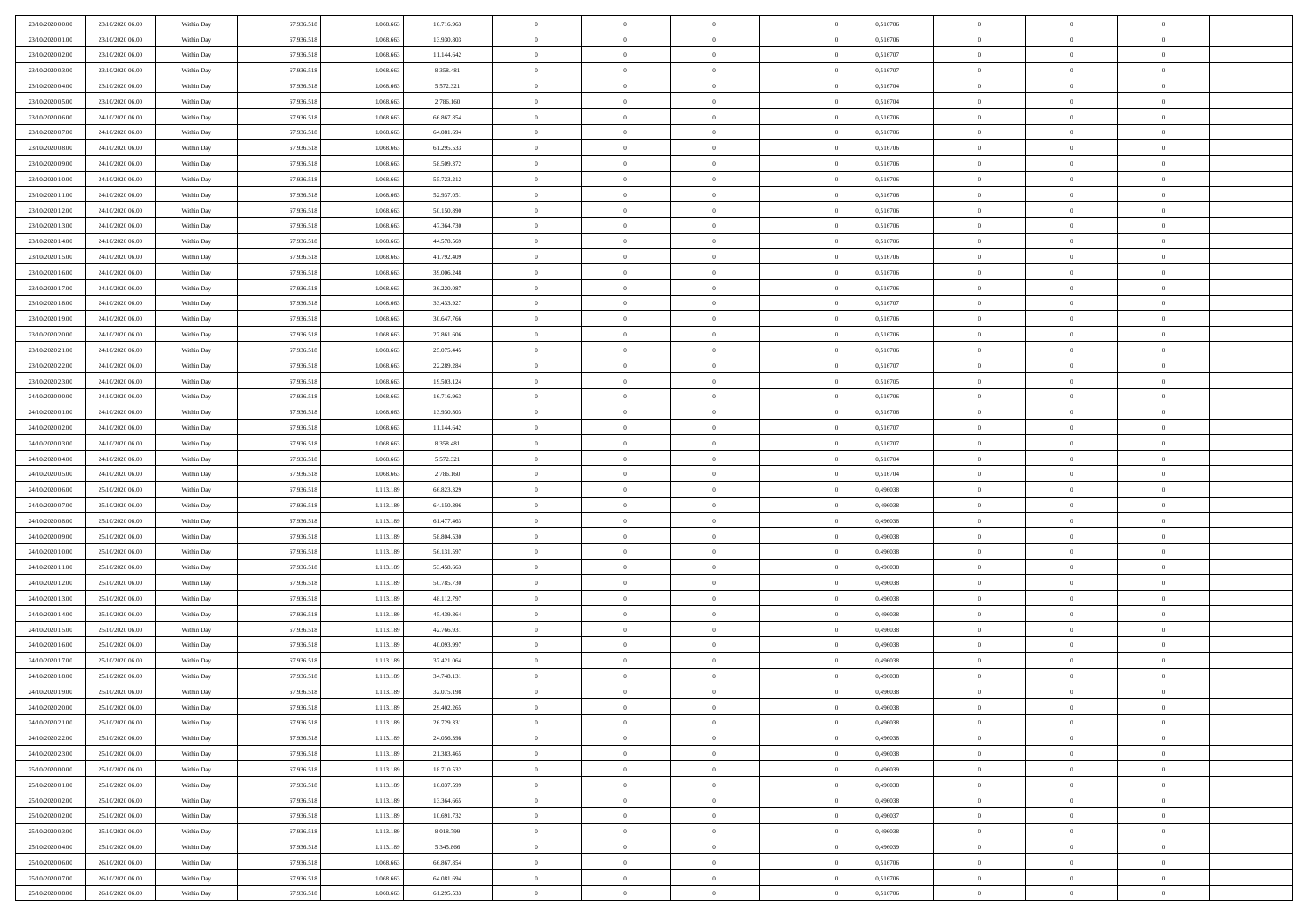| 25/10/2020 09:00<br>26/10/2020 06.00 | Within Day | 67.936.518 | 1.068.663 | 58.509.372 | $\overline{0}$           | $\overline{0}$ | $\Omega$       | 0,516706 | $\bf{0}$                 | $\mathbf{0}$   | $\bf{0}$                  |  |
|--------------------------------------|------------|------------|-----------|------------|--------------------------|----------------|----------------|----------|--------------------------|----------------|---------------------------|--|
| 25/10/2020 11:00<br>26/10/2020 06:00 | Within Day | 67.936.518 | 1.068.663 | 52.937.051 | $\mathbf{0}$             | $\overline{0}$ | $\overline{0}$ | 0,516706 | $\overline{0}$           | $\overline{0}$ | $\theta$                  |  |
| 25/10/2020 12:00<br>26/10/2020 06:00 | Within Day | 67.936.518 | 1.068.663 | 50.150.890 | $\,$ 0                   | $\overline{0}$ | $\bf{0}$       | 0,516706 | $\,$ 0                   | $\overline{0}$ | $\,$ 0 $\,$               |  |
| 25/10/2020 13.00<br>26/10/2020 06.00 | Within Day | 67.936.518 | 1.068.663 | 47.364.730 | $\bf{0}$                 | $\overline{0}$ | $\Omega$       | 0,516706 | $\bf{0}$                 | $\mathbf{0}$   | $\theta$                  |  |
| 25/10/2020 14:00<br>26/10/2020 06:00 | Within Day | 67.936.518 | 1.068.663 | 44.578.569 | $\bf{0}$                 | $\overline{0}$ | $\overline{0}$ | 0,516706 | $\mathbf{0}$             | $\overline{0}$ | $\overline{0}$            |  |
| 25/10/2020 15:00<br>26/10/2020 06:00 | Within Day | 67.936.518 | 1.068.663 | 41.792.409 | $\bf{0}$                 | $\overline{0}$ | $\bf{0}$       | 0,516706 | $\,$ 0                   | $\overline{0}$ | $\,$ 0 $\,$               |  |
| 25/10/2020 16:00<br>26/10/2020 06:00 |            |            |           |            |                          |                | $\Omega$       |          | $\theta$                 | $\mathbf{0}$   | $\theta$                  |  |
|                                      | Within Day | 67.936.518 | 1.068.663 | 39.006.248 | $\bf{0}$                 | $\overline{0}$ |                | 0,516706 |                          |                |                           |  |
| 25/10/2020 17:00<br>26/10/2020 06:00 | Within Day | 67.936.518 | 1.068.663 | 36.220.087 | $\overline{0}$           | $\overline{0}$ | $\overline{0}$ | 0,516706 | $\mathbf{0}$             | $\overline{0}$ | $\overline{0}$            |  |
| 25/10/2020 18:00<br>26/10/2020 06:00 | Within Day | 67.936.518 | 1.068.663 | 33.433.927 | $\bf{0}$                 | $\overline{0}$ | $\bf{0}$       | 0,516707 | $\,$ 0                   | $\overline{0}$ | $\,$ 0 $\,$               |  |
| 25/10/2020 19:00<br>26/10/2020 06.00 | Within Day | 67.936.518 | 1.068.663 | 30.647.766 | $\bf{0}$                 | $\overline{0}$ | $\Omega$       | 0,516706 | $\bf{0}$                 | $\mathbf{0}$   | $\theta$                  |  |
| 25/10/2020 20:00<br>26/10/2020 06:00 | Within Day | 67.936.518 | 1.068.663 | 27.861.606 | $\overline{0}$           | $\overline{0}$ | $\overline{0}$ | 0,516706 | $\mathbf{0}$             | $\overline{0}$ | $\overline{0}$            |  |
| 25/10/2020 21:00<br>26/10/2020 06:00 | Within Day | 67.936.518 | 1.068.663 | 25.075.445 | $\bf{0}$                 | $\overline{0}$ | $\bf{0}$       | 0,516706 | $\,$ 0                   | $\overline{0}$ | $\,$ 0 $\,$               |  |
| 25/10/2020 22.00<br>26/10/2020 06:00 | Within Day | 67.936.518 | 1.068.663 | 22.289.284 | $\bf{0}$                 | $\overline{0}$ | $\Omega$       | 0,516707 | $\overline{0}$           | $\mathbf{0}$   | $\theta$                  |  |
| 25/10/2020 23.00<br>26/10/2020 06:00 | Within Day | 67.936.518 | 1.068.663 | 19.503.124 | $\overline{0}$           | $\overline{0}$ | $\overline{0}$ | 0,516705 | $\mathbf{0}$             | $\overline{0}$ | $\overline{0}$            |  |
| 26/10/2020 00:00<br>26/10/2020 06:00 | Within Day | 67.936.518 | 1.068.663 | 16.716.963 | $\bf{0}$                 | $\overline{0}$ | $\bf{0}$       | 0,516706 | $\,$ 0                   | $\overline{0}$ | $\,$ 0 $\,$               |  |
| 26/10/2020 01:00<br>26/10/2020 06.00 | Within Day | 67.936.518 | 1.068.663 | 13.930.803 | $\bf{0}$                 | $\overline{0}$ | $\Omega$       | 0,516706 | $\bf{0}$                 | $\mathbf{0}$   | $\bf{0}$                  |  |
| 26/10/2020 02:00<br>26/10/2020 06:00 | Within Day | 67.936.518 | 1.068.663 | 11.144.642 | $\overline{0}$           | $\overline{0}$ | $\overline{0}$ | 0,516707 | $\mathbf{0}$             | $\overline{0}$ | $\overline{0}$            |  |
| 26/10/2020 03:00<br>26/10/2020 06:00 | Within Day | 67.936.518 | 1.068.663 | 8.358.481  | $\bf{0}$                 | $\overline{0}$ | $\bf{0}$       | 0,516707 | $\,$ 0                   | $\overline{0}$ | $\,0\,$                   |  |
| 26/10/2020 04:00<br>26/10/2020 06.00 | Within Day | 67.936.518 | 1.068.663 | 5.572.321  | $\bf{0}$                 | $\overline{0}$ | $\Omega$       | 0.516704 | $\theta$                 | $\mathbf{0}$   | $\theta$                  |  |
| 26/10/2020 05:00<br>26/10/2020 06:00 | Within Day | 67.936.518 | 1.068.663 | 2.786.160  | $\overline{0}$           | $\overline{0}$ | $\overline{0}$ | 0,516704 | $\mathbf{0}$             | $\overline{0}$ | $\overline{0}$            |  |
| 26/10/2020 06:00<br>27/10/2020 06:00 | Within Day | 67.936.518 | 1.068.663 | 66.867.854 | $\bf{0}$                 | $\overline{0}$ | $\bf{0}$       | 0,516706 | $\,$ 0                   | $\overline{0}$ | $\,$ 0 $\,$               |  |
| 26/10/2020 07.00<br>27/10/2020 06.00 | Within Day | 67.936.518 | 1.068.663 | 64.081.694 | $\bf{0}$                 | $\overline{0}$ | $\Omega$       | 0.516706 | $\bf{0}$                 | $\mathbf{0}$   | $\theta$                  |  |
| 26/10/2020 08:00<br>27/10/2020 06:00 | Within Day | 67.936.518 | 1.068.663 | 61.295.533 | $\overline{0}$           | $\overline{0}$ | $\overline{0}$ | 0,516706 | $\mathbf{0}$             | $\overline{0}$ | $\overline{0}$            |  |
| 26/10/2020 09:00<br>27/10/2020 06:00 | Within Day | 67.936.518 | 1.068.663 | 58.509.372 | $\bf{0}$                 | $\overline{0}$ | $\bf{0}$       | 0,516706 | $\,$ 0                   | $\overline{0}$ | $\,$ 0 $\,$               |  |
| 26/10/2020 10:00<br>27/10/2020 06:00 | Within Day | 67.936.518 | 1.068.663 | 55.723.212 | $\bf{0}$                 | $\overline{0}$ | $\overline{0}$ | 0,516706 | $\bf{0}$                 | $\overline{0}$ | $\bf{0}$                  |  |
| 26/10/2020 11:00<br>27/10/2020 06:00 | Within Day | 67.936.518 | 1.068.663 | 52.937.051 | $\mathbf{0}$             | $\overline{0}$ | $\overline{0}$ | 0,516706 | $\mathbf{0}$             | $\overline{0}$ | $\overline{0}$            |  |
| 26/10/2020 12:00<br>27/10/2020 06:00 | Within Day | 67.936.518 | 1.068.663 | 50.150.890 | $\bf{0}$                 | $\overline{0}$ | $\bf{0}$       | 0,516706 | $\,$ 0                   | $\overline{0}$ | $\,$ 0 $\,$               |  |
| 26/10/2020 13:00<br>27/10/2020 06.00 | Within Day | 67.936.518 | 1.068.663 | 47.364.730 | $\bf{0}$                 | $\overline{0}$ | $\Omega$       | 0.516706 | $\theta$                 | $\mathbf{0}$   | $\theta$                  |  |
| 26/10/2020 14:00<br>27/10/2020 06:00 | Within Day | 67.936.518 | 1.068.663 | 44.578.569 | $\overline{0}$           | $\overline{0}$ | $\overline{0}$ | 0,516706 | $\mathbf{0}$             | $\overline{0}$ | $\overline{0}$            |  |
|                                      |            |            |           |            | $\bf{0}$                 |                |                |          | $\,$ 0                   | $\overline{0}$ | $\,$ 0 $\,$               |  |
| 26/10/2020 15:00<br>27/10/2020 06:00 | Within Day | 67.936.518 | 1.068.663 | 41.792.409 |                          | $\overline{0}$ | $\bf{0}$       | 0,516706 |                          |                |                           |  |
| 26/10/2020 16:00<br>27/10/2020 06:00 | Within Day | 67.936.518 | 1.068.663 | 39.006.248 | $\,$ 0<br>$\overline{0}$ | $\bf{0}$       | $\overline{0}$ | 0,516706 | $\bf{0}$<br>$\mathbf{0}$ | $\overline{0}$ | $\,0\,$<br>$\overline{0}$ |  |
| 26/10/2020 17:00<br>27/10/2020 06:00 | Within Day | 67.936.518 | 1.068.663 | 36.220.087 |                          | $\overline{0}$ | $\overline{0}$ | 0,516706 |                          | $\overline{0}$ |                           |  |
| 26/10/2020 18:00<br>27/10/2020 06:00 | Within Day | 67.936.518 | 1.068.663 | 33.433.927 | $\bf{0}$                 | $\overline{0}$ | $\bf{0}$       | 0,516707 | $\,$ 0                   | $\overline{0}$ | $\,$ 0 $\,$               |  |
| 26/10/2020 19:00<br>27/10/2020 06:00 | Within Day | 67.936.518 | 1.068.663 | 30.647.766 | $\bf{0}$                 | $\bf{0}$       | $\overline{0}$ | 0,516706 | $\bf{0}$                 | $\overline{0}$ | $\,0\,$                   |  |
| 26/10/2020 20:00<br>27/10/2020 06:00 | Within Day | 67.936.518 | 1.068.663 | 27.861.606 | $\mathbf{0}$             | $\overline{0}$ | $\overline{0}$ | 0,516706 | $\overline{0}$           | $\overline{0}$ | $\overline{0}$            |  |
| 26/10/2020 21:00<br>27/10/2020 06:00 | Within Day | 67.936.518 | 1.068.663 | 25.075.445 | $\bf{0}$                 | $\overline{0}$ | $\bf{0}$       | 0,516706 | $\,$ 0                   | $\overline{0}$ | $\,$ 0 $\,$               |  |
| 26/10/2020 22.00<br>27/10/2020 06:00 | Within Day | 67.936.518 | 1.068.663 | 22.289.284 | $\,$ 0                   | $\bf{0}$       | $\overline{0}$ | 0,516707 | $\bf{0}$                 | $\overline{0}$ | $\,0\,$                   |  |
| 26/10/2020 23:00<br>27/10/2020 06:00 | Within Day | 67.936.518 | 1.068.663 | 19.503.124 | $\overline{0}$           | $\overline{0}$ | $\overline{0}$ | 0,516705 | $\mathbf{0}$             | $\overline{0}$ | $\overline{0}$            |  |
| 27/10/2020 00:00<br>27/10/2020 06:00 | Within Day | 67.936.518 | 1.068.663 | 16.716.963 | $\bf{0}$                 | $\overline{0}$ | $\bf{0}$       | 0,516706 | $\,$ 0                   | $\overline{0}$ | $\,$ 0 $\,$               |  |
| 27/10/2020 01:00<br>27/10/2020 06:00 | Within Day | 67.936.518 | 1.068.663 | 13.930.803 | $\bf{0}$                 | $\bf{0}$       | $\overline{0}$ | 0,516706 | $\bf{0}$                 | $\overline{0}$ | $\,0\,$                   |  |
| 27/10/2020 02:00<br>27/10/2020 06:00 | Within Day | 67.936.518 | 1.068.663 | 11.144.642 | $\mathbf{0}$             | $\overline{0}$ | $\overline{0}$ | 0,516707 | $\overline{0}$           | $\overline{0}$ | $\overline{0}$            |  |
| 27/10/2020 03.00<br>27/10/2020 06:00 | Within Day | 67.936.518 | 1.068.663 | 8.358.481  | $\bf{0}$                 | $\overline{0}$ | $\bf{0}$       | 0,516707 | $\,$ 0                   | $\overline{0}$ | $\,$ 0 $\,$               |  |
| 27/10/2020 04.00<br>27/10/2020 06:00 | Within Day | 67.936.518 | 1.068.663 | 5.572.321  | $\bf{0}$                 | $\bf{0}$       | $\bf{0}$       | 0,516704 | $\bf{0}$                 | $\overline{0}$ | $\,0\,$                   |  |
| 27/10/2020 05:00<br>27/10/2020 06:00 | Within Day | 67.936.518 | 1.068.663 | 2.786.160  | $\mathbf{0}$             | $\overline{0}$ | $\overline{0}$ | 0,516704 | $\overline{0}$           | $\overline{0}$ | $\overline{0}$            |  |
| 27/10/2020 06.00<br>28/10/2020 06:00 | Within Day | 67.936.518 | 1.068.663 | 66.867.854 | $\bf{0}$                 | $\overline{0}$ | $\theta$       | 0,516706 | $\overline{0}$           | $\theta$       | $\theta$                  |  |
| 27/10/2020 07.00<br>28/10/2020 06.00 | Within Day | 67.936.518 | 1.068.663 | 64.081.694 | $\bf{0}$                 | $\bf{0}$       | $\bf{0}$       | 0,516706 | $\bf{0}$                 | $\overline{0}$ | $\bf{0}$                  |  |
| 27/10/2020 08:00<br>28/10/2020 06:00 | Within Day | 67.936.518 | 1.068.663 | 61.295.533 | $\overline{0}$           | $\overline{0}$ | $\overline{0}$ | 0,516706 | $\mathbf{0}$             | $\bf{0}$       | $\overline{0}$            |  |
| 27/10/2020 09:00<br>28/10/2020 06:00 | Within Day | 67.936.518 | 1.068.663 | 58.509.372 | $\,$ 0 $\,$              | $\overline{0}$ | $\overline{0}$ | 0,516706 | $\,$ 0 $\,$              | $\,$ 0 $\,$    | $\,$ 0 $\,$               |  |
| 27/10/2020 10:00<br>28/10/2020 06.00 | Within Day | 67.936.518 | 1.068.663 | 55.723.212 | $\bf{0}$                 | $\bf{0}$       | $\overline{0}$ | 0,516706 | $\bf{0}$                 | $\overline{0}$ | $\bf{0}$                  |  |
| 27/10/2020 11:00<br>28/10/2020 06.00 | Within Day | 67.936.518 | 1.068.663 | 52.937.051 | $\bf{0}$                 | $\overline{0}$ | $\overline{0}$ | 0,516706 | $\mathbf{0}$             | $\bf{0}$       | $\overline{0}$            |  |
| 27/10/2020 12:00<br>28/10/2020 06:00 | Within Day | 67.936.518 | 1.068.663 | 50.150.890 | $\,$ 0 $\,$              | $\overline{0}$ | $\overline{0}$ | 0,516706 | $\,$ 0 $\,$              | $\overline{0}$ | $\,$ 0 $\,$               |  |
| 27/10/2020 13:00<br>28/10/2020 06.00 | Within Day | 67.936.518 | 1.068.663 | 47.364.730 | $\bf{0}$                 | $\overline{0}$ | $\overline{0}$ | 0,516706 | $\bf{0}$                 | $\overline{0}$ | $\overline{0}$            |  |
| 27/10/2020 14.00<br>28/10/2020 06:00 | Within Day | 67.936.518 | 1.068.663 | 44.578.569 | $\overline{0}$           | $\overline{0}$ | $\overline{0}$ | 0,516706 | $\overline{0}$           | $\bf{0}$       | $\overline{0}$            |  |
| 27/10/2020 15:00<br>28/10/2020 06:00 | Within Day | 67.936.518 | 1.068.663 | 41.792.409 | $\,$ 0 $\,$              | $\overline{0}$ | $\overline{0}$ | 0,516706 | $\mathbf{0}$             | $\,$ 0 $\,$    | $\,$ 0 $\,$               |  |
| 27/10/2020 16.00<br>28/10/2020 06.00 | Within Day | 67.936.518 | 1.068.663 | 39.006.248 | $\bf{0}$                 | $\bf{0}$       | $\overline{0}$ | 0,516706 | $\mathbf{0}$             | $\overline{0}$ | $\bf{0}$                  |  |
| 27/10/2020 17:00<br>28/10/2020 06:00 | Within Day | 67.936.518 | 1.068.663 | 36.220.087 | $\bf{0}$                 | $\overline{0}$ | $\overline{0}$ | 0,516706 | $\mathbf{0}$             | $\bf{0}$       | $\overline{0}$            |  |
| 27/10/2020 18:00<br>28/10/2020 06:00 | Within Day | 67.936.518 | 1.068.663 | 33.433.927 | $\,0\,$                  | $\overline{0}$ | $\overline{0}$ | 0,516707 | $\,$ 0                   | $\overline{0}$ | $\,$ 0 $\,$               |  |
|                                      |            |            |           |            |                          |                |                |          |                          |                |                           |  |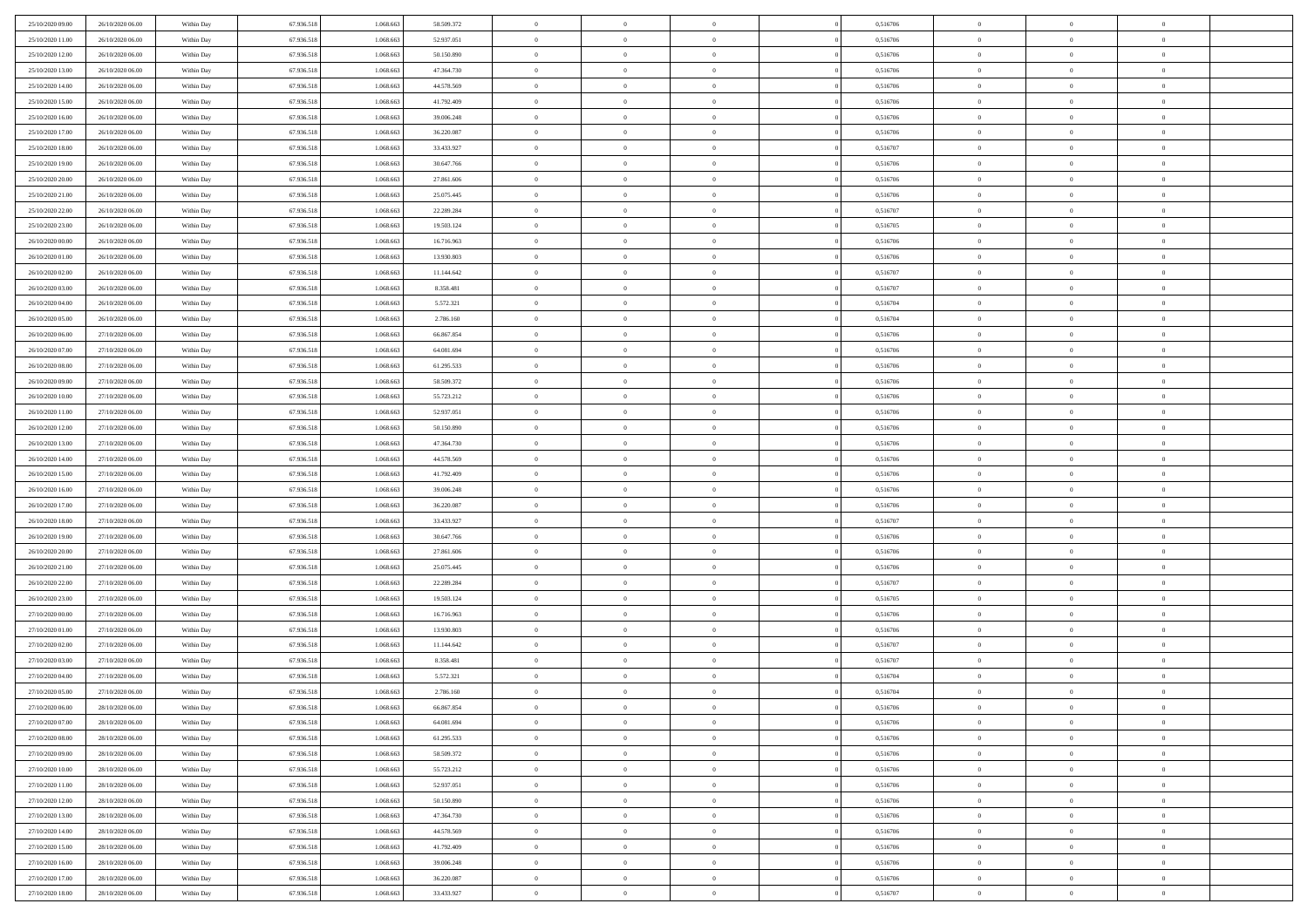| 27/10/2020 19:00 | 28/10/2020 06:00 | Within Day               | 67.936.518 | 1.068.663 | 30.647.766 | $\bf{0}$       | $\overline{0}$ | $\overline{0}$                 |          | 0,516706 | $\bf{0}$       | $\overline{0}$ | $\,0\,$        |  |
|------------------|------------------|--------------------------|------------|-----------|------------|----------------|----------------|--------------------------------|----------|----------|----------------|----------------|----------------|--|
| 27/10/2020 20:00 | 28/10/2020 06:00 | Within Day               | 67.936.518 | 1.068.663 | 27.861.606 | $\theta$       | $\overline{0}$ | $\mathbf{0}$                   |          | 0,516706 | $\theta$       | $\mathbf{0}$   | $\theta$       |  |
| 27/10/2020 21:00 | 28/10/2020 06:00 | Within Dav               | 67.936.518 | 1.068.663 | 25.075.445 | $\theta$       | $\overline{0}$ | $\mathbf{0}$                   |          | 0,516706 | $\mathbf{0}$   | $\overline{0}$ | $\overline{0}$ |  |
| 27/10/2020 22.00 | 28/10/2020 06:00 | Within Day               | 67.936.518 | 1.068.663 | 22.289.284 | $\,$ 0 $\,$    | $\overline{0}$ | $\overline{0}$                 |          | 0,516707 | $\bf{0}$       | $\overline{0}$ | $\bf{0}$       |  |
| 27/10/2020 23.00 | 28/10/2020 06:00 | Within Day               | 67.936.518 | 1.068.663 | 19.503.124 | $\bf{0}$       | $\overline{0}$ | $\mathbf{0}$                   |          | 0,516705 | $\bf{0}$       | $\theta$       | $\,0\,$        |  |
| 28/10/2020 00:00 | 28/10/2020 06:00 | Within Dav               | 67.936.518 | 1.068.663 | 16.716.963 | $\theta$       | $\overline{0}$ | $\mathbf{0}$                   |          | 0,516706 | $\mathbf{0}$   | $\overline{0}$ | $\overline{0}$ |  |
| 28/10/2020 01:00 | 28/10/2020 06:00 | Within Day               | 67.936.518 | 1.068.663 | 13.930.803 | $\,$ 0 $\,$    | $\overline{0}$ | $\overline{0}$                 |          | 0,516706 | $\bf{0}$       | $\overline{0}$ | $\,0\,$        |  |
| 28/10/2020 02:00 | 28/10/2020 06:00 | Within Day               | 67.936.518 | 1.068.663 | 11.144.642 | $\overline{0}$ | $\overline{0}$ | $\mathbf{0}$                   |          | 0,516707 | $\,$ 0 $\,$    | $\overline{0}$ | $\theta$       |  |
| 28/10/2020 03:00 | 28/10/2020 06:00 | Within Day               | 67.936.518 | 1.068.663 | 8.358.481  | $\theta$       | $\overline{0}$ | $\overline{0}$                 |          | 0,516707 | $\mathbf{0}$   | $\bf{0}$       | $\overline{0}$ |  |
| 28/10/2020 04:00 | 28/10/2020 06:00 | Within Day               | 67.936.518 | 1.068.663 | 5.572.321  | $\,$ 0 $\,$    | $\overline{0}$ | $\Omega$                       |          | 0,516704 | $\bf{0}$       | $\overline{0}$ | $\,0\,$        |  |
| 28/10/2020 05:00 | 28/10/2020 06:00 | Within Day               | 67.936.518 | 1.068.663 | 2.786.160  | $\bf{0}$       | $\overline{0}$ | $\mathbf{0}$                   |          | 0,516704 | $\bf{0}$       | $\mathbf{0}$   | $\theta$       |  |
| 28/10/2020 06:00 | 29/10/2020 06:00 | Within Dav               | 67.936.518 | 1.068.663 | 66.867.854 | $\theta$       | $\overline{0}$ | $\mathbf{0}$                   |          | 0,516706 | $\mathbf{0}$   | $\overline{0}$ | $\overline{0}$ |  |
| 28/10/2020 07:00 | 29/10/2020 06:00 | Within Day               | 67.936.518 | 1.068.663 | 64.081.694 | $\,$ 0 $\,$    | $\overline{0}$ | $\overline{0}$                 |          | 0,516706 | $\bf{0}$       | $\overline{0}$ | $\bf{0}$       |  |
| 28/10/2020 10:00 | 29/10/2020 06:00 | Within Day               | 67.936.518 | 1.068.663 | 55.723.212 | $\bf{0}$       | $\overline{0}$ | $\mathbf{0}$                   |          | 0,516706 | $\bf{0}$       | $\theta$       | $\,0\,$        |  |
| 28/10/2020 11:00 | 29/10/2020 06:00 | Within Dav               | 67.936.518 | 1.068.663 | 52.937.051 | $\theta$       | $\overline{0}$ | $\mathbf{0}$                   |          | 0,516706 | $\mathbf{0}$   | $\overline{0}$ | $\overline{0}$ |  |
| 28/10/2020 12:00 | 29/10/2020 06.00 | Within Day               | 67.936.518 | 1.068.663 | 50.150.890 | $\,$ 0 $\,$    | $\overline{0}$ | $\Omega$                       |          | 0,516706 | $\bf{0}$       | $\overline{0}$ | $\bf{0}$       |  |
| 28/10/2020 13:00 | 29/10/2020 06.00 |                          | 67.936.518 | 1.068.663 | 47.364.730 | $\,$ 0         | $\overline{0}$ | $\mathbf{0}$                   |          | 0,516706 | $\bf{0}$       | $\overline{0}$ | $\theta$       |  |
| 28/10/2020 14:00 | 29/10/2020 06:00 | Within Day<br>Within Day | 67.936.518 | 1.068.663 | 44.578.569 | $\theta$       | $\overline{0}$ | $\mathbf{0}$                   |          | 0,516706 | $\mathbf{0}$   | $\overline{0}$ | $\overline{0}$ |  |
| 28/10/2020 15:00 | 29/10/2020 06.00 |                          | 67.936.518 | 1.068.663 | 41.792.409 | $\,$ 0 $\,$    | $\overline{0}$ | $\Omega$                       |          | 0,516706 | $\bf{0}$       | $\overline{0}$ | $\,0\,$        |  |
|                  |                  | Within Day               |            | 1.068.663 |            | $\bf{0}$       |                | $\mathbf{0}$                   |          |          | $\bf{0}$       | $\mathbf{0}$   | $\theta$       |  |
| 28/10/2020 16:00 | 29/10/2020 06:00 | Within Day               | 67.936.518 |           | 39.006.248 | $\theta$       | $\overline{0}$ |                                |          | 0,516706 | $\mathbf{0}$   |                | $\overline{0}$ |  |
| 28/10/2020 17:00 | 29/10/2020 06:00 | Within Dav               | 67.936.518 | 1.068.663 | 36.220.087 |                | $\overline{0}$ | $\mathbf{0}$<br>$\overline{0}$ |          | 0,516706 |                | $\overline{0}$ |                |  |
| 28/10/2020 18:00 | 29/10/2020 06.00 | Within Day               | 67.936.518 | 1.068.663 | 33.433.927 | $\,$ 0 $\,$    | $\overline{0}$ |                                |          | 0,516707 | $\bf{0}$       | $\overline{0}$ | $\bf{0}$       |  |
| 28/10/2020 19:00 | 29/10/2020 06:00 | Within Day               | 67.936.518 | 1.068.663 | 30.647.766 | $\,$ 0         | $\overline{0}$ | $\mathbf{0}$                   |          | 0,516706 | $\bf{0}$       | $\overline{0}$ | $\,0\,$        |  |
| 28/10/2020 20:00 | 29/10/2020 06:00 | Within Dav               | 67.936.518 | 1.068.663 | 27.861.606 | $\theta$       | $\overline{0}$ | $\mathbf{0}$                   |          | 0,516706 | $\mathbf{0}$   | $\overline{0}$ | $\overline{0}$ |  |
| 28/10/2020 21:00 | 29/10/2020 06:00 | Within Day               | 67.936.518 | 1.068.663 | 25.075.445 | $\,$ 0 $\,$    | $\overline{0}$ | $\overline{0}$                 |          | 0,516706 | $\bf{0}$       | $\overline{0}$ | $\,0\,$        |  |
| 28/10/2020 22:00 | 29/10/2020 06.00 | Within Day               | 67.936.518 | 1.068.663 | 22.289.284 | $\,$ 0         | $\overline{0}$ | $\mathbf{0}$                   |          | 0,516707 | $\bf{0}$       | $\overline{0}$ | $\theta$       |  |
| 28/10/2020 23:00 | 29/10/2020 06:00 | Within Day               | 67.936.518 | 1.068.663 | 19.503.124 | $\theta$       | $\overline{0}$ | $\overline{0}$                 |          | 0,516705 | $\mathbf{0}$   | $\bf{0}$       | $\overline{0}$ |  |
| 29/10/2020 00:00 | 29/10/2020 06.00 | Within Day               | 67.936.518 | 1.068.663 | 16.716.963 | $\,$ 0 $\,$    | $\overline{0}$ | $\Omega$                       |          | 0,516706 | $\bf{0}$       | $\overline{0}$ | $\,0\,$        |  |
| 29/10/2020 01:00 | 29/10/2020 06.00 | Within Day               | 67.936.518 | 1.068.663 | 13.930.803 | $\bf{0}$       | $\overline{0}$ | $\mathbf{0}$                   |          | 0,516706 | $\bf{0}$       | $\mathbf{0}$   | $\theta$       |  |
| 29/10/2020 02.00 | 29/10/2020 06:00 | Within Dav               | 67.936.518 | 1.068.663 | 11.144.642 | $\theta$       | $\overline{0}$ | $\overline{0}$                 |          | 0,516707 | $\mathbf{0}$   | $\overline{0}$ | $\overline{0}$ |  |
| 29/10/2020 03:00 | 29/10/2020 06:00 | Within Day               | 67.936.518 | 1.068.663 | 8.358.481  | $\theta$       | $\overline{0}$ | $\overline{0}$                 |          | 0,516707 | $\,$ 0         | $\overline{0}$ | $\,$ 0 $\,$    |  |
| 29/10/2020 04:00 | 29/10/2020 06:00 | Within Day               | 67.936.518 | 1.068.663 | 5.572.321  | $\,$ 0         | $\overline{0}$ | $\mathbf{0}$                   |          | 0,516704 | $\bf{0}$       | $\mathbf{0}$   | $\bf{0}$       |  |
| 29/10/2020 05:00 | 29/10/2020 06:00 | Within Dav               | 67.936.518 | 1.068.663 | 2.786.160  | $\theta$       | $\overline{0}$ | $\mathbf{0}$                   |          | 0,516704 | $\mathbf{0}$   | $\overline{0}$ | $\overline{0}$ |  |
| 29/10/2020 06:00 | 30/10/2020 06:00 | Within Day               | 67.936.518 | 1.068.663 | 66.867.854 | $\theta$       | $\overline{0}$ | $\overline{0}$                 |          | 0,516706 | $\,$ 0         | $\overline{0}$ | $\theta$       |  |
| 29/10/2020 07:00 | 30/10/2020 06:00 | Within Day               | 67.936.518 | 1.068.663 | 64.081.694 | $\bf{0}$       | $\overline{0}$ | $\mathbf{0}$                   |          | 0,516706 | $\mathbf{0}$   | $\overline{0}$ | $\overline{0}$ |  |
| 29/10/2020 08:00 | 30/10/2020 06:00 | Within Day               | 67.936.518 | 1.068.663 | 61.295.533 | $\theta$       | $\overline{0}$ | $\mathbf{0}$                   |          | 0,516706 | $\mathbf{0}$   | $\overline{0}$ | $\overline{0}$ |  |
| 29/10/2020 09:00 | 30/10/2020 06:00 | Within Day               | 67.936.518 | 1.068.663 | 58.509.372 | $\theta$       | $\overline{0}$ | $\overline{0}$                 |          | 0,516706 | $\,$ 0         | $\overline{0}$ | $\theta$       |  |
| 29/10/2020 10:00 | 30/10/2020 06:00 | Within Day               | 67.936.518 | 1.068.663 | 55.723.212 | $\bf{0}$       | $\overline{0}$ | $\mathbf{0}$                   |          | 0,516706 | $\bf{0}$       | $\mathbf{0}$   | $\bf{0}$       |  |
| 29/10/2020 11:00 | 30/10/2020 06:00 | Within Dav               | 67.936.518 | 1.068.663 | 52.937.051 | $\theta$       | $\overline{0}$ | $\mathbf{0}$                   |          | 0,516706 | $\mathbf{0}$   | $\overline{0}$ | $\overline{0}$ |  |
| 29/10/2020 12:00 | 30/10/2020 06:00 | Within Day               | 67.936.518 | 1.068.663 | 50.150.890 | $\,$ 0 $\,$    | $\overline{0}$ | $\overline{0}$                 |          | 0,516706 | $\,$ 0         | $\overline{0}$ | $\,$ 0 $\,$    |  |
| 29/10/2020 13:00 | 30/10/2020 06:00 | Within Day               | 67.936.518 | 1.068.663 | 47.364.730 | $\,$ 0         | $\,$ 0 $\,$    | $\overline{0}$                 |          | 0,516706 | $\,$ 0 $\,$    | $\overline{0}$ | $\bf{0}$       |  |
| 29/10/2020 14:00 | 30/10/2020 06:00 | Within Dav               | 67.936.518 | 1.068.663 | 44.578.569 | $\theta$       | $\overline{0}$ | $\mathbf{0}$                   |          | 0,516706 | $\mathbf{0}$   | $\overline{0}$ | $\theta$       |  |
| 29/10/2020 15:00 | 30/10/2020 06:00 | Within Day               | 67.936.518 | 1.068.663 | 41.792.409 | $\overline{0}$ | $\overline{0}$ | $\overline{0}$                 |          | 0,516706 | $\,$ 0         | $\overline{0}$ | $\theta$       |  |
| 29/10/2020 16:00 | 30/10/2020 06:00 | Within Day               | 67.936.518 | 1.068.663 | 39.006.248 | $\bf{0}$       | $\,$ 0 $\,$    | $\mathbf{0}$                   |          | 0,516706 | $\bf{0}$       | $\overline{0}$ | $\bf{0}$       |  |
| 29/10/2020 17:00 | 30/10/2020 06:00 | Within Day               | 67.936.518 | 1.068.663 | 36.220.087 | $\overline{0}$ | $\theta$       |                                |          | 0,516706 | $\overline{0}$ | $\theta$       | $\theta$       |  |
| 29/10/2020 18:00 | 30/10/2020 06:00 | Within Day               | 67.936.518 | 1.068.663 | 33.433.927 | $\,$ 0 $\,$    | $\overline{0}$ | $\overline{0}$                 |          | 0,516707 | $\,$ 0 $\,$    | $\bf{0}$       | $\theta$       |  |
| 29/10/2020 19:00 | 30/10/2020 06:00 | Within Day               | 67.936.518 | 1.068.663 | 30.647.766 | $\overline{0}$ | $\,$ 0 $\,$    | $\mathbf{0}$                   |          | 0,516706 | $\,$ 0 $\,$    | $\overline{0}$ | $\overline{0}$ |  |
| 29/10/2020 20:00 | 30/10/2020 06:00 | Within Day               | 67.936.518 | 1.068.663 | 27.861.606 | $\mathbf{0}$   | $\overline{0}$ | $\overline{0}$                 |          | 0,516706 | $\,$ 0 $\,$    | $\bf{0}$       | $\mathbf{0}$   |  |
| 29/10/2020 21:00 | 30/10/2020 06:00 | Within Day               | 67.936.518 | 1.068.663 | 25.075.445 | $\,$ 0 $\,$    | $\overline{0}$ | $\overline{0}$                 | $\theta$ | 0,516706 | $\,$ 0 $\,$    | $\bf{0}$       | $\,$ 0 $\,$    |  |
| 29/10/2020 22.00 | 30/10/2020 06:00 | Within Day               | 67.936.518 | 1.068.663 | 22.289.284 | $\,$ 0 $\,$    | $\,$ 0 $\,$    | $\overline{0}$                 |          | 0,516707 | $\,$ 0 $\,$    | $\overline{0}$ | $\overline{0}$ |  |
| 29/10/2020 23:00 | 30/10/2020 06:00 | Within Day               | 67.936.518 | 1.068.663 | 19.503.124 | $\mathbf{0}$   | $\overline{0}$ | $\overline{0}$                 |          | 0,516705 | $\mathbf{0}$   | $\overline{0}$ | $\overline{0}$ |  |
| 30/10/2020 00:00 | 30/10/2020 06:00 | Within Day               | 67.936.518 | 1.068.663 | 16.716.963 | $\,$ 0 $\,$    | $\overline{0}$ | $\overline{0}$                 |          | 0,516706 | $\,$ 0 $\,$    | $\mathbf{0}$   | $\,$ 0 $\,$    |  |
| 30/10/2020 01:00 | 30/10/2020 06:00 | Within Day               | 67.936.518 | 1.068.663 | 13.930.803 | $\bf{0}$       | $\overline{0}$ | $\overline{0}$                 |          | 0,516706 | $\,$ 0 $\,$    | $\overline{0}$ | $\overline{0}$ |  |
| 30/10/2020 02:00 | 30/10/2020 06:00 | Within Day               | 67.936.518 | 1.068.663 | 11.144.642 | $\mathbf{0}$   | $\overline{0}$ | $\overline{0}$                 |          | 0,516707 | $\mathbf{0}$   | $\bf{0}$       | $\overline{0}$ |  |
| 30/10/2020 03:00 | 30/10/2020 06:00 | Within Day               | 67.936.518 | 1.068.663 | 8.358.481  | $\,$ 0 $\,$    | $\overline{0}$ | $\overline{0}$                 |          | 0,516707 | $\,$ 0 $\,$    | $\mathbf{0}$   | $\,$ 0 $\,$    |  |
| 30/10/2020 04:00 | 30/10/2020 06:00 | Within Day               | 67.936.518 | 1.068.663 | 5.572.321  | $\,$ 0 $\,$    | $\,$ 0 $\,$    | $\overline{0}$                 |          | 0,516704 | $\bf{0}$       | $\overline{0}$ | $\overline{0}$ |  |
| 30/10/2020 05:00 | 30/10/2020 06:00 | Within Day               | 67.936.518 | 1.068.663 | 2.786.160  | $\theta$       | $\overline{0}$ | $\overline{0}$                 |          | 0,516704 | $\mathbf{0}$   | $\overline{0}$ | $\overline{0}$ |  |